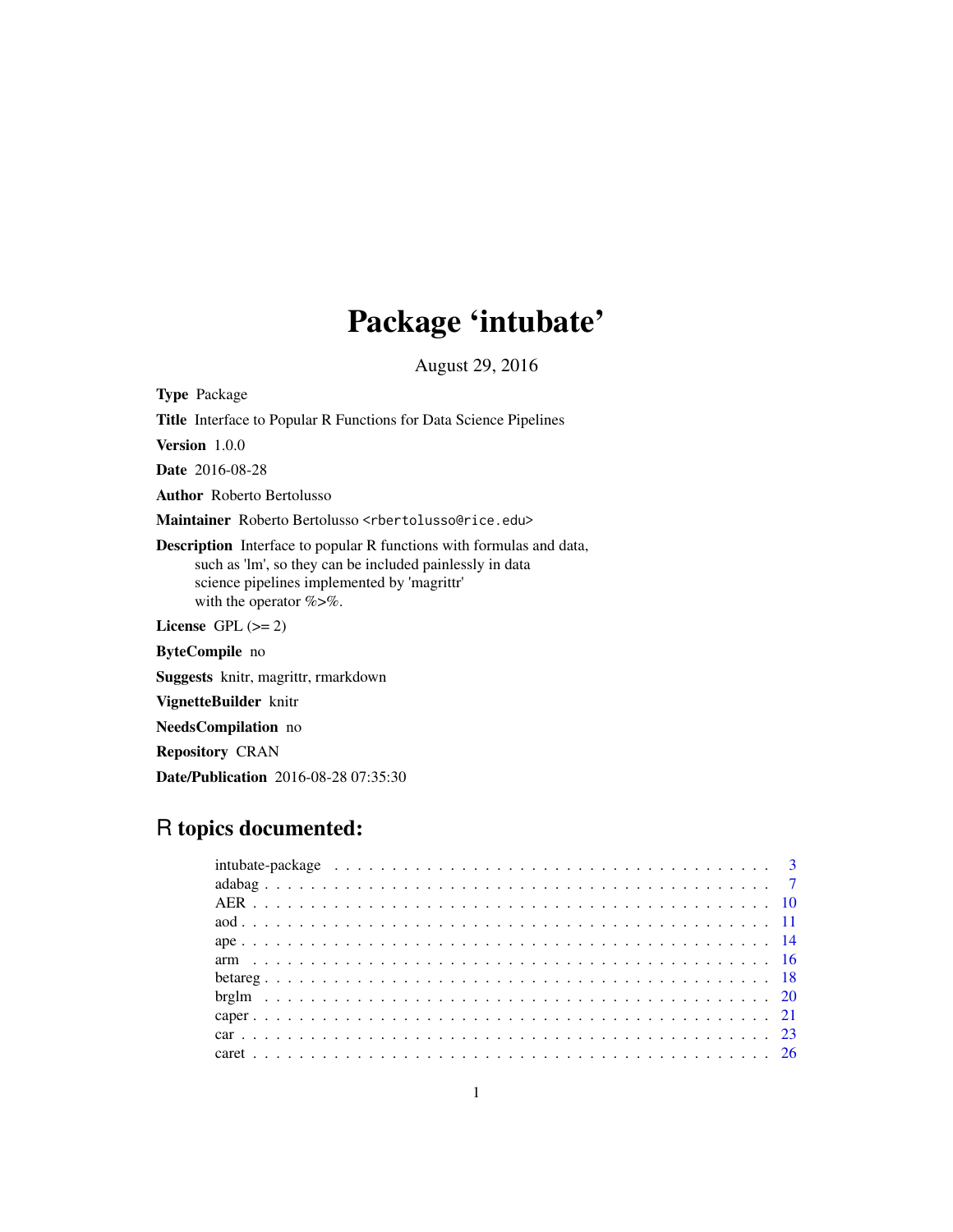| coin         | 32 |
|--------------|----|
|              | 38 |
|              | 40 |
|              | 41 |
|              | 42 |
|              | 43 |
| experimental | 46 |
|              | 47 |
|              | 48 |
|              | 50 |
|              | 51 |
|              | 52 |
|              | 53 |
|              | 56 |
|              | 57 |
|              | 59 |
|              | 60 |
|              | 62 |
|              | 64 |
|              | 70 |
|              | 74 |
|              | 77 |
|              | 88 |
|              | 90 |
|              | 93 |
|              | 95 |
|              | 96 |
|              |    |
|              |    |
|              |    |
|              |    |
|              |    |
|              |    |
|              |    |
|              |    |
|              |    |
|              |    |
|              |    |
|              |    |
|              |    |
| mgcv         |    |
|              |    |
|              |    |
|              |    |
| mnlogit      |    |
|              |    |
|              |    |
|              |    |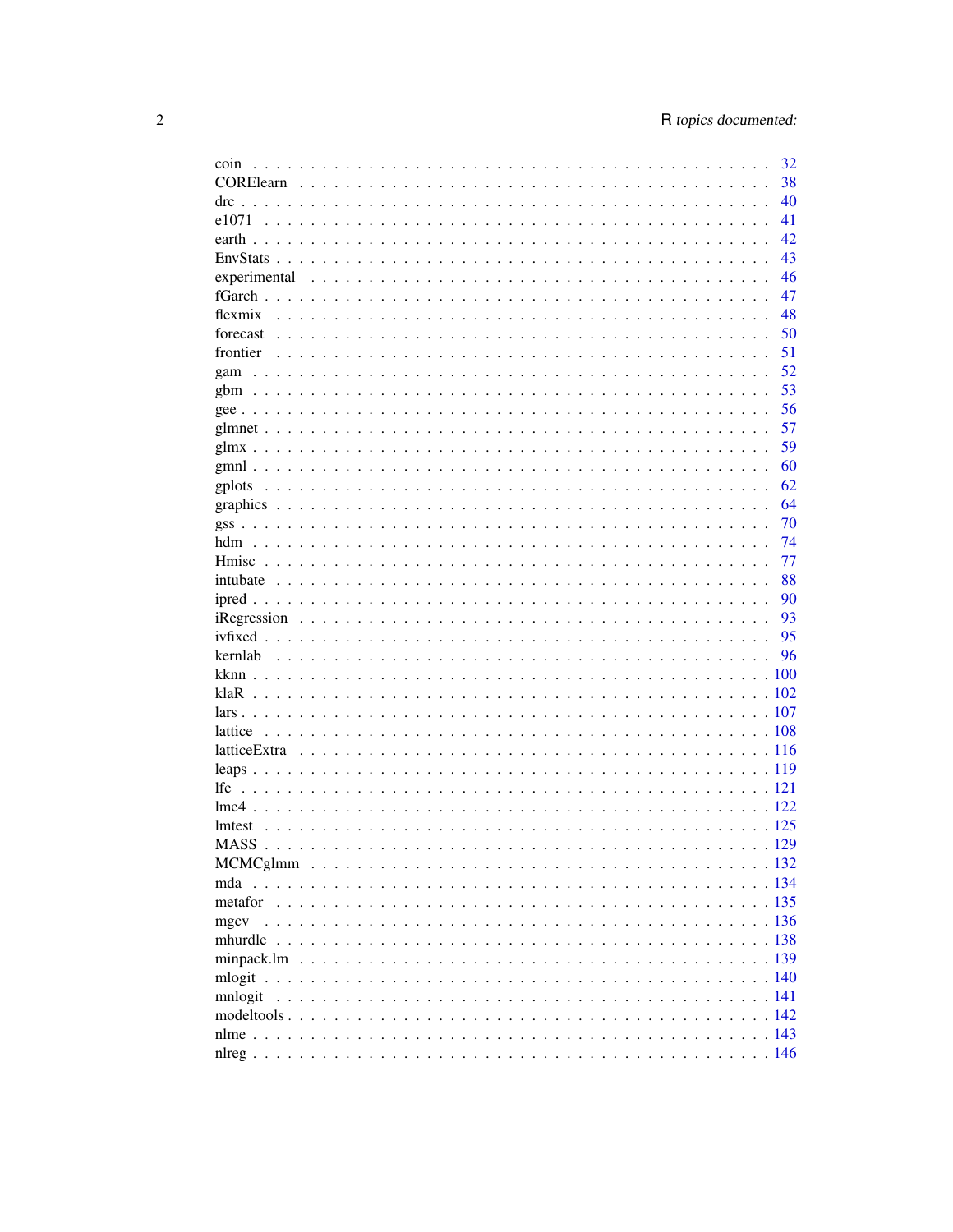#### <span id="page-2-0"></span>intubate-package 3

| 233        |
|------------|
|            |
|            |
|            |
|            |
|            |
|            |
|            |
|            |
|            |
|            |
|            |
|            |
|            |
|            |
|            |
|            |
|            |
|            |
|            |
|            |
|            |
|            |
|            |
|            |
|            |
|            |
|            |
|            |
|            |
|            |
|            |
| <b>rms</b> |

intubate-package *Interface to Popular R Functions for Data Science Pipelines.*

#### Description

The aim of intubate ( $\log o$  <  $|$  >) is to offer a painless way to add R functions that that are not pipeaware to data science pipelines implemented by 'magrittr' with the operator %>%, without having to rely on workarounds of varying complexity. It also implements three extensions (experimental), called 'intubOrders', 'intuEnv', and 'intuBags'.

For a gentle introduction to intubate, please see the vignette that is included with the package.

Currently, there are 461 interfaces for:

adabag: Multiclass AdaBoost.M1, SAMME and Bagging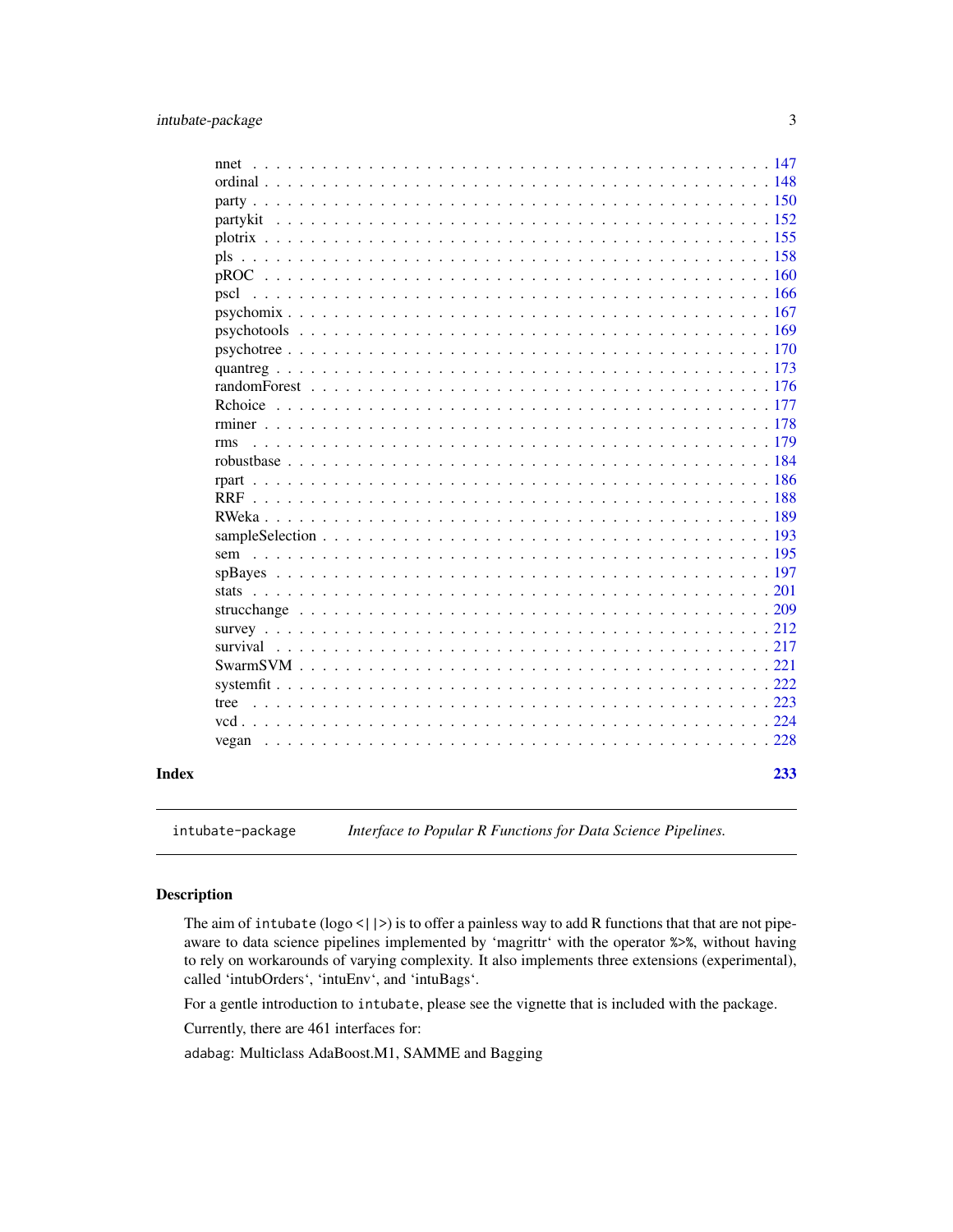- 
- AER: Applied Econometrics with R
- aod: Analysis of Overdispersed Data
- ape: Analyses of Phylogenetics and Evolution
- arm: Data Analysis Using Regression and Multilevel/Hierarchical Models
- betareg: Beta Regression
- brglm: Bias reduction in binomial-response generalized linear models
- caper: Comparative Analyses of Phylogenetics and Evolution in R
- car: Companion to Applied Regression
- caret: Classification and Regression Training
- coin: Conditional Inference Procedures in a Permutation Test Framework
- CORElearn: Classification, Regression and Feature Evaluation
- drc: Analysis of Dose-Response Curves
- e1071: Support Vector Machines
- earth: Multivariate Adaptive Regression Splines
- EnvStats: Environmental Statistics, Including US EPA Guidance
- fGarch: Rmetrics Autoregressive Conditional Heteroskedastic Modelling
- flexmix: Flexible Mixture Modeling
- forecast: Forecasting Functions for Time Series and Linear Models
- frontier: Stochastic Frontier Analysis
- gam: Generalized Additive Models
- gbm: Generalized Boosted Regression Models
- gee: Generalized Estimation Equation Solver
- glmnet: Lasso and Elastic-Net Regularized Generalized Linear Models
- glmx: Generalized Linear Models Extended
- gmnl: Multinomial Logit Models with Random Parameters
- gplots: Various R Programming Tools for Plotting Data
- graphics: The R Graphics Package
- gss: General Smoothing Splines
- hdm: High-Dimensional Metrics
- Hmisc: Harrell Miscellaneous
- ipred: Improved Predictors
- iRegression: Regression Methods for Interval-Valued Variables
- ivfixed: Instrumental fixed effect panel data model
- kernlab: Kernel-Based Machine Learning Lab
- kknn: Weighted k-Nearest Neighbors
- klaR: Classification and Visualization
- lars: Least Angle Regression, Lasso and Forward Stagewise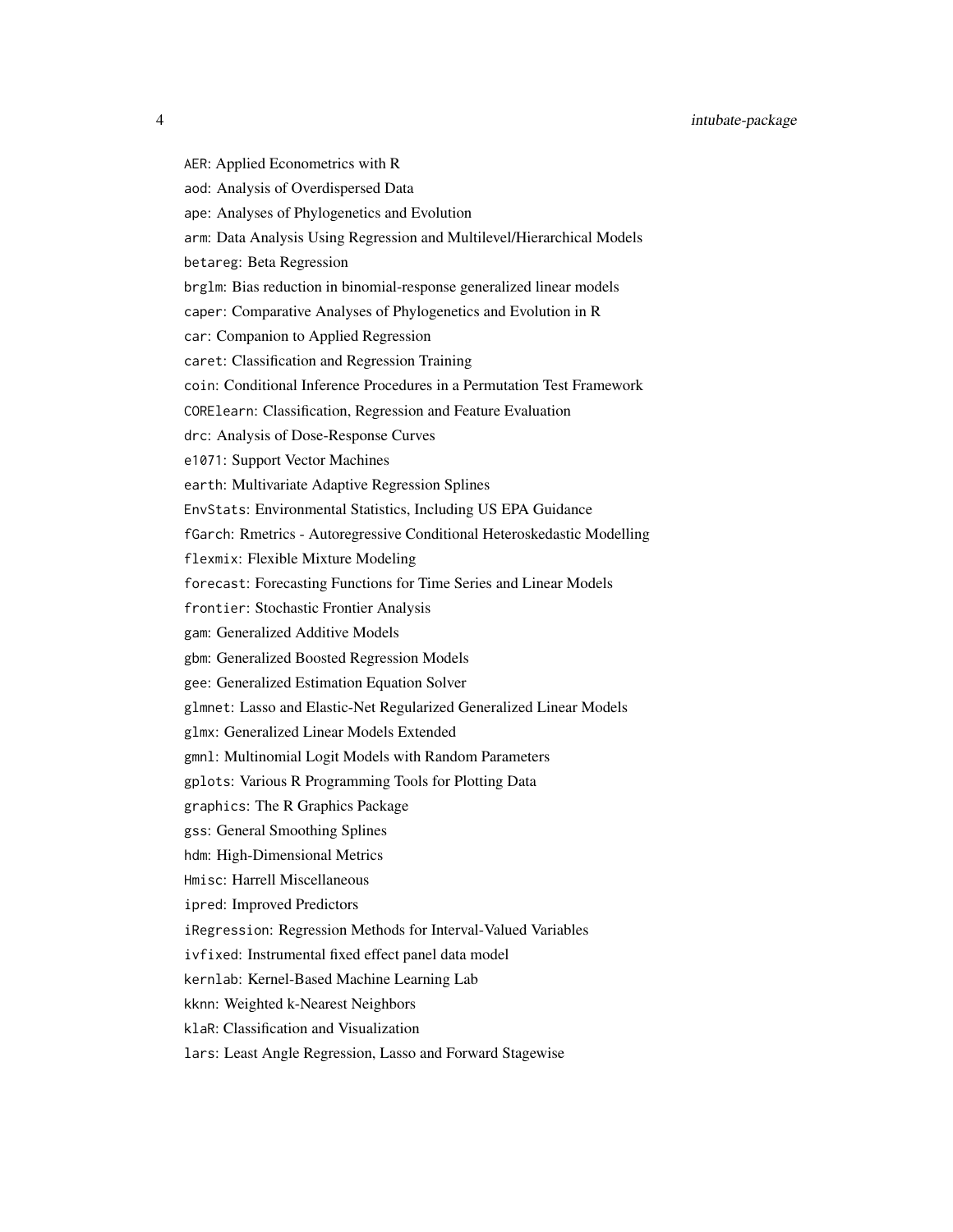#### intubate-package 5

lattice: Trellis Graphics for R latticeExtra: Extra Graphical Utilities Based on Lattice leaps: Regression Subset Selection lfe: Linear Group Fixed Effects lme4: Linear Mixed-Effects Models using 'Eigen' and S4 lmtest: Testing Linear Regression Models MASS: Robust Regression, Linear Discriminant Analysis, Ridge Regression, Probit Regression, ... MCMCglmm: MCMC Generalised Linear Mixed Models mda: Mixture and Flexible Discriminant Analysis metafor: Meta-Analysis Package for R mgcv: Mixed GAM Computation Vehicle with GCV/AIC/REML Smoothness Estimation mhurdle: Multiple Hurdle Tobit Models minpack.lm: R Interface to the Levenberg-Marquardt Nonlinear Least-Squares Algorithm Found in MINPACK, Plus Support for Bounds mlogit: Multinomial logit model mnlogit: Multinomial Logit Model modeltools: Tools and Classes for Statistical Models nlme: Linear and Nonlinear Mixed Effects Models nlreg: Higher Order Inference for Nonlinear Heteroscedastic Models nnet: Feed-Forward Neural Networks and Multinomial Log-Linear Models ordinal: Regression Models for Ordinal Data party: A Laboratory for Recursive Partytioning partykit: A Toolkit for Recursive Partytioning plotrix: Various Plotting Functions pls: Partial Least Squares and Principal Component Regression pROC: Display and Analyze ROC Curves pscl: Political Science Computational Laboratory, Stanford University psychomix: Psychometric Mixture Models psychotools: Infrastructure for Psychometric Modeling psychotree: Recursive Partitioning Based on Psychometric Models quantreg: Quantile Regression randomForest: Random Forests for Classification and Regression Rchoice: Discrete Choice (Binary, Poisson and Ordered) Models with Random Parameters rminer: Data Mining Classification and Regression Methods rms: Regression Modeling Strategies robustbase: Basic Robust Statistics rpart: Recursive Partitioning and Regression Trees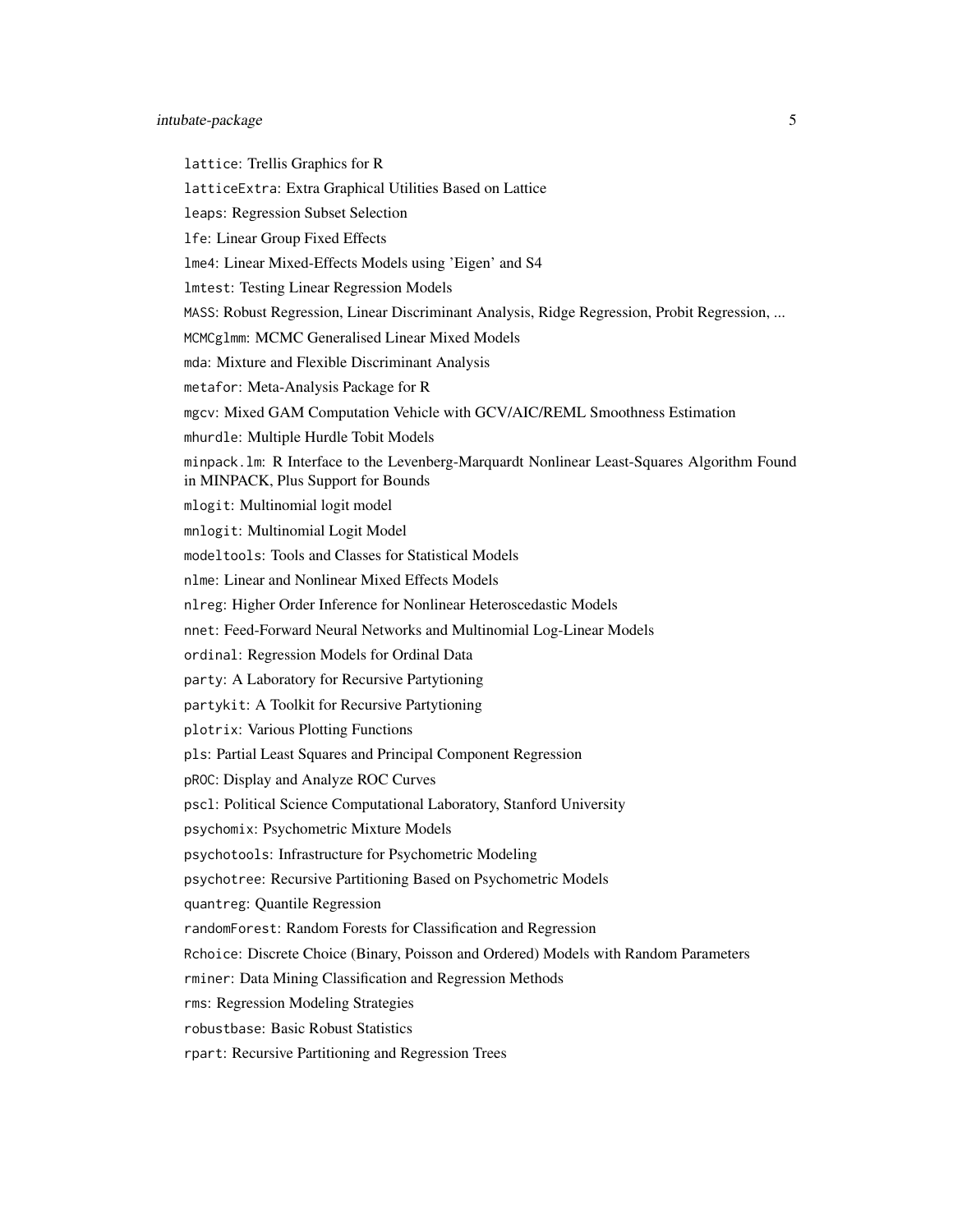RRF: Regularized Random Forest RWeka: R/Weka Interface sampleSelection: Sample Selection Models sem: Structural Equation Models spBayes: Univariate and Multivariate Spatial-temporal Modeling stats: The R Stats Package (glm, lm, loess, lqs, nls, ...) strucchange: Testing, Monitoring, and Dating Structural Changes survey: Analysis of Complex Survey Samples survival: Survival Analysis SwarmSVM: Ensemble Learning Algorithms Based on Support Vector Machines systemfit: Estimating Systems of Simultaneous Equations tree: Classification and Regression Trees vcd: Visualizing Categorical Data vegan: Community Ecology Package The aim is to provide interfaces to most methodologies used in data science. intubate core depends only on base, stats, and utils libraries. To keep it as lean as possible,

intubate will not install not load any library. You need to make sure that the library containing the functions to be interfaced are loaded (before or after intubate). Moreover, you can interface the functions of any library directly without the need to create interfaces (see [ntbt](#page-87-1)) so perhaps in the future that will be the preferred way of using intubate.

intubate is still a work in progress. As such, the implementation may change in future versions until stabilization.

#### Details

| Package: | intubate   |
|----------|------------|
| Type:    | Package    |
| Version: | 1.0.0      |
| Date:    | 2016-08-27 |
| License: | $GPL (=2)$ |

See examples of use below.

#### Author(s)

Roberto Bertolusso

Maintainer: Roberto Bertolusso <rbertolusso@rice.edu>

#### See Also

[intubate](#page-87-2)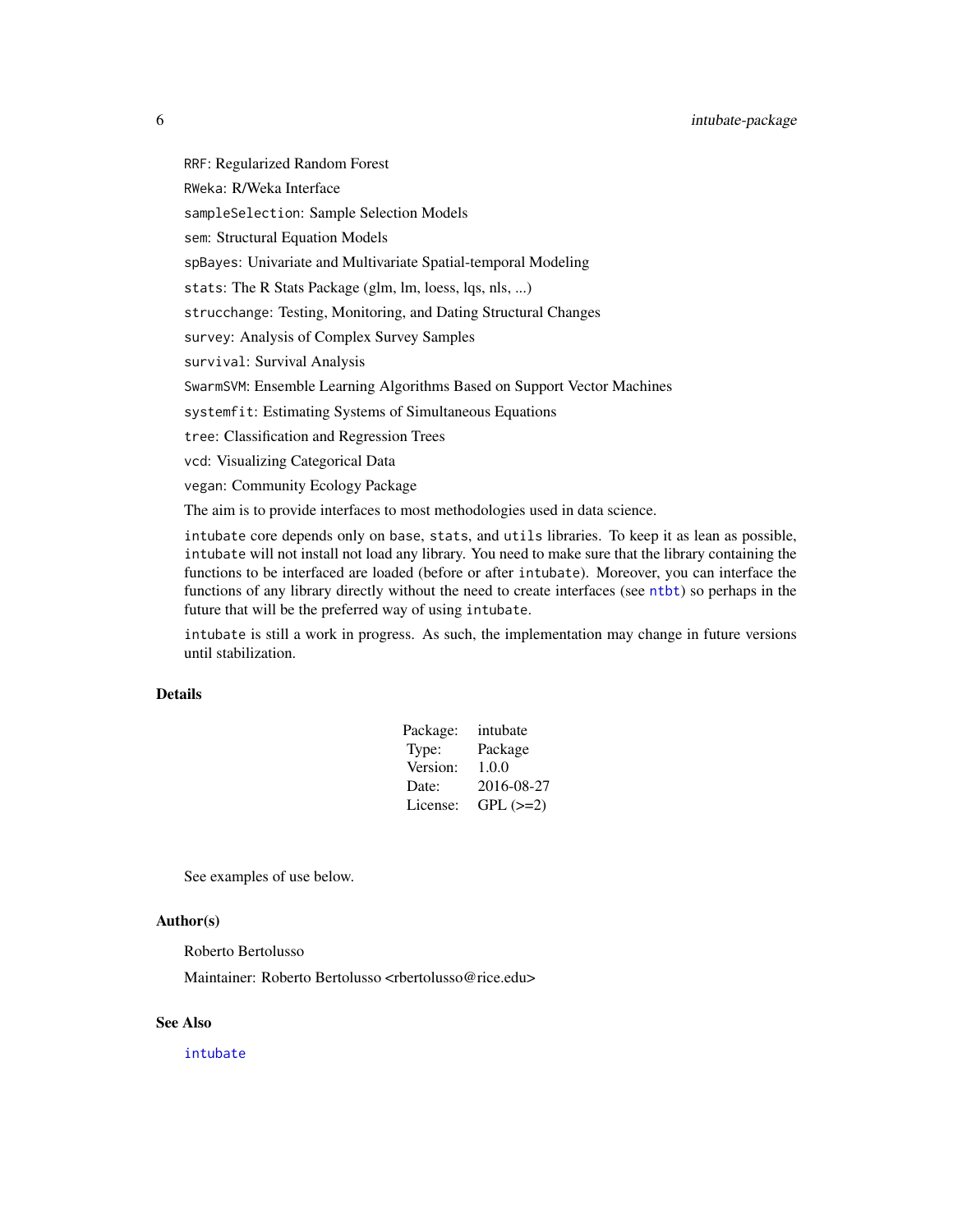#### <span id="page-6-0"></span>adabag 7

#### Examples

```
## Not run:
library(intubate)
library(magrittr)
######### Interface to lm #########
## Original function to interface
lm(\text{conc} \sim uptake, CO2)## The interface reverses the order of data and formula
ntbt_lm(CO2, conc ~ uptake)
## so it can be used easily in a pipeline.
CO2 %>%
  ntbt_lm(conc ~ uptake)
CO2 %>%
  ntbt_lm(conc ~ uptake) %>%
  summary()
######### Interface to cor.test #########
## Original function to interface
cor.test(~ CONT + INTG, data = USJudgeRatings)
## The interface reverses the order of data and formula
ntbt_cor.test(data = USJudgeRatings, ~ CONT + INTG)
## so it can be used easily in a pipeline.
USJudgeRatings %>%
  ntbt_cor.test(~ CONT + INTG)
######### Interfaces to aggregate and xtabs #########
## Original function to interface
ag <- aggregate(len ~ ., data = ToothGrowth, mean)
xtabs(len \sim ., data = ag)
## The interface reverses the order of data and formula
ag <- ntbt_aggregate(ToothGrowth, len ~ ., mean)
ntbt_xtabs(ag, len ~ .)
## so it can be used easily in a pipeline.
ToothGrowth %>%
  ntbt_aggregate(len ~ ., mean) %>%
  ntbt_xtabs(len ~ .)
## End(Not run)
```
adabag *Interfaces for adabag package for data science pipelines.*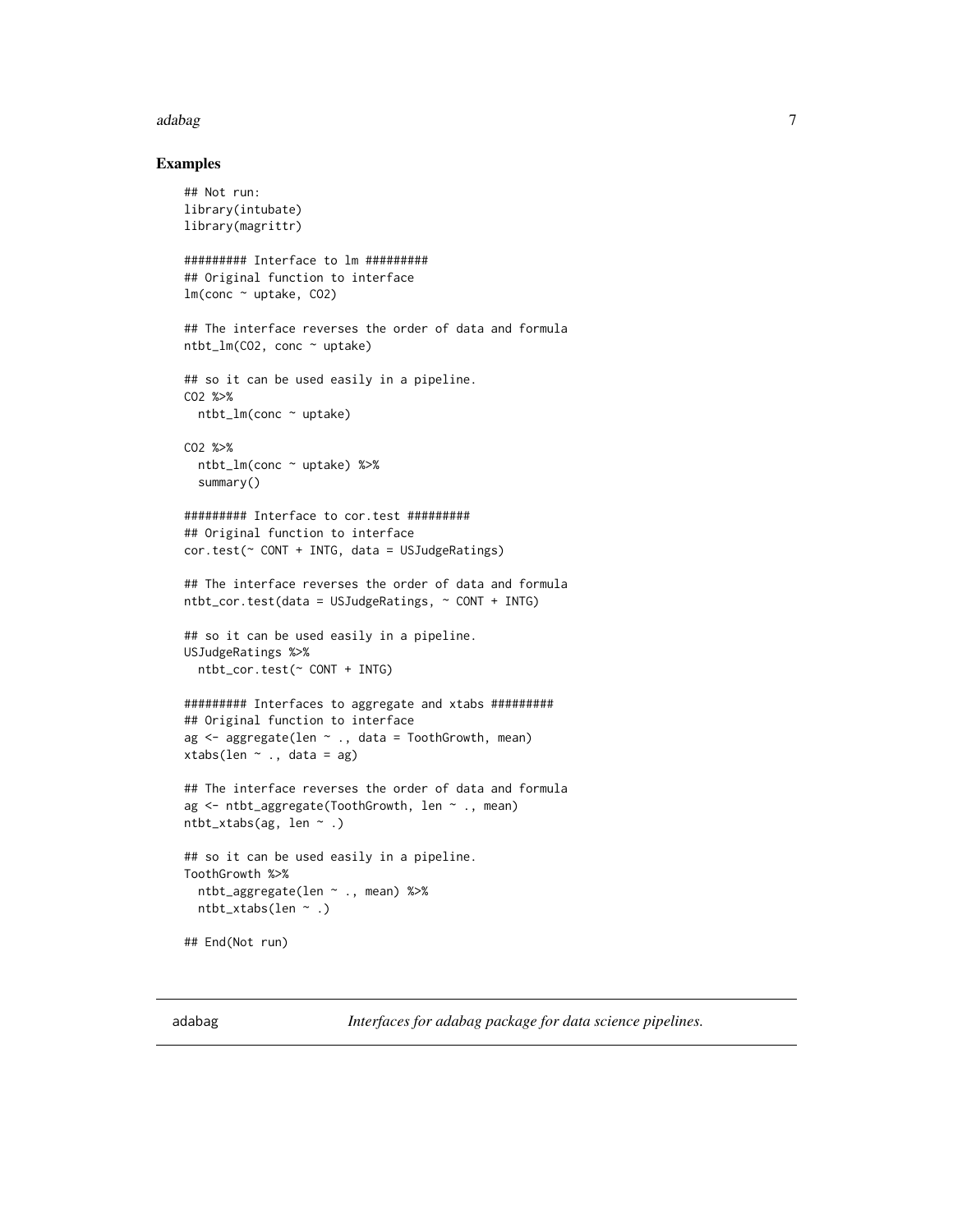#### Description

Interfaces to adabag functions that can be used in a pipeline implemented by magrittr.

#### Usage

```
ntbt_autoprune(data, ...)
# ntbt_bagging(data, ...) ## Already defined in ipred
ntbt_bagging.cv(data, ...)
ntbt_boosting(data, ...)
ntbt_boosting.cv(data, ...)
```
#### Arguments

| data     | data frame, tibble, list,                                        |
|----------|------------------------------------------------------------------|
| $\cdots$ | Other arguments passed to the corresponding interfaced function. |

#### Details

Interfaces call their corresponding interfaced function.

#### Value

Object returned by interfaced function.

#### Author(s)

Roberto Bertolusso

```
## Not run:
library(intubate)
library(magrittr)
library(adabag)
```

```
## ntbt_autoprune: Builds automatically a pruned tree of class rpart
## Original function to interface
autoprune(Species \sim ., data = iris)
```

```
## The interface puts data as first parameter
ntbt_autoprune(iris, Species ~ .)
```

```
## so it can be used easily in a pipeline.
iris %>%
 ntbt_autoprune(Species ~ .)
```

```
## ntbt_bagging: Applies the Bagging algorithm to a data set
library(rpart)
data(iris)
```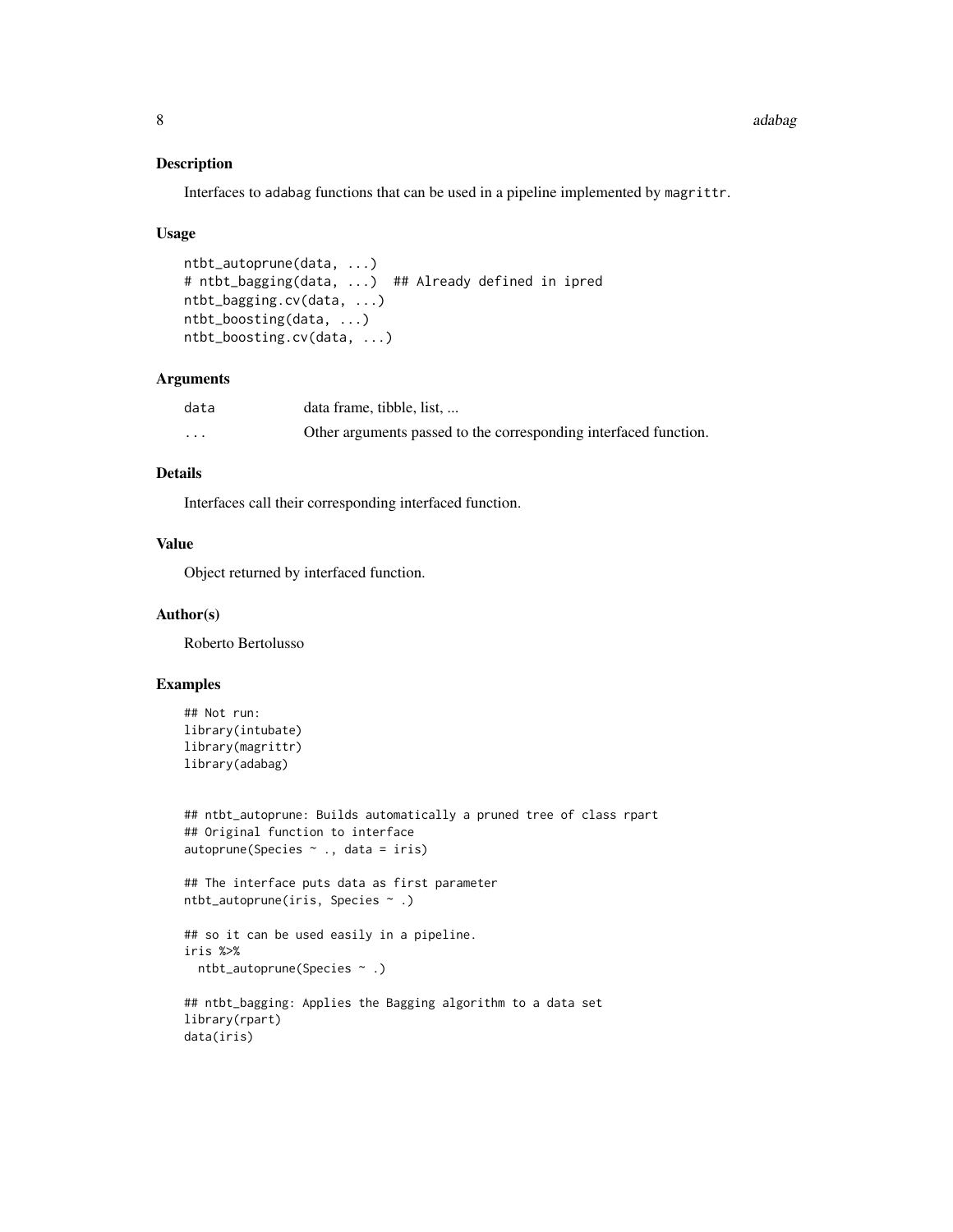#### adabag 9

```
## Original function to interface
bagging(Species \sim ., data = iris, mfinal = 10)
## The interface puts data as first parameter
ntbt_bagging(iris, Species \sim ., mfinal = 10)
## so it can be used easily in a pipeline.
iris %>%
  ntbt_bagging(Species \sim ., mfinal = 10)
## Original function to interface
iris.baggingcv <- bagging.cv(Species \sim ., v = 2, data = iris, mfinal = 10,
                             control = rpart.control(cp = 0.01))iris.baggingcv[-1]
## The interface puts data as first parameter
iris.baggingcv <- ntbt_bagging.cv(iris, Species \sim ., v = 2, mfinal = 10,
                                   control = rpart.contrib(cp = 0.01))iris.baggingcv[-1]
## so it can be used easily in a pipeline.
iris.baggingcv <- iris %>%
  ntbt_bagging.cv(Species \sim ., v = 2, mfinal = 10,
                  control = rpart.control(cp = 0.01))iris.baggingcv[-1]
## ntbt_boosting: Applies the AdaBoost.M1 and SAMME algorithms to a data set
## Original function to interface
boosting(Species \sim ., data = iris, boos = TRUE, mfinal = 5)
## The interface puts data as first parameter
ntbt_boosting(iris, Species \sim ., boos = TRUE, mfinal = 5)
## so it can be used easily in a pipeline.
iris %>%
  ntbt_boosting(Species \sim ., boos = TRUE, mfinal = 5)
## ntbt_boosting.cv: Runs v-fold cross validation with AdaBoost.M1 or SAMME
## Original function to interface
iris.boostcv \leq boosting.cv(Species \sim ., v = 2, data = iris, mfinal = 10,
                            control = rpart.contrib(cp = 0.01))iris.boostcv[-1]
## The interface puts data as first parameter
iris.boostcv <- ntbt_boosting.cv(iris, Species \sim ., v = 2, mfinal = 10,
                                 control = rpart.control(cp = 0.01)iris.boostcv[-1]
## so it can be used easily in a pipeline.
```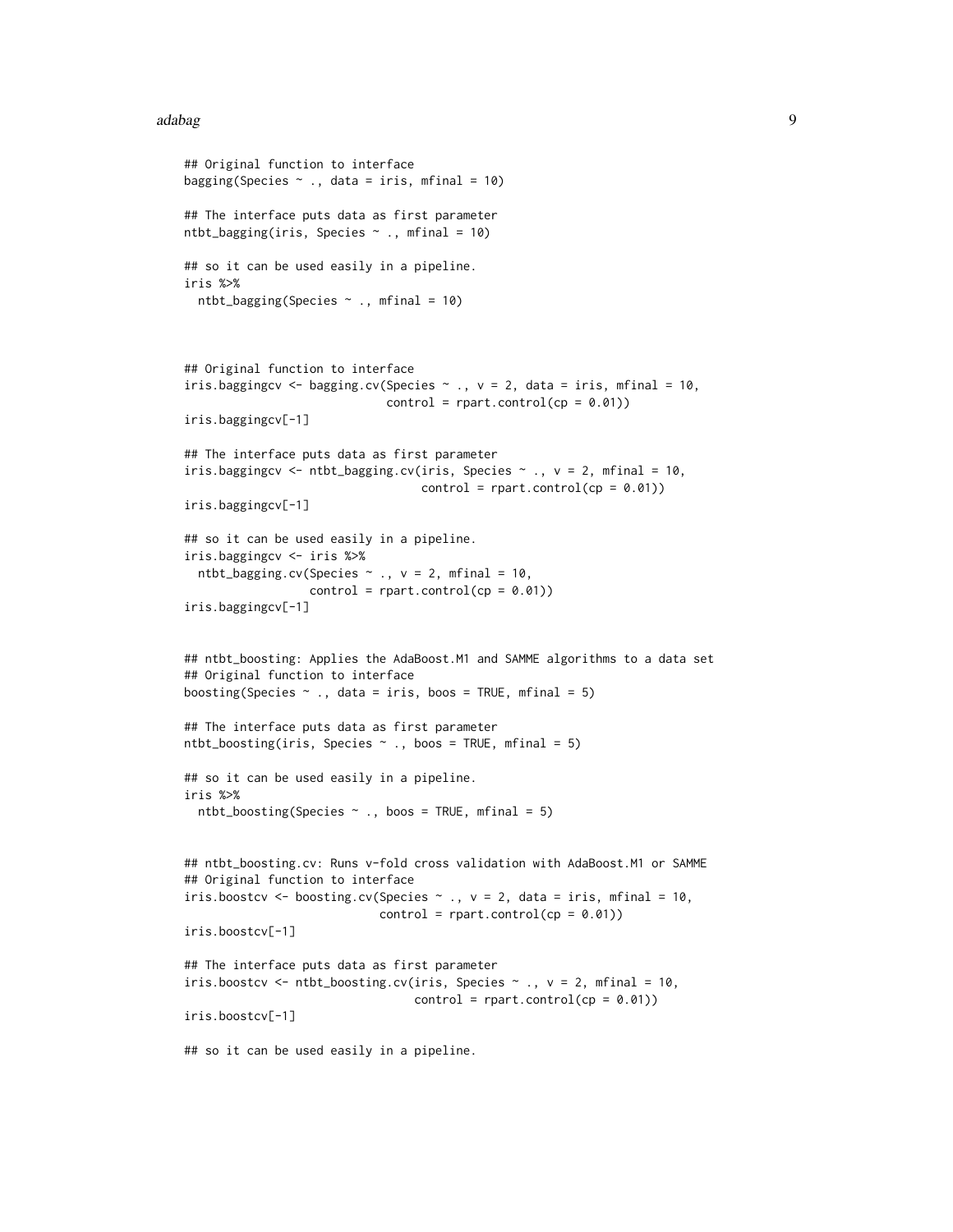```
iris.boostcv <- iris %>%
 ntbt_boosting.cv(Species \sim ., v = 2, mfinal = 10,
                   control = rpart.contrib(cp = 0.01))iris.boostcv[-1]
## End(Not run)
```
AER *Interfaces for AER package for data science pipelines.*

#### Description

Interfaces to AER functions that can be used in a pipeline implemented by magrittr.

#### Usage

ntbt\_ivreg(data, ...) ntbt\_tobit(data, ...)

#### Arguments

| data     | data frame, tibble, list,                                        |
|----------|------------------------------------------------------------------|
| $\cdots$ | Other arguments passed to the corresponding interfaced function. |

#### Details

Interfaces call their corresponding interfaced function.

#### Value

Object returned by interfaced function.

#### Author(s)

Roberto Bertolusso

```
## Not run:
library(intubate)
library(magrittr)
library(AER)
```

```
## ntbt_ivreg: Instrumental-Variable Regression
data("CigarettesSW", package = "AER")
CigarettesSW$rprice <- with(CigarettesSW, price/cpi)
CigarettesSW$rincome <- with(CigarettesSW, income/population/cpi)
CigarettesSW$tdiff <- with(CigarettesSW, (taxs - tax)/cpi)
```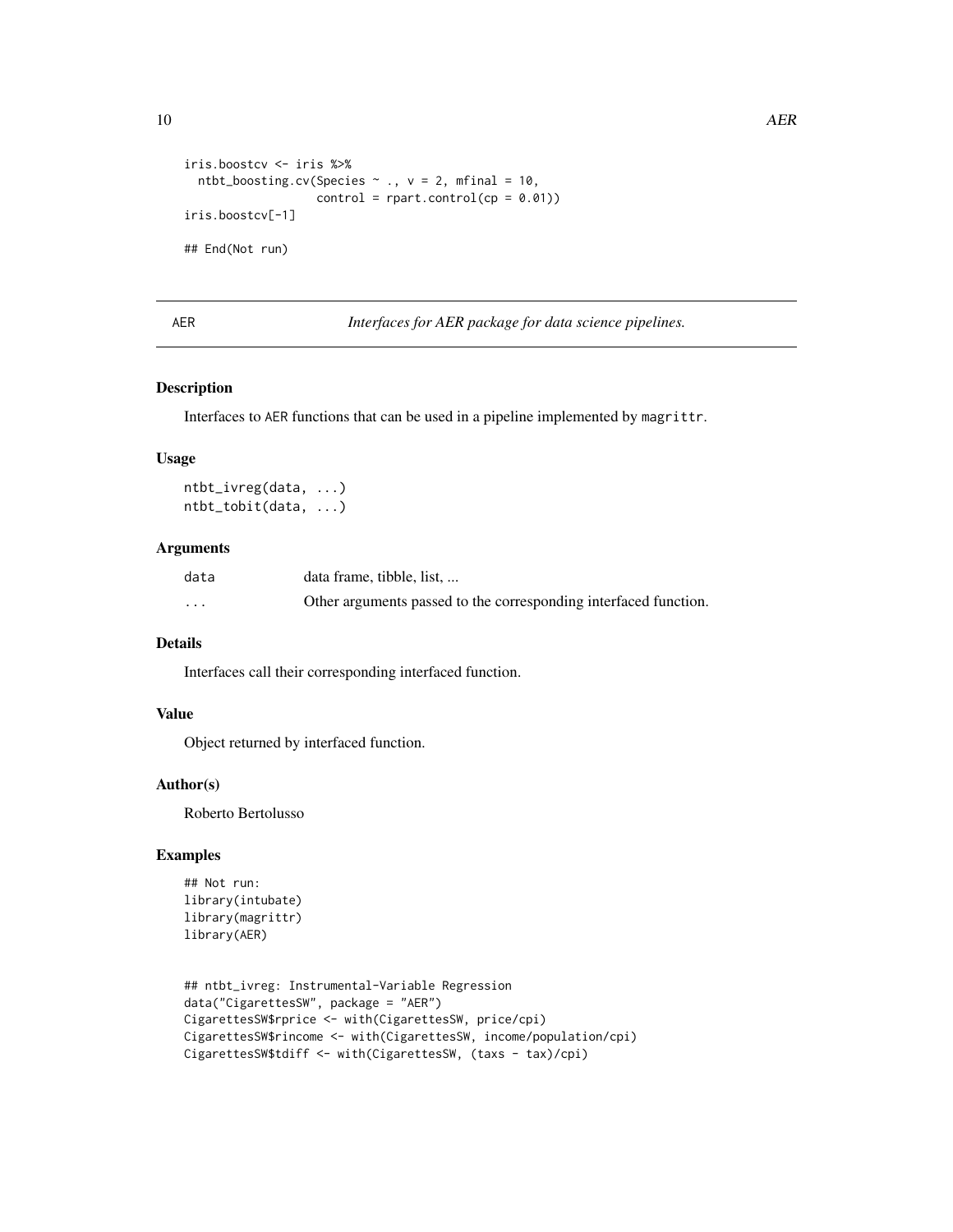```
## Original function to interface
ivreg(log(packs) ~ log(rprice) + log(rincome) | log(rincome) + tdiff + I(tax/cpi),
      data = CigarettesSW, subset = year == "1995")
## The interface puts data as first parameter
ntbt_ivreg(CigarettesSW,
           log(packs) \sim log(rprice) + log(rincome) + log(rincome) + tdiff + I(tax/cpi),subset = year == "1995")
## so it can be used easily in a pipeline.
CigarettesSW %>%
  ntbt_ivreg(log(packs) ~ log(rprice) + log(rincome) | log(rincome) + tdiff + I(tax/cpi),
             subset = year == "1995")
## ntbt_tobit: Tobit Regression
data("Affairs")
## Original function to interface
tobit(affairs \sim age + yearsmarried + religiousness + occupation + rating,
      data = Affairs)
## The interface puts data as first parameter
ntbt_tobit(Affairs,
           affairs \sim age + yearsmarried + religiousness + occupation + rating)
## so it can be used easily in a pipeline.
Affairs %>%
  ntbt_tobit(affairs ~ age + yearsmarried + religiousness + occupation + rating)
## End(Not run)
```
aod *Interfaces for aod package for data science pipelines.*

#### Description

Interfaces to aod functions that can be used in a pipeline implemented by magrittr.

#### Usage

```
ntbt_betabin(data, ...)
ntbt_donner(data, ...)
ntbt_negbin(data, ...)
ntbt_quasibin(data, ...)
ntbt_quasipois(data, ...)
ntbt_raoscott(data, ...)
ntbt_splitbin(data, ...)
```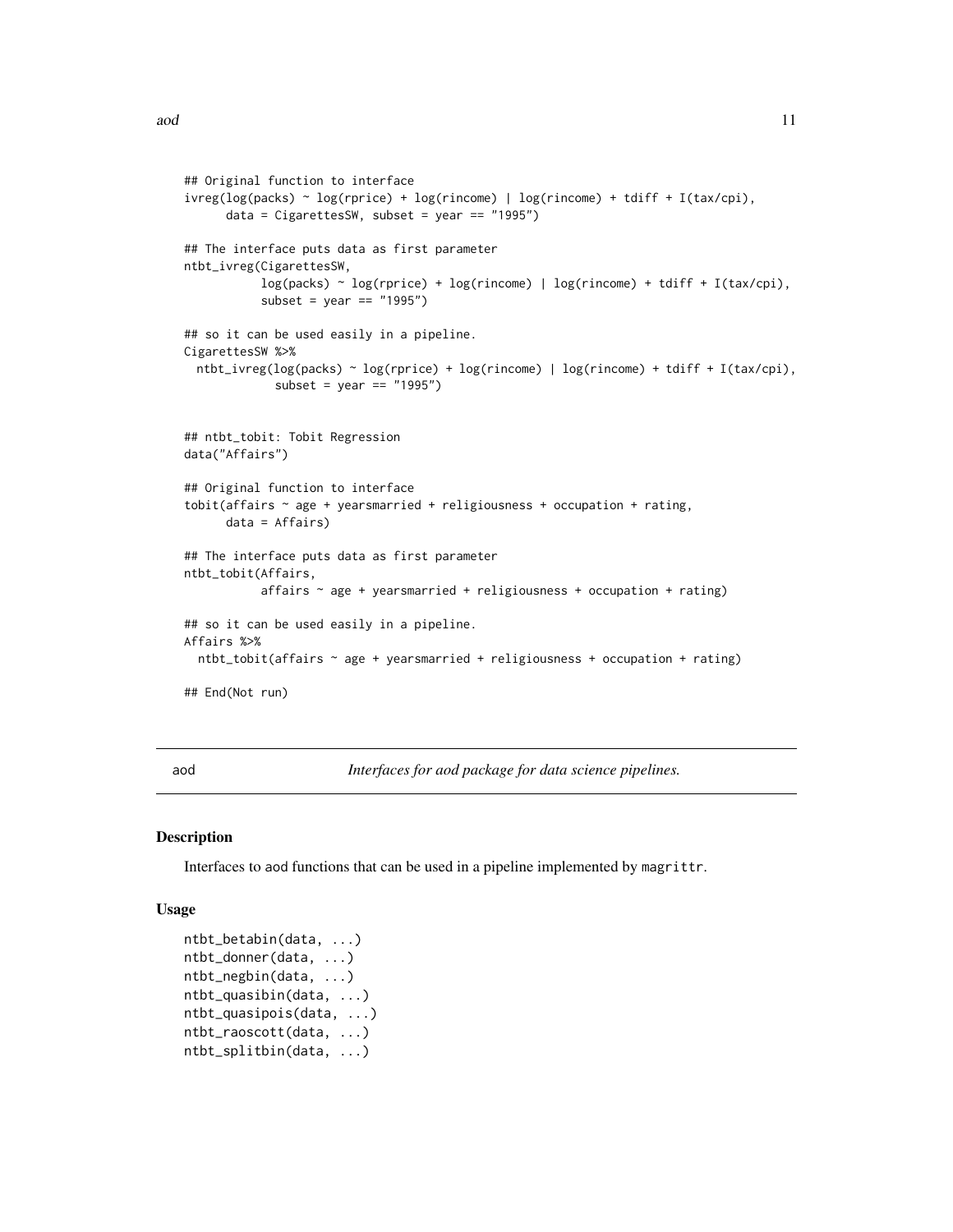#### **Arguments**

| data                    | data frame, tibble, list,                                        |
|-------------------------|------------------------------------------------------------------|
| $\cdot$ $\cdot$ $\cdot$ | Other arguments passed to the corresponding interfaced function. |

#### Details

Interfaces call their corresponding interfaced function.

#### Value

Object returned by interfaced function.

#### Author(s)

Roberto Bertolusso

```
## Not run:
library(intubate)
library(magrittr)
library(aod)
```

```
## ntbt_betabin: beta-binomial generalized linear model accounting
## for overdispersion in clustered binomial data (n, y)
data(orob2)
## Original function to interface
betabin(cbind(y, n - y) \sim seed, \sim 1, data = orob2)
```

```
## The interface puts data as first parameter
ntbt_betabin(orob2, cbind(y, n - y) \sim seed, \sim 1)
```

```
## so it can be used easily in a pipeline.
orob2 %>%
 ntbt_betabin(cbind(y, n - y) ~ seed, ~ 1)
```

```
## ntbt_donner: Test of Proportion Homogeneity using Donner's Adjustment
data(rats)
```

```
## Original function to interface
donner(formula = cbind(y, n - y) \sim group, data = rats)
```

```
## The interface puts data as first parameter
ntbt_donner(rats, formula = cbind(y, n - y) ~ group)
```

```
## so it can be used easily in a pipeline.
rats %>%
 ntbt_donner(formula = cbind(y, n - y) ~ group)
```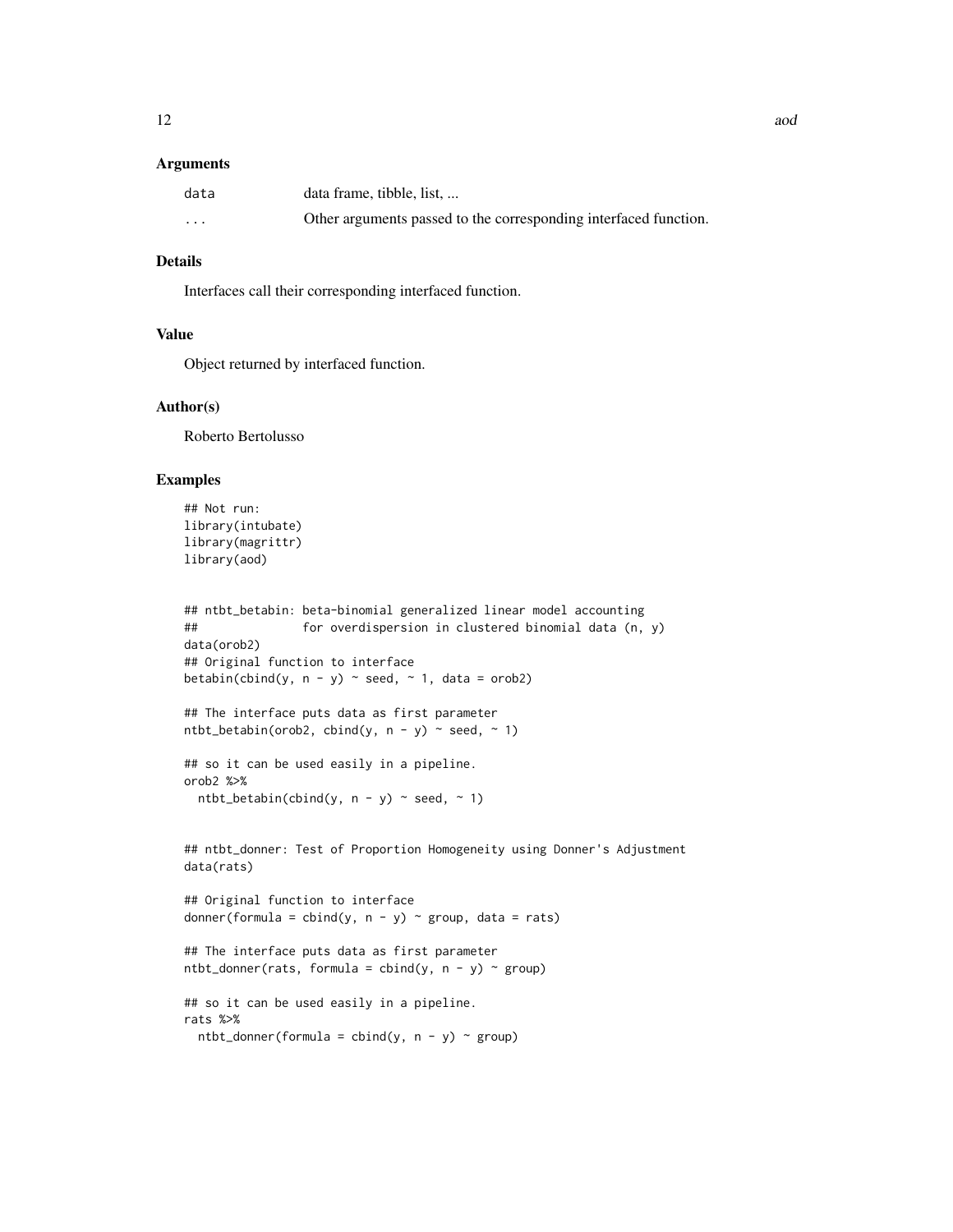```
## ntbt_negbin: negative-binomial log linear model accounting
## for overdispersion in counts y
data(salmonella)
## Original function to interface
negbin(y \sim log(dose + 10) + dose, \sim 1, salmonella)
## The interface puts data as first parameter
ntbt_negbin(salmonella, y \sim \log(dose + 10) + dose, ~ 1)
## so it can be used easily in a pipeline.
salmonella %>%
 ntbt_negbin(y \sim log(dose + 10) + dose, \sim 1)
## ntbt_quasibin: Quasi-Likelihood Model for Proportions
data(orob2)
## Original function to interface
quasibin(cbind(y, n - y) \sim seed \star root, data = orob2, phi = 0)
## The interface puts data as first parameter
ntbt_quasibin(orob2, cbind(y, n - y) ~ seed * root, phi = 0)
## so it can be used easily in a pipeline.
orob2 %>%
 ntbt_quasibin(cbind(y, n - y) ~ seed * root, phi = 0)
## ntbt_quasipois: Quasi-Likelihood Model for Counts
data(salmonella)
## Original function to interface
quasipois(y \sim log(dose + 10) + dose, data = salmonella)
## The interface puts data as first parameter
ntbt_quasipois(salmonella, y ~ log(dose + 10) + dose)
## so it can be used easily in a pipeline.
salmonella %>%
 ntbt_quasipois(y \sim log(dose + 10) + dose)
## ntbt_raoscott: Test of Proportion Homogeneity using Rao and Scott's Adjustment
data(rats)
## Original function to interface
raoscott(cbind(y, n - y) ~ group, data = rats)
## The interface puts data as first parameter
ntbt\_raoscott(rats, chind(y, n - y) \sim group)## so it can be used easily in a pipeline.
rats %>%
```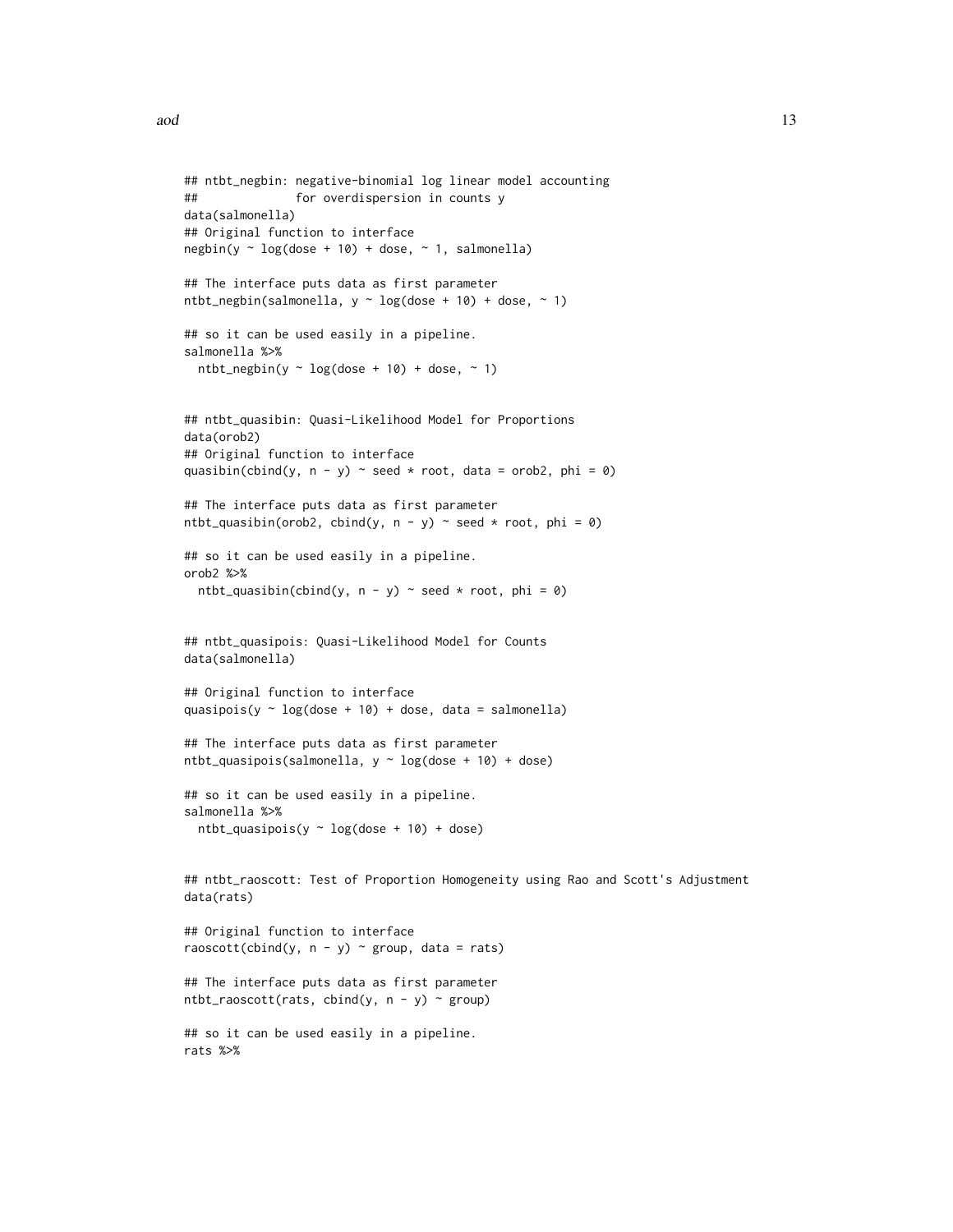```
ntbt_raoscott(cbind(y, n - y) ~ group)
## ntbt_splitbin: Split Grouped Data Into Individual Data
mydata <- data.frame(
   success = c(0, 1, 0, 1),f1 = c("A", "A", "B", "B"),f2 = c("C", "D", "C", "D"),n = c(4, 2, 1, 3))
## Original function to interface
splitbin(formula = n \sim f1 + f2 + success, data = mydata)
## The interface puts data as first parameter
ntbt_splitbin(mydata, formula = n \sim f1 + f2 + success)
## so it can be used easily in a pipeline.
mydata %>%
  ntbt_splitbin(formula = n \sim f1 + f2 + success)
## End(Not run)
```
ape *Interfaces for ape package for data science pipelines.*

#### Description

Interfaces to ape functions that can be used in a pipeline implemented by magrittr.

#### Usage

```
ntbt_binaryPGLMM(data, ...)
ntbt_compar.gee(data, ...)
ntbt_correlogram.formula(data, ...)
ntbt_lmorigin(data, ...)
ntbt_yule.cov(data, ...)
```
#### Arguments

| data     | data frame, tibble, list,                                        |
|----------|------------------------------------------------------------------|
| $\cdots$ | Other arguments passed to the corresponding interfaced function. |

#### Details

Interfaces call their corresponding interfaced function.

#### Value

Object returned by interfaced function.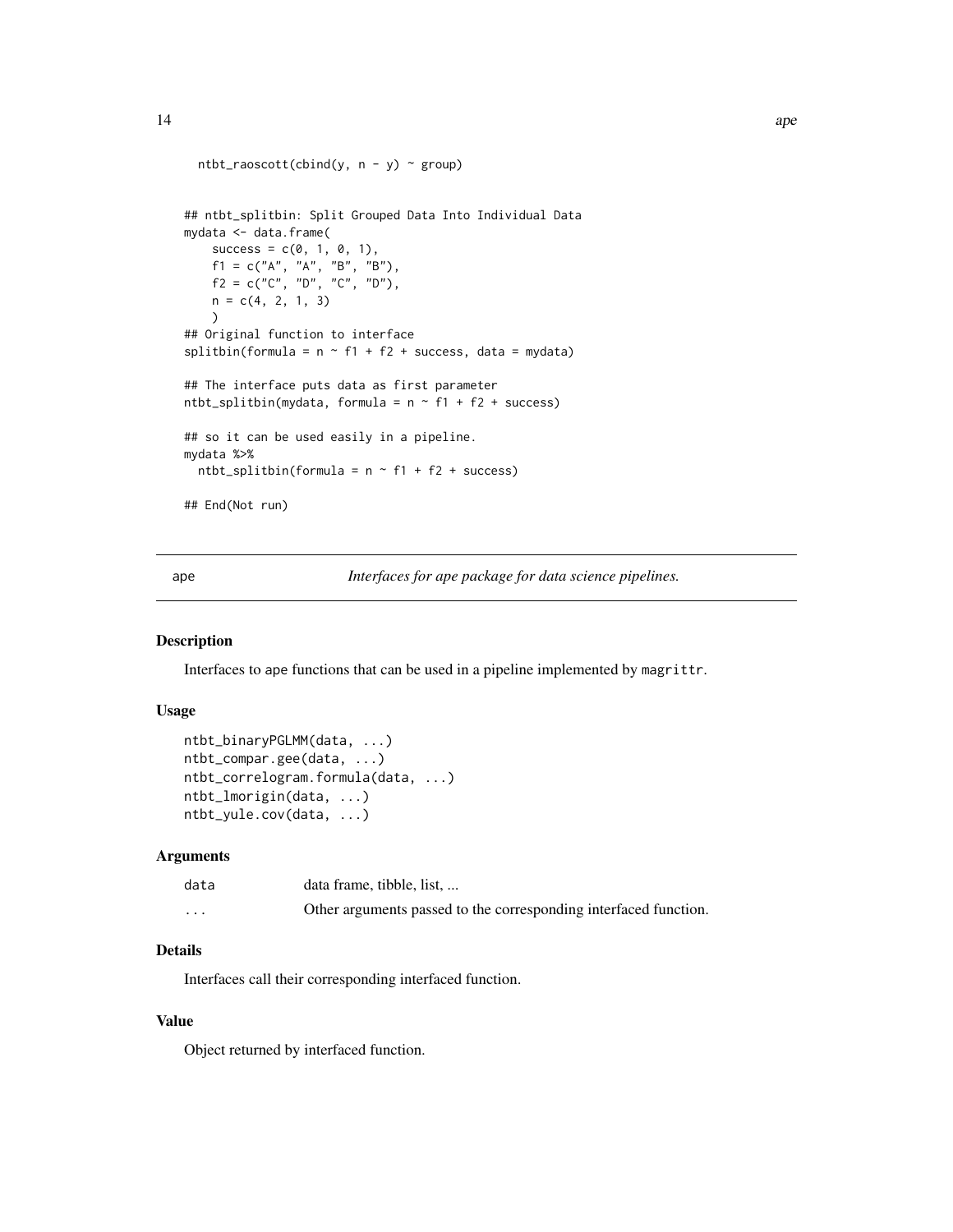$ape$  15

#### Author(s)

Roberto Bertolusso

```
## Not run:
library(intubate)
library(magrittr)
library(ape)
## ntbt_binaryPGLMM: Phylogenetic Generalized Linear Mixed Model for Binary Data
n < -100phy \le compute.brlen(rtree(n=n), method = "Grafen", power = 1)
X1 \leq rTraitCont(phy, model = "BM", sigma = 1)
X1 \leftarrow (X1 - \text{mean}(X1)) / \text{var}(X1)sim.dat <- data.frame(Y=array(0, dim=n), X1=X1, row.names=phy$tip.label)
sim.dat$Y <- binaryPGLMM.sim(Y ~ X1, phy = phy, data = sim.dat, s2 = .5,
                             B = matrix(c(0, .25), nrow = 2, ncol = 1), nrep = 1)$Y
## Original function to interface
binaryPGLMM(Y \sim X1, phy = phy, data = sim.dat)
## The interface puts data as first parameter
ntbt_binaryPGLMM(sim.dat, Y \sim X1, phy = phy)
## so it can be used easily in a pipeline.
sim.dat %>%
  ntbt_binaryPGLMM(Y ~ X1, phy = phy)## ntbt_compar.gee: Comparative Analysis with GEEs
tr <- "((((Homo:0.21,Pongo:0.21):0.28,Macaca:0.49):0.13,Ateles:0.62):0.38,Galago:1.00);"
tree.primates <- read.tree(text = tr)
dta <- data.frame(X = c(4.09434, 3.61092, 2.37024, 2.02815, -1.46968),
                  Y = c(4.74493, 3.33220, 3.36730, 2.89037, 2.30259))
rownames(dta) <- tree.primates$tip.label
## Original function to interface
compar.gee(X \sim Y, phy = tree.primates, data = dta)
## The interface puts data as first parameter
ntbt_compar.gee(dta, X \sim Y, phy = tree.primates)
## so it can be used easily in a pipeline.
dta %>%
  ntbt_compar.gee(X \sim Y, phy = tree.primates)
## ntbt_correlogram.formula: Phylogenetic Correlogram
data(carnivora)
## Original function to interface
```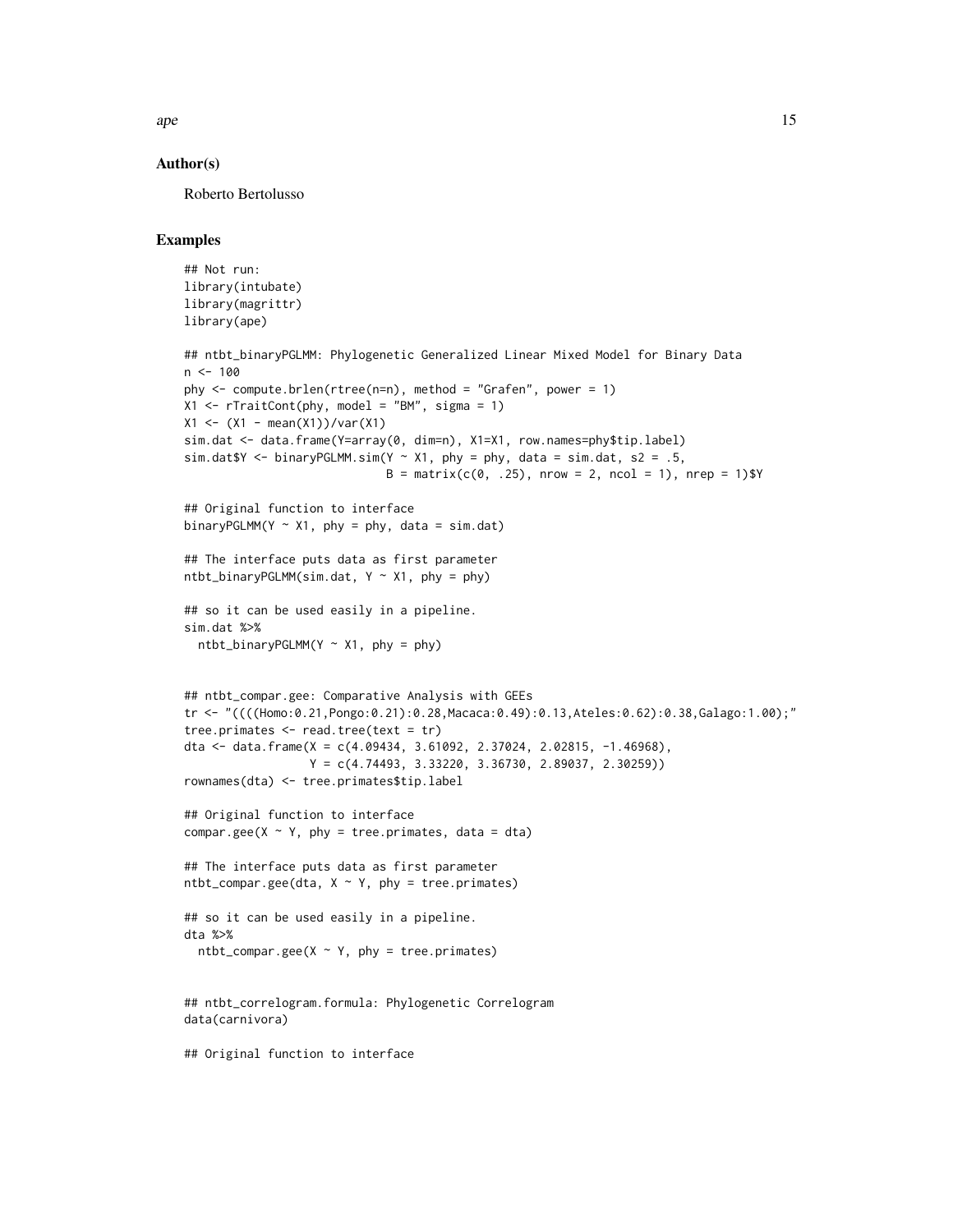```
correlogram.formula(SW ~ Order/SuperFamily/Family/Genus,
                    data = carnivora)
## The interface puts data as first parameter
ntbt_correlogram.formula(carnivora, SW ~ Order/SuperFamily/Family/Genus)
## so it can be used easily in a pipeline.
carnivora %>%
  ntbt_correlogram.formula(SW ~ Order/SuperFamily/Family/Genus)
## ntbt_lmorigin: Multiple regression through the origin
data(lmorigin.ex1)
## Original function to interface
lmorigin(SO2 ~ ., data = lmorigin.ex1, origin = FALSE, nperm = 99)
## The interface puts data as first parameter
ntbt_lmorigin(lmorigin.ex1, SO2 ~ ., origin = FALSE, nperm = 99)
## so it can be used easily in a pipeline.
lmorigin.ex1 %>%
  ntbt_lmorigin(SO2 ~ ., origin = FALSE, nperm = 99)
## ntbt_yule.cov: Fits the Yule Model With Covariates
data(bird.orders)
dta \leq data.frame (x = rnorm(45))
## Original function to interface
yule.cov(bird.orders, ~ x, data = dta)
## The interface puts data as first parameter
ntbt_yule.cov(dta, bird.orders, ~ x)## so it can be used easily in a pipeline.
dta %>%
  ntbt_yule.cov(bird.orders, ~ x)
## End(Not run)
```
arm *Interfaces for arm package for data science pipelines.*

#### Description

Interfaces to arm functions that can be used in a pipeline implemented by magrittr.

#### Usage

```
ntbt_bayesglm(data, ...)
ntbt_bayespolr(data, ...)
```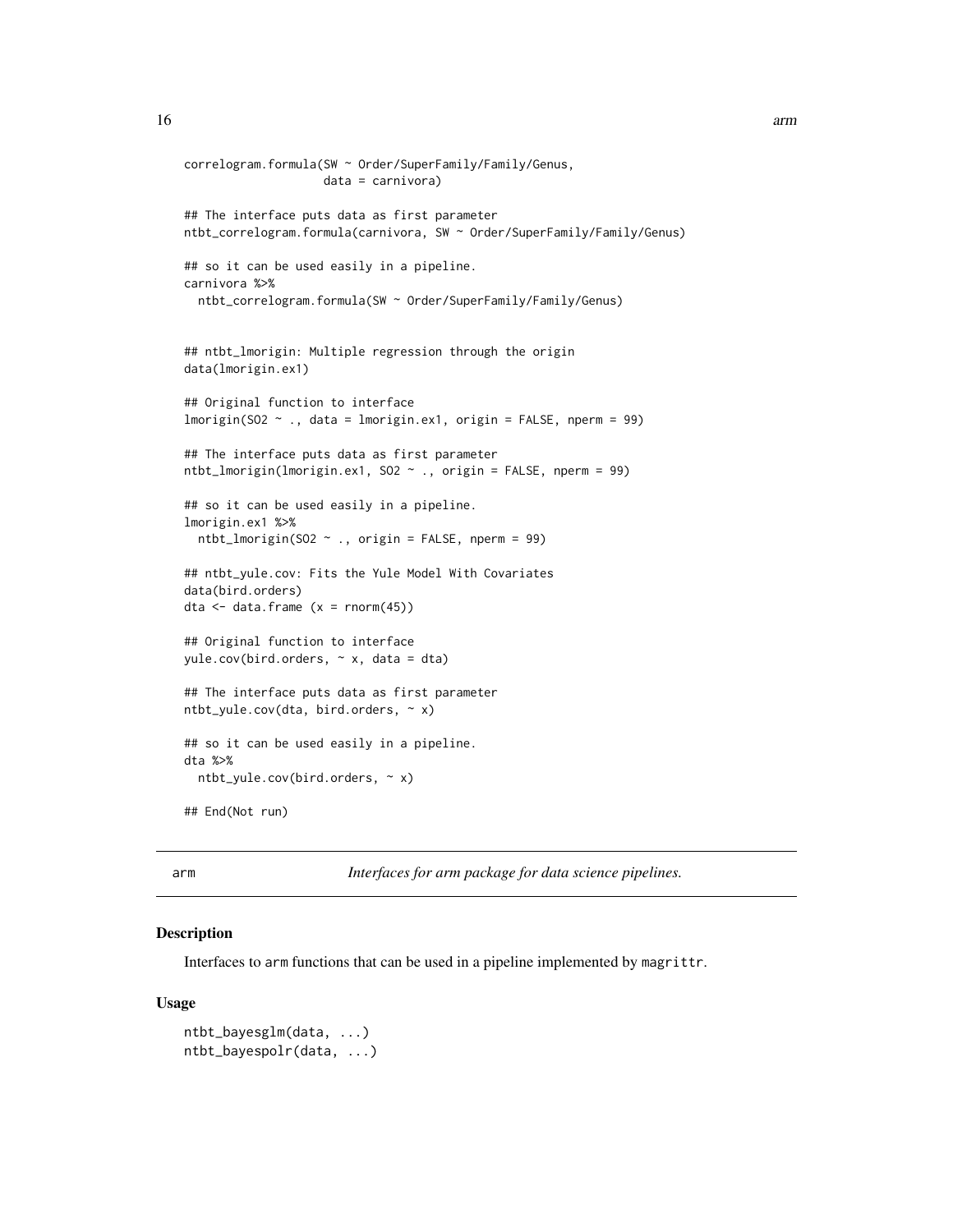arm and the contract of the contract of the contract of the contract of the contract of the contract of the contract of the contract of the contract of the contract of the contract of the contract of the contract of the co

#### **Arguments**

| data                    | data frame, tibble, list,                                        |
|-------------------------|------------------------------------------------------------------|
| $\cdot$ $\cdot$ $\cdot$ | Other arguments passed to the corresponding interfaced function. |

#### Details

Interfaces call their corresponding interfaced function.

#### Value

Object returned by interfaced function.

#### Author(s)

Roberto Bertolusso

```
## Not run:
library(intubate)
library(magrittr)
library(arm)
## ntbt_bayesglm: Bayesian generalized linear models
n <- 100
x1 \leftarrow \text{rnorm} (n)
x2 \le - rbinom (n, 1, .5)
b0 < -1b1 < -1.5b2 < -2y <- rbinom(n, 1, invlogit(b0+b1*x1+b2*x2))
dta <- data.frame(y, x1, x2)
## Original function to interface
bayesglm(y \sim x1 + x2, family = binomial(link="logit"), data = dta,
         prior.scale = Inf, prior.df = Inf)
## The interface puts data as first parameter
ntbt_bayesglm(dta, y \sim x1 + x2, family = binomial(link="logit"),
              prior.scale = Inf, prior.df = Inf)
## so it can be used easily in a pipeline.
dta %>%
  ntbt_bayesglm(y \sim x1 + x2, family = binomial(link="logit").prior.scale = Inf, prior.df = Inf)
## ntbt_bayespolr: Bayesian Ordered Logistic or Probit Regression
## Original function to interface
bayespolr(Sat \sim Infl + Type + Cont, weights = Freq, data = housing,
```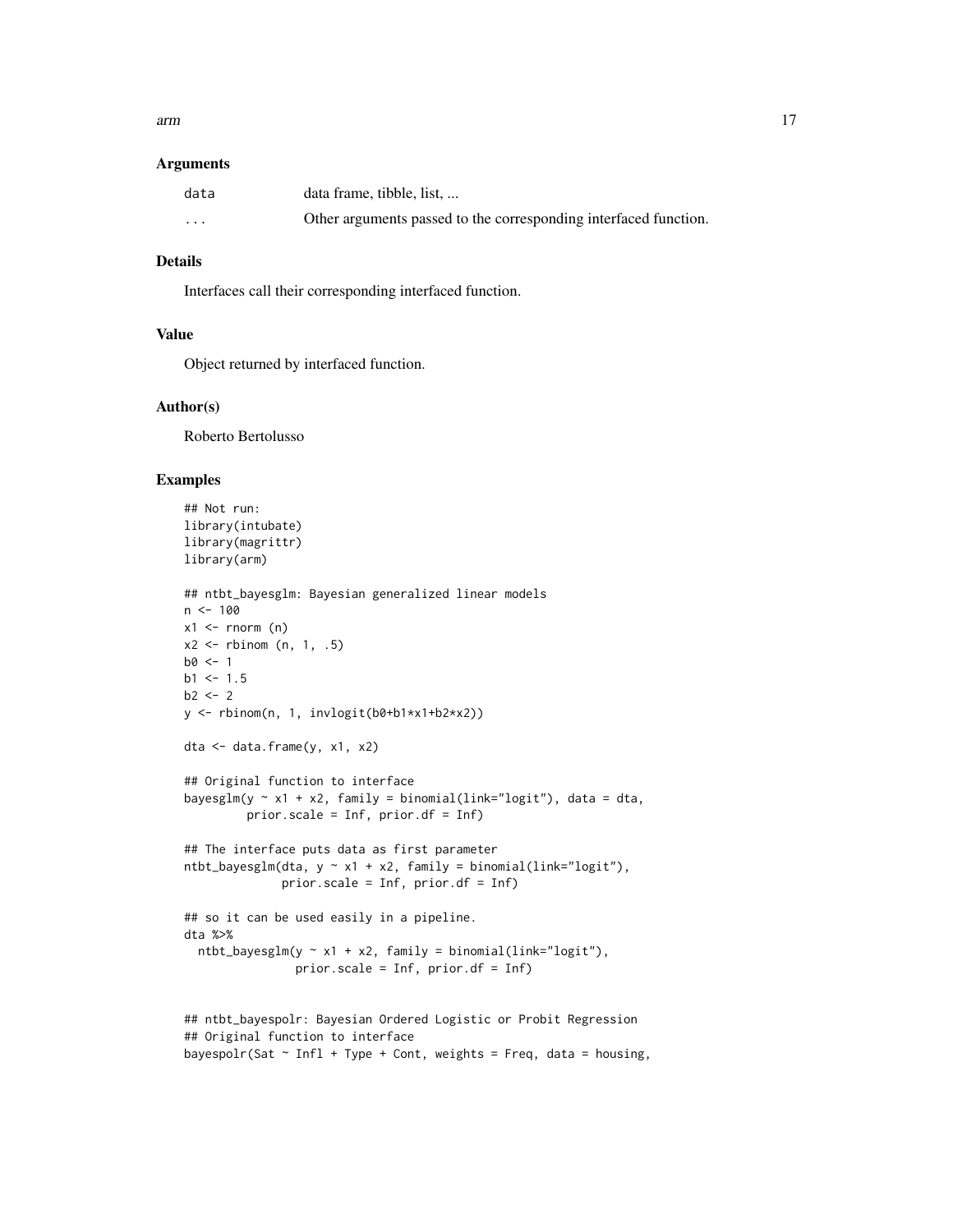```
prior.scale = Inf, prior.df = Inf)
## The interface puts data as first parameter
ntbt_bayespolr(housing, Sat \sim Infl + Type + Cont, weights = Freq,
               prior.scale = Inf, prior.df = Inf)
## so it can be used easily in a pipeline.
housing %>%
  ntbt_bayespolr(Sat ~ Infl + Type + Cont, weights = Freq,prior.scale = Inf, prior.df = Inf)
## End(Not run)
```
betareg *Interfaces for betareg package for data science pipelines.*

#### Description

Interfaces to betareg functions that can be used in a pipeline implemented by magrittr.

#### Usage

```
ntbt_betamix(data, ...)
ntbt_betareg(data, ...)
ntbt_betatree(data, ...)
```
#### Arguments

| data                    | data frame, tibble, list,                                        |
|-------------------------|------------------------------------------------------------------|
| $\cdot$ $\cdot$ $\cdot$ | Other arguments passed to the corresponding interfaced function. |

#### Details

Interfaces call their corresponding interfaced function.

#### Value

Object returned by interfaced function.

#### Author(s)

Roberto Bertolusso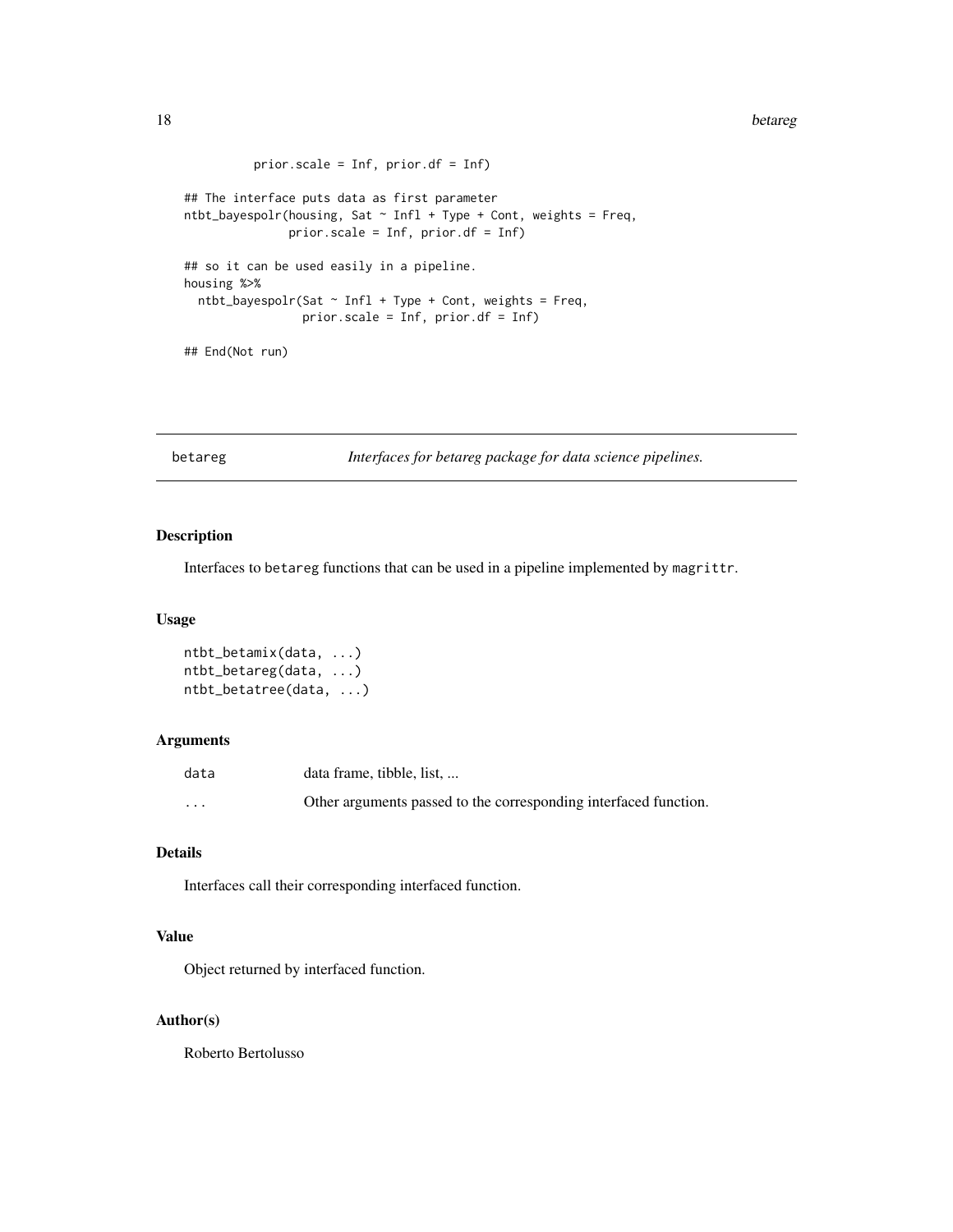#### betareg and the state of the state of the state of the state of the state of the state of the state of the state of the state of the state of the state of the state of the state of the state of the state of the state of th

```
## Not run:
library(intubate)
library(magrittr)
library(betareg)
## ntbt_betamix: Finite Mixtures of Beta Regression for Rates and Proportions
data("ReadingSkills", package = "betareg")
## Original function to interface
set.seed(4040)
betamix(accuracy \sim iq, data = ReadingSkills, k = 3, nstart = 10,
        extra_components = extraComponent(type = "uniform", coef = 0.99, delta = 0.01))
## The interface puts data as first parameter
set.seed(4040)
ntbt_betamix(ReadingSkills, accuracy \sim iq, k = 3, nstart = 10,
           extra_components = extraComponent(type = "uniform", coef = 0.99, delta = 0.01))
## so it can be used easily in a pipeline.
ReadingSkills %>%
  ntbt_betamix(accuracy \sim iq, k = 3, nstart = 10,
            extra_components = extraComponent(type = "uniform", coef = 0.99, delta = 0.01))
## ntbt_betareg: Beta Regression for Rates and Proportions
data("GasolineYield", package = "betareg")
## Original function to interface
betareg(yield \sim batch + temp, data = GasolineYield)
## The interface puts data as first parameter
ntbt_betareg(GasolineYield, yield ~ batch + temp)
## so it can be used easily in a pipeline.
GasolineYield %>%
  ntbt_betareg(yield ~ batch + temp)
## ntbt_betatree: Beta Regression Trees
data("ReadingSkills", package = "betareg")
ReadingSkills$x1 <- rnorm(nrow(ReadingSkills))
ReadingSkills$x2 <- runif(nrow(ReadingSkills))
ReadingSkills$x3 <- factor(rnorm(nrow(ReadingSkills)) > 0)
library(partykit)
## Original function to interface
set.seed(1071)
bt \le betatree(accuracy \sim iq | iq, \sim dyslexia + x1 + x2 + x3,
               data = ReadingSkills, minsize = 10)
plot(bt)
```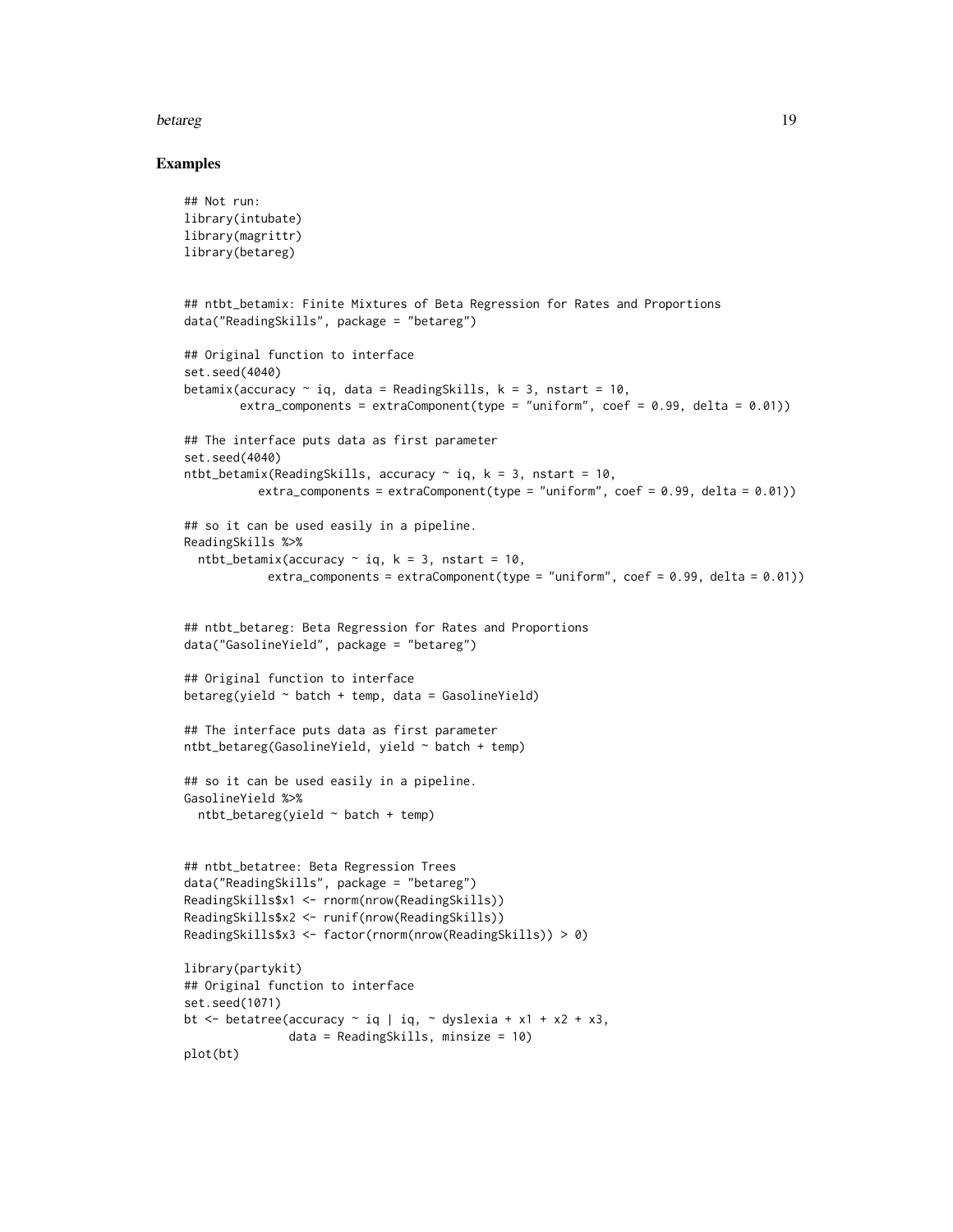```
## The interface puts data as first parameter
set.seed(1071)
bt \le ntbt_betatree(ReadingSkills, accuracy \sim iq | iq, \sim dyslexia + x1 + x2 + x3,
                    minsize = 10)
plot(bt)
## so it can be used easily in a pipeline.
set.seed(1071)
ReadingSkills %>%
  ntbt_betatree(accuracy \sim iq | iq, \sim dyslexia + x1 + x2 + x3, minsize = 10) %>%
  plot()
## End(Not run)
```
brglm *Interfaces for brglm package for data science pipelines.*

#### Description

Interfaces to brglm functions that can be used in a pipeline implemented by magrittr.

#### Usage

```
ntbt_brglm(data, ...)
```
#### Arguments

| data                    | data frame, tibble, list,                                        |
|-------------------------|------------------------------------------------------------------|
| $\cdot$ $\cdot$ $\cdot$ | Other arguments passed to the corresponding interfaced function. |

#### Details

Interfaces call their corresponding interfaced function.

#### Value

Object returned by interfaced function.

#### Author(s)

Roberto Bertolusso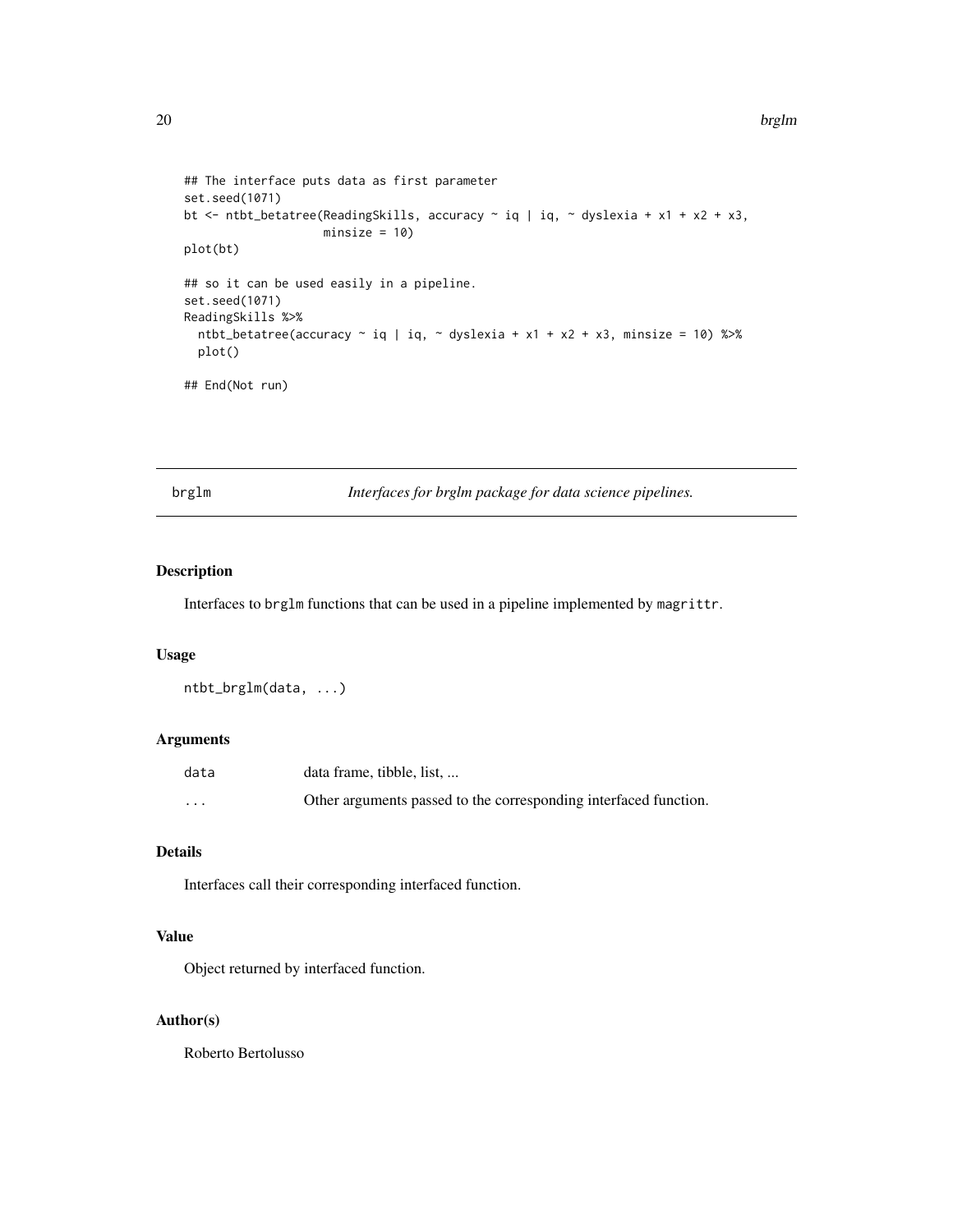<span id="page-20-0"></span>caper 21

#### Examples

```
## Not run:
library(intubate)
library(magrittr)
library(brglm)
## ntbt_brglm: Bias reduction in Binomial-response GLMs
data(lizards)
## Original function to interface
brglm(cbind(grahami, opalinus) ~ height + diameter +
       light + time, family = binomial(logit), data = lizards,
      method = "brglm.fit")
## The interface puts data as first parameter
ntbt_brglm(lizards, cbind(grahami, opalinus) ~ height + diameter +
             light + time, family = binomial(logit),
           method = "brglm.fit")## so it can be used easily in a pipeline.
lizards %>%
  ntbt_brglm(cbind(grahami, opalinus) ~ height + diameter +
               light + time, family = binomial(logit),
             method = "brglm.fit")
```
## End(Not run)

caper *Interfaces for caper package for data science pipelines.*

#### Description

Interfaces to caper functions that can be used in a pipeline implemented by magrittr.

#### Usage

```
ntbt_brunch(data, ...)
ntbt_crunch(data, ...)
ntbt_macrocaic(data, ...)
ntbt_pgls(data, ...)
```
#### Arguments

| data     | data frame, tibble, list,                                        |
|----------|------------------------------------------------------------------|
| $\cdots$ | Other arguments passed to the corresponding interfaced function. |

#### Details

Interfaces call their corresponding interfaced function.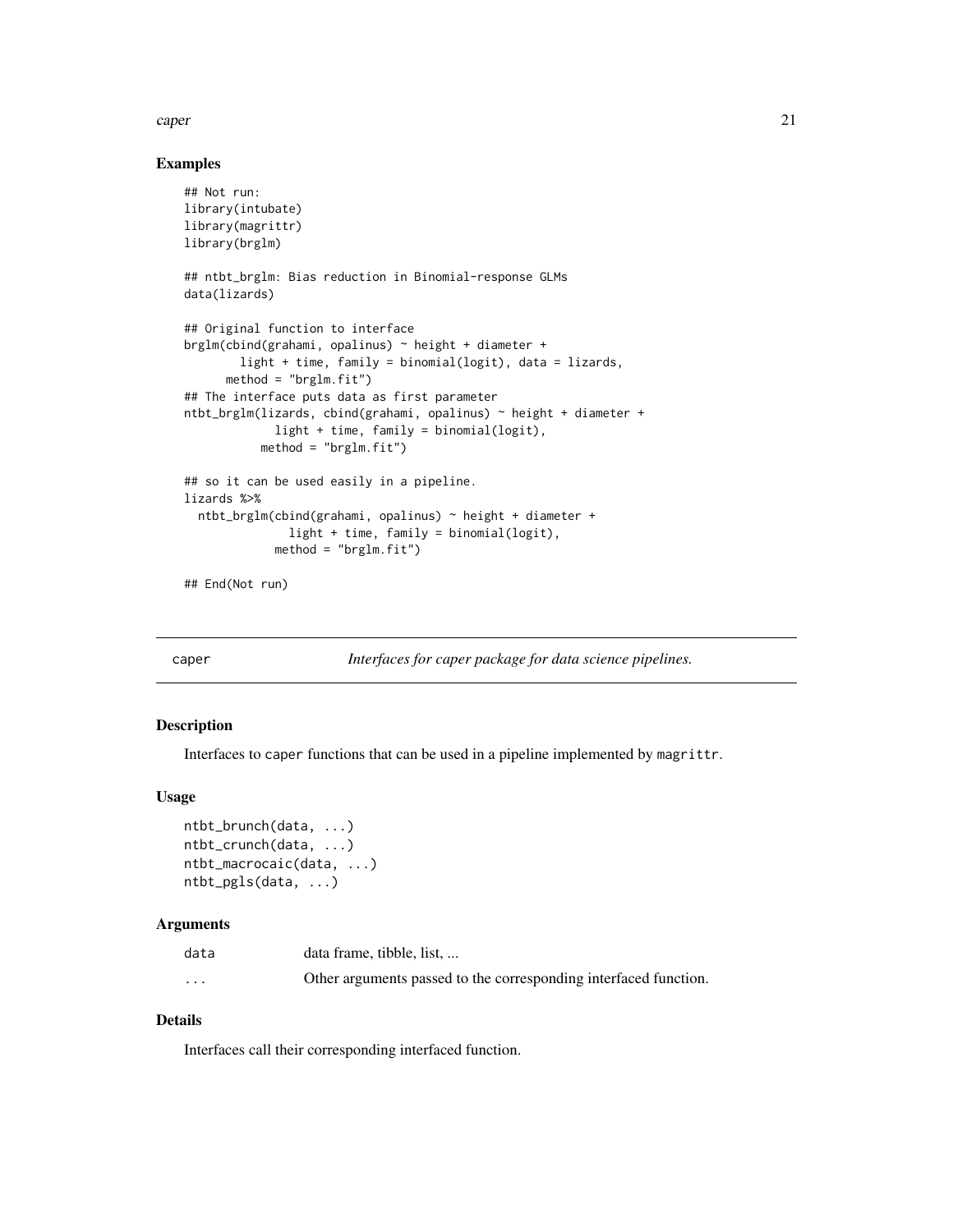22 caper caper caper caper caper caper caper caper caper caper caper caper caper caper

#### Value

Object returned by interfaced function.

#### Author(s)

Roberto Bertolusso

```
## Not run:
library(intubate)
library(magrittr)
library(caper)
## ntbt_brunch: Calculate a linear model using the brunch algorithm
data(perissodactyla)
perisso <- comparative.data(perissodactyla.tree, perissodactyla.data, Binomial)
## Original function to interface
brunch(log.female.wt \sim Territoriality, data = perisso)
## The interface puts data as first parameter
ntbt_brunch(perisso, log.female.wt ~ Territoriality)
## so it can be used easily in a pipeline.
perisso %>%
  ntbt_brunch(log.female.wt ~ Territoriality)
## ntbt_crunch: Calculate a linear model using the crunch algorithm
data(shorebird)
shorebird <- comparative.data(shorebird.tree, shorebird.data, Species)
## Original function to interface
crunch(Egg.Mass ~ F.Mass + M.Mass, data = shortened)## The interface puts data as first parameter
ntbt_crunch(shorebird, Egg.Mass ~ F.Mass + M.Mass)
## so it can be used easily in a pipeline.
shorebird %>%
  ntbt_crunch(Egg.Mass ~ F.Mass + M.Mass)
## ntbt_macrocaic: Comparative analysis using independent
## contrasts on species richness data
data(IsaacEtAl)
primates <- comparative.data(primates.tree, primates.data, binomial, na.omit=FALSE)
## Original function to interface
```

```
macrocaic(species.rich ~ body.mass, data = primates)
```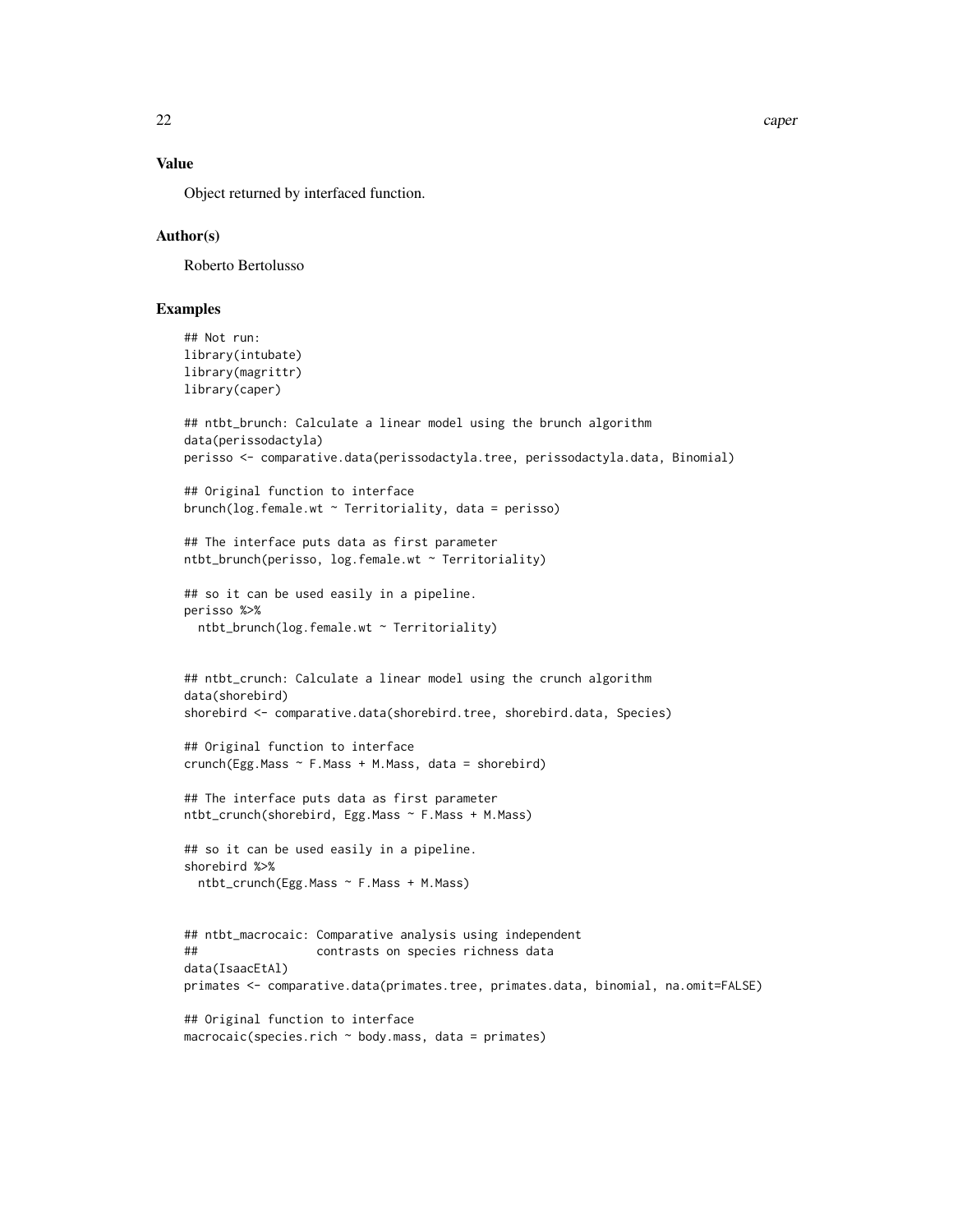```
ntbt_macrocaic(primates, species.rich ~ body.mass)
## so it can be used easily in a pipeline.
primates %>%
 ntbt_macrocaic(species.rich ~ body.mass)
## ntbt_pgls: Phylogenetic generalized linear models
data(shorebird)
shorebird <- comparative.data(shorebird.tree, shorebird.data, Species, vcv=TRUE, vcv.dim=3)
## Original function to interface
pgls(log(Egg.Mass) ~ log(M.Mass) * log(F.Mass), shorebird, lambda='ML')
## The interface puts data as first parameter
ntbt_pgls(shorebird, log(Egg.Mass) ~ log(M.Mass) * log(F.Mass), lambda='ML')
## so it can be used easily in a pipeline.
shorebird %>%
 ntbt_pgls(log(Egg.Mass) ~ log(M.Mass) * log(F.Mass), lambda='ML')
## End(Not run)
```
car *Interfaces for car package for data science pipelines.*

#### Description

Interfaces to car functions that can be used in a pipeline implemented by magrittr.

#### Usage

```
ntbt_Boxplot(data, ...)
ntbt_boxTidwell(data, ...)
ntbt_densityPlot(data, ...)
ntbt_invTranPlot(data, ...)
ntbt_leveneTest(data, ...)
ntbt_powerTransform(data, ...)
ntbt_scatter3d(data, ...)
ntbt_scatterplot(data, ...)
ntbt_scatterplotMatrix(data, ...)
ntbt_spreadLevelPlot(data, ...)
ntbt_symbox(data, ...)
```
<span id="page-22-0"></span>## The interface puts data as first parameter

#### **Arguments**

| data     | data frame, tibble, list,                                        |
|----------|------------------------------------------------------------------|
| $\cdots$ | Other arguments passed to the corresponding interfaced function. |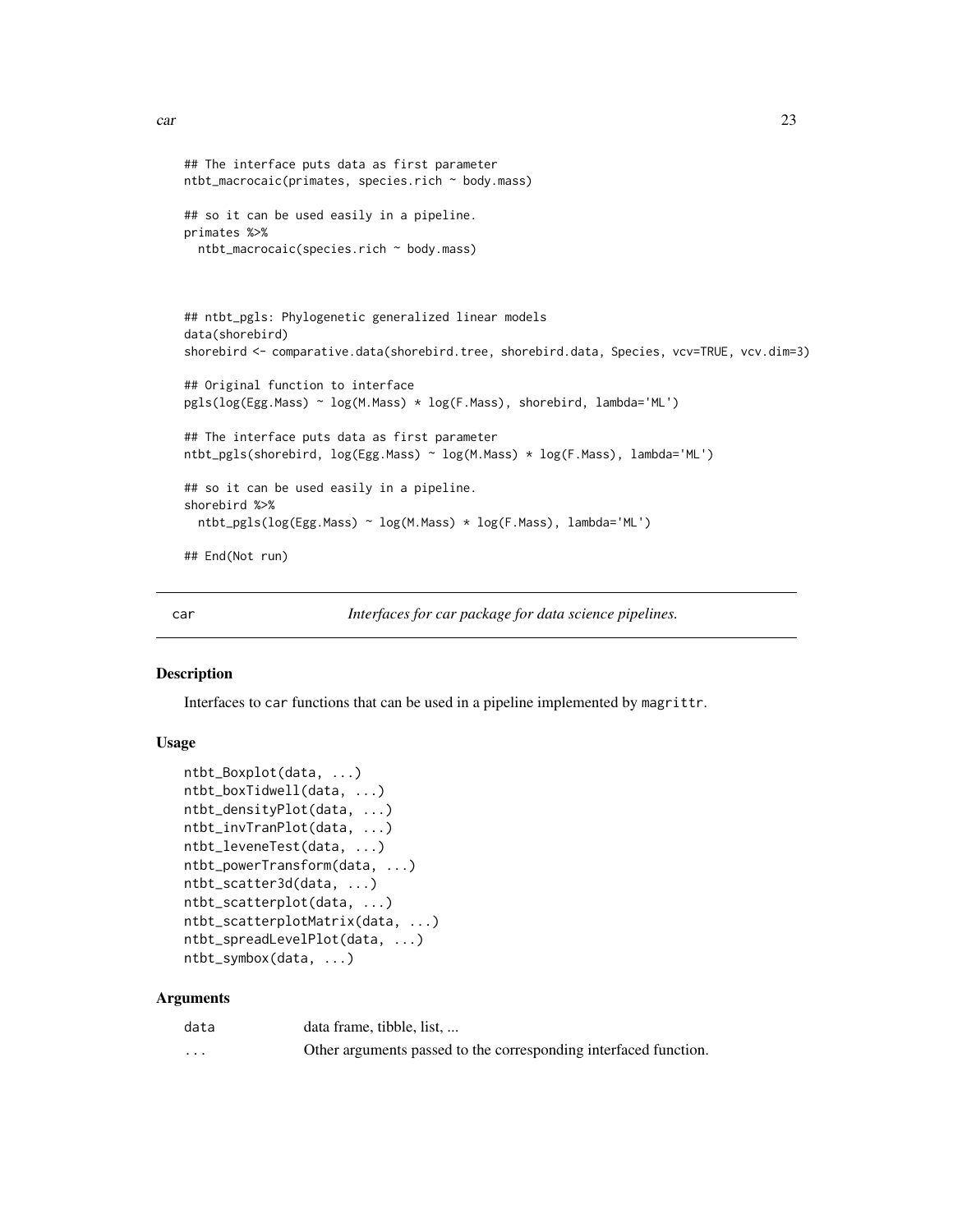### Details

Interfaces call their corresponding interfaced function.

#### Value

Object returned by interfaced function.

#### Author(s)

Roberto Bertolusso

```
## Not run:
library(intubate)
library(magrittr)
library(car)
## ntbt_Boxplot: Boxplots With Point Identification
## Original function to interface
Boxplot(income \sim type, data = Prestige)
## The interface puts data as first parameter
ntbt_Boxplot(Prestige, income ~ type)
## so it can be used easily in a pipeline.
Prestige %>%
  ntbt_Boxplot(income ~ type)
## ntbt_boxTidwell: Box-Tidwell Transformations
## Original function to interface
boxTidwell(prestige \sim income + education, \sim type + poly(women, 2), data = Prestige)
## The interface puts data as first parameter
ntbt_boxTidwell(Prestige, prestige \sim income + education, \sim type + poly(women, 2))
## so it can be used easily in a pipeline.
Prestige %>%
  ntbt_boxTidwell(prestige \sim income + education, \sim type + poly(women, 2))
## ntbt_densityPlot: Nonparametric Density Estimates
## Original function to interface
densityPlot(income ~ type, data = Prestige)
## The interface puts data as first parameter
ntbt_densityPlot(Prestige, income ~ type)
## so it can be used easily in a pipeline.
Prestige %>%
 ntbt_densityPlot(income ~ type)
```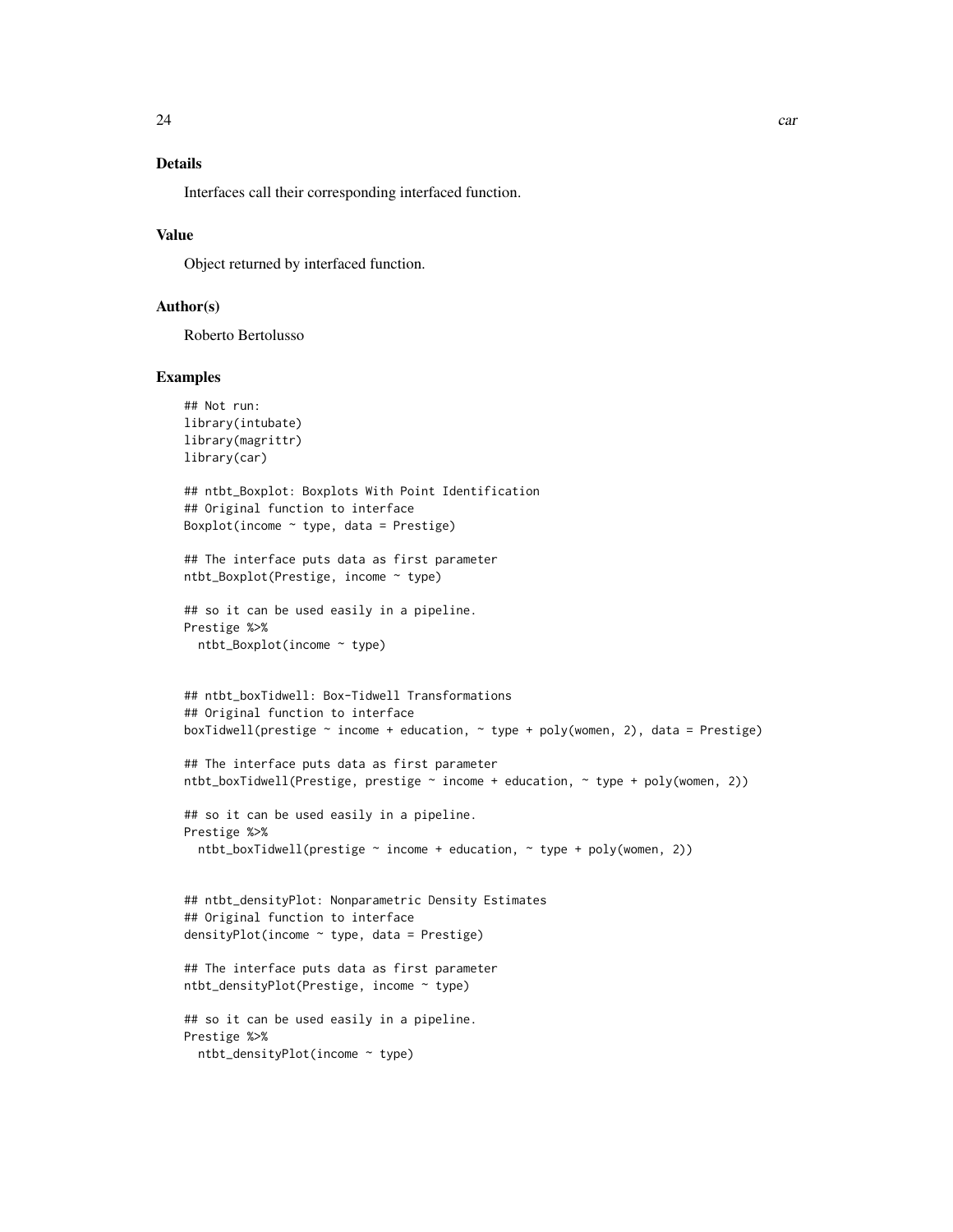```
car 25
```

```
## ntbt_invTranPlot: Choose a Predictor Transformation Visually or Numerically
## Original function to interface
invTranPlot(infant.mortality ~ gdp, data = UN)## The interface puts data as first parameter
ntbt_invTranPlot(UN, infant.mortality ~ gdp)
## so it can be used easily in a pipeline.
UN %>%
  ntbt_invTranPlot(infant.mortality ~ gdp)
## ntbt_leveneTest: Levene's test for homogeneity of variance across groups
## Original function to interface
leveneTest(conformity ~ fcategory*partner.status, data = Moore)
## The interface puts data as first parameter
ntbt_leveneTest(Moore, conformity ~ fcategory*partner.status)
## so it can be used easily in a pipeline.
Moore %>%
  ntbt_leveneTest(conformity ~ fcategory*partner.status)
## ntbt_powerTransform: Finding Univariate or Multivariate Power Transformations
## Original function to interface
powerTransform(cycles ~ len + amp + load, Wool)
## The interface puts data as first parameter
ntbt_powerTransform(Wool, cycles ~ len + amp + load)
## so it can be used easily in a pipeline.
Wool %>%
  ntbt_powerTransform(cycles ~ len + amp + load)
## ntbt_scatter3d: Three-Dimensional Scatterplots and Point Identification
## Original function to interface
## NOTE: need rgl, mgcv, and interactive mode. Commented out.
#scatter3d(prestige ~ income + education, data = Duncan)
## The interface puts data as first parameter
#ntbt_scatter3d(Duncan, prestige ~ income + education)
## so it can be used easily in a pipeline.
#Duncan %>%
# ntbt_scatter3d(prestige ~ income + education)
## ntbt_scatterplot: Scatterplots with Boxplots
## Original function to interface
scatterplot(prestige ~ income, data = Prestige, ellipse = TRUE)
```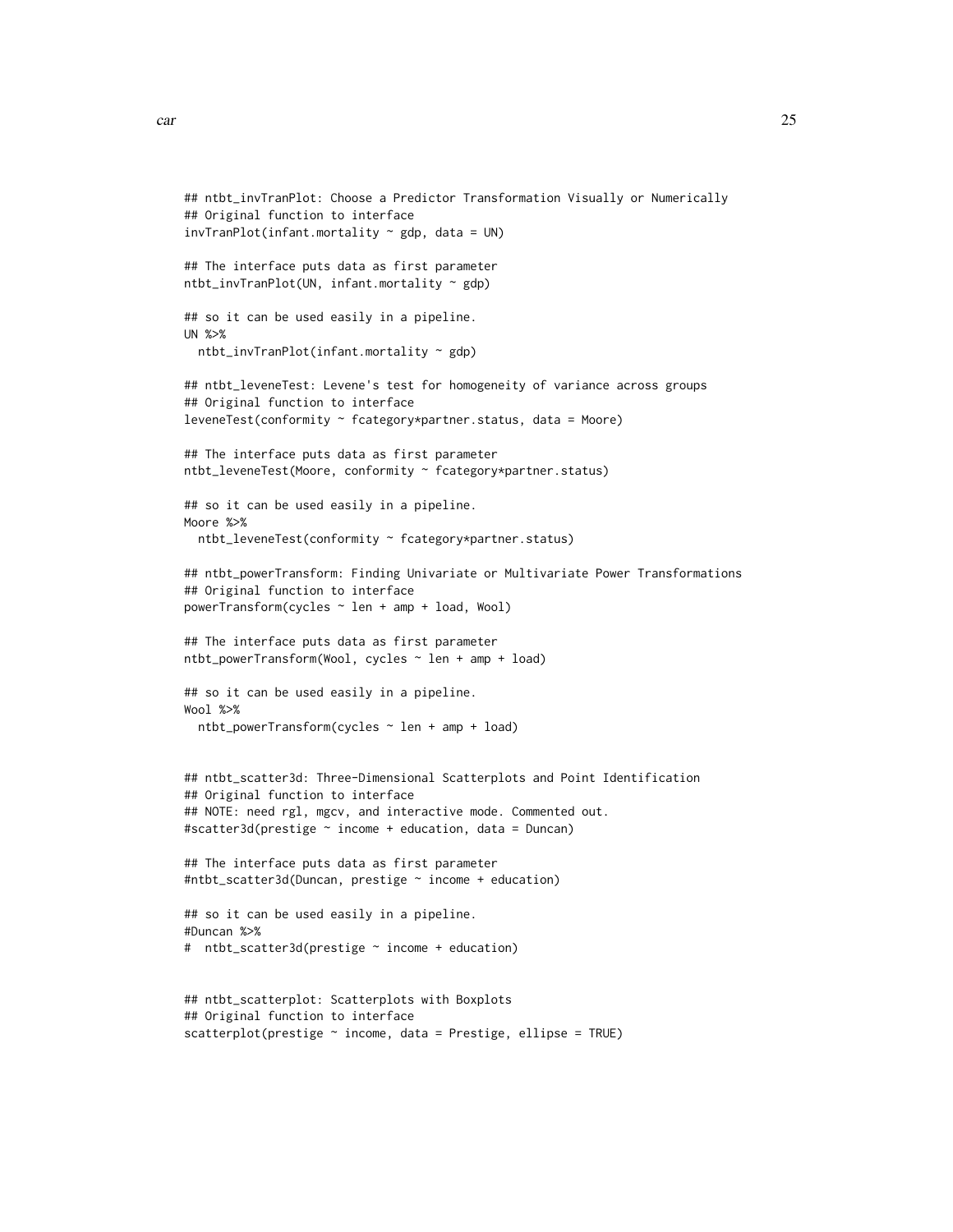```
## The interface puts data as first parameter
ntbt_scatterplot(Prestige, prestige ~ income, ellipse = TRUE)
## so it can be used easily in a pipeline.
Prestige %>%
 ntbt\_scatterplot(prestige ~ income, ellipse = TRUE)## ntbt_scatterplotMatrix: Scatterplot Matrices
## Original function to interface
scatterplotMatrix(\sim income + education + prestige | type, data = Duncan)
## The interface puts data as first parameter
ntbt_scatterplotMatrix(Duncan, ~ income + education + prestige | type)
## so it can be used easily in a pipeline.
Duncan %>%
 ntbt_scatterplotMatrix(~ income + education + prestige | type)
## ntbt_spreadLevelPlot: Spread-Level Plots
## Original function to interface
spreadLevelPlot(interlocks + 1 \sim nation, data = Ornstein)
## The interface puts data as first parameter
ntbt_spreadLevelPlot(Ornstein, interlocks + 1 ~ nation)
## so it can be used easily in a pipeline.
Ornstein %>%
 ntbt_spreadLevelPlot(interlocks + 1 ~ nation)
## ntbt_symbox: Boxplots for transformations to symmetry
## Original function to interface
symbox(~ income, data = Prestige)
## The interface puts data as first parameter
ntbt_symbox(Prestige, ~ income)
## so it can be used easily in a pipeline.
Prestige %>%
 ntbt_symbox(~ income)
## End(Not run)
```
caret *Interfaces for caret package for data science pipelines.*

#### Description

Interfaces to caret functions that can be used in a pipeline implemented by magrittr.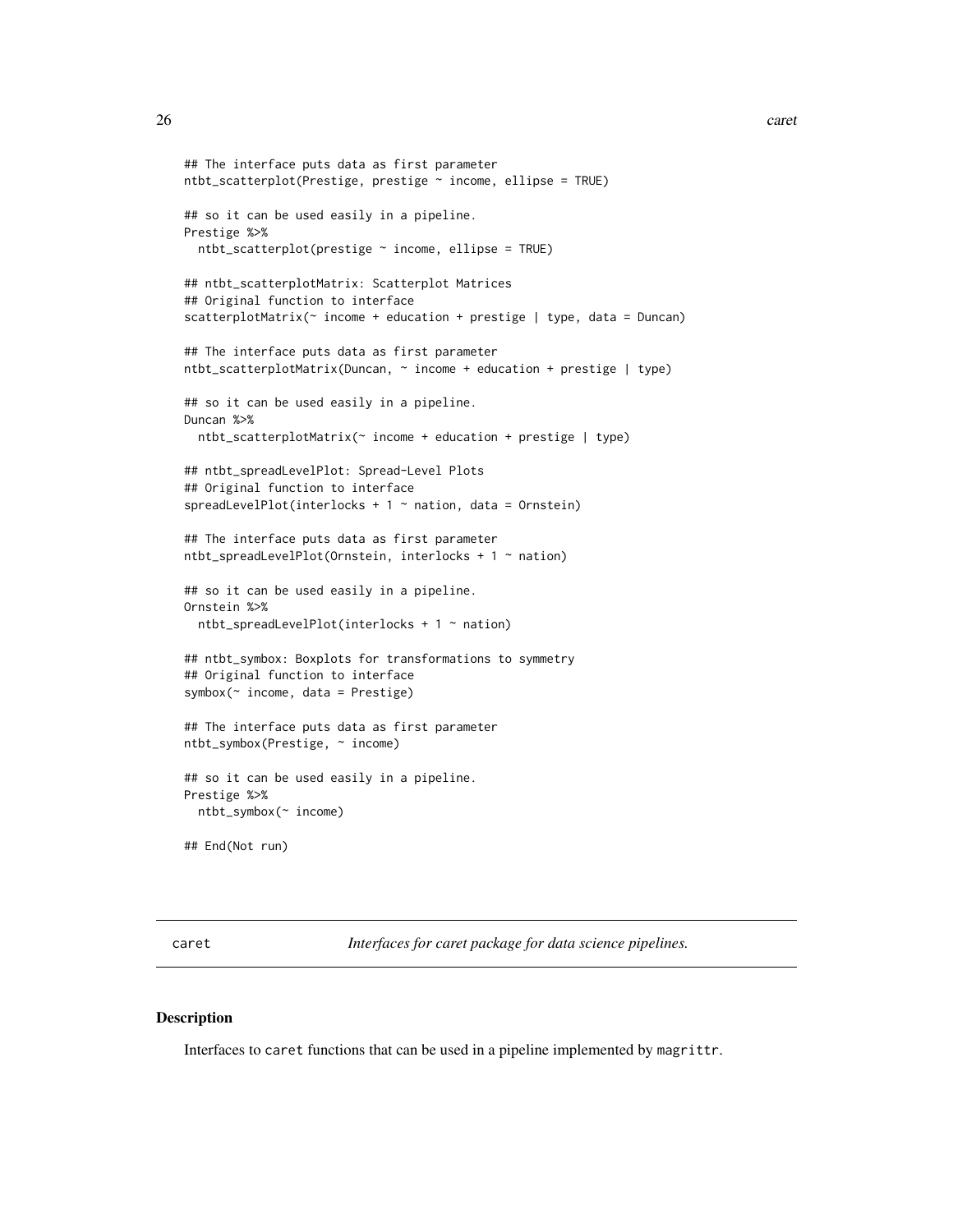caret 27

#### Usage

```
ntbt_avNNet(data, ...)
ntbt_bagEarth(data, ...)
ntbt_bagFDA(data, ...)
ntbt_calibration(data, ...)
ntbt_dummyVars(data, ...)
ntbt_icr(data, ...)
ntbt_knn3(data, ...)
ntbt_lift(data, ...)
ntbt_pcaNNet(data, ...)
ntbt_sbf(data, ...)
ntbt_train(data, ...)
```
#### Arguments

| data                    | data frame, tibble, list,                                        |
|-------------------------|------------------------------------------------------------------|
| $\cdot$ $\cdot$ $\cdot$ | Other arguments passed to the corresponding interfaced function. |

### Details

Interfaces call their corresponding interfaced function.

#### Value

Object returned by interfaced function.

#### Author(s)

Roberto Bertolusso

```
## Not run:
library(intubate)
library(magrittr)
library(caret)
```

```
## ntbt_avNNet: Neural Networks Using Model Averaging
## Not found example using formula interface, and I am
## completely ignorant to construct one.
data(BloodBrain)
BB <- list(bbbDescr, logBBB)
```

```
## Original function to interface
avNNet(bbbDescr, logBBB, size = 5, linout = TRUE, trace = FALSE)
```

```
## The interface puts data as first parameter
ntbt_avNNet(BB, bbbDescr, logBBB, size = 5, linout = TRUE, trace = FALSE)
```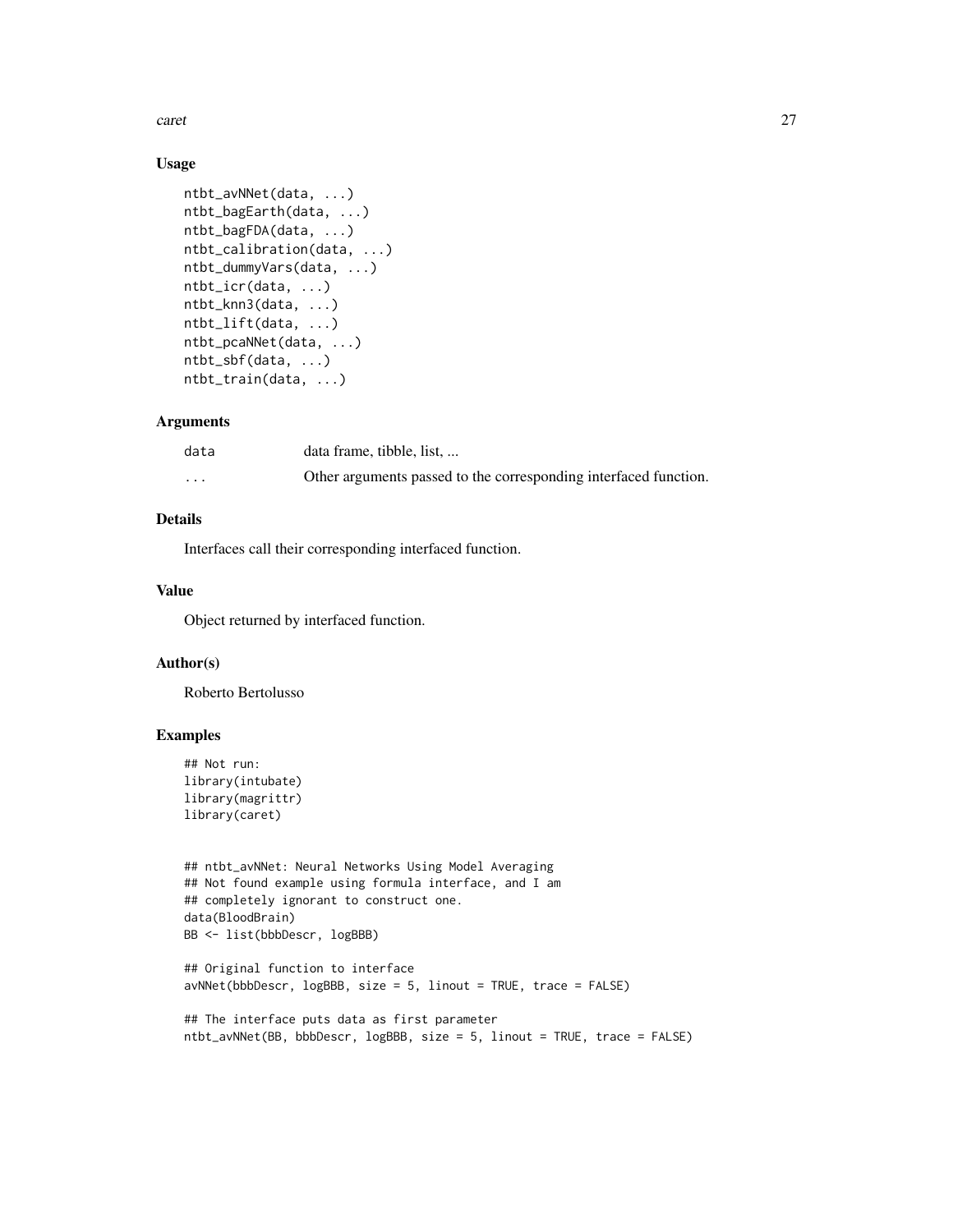```
## so it can be used easily in a pipeline.
BB %>%
 ntbt_avNNet(bbbDescr, logBBB, size = 5, linout = TRUE, trace = FALSE)
## ntbt_bagEarth: Bagged Earth
## Original function to interface
bagEarth(Volume \sim ., data = trees)
## The interface puts data as first parameter
ntbt_bagEarth(trees, Volume ~ .)
## so it can be used easily in a pipeline.
trees %>%
 ntbt_bagEarth(Volume ~ .)
## ntbt_bagFDA: Bagged FDA
library(mlbench)
library(earth)
data(Glass)
set.seed(36)
inTrain <- sample(1:dim(Glass)[1], 150)
trainData <- Glass[ inTrain, ]
testData <- Glass[-inTrain, ]
## Original function to interface
## bagFDA(Type ~ ., trainData) ## There is an error:
## Error in requireNamespaceQuietStop("mda") : package mda is required
## ## even when mda is installed
## For now all of this stays commented.
## The interface puts data as first parameter
## ntbt_bagFDA(trainData, Type ~ .)
## so it can be used easily in a pipeline.
## trainData %>%
## ntbt_bagFDA(Type ~ .)
## ntbt_calibration: Probability Calibration Plot
data(mdrr)
mdrrDescr <- mdrrDescr[, -nearZeroVar(mdrrDescr)]
mdrrDescr <- mdrrDescr[, -findCorrelation(cor(mdrrDescr), .5)]
inTrain <- createDataPartition(mdrrClass)
trainX <- mdrrDescr[inTrain[[1]], ]
trainY <- mdrrClass[inTrain[[1]]]
testX <- mdrrDescr[-inTrain[[1]], ]
testY <- mdrrClass[-inTrain[[1]]]
library(MASS)
ldaFit <- lda(trainX, trainY)
```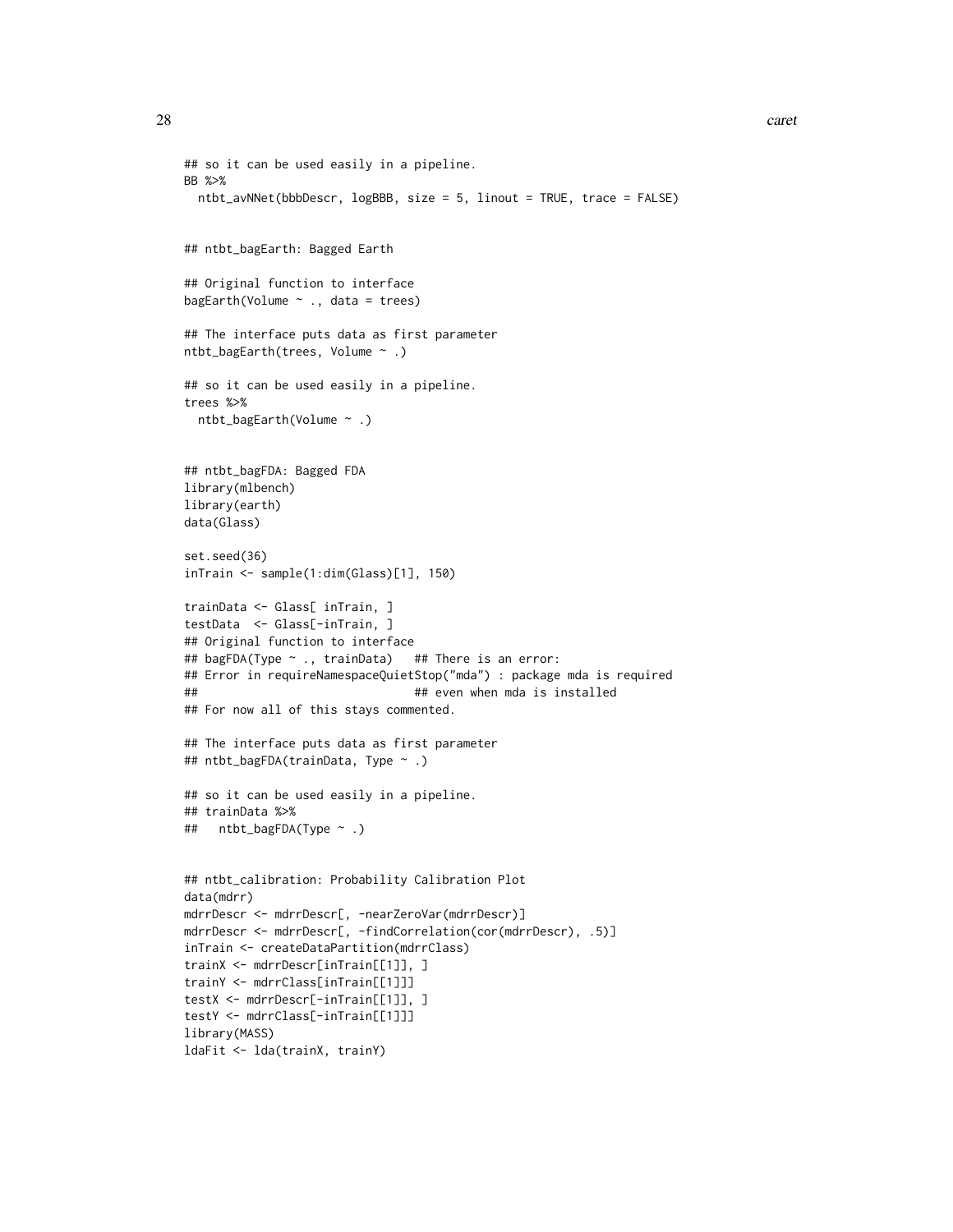```
qdaFit <- qda(trainX, trainY)
testProbs <- data.frame(obs = testY,
lda <- predict(ldaFit, testX)$posterior[,1],
qda <- predict(qdaFit, testX)$posterior[,1])
## Original function to interface
calPlotData \leq calibration(obs \sim lda + qda, data = testProbs)
xyplot(calPlotData, auto.key = list(columns = 2))
## The interface puts data as first parameter
calPlotData <- ntbt_calibration(testProbs, obs ~ lda + qda)
xyplot(calPlotData, auto.key = list(columns = 2))
## so it can be used easily in a pipeline.
testProbs %>%
  ntbt_calibration(obs ~ lda + qda) %>%
  xyplot(auto.key = list(columns = 2))
## ntbt_dummyVars
when <- data.frame(time = c("afternoon", "night", "afternoon",
                            "morning", "morning", "morning",
                            "morning", "afternoon", "afternoon"),
                   day = c("Mon", "Mon", "Mon",
                            "Wed", "Wed", "Fri",
                           "Sat", "Sat", "Fri"))
levels(when$time) <- list(morning="morning",
                          afternoon="afternoon",
                          night="night")
levels(when$day) <- list(Mon="Mon", Tue="Tue", Wed="Wed", Thu="Thu",
                         Fri="Fri", Sat="Sat", Sun="Sun")
## Original function to interface
mainEffects \leq dummyVars(\leq day + time, data = when)
mainEffects
predict(mainEffects, when[1:3,])
## The interface puts data as first parameter
mainEffects <- ntbt_dummyVars(when, ~ day + time)
mainEffects
predict(mainEffects, when[1:3,])
## so it can be used easily in a pipeline.
when %>%
  ntbt_dummyVars(~ day + time) %>%
  predict(when[1:3,])
## ntbt_icr: Independent Component Regression
## Not found example using formula interface, and I am
```
## completely ignorant to construct one.

data(BloodBrain)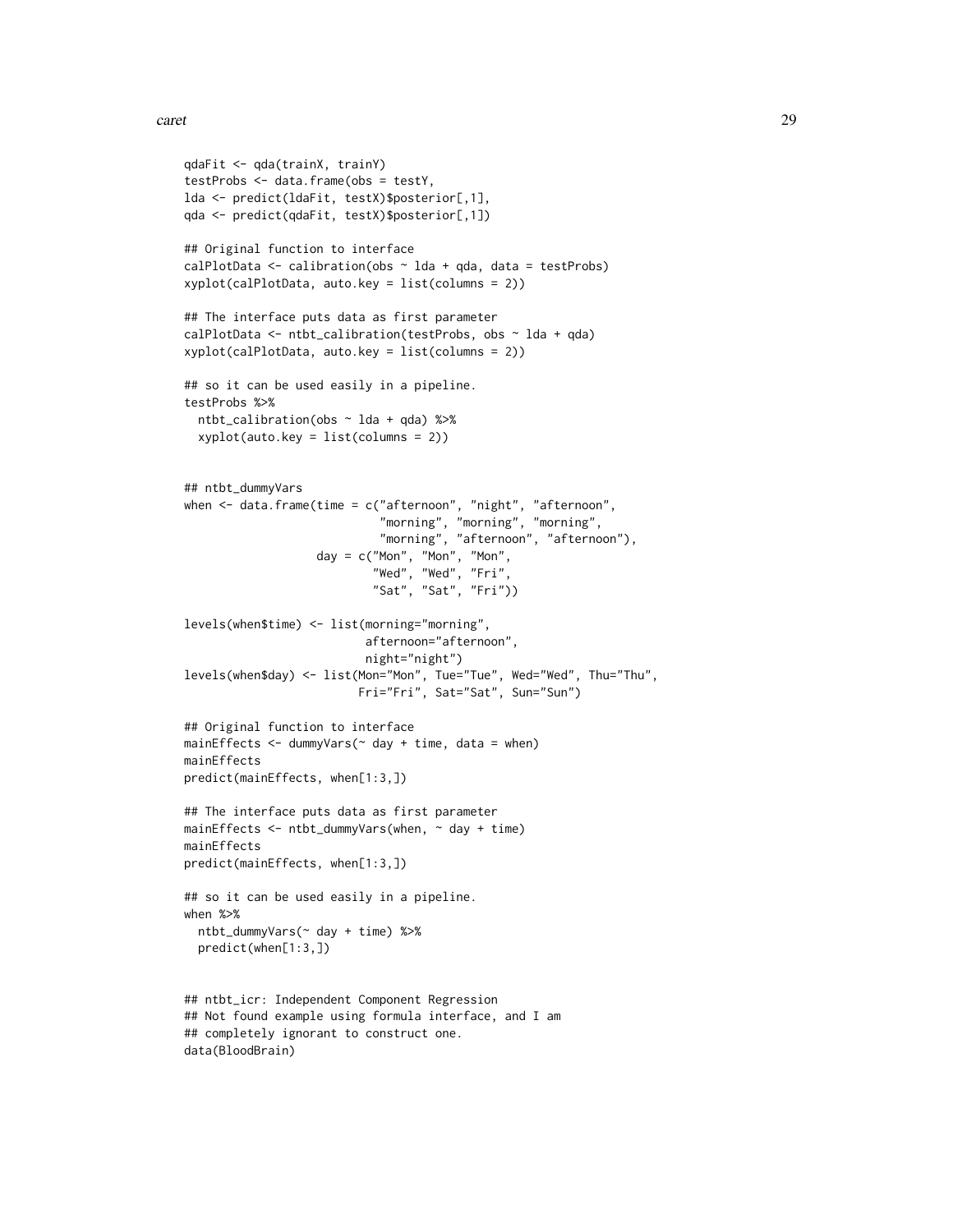```
BB <- list(bbbDescr, logBBB)
## Original function to interface
icr(bbbDescr, logBBB, n.comp = 5)
## The interface puts data as first parameter
ntbt_icr(BB, bbbDescr, logBBB, n.comp = 5)
## so it can be used easily in a pipeline.
BB %>%
  ntbt_icr(bbbDescr, logBBB, n.comp = 5)
## ntbt_knn3: k-Nearest Neighbour Classification
## Original function to interface
knn3(Species ~ ., iris)
## The interface puts data as first parameter
ntbt_knn3(iris, Species ~ .)
## so it can be used easily in a pipeline.
iris %>%
  ntbt_knn3(Species ~ .)
## ntbt_lift: Lift Plot
set.seed(1)
simulated <- data.frame(obs = factor(rep(letters[1:2], each = 100)),
perfect = sort(runif(200), decreasing = TRUE),
random = runif(200))## Original function to interface
lift1 \leftarrow lift(obs \sim random, data = simulated)
lift1
xyplot(lift1)
## The interface puts data as first parameter
lift1 <- ntbt_lift(simulated, obs ~ random)
lift1
xyplot(lift1)
## so it can be used easily in a pipeline.
simulated %>%
  ntbt_lift(obs ~ random) %>%
  xyplot()
## ntbt_pcaNNet: Neural Networks with a Principal Component Step
## Not found example using formula interface, and I am
## completely ignorant to construct one.
data(BloodBrain)
BB <- list(bbbDescr, logBBB)
```
## Original function to interface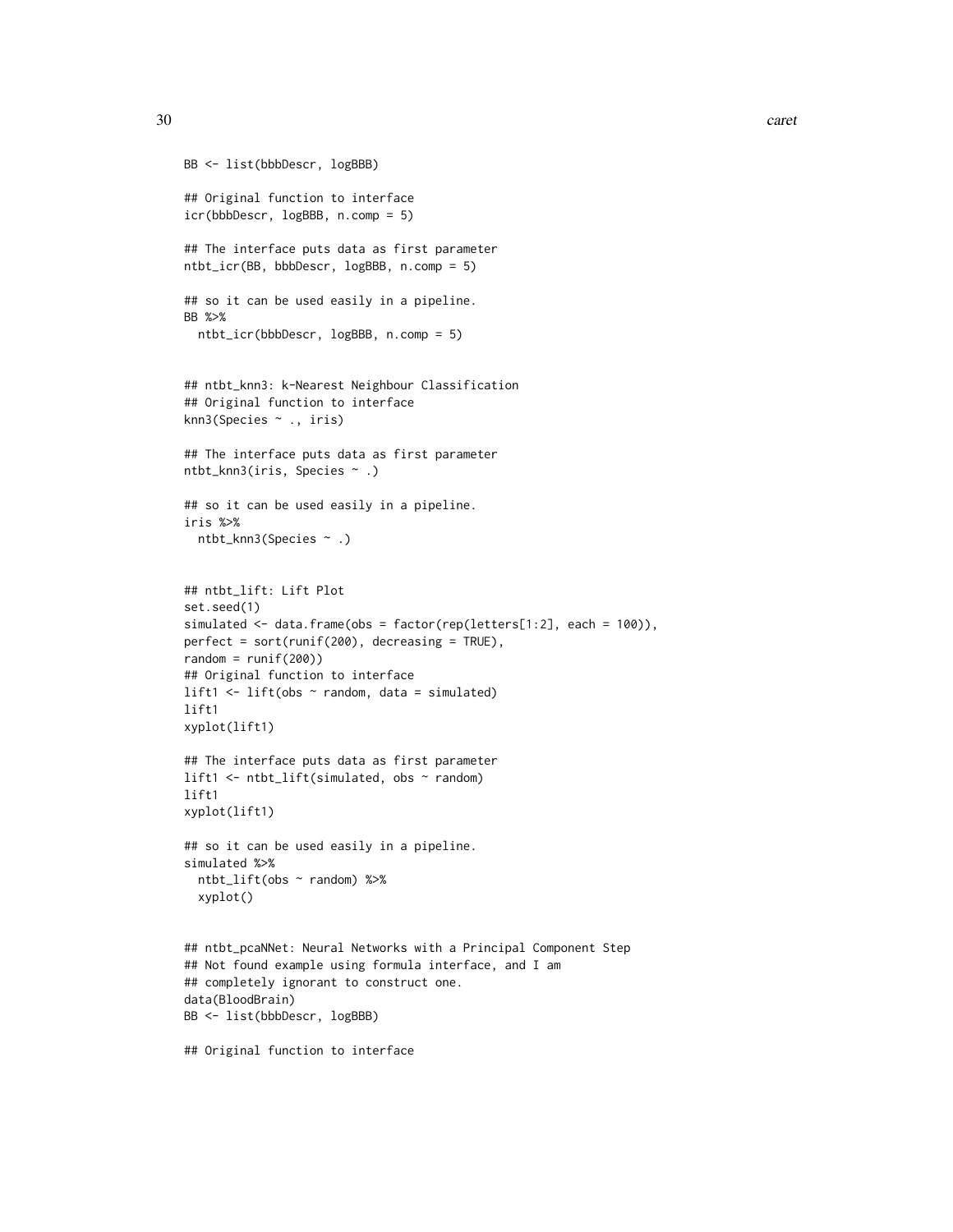```
pcaNNet(bbbDescr[, 1:10], logBBB, size = 5, linout = TRUE, trace = FALSE)
## The interface puts data as first parameter
ntbt_pcaNNet(BB, bbbDescr[, 1:10], logBBB, size = 5, linout = TRUE, trace = FALSE)
## so it can be used easily in a pipeline.
BB %>%
  ntbt_pcaNNet(bbbDescr[, 1:10], logBBB, size = 5, linout = TRUE, trace = FALSE)
## ntbt_sbf: Selection By Filtering (SBF)
## Not found example using formula interface, and I am
## completely ignorant to construct one.
data(BloodBrain)
BB <- list(bbbDescr, logBBB)
## Be prepared to wait...
## Original function to interface
sbf(bbbDescr, logBBB,
    sbfControl = sbfControl(functions = rfSBF,
                            verbose = FALSE,
                            \text{method} = "cv")## The interface puts data as first parameter
ntbt_sbf(BB, bbbDescr, logBBB,
         sbfControl = sbfControl(functions = rfSBF,
                                 verbose = FALSE,
                                 method = "cv")## so it can be used easily in a pipeline.
BB %>%
  ntbt_sbf(bbbDescr, logBBB,
           sbfControl = sbfControl(functions = rfSBF,
                                   verbose = FALSE,
                                   method = "cv")## ntbt_train: Fit Predictive Models over Different Tuning Parameters
library(mlbench)
data(BostonHousing)
## Original function to interface
train(medv ~ . + rm:lstat, data = BostonHousing, method = "lm")
## The interface puts data as first parameter
ntbt_train(BostonHousing, medv ~ . + rm:lstat, method = "lm")
## so it can be used easily in a pipeline.
BostonHousing %>%
  ntbt_train(medv \sim . + rm:lstat, method = "lm")
## End(Not run)
```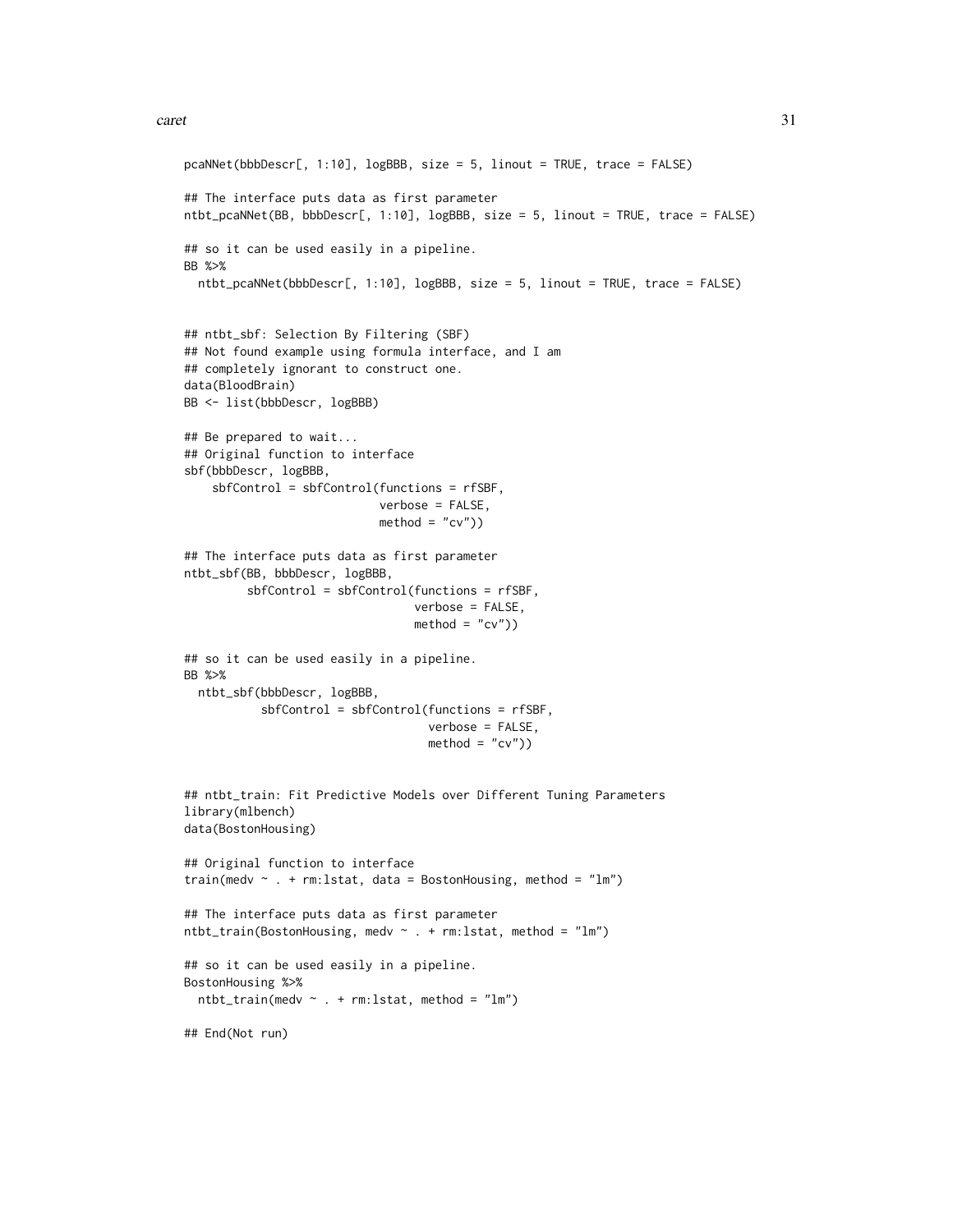#### <span id="page-31-0"></span>Description

Interfaces to coin functions that can be used in a pipeline implemented by magrittr.

#### Usage

```
ntbt_ansari_test(data, ...)
ntbt_chisq_test(data, ...)
ntbt_cmh_test(data, ...)
ntbt_conover_test(data, ...)
ntbt_fisyat_test(data, ...)
ntbt_fligner_test(data, ...)
ntbt_friedman_test(data, ...)
ntbt_independence_test(data, ...)
ntbt_klotz_test(data, ...)
ntbt_koziol_test(data, ...)
ntbt_kruskal_test(data, ...)
ntbt_lbl_test(data, ...)
ntbt_logrank_test(data, ...)
ntbt_maxstat_test(data, ...)
ntbt_median_test(data, ...)
ntbt_mh_test(data, ...)
ntbt_mood_test(data, ...)
ntbt_normal_test(data, ...)
ntbt_oneway_test(data, ...)
ntbt_quade_test(data, ...)
ntbt_quadrant_test(data, ...)
ntbt_sign_test(data, ...)
ntbt_symmetry_test(data, ...)
ntbt_taha_test(data, ...)
ntbt_savage_test(data, ...)
ntbt_spearman_test(data, ...)
ntbt_wilcox_test(data, ...)
ntbt_wilcoxsign_test(data, ...)
```
#### Arguments

| data     | data frame, tibble, list,                                        |
|----------|------------------------------------------------------------------|
| $\cdots$ | Other arguments passed to the corresponding interfaced function. |

#### Details

Interfaces call their corresponding interfaced function.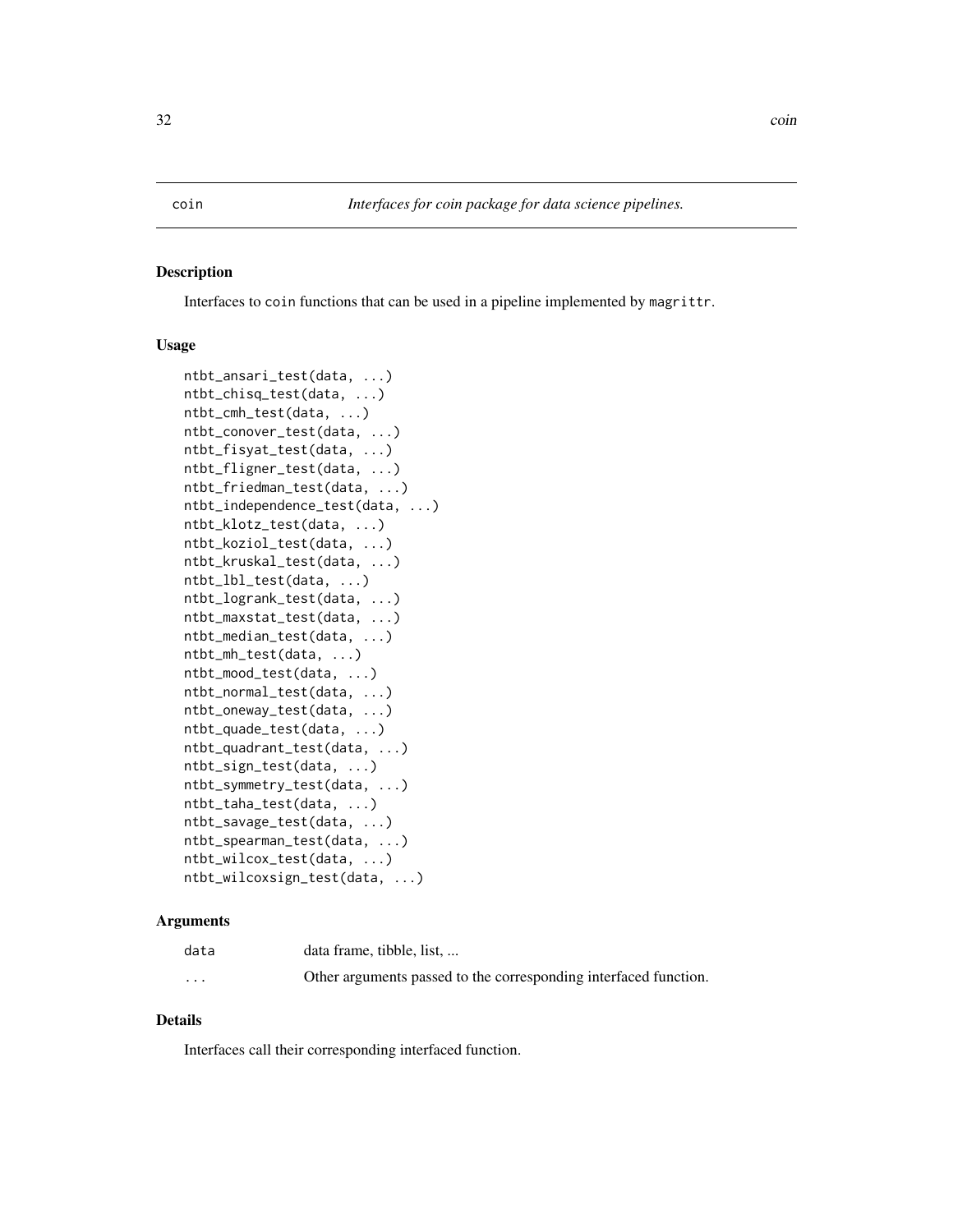coin 33

### Value

Object returned by interfaced function.

#### Author(s)

Roberto Bertolusso

```
## Not run:
library(intubate)
library(magrittr)
library(coin)
## Tests of Independence in Two- or Three-Way Contingency Tables
## Please contribute better example
## Original function to interface
chisq_test(Plant \sim Type, data = CO2)
cmh\_test(Plant ~ Type, data = CO2)lbl_test(Plant ~ Type, data = CO2)## The interface puts data as first parameter
ntbt_chisq_test(CO2, Plant ~ Type)
ntbt_cmh_test(CO2, Plant ~ Type)
ntbt_lbl_test(CO2, Plant ~ Type)
## so it can be used easily in a pipeline.
CO2 %>%
  ntbt_chisq_test(Plant ~ Type)
CO2 %>%
  ntbt_cmh_test(Plant ~ Type)
CO2 %>%
  ntbt_lbl_test(Plant ~ Type)
## Correlation Tests
## Original function to interface
## Asymptotic Spearman test
spearman_test(CONT ~ INTG, data = USJudgeRatings)
## Asymptotic Fisher-Yates test
fisyat_test(CONT ~ INTG, data = USJudgeRatings)
## Asymptotic quadrant test
quadrant_test(CONT ~ INTG, data = USJudgeRatings)
## Asymptotic Koziol-Nemec test
koziol_test(CONT ~ INTG, data = USJudgeRatings)
## The interface puts data as first parameter
## Asymptotic Spearman test
ntbt_spearman_test(USJudgeRatings, CONT ~ INTG)
## Asymptotic Fisher-Yates test
```

```
ntbt_fisyat_test(USJudgeRatings, CONT ~ INTG)
## Asymptotic quadrant test
```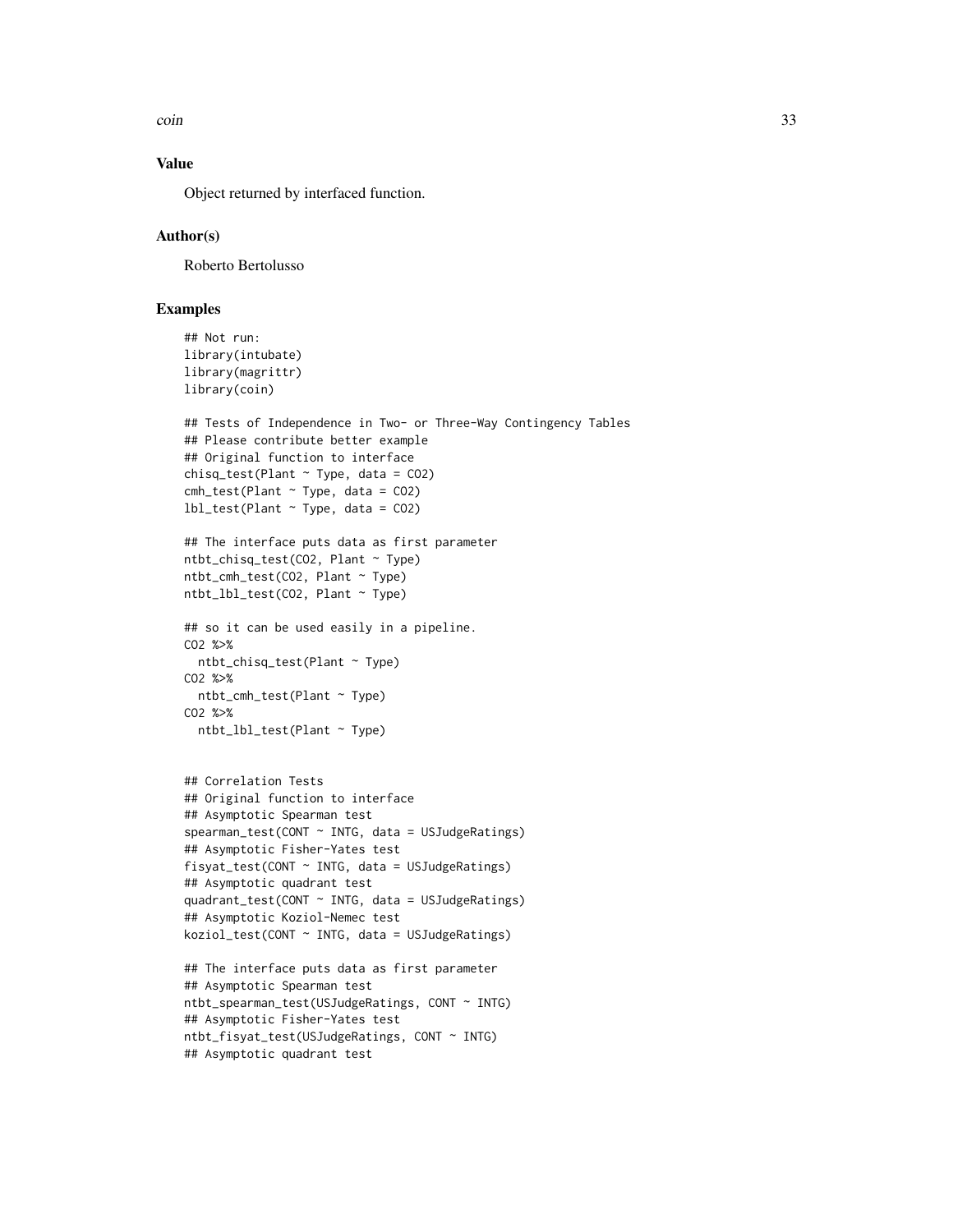```
ntbt_quadrant_test(USJudgeRatings, CONT ~ INTG)
## Asymptotic Koziol-Nemec test
ntbt_koziol_test(USJudgeRatings, CONT ~ INTG)
## so it can be used easily in a pipeline.
## Asymptotic Spearman test
USJudgeRatings %>%
  ntbt_spearman_test(CONT ~ INTG)
## Asymptotic Fisher-Yates test
USJudgeRatings %>%
  ntbt_fisyat_test(CONT ~ INTG)
## Asymptotic quadrant test
USJudgeRatings %>%
  ntbt_quadrant_test(CONT ~ INTG)
## Asymptotic Koziol-Nemec test
USJudgeRatings %>%
  ntbt_koziol_test(CONT ~ INTG)
## ntbt_independence_test: General Independence Test
## Original function to interface
independence_test(asat <math>\sim</math> group, data = asat, distribution = "exact",alternative = "greater",
                  ytrafo = function(data)
                    trafo(data, numeric_trafo = normal_trafo),
                  xtrafo = function(data)
                      trafo(data, factor_trafo = function(x)
                          matrix(x == levels(x)[1], ncol = 1)))## The interface puts data as first parameter
ntbt_independence_test(asat, asat ~ group, distribution = "exact",
                       alternative = "greater",
                       ytrafo = function(data)
                         trafo(data, numeric_trafo = normal_trafo),
                       xtrafo = function(data)
                         trafo(data, factor\_trafo = function(x)matrix(x == levels(x)[1], ncol = 1)))## so it can be used easily in a pipeline.
asat %>%
  ntbt\_independence_test(asat ~ group, distribution = "exact",alternative = "greater",
                         ytrafo = function(data)
                           trafo(data, numeric_trafo = normal_trafo),
                         xtrafo = function(data)
                           trafo(data, factor_trafo = function(x)
                             matrix(x == levels(x)[1], ncol = 1)))## Two- and K-Sample Location Tests
## Tritiated Water Diffusion Across Human Chorioamnion
## Hollander and Wolfe (1999, p. 110, Tab. 4.1)
diffusion <- data.frame(
```

```
pd = c(0.80, 0.83, 1.89, 1.04, 1.45, 1.38, 1.91, 1.64, 0.73, 1.46,
```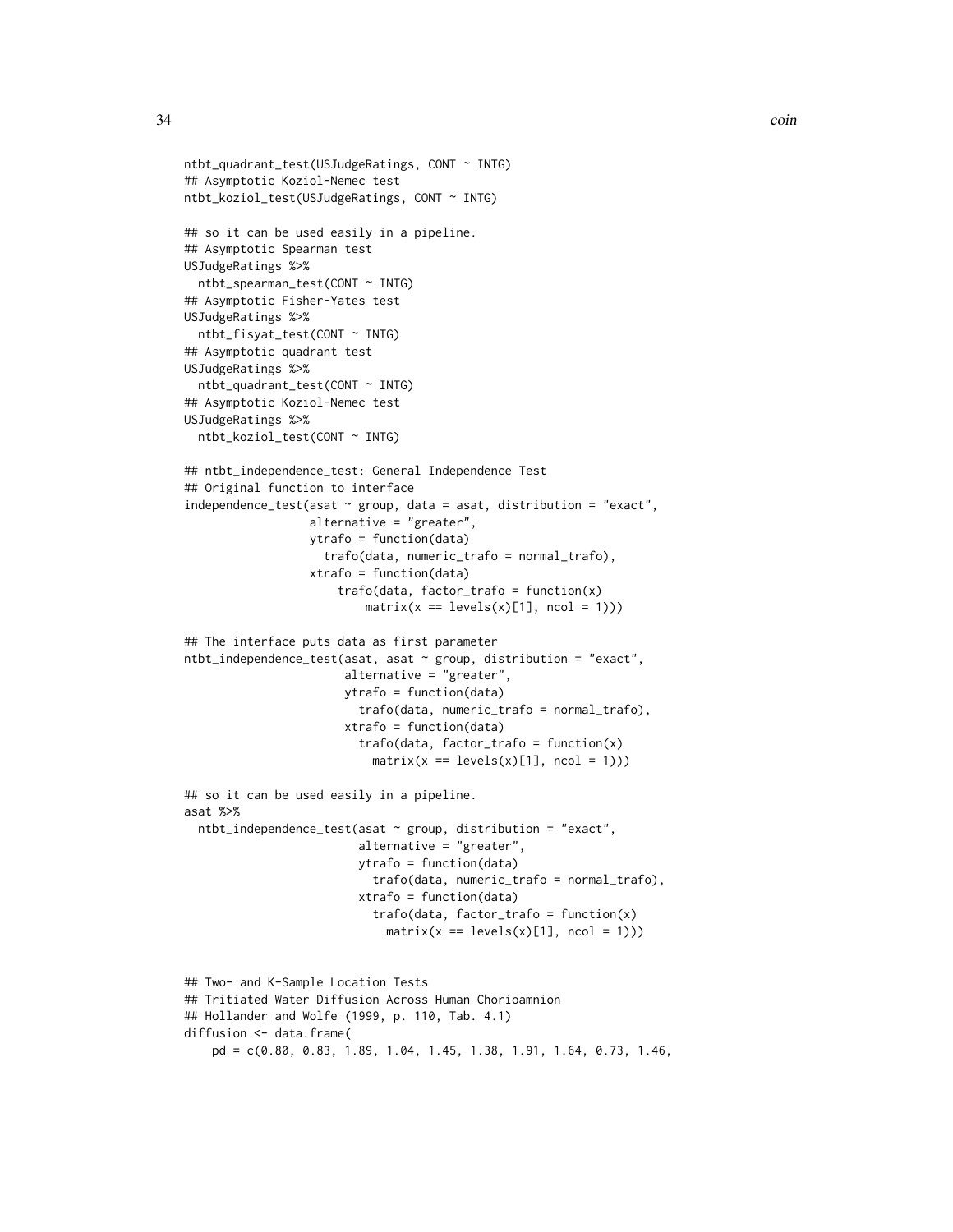```
1.15, 0.88, 0.90, 0.74, 1.21),
    age = factor(rep(c("At term", "12-26 Weeks"), c(10, 5)))
)
ex <- data.frame(
   y = c(3, 4, 8, 9, 1, 2, 5, 6, 7),x = factor(rep(c("no", "yes"), c(4, 5))))
## Original function to interface
kruskal_test(pd \sim age, data = diffusion, distribution = "exact")
median_test(y \sim x, data = ex, distribution = "exact")
normal_test(pd ~ age, data = diffusion, distribution = "exact", conf.int = TRUE)
oneway_test(pd \sim age, data = diffusion)
savage_test(pd \sim age, data = diffusion, distribution = "exact", conf.int = TRUE)
wilcox_test(pd \sim age, data = diffusion, distribution = "exact", conf.int = TRUE)
## The interface puts data as first parameter
ntbt_kruskal_test(diffusion, pd ~ age, distribution = "exact")
ntbt_median_test(ex, y \sim x, distribution = "exact")
ntbt_normal_test(diffusion, pd \sim age, distribution = "exact", conf.int = TRUE)
ntbt_oneway_test(diffusion, pd \sim age)
ntbt_savage_test(diffusion, pd ~ age, distribution = "exact", conf.int = TRUE)
ntbt_wilcox_test(diffusion, pd ~ age, distribution = "exact", conf.int = TRUE)
## so it can be used easily in a pipeline.
diffusion %>%
  ntbt_kruskal_test(pd \sim age, distribution = "exact")
ex %>%
  ntbt_median_test(y \sim x, distribution = "exact")
diffusion %>%
  ntbt_normal_test(pd \sim age, distribution = "exact", conf.int = TRUE)
diffusion %>%
  ntbt_oneway_test(pd ~ age)
diffusion %>%
  ntbt_savage_test(pd \sim age, distribution = "exact", conf.int = TRUE)
diffusion %>%
  ntbt_wilcox_test(pd \sim age, distribution = "exact", conf.int = TRUE)
performance <- matrix(
    c(794, 150,
       86, 570),
   nrow = 2, byrow = TRUE,
    dimnames = list(
         "First" = c("Approve", "Disprove"),
        "Second" = c("Approve", "Disprove")
   \lambda)
## ntbt_mh_test: Marginal Homogeneity Tests
## Effectiveness of different media for the growth of diphtheria
## Cochran (1950, Tab. 2)
cases \leq c(4, 2, 3, 1, 59)n <- sum(cases)
```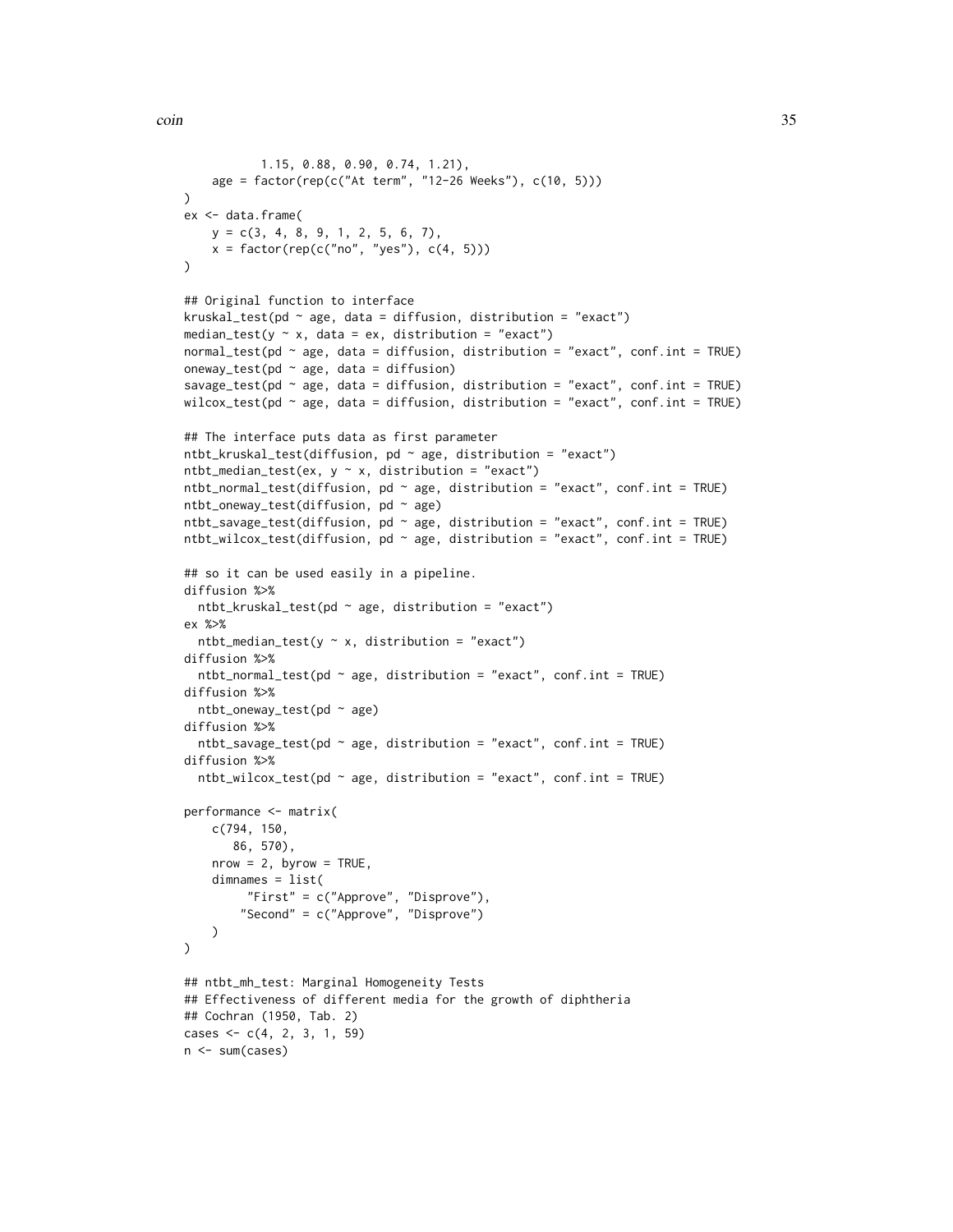```
cochran <- data.frame(
    diphtheria = factor(
        unlist(rep(list(c(1, 1, 1, 1),
                         c(1, 1, 0, 1),c(0, 1, 1, 1),c(0, 1, 0, 1),c(\emptyset, \emptyset, \emptyset, \emptyset)),cases))
    ),
    media = factor(rep(LETTERS[1:4], n)),
    case = factor(rep(seq_length(n), each = 4))\lambda## Original function to interface
mh_test(diphtheria ~r media | case, data = cochran)
## The interface puts data as first parameter
ntbt_mh_test(cochran, diphtheria ~ media | case)
## so it can be used easily in a pipeline.
cochran %>%
 ntbt_mh_test(diphtheria ~ media | case)
## ntbt_maxstat_test: Generalized Maximally Selected Statistics
## Original function to interface
maxstat_test(counts ~ coverstorey, data = treepipit)
## The interface puts data as first parameter
ntbt_maxstat_test(treepipit, counts ~ coverstorey)
## so it can be used easily in a pipeline.
treepipit %>%
 ntbt_maxstat_test(counts ~ coverstorey)
## Two- and K-Sample Scale Tests
## Serum Iron Determination Using Hyland Control Sera
## Hollander and Wolfe (1999, p. 147, Tab 5.1)
sid <- data.frame(
    serum = c(111, 107, 100, 99, 102, 106, 109, 108, 104, 99,
              101, 96, 97, 102, 107, 113, 116, 113, 110, 98,
              107, 108, 106, 98, 105, 103, 110, 105, 104,
              100, 96, 108, 103, 104, 114, 114, 113, 108, 106, 99),
    method = gl(2, 20, labels = c("Ramsay", "Jung-Parekh"))
\mathcal{L}## Original function to interface
ansari_test(serum ~ method, data = sid)conover_test(\text{serum } \sim \text{method}, \text{ data = sid})fligner_test(serum ~ method, data = sid)
klotz_test(serum ~ method, data = sid)
mood_test(serum ~ method, data = sid)
taha_test(serum ~ method, data = sid)
```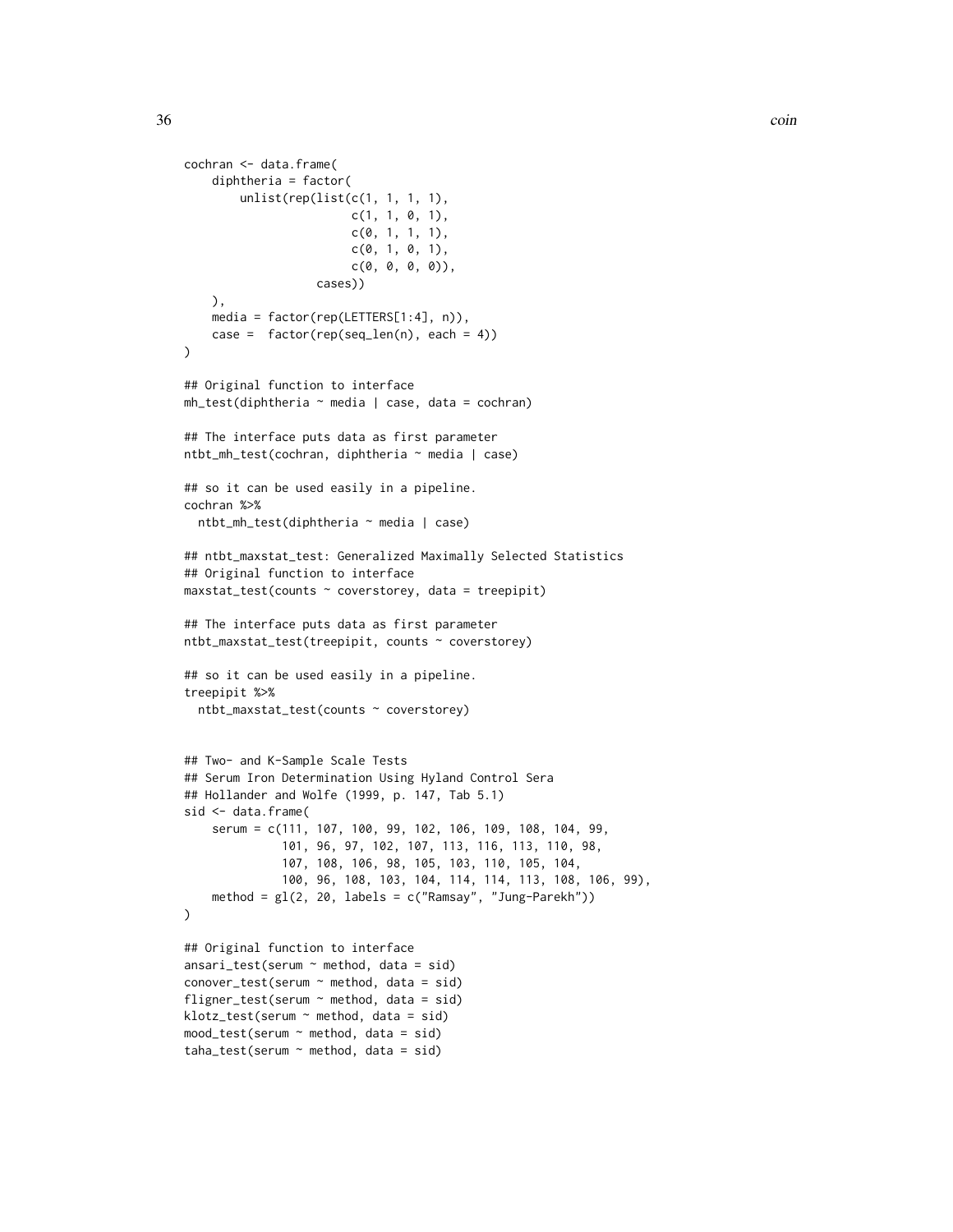```
## The interface puts data as first parameter
ntbt_ansari_test(sid, serum ~ method)
ntbt_conover_test(sid, serum ~ method)
ntbt_fligner_test(sid, serum ~ method)
ntbt_klotz_test(sid, serum ~ method)
ntbt_mood_test(sid, serum ~ method)
ntbt_taha_test(sid, serum ~ method)
## so it can be used easily in a pipeline.
sid %>%
  ntbt_ansari_test(serum ~ method)
sid %>%
  ntbt_conover_test(serum ~ method)
sid %>%
  ntbt_fligner_test(serum ~ method)
sid %>%
  ntbt_klotz_test(serum ~ method)
sid %>%
  ntbt_mood_test(serum ~ method)
sid %>%
 ntbt_taha_test(serum ~ method)
## ntbt_logrank_test: Two- and K-Sample Tests for Censored Data
## Example data (Callaert, 2003, Tab.1)
callaert <- data.frame(
    time = c(1, 1, 5, 6, 6, 6, 6, 2, 2, 2, 3, 4, 4, 5, 5),
    group = factor(rep(0:1, c(7, 8))))
## Original function to interface
logrank_test(Surv(time) ~ group, data = callaert, distribution = "exact")
## The interface puts data as first parameter
ntbt_logrank_test(callaert, Surv(time) ~ group, distribution = "exact")
## so it can be used easily in a pipeline.
callaert %>%
  ntbt_logrank_test(Surv(time) ~ group, distribution = "exact")
## ntbt_symmetry_test: General Symmetry Test
## One-sided exact Fisher-Pitman test for paired observations
y1 <- c(1.83, 0.50, 1.62, 2.48, 1.68, 1.88, 1.55, 3.06, 1.30)
y2 <- c(0.878, 0.647, 0.598, 2.05, 1.06, 1.29, 1.06, 3.14, 1.29)
dta <- data.frame(
   y = c(y1, y2),
    x = gl(2, length(y1)),block = factor(rep(seq_along(y1), 2))
\mathcal{L}## Original function to interface
symmetry_test(y \sim x | block, data = dta, distribution = "exact", alternative = "greater")
```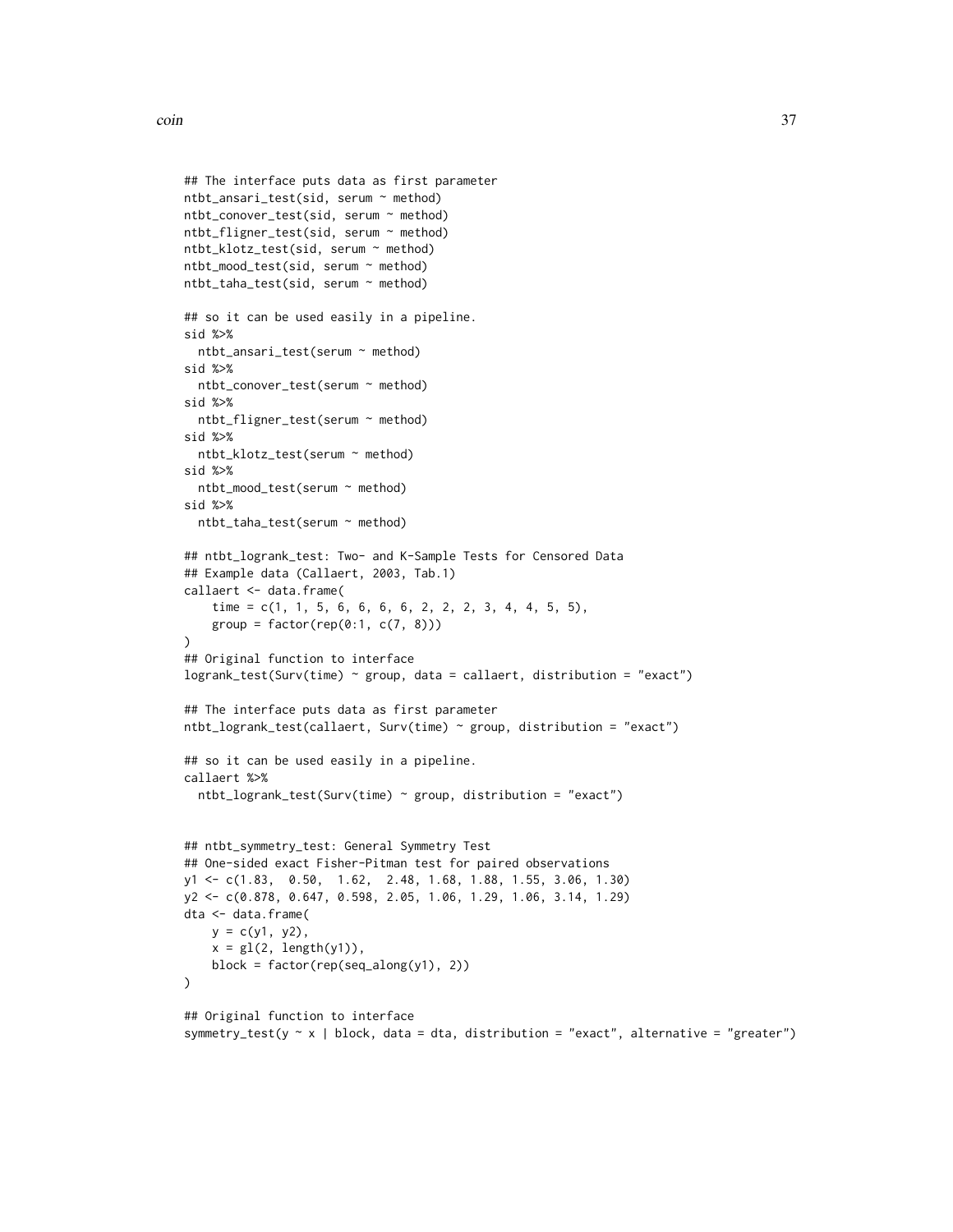```
## The interface puts data as first parameter
ntbt_symmetry_test(dta, y \sim x | block, distribution = "exact", alternative = "greater")
## so it can be used easily in a pipeline.
dta %>%
 ntbt_symmetry_test(y \sim x | block, distribution = "exact", alternative = "greater")
## Symmetry Tests
## Data with explicit group and block information
dta <- data.frame(y = c(y1, y2), x = gl(2, length(y1)),
                  block = factor(rep(seq_along(y1), 2)))
## Original function to interface
## For two samples, the sign test is equivalent to the Friedman test...
sign_test(y \sim x | block, data = dta, distribution = "exact")
friedman_test(y \sim x | block, data = dta, distribution = "exact")
## ...and the signed-rank test is equivalent to the Quade test
wilcoxsign_test(y \sim x | block, data = dta, distribution = "exact")
quade_test(y \sim x | block, data = dta, distribution = "exact")
## The interface puts data as first parameter
ntbt\_sign\_test(data, y \sim x | block, distribution = "exact")ntbt_friedman_test(dta, y \sim x | block, distribution = "exact")
ntbt_wilcoxsign_test(dta, y \sim x | block, distribution = "exact")
ntbt_quade_test(dta, y \sim x | block, distribution = "exact")
## so it can be used easily in a pipeline.
dta %>%
 ntbt_sign_test(y \sim x | block, distribution = "exact")
dta %>%
 ntbt_friedman_test(y \sim x | block, distribution = "exact")
dta %>%
 ntbt_wilcoxsign_test(y \sim x | block, distribution = "exact")
dta %>%
 ntbt_quade_test(y \sim x | block, distribution = "exact")
## End(Not run)
```
CORElearn *Interfaces for CORElearn package for data science pipelines.*

## Description

Interfaces to CORElearn functions that can be used in a pipeline implemented by magrittr.

#### Usage

```
ntbt_attrEval(data, ...)
ntbt_CoreModel(data, ...)
```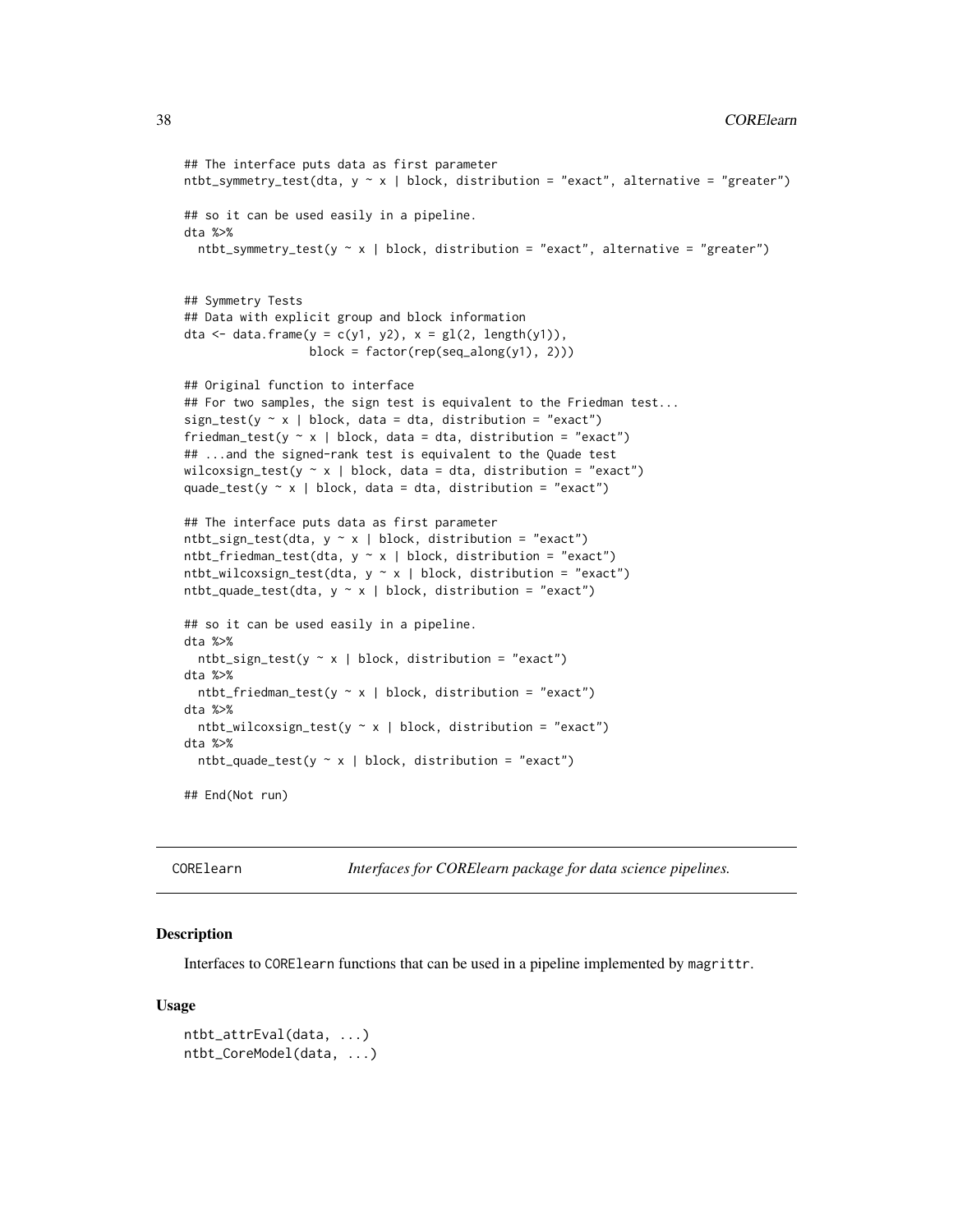#### **CORE** learn 39

```
ntbt_discretize(data, ...)
ntbt_ordEval(data, ...)
```
#### Arguments

| data     | data frame, tibble, list,                                        |
|----------|------------------------------------------------------------------|
| $\cdots$ | Other arguments passed to the corresponding interfaced function. |

## Details

Interfaces call their corresponding interfaced function.

## Value

Object returned by interfaced function.

## Author(s)

Roberto Bertolusso

```
## Not run:
library(intubate)
library(magrittr)
library(CORElearn)
## ntbt_attrEval: Attribute evaluation
## Original function to interface
attrEval(Species ~ ., iris, estimator = "ReliefFexpRank", ReliefIterations = 30)
## The interface puts data as first parameter
ntbt_attrEval(iris, Species ~ ., estimator = "ReliefFexpRank", ReliefIterations = 30)
## so it can be used easily in a pipeline.
iris %>%
  ntbt_attrEval(Species ~ ., estimator = "ReliefFexpRank", ReliefIterations = 30)
## ntbt_CoreModel: Build a classification or regression model
trainIdxs <- sample(x=nrow(iris), size=0.7*nrow(iris), replace=FALSE)
testIdxs <- c(1:nrow(iris))[-trainIdxs]
## Original function to interface
CoreModel(Species ~ ., iris[trainIdxs,], model = "rf",
          selectionEstimator = "MDL", minNodeWeightRF = 5,
          rfNoTrees = 100, maxThreads = 1)
## The interface puts data as first parameter
ntbt_CoreModel(iris[trainIdxs,], Species ~ ., model = "rf",
               selectionEstimator = "MDL", minNodeWeightRF = 5,
               rfNoTrees = 100, maxThreads = 1)
```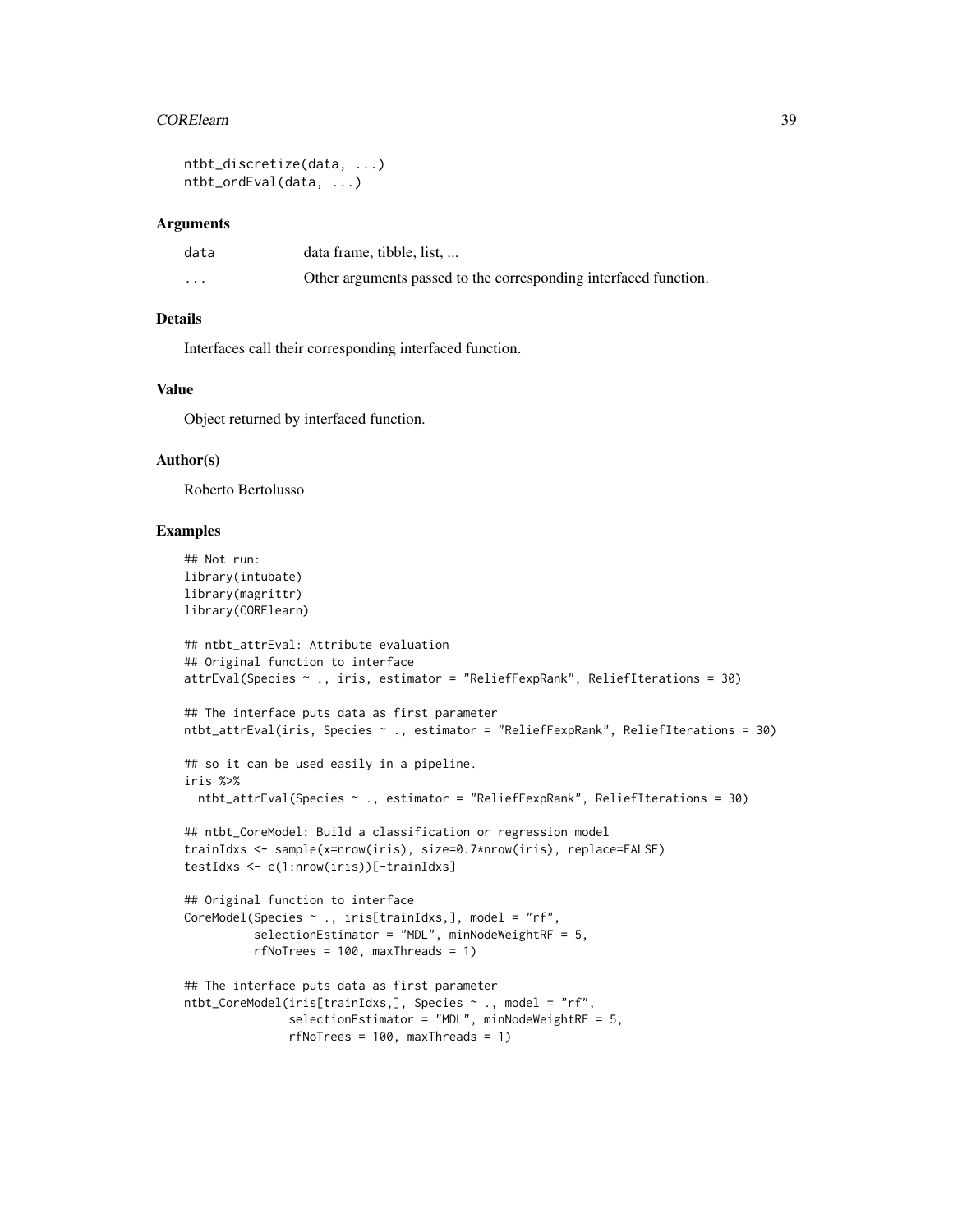```
## so it can be used easily in a pipeline.
iris[trainIdxs,] %>%
  ntbt_CoreModel(Species ~ ., model = "rf",
                 selectionEstimator = "MDL", minNodeWeightRF = 5,
                 rfNoTrees = 100, maxThreads = 1)
## ntbt_discretize: Discretization of numeric attributes
## Original function to interface
discretize(Species ~ ., iris, method = "greedy", estimator = "ReliefFexpRank")
## The interface puts data as first parameter
ntbt_discretize(iris, Species ~ ., method = "greedy", estimator = "ReliefFexpRank")
## so it can be used easily in a pipeline.
iris %>%
  ntbt_discretize(Species ~ ., method = "greedy", estimator = "ReliefFexpRank")
## ntbt_ordEval: Evaluation of ordered attributes
dat <- ordDataGen(200)
## Original function to interface
ordEval(class ~ ., dat, ordEvalNoRandomNormalizers=100)
## The interface puts data as first parameter
ntbt_ordEval(dat, class ~ ., ordEvalNoRandomNormalizers=100)
## so it can be used easily in a pipeline.
dat %>%
  ntbt_ordEval(class ~ ., ordEvalNoRandomNormalizers=100)
## End(Not run)
```
drc *Interfaces for drc package for data science pipelines.*

#### Description

Interfaces to drc functions that can be used in a pipeline implemented by magrittr.

#### Usage

ntbt\_drm(data, ...)

#### Arguments

| data     | data frame, tibble, list,                                        |
|----------|------------------------------------------------------------------|
| $\cdots$ | Other arguments passed to the corresponding interfaced function. |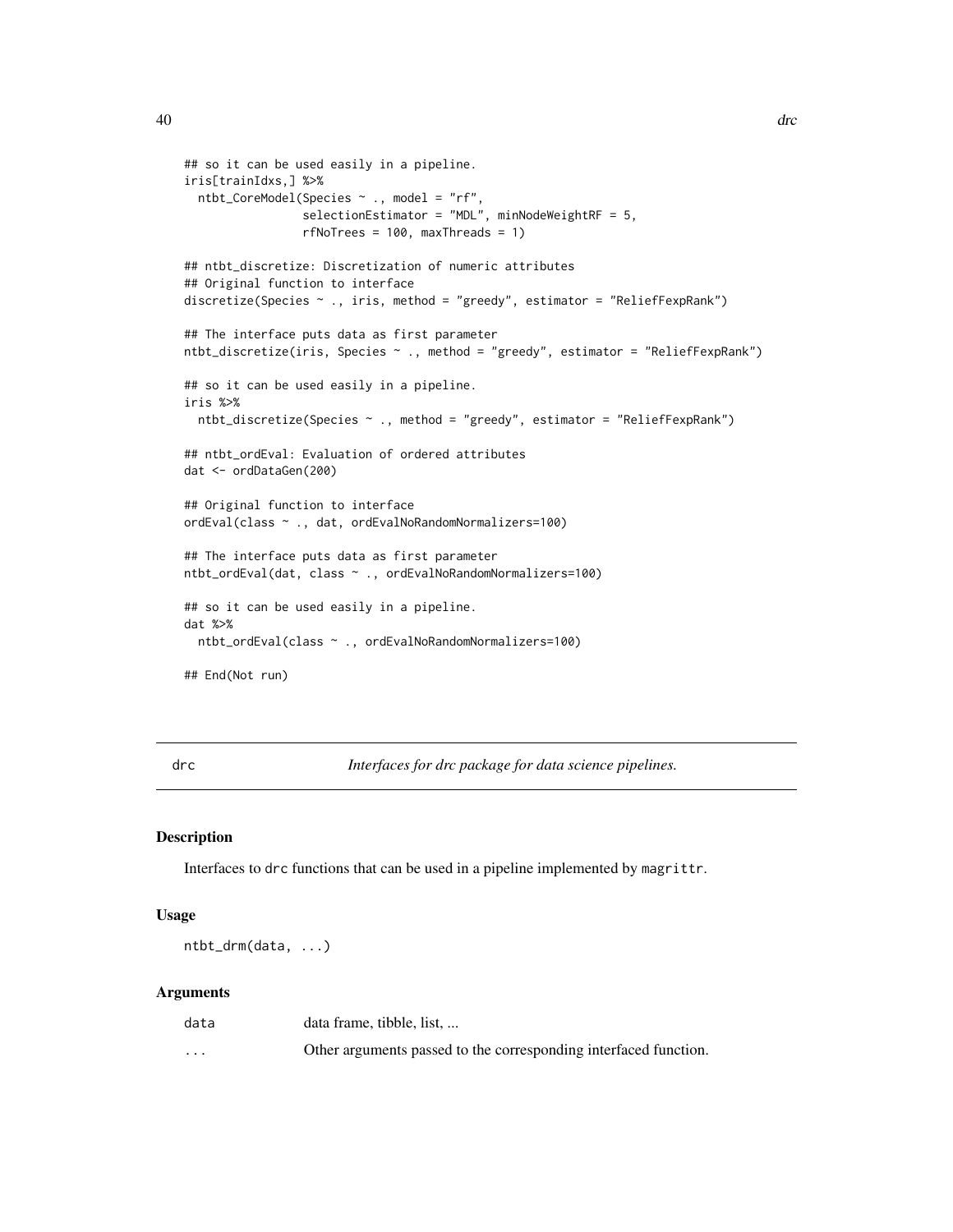#### $e1071$  41

# Details

Interfaces call their corresponding interfaced function.

# Value

Object returned by interfaced function.

# Author(s)

Roberto Bertolusso

## Examples

```
## Not run:
library(intubate)
library(magrittr)
library(drc)
## ntbt_drm: Fitting dose-response models
## Original function to interface
drmrm(root1 ~ conc, data = ryegrass, fct = W2.4())## The interface puts data as first parameter
ntbt_drm(ryegrass, root1 ~ ~ conc, fct = W2.4())## so it can be used easily in a pipeline.
ryegrass %>%
  ntbt\_drm(root1 ~ conc, fct = W2.4()## End(Not run)
```
e1071 *Interfaces for e1071 package for data science pipelines.*

## Description

Interfaces to e1071 functions that can be used in a pipeline implemented by magrittr.

#### Usage

ntbt\_svm(data, ...)

#### Arguments

| data     | data frame, tibble, list,                                        |
|----------|------------------------------------------------------------------|
| $\cdots$ | Other arguments passed to the corresponding interfaced function. |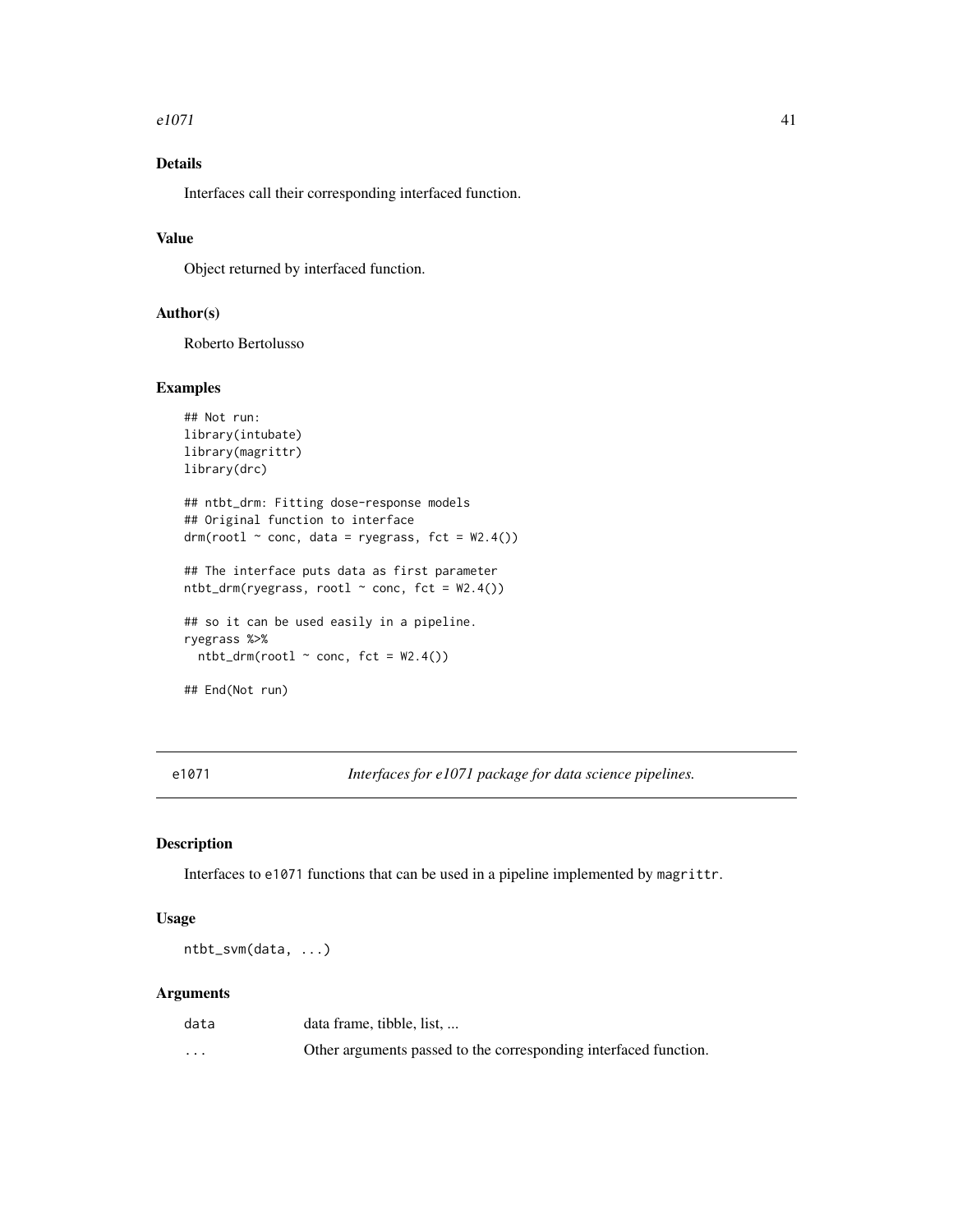# Details

Interfaces call their corresponding interfaced function.

## Value

Object returned by interfaced function.

# Author(s)

Roberto Bertolusso

# Examples

```
## Not run:
library(intubate)
library(magrittr)
library(e1071)
## Original function to interface
model <- svm(Species ~ ., iris)
summary(model)
## The interface reverses the order of data and formula
model <- ntbt_svm(iris, Species ~ .)
summary(model)
## so it can be used easily in a pipeline.
iris %>%
  ntbt_svm(Species ~ .) %>%
  summary()
## End(Not run)
```
earth *Interfaces for earth package for data science pipelines.*

## Description

Interfaces to earth functions that can be used in a pipeline implemented by magrittr.

# Usage

ntbt\_earth(data, ...)

#### Arguments

| data     | data frame, tibble, list                                         |
|----------|------------------------------------------------------------------|
| $\cdots$ | Other arguments passed to the corresponding interfaced function. |

42 earth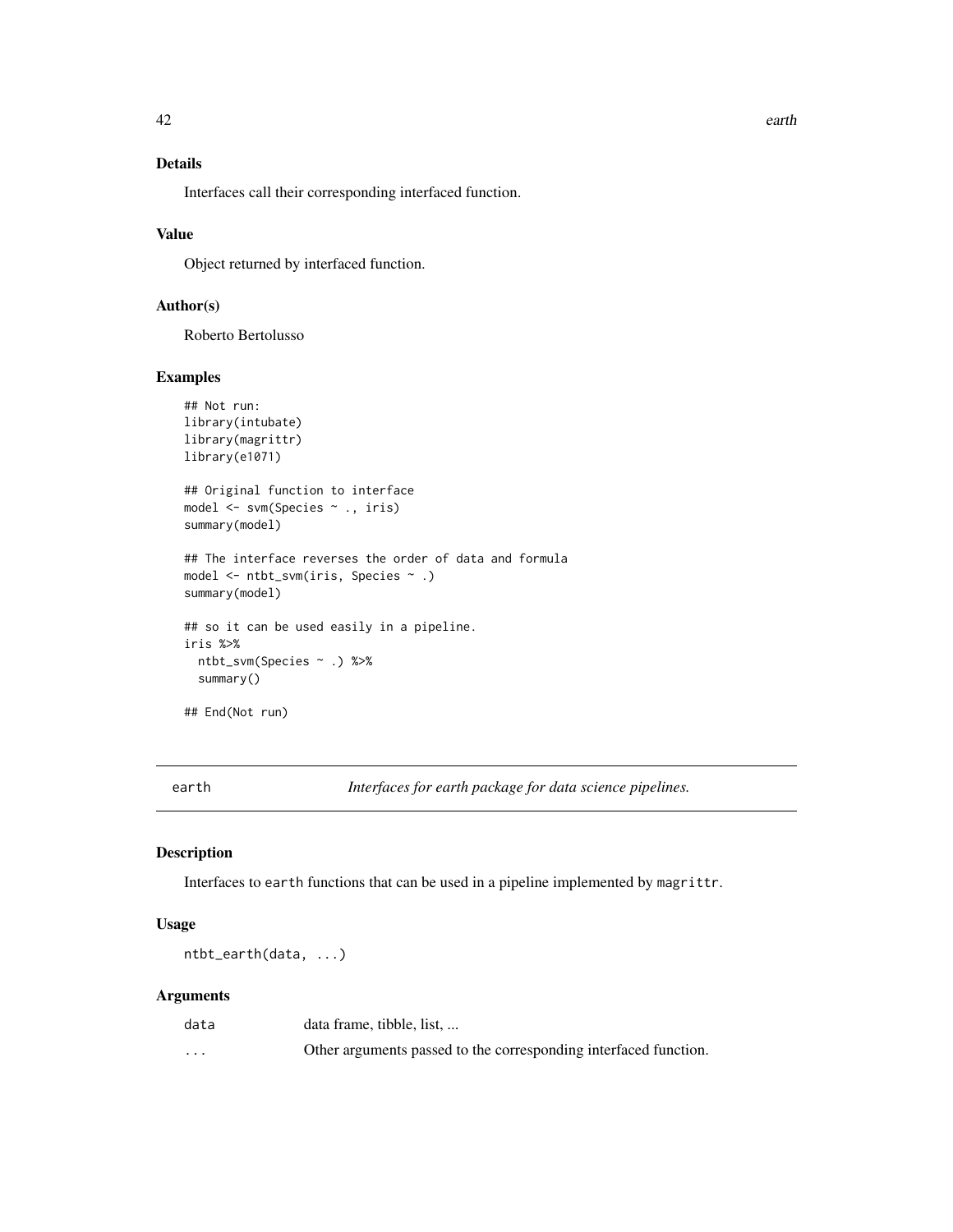#### EnvStats 43

# Details

Interfaces call their corresponding interfaced function.

## Value

Object returned by interfaced function.

## Author(s)

Roberto Bertolusso

## Examples

```
## Not run:
library(intubate)
library(magrittr)
library(earth)
## ntbt_earth: Multivariate Adaptive Regression Splines
## Original function to interface
earth(Volume ~ ., data = trees)
## The interface puts data as first parameter
ntbt_earth(trees, Volume ~ .)
## so it can be used easily in a pipeline.
trees %>%
 ntbt_earth(Volume ~ .)
## End(Not run)
```
EnvStats *Interfaces for EnvStats package for data science pipelines.*

#### Description

Interfaces to EnvStats functions that can be used in a pipeline implemented by magrittr.

# Usage

```
#ntbt_calibrate(data, ...) ## Not implement for 0.99.3 as needs an attach()
ntbt_gofTest(data, ...)
ntbt_gofGroupTest(data, ...)
ntbt_kendallSeasonalTrendTest(data, ...)
ntbt_kendallTrendTest(data, ...)
ntbt_stripChart(data, ...)
ntbt_summaryFull(data, ...)
ntbt_summaryStats(data, ...)
ntbt_varGroupTest(data, ...)
```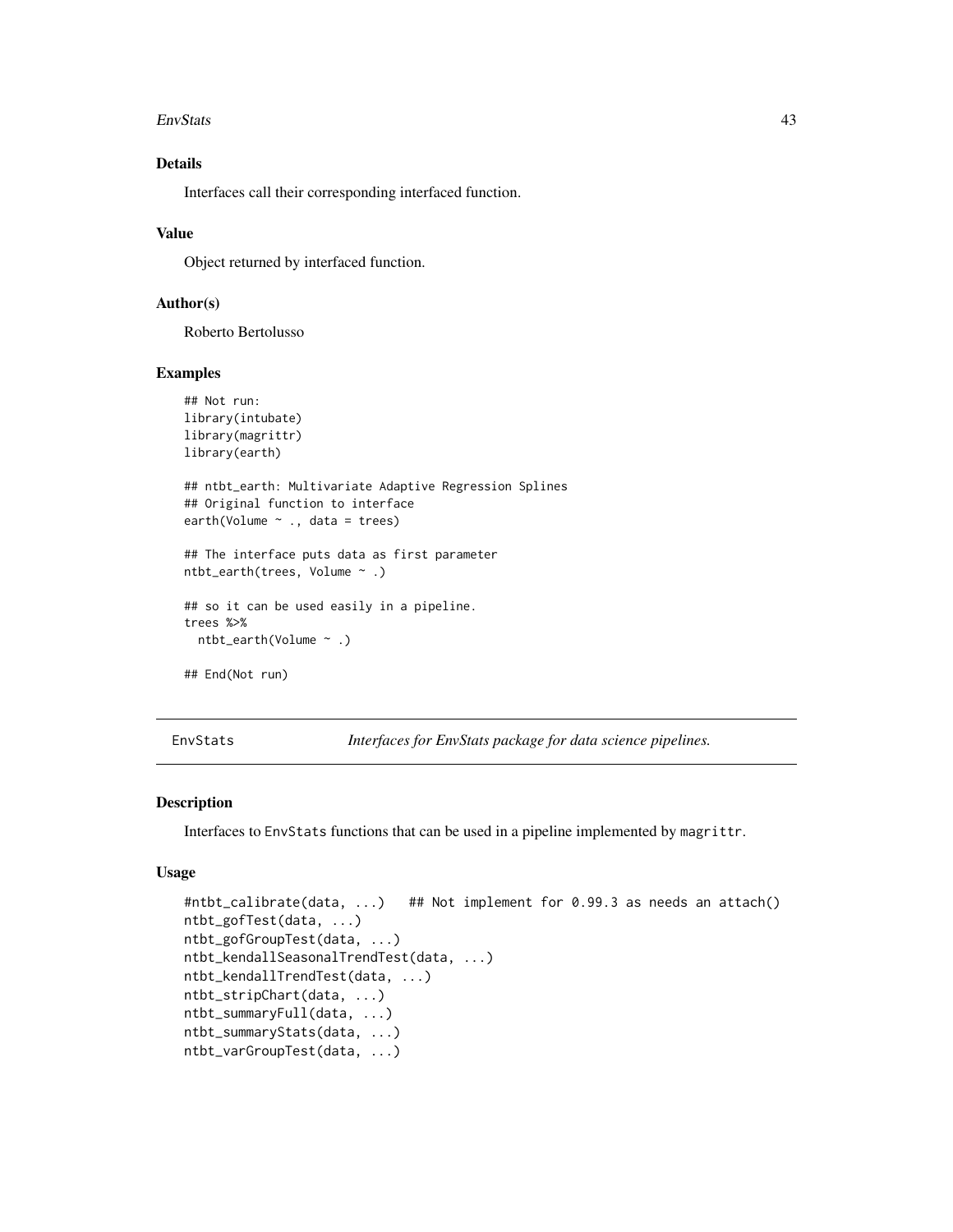#### Arguments

| data              | data frame, tibble, list,                                        |
|-------------------|------------------------------------------------------------------|
| $\cdot\cdot\cdot$ | Other arguments passed to the corresponding interfaced function. |

## Details

Interfaces call their corresponding interfaced function.

## Value

Object returned by interfaced function.

## Author(s)

Roberto Bertolusso

#### Examples

```
## Not run:
library(intubate)
library(magrittr)
library(EnvStats)
```

```
## ntbt_calibrate: Fit a Calibration Line or Curve
#Cadmium <- EPA.97.cadmium.111.df$Cadmium
#Spike <- EPA.97.cadmium.111.df$Spike
data(EPA.97.cadmium.111.df)
## Original function to interface
calibrate(Cadmium ~ Spike, data = EPA.97.cadmium.111.df)
```

```
## NOTE: --check-as-cran does not like having an attach()
## in the code, which is needed to interface
## calibrate (at least for now). I will get back
## to this after 0.99.3 is submitted. Please do not
## report as bug (instead please find a solution to this!)
```

```
## The interface puts data as first parameter
#ntbt_calibrate(EPA.97.cadmium.111.df, Cadmium ~ Spike)
```

```
## so it can be used easily in a pipeline.
#EPA.97.cadmium.111.df %>%
# ntbt_calibrate(Cadmium ~ Spike)
```

```
## ntbt_gofGroupTest: Goodness-of-Fit Test for a Specified Probability
## Distribution for Groups
## Original function to interface
gofGroupTest(Nickel.ppb ~ Well, data = EPA.09.Ex.10.1.nickel.df)
```
## The interface puts data as first parameter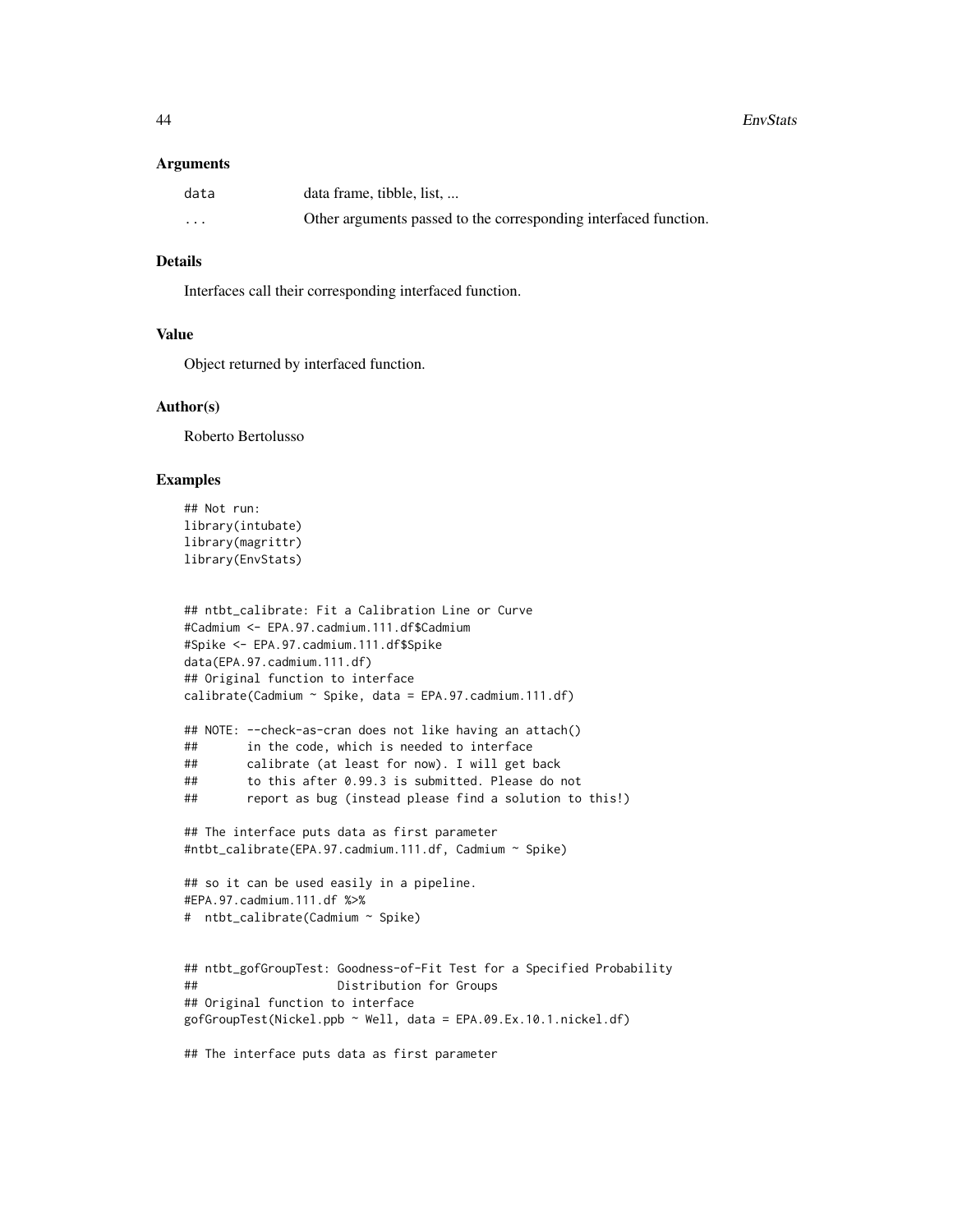#### EnvStats 45

```
ntbt_gofGroupTest(EPA.09.Ex.10.1.nickel.df, Nickel.ppb ~ Well)
## so it can be used easily in a pipeline.
EPA.09.Ex.10.1.nickel.df %>%
  ntbt_gofGroupTest(Nickel.ppb ~ Well)
## ntbt_gofTest: Goodness-of-Fit Test
## Original function to interface
gofTest(Nickel.ppb ~ 1, data = EPA.09.Ex.10.1.nickel.df)## The interface puts data as first parameter
ntbt_gofTest(EPA.09.Ex.10.1.nickel.df, Nickel.ppb ~ 1)
## so it can be used easily in a pipeline.
EPA.09.Ex.10.1.nickel.df %>%
  ntbt_gofTest(Nickel.ppb ~ 1)
## ntbt_kendallSeasonalTrendTest: Nonparametric Test for Monotonic Trend Within
## Each Season Based on Kendall's Tau Statistic
## Original function to interface
kendallSeasonalTrendTest(Unadj.Conc ~ Month + Year, data = EPA.09.Ex.14.8.df)
## The interface puts data as first parameter
ntbt_kendallSeasonalTrendTest(EPA.09.Ex.14.8.df, Unadj.Conc ~ Month + Year)
## so it can be used easily in a pipeline.
EPA.09.Ex.14.8.df %>%
  ntbt_kendallSeasonalTrendTest(Unadj.Conc ~ Month + Year)
## ntbt_kendallTrendTest: Kendall's Nonparametric Test for Montonic Trend
## Original function to interface
kendallTrendTest(Sulfate.ppm ~ Sampling.Date, data = EPA.09.Ex.17.6.sulfate.df)
## The interface puts data as first parameter
ntbt_kendallTrendTest(EPA.09.Ex.17.6.sulfate.df, Sulfate.ppm ~ Sampling.Date)
## so it can be used easily in a pipeline.
EPA.09.Ex.17.6.sulfate.df %>%
  ntbt_kendallTrendTest(Sulfate.ppm ~ Sampling.Date)
## ntbt_stripChart: 1-D Scatter Plots with Confidence Intervals
## Original function to interface
stripChart(TcCB \sim Area, data = EPA.94b.tccb.df, col = c("red", "blue"),
           p.value = TRUE, ci.and.test = "nonparametric",
          ylab = "TcCB (ppb)")
## The interface puts data as first parameter
ntbt_stripChart(EPA.94b.tccb.df, TcCB ~ Area, col = c("red", "blue"),
                p.value = TRUE, ci.and.test = "nonparametric",
                ylab = "TcCBntbt_summaryFull (ppb)")
```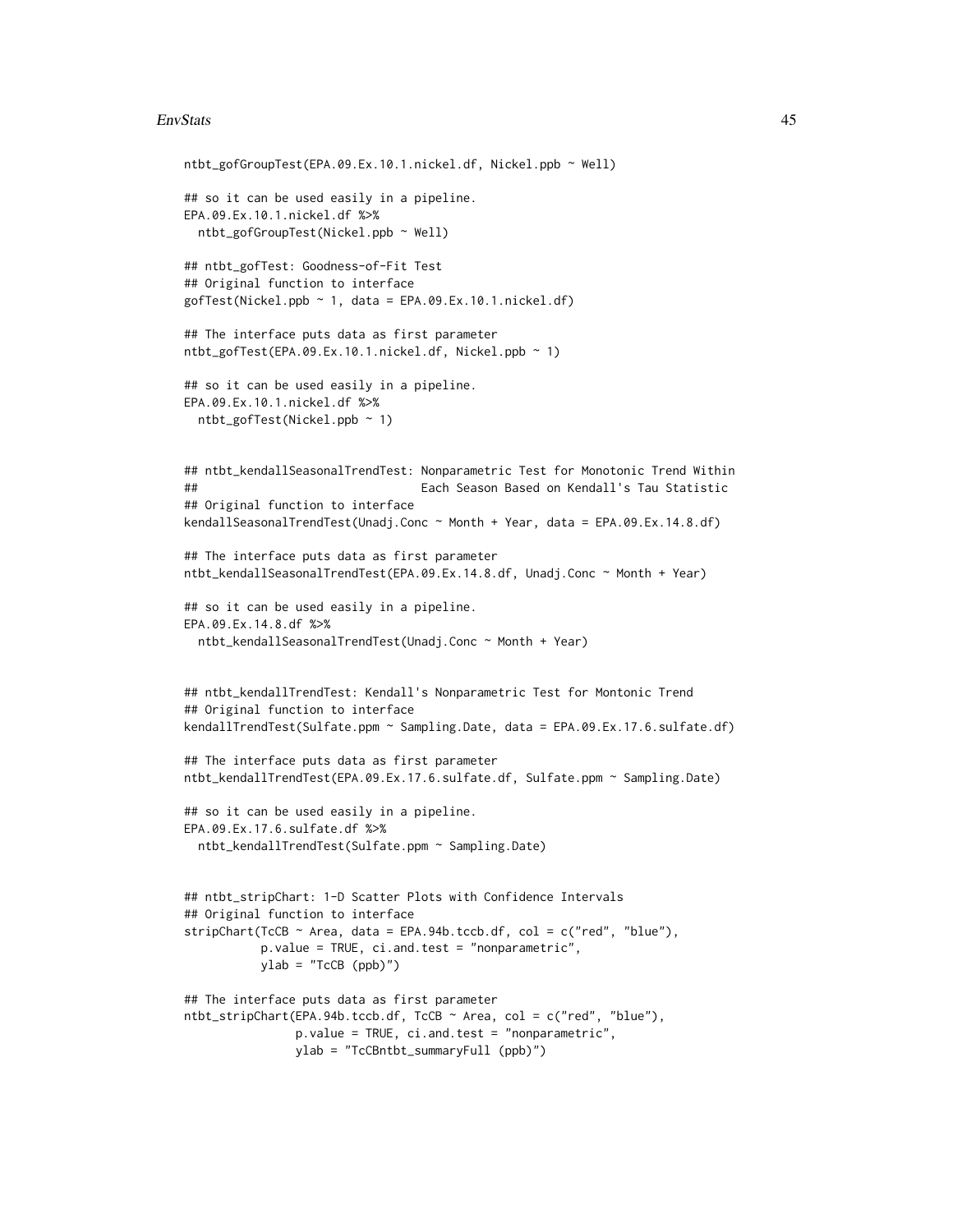```
## so it can be used easily in a pipeline.
EPA.94b.tccb.df %>%
  ntbt_stripChart(TcCB \sim Area, col = c("red", "blue"),
                  p.value = TRUE, ci.and.test = "nonparametric",
                  ylab = "TcCB (ppb)")## ntbt_summaryFull: Full Complement of Summary Statistics
## Original function to interface
summaryFull(TcCB ~ Area, data = EPA.94b.tccb.df)
## The interface puts data as first parameter
ntbt_summaryFull(EPA.94b.tccb.df, TcCB ~ Area)
## so it can be used easily in a pipeline.
EPA.94b.tccb.df %>%
  ntbt_summaryFull(TcCB ~ Area)
## ntbt_summaryStats: Summary Statistics
## Original function to interface
summaryStats(log10(TcCB) ~ Area, data = EPA.94b.tccb.df)
## The interface puts data as first parameter
ntbt_summaryStats(EPA.94b.tccb.df, log10(TcCB) ~ Area)
## so it can be used easily in a pipeline.
EPA.94b.tccb.df %>%
  ntbt_summaryStats(log10(TcCB) ~ Area)
## ntbt_varGroupTest: Test for Homogeneity of Variance Among Two or More Groups
## Original function to interface
varGroupTest(Arsenic.ppb ~ Well, data = EPA.09.Ex.11.1.arsenic.df)
## The interface puts data as first parameter
ntbt_varGroupTest(EPA.09.Ex.11.1.arsenic.df, Arsenic.ppb ~ Well)
## so it can be used easily in a pipeline.
EPA.09.Ex.11.1.arsenic.df %>%
  ntbt_varGroupTest(Arsenic.ppb ~ Well)
## End(Not run)
```
experimental *Experimental features.*

#### Description

Extensions (experimental) to pipelines. Please see vignette for examples of use.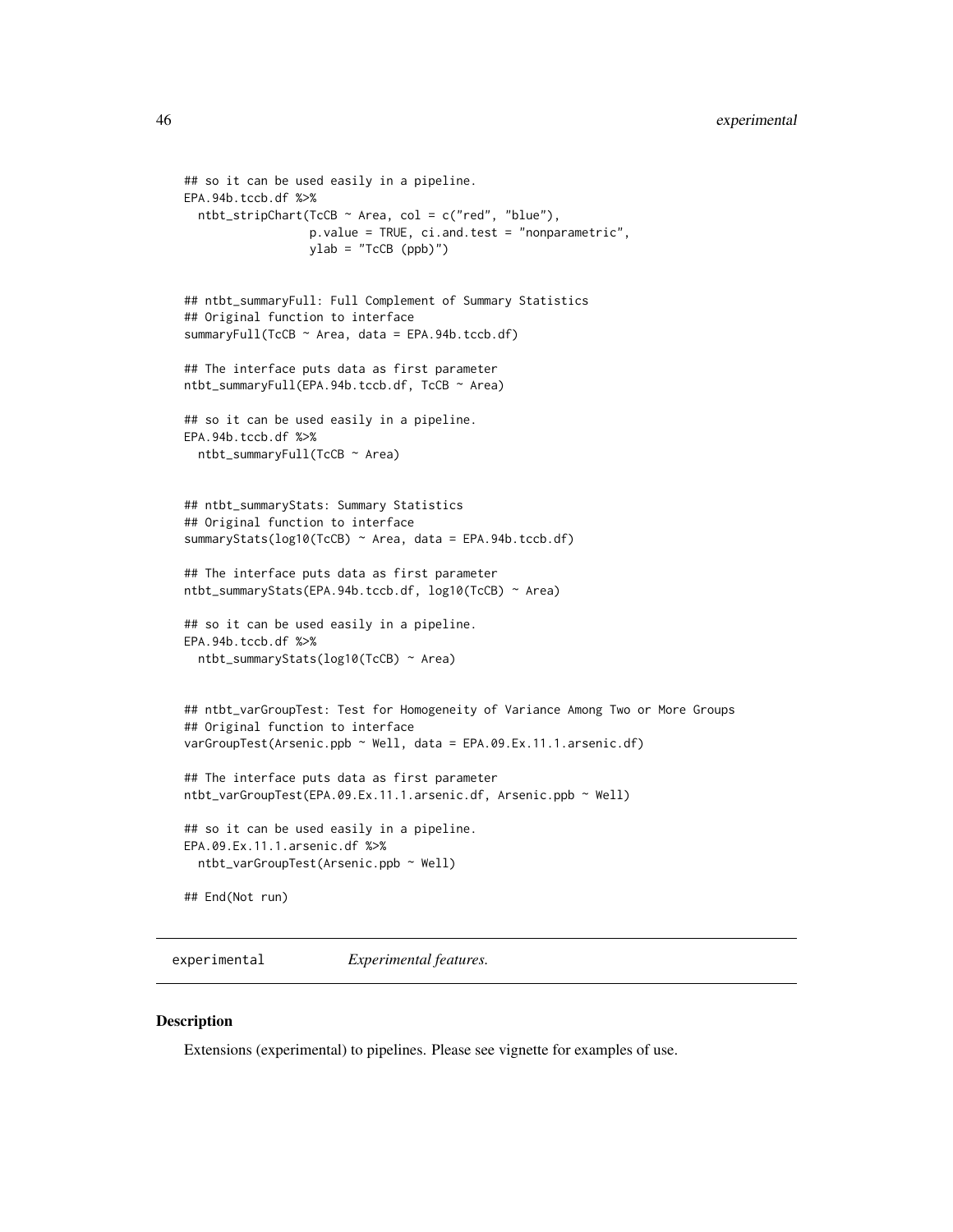#### fGarch 47

# Usage

```
as_intuBag(object)
clear_intuEnv()
intuBag(...)
is_intuBag(object)
intuEnv(...)
set_intuEnv(envir)
```
# Arguments

| object        | Object.      |
|---------------|--------------|
| envir         | Environment. |
| $\sim$ $\sim$ | Objects.     |

# Value

Return value of functions.

# Author(s)

Roberto Bertolusso

# Examples

## Please see vignette

fGarch *Interfaces for fGarch package for data science pipelines.*

# Description

Interfaces to fGarch functions that can be used in a pipeline implemented by magrittr.

# Usage

```
ntbt_garchFit(data, ...)
```
# Arguments

| data     | data frame, tibble, list,                                        |
|----------|------------------------------------------------------------------|
| $\cdots$ | Other arguments passed to the corresponding interfaced function. |

# Details

Interfaces call their corresponding interfaced function.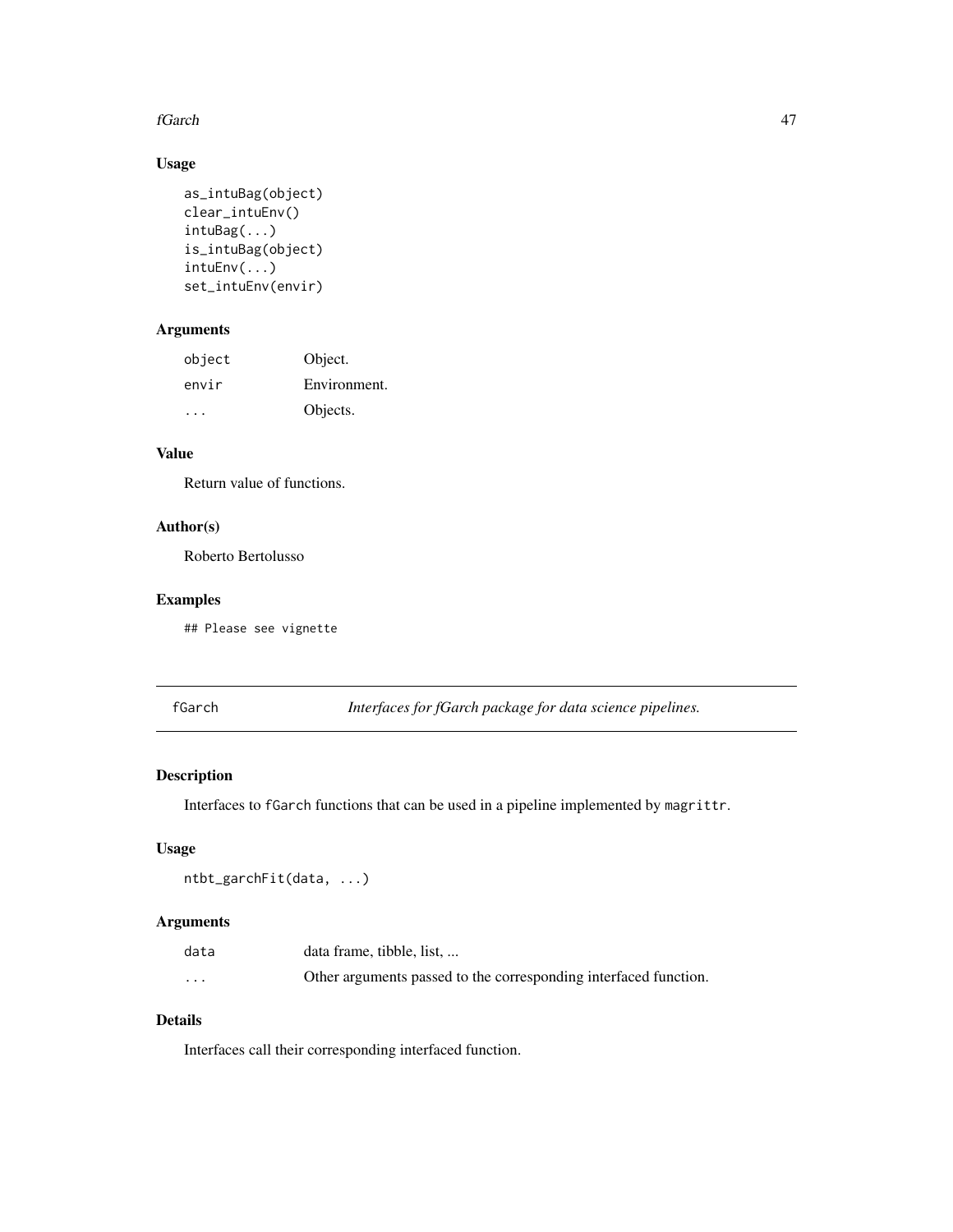48 flexmix and the state of the state of the state of the state of the state of the state of the state of the state of the state of the state of the state of the state of the state of the state of the state of the state of

## Value

Object returned by interfaced function.

## Author(s)

Roberto Bertolusso

# Examples

```
## Not run:
library(intubate)
library(magrittr)
library(fGarch)
```

```
## ntbt_garchFit: Univariate GARCH Time Series Fitting
N < -200x.vec <- as.vector(garchSim(garchSpec(rseed = 1985), n = N)[,1])
```

```
## Original function to interface
garchFit(~ garch(1,1), data = x.vec, trace = FALSE)
```

```
## The interface puts data as first parameter
ntbt_garchFit(data = x.vec, ~ x_garch(1,1), trace = FALSE)
```

```
## so it can be used easily in a pipeline.
x.vec %>%
```

```
ntbt_garchFit(\sim garch(1,1), trace = FALSE)
```

```
## End(Not run)
```
flexmix *Interfaces for flexmix package for data science pipelines.*

#### Description

Interfaces to flexmix functions that can be used in a pipeline implemented by magrittr.

#### Usage

```
ntbt_flexmix(data, ...)
ntbt_initFlexmix(data, ...)
ntbt_stepFlexmix(data, ...)
```
#### Arguments

| data     | data frame, tibble, list,                                        |
|----------|------------------------------------------------------------------|
| $\cdots$ | Other arguments passed to the corresponding interfaced function. |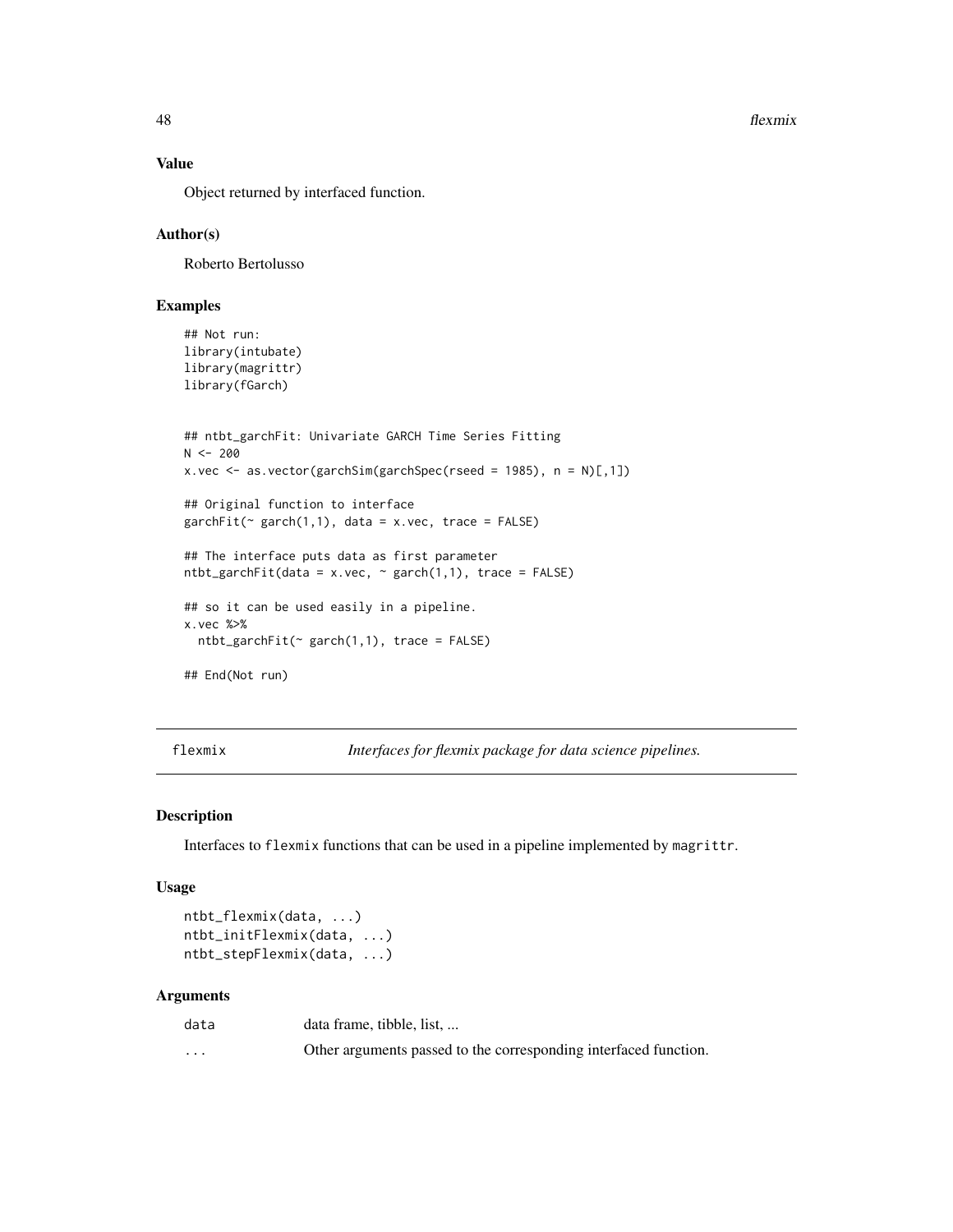#### flexmix 49

# Details

Interfaces call their corresponding interfaced function.

#### Value

Object returned by interfaced function.

#### Author(s)

Roberto Bertolusso

```
## Not run:
library(intubate)
library(magrittr)
library(flexmix)
## ntbt_flexmix: Flexible Mixture Modeling
data("NPreg", package = "flexmix")
## Original function to interface
set.seed(1)
ex1 <- flexmix(yn \sim x + I(x^2), data = NPreg, k = 2,
              control = list(verb = 5, iter = 100))plot(ex1)
## The interface puts data as first parameter
set.seed(1)
ex1 <- ntbt_flexmix(NPreg, yn ~ x + I(x^2), k = 2,
                    control = list(verb = 5, iter = 100))plot(ex1)
## so it can be used easily in a pipeline.
set.seed(1)
NPreg %>%
  ntbt_flexmix(yn \sim x + I(x^2), k = 2,
              control = list(verb = 5, iter = 100)) %>%
  plot()
## NOTE: it seems we could also add initFlexmix and stepFlexmix,
## that call flexmix repeteadly. I will not include examples
## for those for now.
## End(Not run)
```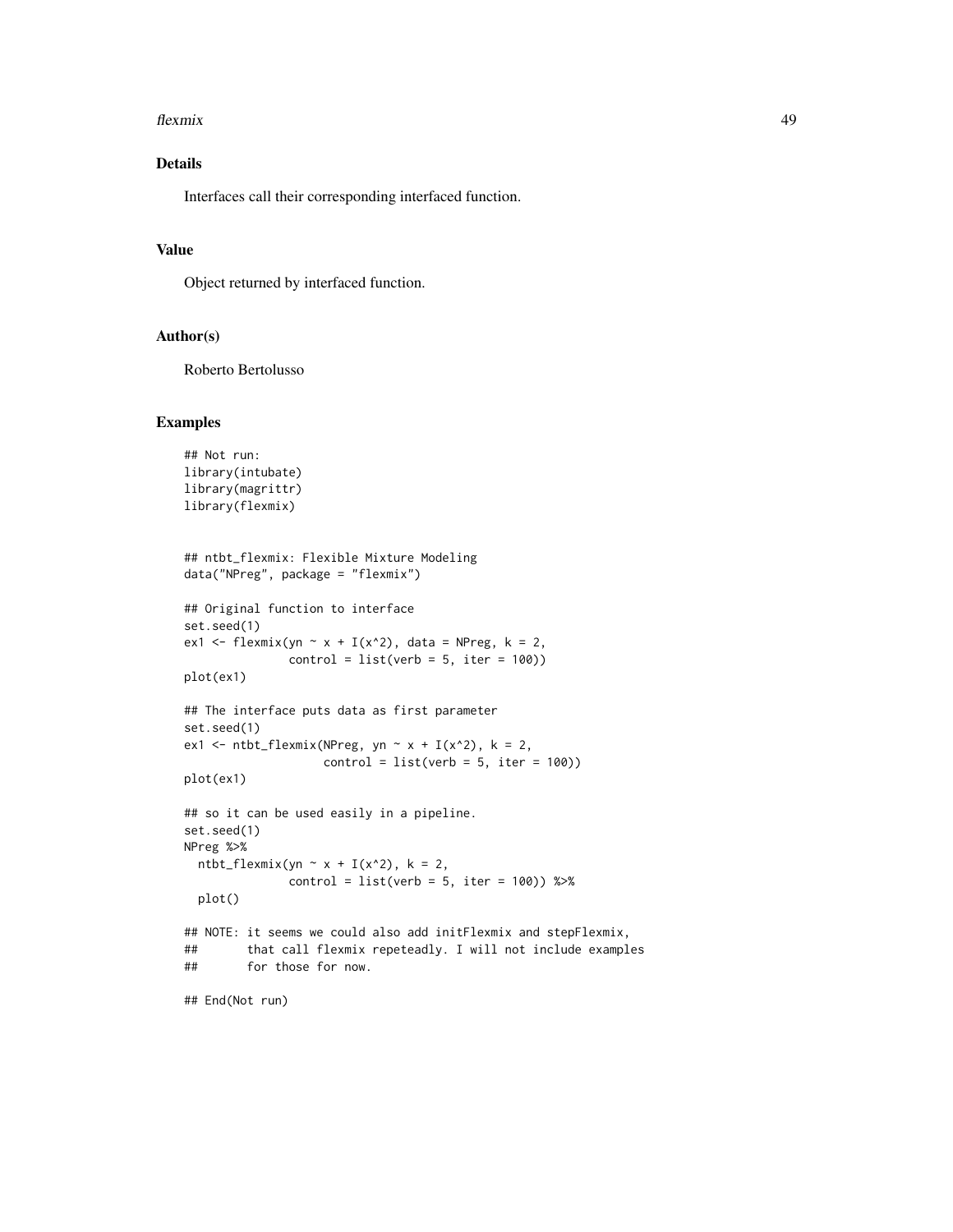Interfaces to forecast functions that can be used in a pipeline implemented by magrittr.

## Usage

```
ntbt_tslm(data, ...)
```
#### Arguments

| data     | data frame, tibble, list,                                        |
|----------|------------------------------------------------------------------|
| $\cdots$ | Other arguments passed to the corresponding interfaced function. |

# Details

Interfaces call their corresponding interfaced function.

# Value

Object returned by interfaced function.

## Author(s)

Roberto Bertolusso

```
## Not run:
library(intubate)
library(magrittr)
library(forecast)
## ntbt_tslm: Fit a linear model with time series components
dta <- data.frame(y <- ts(rnorm(120,0,3) + 1:120 + 20*sin(2*pi*(1:120)/12), frequency=12))
## Original function to interface
tslm(y \sim trend + season, data = dta)## The interface puts data as first parameter
ntbt_tslm(dta, y ~ trend + season)
## so it can be used easily in a pipeline.
dta %>%
  ntbt_tslm(y ~ trend + season)
## End(Not run)
```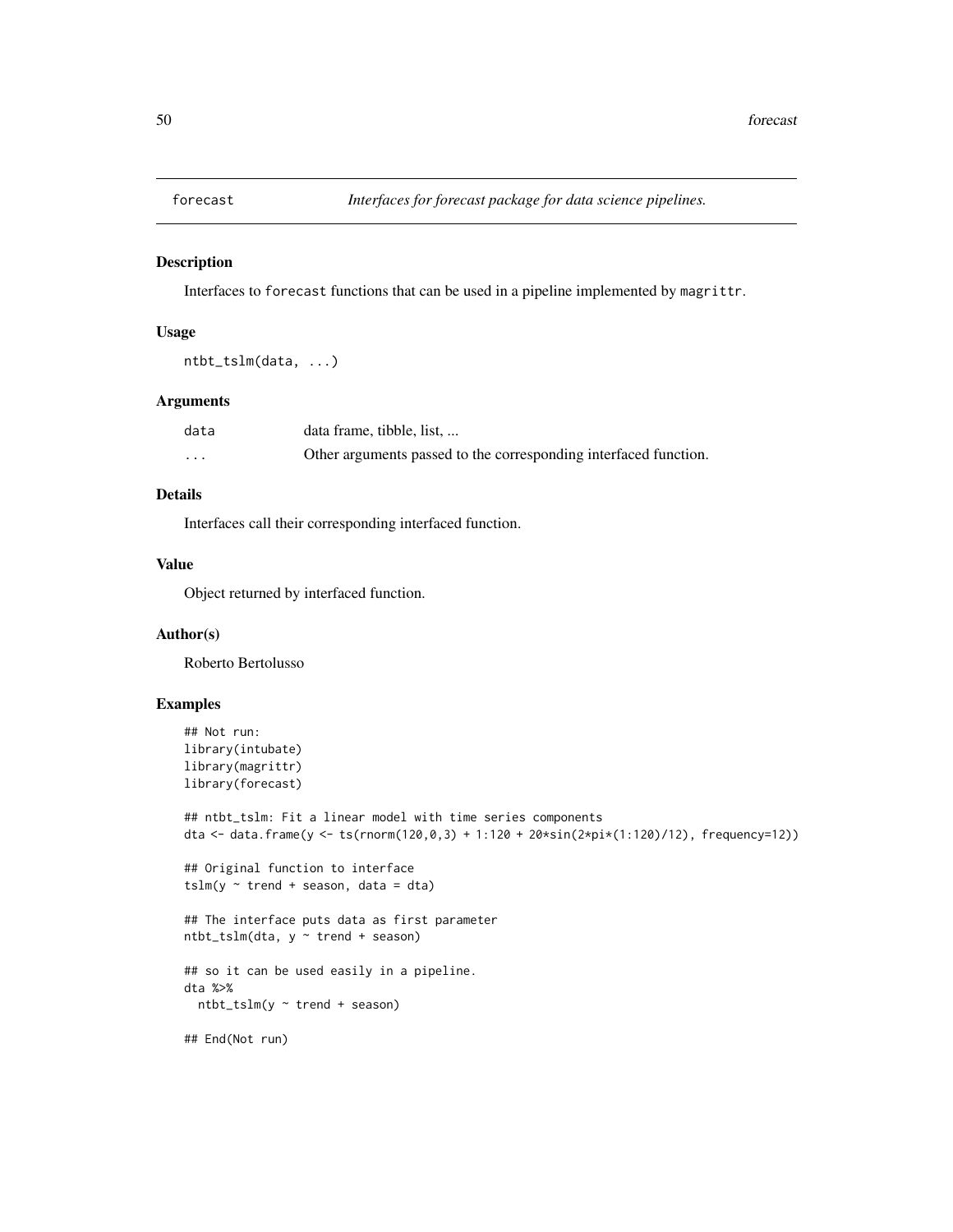Interfaces to frontier functions that can be used in a pipeline implemented by magrittr.

## Usage

```
ntbt_sfa(data, ...)
```
## Arguments

| data | data frame, tibble, list,                                        |
|------|------------------------------------------------------------------|
| .    | Other arguments passed to the corresponding interfaced function. |

## Details

Interfaces call their corresponding interfaced function.

## Value

Object returned by interfaced function.

## Author(s)

Roberto Bertolusso

# Examples

```
## Not run:
library(intubate)
library(magrittr)
library(frontier)
```

```
## ntbt_sfa: Stochastic Frontier Analysis
data(front41Data)
```

```
## Original function to interface
sfa(log(output) ~ log(capital) + log(labour), data = front41Data)
```

```
## The interface puts data as first parameter
ntbt_sfa(front41Data, log(output) ~ log(capital) + log(labour))
```

```
## so it can be used easily in a pipeline.
front41Data %>%
 ntbt_sfa(log(output) ~ log(capital) + log(labour))
```
## End(Not run)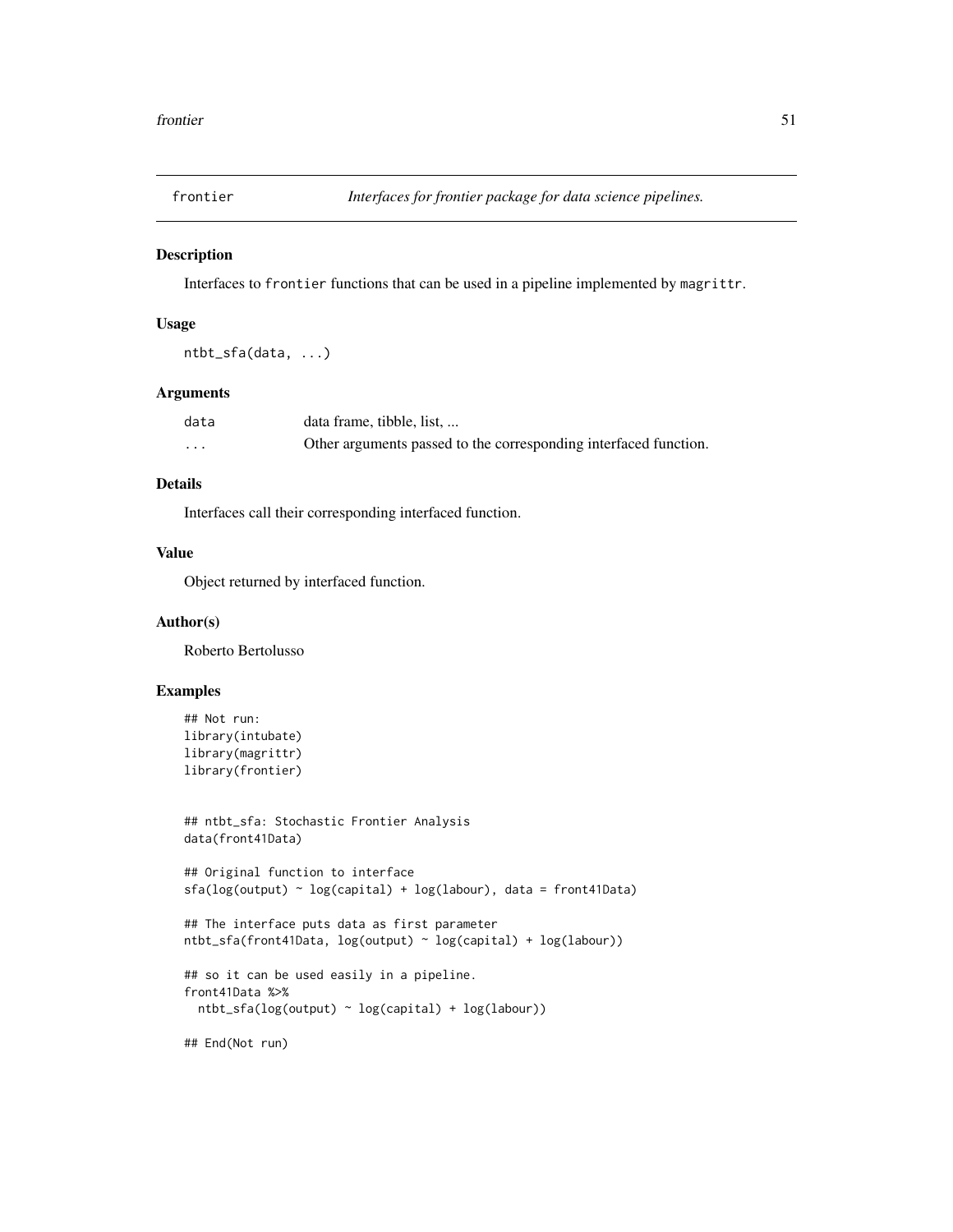Interfaces to gam functions that can be used in a pipeline implemented by magrittr.

## Usage

```
ntbt_gam(data, ...)
```
# Arguments

| data     | data frame, tibble, list,                                        |
|----------|------------------------------------------------------------------|
| $\cdots$ | Other arguments passed to the corresponding interfaced function. |

# Details

Interfaces call their corresponding interfaced function.

# Value

Object returned by interfaced function.

## Author(s)

Roberto Bertolusso

# See Also

gam

```
## Not run:
library(intubate)
library(gam)
data(kyphosis)
## Original function to interface
fit <- gam(Kyphosis ~ s(Age,4) + Number, family = binomial, data = kyphosis,
    trace = TRUE)
summary(fit)
fit \leq gam(Kyphosis \sim poly(Age, 2) + s(Start), data = kyphosis,
           family = binomial, subset = Number > 2)
summary(fit)
fit <- gam(Ozone^(1/3) ~ lo(Solar.R) + lo(Wind, Temp),
           data = airquality, na = na.gam.replace)
summary(fit)
```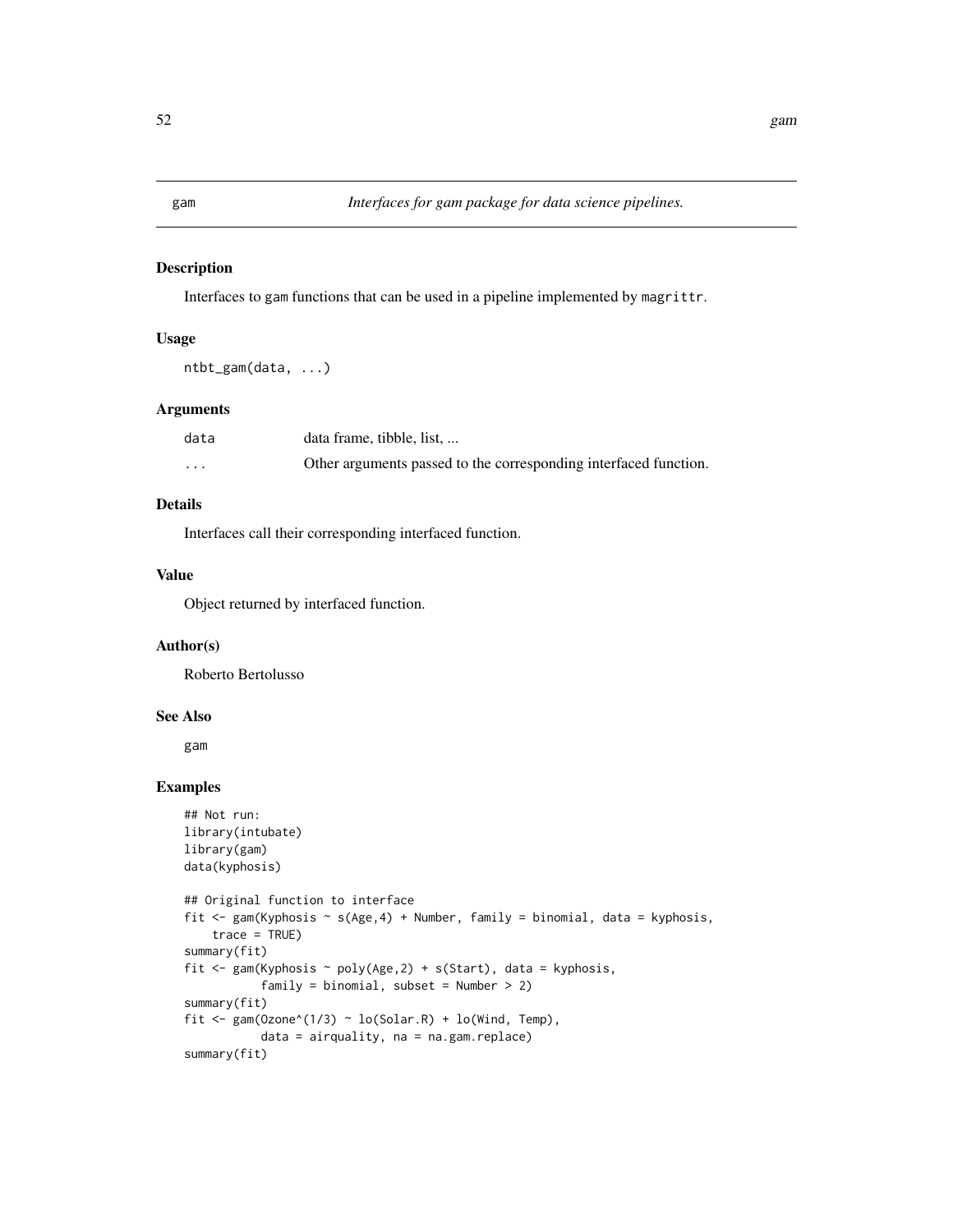```
## The interface reverses the order of data and formula
fit <- ntbt_gam(kyphosis, Kyphosis ~ s(Age,4) + Number,
                family = binomial, trace = TRUE)
summary(fit)
fit <- ntbt_gam(data = kyphosis, Kyphosis ~ poly(Age, 2) + s(Start),
                family = binomial, subset = Number > 2)
summary(fit)
fit <- ntbt_gam(data = airquality, Ozone^(1/3) ~ lo(Solar.R) + lo(Wind, Temp),
                na = na.gam.replace)
summary(fit)
## so it can be used easily in a pipeline.
library(magrittr)
kyphosis %>%
 ntbt_gam(Kyphosis ~ s(Age,4) + Number,
          family = binomial, trace = TRUE) %>%
 summary()
kyphosis %>%
 ntbt_gam(Kyphosis ~ poly(Age,2) + s(Start),
           family = binomial, subset = Number > 2) %>%
 summary()
airquality %>%
 ntbt_gam(Ozone^(1/3) ~ lo(Solar.R) + lo(Wind, Temp),
           na = na.gam.replace) %>%
 summary()
## End(Not run)
```
gbm *Interfaces for gbm package for data science pipelines.*

# Description

Interfaces to gbm functions that can be used in a pipeline implemented by magrittr.

# Arguments

| data     | data frame, tibble, list (or object coercible by as data frame to a data frame)<br>containing the variables in the model. |
|----------|---------------------------------------------------------------------------------------------------------------------------|
| $\cdots$ | Other arguments passed to gbm.                                                                                            |

# Details

ntbt\_gbm calls gbm.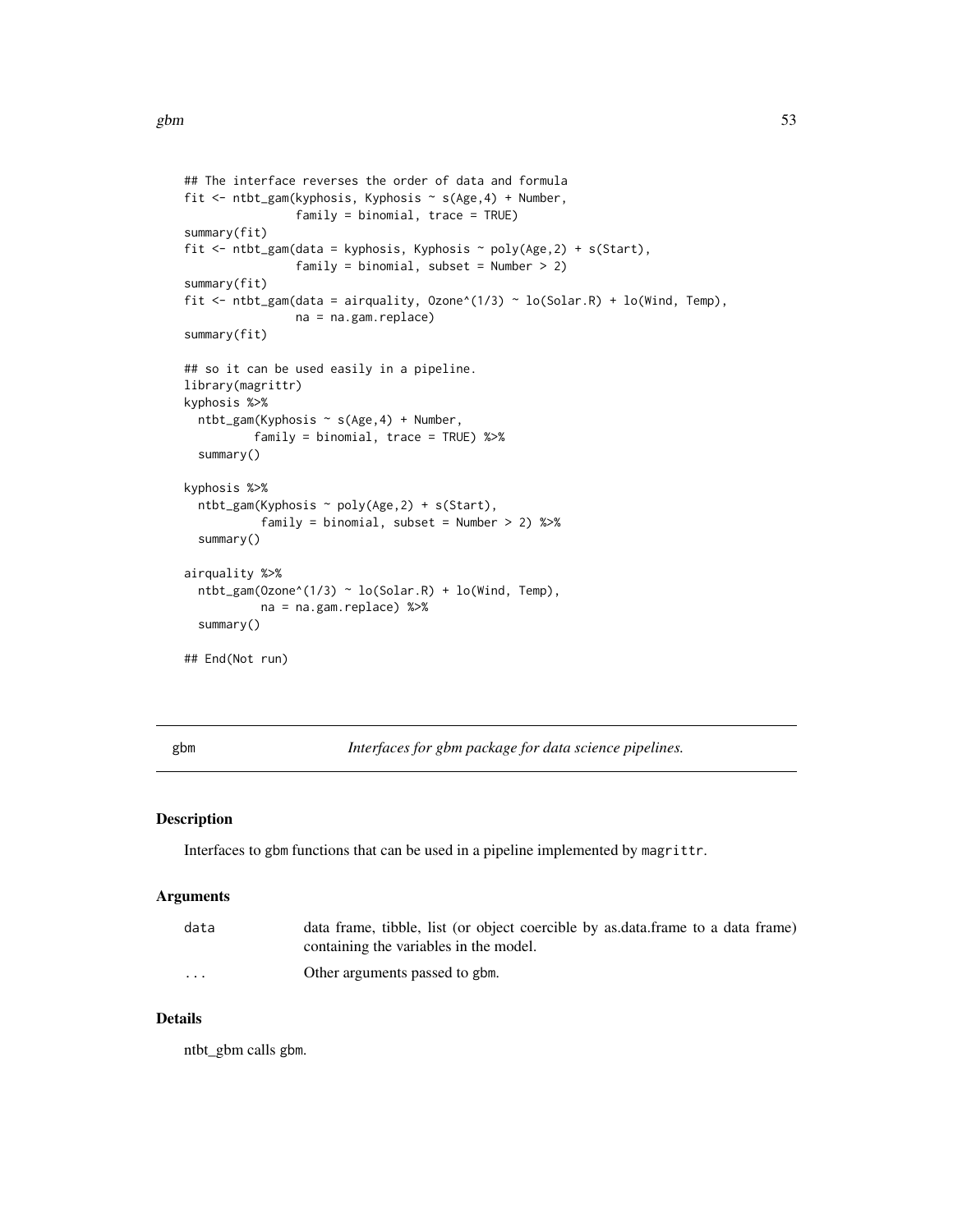# Value

Object returned by gbm function.

## Author(s)

Roberto Bertolusso

# Examples

```
## Not run:
library(intubate)
library(magrittr)
library(gbm)
# A least squares regression example # create some data
N < -1000X1 \leftarrow runif(N)X2 \leftarrow 2*runif(N)X3 <- ordered(sample(letters[1:4],N,replace=TRUE),levels=letters[4:1])
X4 <- factor(sample(letters[1:6],N,replace=TRUE))
X5 <- factor(sample(letters[1:3],N,replace=TRUE))
X6 \leq -3*runif(N)mu <- c(-1,0,1,2)[as.numeric(X3)]
SNR <- 10 # signal-to-noise ratio
Y \le -X1**1.5 + 2 \times (X2**.5) + musigma <- sqrt(var(Y)/SNR)
Y \leftarrow Y + \text{rnorm}(N, \emptyset, \text{sigma})# introduce some missing values
X1[sample(1:N,size=500)] <- NA
X4[sample(1:N,size=300)] <- NA
data <- data.frame(Y = Y, X1 = X1, X2 = X2, X3 = X3,
                   X4 = X4, X5 = X5, X6 = X6)
## Original function to interface
gbm1 < -gbm(Y~X1+X2+X3+X4+X5+X6, # formula
      data=data, <br>
# dataset
      var.monotone=c(\emptyset, \emptyset, \emptyset, \emptyset, \emptyset, \emptyset), # -1: monotone decrease,
      # +1: monotone increase,
      # 0: no monotone restrictions
      distribution="gaussian", # see the help for other choices
      n.trees=1000, # number of trees
      shrinkage=0.05, <br> # shrinkage or learning rate,
      # 0.001 to 0.1 usually work
      interaction.depth=3, \qquad # 1: additive model, 2: two-way interactions, etc.
      bag.fraction = 0.5, \qquad # subsampling fraction, 0.5 is probably best
      train.fraction = 0.5, # fraction of data for training,
      # first train.fraction*N used for training
      n.minobsinnode = 10, # minimum total weight needed in each node
```
54 gbm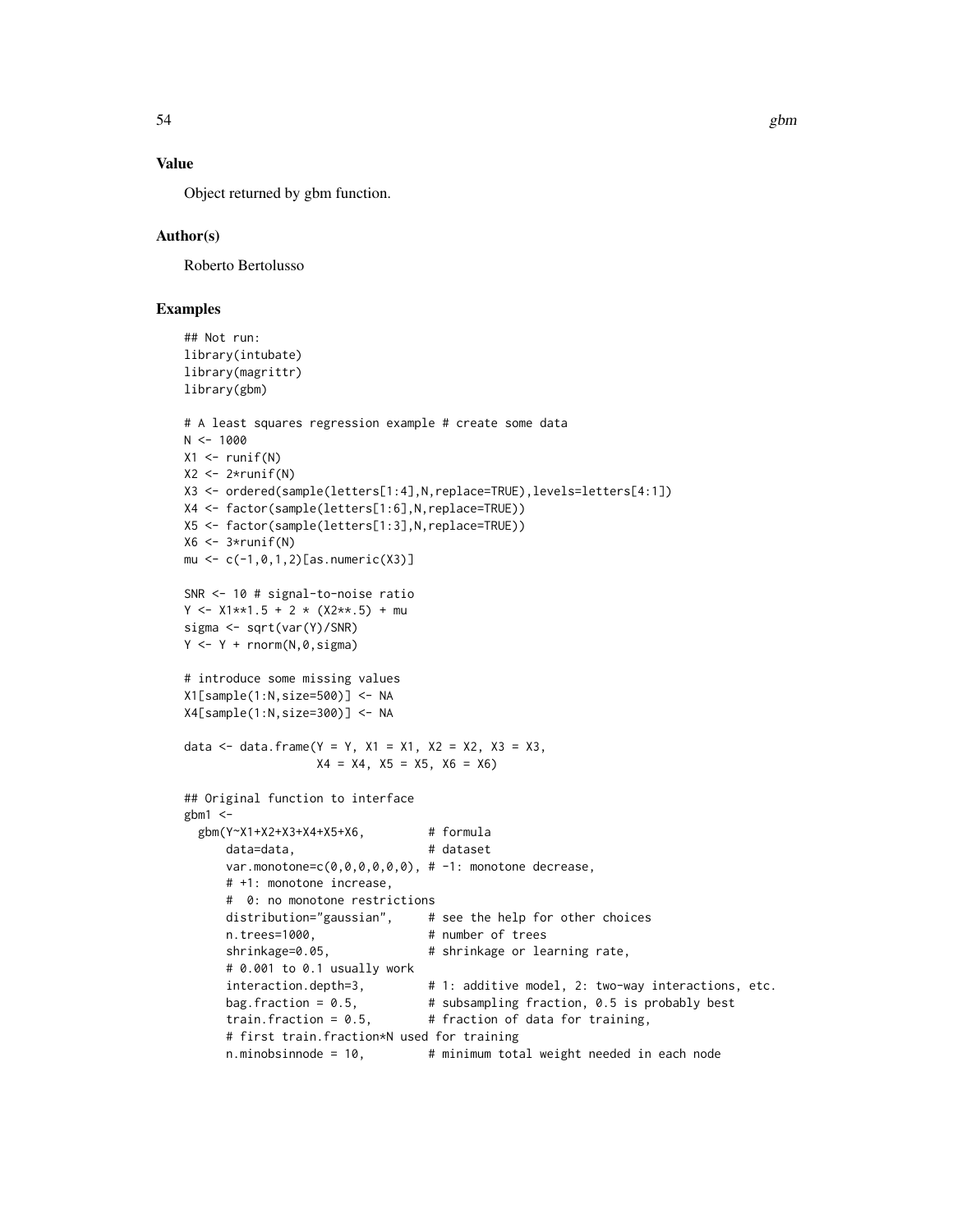```
cv.folds = 3, # do 3-fold cross-validation
     keep.data=TRUE, \qquad # keep a copy of the dataset with the object
     verbose=FALSE, \qquad # don't print out progress
     n.cores=1) \# use only a single core (detecting #cores is
# error-prone, so avoided here)
summary(gbm1)
## The interface reverses the order of data and formula
gbm1 < -ntbt_gbm(data=data, # dataset
         Y~X1+X2+X3+X4+X5+X6, # formula
         var.monotone=c(0,0,0,0,0,0), # -1: monotone decrease,
         # +1: monotone increase,
          # 0: no monotone restrictions
         distribution="gaussian", # see the help for other choices
         n.trees=1000, # number of trees<br>shrinkage=0.05, # shrinkage or lea
                                   # shrinkage or learning rate,
         # 0.001 to 0.1 usually work
         interaction.depth=3, # 1: additive model, 2: two-way interactions, etc.
         bag.fraction = 0.5, \qquad # subsampling fraction, 0.5 is probably best
         train.fraction = 0.5, \qquad # fraction of data for training,
          # first train.fraction*N used for training
         n.minobsinnode = 10, # minimum total weight needed in each node
          cv.folds = 3, # do 3-fold cross-validation
         keep.data=TRUE, # keep a copy of the dataset with the object
          verbose=FALSE, # don't print out progress
         n.cores=1) # use only a single core (detecting #cores is
# error-prone, so avoided here)
## so it can be used easily in a pipeline.
data %>%
 ntbt_gbm(Y~X1+X2+X3+X4+X5+X6, # formula
         var.monotone=c(0,0,0,0,0,0), # -1: monotone decrease,
          # +1: monotone increase,
          # 0: no monotone restrictions
         distribution="gaussian", # see the help for other choices
         n.trees=1000, # number of trees
         shrinkage=0.05, <br> # shrinkage or learning rate,
         # 0.001 to 0.1 usually work
         interaction.depth=3, # 1: additive model, 2: two-way interactions, etc.
         bag. fraction = 0.5, \qquad # subsampling fraction, 0.5 is probably best
         train.fraction = 0.5, \qquad # fraction of data for training,
         # first train.fraction*N used for training
         n.minobsinnode = 10, # minimum total weight needed in each node
         cv.folds = 3, # do 3-fold cross-validation
         keep.data=TRUE, # keep a copy of the dataset with the object
         verbose=FALSE, # don't print out progress
         n.cores=1) %>%
 summary()
```
## End(Not run)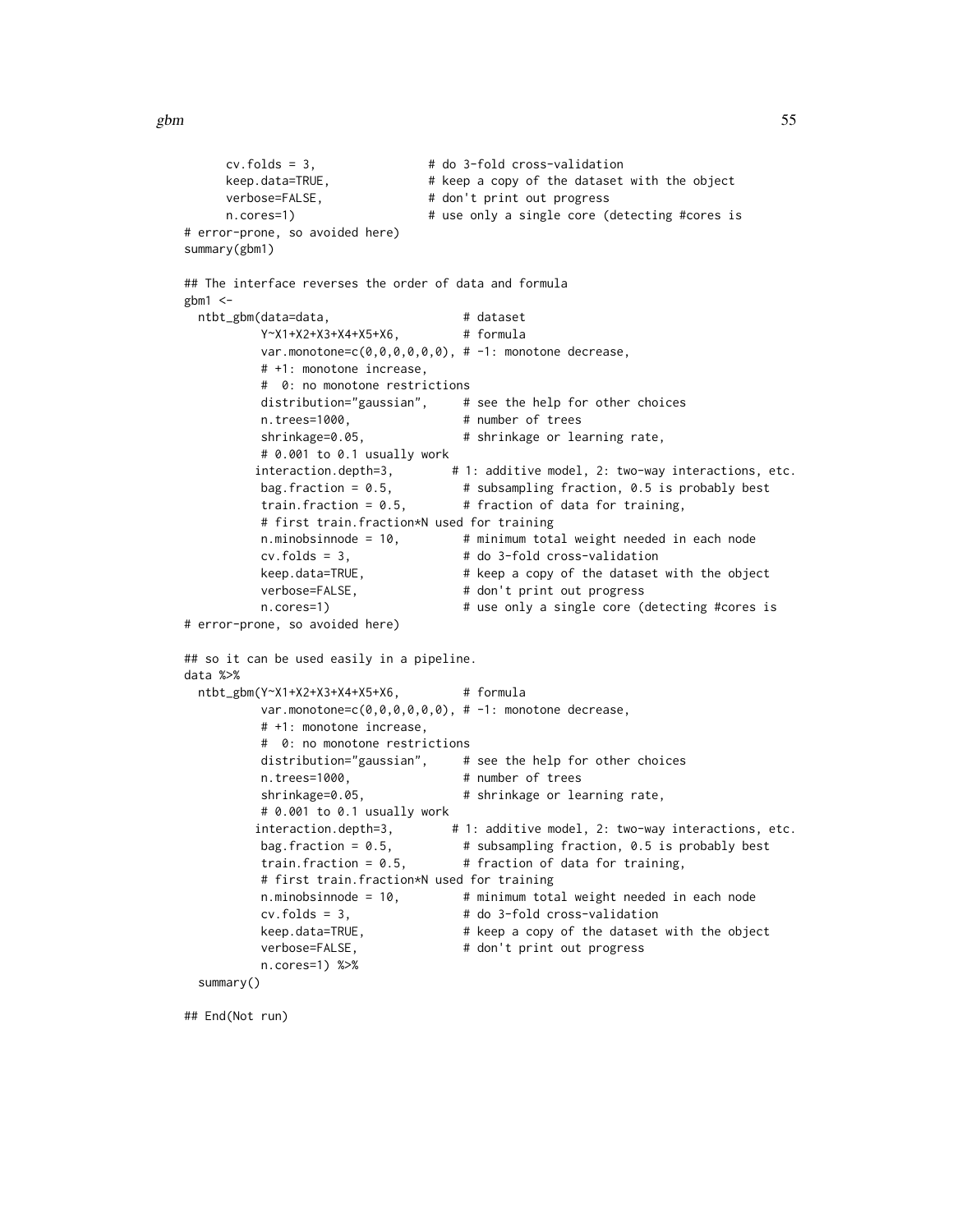Interfaces to gee functions that can be used in a pipeline implemented by magrittr.

## Usage

```
ntbt_gee(data, ...)
```
## Arguments

| data     | data frame, tibble, list,                                        |
|----------|------------------------------------------------------------------|
| $\cdots$ | Other arguments passed to the corresponding interfaced function. |

# Details

Interfaces call their corresponding interfaced function.

# Value

Object returned by interfaced function.

## Author(s)

Roberto Bertolusso

# Examples

```
## Not run:
library(intubate)
library(magrittr)
library(gee)
## ntbt_gee: solve a Generalized Estimation Equation Model
data(warpbreaks)
## Original function to interface
gee(breaks ~ tension, id=wool, data=warpbreaks, corstr="exchangeable")
## The interface puts data as first parameter
ntbt_gee(warpbreaks, breaks ~ tension, id=wool, corstr="exchangeable")
## so it can be used easily in a pipeline.
warpbreaks %>%
  ntbt_gee(breaks ~ tension, id=wool, corstr="exchangeable")
```
## End(Not run)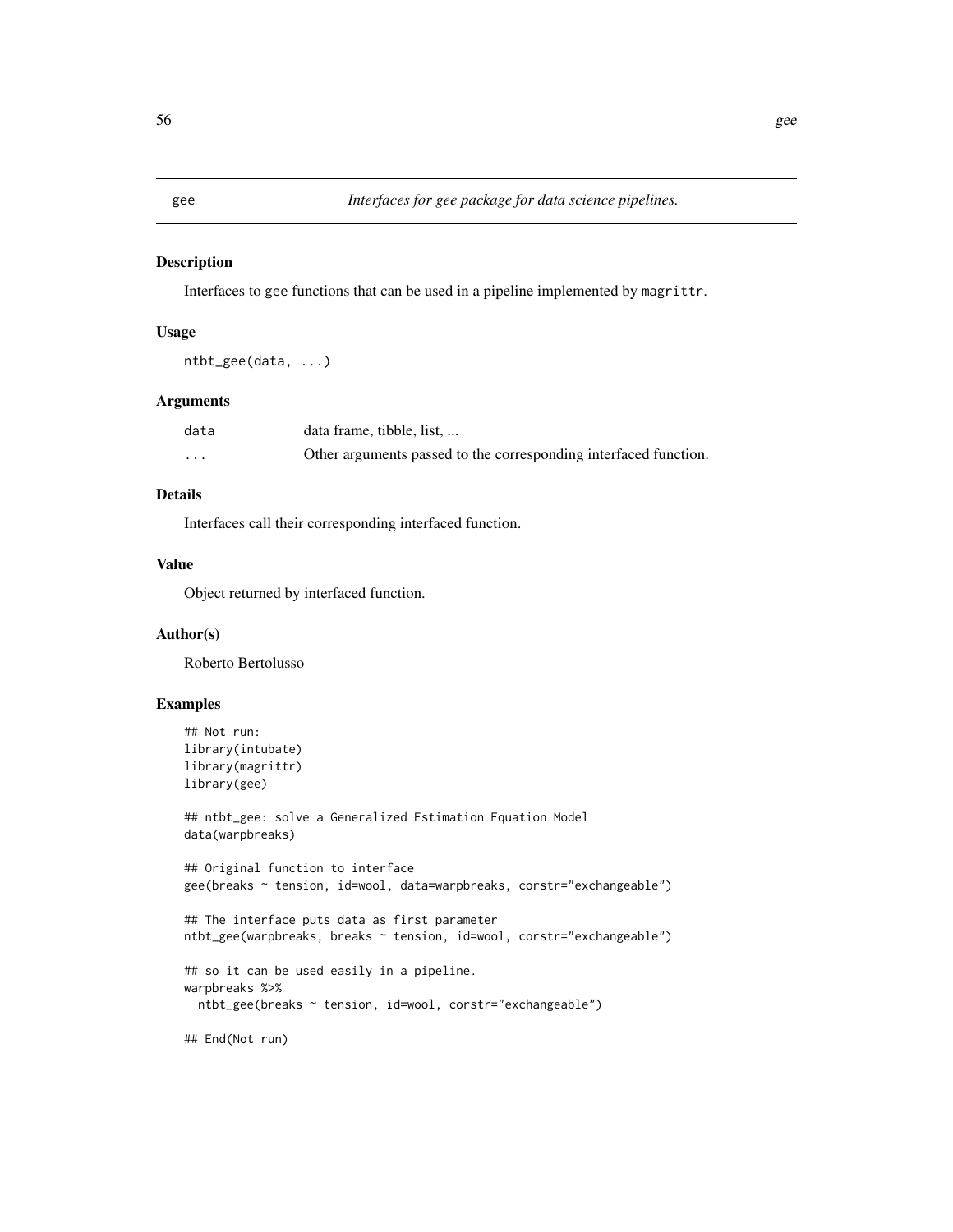Interfaces to glmnet functions that can be used in a pipeline implemented by magrittr.

## Usage

```
ntbt_glmnet(data, ...)
ntbt_cv.glmnet(data, ...)
```
## Arguments

| data     | data frame, tibble, list,                                        |
|----------|------------------------------------------------------------------|
| $\cdots$ | Other arguments passed to the corresponding interfaced function. |

# Details

Interfaces call their corresponding interfaced function.

#### Value

Object returned by interfaced function.

## Author(s)

Roberto Bertolusso

```
## Not run:
library(intubate)
library(magrittr)
library(glmnet)
```

```
## NOTE: glmnet package does not implement formula interface. As I need it
## for teaching purposes, this is the first pure non-formula library
## included, as a proof of concept that not only the functions with
## formula + data variant can be successfully interfaced to use in
## a pipeline.
```

```
library(ISLR)
data("Hitters")
Hitters <- na.omit(Hitters)
dta <- list(x = model.matrix(Salary ~ ., Hitters)[, -1], ## Remove intercept
```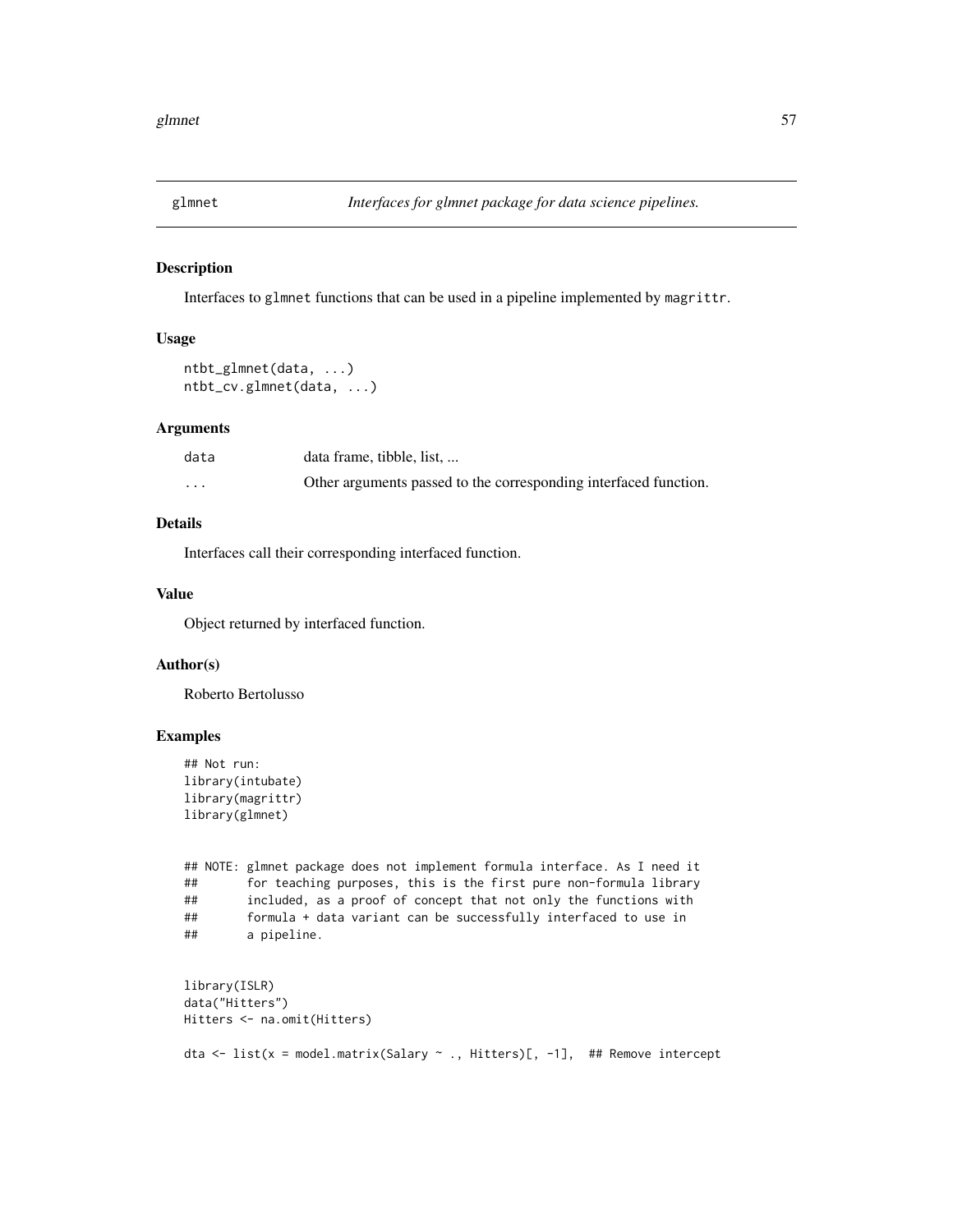#### 58 glmnet

```
y = model-frame(Salary ~ ., Hitters)[, 1])grid \le 10^seq(10, -2, length = 100)
## ntbt_glmnet: fit a GLM with lasso or elasticnet regularization
## Original function to interface
attach(dta)
## Ridge Regression
ridge \leq glmnet(x, y, alpha = 0, lambda = grid)
plot(ridge)
## The Lasso
lasso \leq glmnet(x, y, alpha = 1, lambda = grid)
plot(lasso)
detach()
## The interface puts data as first parameter
## Ridge Regression
ridge <- ntbt_glmnet(dta, x, y, alpha = 0, lambda = grid)
plot(ridge)
## The Lasso
lasso <- ntbt_glmnet(dta, x, y, alpha = 1, lambda = grid)
plot(lasso)
## so it can be used easily in a pipeline.
## Ridge Regression
dta %>%
 ntbt_glmnet(x, y, alpha = 0, lambda = grid) %>%
  plot()
## The Lasso
dta %>%
  ntbt_glmnet(x, y, alpha = 1, lambda = grid) %plot()
## ntbt_cv.glmnet: Cross-validation for glmnet
## Original function to interface
attach(dta)
## Ridge Regression
set.seed(1)
cv.ridge <- cv.glmnet(x, y, alpha = 0)
plot(cv.ridge)
## The Lasso
cv.\text{lasso} \leftarrow cv.\text{glmnet}(x, y, \text{alpha} = 1)plot(cv.lasso)
detach()
## The interface puts data as first parameter
## Ridge Regression
```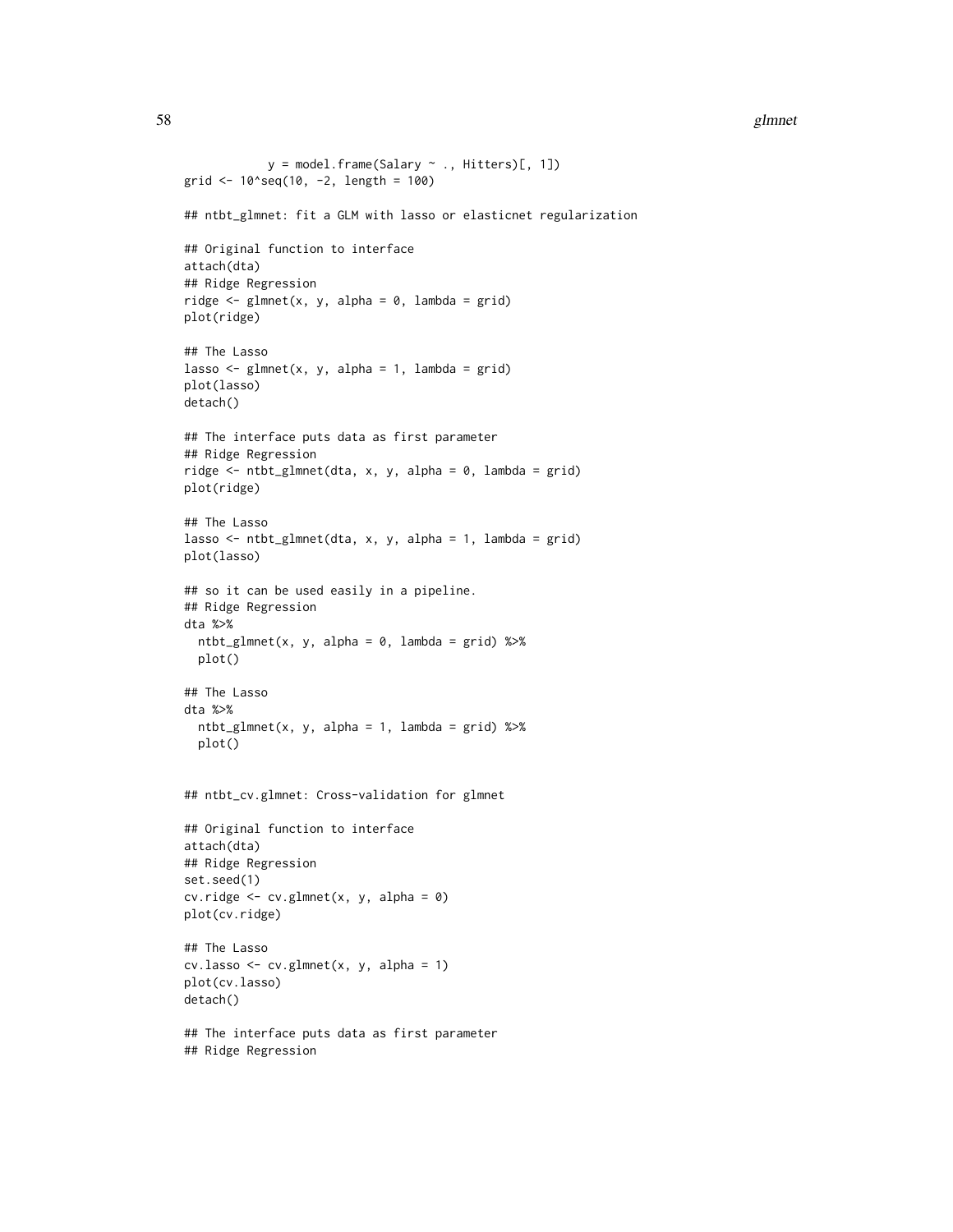#### glmx  $59$

```
set.seed(1)
cv.ridge <- ntbt_cv.glmnet(dta, x, y, alpha = 0)
plot(cv.ridge)
## The Lasso
cv.lasso <- ntbt_cv.glmnet(dta, x, y, alpha = 1)
plot(cv.lasso)
## so it can be used easily in a pipeline.
## Ridge Regression
set.seed(1)
dta %>%
  ntbt_cv.glmnet(x, y, alpha = 0) %>%
  plot()
## The Lasso
dta %>%
  ntbt_cv.glmnet(x, y, alpha = 1) %>%
  plot()
## End(Not run)
```
glmx *Interfaces for glmx package for data science pipelines.*

# Description

Interfaces to glmx functions that can be used in a pipeline implemented by magrittr.

# Usage

```
ntbt_glmx(data, ...)
ntbt_hetglm(data, ...)
```
#### Arguments

| data     | data frame, tibble, list                                         |
|----------|------------------------------------------------------------------|
| $\cdots$ | Other arguments passed to the corresponding interfaced function. |

## Details

Interfaces call their corresponding interfaced function.

# Value

Object returned by interfaced function.

## Author(s)

Roberto Bertolusso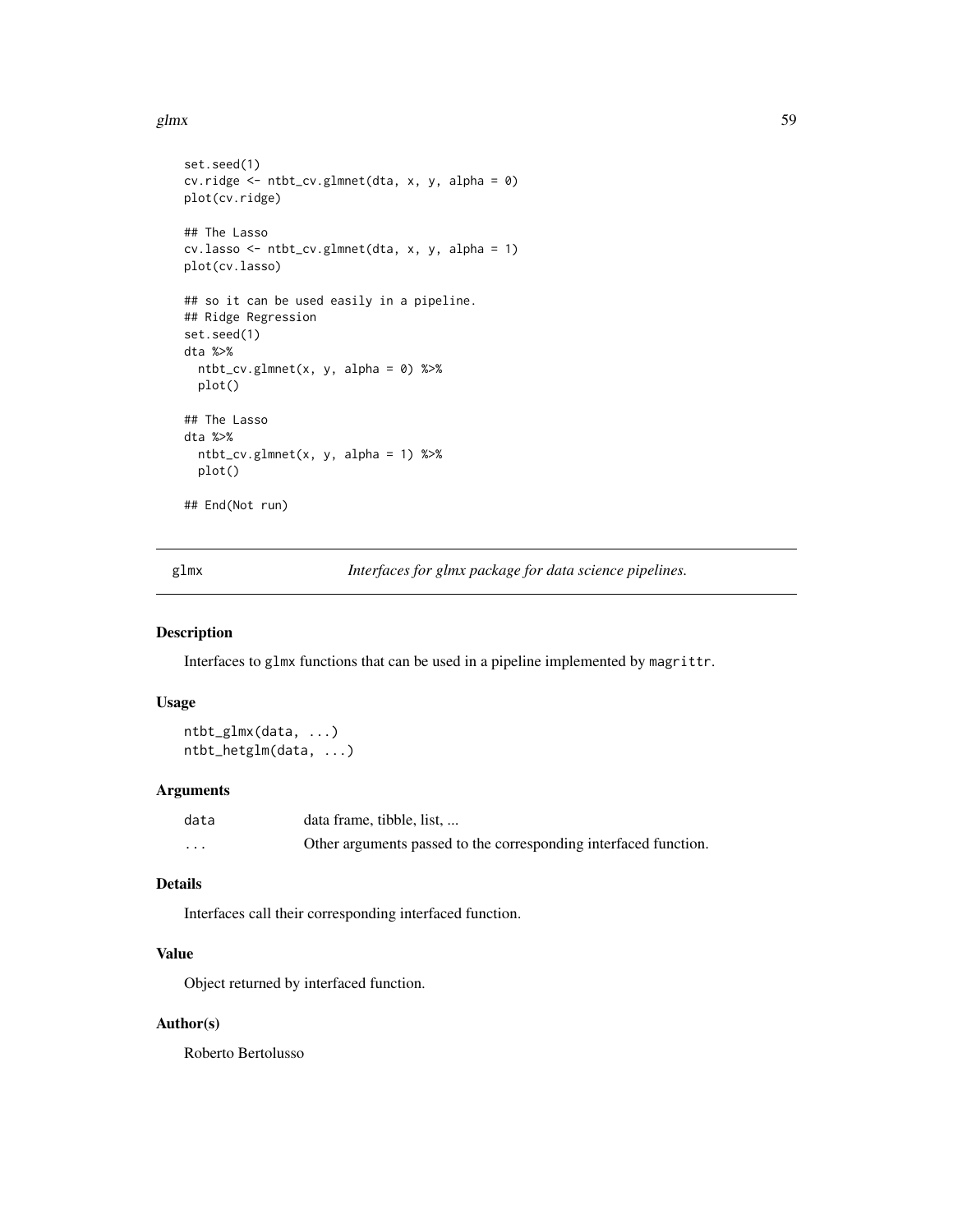## Examples

```
## Not run:
library(intubate)
library(magrittr)
library(glmx)
## ntbt_glmx: Generalized Linear Models with Extra Parameters
set.seed(1)
d \le - data.frame(x = runif(200, -1, 1))
d$y <- rnbinom(200, mu = exp(0 + 3 \times d$x), size = 1)
require("MASS")
## Original function to interface
glmx(y \sim x, data = d, family = negative.binomial, xlink = "log", xstart = 0)## The interface puts data as first parameter
ntbt_glmx(d, y \sim x, family = negative.binomial, xlink = "log", xstart = 0)
## so it can be used easily in a pipeline.
d %>%
  ntbt_glmx(y \sim x, family = negative.binomial, xlink = "log", xstart = 0)
## ntbt_hetglm: Heteroskedastic Binary Response GLMs
n <- 200
x \le - rnorm(n)
ystar \leq -1 + x + \text{norm}(n, \text{sd} = \exp(x))y \le- factor(ystar > 0)
dta <- data.frame(x, y)
## Original function to interface
hetglm(y \sim x | 1, data = dta)
## The interface puts data as first parameter
ntbt\_height(data, y ~ x ~ | ~ 1)## so it can be used easily in a pipeline.
dta %>%
  ntbt_hetglm(y \sim x | 1)
## End(Not run)
```
gmnl *Interfaces for gmnl package for data science pipelines.*

## Description

Interfaces to gmnl functions that can be used in a pipeline implemented by magrittr.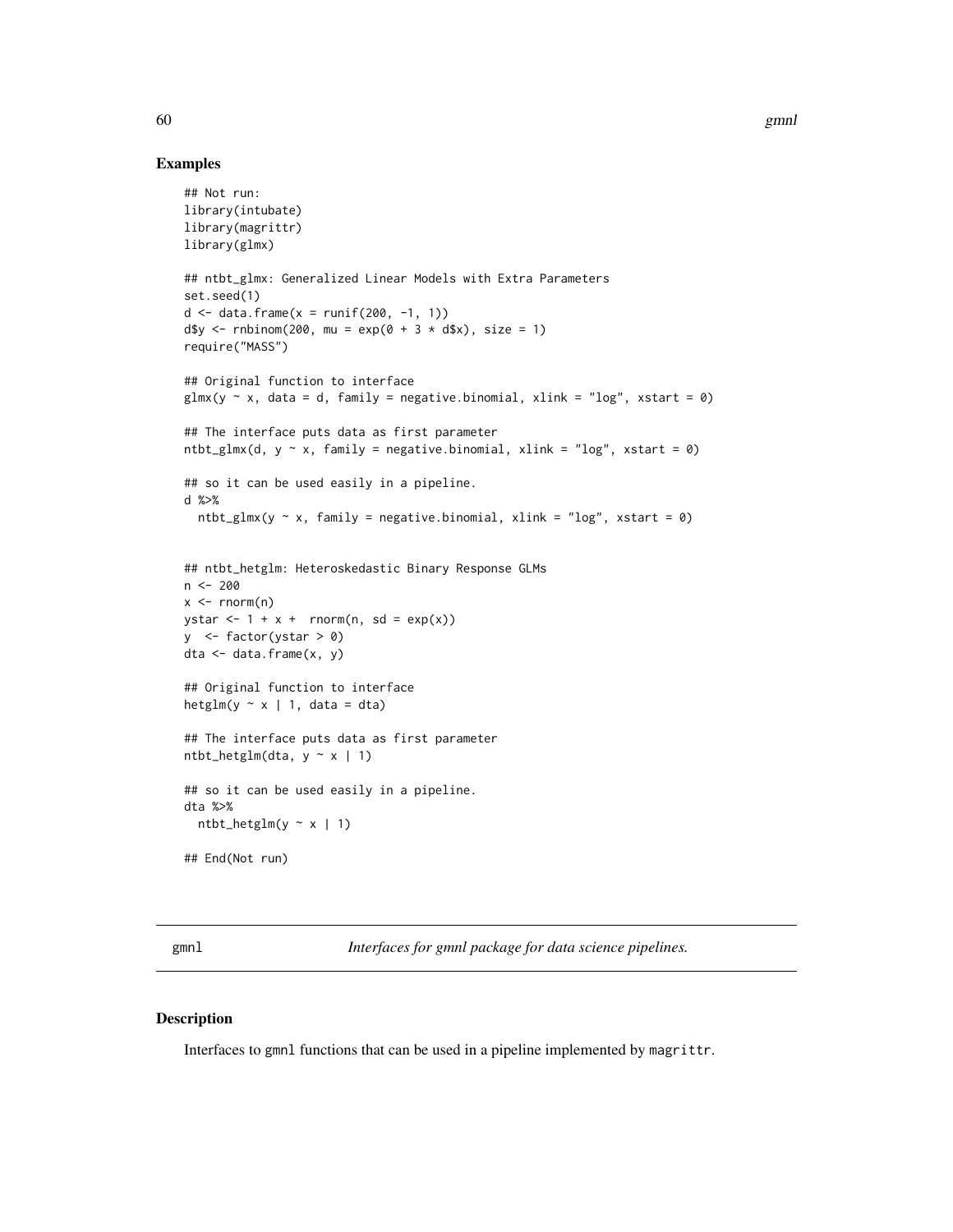#### $g$ mnl 61

## Usage

ntbt\_gmnl(data, ...)

## Arguments

| data     | data frame, tibble, list,                                        |
|----------|------------------------------------------------------------------|
| $\cdots$ | Other arguments passed to the corresponding interfaced function. |

# Details

Interfaces call their corresponding interfaced function.

# Value

Object returned by interfaced function.

## Author(s)

Roberto Bertolusso

```
## Not run:
library(intubate)
library(magrittr)
library(gmnl)
## ntbt_gmnl: Estimate Multinomial Logit Models with Observed and
## Unobserved Individual Heterogeneity
data("TravelMode", package = "AER")
library(mlogit)
TM <- mlogit.data(TravelMode, choice = "choice", shape = "long",
                 alt.levels = c("air", "train", "bus", "car"), chid.var = "individual")
## Original function to interface
gmnl(choice \sim wait + vcost + travel + gcost| 1, data = TM,
     model = "smn1", R = 100,notscale = c(1, 1, 1, rep(0, 4)))## The interface puts data as first parameter
ntbt_gmnl(TM, choice ~ wait + vcost + travel + gcost| 1,
         model = "smnl", R = 100,
         notscale = c(1, 1, 1, rep(0, 4)))## so it can be used easily in a pipeline.
TM %>%
  ntbt_gmnl(choice ~ value + 'vcost + travel + gcost | 1,model = "smn1", R = 100,notscale = c(1, 1, 1, rep(0, 4)))
```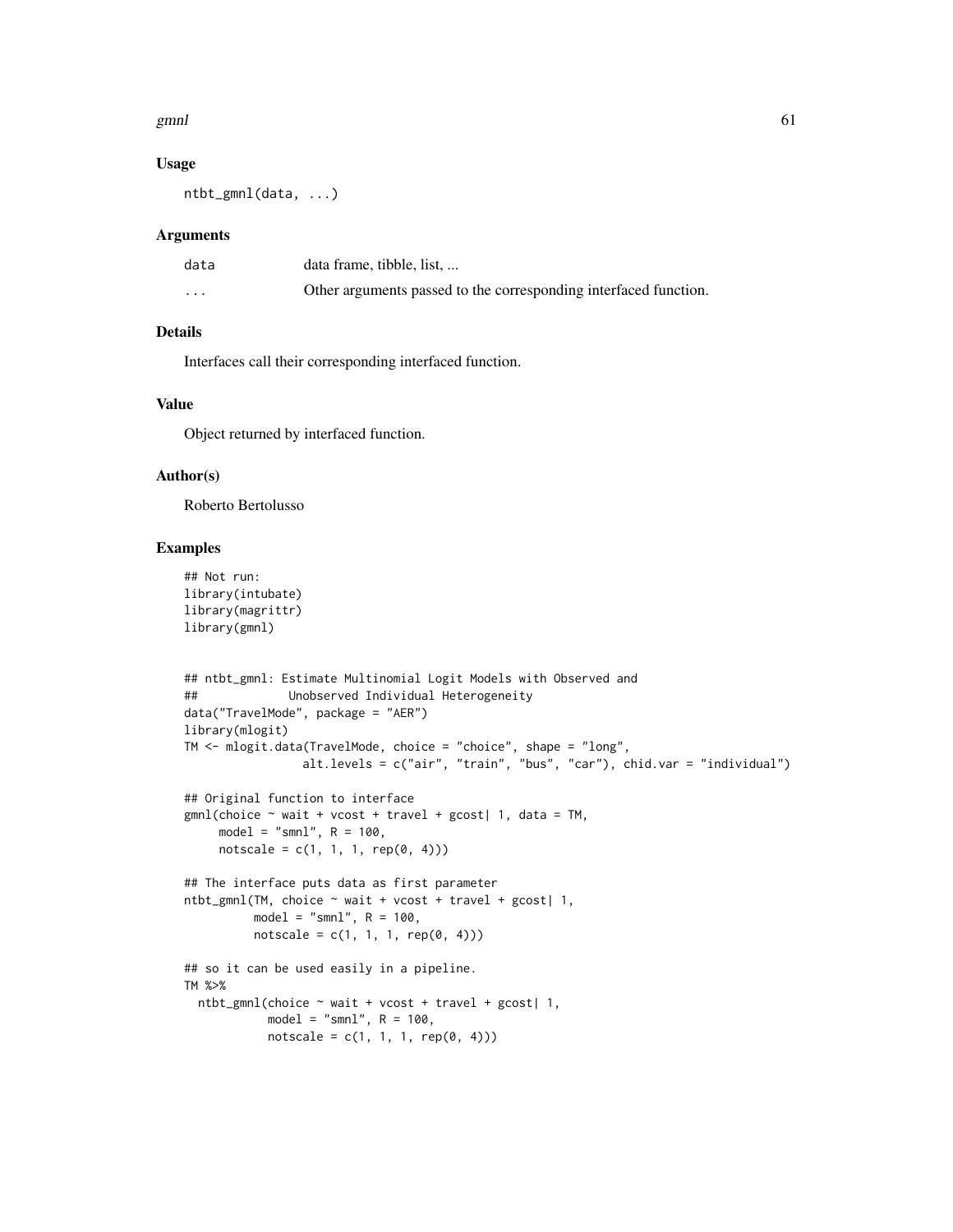## End(Not run)

## Description

Interfaces to gplots functions that can be used in a pipeline implemented by magrittr.

#### Usage

```
ntbt_bandplot(data, ...)
ntbt_lowess(data, ...)
ntbt_overplot(data, ...)
ntbt_plotmeans(data, ...)
```
# Arguments

| data                    | data frame, tibble, list,                                        |
|-------------------------|------------------------------------------------------------------|
| $\cdot$ $\cdot$ $\cdot$ | Other arguments passed to the corresponding interfaced function. |

# Details

Interfaces call their corresponding interfaced function.

## Value

Object returned by interfaced function.

## Author(s)

Roberto Bertolusso

```
## Not run:
library(intubate)
library(magrittr)
library(gplots)
```

```
## ntbt_bandplot: Plot x-y Points with Locally Smoothed Mean and Standard Deviation
x < -1:1000y <- rnorm(1000, mean=1, sd=1 + x/1000 )
dta \leq data.frame(x, y)rm(x, y)## Original function to interface
bandplot(y \sim x, data = dta)
```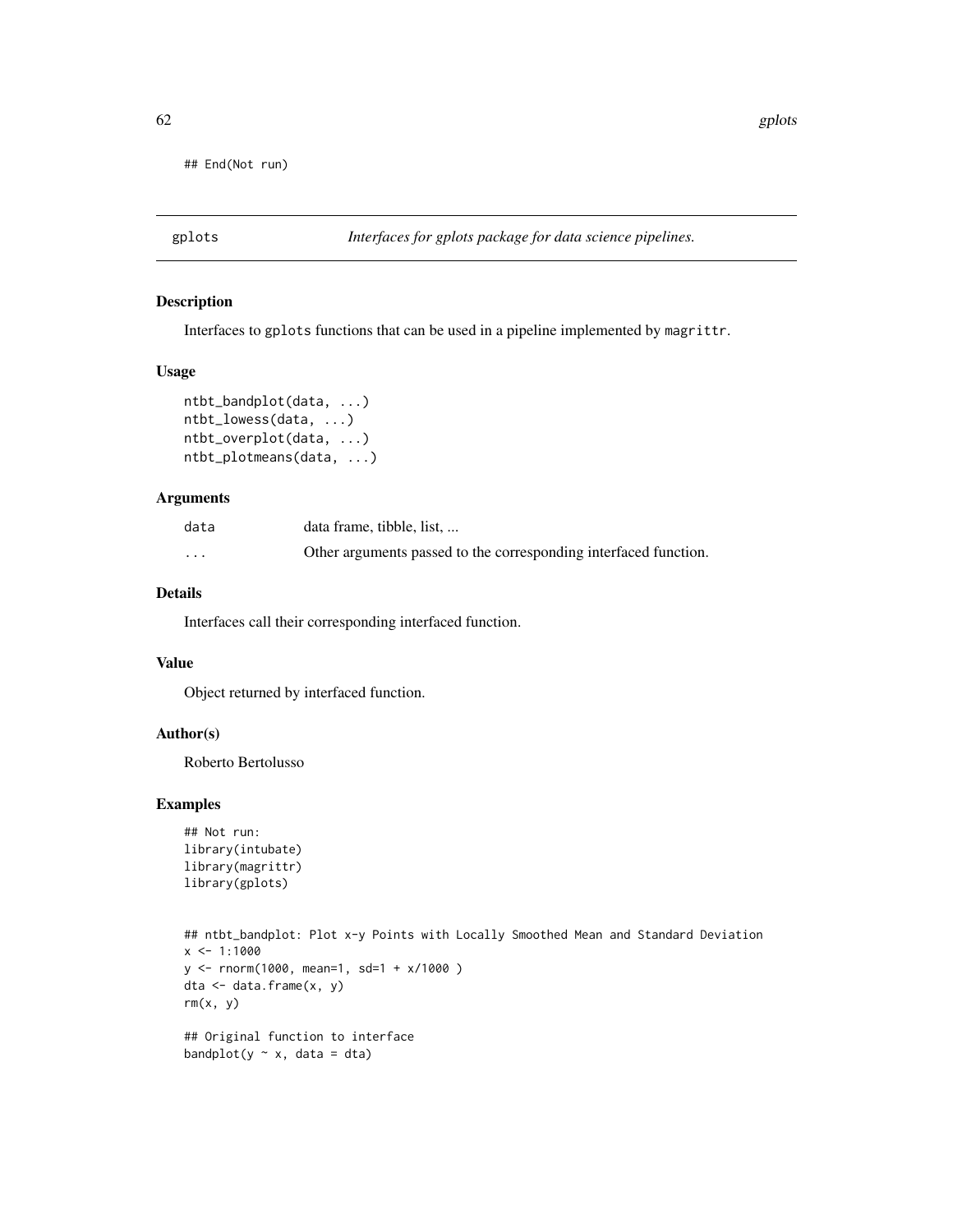#### gplots  $\qquad \qquad 63$

```
## The interface puts data as first parameter
ntbt\_bandplot(data, y ~ x)## so it can be used easily in a pipeline.
dta %>%
 ntbt\_bandplot(y \sim x)## ntbt_lowess: Scatter Plot Smoothing
## Original function to interface
lowess(dist \sim speed, data = cars)
## The interface puts data as first parameter
ntbt_lowess(cars, dist ~ speed)
## so it can be used easily in a pipeline.
cars %>%
  ntbt_lowess(dist ~ speed)
cars %>%
  ntbt_plot(dist ~ speed, main="lowess(cars)") %>%
  ntbt_lowess(dist ~ speed) %>%
  lines(col=2, lty=2)
## ntbt_overplot: Plot multiple variables on the same region,
## with appropriate axes
data(rtPCR)
## Original function to interface
overplot(RQ ~ Conc..ug.ml. | Test.Substance,
        data = rtPCR,subset = Detector == "ProbeType 1" & Conc..ug.ml. > 0,
        same.scale = TRUE,
        log="xy",
        f=3/4,
        main="Detector=ProbeType 1",
        xlab="Concentration (ug/ml)",
        ylab="Relative Gene Quantification"
)## Original function to interface
## The interface puts data as first parameter
ntbt_overplot(rtPCR,
              RQ ~ Conc..ug.ml. | Test.Substance,
              subset = Detector == "ProbeType 1" & Conc..ug.ml. > 0,
              same.scale = TRUE,
              log="xy",
              f=3/4,
              main="Detector=ProbeType 1",
              xlab="Concentration (ug/ml)",
              ylab="Relative Gene Quantification"
)## Original function to interface
```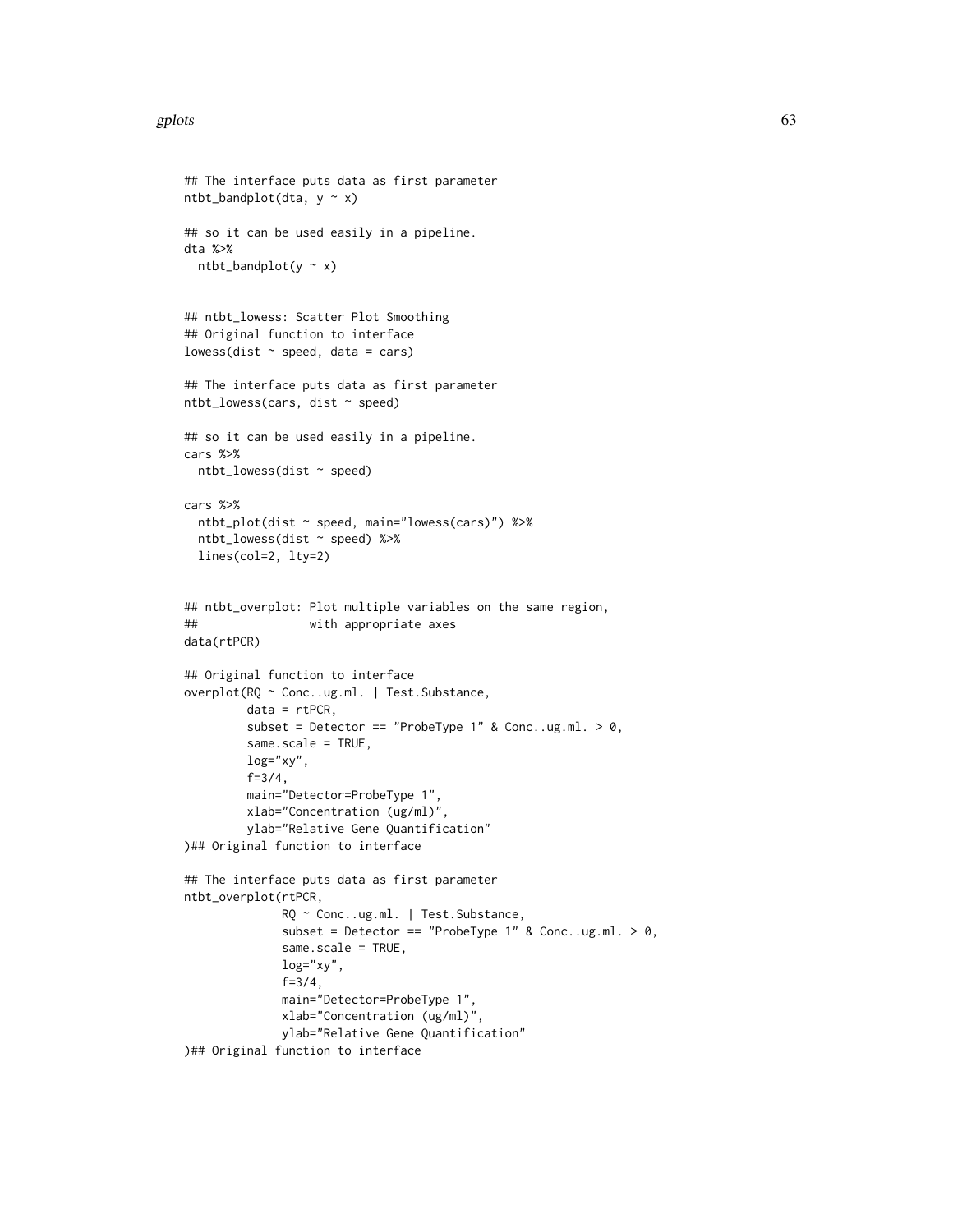#### 64 graphics

```
## so it can be used easily in a pipeline.
rtPCR %>%
 ntbt_overplot(RQ ~ Conc..ug.ml. | Test.Substance,
                subset = Detector == "ProbeType 1" & Conc..ug.ml. > 0,same.scale = TRUE,
                log="xy",
                f=3/4,
                main="Detector=ProbeType 1",
                xlab="Concentration (ug/ml)",
                ylab="Relative Gene Quantification"
 )## Original function to interface
## ntbt_plotmeans: Plot Group Means and Confidence Intervals
data(state)
dta <- data.frame(state.abb, state.region)
## Original function to interface
plotmeans(state.area \sim state.region, data = dta)
## The interface puts data as first parameter
ntbt_plotmeans(dta, state.area ~ state.region)
## so it can be used easily in a pipeline.
dta %>%
 ntbt_plotmeans(state.area ~ state.region)
## End(Not run)
```
graphics *Interfaces for graphics package for data science pipelines.*

## Description

Interfaces to graphics functions that can be used in a pipeline implemented by magrittr.

## Usage

```
ntbt_boxplot(data, ...)
ntbt_cdplot(data, ...)
ntbt_coplot(data, ...)
ntbt_mosaicplot(data, ...)
ntbt_pairs(data, ...)
ntbt_plot(data, ...)
ntbt_spineplot(data, ...)
ntbt_sunflowerplot(data, ...)
ntbt_stripchart(data, ...)
ntbt_text(data, ...)
```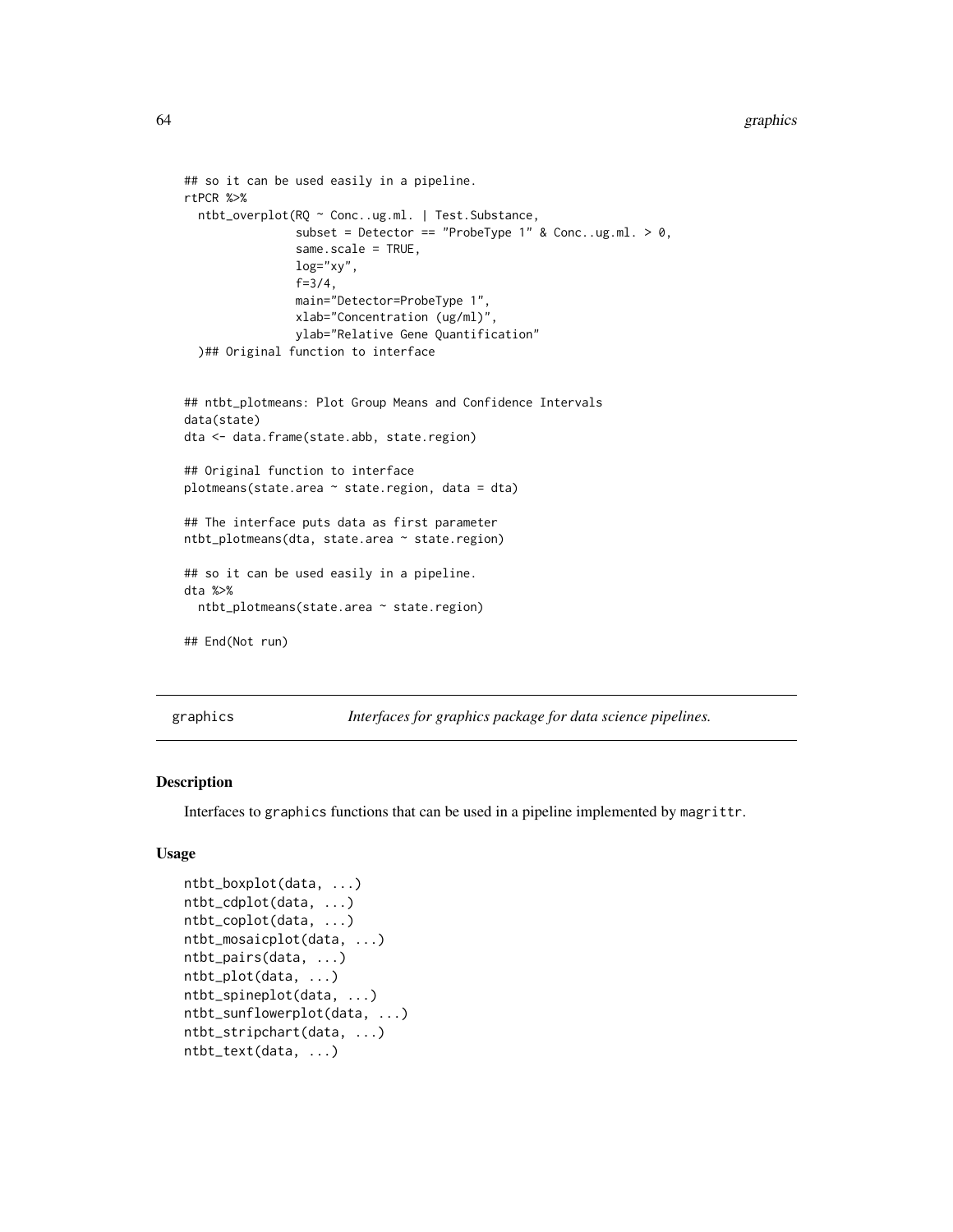#### graphics 65

#### Arguments

| data     | data frame, tibble, list                                         |
|----------|------------------------------------------------------------------|
| $\cdots$ | Other arguments passed to the corresponding interfaced function. |

## Details

Interfaces call their corresponding interfaced function.

## Value

Object returned by interfaced function.

## Author(s)

Roberto Bertolusso

```
## Not run:
library(intubate)
library(magrittr)
## boxplot
## Original function to interface
boxplot(count \sim spray, data = InsectSprays, col = "lightgray")
boxplot(len \sim dose, data = ToothGrowth,boxwex = 0.25, at = 1:3 - 0.2,
       subset = supp == "VC", col = "yellow",main = "Guinea Pigs' Tooth Growth",
       xlab = "Vitamin C dose mg",
       ylab = "tooth length",
        xlim = c(0.5, 3.5), ylim = c(0, 35), yax = "i")boxplot(len \sim dose, data = ToothGrowth, add = TRUE,
       boxwex = 0.25, at = 1:3 + 0.2,
       subset = supp == "0J", col = "orange")legend(2, 9, c("Ascorbic acid", "Orange juice"),
       fill = c("yellow", "orange")## The interface reverses the order of data and formula
ntbt_boxplot(data = InsectSprays, count \sim spray, col = "lightgray")
ntbt_boxplot(data = ToothGrowth, len ~ does,boxwex = 0.25, at = 1:3 - 0.2,
             subset = supp == "VC", col = "yellow",
             main = "Guinea Pigs' Tooth Growth",
             xlab = "Vitamin C dose mg",
             ylab = "tooth length",
             xlim = c(0.5, 3.5), ylim = c(0, 35), yax = "i")ntbt_boxplot(data = ToothGrowth, len ~ does,add = TRUE,
```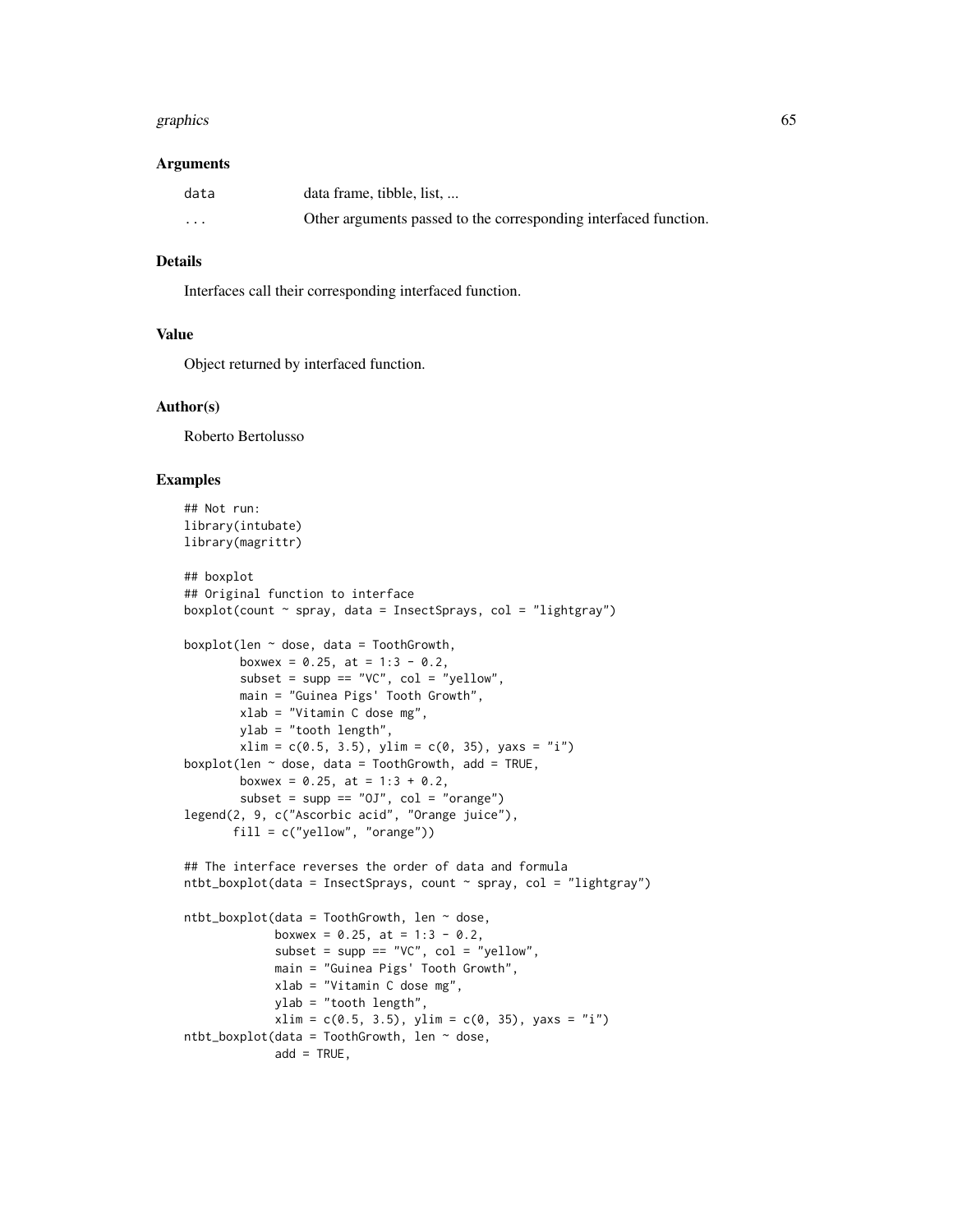```
boxwex = 0.25, at = 1:3 + 0.2,
             subset = supp == "0J", col = "orange")legend(2, 9, c("Ascorbic acid", "Orange juice"),
       fill = c("yellow", "orange")## so it can be used easily in a pipeline.
InsectSprays %>%
  ntbt_boxplot(count \sim spray, col = "lightgray")ToothGrowth %T>% ## Note the tee operator.
  ntbt_boxplot(len ~ dose,
               boxwex = 0.25, at = 1:3 - 0.2,
               subset = supp == "VC", col = "yellow",main = "Guinea Pigs' Tooth Growth",
               xlab = "Vitamin C dose mg",
               ylab = "tooth length",
               xlim = c(0.5, 3.5), ylim = c(0, 35),yaxs = "i") %>%
  ntbt_boxplot(len ~ dose,
               add = TRUE,boxwex = 0.25, at = 1:3 + 0.2,
               subset = supp == "0J", col = "orange")
legend(2, 9, c("Ascorbic acid", "Orange juice"),
       fill = c("yellow", "orange"))
## cdplot
## NASA space shuttle o-ring failures
oring <- data.frame(
  fail = factor(c(2, 2, 2, 2, 1, 1, 1, 1,1, 1, 2, 1, 2, 1, 1, 1,
                  1, 2, 1, 1, 1, 1, 1),
               levels = 1:2, labels = c("no", "yes")),
  temperature = c(53, 57, 58, 63, 66, 67, 67, 67,
                 68, 69, 70, 70, 70, 70, 72, 73,
                 75, 75, 76, 76, 78, 79, 81))
## Original function to interface
cdplot(fail ~ temperature, oring)
cdplot(fail \sim temperature, oring, bw = 2)
cdplot(fail \sim temperature, oring, bw = "SJ")
## The interface reverses the order of data and formula
ntbt_cdplot(oring, fail ~ temperature)
ntbt_cdplot(oring, fail ~ temperature, bw = 2)ntbt_cdplot(oring, fail ~ temperature, bw = "SJ")## so it can be used easily in a pipeline.
oring %>%
  ntbt_cdplot(fail ~ temperature)
oring %>%
  ntbt_cdplot(fail ~ temperature, bw = 2)oring %>%
  ntbt_cdplot(fail ~ temperature, bw = "SJ")
```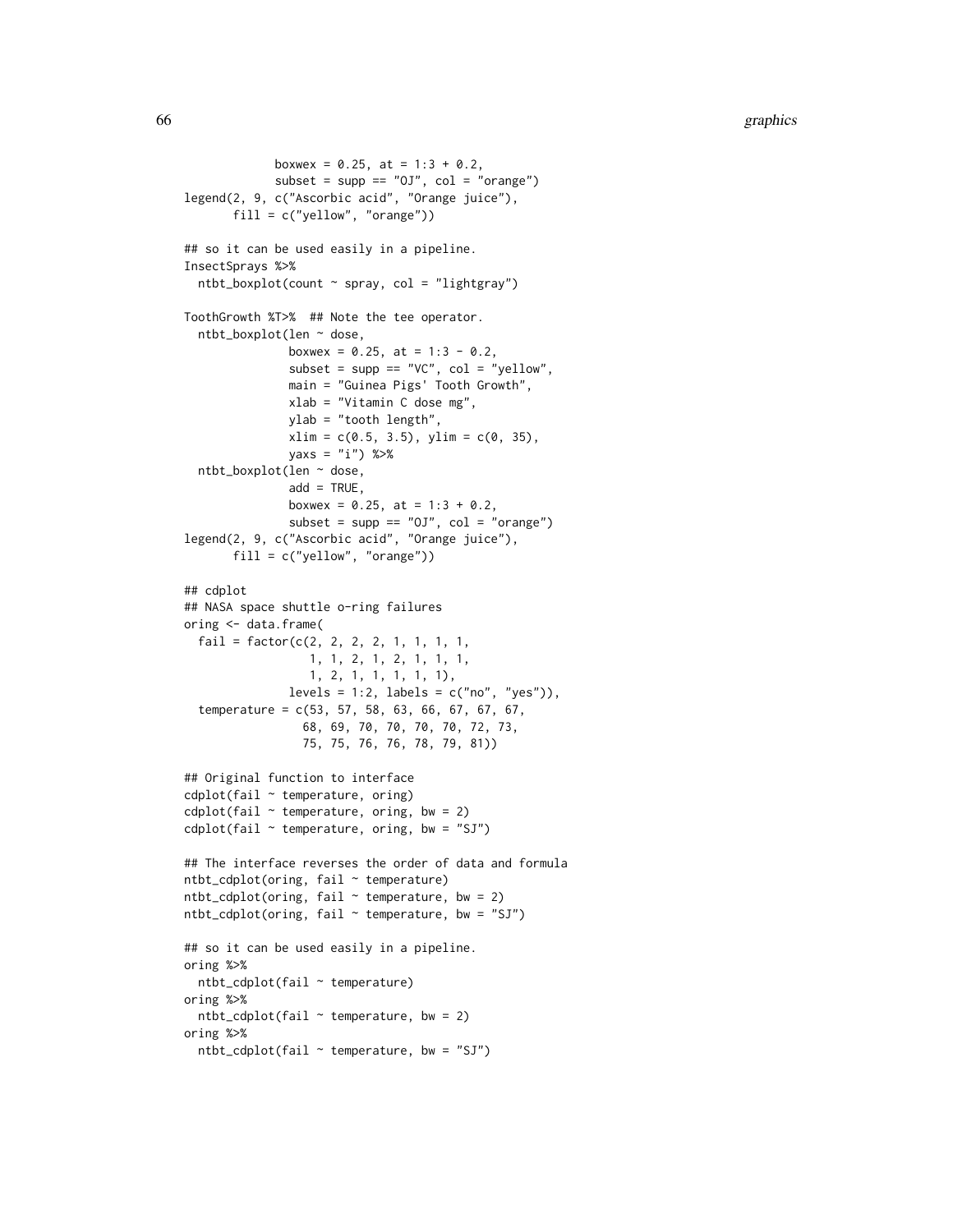#### graphics  $\qquad \qquad 67$

```
## coplot
Index <- seq(length = nrow(warpbreaks))
## Original function to interface
\text{coplot}(breaks ~ Index | wool * tension, data = warpbreaks,
       show.given = 0:1)
\text{coplot}(breaks ~ Index | wool * tension, data = warpbreaks,
       col = "red", bg = "pink", pch = 21,bar.bg = c(fac = "light blue")## The interface reverses the order of data and formula
ntbt_coplot(data = warphreaks, breaks ~ Index | wool * tension,show.given = 0:1)
ntbt_coplot(data = warpbreaks, breaks ~ Index | wool * tension,
            col = "red", bg = "pink", pch = 21,bar.bg = c(fac = "light blue"))## so it can be used easily in a pipeline.
warpbreaks %T>% ## Note the tee operator.
 ntbt_coplot(breaks ~ Index | wool * tension,
              show.given = 0:1) %>%
 ntbt_coplot(breaks ~ Index | wool * tension,
              col = "red", bg = "pink", pch = 21,bar.bg = c(fac = "light blue"))## mosaicplot
## Original function to interface
mosaicplot(~ Sex + Age + Survived, data = Titanic, color = TRUE)
## The interface reverses the order of data and formula
ntbt_mosaicplot(data = Titanic, \sim Sex + Age + Survived, color = TRUE)
## so it can be used easily in a pipeline.
Titanic %>%
 ntbt_mosaicplot(~ Sex + Age + Survived, color = TRUE)
## pairs
## Original function to interface
pairs(~ Fertility + Education + Catholic, data = swiss,
      subset = Education \leq 20,
     main = "Swiss data, Education < 20")
## The interface reverses the order of data and formula
ntbt_pairs(data = swiss, ~ Fertility + Education + Catholic,
           subset = Education < 20,
           main = "Swiss data, Education \leq 20")
## so it can be used easily in a pipeline.
swiss %>%
 ntbt_pairs(~ Fertility + Education + Catholic,
             subset = Education < 20,
             main = "Swiss data, Education < 20")
```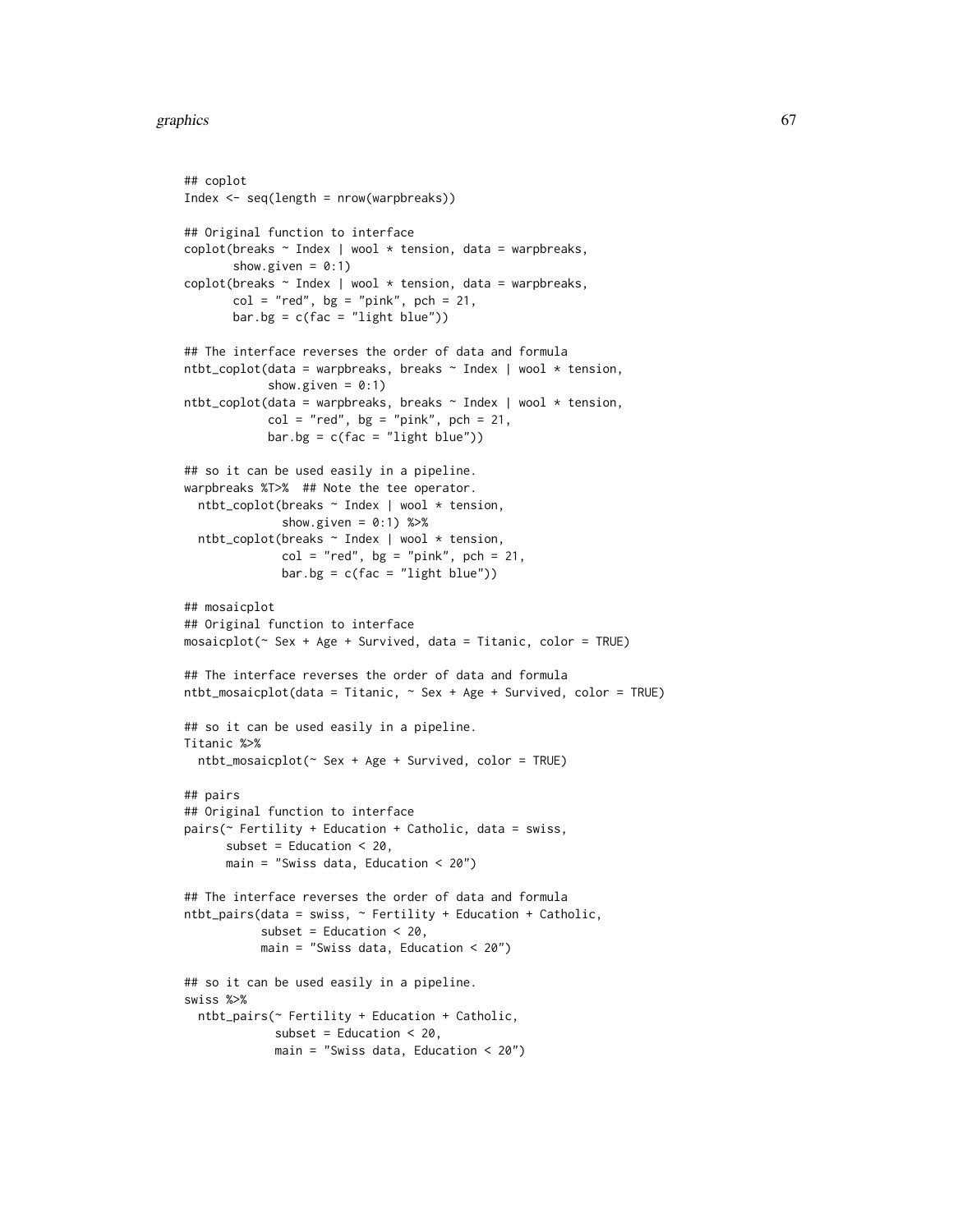```
## plot
## Original function to interface
plot(Ozone ~ Wind, data = airquality, pch = as.character(Month))
## The interface reverses the order of data and formula
ntbt.plot(data = airquality, Ozone ~ Wind, pch = as.charAtactor(Month))## so it can be used easily in a pipeline.
airquality %>%
 ntbt_plot(Ozone ~ Wind, pch = as.character(Month))
op \leq par(mfrow = c(2,1))
airquality %>% ## Note: we are *not* using the tee operator.
 ntbt_plot(Ozone ~ Wind, pch = as.character(Month)) %>%
 ntbt_plot(Ozone ~ Wind, pch = as.character(Month),
            subset = Month != 7) %>%
 head() ## Yes! We still have the data to do what we want!
par(op)
## text.formula() can be very natural:
within(warpbreaks, {
    time <- seq_along(breaks)
   W.T <- wool:tension
}) %>%
 ntbt_plot(breaks ~ time, type = "b") %>%
 ntbt_text(breaks \sim time, label = W.T, col = 1 + as.integer(wool))
## splineplot
## NASA space shuttle o-ring failures
oring <- data.frame(
 fail = factor(c(2, 2, 2, 2, 1, 1, 1, 1,
                  1, 1, 2, 1, 2, 1, 1, 1,
                  1, 2, 1, 1, 1, 1, 1),
              levels = 1:2, labels = c("no", "yes")),
 temperature = c(53, 57, 58, 63, 66, 67, 67, 67,
                 68, 69, 70, 70, 70, 70, 72, 73,
                 75, 75, 76, 76, 78, 79, 81))
## Original function to interface
spineplot(fail \sim temperature, oring)
spineplot(fail \sim temperature, oring, breaks = 3)
## The interface reverses the order of data and formula
ntbt_spineplot(oring, fail ~ temperature)
ntbt_spineplot(oring, fail \sim temperature, breaks = 3)
## so it can be used easily in a pipeline.
oring %>%
 ntbt_spineplot(fail ~ temperature)
oring %>%
 ntbt_spineplot(fail ~ temperature, breaks = 3)
```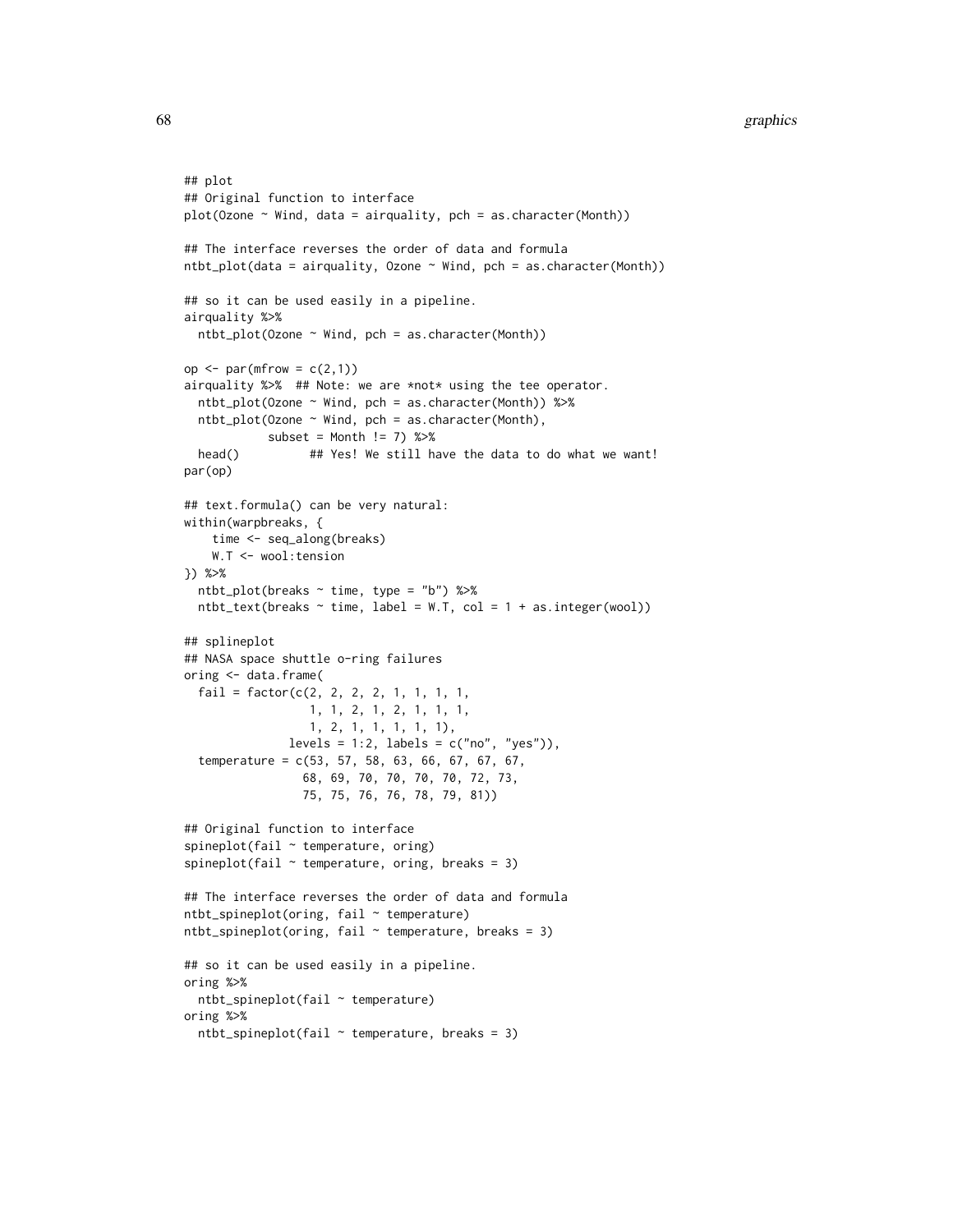#### graphics 69

```
## sunflowerplot
## Original function to interface
sunflowerplot(Petal.Width \sim Petal.Length, data = iris,
              cex = .2, cex.fact = 1, size = .035,
              seg.lwd = .8)## The interface reverses the order of data and formula
ntbt\_sumflowerplot(data = iris, Petal.Width ~ Petal.Length,cex = .2, cex. fact = 1, size = .035,
                   seg.lwd = .8)## so it can be used easily in a pipeline.
iris %>%
  ntbt_sunflowerplot(Petal.Width ~ Petal.Length,
                     cex = .2, cex.fact = 1, size = .035,
                      seg.lwd = .8)## stripchart
## Original function to interface
stripchart(decrease ~ treatment, data = OrchardSprays,
           main = "stripchart(OrchardSprays)",
           vertical = TRUE, log = "y")## The interface reverses the order of data and formula
ntbt_stripchart(data = OrchardSprays, decrease ~ treatment,
                main = "stripchart(OrchardSprays)",
                vertical = TRUE, log = "y")## so it can be used easily in a pipeline.
OrchardSprays %>%
  ntbt_stripchart(decrease ~ treatment,
                  main = "stripchart(OrchardSprays)",
                  vertical = TRUE, log = "y")## text
data <- within(warpbreaks, {
    time <- seq_along(breaks)
    W.T <- wool:tension
})
## Original function to interface
plot(breaks ~ time, data, type = "b")
text{text}(\text{breaks} \sim \text{time}, \text{data}, \text{label} = W.T, \text{col} = 1 + \text{as.integer}(\text{wood}))## The interface reverses the order of data and formula
ntbt.plot(data, breaks ~ time, type = "b")ntbt\_text(data, breaks ~ time, label = W.T, col = 1 + as.integer(wool))## so it can be used easily in a pipeline.
data %>%
  ntbt_plot(breaks ~ time, type = "b") %>%
  ntbt_text(breaks \sim time, label = W.T, col = 1 + as.integer(wool)) %\gg%
  head() ## Yes! We still have the data to do what we want!
```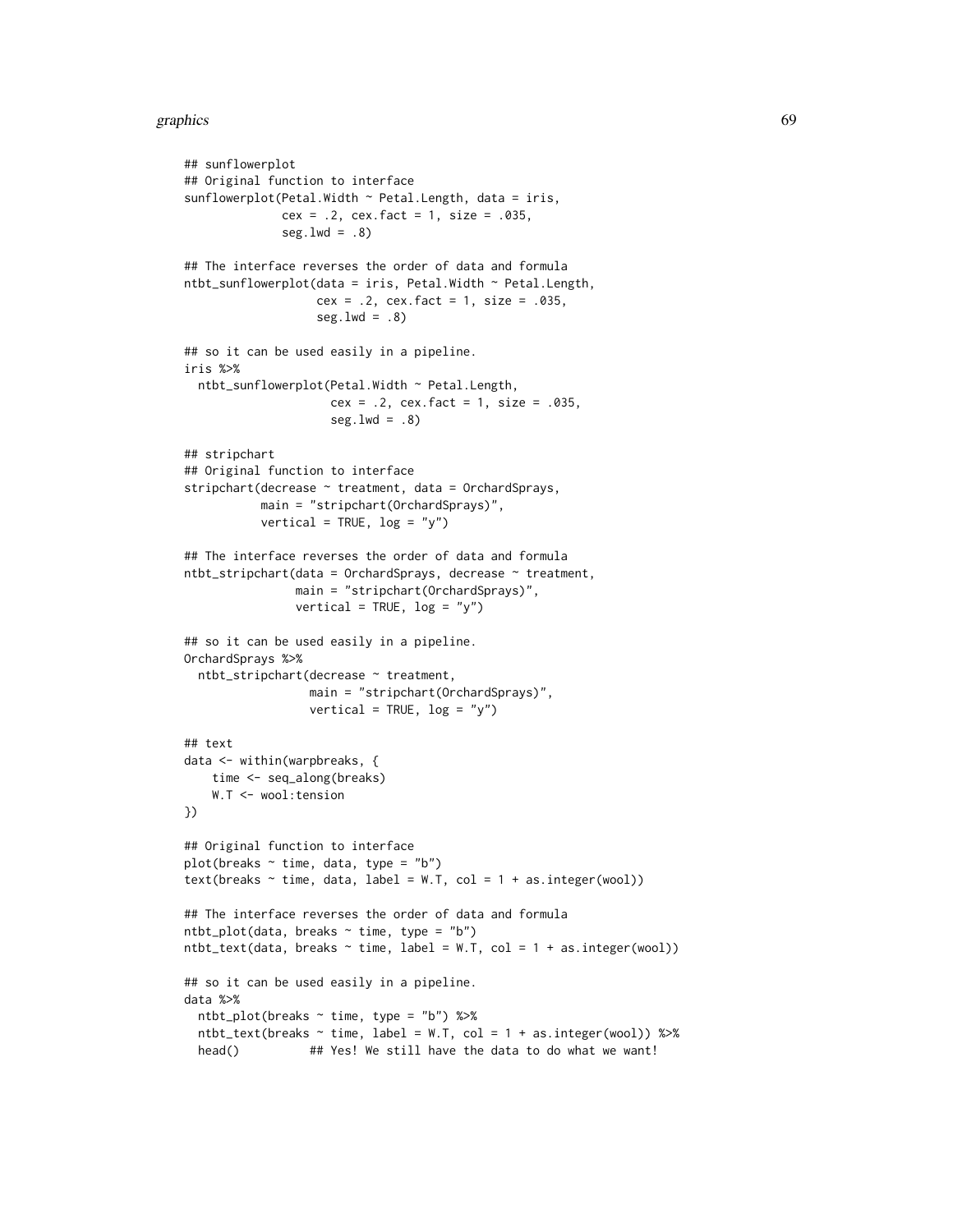## End(Not run)

gss *Interfaces for gss package for data science pipelines.*

# Description

Interfaces to gss functions that can be used in a pipeline implemented by magrittr.

## Usage

```
ntbt_gssanova(data, ...)
ntbt_gssanova0(data, ...)
ntbt_gssanova1(data, ...)
ntbt_ssanova(data, ...)
ntbt_ssanova0(data, ...)
ntbt_ssanova9(data, ...)
ntbt_sscden(data, ...)
ntbt_sscden1(data, ...)
ntbt_sscox(data, ...)
ntbt_ssden(data, ...)
ntbt_ssden1(data, ...)
ntbt_sshzd(data, ...)
ntbt_ssllrm(data, ...)
```
# Arguments

| data                    | data frame, tibble, list,                                        |
|-------------------------|------------------------------------------------------------------|
| $\cdot$ $\cdot$ $\cdot$ | Other arguments passed to the corresponding interfaced function. |

# Details

Interfaces call their corresponding interfaced function.

# Value

Object returned by interfaced function.

## Author(s)

Roberto Bertolusso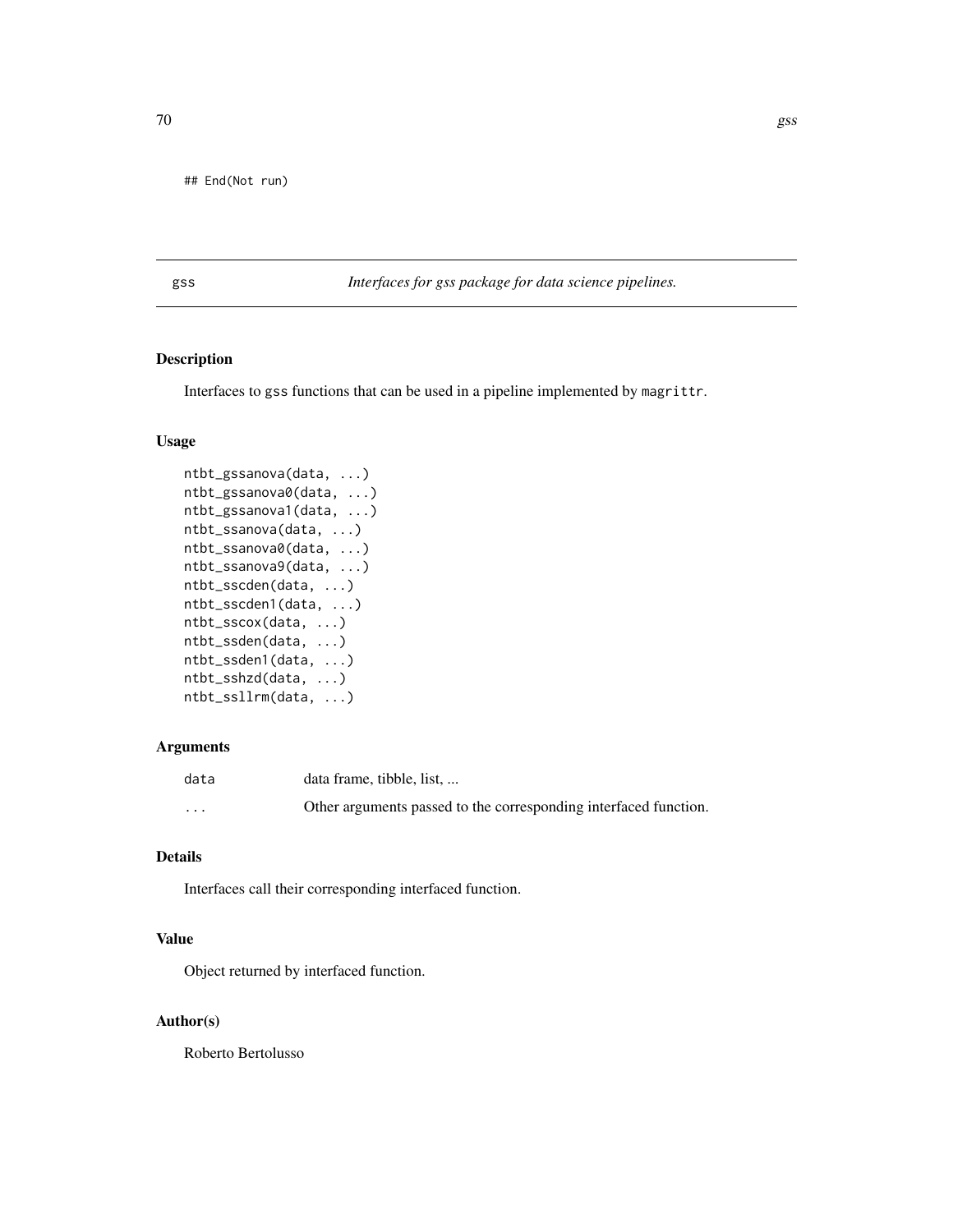Examples

```
## Not run:
library(intubate)
library(magrittr)
library(gss)
## ntbt_gssanova: Fitting Smoothing Spline ANOVA Models with Non-Gaussian Responses
data(bacteriuria)
## Original function to interface
gssanova(infect ~ trt + time, family="binomial", data = bacteriuria,
         id.basis = (1:820)[bacteriuria$id %in% c(3,38)], random = ~ 1 | id)
gssanova0(infect \sim trt + time, family="binomial", data = bacteriuria)
gssanova1(infect \sim trt + time, family="binomial", data = bacteriuria,
         id.basis = (1:820)[bacteriuria$id %in% c(3,38)], random = ~ 1 | id)
## The interface puts data as first parameter
ntbt_gssanova(bacteriuria, infect ~ trt + time, family="binomial",
              id.basis = (1:820)[bacteriuria$id %in% c(3,38)], random = ~ 1 | id)
ntbt_gssanova0(bacteriuria, infect ~ trt + time, family="binomial")
ntbt_gssanova1(bacteriuria, infect ~ trt + time, family="binomial",
               id.basis = (1:820)[bacteriuria$id %in% c(3,38)], random = ~ 1 | id)
## so it can be used easily in a pipeline.
bacteriuria %>%
  ntbt_gssanova(infect \sim trt + time, family="binomial",
                id.basis = (1:820)[bacteriuria$id %in% c(3,38)], random = ~ 1 | id)
bacteriuria %>%
  ntbt_gssanova0(infect ~ trt + time, family="binomial")
bacteriuria %>%
  ntbt_gssanova1(infect \sim trt + time, family="binomial",
                 id.basis = (1:820)[bacteriuria$id %in% c(3,38)], random = ~ 1 | id)
## ntbt_ssanova: Fitting Smoothing Spline ANOVA Models
data(nox)
## Original function to interface
ssanova(log10(nox) \sim comp*equi, data = nox)
ssanova0(log10(nox) \sim comp*equi, data = nox)
## The interface puts data as first parameter
ntbt_ssanova(nox, log10(nox) ~ comp*equi)
ntbt_ssanova0(nox, log10(nox) ~ comp*equi)
## so it can be used easily in a pipeline.
nox %>%
  ntbt_ssanova(log10(nox) ~ comp*equi)
nox %>%
  ntbt_ssanova0(log10(nox) ~ comp*equi)
```
 $gss$  71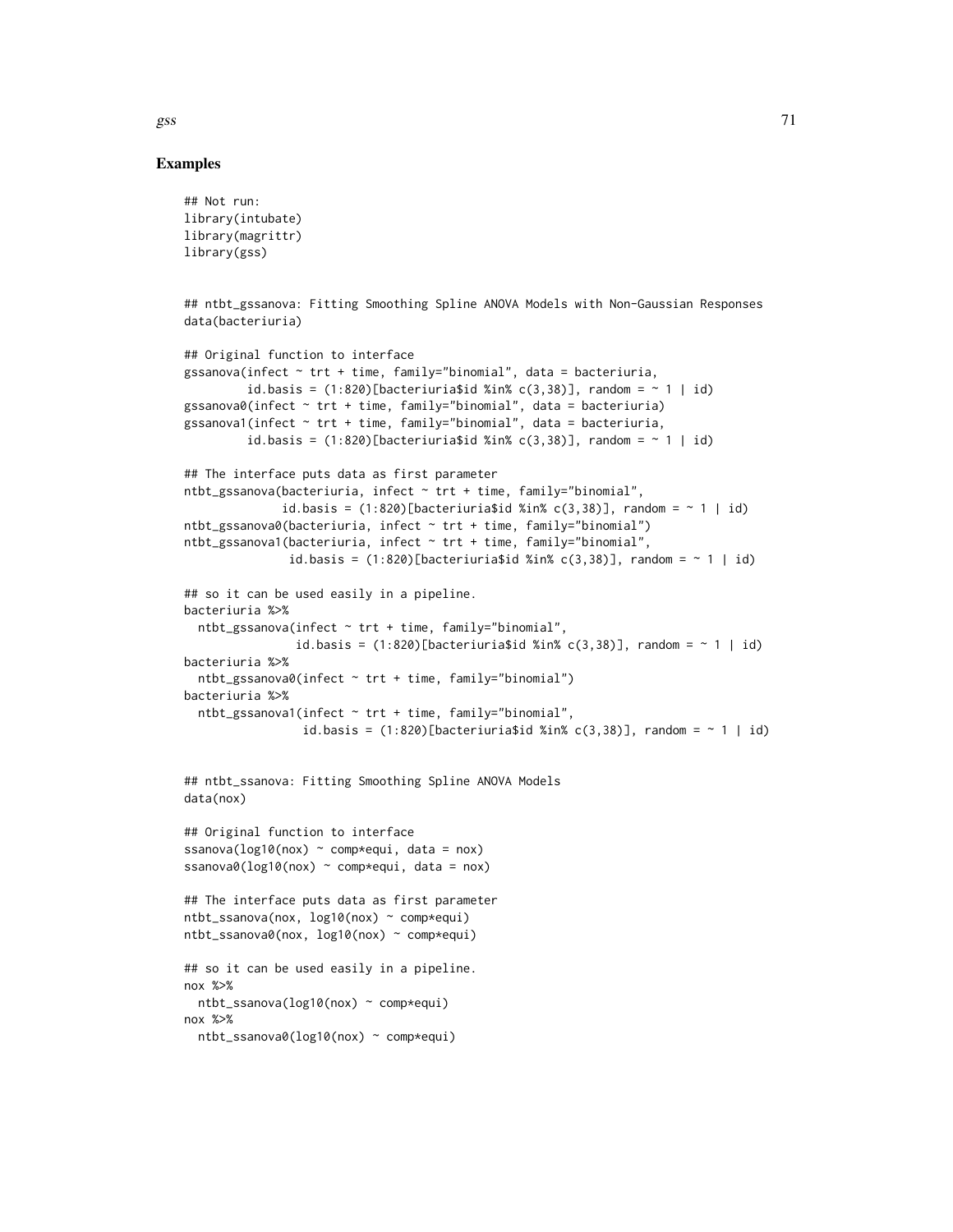```
## ntbt_ssanova9: Fitting Smoothing Spline ANOVA Models with Correlated Data
x \le runif(100); y \le 5 + 3*sin(2*pi*x) + rnorm(x)
dta \leq data.frame(x, y)## Original function to interface
ssanova9(y \sim x, \text{ data = dta, cov = list("arma", c(1, 0)))## The interface puts data as first parameter
ntbt_ssanova9(dta, y \sim x, cov = list("arma", c(1, 0)))
## so it can be used easily in a pipeline.
dta %>%
  ntbt_ssanova9(y \sim x, cov = list("arma", c(1, 0)))
## ntbt_sscden: Estimating Conditional Probability Density Using Smoothing Splines
data(penny)
## Original function to interface
set.seed(5732)
sscden(\sim year*mil, \sim mil, data = penny, ydomain = data.frame(mil=c(49, 61)))
sscden1(\gamma year*mil, \gamma mil, data = penny, ydomain = data.frame(mil=c(49, 61)))
## The interface puts data as first parameter
set.seed(5732)
ntbt_sscden(penny, ~ year*mil, ~ mil, ydomain = data.frame(mil=c(49, 61)))
ntbt_sscden1(penny, ~ year*mil, ~ mil, ydomain = data.frame(mil=c(49, 61)))
## so it can be used easily in a pipeline.
set.seed(5732)
penny %>%
  ntbt\_sschen(\sim year*mil, \sim mil, ydomain = data.frame(min=c(49, 61)))penny %>%
  ntbt_sscden1(~ year*mil, ~ mil, ydomain = data.frame(mil=c(49, 61)))
## ntbt_sscox: Estimating Relative Risk Using Smoothing Splines
data(stan)
## Original function to interface
sscox(Surv(futime, status) ~ age, data = stan)
## The interface puts data as first parameter
ntbt_sscox(stan, Surv(futime, status) ~ age)
## so it can be used easily in a pipeline.
stan %>%
  ntbt_sscox(Surv(futime, status) ~ age)
```
## ntbt\_ssden: Estimating Probability Density Using Smoothing Splines data(aids)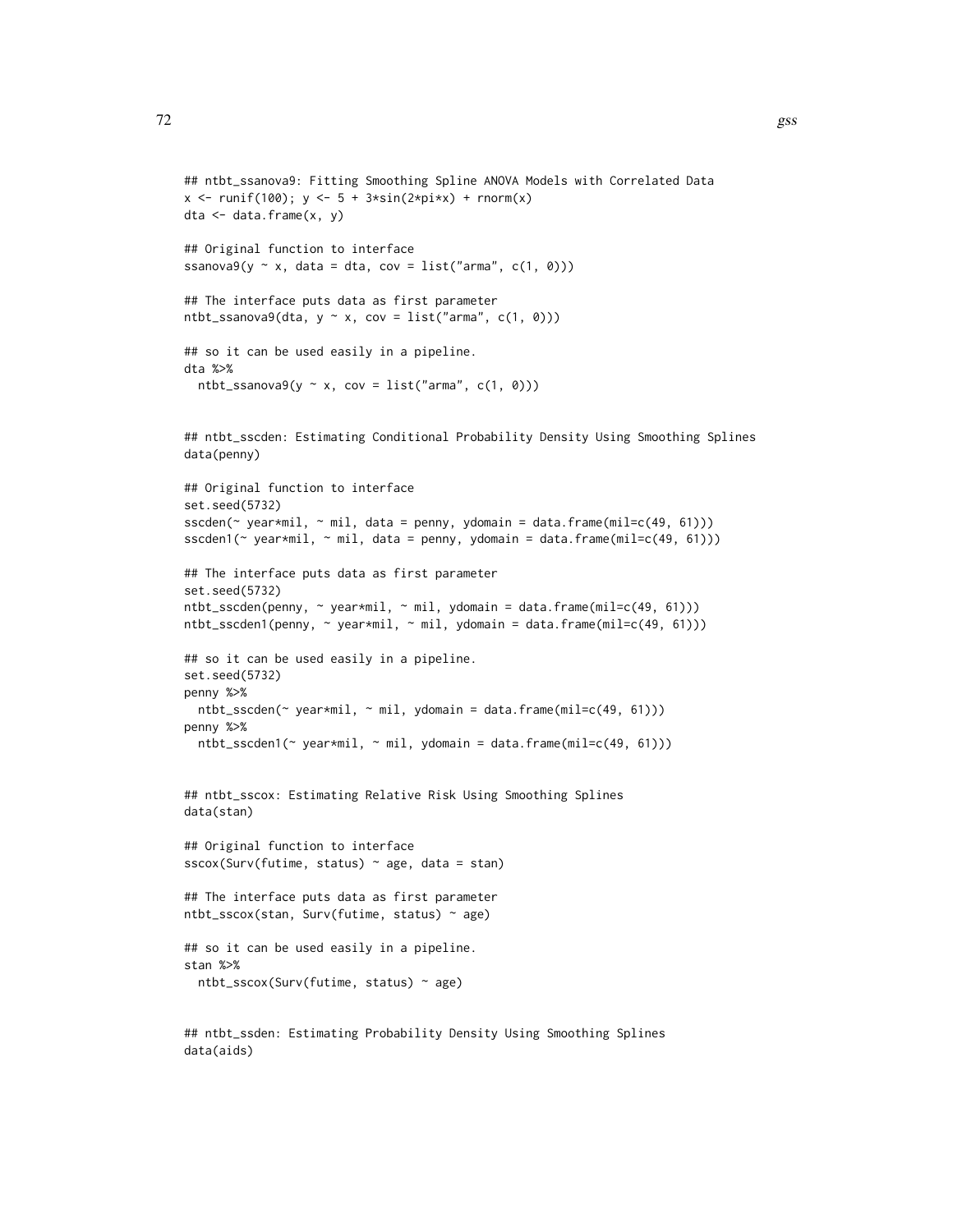```
## rectangular quadrature
quad.pt <- expand.grid(incu=((1:40)-.5)/40*100,infe=((1:40)-.5)/40*100)
quad.pt <- quad.pt[quad.pt$incu<=quad.pt$infe,]
quad.wt <- rep(1,nrow(quad.pt))
quad.wt[quad.pt$incu==quad.pt$infe] <- .5
quad.wt <- quad.wt/sum(quad.wt)*5e3
## Original function to interface
ssden(\sim incu + infe, data = aids, subset = age >= 60,
     domain = data.frame(incu = c(0, 100), infe=c(0, 100)),
      quad = list(pt = quad.pt, wt = quad.wt)ssden1(\sim incu + infe, data = aids, subset = age >= 60,
       domain = data.frame(incu = c(0, 100), infe=c(0, 100)),
       quad = list(pt = quad.pt, wt = quad.wt))## The interface puts data as first parameter
ntbt\_ssden(aids, ~ ~ incu + infe, subset = age >= 60,domain = data.frame(incu = c(0, 100), infe=c(0, 100)),
           quad = list(pt = quad.pt, wt = quad.wt))ntbt_ssden1(aids, \sim incu + infe, subset = age >= 60,
            domain = data.frame(incu = c(0, 100), infe=c(0, 100)),
            quad = list(pt = quad.pt, wt = quad.wt))## so it can be used easily in a pipeline.
aids %>%
 ntbt_ssden(\sim incu + infe, subset = age >= 60,
             domain = data.frame(incu = c(0, 100), infe=c(0, 100)),
             quad = list(pt = quad.pt, wt = quad.wt))aids %>%
 ntbt\_ssden1(~ incu + infe, subset = age >= 60,domain = data.frame(incu = c(0, 100), infe=c(0, 100)),
              quad = list(pt = quad.pt, wt = quad.wt))## ntbt_sshzd: Estimating Hazard Function Using Smoothing Splines
data(gastric)
## Original function to interface
sshzd(Surv(futime, status) ~ futime*trt, data = gastric)
## The interface puts data as first parameter
ntbt_sshzd(gastric, Surv(futime, status) ~ futime*trt)
## so it can be used easily in a pipeline.
gastric %>%
 ntbt_sshzd(Surv(futime, status) ~ futime*trt)
## ntbt_ssllrm: Fitting Smoothing Spline Log-Linear Regression Models
test \leftarrow function(x){(.3*(1e6*(x^11*(1-x)^6)+1e4*(x^3*(1-x)^10))-2)}x < - (0:100)/100
p <- 1-1/(1+exp(test(x)))
```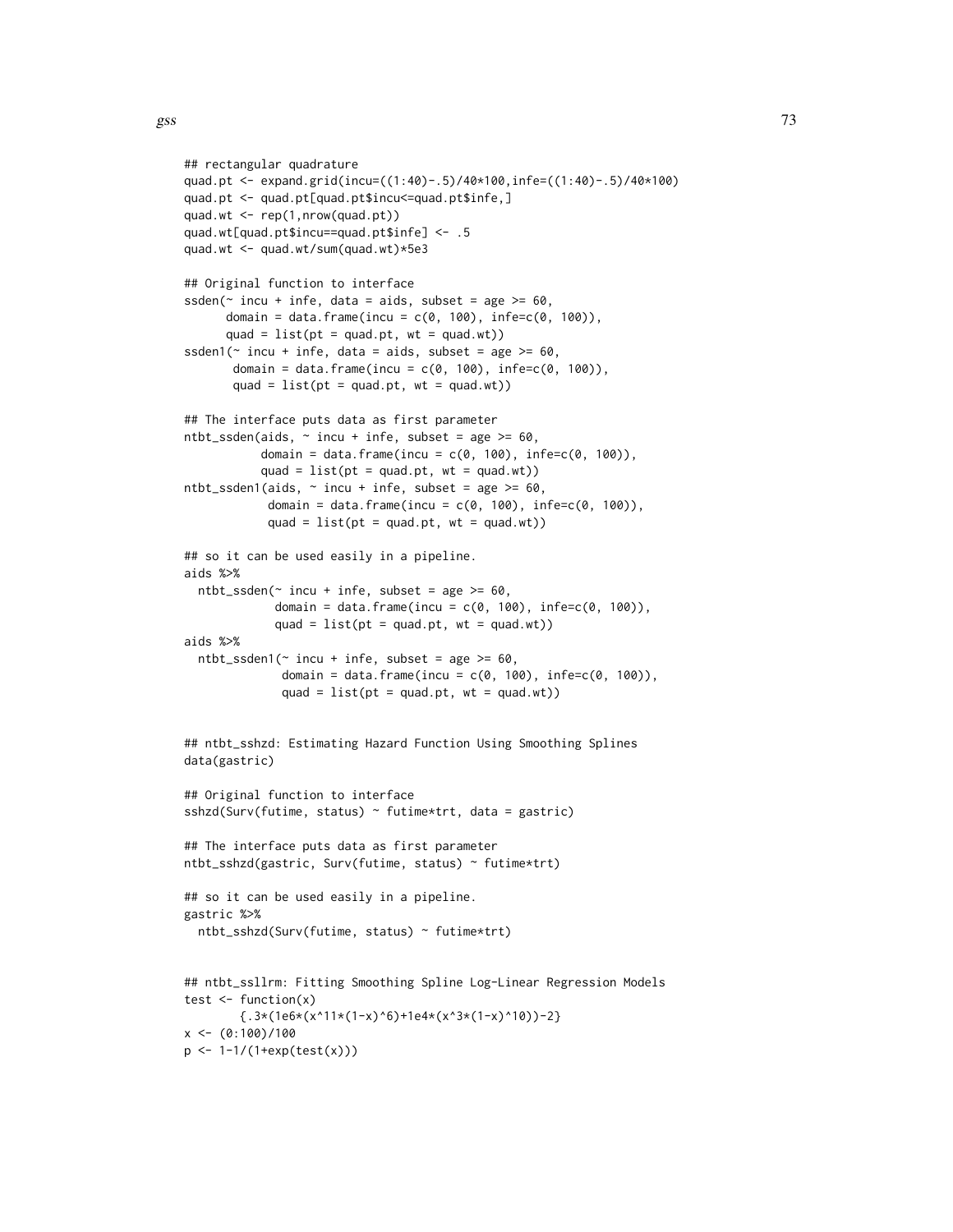```
y \leftarrow rbinom(x, 3, p)y1 \leftarrow as.ordered(y)y2 <- as.factor(rbinom(x,1,p))
dta <- data.frame(x, y1, y2)
## Original function to interface
ssllrm(~ y1*y2*x, ~ y1 + y2, data = dta)
## The interface puts data as first parameter
ntbt_ssllrm(dta, ~ y1*y2*x, ~ y1 + y2)
## so it can be used easily in a pipeline.
dta %>%
  ntbt_ssllrm(~ y1*y2*x, ~ y1 + y2)
## End(Not run)
```
hdm *Interfaces for hdm package for data science pipelines.*

## Description

Interfaces to hdm functions that can be used in a pipeline implemented by magrittr.

## Usage

```
ntbt_rlasso(data, ...)
ntbt_rlassoATE(data, ...)
ntbt_rlassoATET(data, ...)
ntbt_rlassoLATE(data, ...)
ntbt_rlassoLATET(data, ...)
ntbt_rlassoEffects(data, ...)
ntbt_rlassoIV(data, ...)
ntbt_rlassologit(data, ...)
# ntbt_tsls(data, ...) ## Already defined in sem
```
### Arguments

| data    | data frame, tibble, list,                                        |
|---------|------------------------------------------------------------------|
| $\cdot$ | Other arguments passed to the corresponding interfaced function. |

# Details

Interfaces call their corresponding interfaced function.

## Value

Object returned by interfaced function.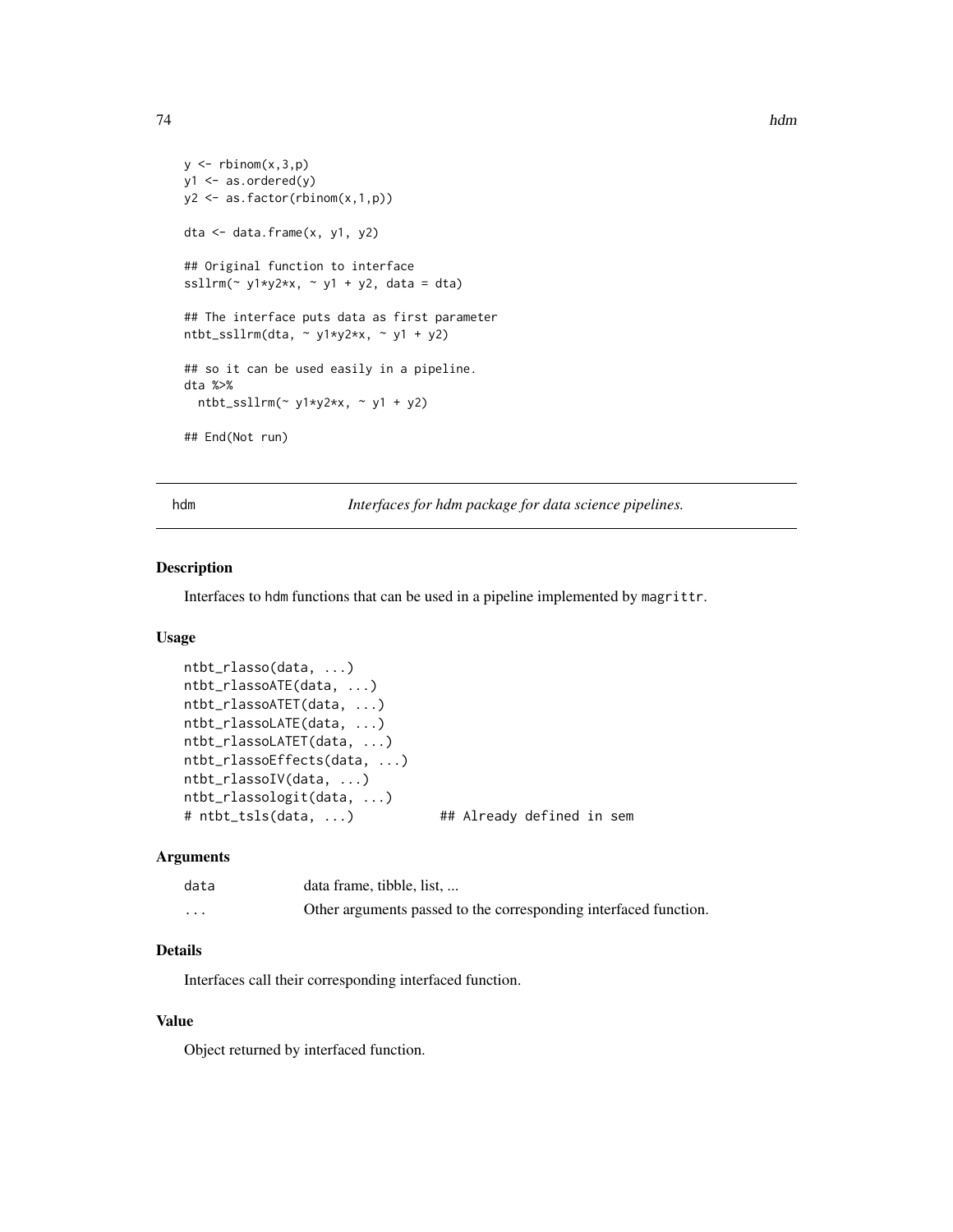hdm 35 and 36 and 36 and 36 and 36 and 36 and 36 and 36 and 36 and 375 and 375 and 375 and 375 and 375 and 375

## Author(s)

Roberto Bertolusso

```
## Not run:
library(intubate)
library(magrittr)
library(hdm)
```

```
## ntbt_rlasso: rlasso: Function for Lasso estimation under homoscedastic
## and heteroscedastic non-Gaussian disturbances
set.seed(1)
n <- 100 #sample size
p <- 100 # number of variables
s <- 3 # nubmer of variables with non-zero coefficients
X <- Xnames <- matrix(rnorm(n*p), ncol=p)
colnames(Xnames) <- paste("V", 1:p, sep="")
beta \leq c(rep(5,s), rep(0,p-s))
Y \le -X %*% beta + rnorm(n)
```

```
dta \leq list(Y = Y, Xnames = Xnames)rm(Y, Xnames)
```

```
## Original function to interface
rlasso(Y \sim Xnames, data = dta)
```

```
## The interface puts data as first parameter
ntbt_rlasso(dta, Y ~ Xnames)
```

```
## so it can be used easily in a pipeline.
dta %>%
  ntbt_rlasso(Y ~ Xnames)
```

```
## Functions for estimation of treatment effects
## ntbt_rlassoATE, ntbt_rlassoATET, ntbt_rlassoLATE, ntbt_rlassoLATET
## do not have examples of use in help.
```

```
## Original function to interface
## The interface puts data as first parameter
## so it can be used easily in a pipeline.
```

```
## ntbt_rlassoEffects: rigorous Lasso for Linear Models: Inference
set.seed(1)
n <- 100 #sample size
p <- 100 # number of variables
s <- 3 # nubmer of non-zero variables
X <- matrix(rnorm(n*p), ncol=p)
```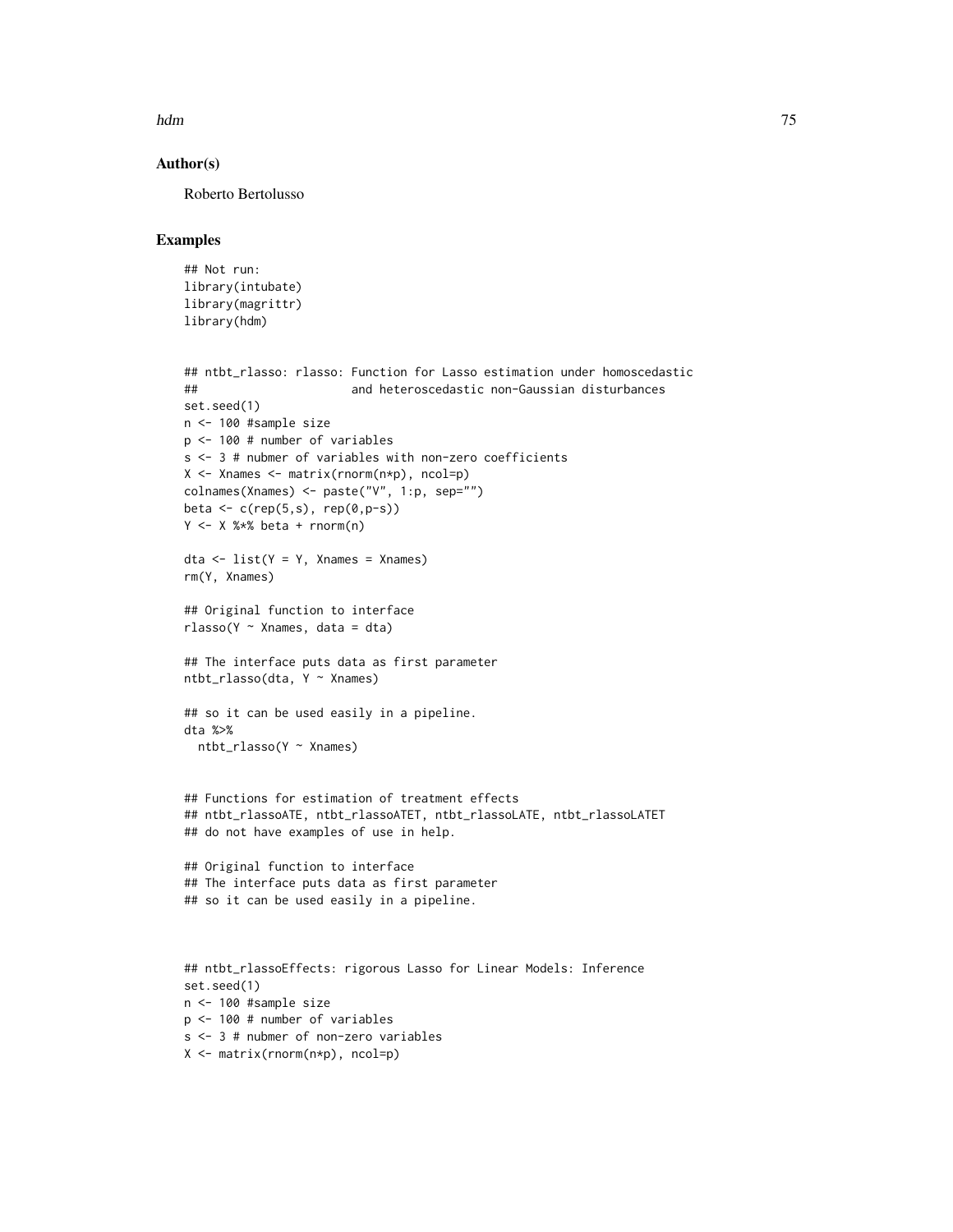```
\text{colnames}(X) \leq \text{paste}("X", 1:p, \text{sep}="")beta \leq c(rep(3,s), rep(0,p-s))
y <- 1 + X %*% beta + rnorm(n)
data \leq data.frame(cbind(y,X))
colnames(data)[1] <- "y"
fm <- paste("y ~", paste(colnames(X), collapse="+"))
fm <- as.formula(fm)
rm(y, X)
## Original function to interface
rlassoEffects(fm, I = \sim X1 + X2 + X3 + X50, data=data)
## The interface puts data as first parameter
ntbt_rlassoEffects(data, fm, I = -X1 + X2 + X3 + X50)
## so it can be used easily in a pipeline.
data %>%
  ntbt_rlassoEffects(fm, I = \sim X1 + X2 + X3 + X50)
## ntbt_rlassoIV: Post-Selection and Post-Regularization Inference
## in Linear Models with Many Controls and Instruments
## The example uses non-formula variant. Please see note below about
## possible problem.
data(EminentDomain)
dta <- list(z = EminentDomain$logGDP$z, # instruments
            x = EminentDomain$logGDP$x, # exogenous variables
            y = EminentDomain$logGDP$y, # outcome varialbe
            d = EminentDomain$logGDP$d) # treatment / endogenous variable
str(dta)
## Original function to interface
attach(dta)
rlassoIV(x=x, d=d, y=y, z=z, select.X=FALSE, select.Z=TRUE)
detach()
## The interface puts data as first parameter
## NOTE: BE CAREFUL (in general in situations as follow)
## The parameter name "d" in this function can result in a nightmare
## (it got me scratching my head for quite a bit).
## In fact, if you call with parameter names (but not naming data)
## call the following version (commented out)
# ntbt_rlassoIV(dta, x=x, d=d, y=y, z=z, select.X=FALSE, select.Z=TRUE)
## there will be an error, as R will expand "d" to "data", and use
## its info (d) instead of dta.
## Right now I am not sure how to manage this situation and avoid
## that unwanted expansion. I will get back to this later.
## To avoid problems you should specify "data" as below
ntbt_rlassoIV(data=dta, x=x, d=d, y=y, z=z, select.X=FALSE, select.Z=TRUE)
## but of course this beats the purpose (we do not want to name "data"),
```
## and you \*cannot\* do it in the pipeline version (as you do not include data ## in your call).

```
## SOLUTION. In cases of unfortunate parameter names: "d", "da", "dat",
```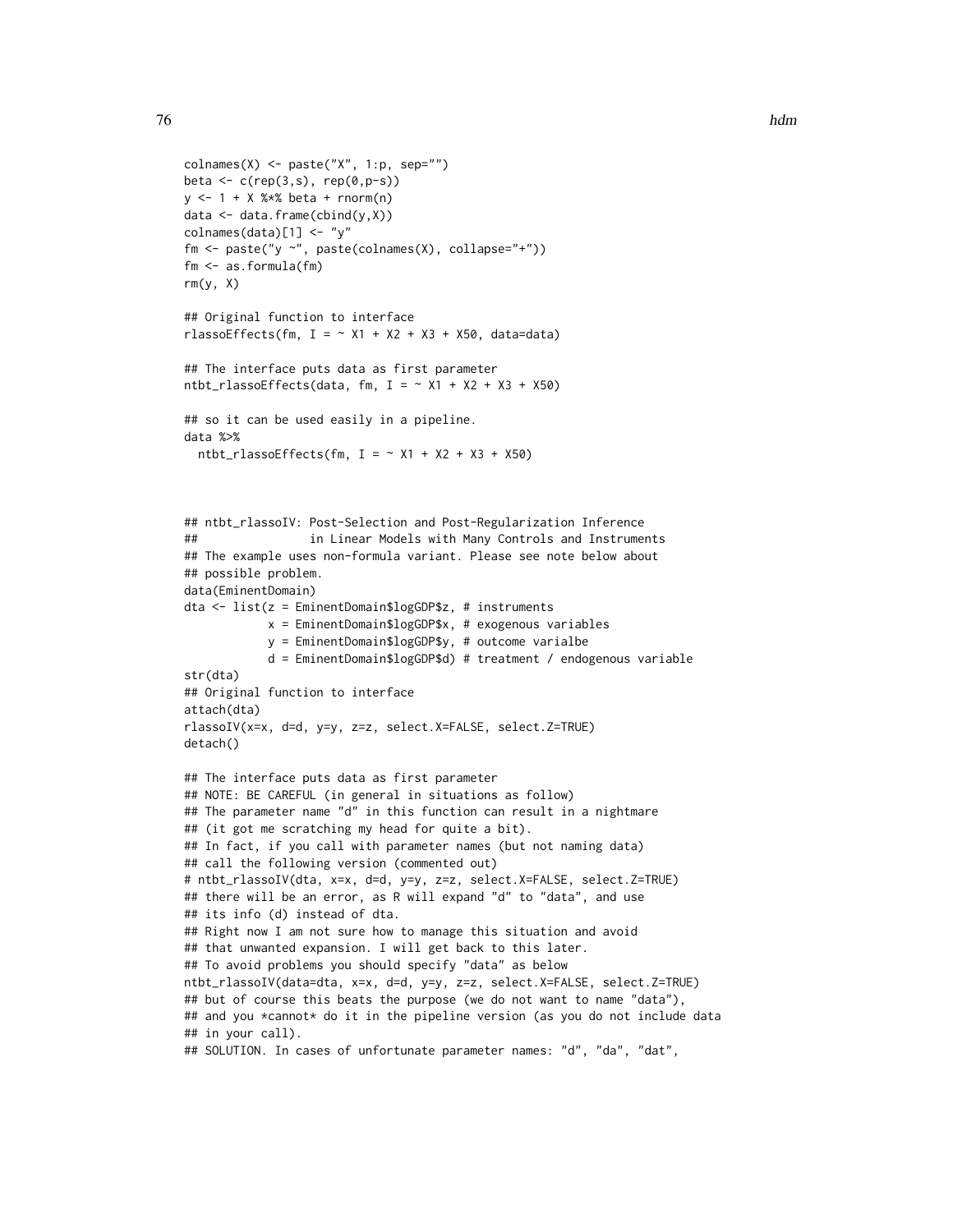### Hmisc 2008 and 2009 and 2009 and 2009 and 2009 and 2009 and 2009 and 2009 and 2009 and 2009 and 2009 and 2009 and 2009 and 2009 and 2009 and 2009 and 2009 and 2009 and 2009 and 2009 and 2009 and 2009 and 2009 and 2009 and

```
## you need to make sure that that parameter is sent by position AND unnamed
ntbt_rlassoIV(dta, x=x, d, y=y, z=z, select.X=FALSE, select.Z=TRUE)
## In general, required data is sent unnamed and by position, like
ntbt_rlassoIV(dta, x, d, y, z, select.X = FALSE, select.Z = TRUE)## and this would have been what I would have done if I would
## (have had the ability to) produce this example.
## But this is how the example was provided, giving an opportunity to
## uncover this potentially unpleasant situation.
## so it can be used easily in a pipeline.
dta %>%
  ntbt_rlassoIV(x, d, y, z, select.X = FALSE, select.Z = TRUE)
## ntbt_rlassologit: Function for logistic Lasso estimation
library(hdm)
## DGP
set.seed(2)
n <- 250
p <- 100
px <- 10
X <- matrix(rnorm(n*p), ncol=p)
beta <- c(rep(2,px), rep(0,p-px))
intercept <- 1
P <- exp(intercept + X %*% beta)/(1+exp(intercept + X %*% beta))
y <- rbinom(n, size=1, prob=P)
dta \leftarrow list(y = y, X = X)
rm(y, X)
## Original function to interface
rlassologit(y ~ X, dta)
## The interface puts data as first parameter
ntbt_rlassologit(dta, y ~ X)
## so it can be used easily in a pipeline.
dta %>%
  ntbt_{rl}assologit(y ~ X)
## ntbt_tsls: Two-Stage Least Squares Estimation (TSLS)
## No example provided
## End(Not run)
```
Hmisc *Interfaces for Hmisc package for data science pipelines.*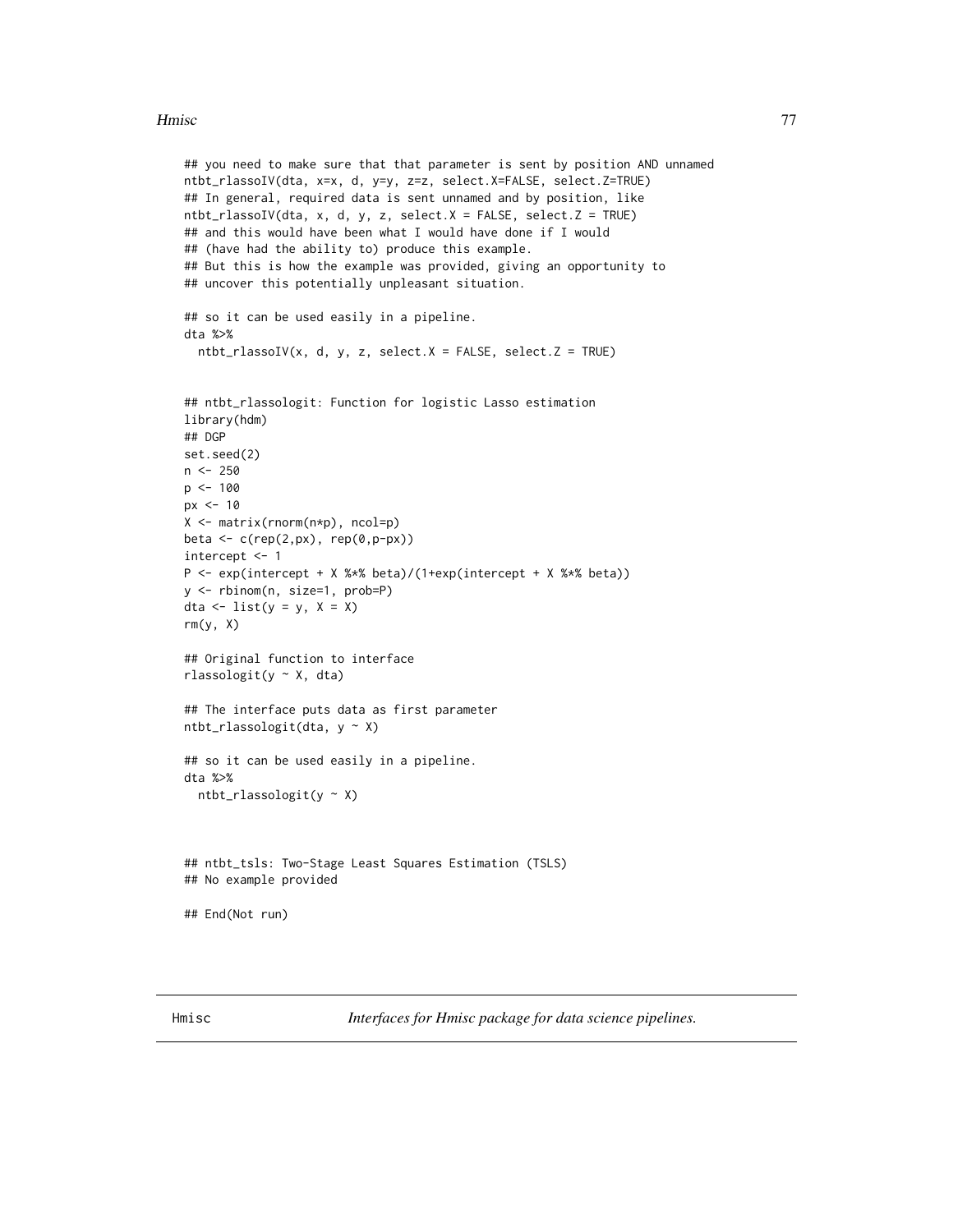## Description

Interfaces to Hmisc functions that can be used in a pipeline implemented by magrittr.

## Usage

```
ntbt_areg.boot(data, ...)
ntbt_aregImpute(data, ...)
ntbt_biVar(data, ...)
ntbt_bpplotM(data, ...)
ntbt_dataRep(data, ...)
ntbt_describe(data, ...)
ntbt_Dotplot(data, ...)
ntbt_Ecdf(data, ...)
ntbt_fit.mult.impute(data, ...)
ntbt_nobsY(data, ...)
ntbt_rcorrcens(data, ...)
ntbt_redun(data, ...)
ntbt_summary(data, ...)
ntbt_summaryD(data, ...)
ntbt_summaryM(data, ...)
ntbt_summaryP(data, ...)
ntbt_summaryRc(data, ...)
ntbt_summaryS(data, ...)
ntbt_transcan(data, ...)
ntbt_varclus(data, ...)
ntbt_xYplot(data, ...)
```
#### Arguments

| data     | data frame, tibble, list,                                        |
|----------|------------------------------------------------------------------|
| $\cdots$ | Other arguments passed to the corresponding interfaced function. |

## Details

Interfaces call their corresponding interfaced function.

# Value

Object returned by interfaced function.

## Author(s)

Roberto Bertolusso

# Examples

## Not run: library(intubate) library(magrittr)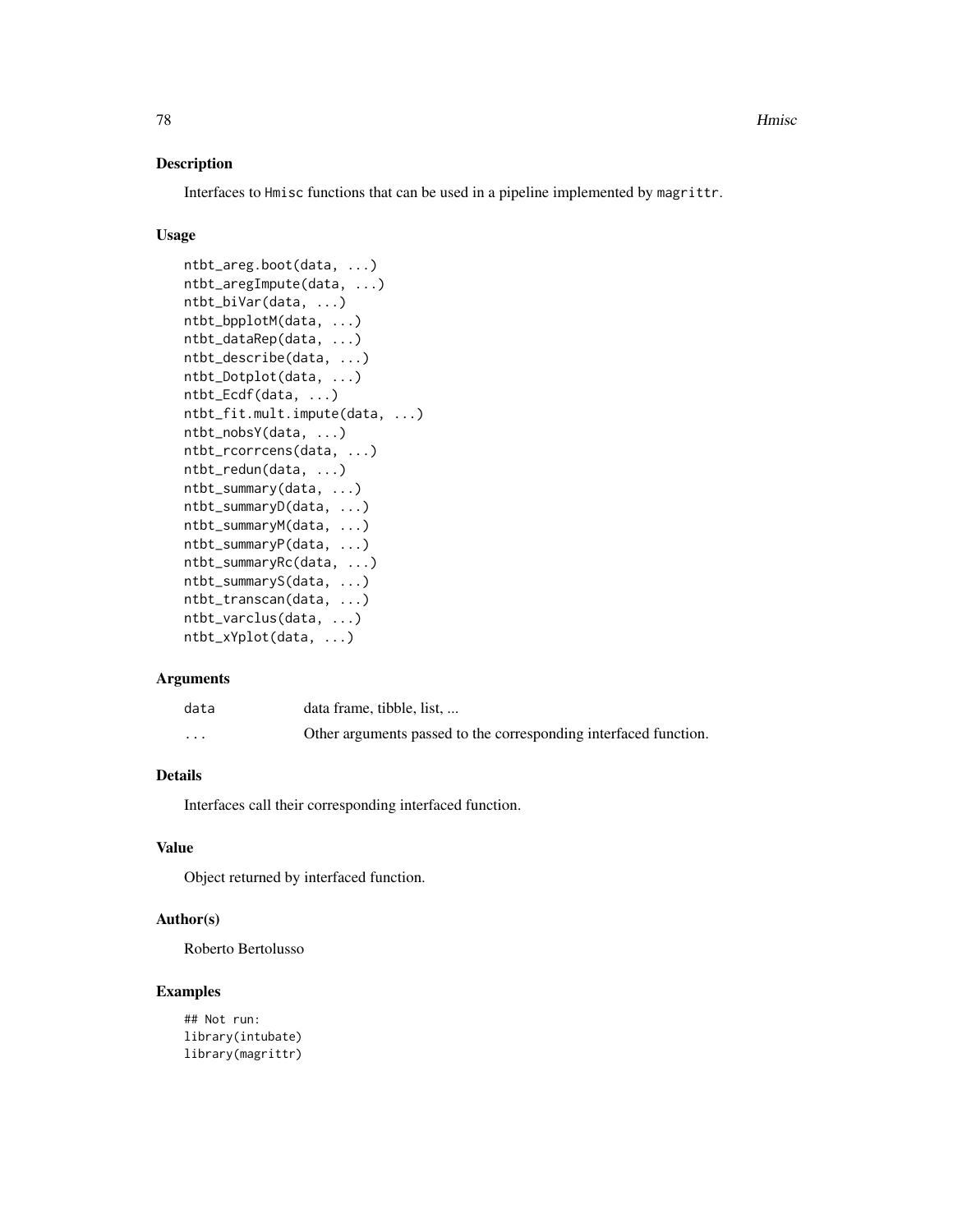#### Hmisc 2008 and 2009 and 2009 and 2009 and 2009 and 2009 and 2009 and 2009 and 2009 and 2009 and 2009 and 2009 and 2009 and 2009 and 2009 and 2009 and 2009 and 2009 and 2009 and 2009 and 2009 and 2009 and 2009 and 2009 and

```
library(Hmisc)
```

```
## ntbt_areg.boot
set.seed(171) # to be able to reproduce example
x1 < - rnorm(200)
x2 \le runif(200) # a variable that is really unrelated to y]
x3 <- factor(sample(c('cat','dog','cow'), 200,TRUE)) # also unrelated to y
y <- exp(x1 + rnorm(200)/3)
data \leq data.frame(y, x1, x2, x3)
## Original function to interface
f <- areg.boot(y \sim x1 + x2 + x3, data, B = 40)
plot(f)
## The interface puts data as first parameter
f \le ntbt_areg.boot(data, y \sim x1 + x2 + x3, B = 40)
plot(f)
## so it can be used easily in a pipeline.
data %>%
  ntbt_areg.boot(y ~ x1 + x2 + x3, B = 40) %>%
  plot()
## ntbt_aregImpute
x1 <- factor(sample(c('a','b','c'),1000,TRUE))
x2 \leq (x1== 'b') + 3*(x1== 'c') + \text{norm}(1000, 0, 2)x3 <- rnorm(1000)
y \le -x^2 + 1*(x^1 == 'c') + .2*x^3 + \text{rnorm}(1000, 0, 2)orig.x1 <- x1[1:250]
orig.x2 <- x2[251:350]
x1[1:250] <- NA
x2[251:350] <- NA
d \leq d data.frame(x1, x2, x3, y)## Original function to interface
# Find value of nk that yields best validating imputation models
# tlinear=FALSE means to not force the target variable to be linear
f \leq aregImpute(\leqy + x1 + x2 + x3, nk=c(0,3:5), tlinear=FALSE,
                data=d, B=10) # normally B=75
plot(f)
## The interface puts data as first parameter
f <- ntbt_aregImpute(d, \neg y + x1 + x2 + x3, nk=c(0,3:5), tlinear=FALSE, B=10)
plot(f)
## so it can be used easily in a pipeline.
d %>%
  ntbt_aregImpute(-y + x1 + x2 + x3, nk=c(0,3:5), tlinear=FALSE, B=10) %>%
  plot()
```
## biVar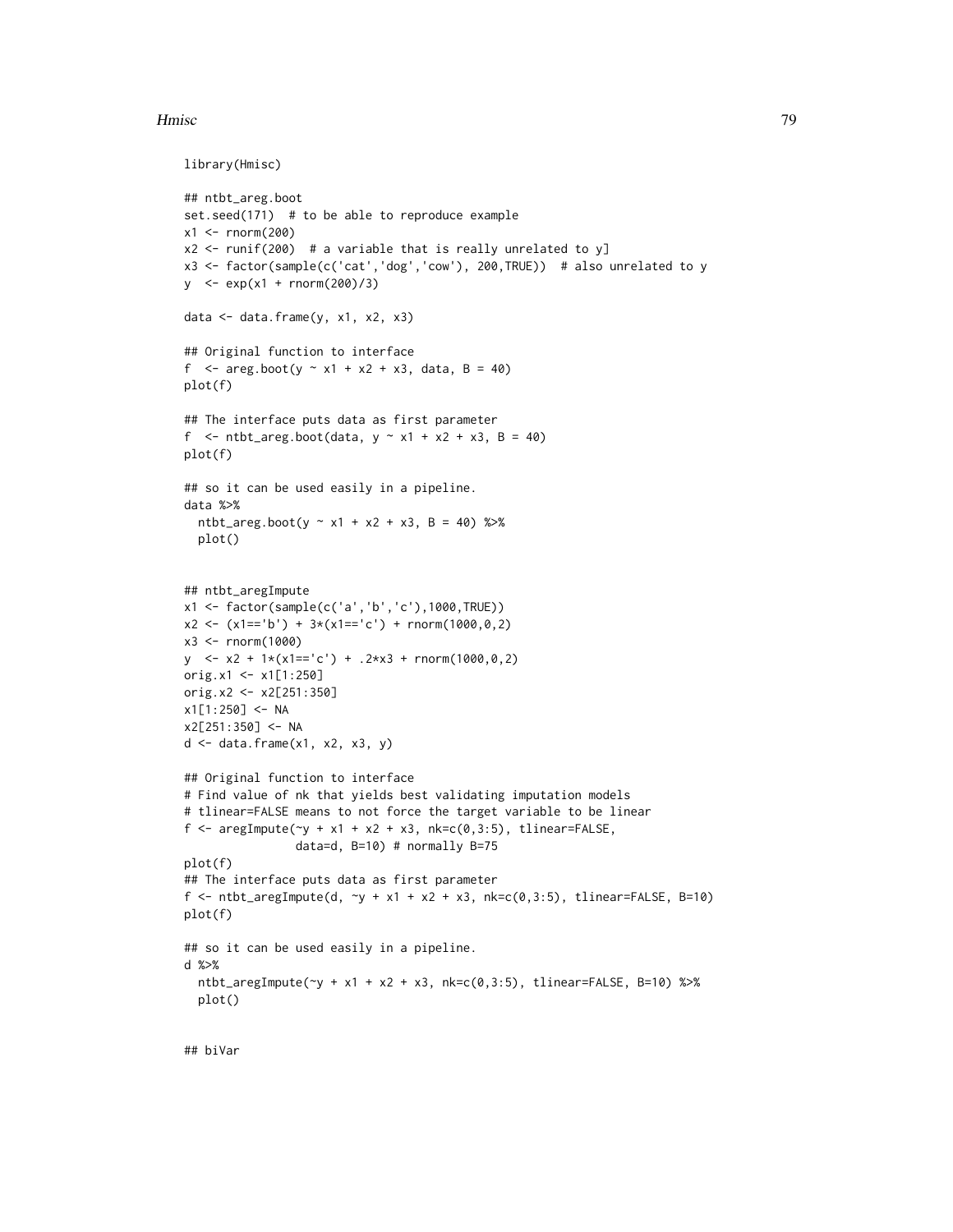```
## NOTE: not seen any working example.
## I am too lazy (ignorant, really...) to produce one.
## Please contribute.
## Original function to interface
## The interface puts data as first parameter
## so it can be used easily in a pipeline.
## ntbt_bpplotM
set.seed(1)
n <- 800
d \leq - data.frame(treatment = sample(c('a', 'b'), n, TRUE),
                sex = sample(c('female','male'), n, TRUE),
                age = rnorm(n, 40, 10),
                bp = rnorm(n, 120, 12),
                wt = rnorm(n, 190, 30))
label(d$bp) <- 'Systolic Blood Pressure'
units(d$bp) <- 'mmHg'
## Original function to interface
bpplotM(age + bp + wt \sim treatment * sex, data=d, violin = TRUE,
        violin.opts = list(col = adjustcolor('blue', alpha.f = .15),
                            border = FALSE))
## The interface puts data as first parameter
ntbt_bpplotM(d, age + bp + wt ~ 'treatment * sex, violin = TRUE,violin.opts = list(col = adjustcolor('blue', alpha.f= .15),
                                 border = FALSE))
## so it can be used easily in a pipeline.
d %>%
  ntbt_bpplotM(age + bp + wt \sim treatment * sex, violin = TRUE,
               violin.opts = list(col = adjustcolor('blue', alpha.f= .15),
                                   border = FALSE))
## dataRep
set.seed(13)
num.symptoms <- sample(1:4, 1000,TRUE)
sex <- factor(sample(c('female','male'), 1000,TRUE))
x <- runif(1000)
x[1] <- NA
table(num.symptoms, sex, .25*round(x/.25))
data <- data.frame(num.symptoms, sex, x)
## Original function to interface
d \leq - \text{dataRep}(\sim \text{num.symptoms} + \text{sex} + \text{roundN}(x, .25), \text{data})print(d, long = TRUE)
## The interface puts data as first parameter
d <- ntbt_dataRep(data, \sim num.symptoms + sex + roundN(x, .25))
print(d, long = TRUE)
```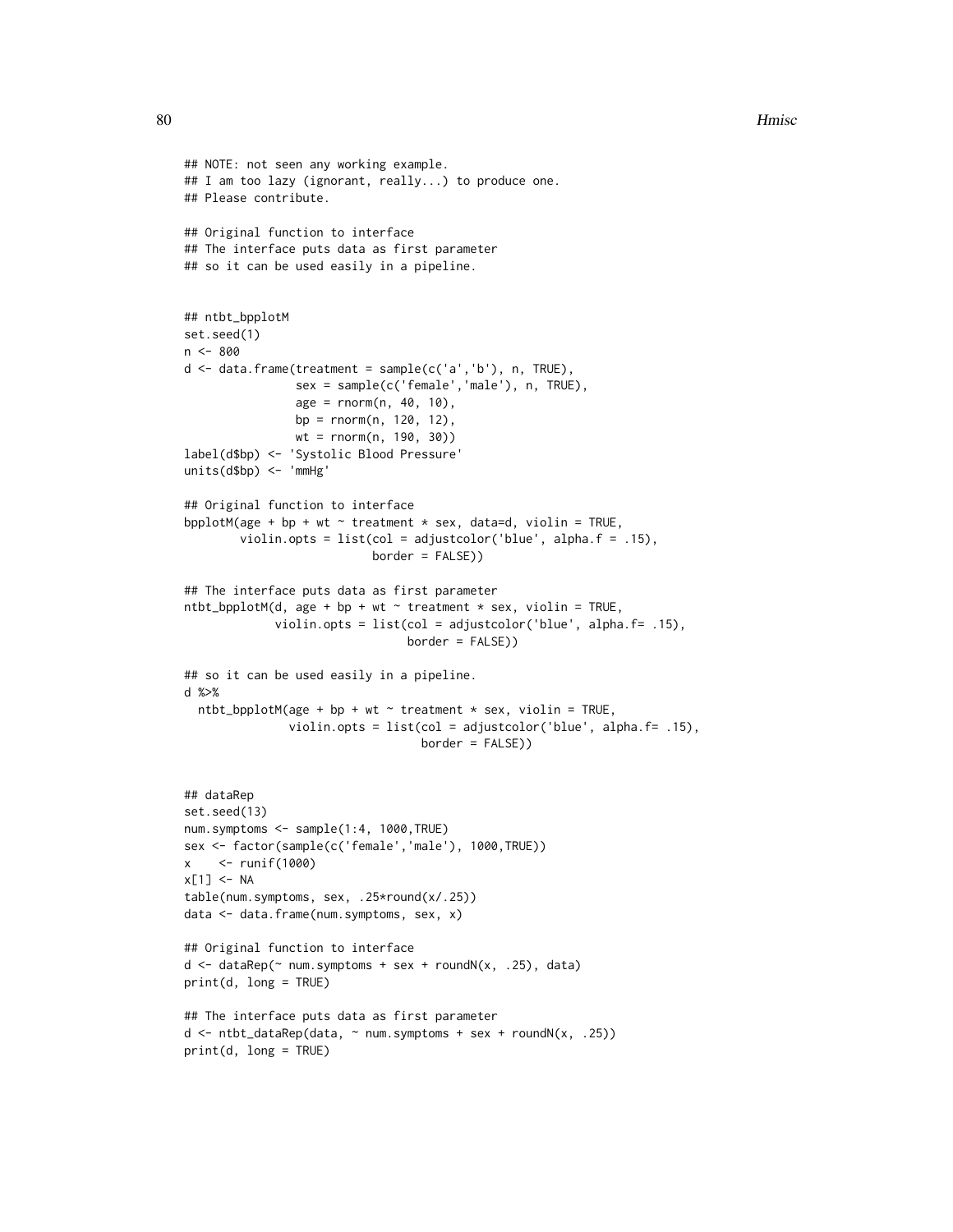```
## so it can be used easily in a pipeline.
data %>%
  ntbt_dataRep(\sim num.symptoms + sex + roundN(x, .25)) %print(long = TRUE)
## ntbt_describe
## Original function to interface
describe(^{\sim} cone + Type, data = CO2)## The interface puts data as first parameter
ntbt_describe(CO2, ~ conc + Type)
## so it can be used easily in a pipeline.
CO2 %>%
  ntbt_describe(~ conc + Type)
## ntbt_Dotplot
set.seed(111)
dfr <- expand.grid(month=1:12, year=c(1997,1998), reps=1:100)
month <- dfr$month; year <- dfr$year
y <- abs(month-6.5) + 2*runif(length(month)) + year-1997
s <- summarize(y, llist(month,year), smedian.hilow, conf.int=.5)
## Original function to interface
Dotplot(month \sim Cbind(y, Lower, Upper) | year, data = s)
## The interface puts data as first parameter
ntbt_Dotplot(s, month ~ Cbind(y, Lower, Upper) | year)
## so it can be used easily in a pipeline.
s %>%
  ntbt_Dotplot(month ~ Cbind(y, Lower, Upper) | year)
## ntbt_Ecdf
set.seed(135)
m <- data.frame(ch = rnorm(1000, 200, 40),
                pre.test = rnorm(100,50,10),
                post.test = rnorm(100,55,10),
                sex = sample(c('male','female'),100,TRUE),
                region = factor(sample(c('Europe','USA','Australia'),100,TRUE)),
                year = factor(sample(2001:2002,1000,TRUE)))
## Original function to interface
Ecdf(\sim ch | region * year, groups = sex, m)
## The interface puts data as first parameter
ntbt\_Ecdf(m, ~ ~ ch ~ | ~ region * year, groups = sex)
## so it can be used easily in a pipeline.
```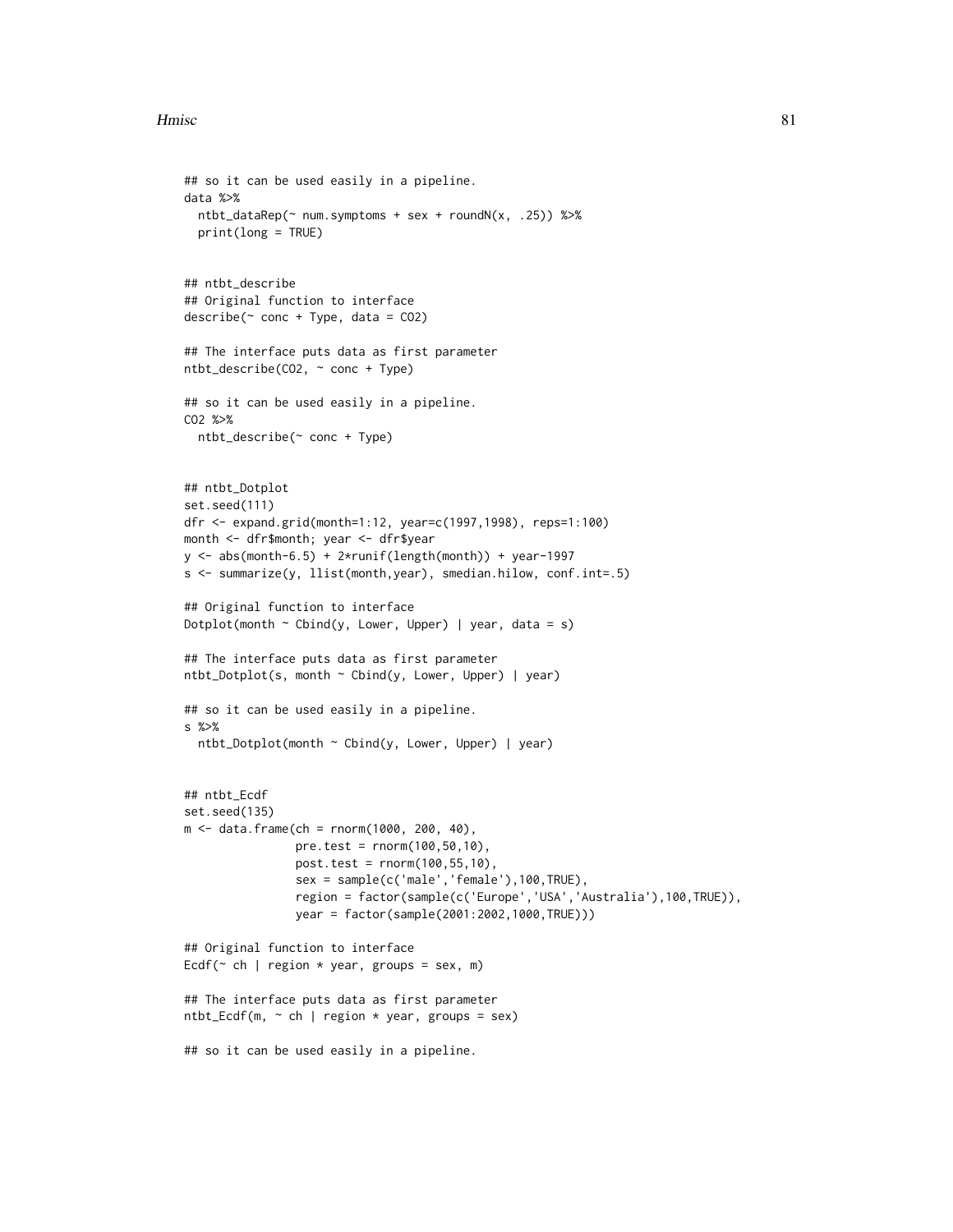```
m %>%
  ntbt_Ecdf(\sim ch | region * year, groups = sex)
## ntbt_nobsY
d <- expand.grid(sex=c('female', 'male', NA),
                 country=c('US', 'Romania'),
                 reps=1:2)
d$subject.id <- c(0, 0, 3:12)dm <- addMarginal(d, sex, country)
## Original function to interface
nobsY(sex + country \sim id(subject.id) + reps, group = 'reps', data = d)
## The interface puts data as first parameter
ntbt\_nobsY(d, sex + country ~ id(subject.id) + reps, group = 'reps')## so it can be used easily in a pipeline.
d %>%
  ntbt\_nobsY(sex + country ~ id(subject.id) + reps, group = 'reps')## ntbt_rcorrcens
set.seed(1)
x \leftarrow round(rnorm(200))
y <- rnorm(200)
rcorr.cens(x, y, outx=TRUE) # can correlate non-censored variables
library(survival)
age <- rnorm(400, 50, 10)
bp <- rnorm(400,120, 15)
bp[1] <- NA
d.time <- rexp(400)
cens <- runif(400,.5,2)
death <- d.time <= cens
d.time <- pmin(d.time, cens)
data <- data.frame(d.time, death, age, bp)
## Original function to interface
r <- rcorrcens(Surv(d.time, death) \sim age + bp, data = data)
plot(r)
## The interface puts data as first parameter
r <- ntbt_rcorrcens(data, Surv(d.time, death) ~ age + bp)
plot(r)
## so it can be used easily in a pipeline.
data %>%
  ntbt_rcorrcens(Surv(d.time, death) ~ age + bp) %>%
  plot()
```
## ntbt\_redun set.seed(1)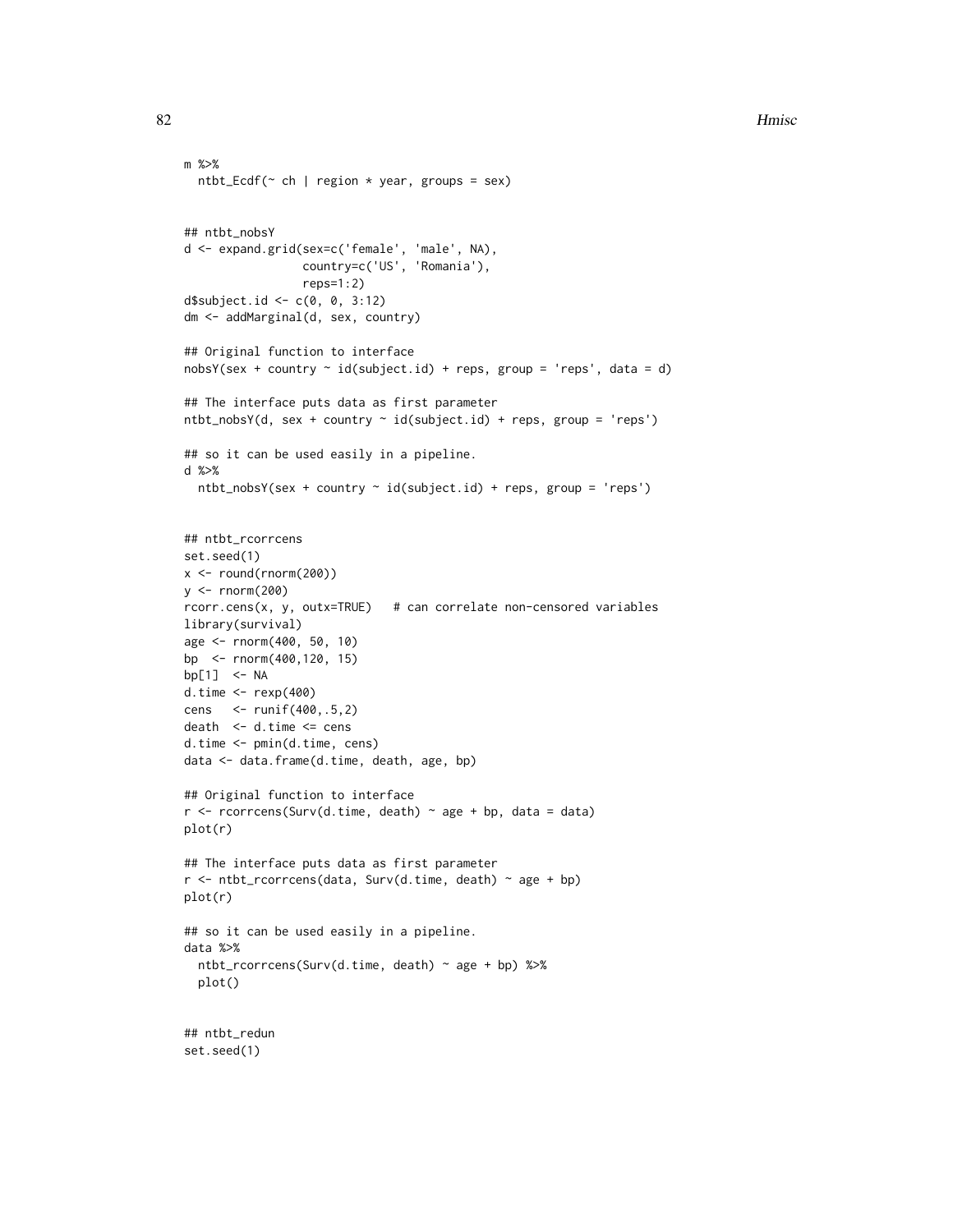```
n < -100x1 \leftarrow runif(n)x2 \le- runif(n)
x3 \le x1 + x2 + \text{runif(n)} / 10x4 \le -x1 + x2 + x3 + runif(n) / 10x5 <- factor(sample(c('a','b','c'), n, replace = TRUE))
x6 \le -1 \times (x5 == 'a' \mid x5 == 'c')data <- data.frame(x1, x2, x3, x4, x5, x6)
## Original function to interface
redun(\approx x1 + x2 + x3 + x4 + x5 + x6, data, r2 = .8, allcat = TRUE)
## The interface puts data as first parameter
ntbt_redun(data, \sim x1 + x2 + x3 + x4 + x5 + x6, r2 = .8, allcat = TRUE)
## so it can be used easily in a pipeline.
data %>%
  ntbt_redun(~ x1 + x2 + x3 + x4 + x5 + x6, r2 = .8, allcat = TRUE)
## ntbt_summary
options(digits=3)
set.seed(173)
sex <- factor(sample(c("m","f"), 500, rep=TRUE))
age <- rnorm(500, 50, 5)
treatment <- factor(sample(c("Drug","Placebo"), 500, rep=TRUE))
# Generate a 3-choice variable; each of 3 variables has 5 possible levels
symp <- c('Headache', 'Stomach Ache', 'Hangnail',
          'Muscle Ache', 'Depressed')
symptom1 <- sample(symp, 500, TRUE)
symptom2 <- sample(symp, 500, TRUE)
symptom3 <- sample(symp, 500,TRUE)
Symptoms <- mChoice(symptom1, symptom2, symptom3, label='Primary Symptoms')
data <- data.frame(sex, age, treatment, Symptoms)
## Original function to interface
summary(sex \sim treatment + Symptoms, data, fun = table)
summary(age ~ sex + treatment + Symptoms, data)
## The interface puts data as first parameter
ntbt_summary(data, sex ~ treatment + Symptoms, fun = table)
ntbt_summary(data, age ~ sex + treatment + Symptoms)
## so it can be used easily in a pipeline.
data %>%
  ntbt_summary(sex ~ treatment + Symptoms, fun = table)
data %>%
  ntbt_summary(age ~ sex + treatment + Symptoms)
## ntbt_summaryD
set.seed(135)
```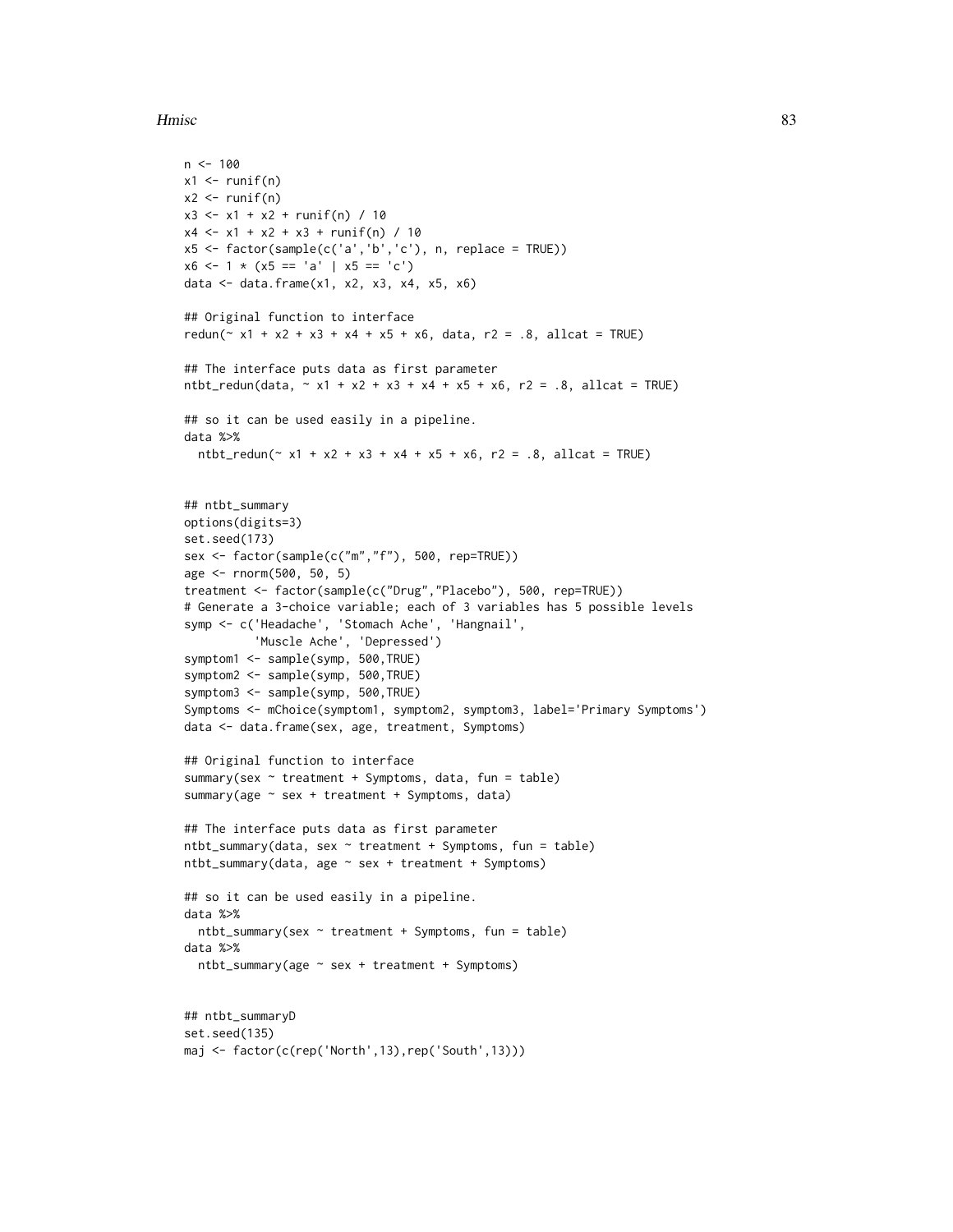```
g <- paste('Category',rep(letters[1:13],2))
y1 \leftarrow runif(26)data <- data.frame(maj, g, y1)
## Original function to interface
summaryD(y1 \sim maj + g, xlab='Mean', data)
## The interface puts data as first parameter
ntbt_summaryD(data, y1 ~ maj + g, xlab='Mean')
## so it can be used easily in a pipeline.
par(mfrow=c(1,1))
data %>%
  ntbt_summaryD(y1 ~ maj + g, xlab='Mean')
## ntbt_summaryM
options(digits=3)
set.seed(173)
sex <- factor(sample(c("m","f"), 500, rep=TRUE))
country <- factor(sample(c('US', 'Canada'), 500, rep=TRUE))
age <- rnorm(500, 50, 5)
sbp <- rnorm(500, 120, 12)
label(sbp) <- 'Systolic BP'
units(sbp) <- 'mmHg'
treatment <- factor(sample(c("Drug","Placebo"), 500, rep=TRUE))
treatment[1]
sbp[1] < -NA# Generate a 3-choice variable; each of 3 variables has 5 possible levels
symp <- c('Headache','Stomach Ache','Hangnail',
          'Muscle Ache','Depressed')
symptom1 <- sample(symp, 500, TRUE)
symptom2 <- sample(symp, 500, TRUE)
symptom3 <- sample(symp, 500, TRUE)
Symptoms <- mChoice(symptom1, symptom2, symptom3, label='Primary Symptoms')
data <- data.frame(age, sex, sbp, Symptoms, treatment)
# Note: In this example, some subjects have the same symptom checked
# multiple times; in practice these redundant selections would be NAs
# mChoice will ignore these redundant selections
## Original function to interface
f <- summaryM(age + sex + sbp + Symptoms \sim treatment, data = data, test = TRUE)
print(f, long = TRUE)
## The interface puts data as first parameter
f <- ntbt_summaryM(data, age + sex + sbp + Symptoms ~ treatment, test = TRUE)
print(f, long = TRUE)
## so it can be used easily in a pipeline.
data %>%
  ntbt_summaryM(age + sex + sbp + Symptoms ~ treatment, test = TRUE) %>%
  print(long = TRUE)
```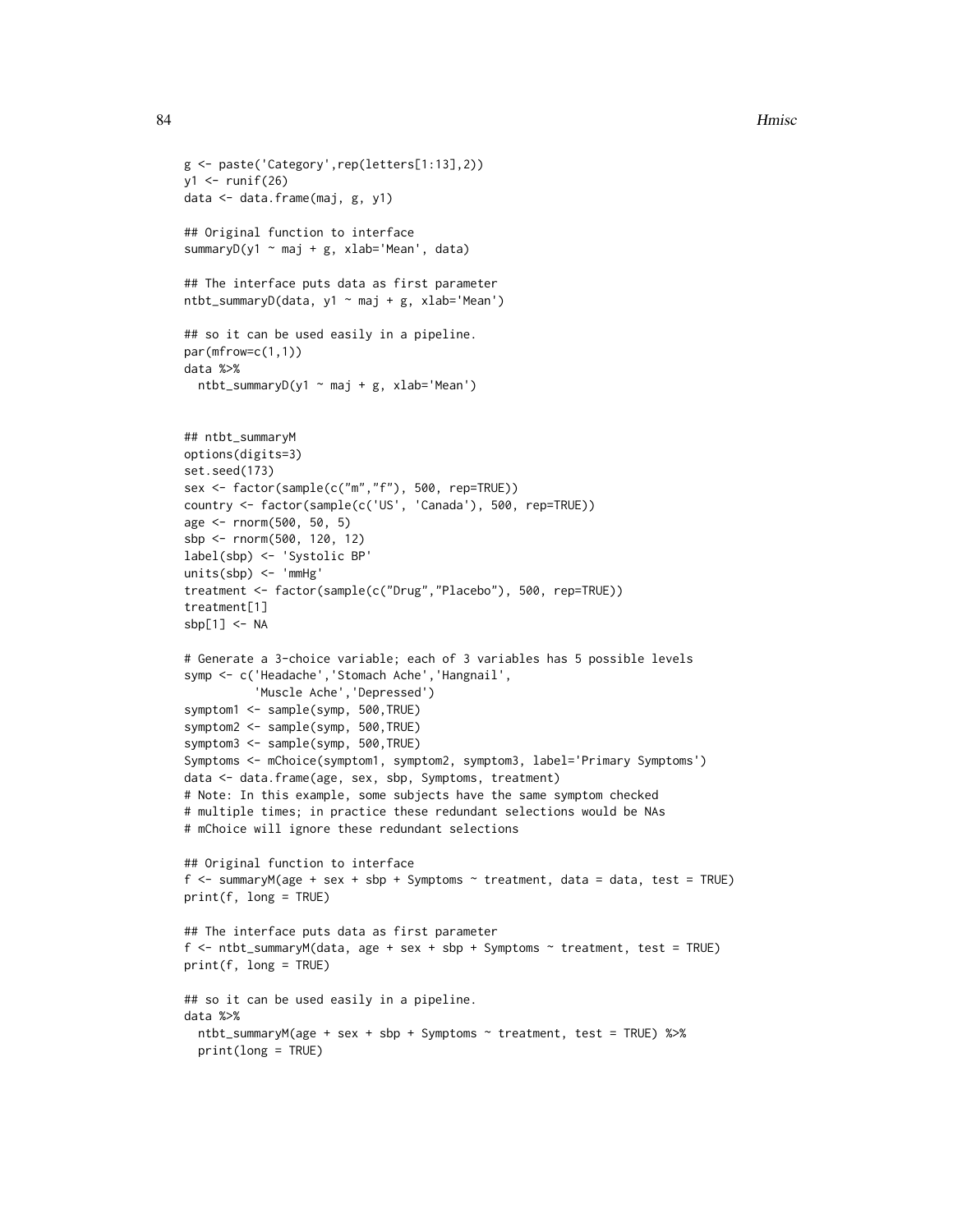```
## ntbt_summaryP
n < - 100f <- function(na=FALSE) {
 x <- sample(c('N', 'Y'), n, TRUE)
 if(na) x[runif(100) < .1] < -NAx
}
set.seed(1)
d <- data.frame(x1=f(), x2=f(), x3=f(), x4=f(), x5=f(), x6=f(), x7=f(TRUE),
                age=rnorm(n, 50, 10),
                race=sample(c('Asian', 'Black/AA', 'White'), n, TRUE),
                sex=sample(c('Female', 'Male'), n, TRUE),
                treat=sample(c('A', 'B'), n, TRUE),
                region=sample(c('North America','Europe'), n, TRUE))
d <- upData(d, labels=c(x1='MI', x2='Stroke', x3='AKI', x4='Migraines',
                 x5='Pregnant', x6='Other event', x7='MD withdrawal',
                 race='Race', sex='Sex'))
## Original function to interface
s <- summaryP(race + sex + ynbind(x1, x2, x3, x4, x5, x6, x7, label = 'Exclusions') ~
                region + treat, data=d)
plot(s, groups = 'treat')
## The interface puts data as first parameter
s \le ntbt_summaryP(d, race + sex + ynbind(x1, x2, x3, x4, x5, x6, x7, label = 'Exclusions') \simregion + treat)
plot(s, groups = 'treat')
## so it can be used easily in a pipeline.
d %>%
  ntbt_summaryP(race + sex + ynbind(x1, x2, x3, x4, x5, x6, x7, label = 'Exclusions') ~
                  region + treat) %>%
  plot(groups = 'treat')
## ntbt_summaryRc
options(digits=3)
set.seed(177)
sex <- factor(sample(c("m","f"), 500, rep=TRUE))
age <- rnorm(500, 50, 5)
bp <- rnorm(500, 120, 7)
units(age) <- 'Years'; units(bp) <- 'mmHg'
label(bp) <- 'Systolic Blood Pressure'
L <- .5*(sex == 'm') + 0.1 * (age - 50)
y <- rbinom(500, 1, plogis(L))
data <- data.frame(y, age, bp, sex)
par(mfrow=c(1,2))
## Original function to interface
summaryRc(y \sim age + bp + stratify(sex), data,
          label.curves = list(keys = 'lines'), nloc = list(x = .1, y = .05))
```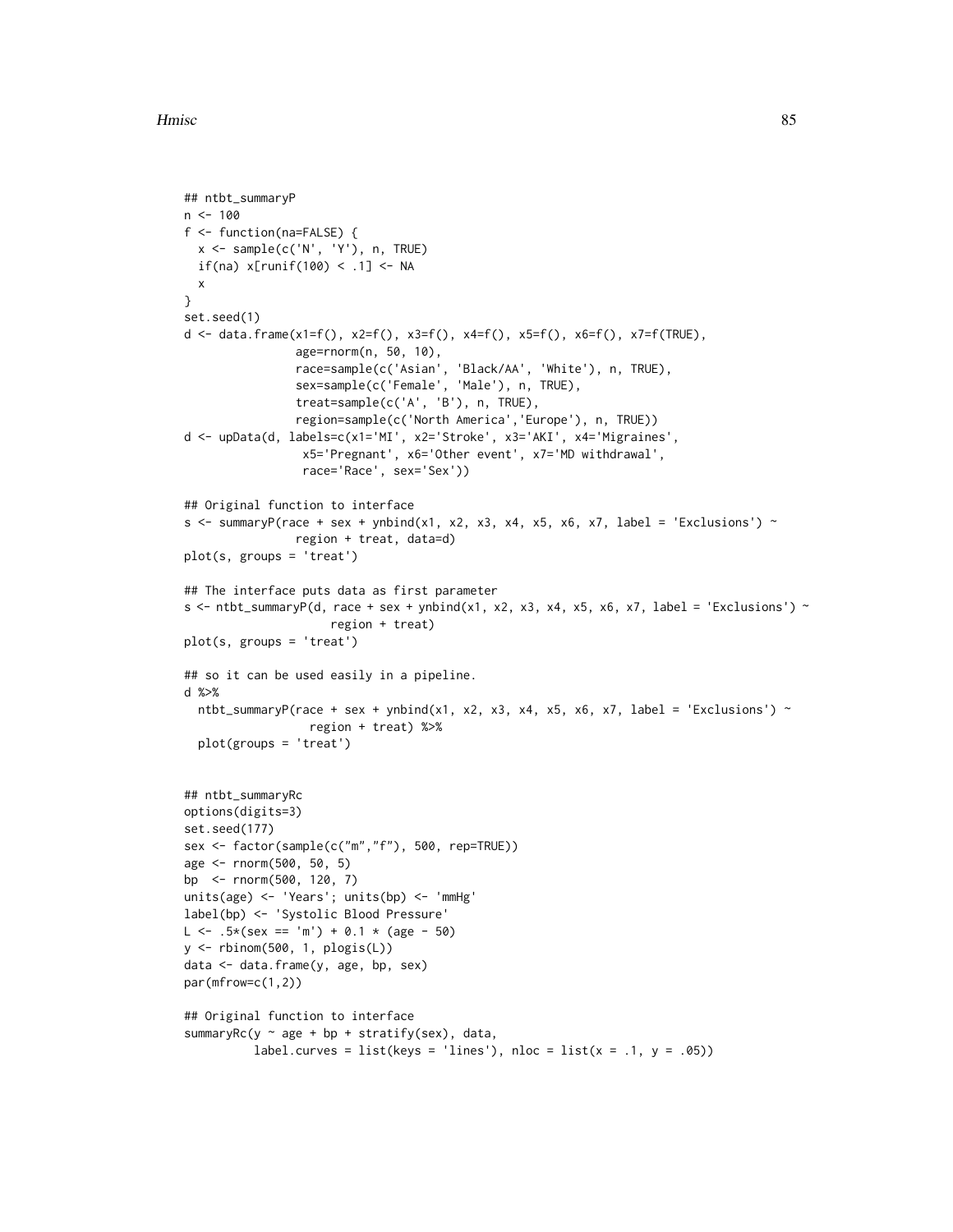```
## The interface puts data as first parameter
ntbt\_summaryRc(data, y ~ age + bp + stratify(sex),label.curves = list(keys = 'lines'), nloc = list(x = .1, y = .05))
## so it can be used easily in a pipeline.
data %>%
  ntbt_summaryRc(y \sim age + bp + stratify(sex),
                 label.curves = list(keys = 'lines'), nloc = list(x = .1, y = .05))
## ntbt_summaryS
set.seed(1)
d <- data.frame(sbp=rnorm(n, 120, 10),
                dbp=rnorm(n, 80, 10),
                age=rnorm(n, 50, 10),
                days=sample(1:n, n, TRUE),
                S1=Surv(2*runif(n)), S2=Surv(runif(n)),
                race=sample(c('Asian', 'Black/AA', 'White'), n, TRUE),
                sex=sample(c('Female', 'Male'), n, TRUE),
                treat=sample(c('A', 'B'), n, TRUE),
                region=sample(c('North America','Europe'), n, TRUE),
                meda=sample(0:1, n, TRUE), medb=sample(0:1, n, TRUE))
d <- upData(d, labels=c(sbp='Systolic BP', dbp='Diastolic BP',
            race='Race', sex='Sex', treat='Treatment',
            days='Time Since Randomization',
            S1='Hospitalization', S2='Re-Operation',
            meda='Medication A', medb='Medication B'),
            units=c(sbp='mmHg', dbp='mmHg', age='Year', days='Days'))
## Original function to interface
s \leq - summaryS(age + sbp + dbp \sim days + region + treat, data = d)
plot(s, groups = 'treat', panel = panel.loess, key = list(space = 'bottom', columns = 2),
     datadensity = TRUE, scat1d.opts = list(lwd = .5))## The interface puts data as first parameter
s \leq - ntbt_summaryS(d, age + sbp + dbp \sim days + region + treat)
plot(s, groups = 'treat', panel = panel.loess, key = list(space = 'bottom', columns = 2),
     datadensity = TRUE, scat1d.opts = list(lwd = .5))## so it can be used easily in a pipeline.
d %>%
  ntbt_summaryS(age + sbp + dbp ~ days + region + treat) %>%
  plot(groups = 'treat', panel = panel.loess, key = list(space = 'bottom', columns = 2),
       datadensity = TRUE, scat1d.opts = list(lwd = .5))## ntbt_transcan, ntbt_fit.mult.impute
set.seed(1)
x1 <- factor(sample(c('a','b','c'),100,TRUE))
x2 \leq x1 == 'b') + 3*(x1 == 'c') + rnorm(100)y \le -x^2 + 1*(x^1 == 'c') + \text{norm}(100)
```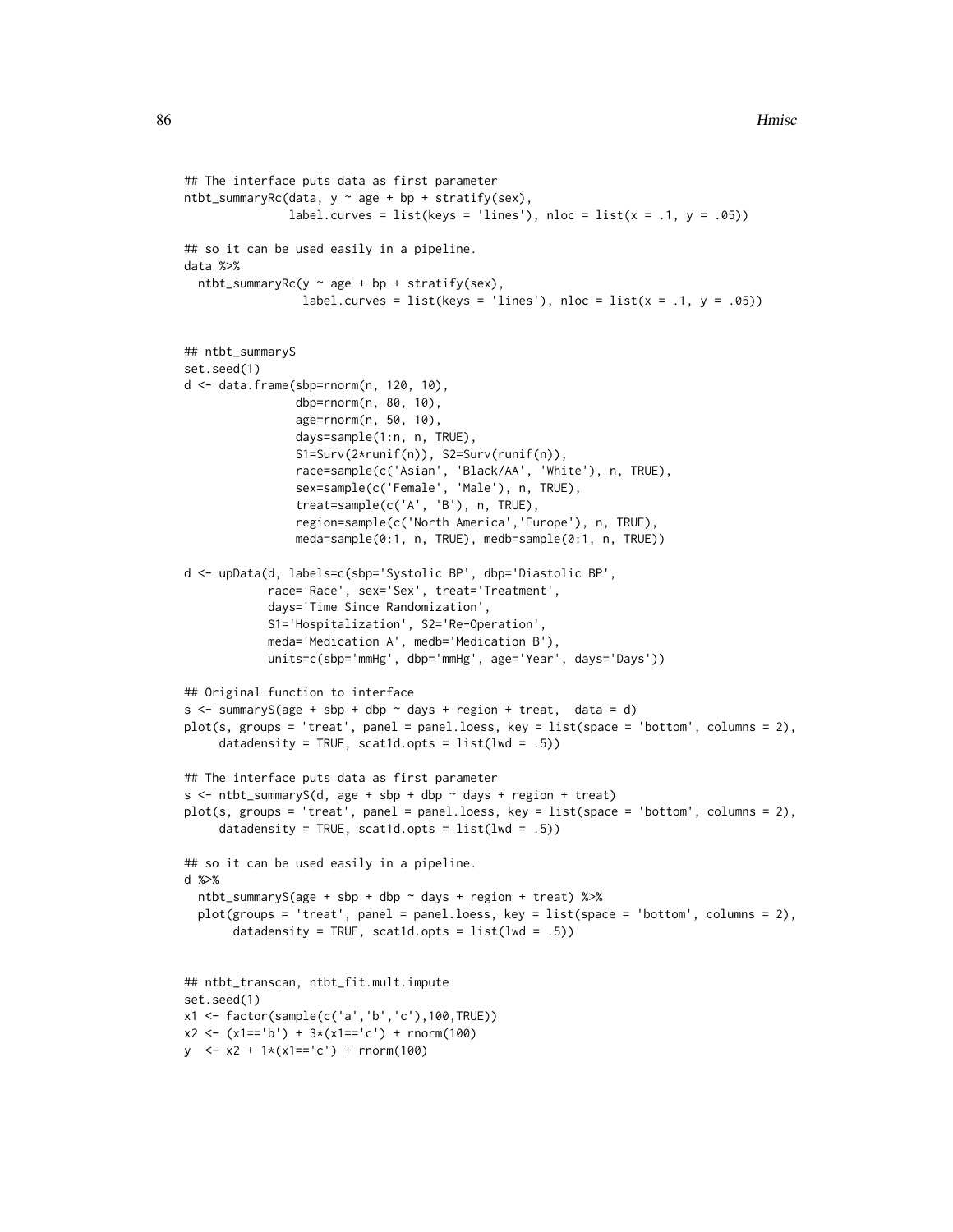```
x1[1:20] < -NAx2[18:23] < -NAd4 \leftarrow data.frame(x1,x2,y)options(digits = 3)
## Original function to interface
f \le transcan(\ley + x1 + x2, n.impute = 10, shrink = TRUE, data = d4)
summary(f)
h \le fit.mult.impute(y \sim x1 + x2, lm, f, data = d4)
summary(h)
## The interface puts data as first parameter
f \le ntbt_transcan(d4, \simy + x1 + x2, n.impute = 10, shrink = TRUE)
summary(f)
h \le ntbt_fit.mult.impute(d4, y \sim x1 + x2, lm, f)
summary(h)
## so it can be used easily in a pipeline.
d4 %>%
  ntbt_transform(\gamma + x1 + x2, n.time = 10, shrink = TRUE) %summary()
d4 %>%
  ntbt_fit.mult.impute(y \sim x1 + x2, lm, f) %>%
  summary()
## ntbt_varclus
set.seed(1)
x1 <- rnorm(200)
x2 < - rnorm(200)
x3 \leq x1 + x2 + \text{norm}(200)x4 \le -x2 + \text{norm}(200)data \leq data.frame(x1, x2, x3, x4)par(mfrow = c(1,1))## Original function to interface
v \le - varclus(\sim x1 + x2 + x3 + x4, similarity = "spearman", data = data )
plot(v)
## The interface puts data as first parameter
v \leq - ntbt_varclus(data, \sim x1 + x2 + x3 + x4, similarity = "spearman")
plot(v)
## so it can be used easily in a pipeline.
data %>%
  ntbt_varclus(\sim x1 + x2 + x3 + x4, similarity = "spearman") %>%
  plot()
```
## ntbt\_xYplot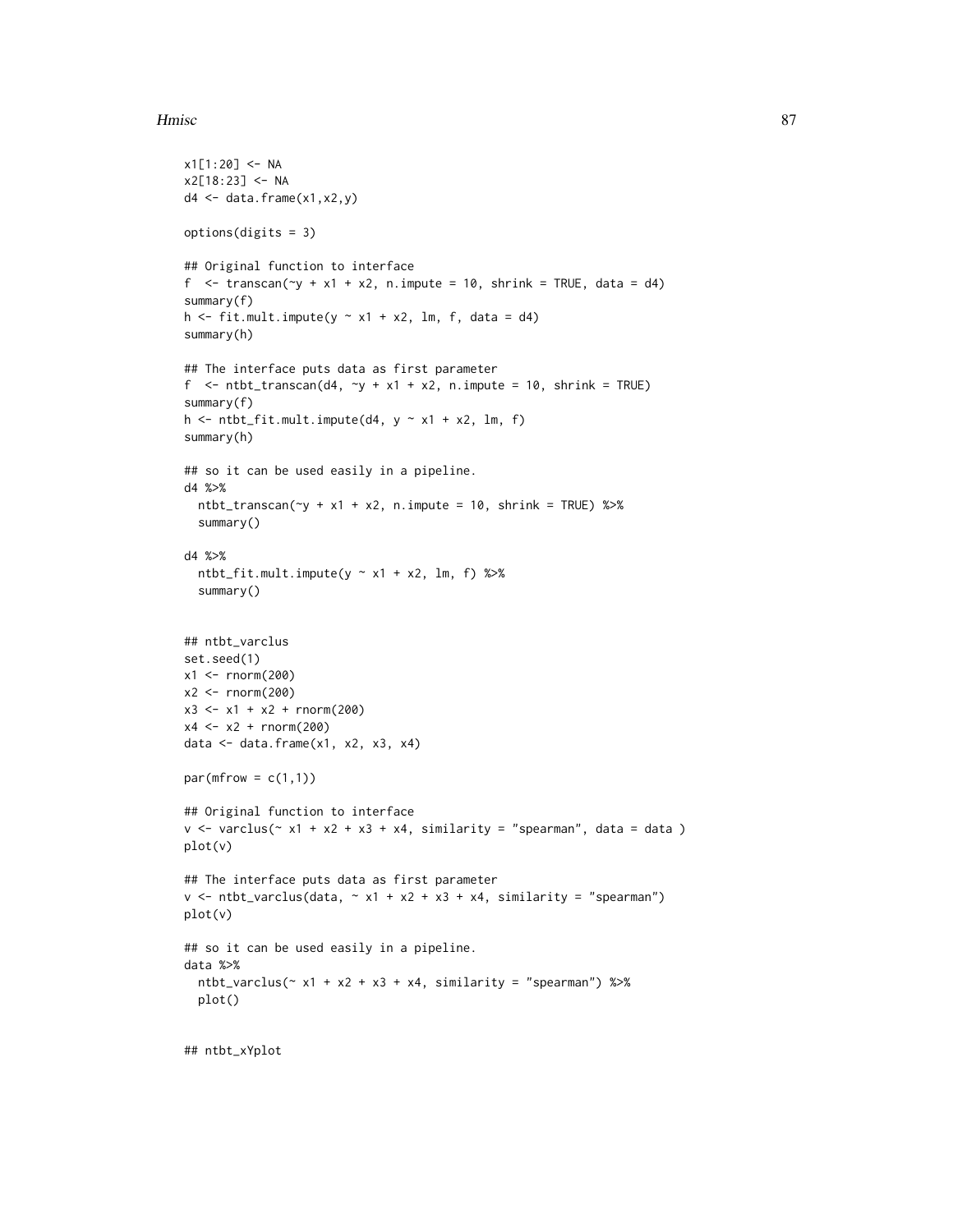```
d \leq expand.grid(x = seq(0, 2 \star pi, length=150), p = 1:3, shift = c(0, pi))
## Original function to interface
xYplot(sin(x + shift)^p \sim x \mid shift, groups = p, data = d, type = 'l')## The interface puts data as first parameter
ntbt_xYplot(d, sin(x + shift)^p ~ x | shift, groups = p, type = 'l')
## so it can be used easily in a pipeline.
d %>%
 ntbt_xYplot(sin(x + shift)^p ~ x | shift, groups = p, type = 'l')
## End(Not run)
```
intubate *1) Interfaces "on demand" and 2) calling of non-pipe-aware functions directly.*

#### Description

intubate is a helper function used to implement "on demand" interfaces to functions you want to use in pipelines implemented by magrittr. Suppose intubate does not implement an interface to a fantasy function (such as fantasy(formula, data, ...)) that is non-pipe-aware (because data is not its first parameter). To create an interface you only need the line of code ntbt\_fantasy <- intubate, after which ntbt\_fantasy(data, ...) can be used in a data science pipeline. See examples for details and discussion.

ntbt lets you interface the non-pipe-aware function directly without creating an interface.

### Usage

```
## Helper function to define interfaces
intubate(data, ...)
## Function to call non-pipe-aware functions directly
ntbt(data, fti, ...)
## Deprecated helper functions
## (for compatibility with 0.99.2. Will be removed at some point)
ntbt_function_formula_data(data, ...)
ntbt_function_model_data(data, ...)
ntbt_function_object_data(data, ...)
ntbt_function_x_data(data, ...)
```
#### Arguments

| data                    | data frame, tibble, list,                      |
|-------------------------|------------------------------------------------|
| fti                     | function to interface.                         |
| $\cdot$ $\cdot$ $\cdot$ | Other arguments passed to interfaced function. |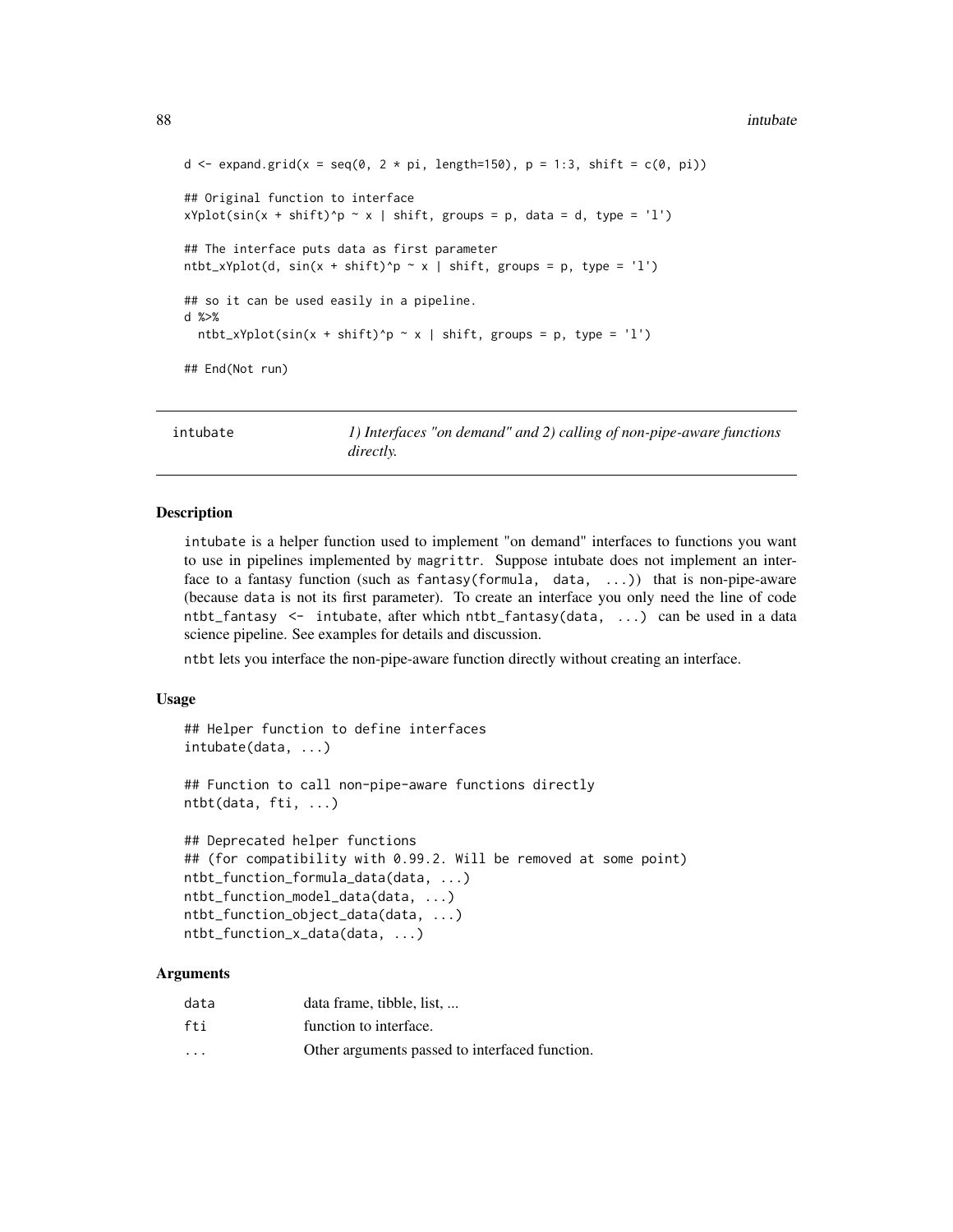#### intubate 89

## Value

Object returned by interfaced function. If you call intubate directly it will fail.

#### Author(s)

Roberto Bertolusso

```
## Not run:
library(intubate)
## NOTE: intubate implements an interface to
## *xyplot* (in package lattice), called *ntbt_xyplot*.
## For the sake of argument, let's suppose the
## interface does not exist, and you want to implement
## it "on demand" to use it in a pipeline.
## Original function you would like to interface
library(lattice)
xyplot(Sepal.Length + Sepal.Width ~ Petal.Length + Petal.Width | Species,
      iris, scales = "free", layout = c(2, 2),
      auto.key = list(x = .6, y = .7, corner = c(0, 0)))## If you try to use *xyplot* directly in a data pipeline
## it will raise an error
library(magrittr)
try(iris %>%
    xyplot(Sepal.Length + Sepal.Width ~ Petal.Length + Petal.Width | Species,
           scales = "free", layout = c(2, 2),
          auto.key = list(x = .6, y = .7, corner = c(0, 0)),
    silent = TRUE)
geterrmessage()
## The error disappears if you create an interface to *xyplot*.
## Step needed to create an interface to *xyplot*.
ntbt_xyplot <- intubate
## NOTE: names of interfaces must start with
## *ntbt_* followed by the name of the function
## (*xyplot* in this case) you want to interface.
## Now you can use the interface instead of the original
## function. Just remember to switch the order of
## *data* and *x* (there is no need to name the parameters).
ntbt_xyplot(iris,
           Sepal.Length + Sepal.Width ~ Petal.Length + Petal.Width | Species,
           scales = "free", layout = c(2, 2),
           auto.key = list(x = .6, y = .7, corner = c(0, 0)))
```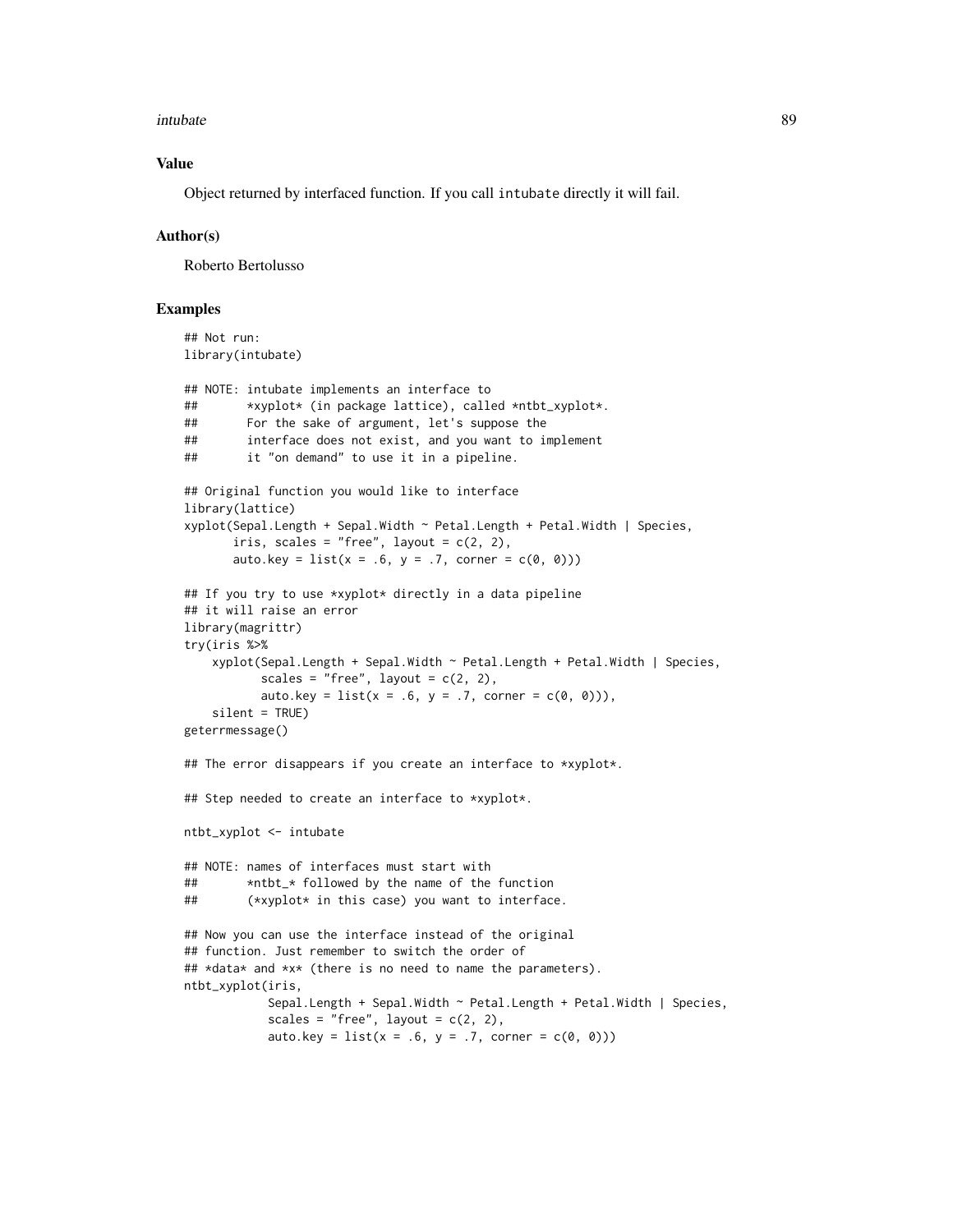```
## The newly created interface can be used easily in a pipeline.
library(magrittr)
iris %>%
 ntbt_xyplot(Sepal.Length + Sepal.Width ~ Petal.Length + Petal.Width | Species,
              scales = "free", layout = c(2, 2),
              auto.key = list(x = .6, y = .7, corner = c(0, 0)))## Alternative: call non-pipe-aware function directly.
## You can also avoid creating an interface, by calling ntbt with the name of
## the function to interface.
ntbt(iris, xyplot,
     Sepal.Length + Sepal.Width ~ Petal.Length + Petal.Width | Species,
     scales = "free", layout = c(2, 2),
     auto.key = list(x = .6, y = .7, corner = c(0, 0)))## In a pipeline
iris %>%
 ntbt(xyplot, Sepal.Length + Sepal.Width ~ Petal.Length + Petal.Width | Species,
      scales = "free", layout = c(2, 2),
      auto.key = list(x = .6, y = .7, corner = c(0, 0)))## End(Not run)
```
ipred *Interfaces for ipred package for data science pipelines.*

#### Description

Interfaces to ipred functions that can be used in a pipeline implemented by magrittr.

#### Usage

```
ntbt_bagging(data, ...)
ntbt_errorest(data, ...)
ntbt_inbagg(data, ...)
ntbt_inclass(data, ...)
ntbt_slda(data, ...)
```
#### Arguments

| data     | data frame, tibble, list,                                        |
|----------|------------------------------------------------------------------|
| $\cdots$ | Other arguments passed to the corresponding interfaced function. |

# Details

Interfaces call their corresponding interfaced function.

## Value

Object returned by interfaced function.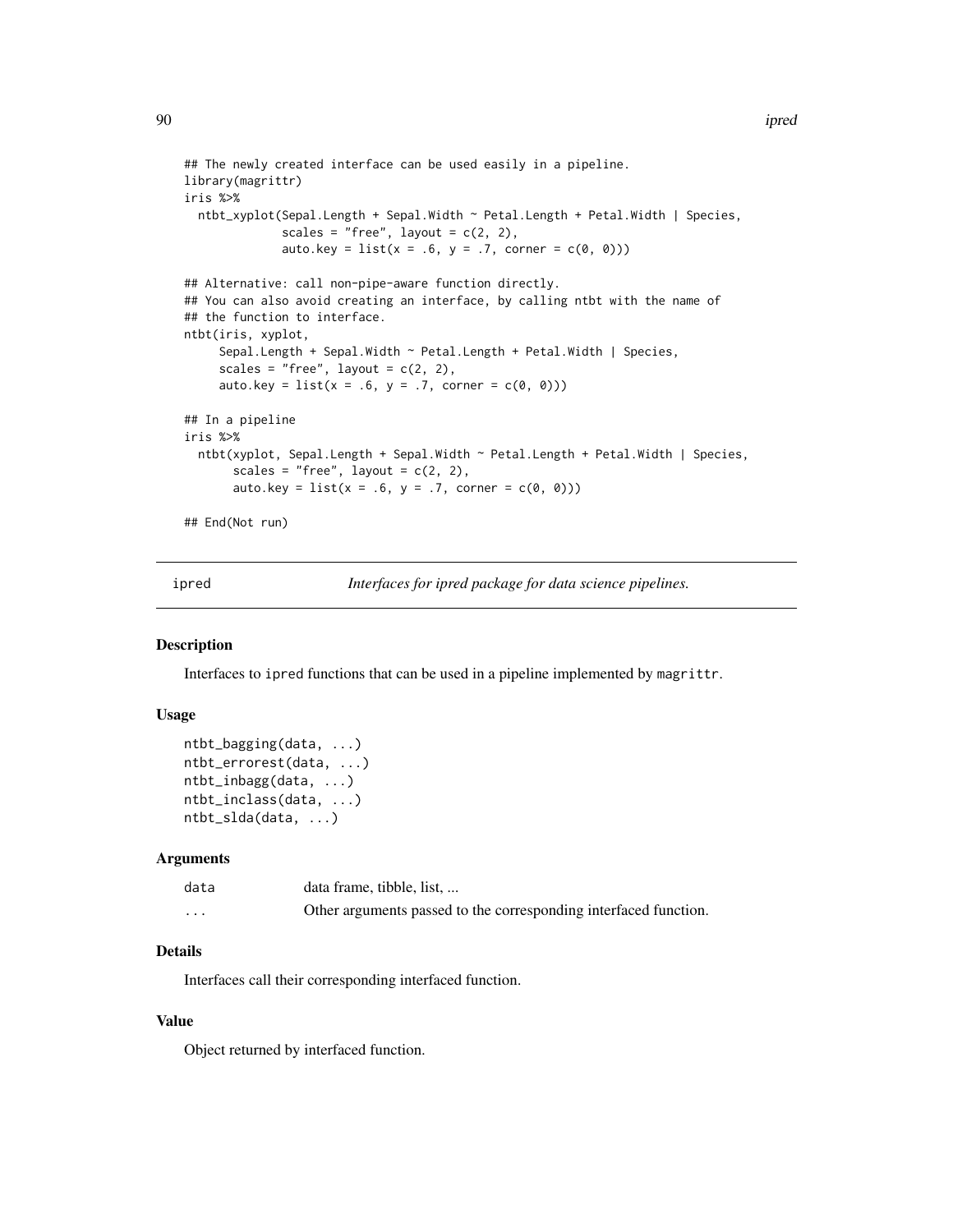ipred the set of the set of the set of the set of the set of the set of the set of the set of the set of the s

## Author(s)

Roberto Bertolusso

```
## Not run:
library(intubate)
library(magrittr)
library(ipred)
## ntbt_bagging: Bagging Classification, Regression and Survival Trees
data("BreastCancer", package = "mlbench")
## Original function to interface
bagging(Class ~ Cl.thickness + Cell.size + Cell.shape + Marg.adhesion + Epith.c.size
      + Bare.nuclei + Bl.cromatin + Normal.nucleoli + Mitoses, data=BreastCancer, coob=TRUE)
## The interface puts data as first parameter
ntbt_bagging(BreastCancer,
            Class ~ Cl.thickness + Cell.size + Cell.shape + Marg.adhesion + Epith.c.size
             + Bare.nuclei + Bl.cromatin + Normal.nucleoli + Mitoses, coob=TRUE)
## so it can be used easily in a pipeline.
BreastCancer %>%
 ntbt_bagging(Class ~ Cl.thickness + Cell.size + Cell.shape + Marg.adhesion + Epith.c.size
               + Bare.nuclei + Bl.cromatin + Normal.nucleoli + Mitoses, coob=TRUE)
## ntbt_errorest: Estimators of Prediction Error
data("iris")
library("MASS")
mypredict.lda <- function(object, newdata)
  predict(object, newdata = newdata)$class
## Original function to interface
errorest(Species ~ ~ ., data = iris, model = 1da, estimator = "cv", predict = mypredict.1da)## The interface puts data as first parameter
ntbt_errorest(iris, Species ~ ., model = lda, estimator = "cv", predict = mypredict.lda)
## so it can be used easily in a pipeline.
iris %>%
  ntbt_errorest(Species ~ ., model = lda, estimator = "cv", predict = mypredict.lda)
## ntbt_inbagg: Indirect Bagging
library("MASS")
library("rpart")
y \le - as.factor(sample(1:2, 100, replace = TRUE))
W \leftarrow mvrnorm(n = 200, mu = rep(0, 3), Sigma = diag(3))X \leq -m \text{wronom}(n = 200, mu = rep(2, 3), Sigma = diag(3))colnames(W) <- c("w1", "w2", "w3")
```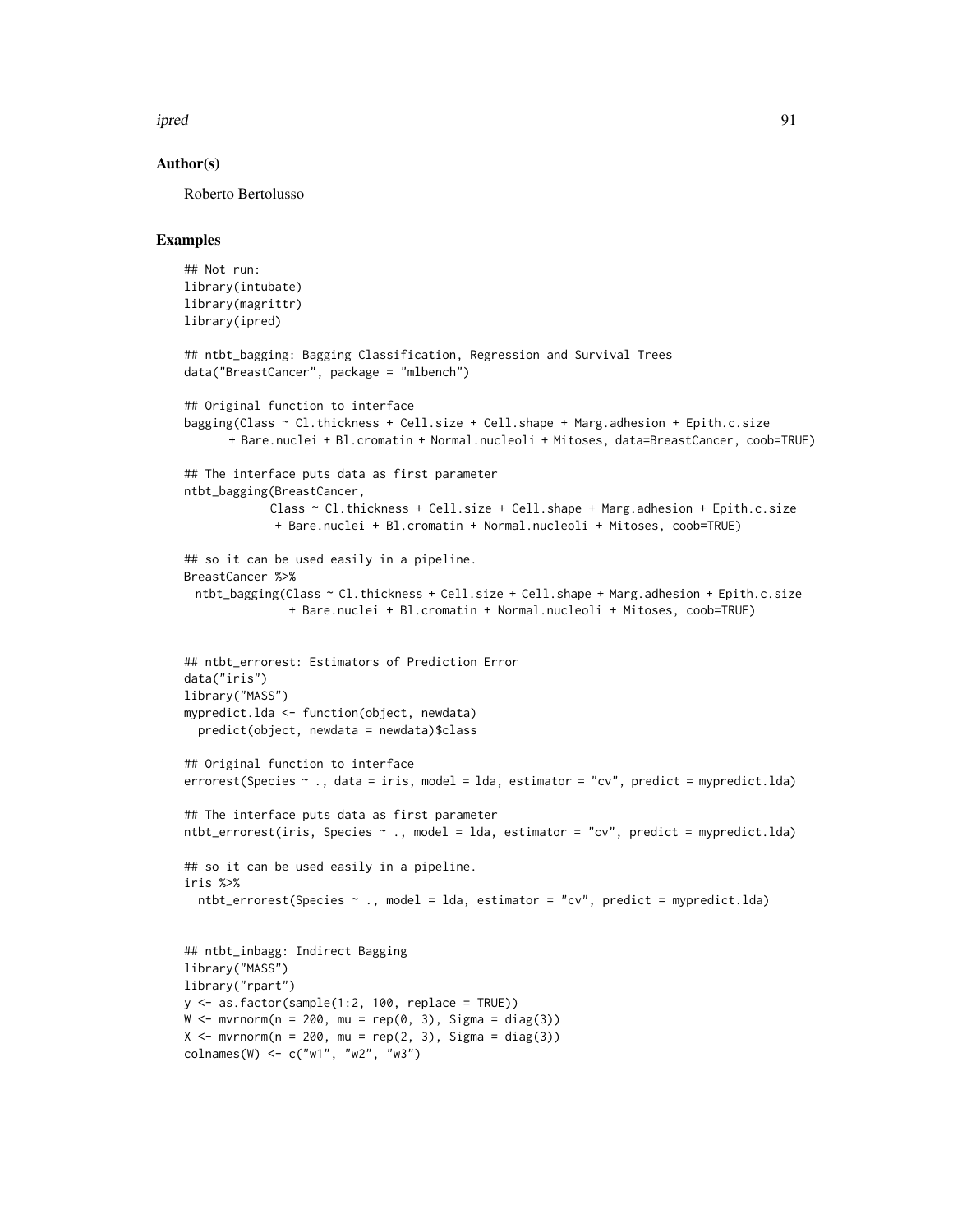```
colnames(X) <- c("x1", "x2", "x3")
DATA <- data.frame(y, W, X)
pFUN <- list(list(formula = w1~x1+x2, model = lm, predict = mypredict.lm),
list(model = rpart))
## Original function to interface
inbagg(y \sim w1 + w2 + w3 \sim x1 + x2 + x3, data = DATA, pFUN = pFUN)
## The interface puts data as first parameter
ntbt_inbagg(DATA, y \sim w1 + w2 + w3 \sim x1 + x2 + x3, pFUN = pFUN)
## so it can be used easily in a pipeline.
DATA %>%
  ntbt_inbag(y ~ w1 + w2 + w3 ~ x1 + x2 + x3, pFUN = pFUN)## ntbt_inclass: Indirect Classification
data("Smoking", package = "ipred")
# Set three groups of variables:
# 1) explanatory variables are: TarY, NicY, COY, Sex, Age
# 2) intermediate variables are: TVPS, BPNL, COHB
# 3) response (resp) is defined by:
classify <- function(data) {
  data <- data[,c("TVPS", "BPNL", "COHB")]
  res <- t(t(data) > c(4438, 232.5, 58))
  res <- as.factor(ifelse(apply(res, 1, sum) > 2, 1, 0))
  res
}
response <- classify(Smoking[ ,c("TVPS", "BPNL", "COHB")])
smoking <- data.frame(Smoking, response)
## Original function to interface
inclass(response ~ TVPS + BPNL + COHB ~ Tary + NicY + COY + Sex + Age, data = smoking,pFUN = list(list(model = lm, predict = mypredict.lm)), cFUN = classify)
## The interface puts data as first parameter
ntbt_inclass(smoking, response ~ TVPS + BPNL + COHB ~ TarY + NicY + COY + Sex + Age,
             pFUN = list(list(model = Im, predict = mypredict.lm)), cFUN = classify)## so it can be used easily in a pipeline.
smoking %>%
  ntbt_inclass(response ~ TVPS + BPNL + COHB ~ TarY + NicY + COY + Sex + Age,
               pFUN = list(list(model = lm, predict = mypredict.lm)), cFUN = classify)
## ntbt_slda: Stabilised Linear Discriminant Analysis
library("mlbench")
library("MASS")
learn <- as.data.frame(mlbench.twonorm(100))
## Original function to interface
slda(classes ~ ., data=learn)
```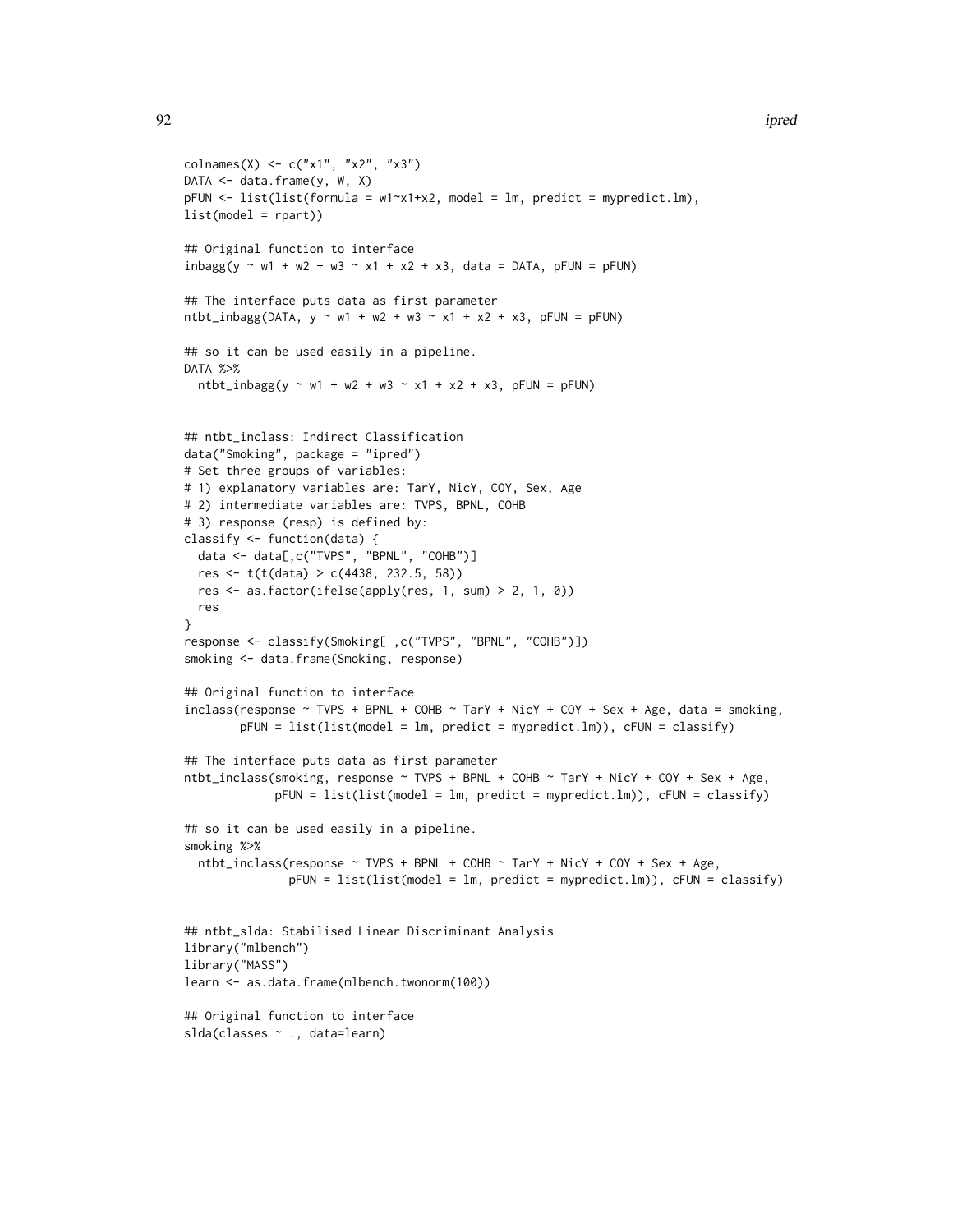# iRegression 93

```
## The interface puts data as first parameter
ntbt_slda(learn, classes ~ .)
## so it can be used easily in a pipeline.
learn %>%
  ntbt_slda(classes ~ .)
## End(Not run)
```
iRegression *Interfaces for iRegression package for data science pipelines.*

# Description

Interfaces to iRegression functions that can be used in a pipeline implemented by magrittr.

# Usage

```
ntbt_bivar(data, ...)
ntbt_ccrm(data, ...)
ntbt_cm(data, ...)
ntbt_crm(data, ...)
ntbt_MinMax(data, ...)
```
## Arguments

| data     | data frame, tibble, list,                                        |
|----------|------------------------------------------------------------------|
| $\cdots$ | Other arguments passed to the corresponding interfaced function. |

# Details

Interfaces call their corresponding interfaced function.

# Value

Object returned by interfaced function.

### Author(s)

Roberto Bertolusso

## Examples

```
## Not run:
library(intubate)
library(magrittr)
library(iRegression)
```
## bivar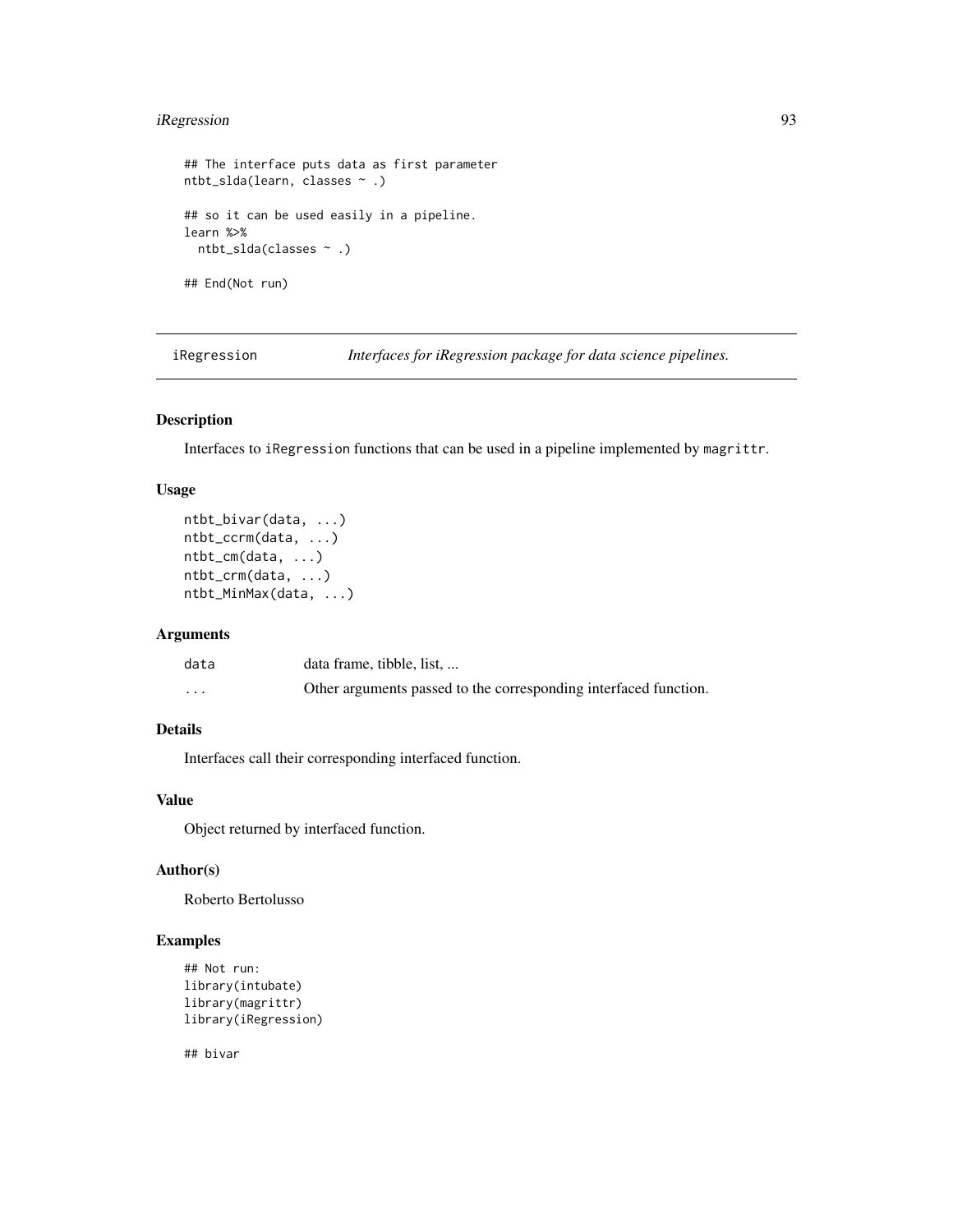```
data("soccer.bivar", package = "iRegression")
## Original function to interface
bivar(yMin ~ t1Min + t2Min, "identity", yMax ~ t1Max + t2Max, "identity", data = soccer.bivar)
## The interface puts data as first parameter
ntbt_bivar(soccer.bivar, yMin ~ t1Min + t2Min, "identity", yMax ~ t1Max + t2Max, "identity")
## so it can be used easily in a pipeline.
soccer.bivar %>%
  ntbt_bivar(yMin ~ t1Min + t2Min, "identity", yMax ~ t1Max + t2Max, "identity")
## ntbt_ccrm
data("Cardiological.CR", package = "iRegression")
## Original function to interface
ccrm(PulseC ~ SystC + DiastC, PulseR ~ SystR + DiastR, data = Cardiological.CR)
## The interface puts data as first parameter
ntbt_ccrm(Cardiological.CR, PulseC ~ SystC + DiastC, PulseR ~ SystR + DiastR)
## so it can be used easily in a pipeline.
Cardiological.CR %>%
  ntbt_ccrm(PulseC ~ SystC + DiastC, PulseR ~ SystR + DiastR)
## ntbt_cm
data("Cardiological.MinMax", package = "iRegression") ## see Billard and Diday (2000)
## Original function to interface
cm(PulseMin ~ SystMin + DiastMin, PulseMax ~ SystMax + DiastMax, data = Cardiological.MinMax)
## The interface puts data as first parameter
ntbt_cm(Cardiological.MinMax, PulseMin ~ SystMin + DiastMin, PulseMax ~ SystMax + DiastMax)
## so it can be used easily in a pipeline.
Cardiological.MinMax %>%
  ntbt_cm(PulseMin ~ SystMin + DiastMin, PulseMax ~ SystMax + DiastMax)
## ntbt_crm
data("Cardiological.CR", package = "iRegression")
## Original function to interface
crm(PulseC ~ SystC + DiastC, PulseR ~ SystR + DiastR, data = Cardiological.CR)
## The interface puts data as first parameter
ntbt_crm(Cardiological.CR, PulseC ~ SystC + DiastC, PulseR ~ SystR + DiastR)
## so it can be used easily in a pipeline.
Cardiological.CR %>%
  ntbt_crm(PulseC ~ SystC + DiastC, PulseR ~ SystR + DiastR)
## ntbt_MinMax
data("Cardiological.MinMax", package = "iRegression") ## see Billard, L. and Diday, E. (2000)
## Original function to interface
MinMax(PulseMin ~ SystMin + DiastMin, PulseMax ~ SystMax + DiastMax, data = Cardiological.MinMax)
```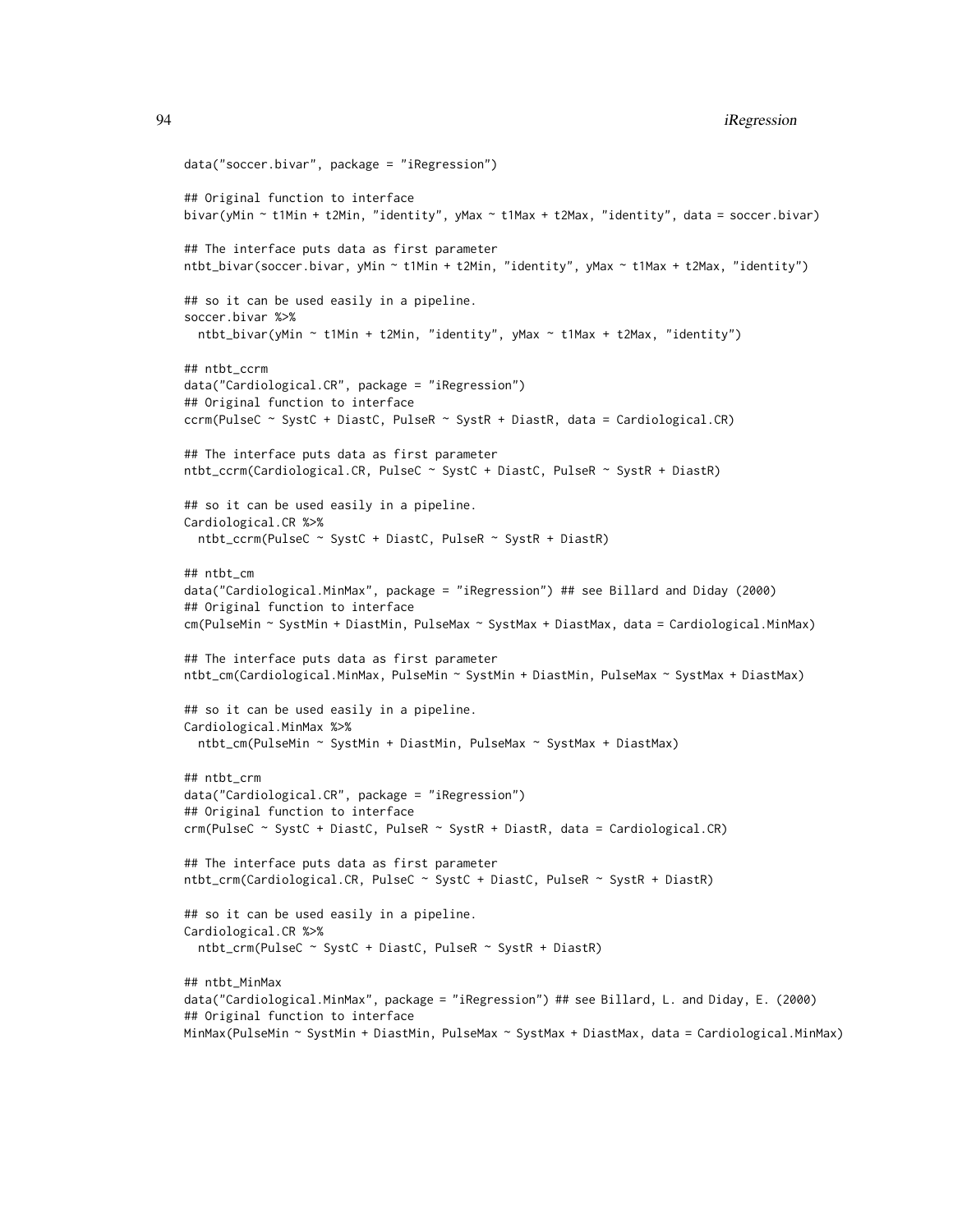#### ivfixed 95

```
## The interface puts data as first parameter
ntbt_MinMax(Cardiological.MinMax, PulseMin ~ SystMin + DiastMin, PulseMax ~ SystMax + DiastMax)
## so it can be used easily in a pipeline.
Cardiological.MinMax %>%
 ntbt_MinMax(PulseMin ~ SystMin + DiastMin, PulseMax ~ SystMax + DiastMax)
## End(Not run)
```
ivfixed *Interfaces for ivfixed package for data science pipelines.*

## Description

Interfaces to ivfixed functions that can be used in a pipeline implemented by magrittr.

### Usage

ntbt\_ivFixed(data, ...)

# Arguments

| data     | data frame, tibble, list,                                        |
|----------|------------------------------------------------------------------|
| $\cdots$ | Other arguments passed to the corresponding interfaced function. |

# Details

Interfaces call their corresponding interfaced function.

## Value

Object returned by interfaced function.

### Author(s)

Roberto Bertolusso

```
## Not run:
library(intubate)
library(magrittr)
library(ivfixed)
```

```
## ntbt_ivFixed: Fit an Instrumental least square dummy variable model
pib <- as.matrix(c(12,3,4,0.4,0.7,5,0.7,0.3,
                  0.6,89,7,8,45,7,4,5,0.5,5),nrows=18,ncols=1)
tir <- as.matrix(c(12,0.3,4,0.4,7,12,3.0,6.0,45,
```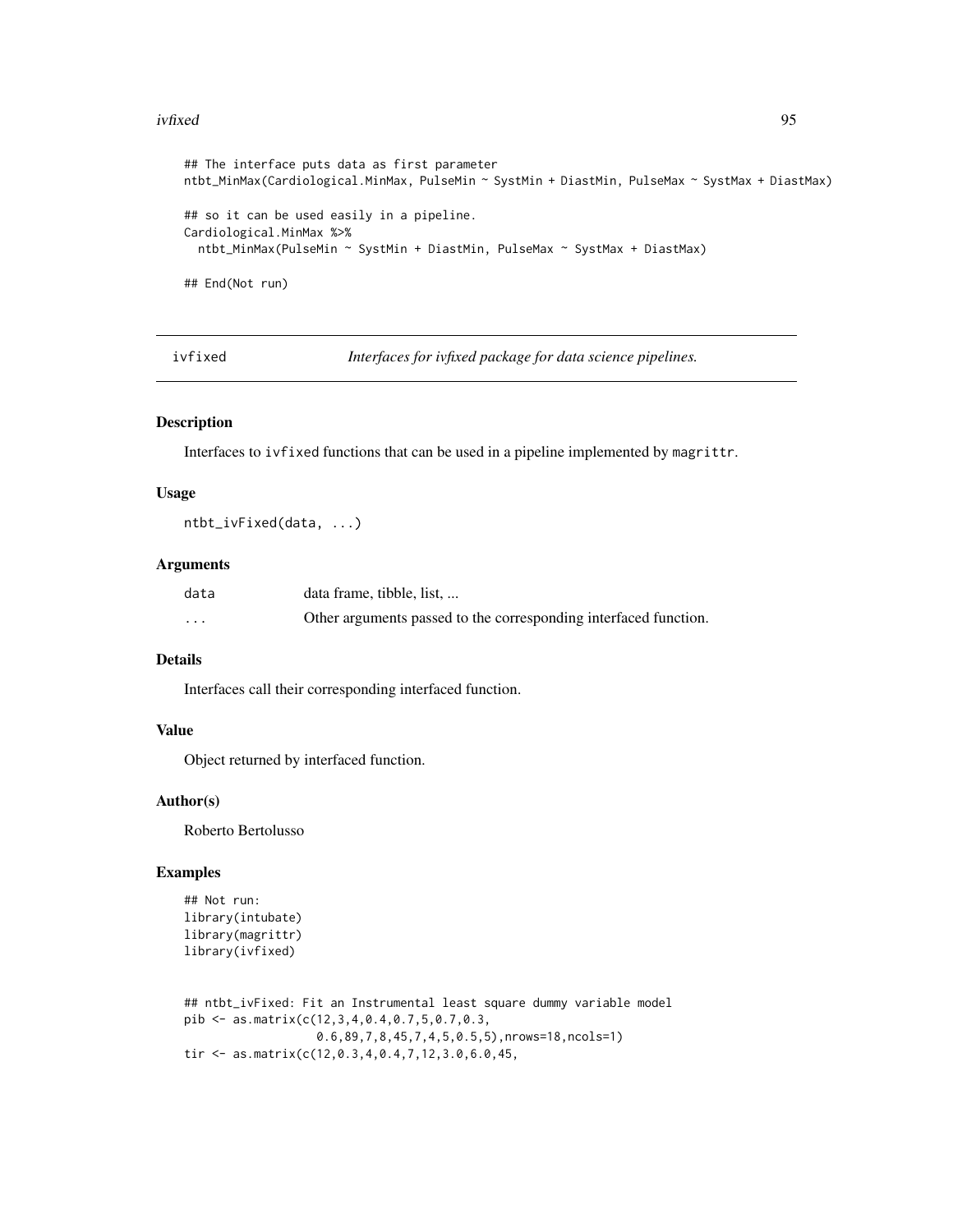96 kernlab kernlab kernlab kernlab kernlab kernlab kernlab kernlab kernlab kernlab kernlab kernlab kernlab ker

```
7.0,0.8,44,65,23,4,6,76,9),nrows=18,ncols=1)
inf <- as.matrix(c(1.2,3.6,44,1.4,0.78,54,0.34,0.66,
                   12,0.7,8.0,12,65,43,5,76,65,8),nrows=18,ncols=1)
npl <- as.matrix(c(0.2,3.8,14,2.4,1.7,43,0.2,0.5,23,
                   7.8,88,36,65,3,44,65,7,34),nrows=18,ncols=1)
mdata \leq data.frame(p = pib, t = tir, int = inf, np = npl)
## Original function to interface
ivFixed(t \sim p + int \mid p + np, mdata, n = 6, t = 3)## The interface puts data as first parameter
ntbt_ivFixed(mdata, t \sim p + int \mid p + np, n = 6, t = 3)
## so it can be used easily in a pipeline.
mdata %>%
  ntbt_ivFixed(t \sim p + int | p + np, n = 6, t = 3)
## End(Not run)
```
kernlab *Interfaces for kernlab package for data science pipelines.*

### Description

Interfaces to kernlab functions that can be used in a pipeline implemented by magrittr.

# Usage

```
ntbt_gausspr(data, ...)
ntbt_kfa(data, ...)
ntbt_kha(data, ...)
ntbt_kkmeans(data, ...)
ntbt_kpca(data, ...)
ntbt_kqr(data, ...)
ntbt_ksvm(data, ...)
ntbt_lssvm(data, ...)
ntbt_rvm(data, ...)
ntbt_sigest(data, ...)
ntbt_specc(data, ...)
```
## Arguments

| data                    | data frame, tibble, list,                                        |
|-------------------------|------------------------------------------------------------------|
| $\cdot$ $\cdot$ $\cdot$ | Other arguments passed to the corresponding interfaced function. |

## Details

Interfaces call their corresponding interfaced function.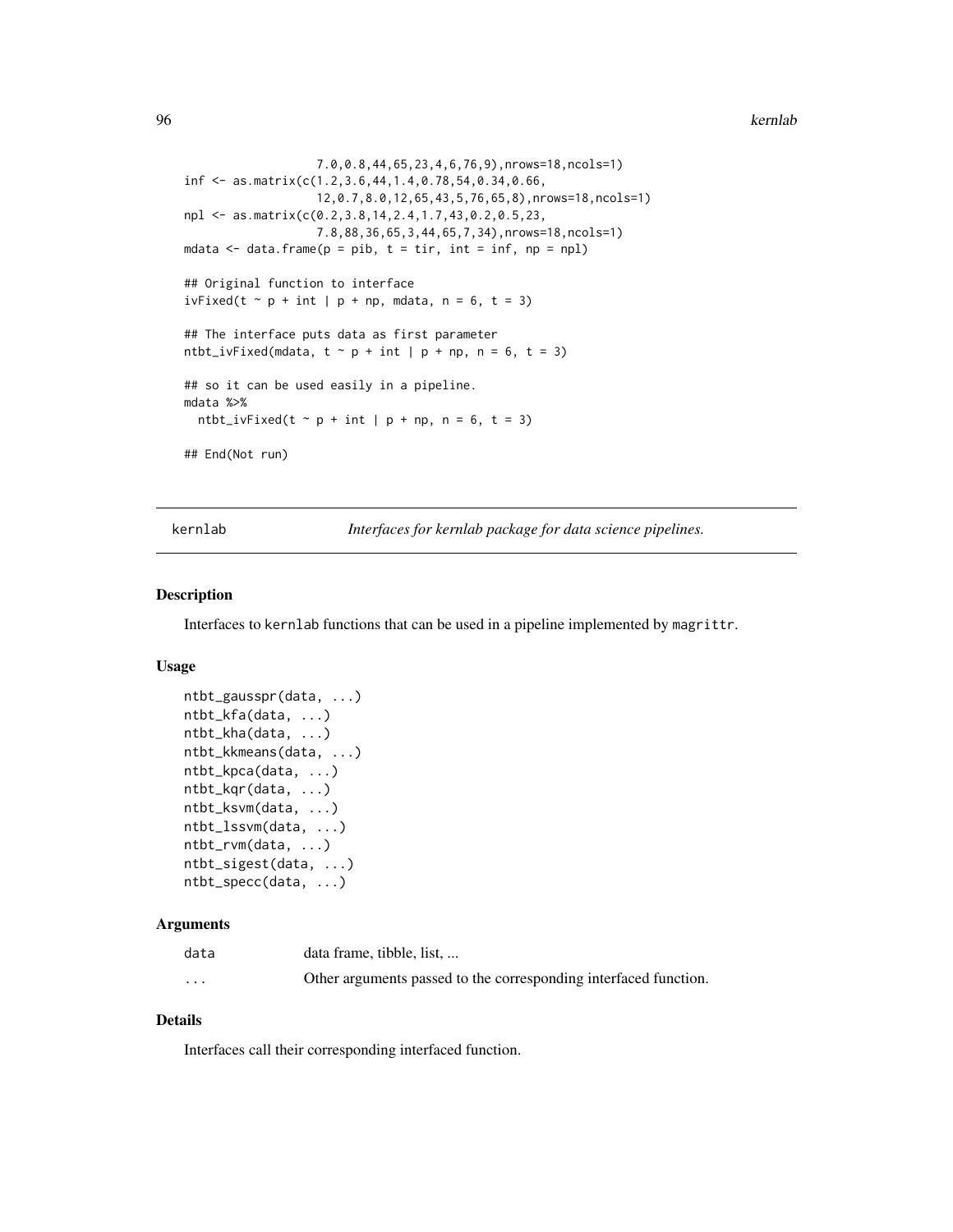#### kernlab 97

# Value

Object returned by interfaced function.

## Author(s)

Roberto Bertolusso

```
## Not run:
library(intubate)
library(magrittr)
library(kernlab)
## ntbt_gausspr: Gaussian processes for regression and classification
data(iris)
## Original function to interface
gausspr(Species \sim ., data = iris, var = 2)
## The interface puts data as first parameter
ntbt_gausspr(iris, Species ~ ., var = 2)
## so it can be used easily in a pipeline.
iris %>%
  ntbt_gausspr(Species ~ ., var = 2)
## ntbt_kfa: Kernel Feature Analysis
data(promotergene)
## Original function to interface
kfa(~ ., data = promotergene)
## The interface puts data as first parameter
ntbt_kfa(promotergene, ~ .)
## so it can be used easily in a pipeline.
promotergene %>%
  ntbt_kfa(\sim .)## ntbt_kha: Kernel Principal Components Analysis
data(iris)
test <- sample(1:150,70)
## Original function to interface
kpc \leq kha(\leq., data = iris[-test, -5], kernel = "rbfdot", kpar = list(sigma=0.2),
           features = 2, eta = 0.001, maxiter = 65)
pcv(kpc)
## The interface puts data as first parameter
```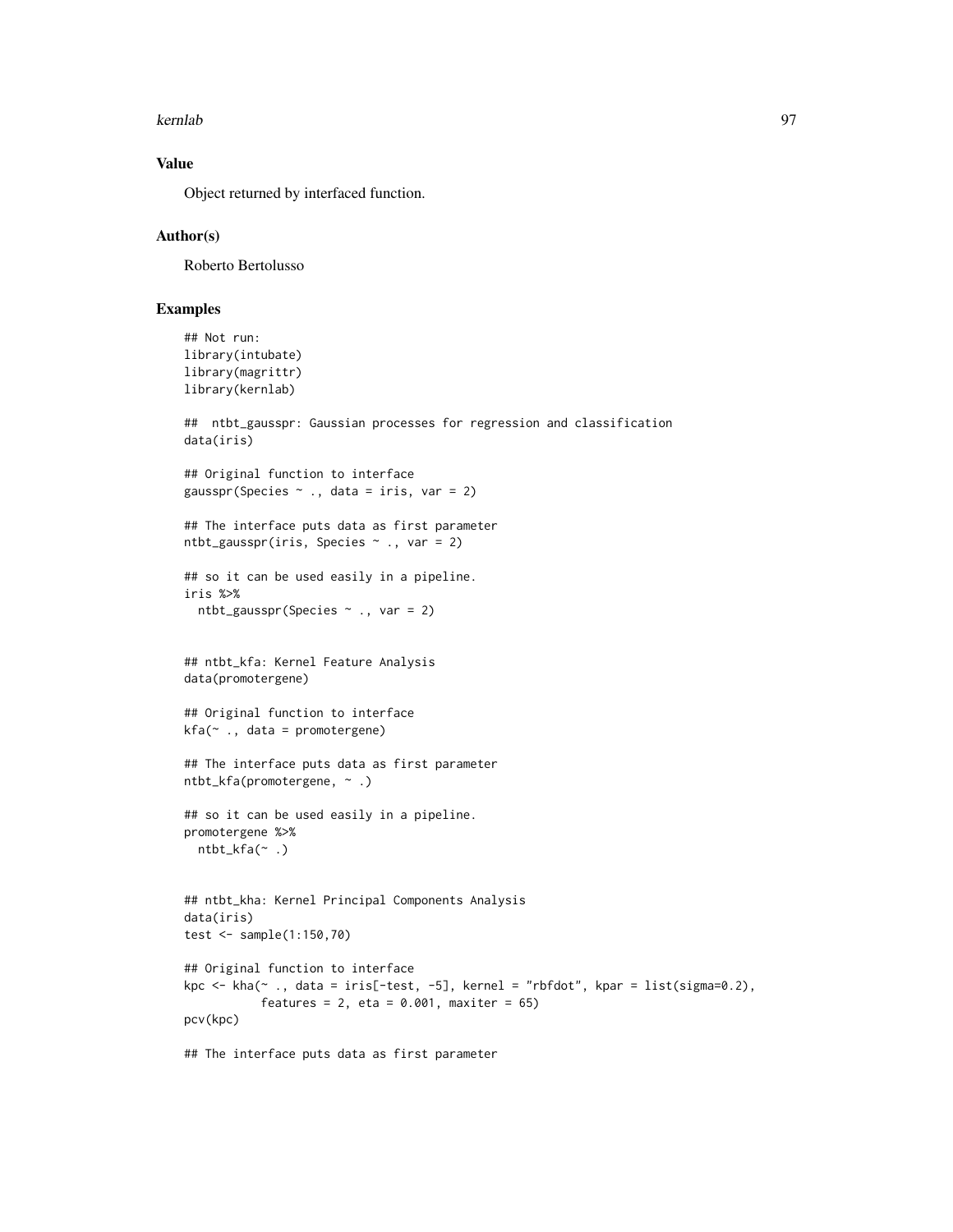```
kpc \le ntbt_kha(iris[-test, -5], \sim ., kernel = "rbfdot", kpar = list(sigma=0.2),
                features = 2, eta = 0.001, maxiter = 65)
pcv(kpc)
## so it can be used easily in a pipeline.
iris[-test, -5] %>%
  ntbt_kha(~ ., kernel = "rbfdot", kpar = list(sigma=0.2),
           features = 2, eta = 0.001, maxiter = 65) %>%
  pcv()
## ntbt_kkmeans: Kernel k-means
## Original function to interface
sc \leq kkmeans(\leq., data = iris[-test, -5], centers = 3)
centers(sc)
## The interface puts data as first parameter
sc \le ntbt_kkmeans(iris[-test, -5], \sim ., centers = 3)
centers(sc)
## so it can be used easily in a pipeline.
iris[-test, -5] %>%
  ntbt_kkmeans(~ ., centers = 3) %>%
  centers()
## ntbt_kpca: Kernel Principal Components Analysis
data(iris)
test <- sample(1:150,20)
## Original function to interface
kpc <- kpca(~ ., data = iris[-test, -5], kernel = "rbfdot",
            kpar = list(sigma = 0.2), features = 2)
pcv(kpc)
## The interface puts data as first parameter
kpc <- ntbt_kpca(iris[-test, -5], ~ ., kernel = "rbfdot",
                 kpar = list(sigma = 0.2), features = 2)
pcv(kpc)
## so it can be used easily in a pipeline.
iris[-test, -5] %>%
  ntbt_kpca(~ ., kernel = "rbfdot",
            kpar = list(sigma = 0.2), features = 2) %>%
  pcv()
## ntbt_kqr: Kernel Quantile Regression
## Not found example using formula interface, and I am
## completely ignorant to construct one.
x <- sort(runif(300))
```

```
y \leq \sin(\pi x) + \text{norm}(300, 0, \text{sd} = \exp(\sin(2\pi x)))
```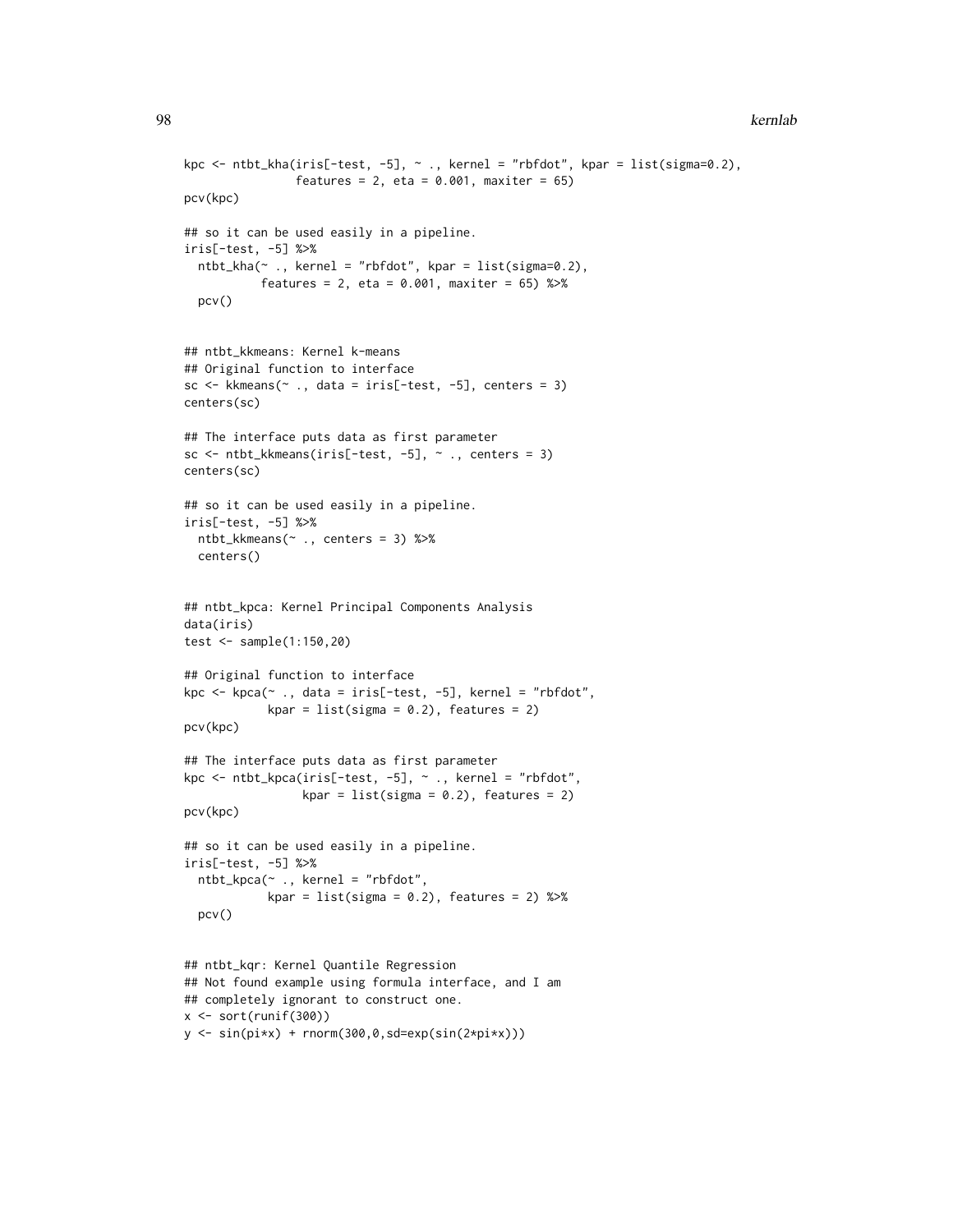### kernlab 99

```
dkqr \leq data.frame(x, y)## Original function to interface
set.seed(1)
kqr(x, y, tau = 0.5, C = 0.15)## The interface puts data as first parameter
set.seed(1)
ntbt_kqr(dkqr, x, y, tau = 0.5, C = 0.15)
## so it can be used easily in a pipeline.
set.seed(1)
dkqr %>%
  ntbt_kqr(x, y, tau = 0.5, C = 0.15)
## ntbt_ksvm: Support Vector Machines
data(spam)
index <- sample(1:dim(spam)[1])
spamtrain <- spam[index[1:floor(dim(spam)[1]/2)], ]
spamtest <- spam[index[((ceiling(dim(spam)[1]/2)) + 1):dim(spam)[1]], ]
## Original function to interface
set.seed(1)
ksvm(type ~ ., data = spamtrain, kernel = "rbfdot",
     kpar = list(sigma = 0.05), C = 5, cross = 3)
## The interface puts data as first parameter
set.seed(1)
ntbt_ksvm(spamtrain, type ~ ., kernel = "rbfdot",
          kpar = list(sigma = 0.05), C = 5, cross = 3)## so it can be used easily in a pipeline.
set.seed(1)
spamtrain %>%
  ntbt_ksvm(type ~ ., kernel = "rbfdot",
            kpar = list(sigma = 0.05), C = 5, cross = 3)
## ntbt_lssvm: Least Squares Support Vector Machine
data(iris)
## Original function to interface
set.seed(1)
lssvm(Species ~ ., data = iris)
## The interface puts data as first parameter
set.seed(1)
ntbt_lssvm(iris, Species ~ .)
## so it can be used easily in a pipeline.
set.seed(1)
iris %>%
```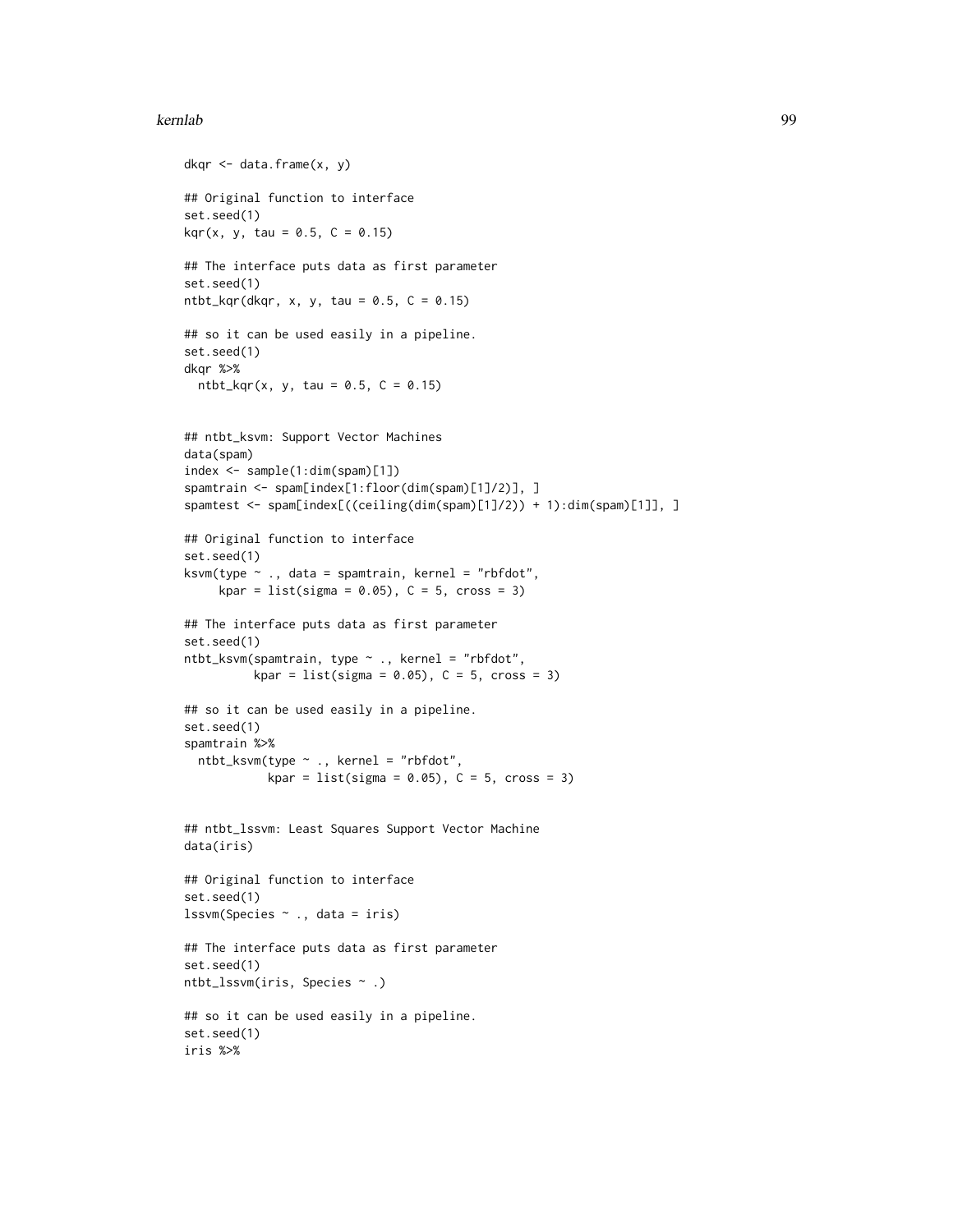```
ntbt_lssvm(Species ~ .)
## ntbt_rvm: Relevance Vector Machine
## Not found example using formula interface, and I am
## completely ignorant to construct one.
x \leq -\text{seq}(-20, 20, 0.1)y \le -\sin(x)/x + \text{norm}(401, \text{sd}=0.05)drvm < - data.frame(x, y)## Original function to interface
set.seed(1)
rvm(x, y, tau = 0.5, C = 0.15)
## The interface puts data as first parameter
set.seed(1)
ntbt_rvm(drvm, x, y, tau = 0.5, C = 0.15)## so it can be used easily in a pipeline.
set.seed(1)
drvm %>%
  ntbt_rvm(x, y, tau = 0.5, C = 0.15)## ntbt_sigest: Hyperparameter estimation for the Gaussian Radial Basis kernel
data(promotergene)
## Original function to interface
set.seed(1)
sigest(Class ~ ., data = promotergene)
## The interface puts data as first parameter
set.seed(1)
ntbt_sigest(promotergene, Class ~ .)
## so it can be used easily in a pipeline.
set.seed(1)
promotergene %>%
  ntbt_sigest(Class ~ .)
## ntbt_specc: Spectral Clustering
## Not found example using formula interface, and I am
## completely ignorant to construct one.
## End(Not run)
```
kknn *Interfaces for kknn package for data science pipelines.*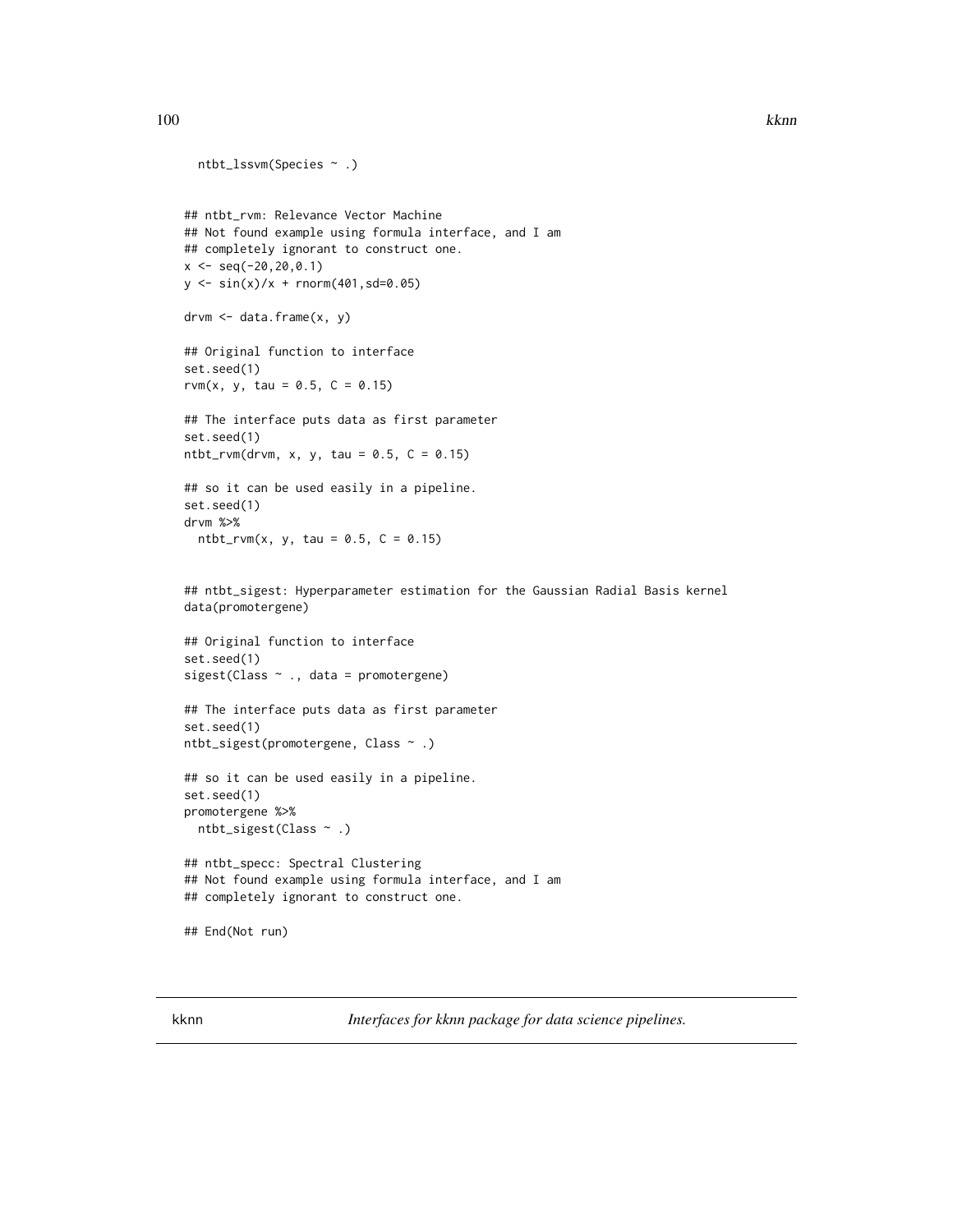#### kknn til 101 med til 101 med til 101 med til 101 med til 101 med til 101 med til 101 med til 101 med til 101 m

## Description

Interfaces to kknn functions that can be used in a pipeline implemented by magrittr.

#### Usage

```
ntbt_train.kknn(data, ...)
ntbt_cv.kknn(data, ...)
ntbt_kknn(data, ...)
```
# Arguments

| data    | data frame, tibble, list,                                        |
|---------|------------------------------------------------------------------|
| $\cdot$ | Other arguments passed to the corresponding interfaced function. |

# Details

Interfaces call their corresponding interfaced function.

### Value

Object returned by interfaced function.

## Author(s)

Roberto Bertolusso

```
## Not run:
library(intubate)
library(magrittr)
library(kknn)
## ntbt_train.kknn: Training kknn
## ntbt_cv.kknn:
data(miete)
## Original function to interface
train.kknn(nmqm \sim wfl + bjkat + zh, data = miete,
           kmax = 25, kernel = c("rectangular", "triangular", "epanechnikov",
                                 "gaussian", "rank", "optimal"))
cv.kknn(nmqm ~ wfl + bjkat + zh, data = miete)## The interface puts data as first parameter
ntbt_train.kknn(miete, nmqm ~ wfl + bjkat + zh,
                kmax = 25, kernel = c("rectangular", "triangular", "epanechnikov",
                                       "gaussian", "rank", "optimal"))
ntbt_cv.kknn(miete, nmqm ~ wfl + bjkat + zh)
## so it can be used easily in a pipeline.
```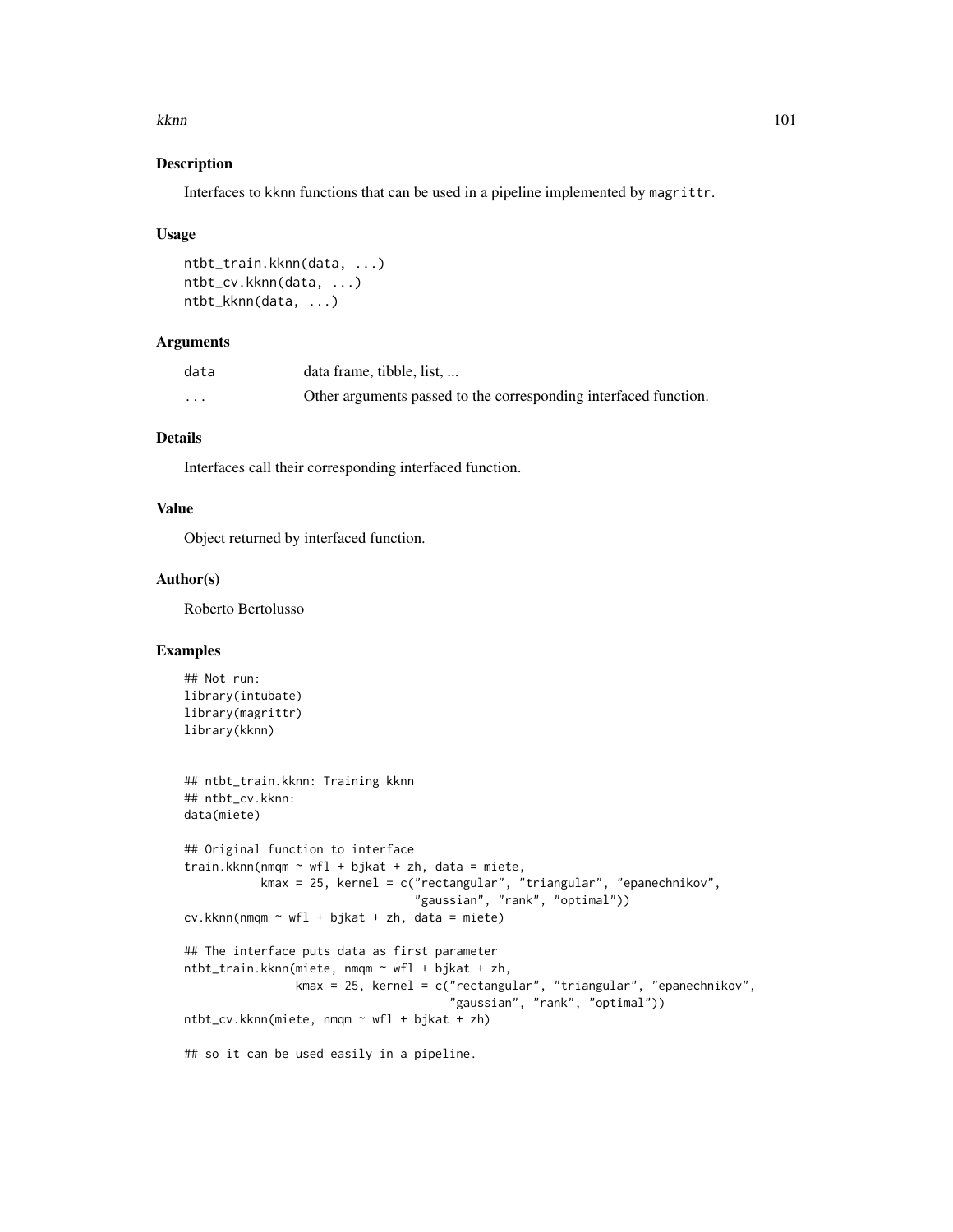```
miete %>%
  ntbt_train.kknn(nmqm ~ wfl + bjkat + zh,
                  kmax = 25, kernel = c("rectangular", "triangular", "epanechnikov",
                                         "gaussian", "rank", "optimal"))
miete %>%
  ntbt_cv.kknn(nmqm ~ wfl + bjkat + zh)## ntbt_kknn: Weighted k-Nearest Neighbor Classifier
m \leftarrow \text{dim}(iris)[1]val \leq sample(1:m, size = round(m/3), replace = FALSE, prob = rep(1/m, m))
iris.learn <- iris[-val,]
iris.valid <- iris[val,]
## Original function to interface
kknn(Species ~ ., iris.learn, iris.valid, distance = 1, kernel = "triangular")
## The interface puts data as first parameter
ntbt_kknn(iris.learn, Species ~ ., iris.valid, distance = 1, kernel = "triangular")
## so it can be used easily in a pipeline.
iris.learn %>%
  ntbt_kknn(Species ~ ., iris.valid, distance = 1, kernel = "triangular")
## NOTE: there is (in your face) cheating! We should be able to supply
## both iris.learn and iris.valid. It should be possible with intuBags.
## End(Not run)
```
klaR *Interfaces for klaR package for data science pipelines.*

### Description

Interfaces to klaR functions that can be used in a pipeline implemented by magrittr.

### Usage

```
ntbt_classscatter(data, ...)
ntbt_cond.index(data, ...)
ntbt_greedy.wilks(data, ...)
ntbt_loclda(data, ...)
ntbt_meclight(data, ...)
ntbt_NaiveBayes(data, ...)
ntbt_nm(data, ...)
ntbt_partimat(data, ...)
ntbt_plineplot(data, ...)
ntbt_pvs(data, ...)
ntbt_rda(data, ...)
ntbt_sknn(data, ...)
ntbt_stepclass(data, ...)
ntbt_woe(data, ...)
```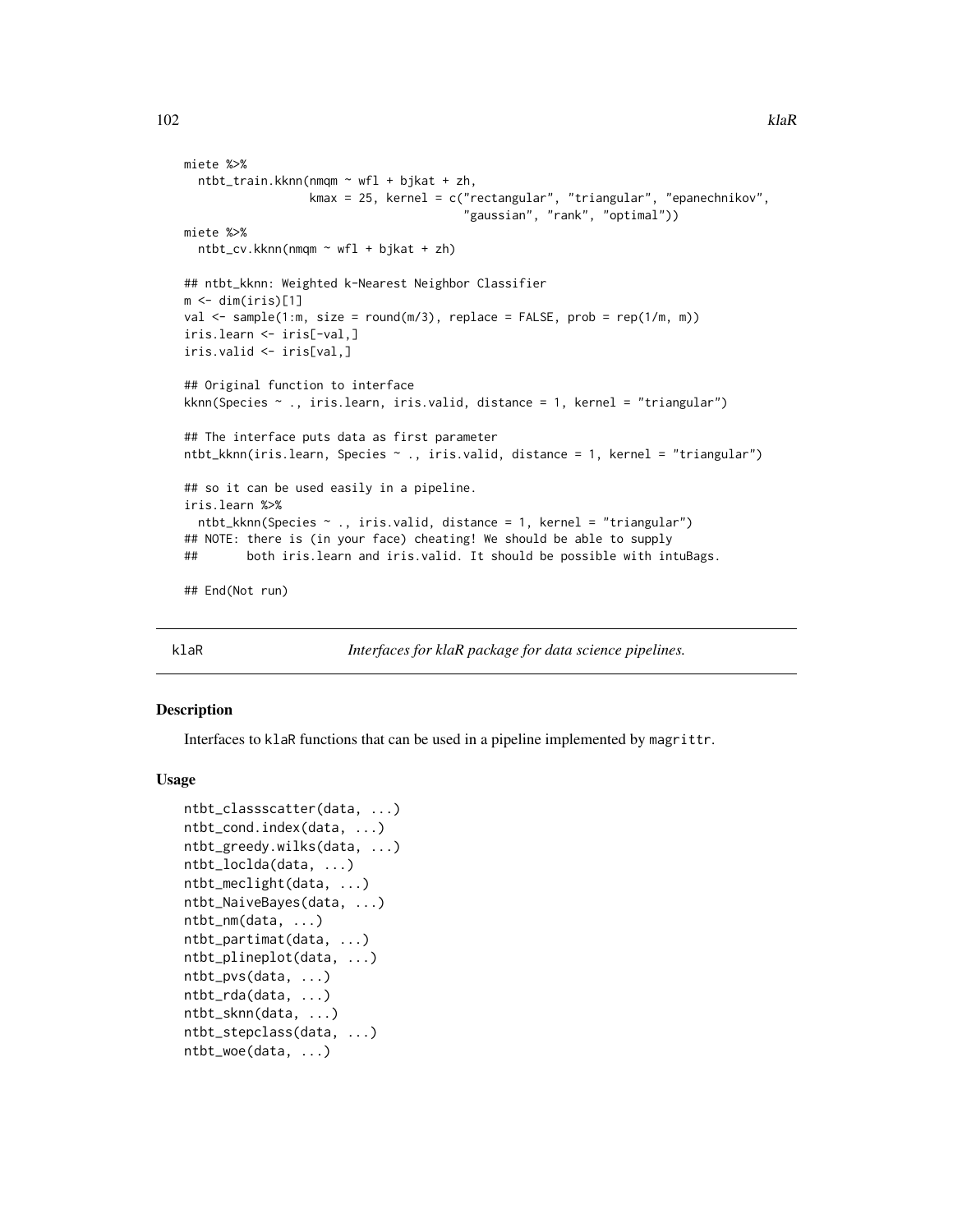#### $kla$  and  $k$  and  $k$  and  $k$  and  $k$  and  $k$  and  $k$  and  $k$  and  $k$  and  $k$  and  $k$  and  $k$  and  $k$  and  $k$  and  $k$  and  $k$  and  $k$  and  $k$  and  $k$  and  $k$  and  $k$  and  $k$  and  $k$  and  $k$  and  $k$  and  $k$  and  $k$  and  $k$

### Arguments

| data              | data frame, tibble, list,                                        |
|-------------------|------------------------------------------------------------------|
| $\cdot\cdot\cdot$ | Other arguments passed to the corresponding interfaced function. |

## Details

Interfaces call their corresponding interfaced function.

# Value

Object returned by interfaced function.

## Author(s)

Roberto Bertolusso

```
## Not run:
library(intubate)
library(magrittr)
library(klaR)
## ntbt_classscatter: Classification scatterplot matrix
data(B3)
library(MASS)
## Original function to interface
classscatter(PHASEN ~ BSP91JW + EWAJW + LSTKJW, data = B3, method = "lda")
## The interface puts data as first parameter
ntbt_classscatter(B3, PHASEN ~ BSP91JW + EWAJW + LSTKJW, method = "lda")
## so it can be used easily in a pipeline.
B3 %>%
  ntbt_classscatter(PHASEN ~ BSP91JW + EWAJW + LSTKJW, method = "lda")
## ntbt_cond.index: Calculation of Condition Indices for Linear Regression
data(Boston)
## Original function to interface
cond.index(medv \sim ., data = Boston)
## The interface puts data as first parameter
ntbt_cond.index(Boston, medv ~ .)
## so it can be used easily in a pipeline.
Boston %>%
  ntbt_cond.index(medv ~ .)
```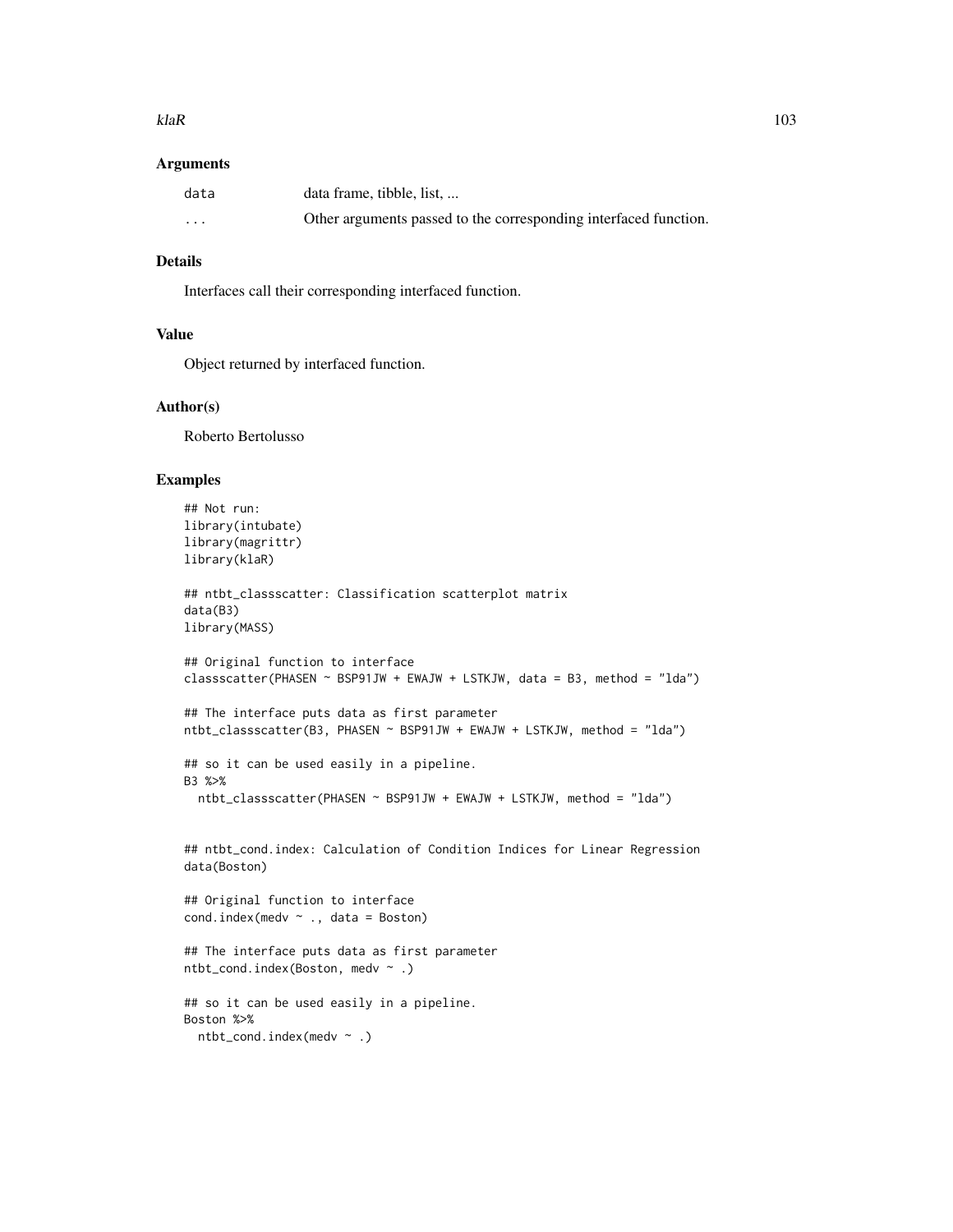```
## ntbt_greedy.wilks: Stepwise forward variable selection for classification
data(B3)
## Original function to interface
greedy.wilks(PHASEN \sim ., data = B3, niveau = 0.1)
## The interface puts data as first parameter
ntbt_greedy.wilks(B3, PHASEN \sim ., niveau = 0.1)
## so it can be used easily in a pipeline.
B3 %>%
 ntbt_greedy.wilks(PHASEN ~ ., niveau = 0.1)
## ntbt_loclda: Localized Linear Discriminant Analysis (LocLDA)
## Original function to interface
loclda(PHASEN ~ ., data = B3)
## The interface puts data as first parameter
ntbt_loclda(B3, PHASEN ~ .)
## so it can be used easily in a pipeline.
B3 %>%
  ntbt_loclda(PHASEN ~ .)
## ntbt_meclight: Minimal Error Classification
data(iris)
## Original function to interface
meclight(Species ~ ., data = iris)
## The interface puts data as first parameter
ntbt_meclight(iris, Species ~ .)
## so it can be used easily in a pipeline.
iris %>%
  ntbt_meclight(Species ~ .)
## ntbt_NaiveBayes: Naive Bayes Classifier
data(iris)
## Original function to interface
NaiveBayes(Species ~ ., data = iris)
## The interface puts data as first parameter
ntbt_NaiveBayes(iris, Species ~ .)
## so it can be used easily in a pipeline.
```
ntbt\_NaiveBayes(Species ~ .)

iris %>%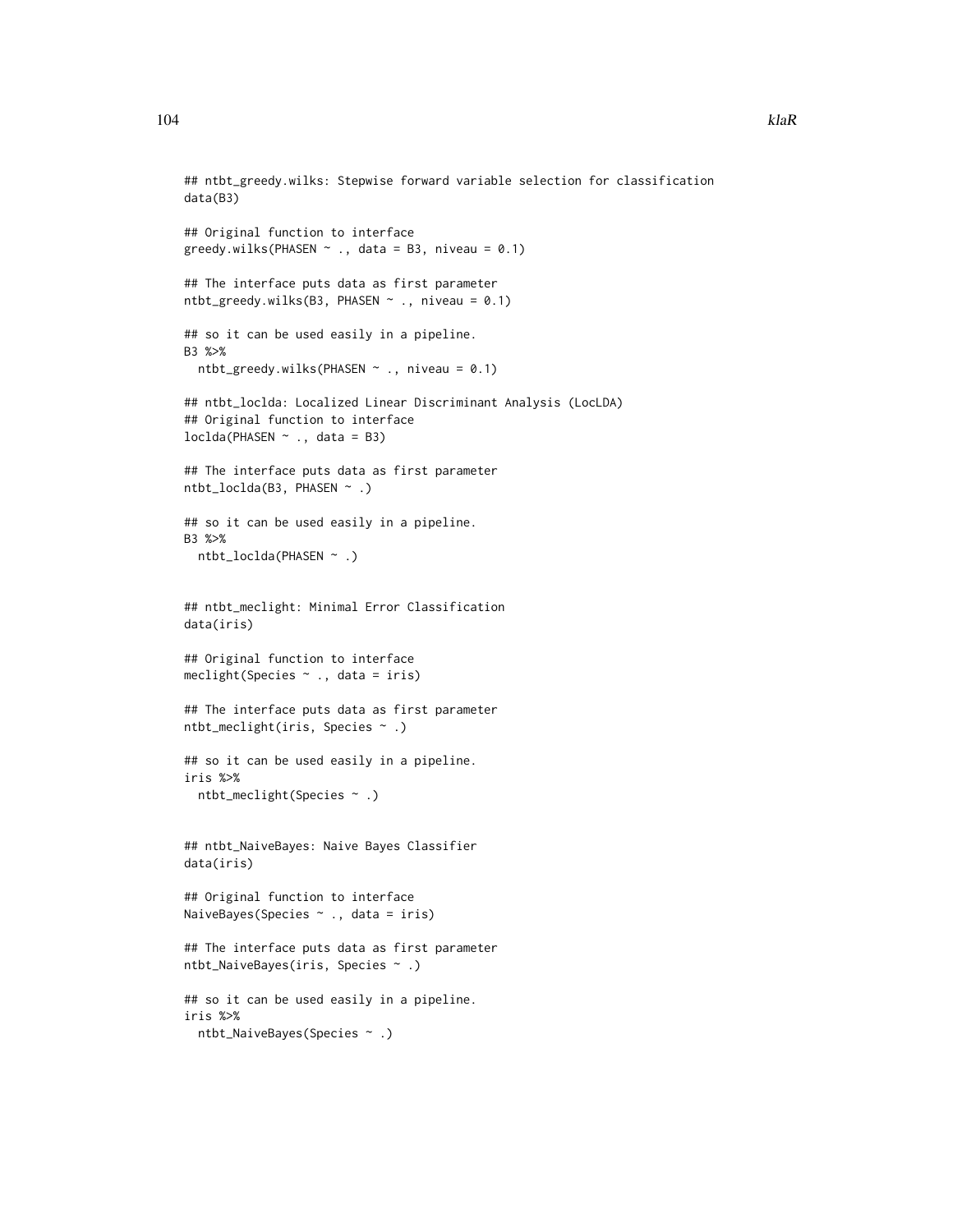```
## ntbt_nm: Nearest Mean Classification
## Original function to interface
nm(PHASEN \sim ., data = B3)## The interface puts data as first parameter
ntbt_nm(B3, PHASEN ~ .)## so it can be used easily in a pipeline.
B3 %>%
  ntbt_nm(PHASEN ~ .)
## ntbt_partimat: Plotting the 2-d partitions of classification methods
## Original function to interface
partimat(Species \sim ., data = iris, method = "lda")
## The interface puts data as first parameter
ntbt_partimat(iris, Species ~ ., method = "lda")
## so it can be used easily in a pipeline.
iris %>%
  ntbt_partimat(Species ~ ., method = "lda")
## ntbt_plineplot: Plotting marginal posterior class probabilities
## Original function to interface
plineplot(PHASEN \sim ., data = B3, method = "lda", x = "EWAJW", xlab = "EWAJW")
## The interface puts data as first parameter
ntbt_plineplot(B3, PHASEN \sim ., method = "lda", x = "EWAJW", xlab = "EWAJW")
## so it can be used easily in a pipeline.
B3 %>%
  ntbt_plineplot(PHASEN ~ ., method = "lda", x = "EWAJW", xlab = "EWAJW")
## ntbt_pvs: Pairwise variable selection for classification
library("mlbench")
data("Satellite")
## Original function to interface
pvs(classes ~ ., Satellite[1:3218,], method="qda", vs.method="ks.test")
## The interface puts data as first parameter
ntbt_pvs(Satellite[1:3218,], classes ~ ., method="qda", vs.method="ks.test")
## so it can be used easily in a pipeline.
Satellite[1:3218,] %>%
  ntbt_pvs(classes ~ ., method="qda", vs.method="ks.test")
```
## ntbt\_rda: Regularized Discriminant Analysis (RDA)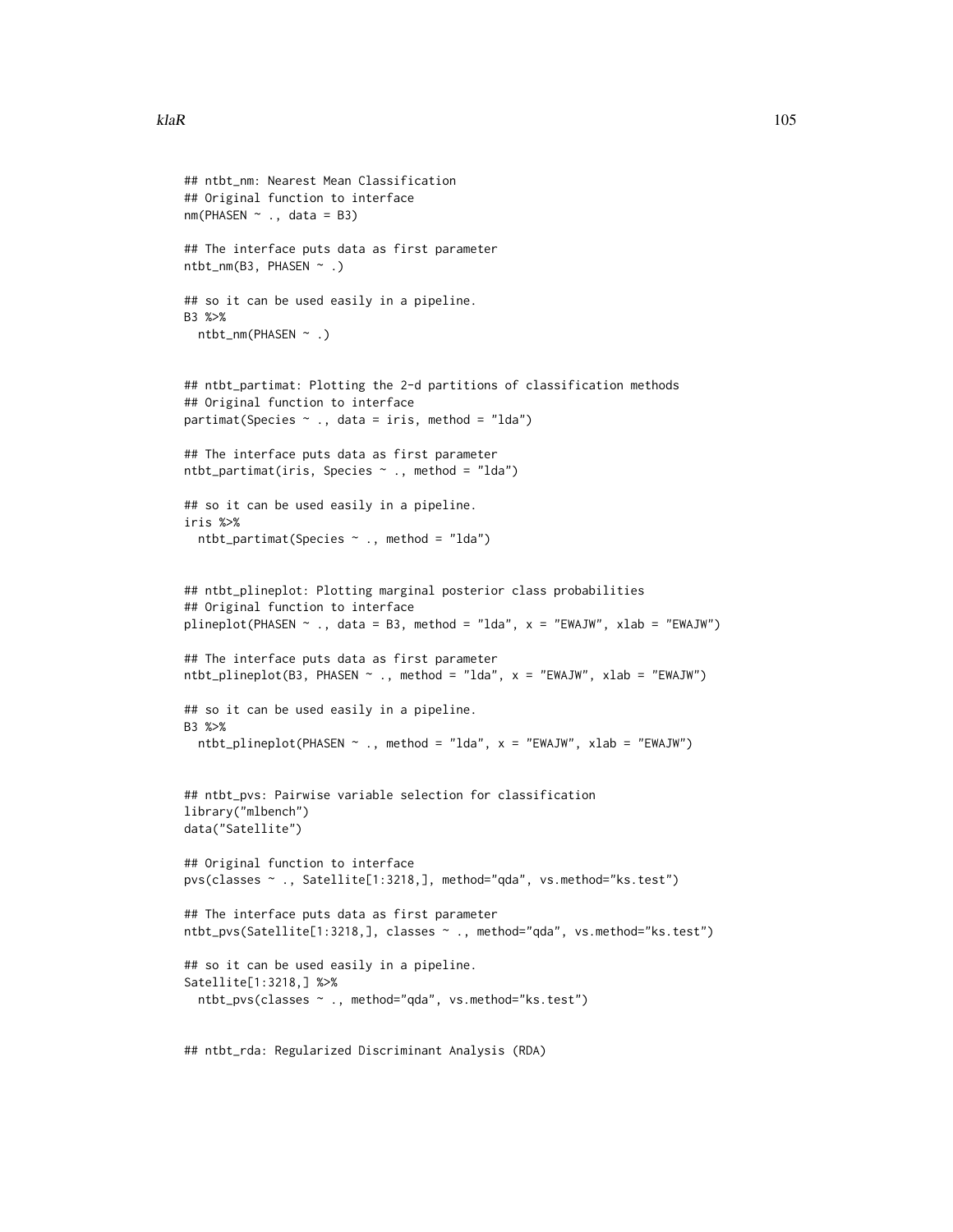```
## Original function to interface
rda(Species \sim ., data = iris, gamma = 0.05, lambda = 0.2)
## The interface puts data as first parameter
ntbt_rda(iris, Species \sim ., gamma = 0.05, lambda = 0.2)
## so it can be used easily in a pipeline.
iris %>%
 ntbt_rda(Species \sim ., gamma = 0.05, lambda = 0.2)
## ntbt_sknn: Simple k nearest Neighbours
## Original function to interface
sknn(Species ~ ., data = iris)
## The interface puts data as first parameter
ntbt_sknn(iris, Species ~ .)
## so it can be used easily in a pipeline.
iris %>%
 ntbt_sknn(Species ~ .)
## ntbt_stepclass: Stepwise variable selection for classification
## Original function to interface
stepclass(Species \sim ., data = iris, method = "qda",
          start.vars = "Sepal.Width", criterion = "AS") # same as above
## The interface puts data as first parameter
ntbt_stepclass(iris, Species ~ ., method = "qda",
               start.vars = "Sepal.Width", criterion = "AS") # same as above
## so it can be used easily in a pipeline.
iris %>%
 ntbt_stepclass(Species ~ ., method = "qda",
                 start.vars = "Sepal.Width", criterion = "AS") # same as above
## ntbt_woe: Weights of evidence
data("GermanCredit")
set.seed(6)
train <- sample(nrow(GermanCredit), round(0.6*nrow(GermanCredit)))
## Original function to interface
woe(credit_risk \sim ., data = GermanCredit[train,], zeroadj = 0.5, applyontrain = TRUE)
## The interface puts data as first parameter
ntbt_woe(GermanCredit[train,], credit_risk ~ ., zeroadj = 0.5, applyontrain = TRUE)
## so it can be used easily in a pipeline.
GermanCredit[train,] %>%
 ntbt\_woe(credit\_risk ~ ., zeroadj = 0.5, applyontrain = TRUE)
```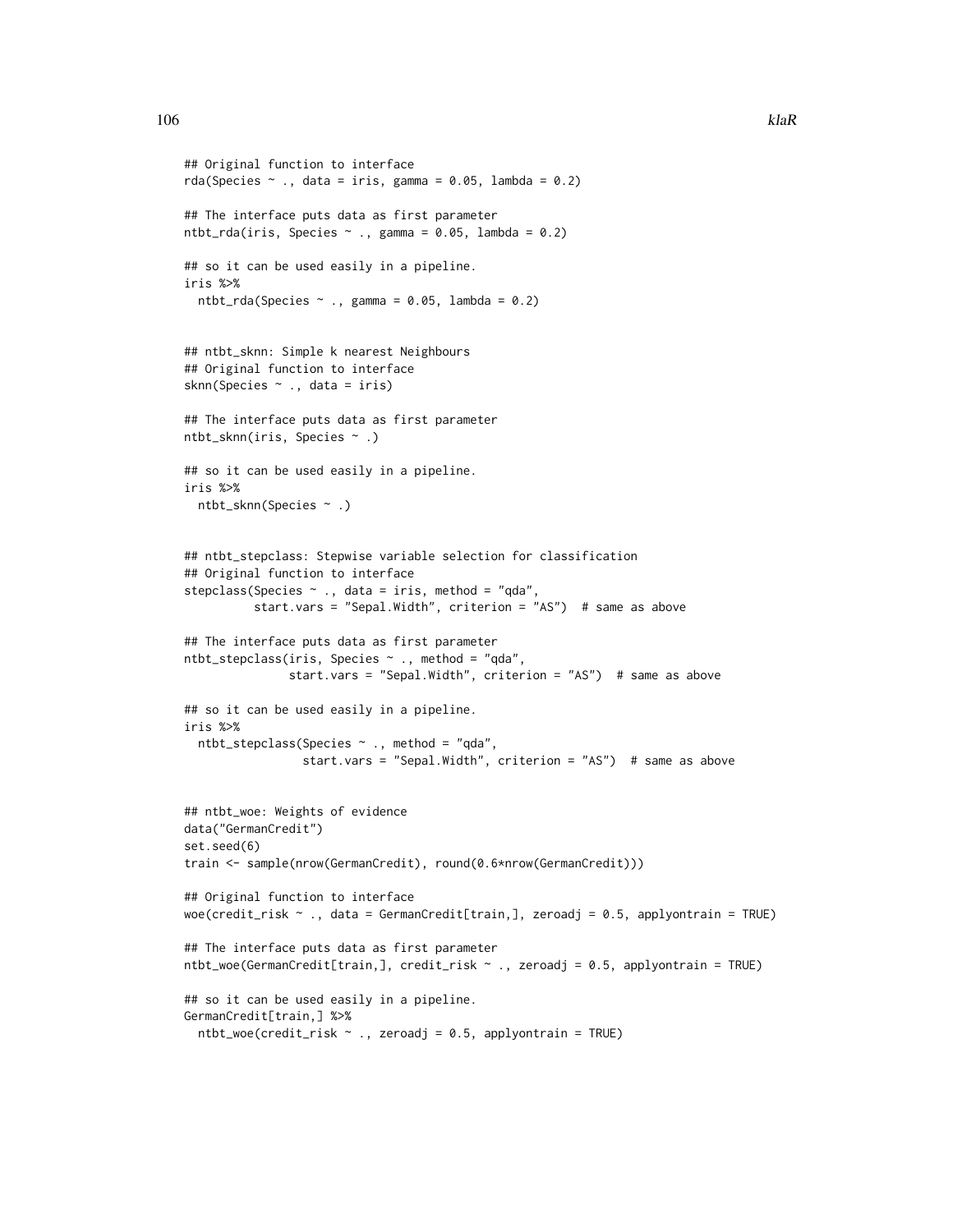## End(Not run)

### Description

Interfaces to lars functions that can be used in a pipeline implemented by magrittr.

### Usage

```
ntbt_lars(data, ...)
ntbt_cv.lars(data, ...)
```
#### Arguments

| data     | data frame, tibble, list,                                        |
|----------|------------------------------------------------------------------|
| $\cdots$ | Other arguments passed to the corresponding interfaced function. |

## Details

Interfaces call their corresponding interfaced function.

#### Value

Object returned by interfaced function.

# Author(s)

Roberto Bertolusso

```
## Not run:
library(intubate)
library(magrittr)
library(lars)
```

```
library(ISLR)
data("Hitters")
Hitters <- na.omit(Hitters)
dta <- list(x = model.matrix(Salary ~ ., Hitters)[, -1], ## Remove intercept
           y = model.frame(Salary ~ ., Hitters)[, 1])
## ntbt_lars: Fits Least Angle Regression, Lasso and Infinitesimal
## Forward Stagewise regression models
```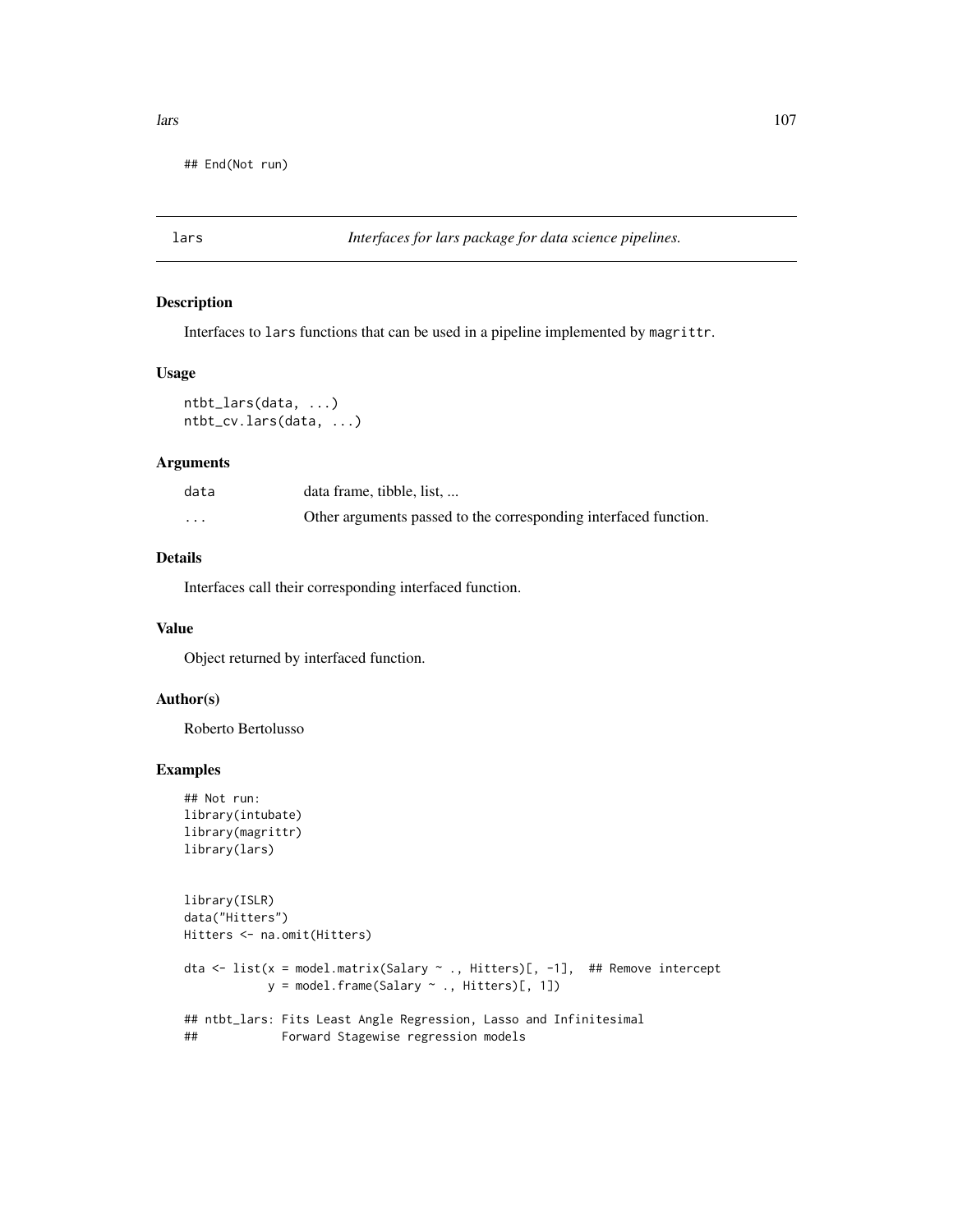108 lattice and the state of the state of the state of the state of the state of the state of the state of the state of the state of the state of the state of the state of the state of the state of the state of the state o

```
## Original function to interface
attach(dta)
lasso \leftarrow lars(x, y)plot(lasso)
detach()
## The interface puts data as first parameter
lasso <- ntbt_lars(dta, x, y)
plot(lasso)
## so it can be used easily in a pipeline.
dta %>%
  ntbt_lars(x, y) %>%
  plot()
## ntbt_cv.lars: Computes K-fold cross-validated error curve for lars
## Original function to interface
set.seed(1)
attach(dta)
cv.lars(x, y)
detach()
## The interface puts data as first parameter
set.seed(1)
ntbt_cv.lars(dta, x, y)
## so it can be used easily in a pipeline.
set.seed(1)
dta %>%
 ntbt_cv.lars(x, y)
## End(Not run)
```
lattice *Interfaces for lattice package for data science pipelines.*

## Description

Interfaces to lattice functions that can be used in a pipeline implemented by magrittr.

### Usage

```
ntbt_barchart(data, ...)
ntbt_bwplot(data, ...)
ntbt_cloud(data, ...)
ntbt_contourplot(data, ...)
ntbt_densityplot(data, ...)
ntbt_dotplot(data, ...)
```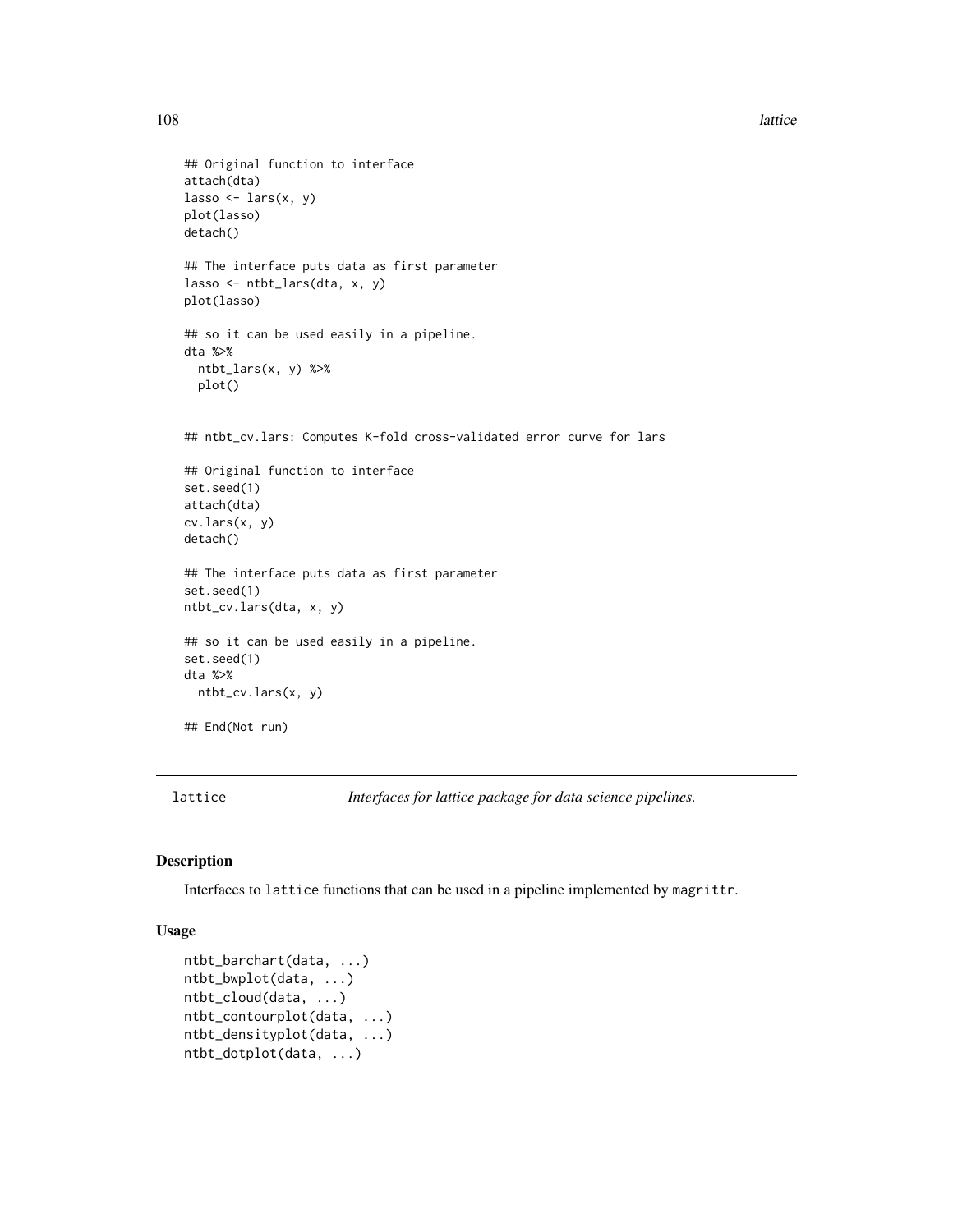```
ntbt_histogram(data, ...)
ntbt_levelplot(data, ...)
ntbt_oneway(data, ...)
ntbt_parallelplot(data, ...)
ntbt_qq(data, ...)
ntbt_qqmath(data, ...)
ntbt_splom(data, ...)
ntbt_stripplot(data, ...)
ntbt_tmd(data, ...)
ntbt_wireframe(data, ...)
ntbt_xyplot(data, ...)
```
## Arguments

| data    | data frame, tibble, list,                                        |
|---------|------------------------------------------------------------------|
| $\cdot$ | Other arguments passed to the corresponding interfaced function. |

# Details

Interfaces call their corresponding interfaced function.

#### Value

Object returned by interfaced function.

#### Author(s)

Roberto Bertolusso

```
## Not run:
library(intubate)
library(magrittr)
library(lattice)
## barchart
## Original function to interface
barchart(yield \sim variety | site, data = barley,
         groups = year, layout = c(1,6), stack = TRUE,
         auto.key = list(space = "right"),
         ylab = "Barley Yield (bushels/acre)",
         scales = list(x = list(root = 45)))## The interface reverses the order of data and formula
ntbt_barchart(data = barley, yield ~ variety | site,groups = year, layout = c(1,6), stack = TRUE,
              auto.key = list(space = "right"),
              ylab = "Barley Yield (bushels/acre)",
              scales = list(x = list(root = 45)))
```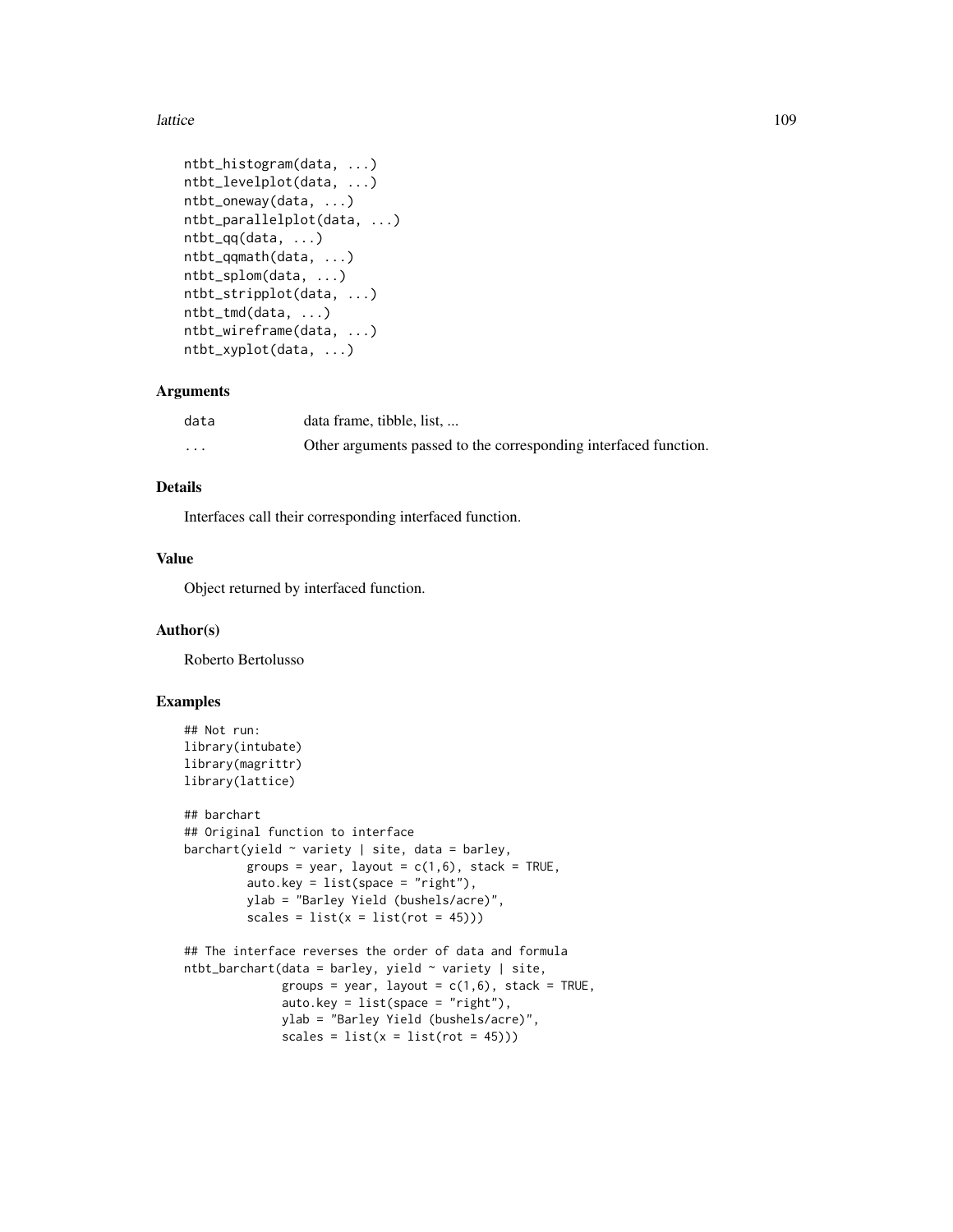```
## so it can be used easily in a pipeline.
barley %>%
 ntbt_barchart(yield ~ variety | site,
                groups = year, layout = c(1,6), stack = TRUE,
                auto.key = list(space = "right"),
                ylab = "Barley Yield (bushels/acre)",
                scales = list(x = list(root = 45)))## bwplot
## Original function to interface
bwplot(voice.part \sim height, data = singer, xlab = "Height (inches)")
## The interface reverses the order of data and formula
ntbt_bwplot(data = singer, voice.part \sim height, xlab = "Height (inches)")
## so it can be used easily in a pipeline.
singer %>%
 ntbt_bwplot(voice.part ~ height, xlab = "Height (inches)")
## cloud
## Original function to interface
cloud(Sepal.Length ~ Petal.Length * Petal.Width | Species, data = iris,
      screen = list(x = -90, y = 70), distance = .4, zoom = .6)
## The interface reverses the order of data and formula
ntbt_cloud(data = iris, Sepal.Length ~ Petal.Length * Petal.Width | Species,
           screen = list(x = -90, y = 70), distance = .4, zoom = .6)
## so it can be used easily in a pipeline.
iris %>%
 ntbt_cloud(Sepal.Length ~ Petal.Length * Petal.Width | Species,
             screen = list(x = -90, y = 70), distance = .4, zoom = .6)
## contourplot
grid \leq with(
 environmental,
 {
   ozo.m <- loess((ozone^(1/3)) ~ wind * temperature * radiation,
                   parametric = c("radiation", "wind"), span = 1, degree = 2)w.marginal \leq seq(min(wind), max(wind), length.out = 50)
    t.marginal <- seq(min(temperature), max(temperature), length.out = 50)
   r.marginal <- seq(min(radiation), max(radiation), length.out = 4)
   wtr.marginal <- list(wind = w.marginal, temperature = t.marginal,
                         radiation = r.marginal)
   ret <- expand.grid(wtr.marginal)
   ret[, "fit"] <- c(predict(ozo.m, ret))
   ret
 })
## Original function to interface
contourplot(fit \sim wind * temperature | radiation, data = grid,
            cuts = 10, region = TRUE,
            xlab = "Wind Speed (mph)",
```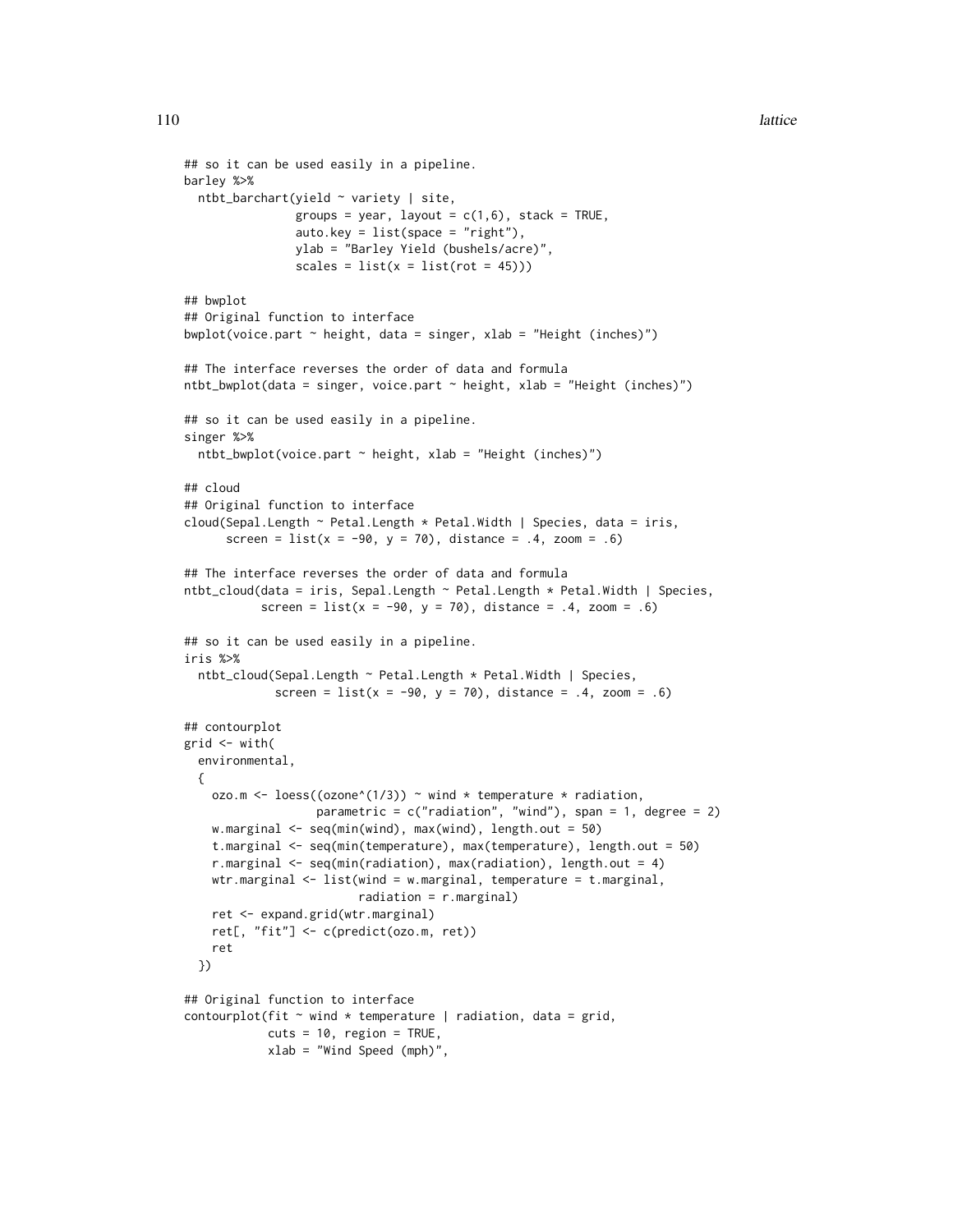ylab = "Temperature (F)", main = "Cube Root Ozone (cube root ppb)") ## The interface reverses the order of data and formula ntbt\_contourplot(data = grid, fit  $\sim$  wind  $*$  temperature | radiation,  $cuts = 10$ , region = TRUE, xlab = "Wind Speed (mph)", ylab = "Temperature (F)", main = "Cube Root Ozone (cube root ppb)") ## so it can be used easily in a pipeline. grid %>% ntbt\_contourplot(fit  $\sim$  wind  $*$  temperature | radiation,  $cuts = 10$ , region = TRUE, xlab = "Wind Speed (mph)", ylab = "Temperature (F)", main = "Cube Root Ozone (cube root ppb)") ## densityplot ## Original function to interface densityplot( $\sim$  height | voice.part, data = singer, layout = c(2, 4), xlab = "Height (inches)", bw = 5) ## The interface reverses the order of data and formula ntbt\_densityplot(data = singer,  $\sim$  height | voice.part, layout = c(2, 4), xlab = "Height (inches)", bw = 5) ## so it can be used easily in a pipeline. singer %>%  $ntbt\_densityplot(\sim height \mid voice.path, layout = c(2, 4),$  $xlab = "Height (inches)"$ , bw = 5) ## dotplot ## Original function to interface  $dot(variety ~ yield ~| site, data = barley, groups = year,$ key = simpleKey(levels(barley\$year), space = "right"), xlab = "Barley Yield (bushels/acre) ", aspect=0.5, layout =  $c(1,6)$ , ylab=NULL) ## The interface reverses the order of data and formula ntbt\_dotplot(data = barley, variety ~ yield | site, groups = year, key = simpleKey(levels(barley\$year), space = "right"), xlab = "Barley Yield (bushels/acre) ", aspect=0.5, layout =  $c(1,6)$ , ylab=NULL) ## so it can be used easily in a pipeline. barley %>%  $ntbt_dotplot(variety ~ yield ~| site, groups = year,$ key = simpleKey(levels(barley\$year), space = "right"), xlab = "Barley Yield (bushels/acre) ",  $aspect=0.5$ , layout =  $c(1,6)$ , ylab=NULL)

## histogram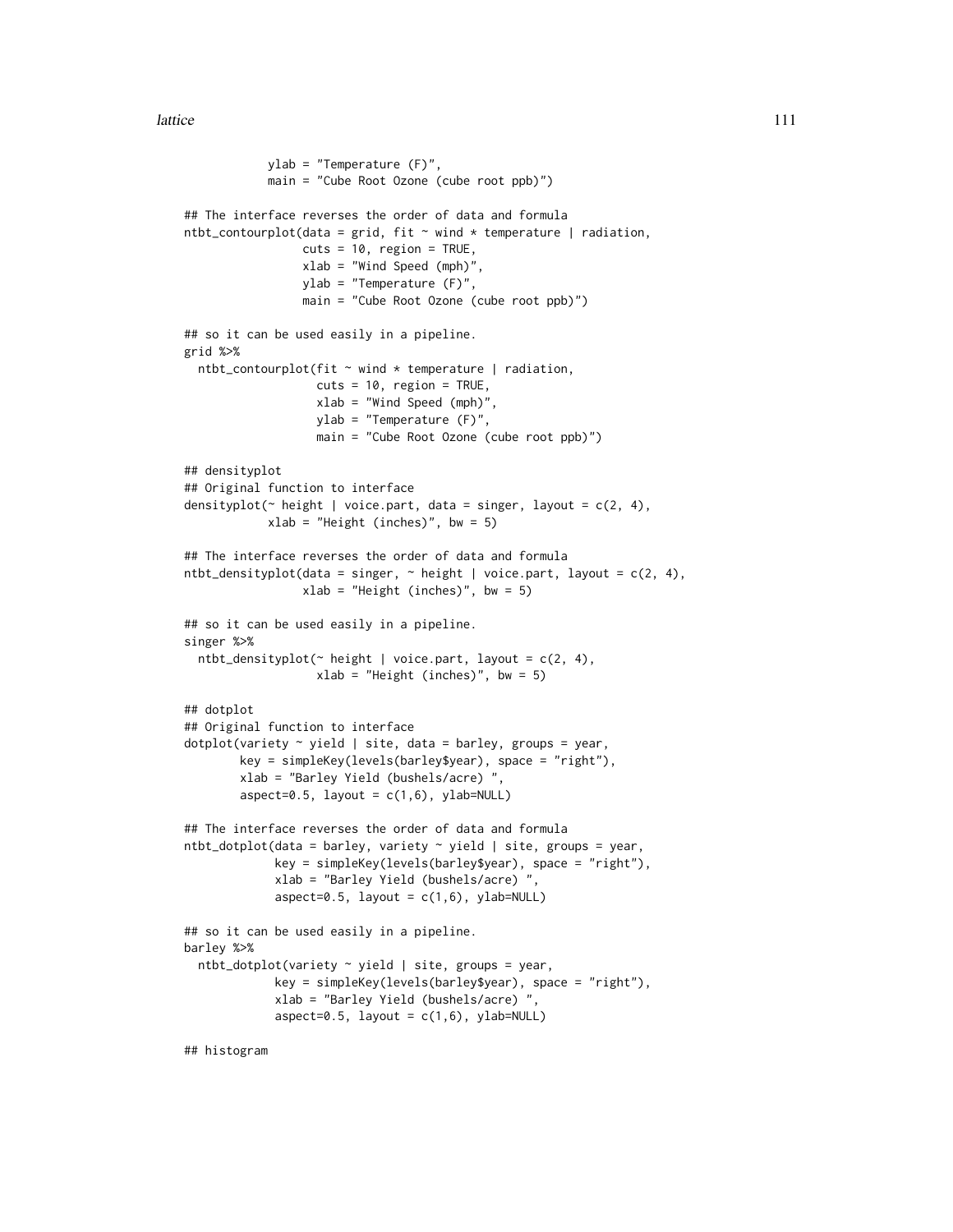```
## Original function to interface
histogram(~ height | voice.part, data = singer,
          xlab = "Height (inches)", type = "density",
          panel = function(x, \ldots) {
            panel.histogram(x, ...)
            panel.mathdensity(dmath = dnorm, col = "black",
                               args = list(mean=mean(x), sd=sd(x)))})
## The interface reverses the order of data and formula
ntbt_histogram(data = singer, ~ height | voice.part,
               xlab = "Height (inches)", type = "density",
               panel = function(x, ...)panel.histogram(x, ...)
                 panel.mathdensity(dmath = dnorm, col = "black",
                                    args = list(mean=mean(x), sd=sd(x)))})
## so it can be used easily in a pipeline.
singer %>%
 ntbt_histogram(~ height | voice.part,
                 xlab = "Height (inches)", type = "density",
                 panel = function(x, ...) {
                   panel.histogram(x, ...)
                   panel.mathdensity(dmath = dnorm, col = "black",
                                      args = list(mean=mean(x), sd=sd(x)))})
## levelplot
x \leq -\text{seq}(\text{pi}/4, 5 * \text{pi}, \text{length.out} = 100)y \leq -\text{seq}(pi/4, 5 * \text{pi}, length.out = 100)
r \leftarrow as.vector(sqrt(outer(x^2, y^2, "+")))
grid \leq expand.grid(x = x, y = y)
grid$z <- cos(r^2) * exp(-r/(pi^3))## Original function to interface
levelplot(z \sim x*y, grid, cuts = 50, scales = list(log = "e"), xlab = "",
          ylab = "", main = "Weird Function", sub = "with log scales",
          colorkey = FALSE, region = TRUE)
## The interface reverses the order of data and formula
ntbt_levelplot(grid, z \sim x*y, cuts = 50, scales = list(log = "e"), xlab = "",
               ylab = "", main = "Weird Function", sub = "with log scales",
               colorkey = FALSE, region = TRUE)
## so it can be used easily in a pipeline.
grid %>%
 ntbt_levelplot(z \sim x*y, cuts = 50, scales = list(log = "e"), xlab = "",
                 ylab = "", main = "Weird Function", sub = "with log scales",
                 colorkey = FALSE, region = TRUE)
## oneway
## Original function to interface
```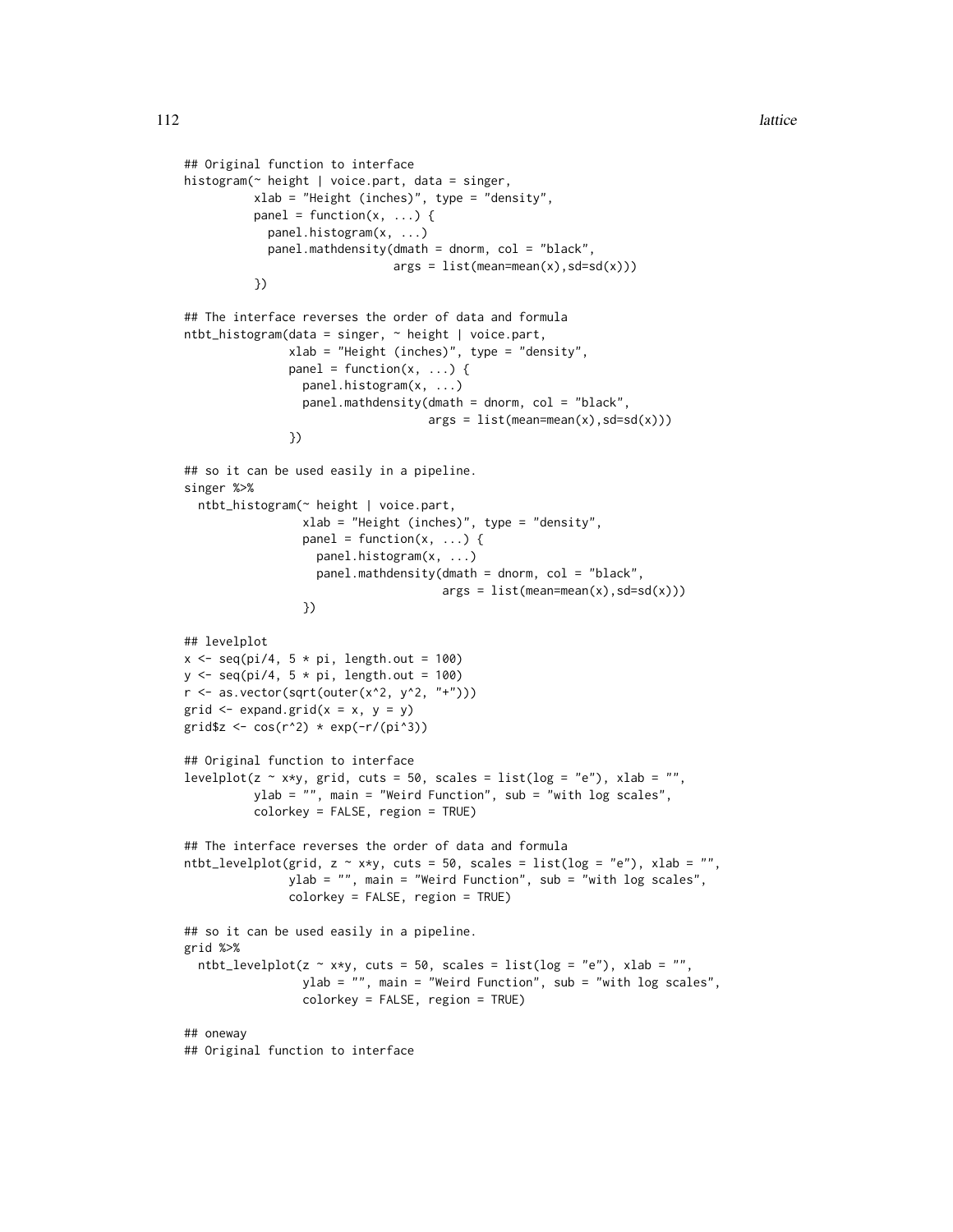```
fit \leq oneway(height \sim voice.part, data = singer, spread = 1)
rfs(fit, aspect = 1)## The interface reverses the order of data and formula
fit \le ntbt_oneway(data = singer, height \sim voice.part, spread = 1)
rfs(fit, aspect = 1)## so it can be used easily in a pipeline.
singer %>%
  ntbt_oneway(height ~ voice.part, spread = 1) %>%
  rfs(aspect = 1)## parallelplot
## Original function to interface
parallelplot(~iris[1:4], iris, groups = Species,
             horizontal.axis = FALSE, scales = list(x = list(root = 90)))## The interface reverses the order of data and formula
ntbt_parallelplot(iris, ~iris[1:4], groups = Species,
                  horizontal.axis = FALSE, scales = list(x = list(root = 90)))## so it can be used easily in a pipeline.
iris %>%
  ntbt_parallelplot(~iris[1:4], groups = Species,
                    horizontal.axis = FALSE, scales = list(x = list(root = 90)))## qq
## Original function to interface
qq(voice.path \sim height, data = singer, aspect = 1,subset = (voice.part == "Bass 2" | voice.part == "Tenor 1"))
## The interface reverses the order of data and formula
ntbt_qq(data = singer, voice.part \sim height, aspect = 1,
        subset = (voice.part == "Bass 2" | voice.part == "Tenor 1"))
## so it can be used easily in a pipeline.
singer %>%
  ntbt_qq(voice.part \sim height, aspect = 1,
          subset = (voice.part == "Bass 2" | voice.part == "Tenor 1"))
## qqmath
## Original function to interface
qqmath(~ height | voice.part, data = singer, aspect = "xy",
       prepanel = prepanel.qqmathline,
       panel = function(x, ...)panel.qqmathline(x, ...)
         panel.qqmath(x, ...)
       })
## The interface reverses the order of data and formula
ntbt_qqmath(data = singer, \sim height | voice.part, aspect = "xy",
            prepanel = prepanel.qqmathline,
            panel = function(x, ...)
```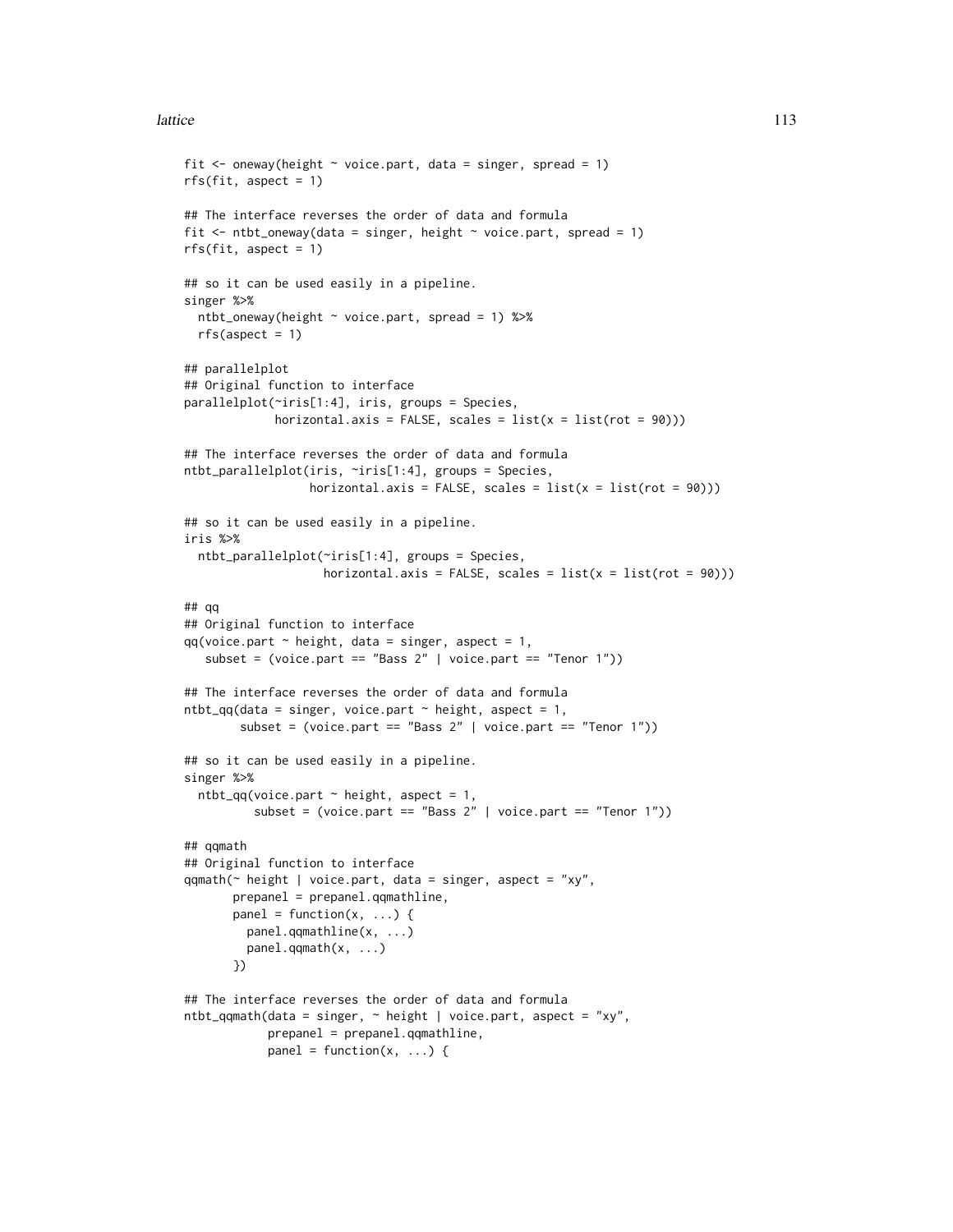```
panel.qqmathline(x, ...)
             panel.qqmath(x, ...)
            })
## so it can be used easily in a pipeline.
singer %>%
 ntbt_qqmath(\sim height \mid voice.print, aspect = "xy",prepanel = prepanel.qqmathline,
              panel = function(x, \ldots) {
                panel.qqmathline(x, ...)
               panel.qqmath(x, ...)
              })
## splom
super.sym <- trellis.par.get("superpose.symbol")
## Original function to interface
splom(~ iris[1:4], data = iris, groups = Species,
     panel = panel.superpose,
     key = list(title = "Three Varieties of Iris",
                 columns = 3,
                 points = list(pch = super.sym$pch[1:3],col = super.sym$col[1:3]),
                 text = list(c("Setosa", "Versicolor", "Virginica"))))
splom(~ iris[1:3] | Species, data = iris,
      layout=c(2,2), pscales = 0,
      varnames = c("Sepal\nLength", "Sepal\nWidth", "Petal\nLength"),
     page = function(...) {
       ltext(x = seq(.6, .8, length.out = 4),y = seq(.9, .6, length.out = 4),labels = c("Three", "Varieties", "of", "Iris"),
              cex = 2})
## The interface reverses the order of data and formula
ntbt_splom(data = iris, ~ 'iris[1:4], groups = Species,panel = panel.superpose,
           key = list(title = "Three Varieties of Iris",
                      columns = 3,
                      points = list(pch = super.sym$pch[1:3],
                                    col = super.sym$col[1:3]),text = list(c("Setosa", "Versicolor", "Virginica"))))
ntbt_splom(data = iris, ~ iris[1:3] | Species,
           layout=c(2,2), pscales = 0,
           varnames = c("Sepal\nLength", "Sepal\nWidth", "Petal\nLength"),
           page = function(...) {
             ltext(x = seq(.6, .8, length.out = 4),y = seq(.9, .6, length.out = 4),labels = c("Three", "Varieties", "of", "Iris"),
                   cex = 2})
```
## so it can be used easily in a pipeline.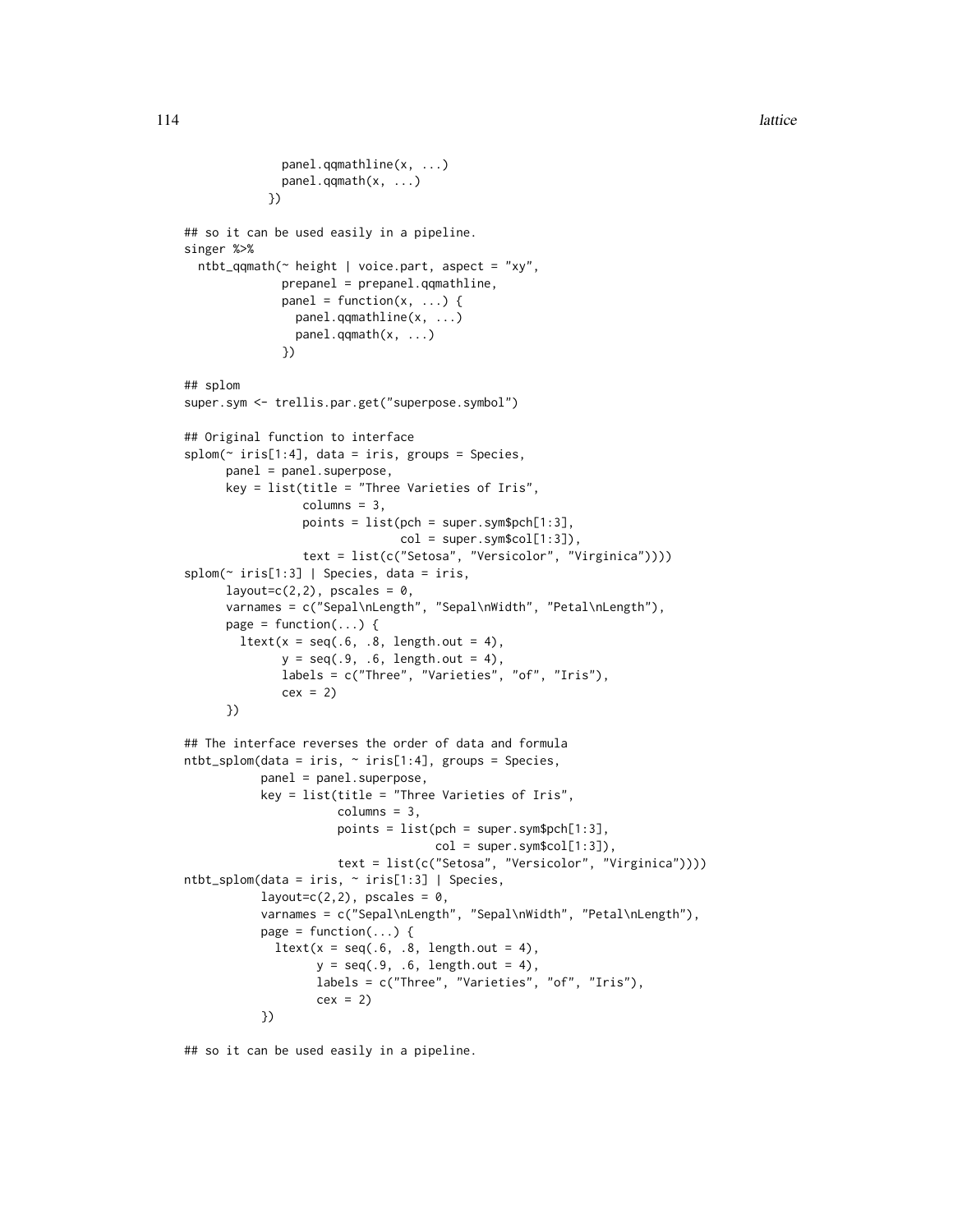```
iris %>%
 ntbt_splom(~ iris[1:4], groups = Species,
             panel = panel.superpose,
             key = list(title = "Three Varieties of Iris",
                        column = 3,points = list(pch = super.sym$pch[1:3],col = super.sym$col[1:3]),text = list(c("Setosa", "Versicolor", "Virginica"))))
iris %>%
 ntbt_splom(~ iris[1:3] | Species,
             layout=c(2,2), pscales = 0,
             varnames = c("Sepal\nLength", "Sepal\nWidth", "Petal\nLength"),
             page = function(\ldots) {
               ltext(x = seq(.6, .8, length.out = 4),y = seq(.9, .6, length.out = 4),
                     labels = c("Three", "Varieties", "of", "Iris"),
                     cex = 2})
## stripplot
## Original function to interface
stripplot(voice.part \sim jitter(height), data = singer, aspect = 1,
          jitter.data = TRUE, xlab = "Height (inches)")
## The interface reverses the order of data and formula
ntbt_stripplot(data = singer, voice.path ~ jitter(height), aspect = 1,jitter.data = TRUE, xlab = "Height (inches)")
## so it can be used easily in a pipeline.
singer %>%
 ntbt_stripplot(voice.part \sim jitter(height), aspect = 1,
                 jitter.data = TRUE, xlab = "Height (inches)")
## tmd
## Original function to interface
tmd(Sepal.Length + Sepal.Width ~ Petal.Length + Petal.Width | Species,
    data = iris, scales = "free", layout = c(2, 2),
   auto.key = list(x = .6, y = .7, corner = c(0, 0)))## The interface reverses the order of data and formula
ntbt_tmd(data = iris,
         Sepal.Length + Sepal.Width ~ Petal.Length + Petal.Width | Species,
         scales = "free", layout = c(2, 2),
         auto. key = list(x = .6, y = .7, corner = c(0, 0)))## so it can be used easily in a pipeline.
iris %>%
 ntbt_tmd(Sepal.Length + Sepal.Width ~ Petal.Length + Petal.Width | Species,
           scales = "free", layout = c(2, 2),
           auto.key = list(x = .6, y = .7, corner = c(0, 0)))
```
## wireframe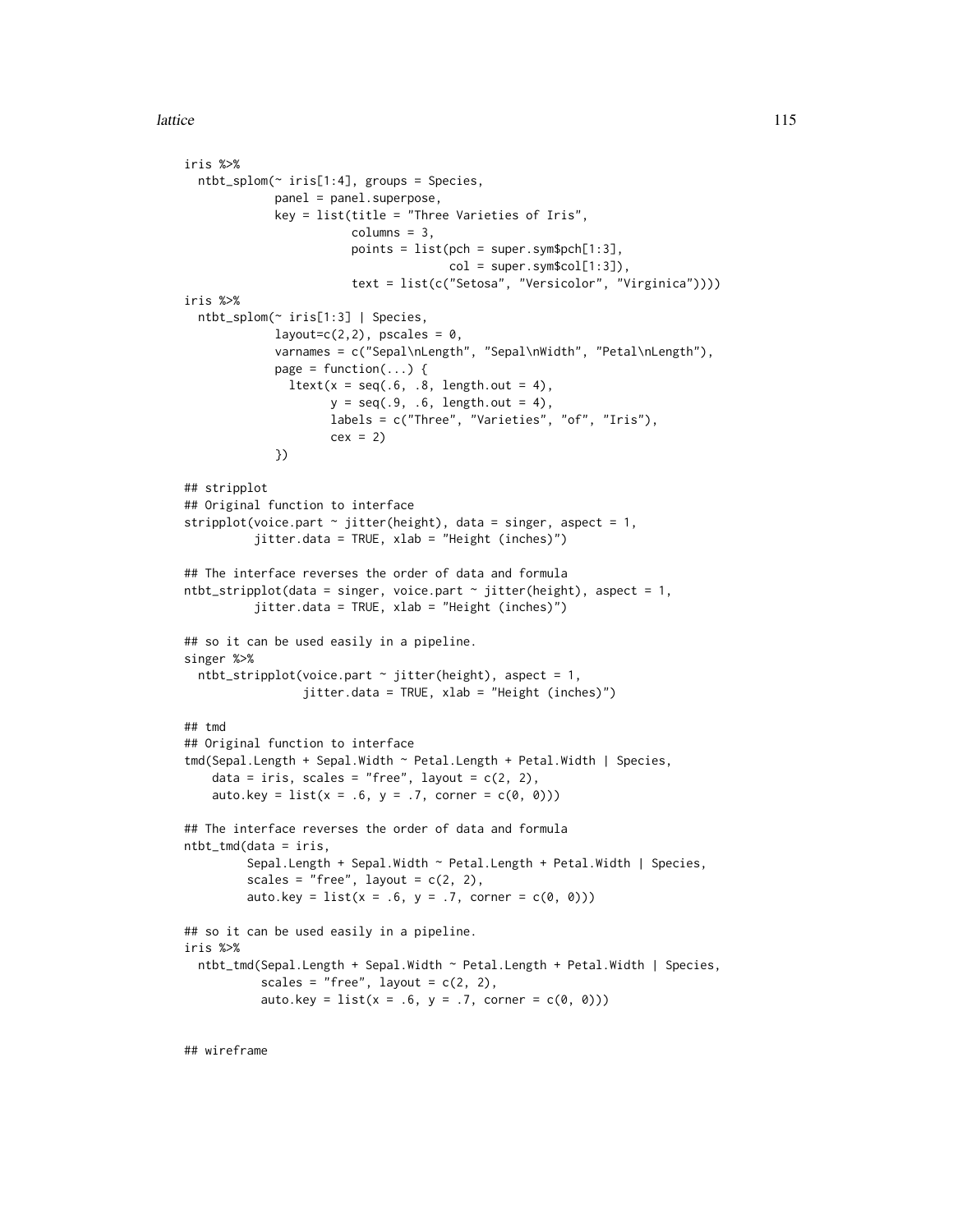```
g \le - expand.grid(x = 1:10, y = 5:15, gr = 1:2)
g$z < - log((g$x$'g$gr + g$y'2) * g$gr)## Original function to interface
wireframe(z \sim x * y, data = g, groups = gr,
          scales = list(arrows = FALSE),
          drape = TRUE, colorkey = TRUE,
          screen = list(z = 30, x = -60)## The interface reverses the order of data and formula
ntbt_wireframe(data = g, z \sim x * y, groups = gr,
               scales = list(arrows = FALSE),
               drape = TRUE, colorkey = TRUE,
               screen = list(z = 30, x = -60)## so it can be used easily in a pipeline.
g %>%
  ntbt_wireframe(z \sim x \star y, groups = gr,
                 scales = list(arrows = FALSE),
                 drape = TRUE, colorkey = TRUE,
                 screen = list(z = 30, x = -60))## xyplot
## Original function to interface
xyplot(Sepal.Length + Sepal.Width ~ Petal.Length + Petal.Width | Species,
       data = iris, scales = "free", layout = c(2, 2),
       auto.key = list(x = .6, y = .7, corner = c(0, 0)))## The interface reverses the order of data and formula
ntbt_xyplot(data = iris,
            Sepal.Length + Sepal.Width ~ Petal.Length + Petal.Width | Species,
            scales = "free", layout = c(2, 2),
            auto.key = list(x = .6, y = .7, corner = c(0, 0)))## so it can be used easily in a pipeline.
iris %>%
  ntbt_xyplot(Sepal.Length + Sepal.Width ~ Petal.Length + Petal.Width | Species,
              scales = "free", layout = c(2, 2),
              auto. key = list(x = .6, y = .7, corner = c(0, 0)))
```
## End(Not run)

latticeExtra *Interfaces for latticeExtra package for data science pipelines.*

# Description

Interfaces to latticeExtra functions that can be used in a pipeline implemented by magrittr.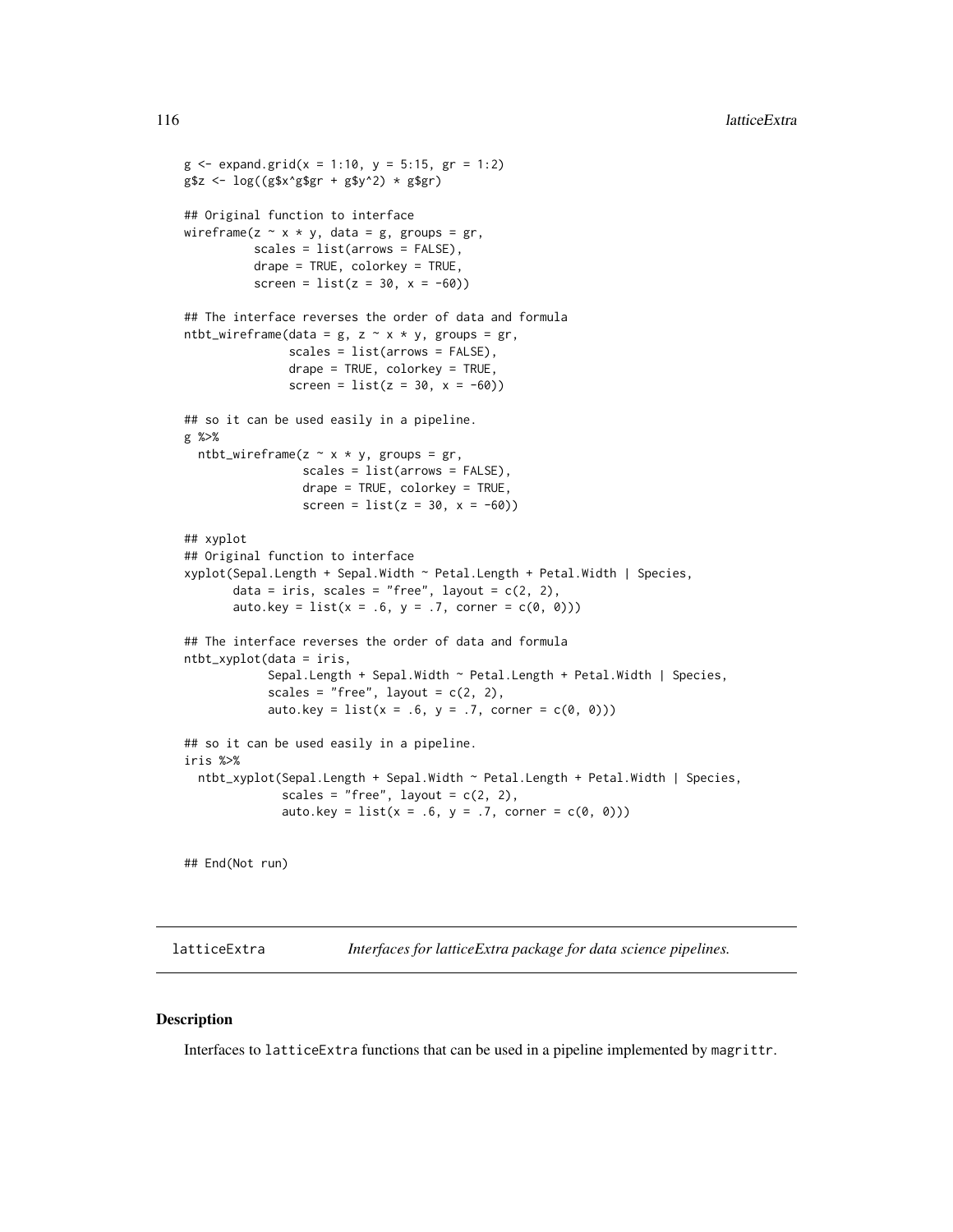#### latticeExtra 117

# Usage

```
ntbt_ecdfplot(data, ...)
ntbt_mapplot(data, ...)
ntbt_rootogram(data, ...)
ntbt_segplot(data, ...)
ntbt_tileplot(data, ...)
```
# Arguments

| data     | data frame, tibble, list,                                        |
|----------|------------------------------------------------------------------|
| $\cdots$ | Other arguments passed to the corresponding interfaced function. |

# Details

Interfaces call their corresponding interfaced function.

## Value

Object returned by interfaced function.

#### Author(s)

Roberto Bertolusso

```
## Not run:
library(intubate)
library(magrittr)
library(latticeExtra)
```

```
## ntbt_ecdfplot: Trellis Displays of Empirical CDF
data(singer, package = "lattice")
```

```
## Original function to interface
ecdfplot(~height | voice.part, data = singer)
```

```
## The interface puts data as first parameter
ntbt_ecdfplot(singer, ~height | voice.part)
```

```
## so it can be used easily in a pipeline.
singer %>%
 ntbt_ecdfplot(~height | voice.part)
```

```
## ntbt_mapplot: Trellis displays on Maps a.k.a. Choropleth maps
library(maps)
library(mapproj)
data(USCancerRates)
```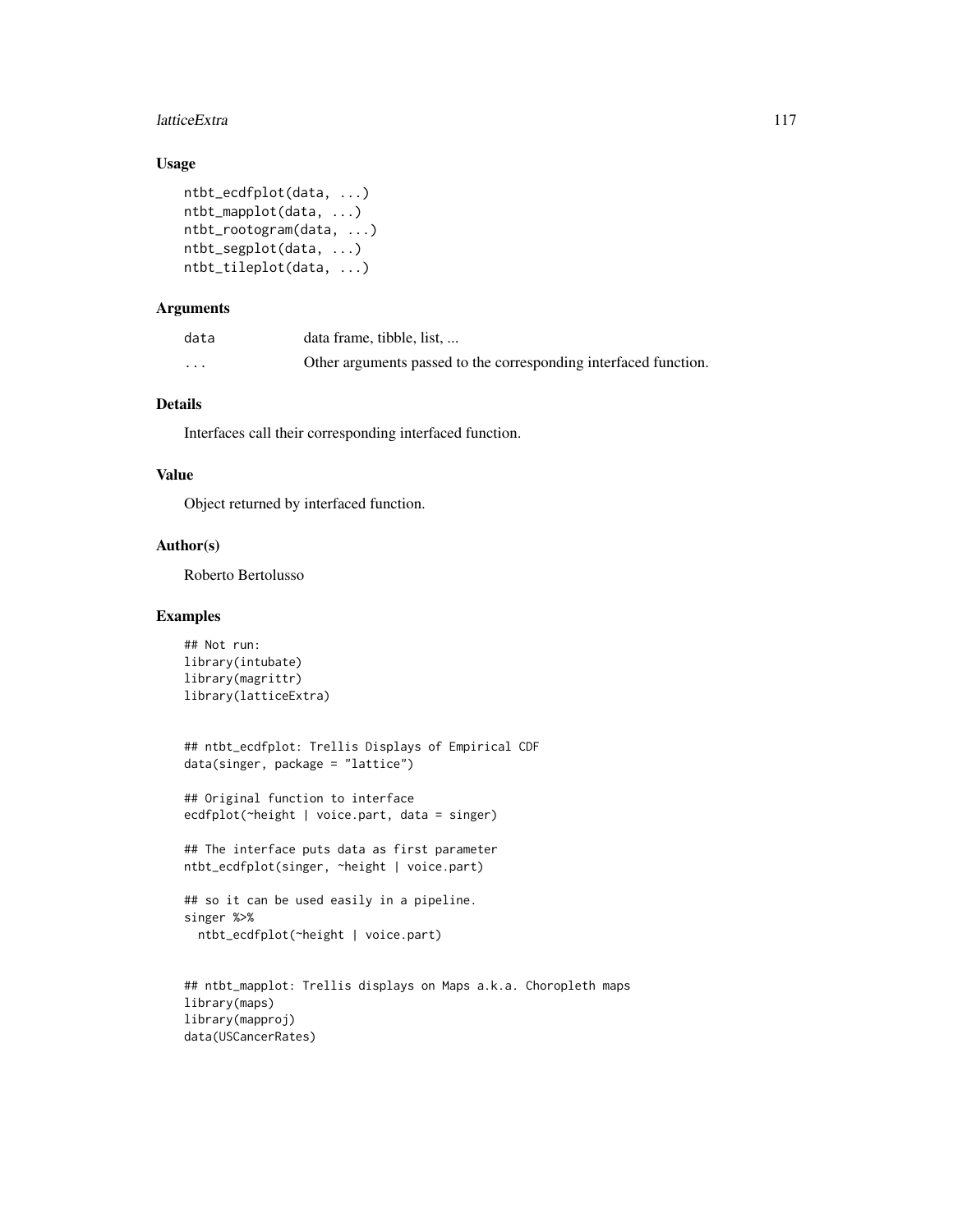```
## Original function to interface
## Note: Alaska, Hawaii and others are not included in county map;
## this generates warnings with both USCancerRates and ancestry.
suppressWarnings(print(
  mapplot(rownames(USCancerRates) ~ log(rate.male) + log(rate.female),
          data = USCancerRates,
          map = map("county", plot = FALSE, fill = TRUE,projection = "mercator"))
))
## The interface puts data as first parameter
suppressWarnings(print(
 ntbt_mapplot(USCancerRates, rownames(USCancerRates) ~ log(rate.male) + log(rate.female),
               map = map("county", plot = FALSE, fill = TRUE,
                         projection = "mercator"))
  ))
## so it can be used easily in a pipeline.
suppressWarnings(print(
  USCancerRates %>%
  ntbt_mapplot(rownames(USCancerRates) ~ log(rate.male) + log(rate.female),
               map = map("county", plot = FALSE, fill = TRUE,projection = "mercator"))
  ))
## ntbt_rootogram: Trellis Displays of Tukey's Hanging Rootograms
library(lattice)
dta \le- data.frame(x = rpois(1000, lambda = 50))
## Original function to interface
rootogram(\infty, data = dta, dfun = function(x) dpois(x, lambda = 50))
## The interface puts data as first parameter
ntbt_rootogram(dta, \sim x, dfun = function(x) dpois(x, lambda = 50))
## so it can be used easily in a pipeline.
dta %>%
  ntbt_rootogram(\infty, dfun = function(x) dpois(x, lambda = 50))
## ntbt_segplot: Plot segments using the Trellis framework
data(USCancerRates)
## Original function to interface
segplot(reorder(factor(county), rate.male) ~ LCL95.male + UCL95.male,
        data = subset(USCancerRates, state == "Washington"))
```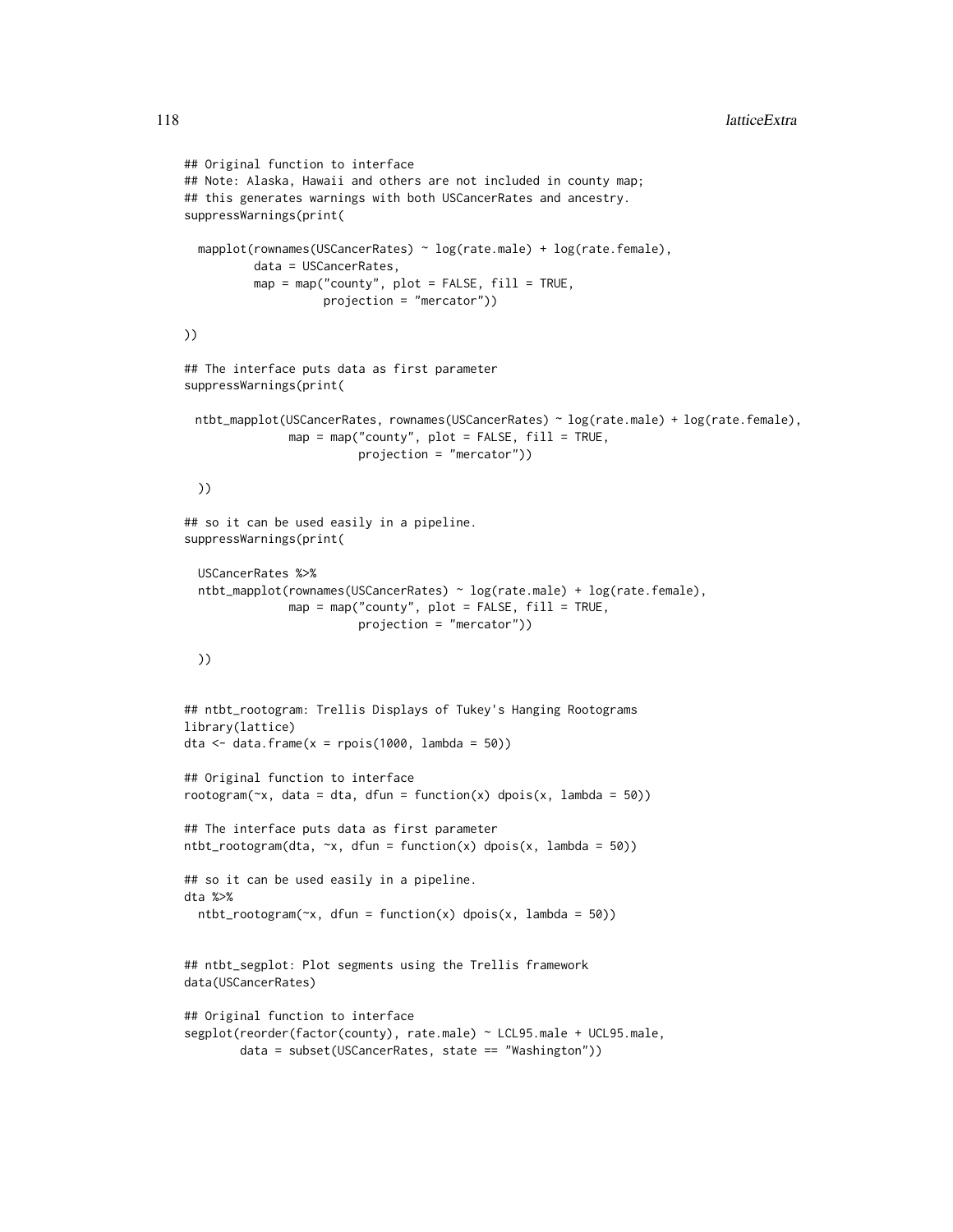```
## The interface puts data as first parameter
ntbt_segplot(subset(USCancerRates, state == "Washington"),
             reorder(factor(county), rate.male) ~ LCL95.male + UCL95.male)
## so it can be used easily in a pipeline.
subset(USCancerRates, state == "Washington") %>%
 ntbt_segplot(reorder(factor(county), rate.male) ~ LCL95.male + UCL95.male)
USCancerRates %>%
 subset(state == "Washington") %>%
 ntbt_segplot(reorder(factor(county), rate.male) ~ LCL95.male + UCL95.male)
## ntbt_tileplot: Plot a spatial mosaic from irregular 2D points
tmp <- state.center
tmp$Income <- state.x77[,"Income"]
library(deldir)
## Original function to interface
tileplot(Income \sim x * y, tmp, border = "black",
        panel = function(x, y, ...) {
           panel.voronoi(x, y, ..., points = FALSE)
           panel.text(x, y, state.abb, cex = 0.6)
         })
## The interface puts data as first parameter
ntbt\_tileplot(tmp, Income ~ x * y, border = "black",panel = function(x, y, ...)panel.voronoi(x, y, ..., points = FALSE)
                panel.text(x, y, state.abb, cex = 0.6)
              })
## so it can be used easily in a pipeline.
tmp %>%
 ntbt\_tileplot(Income ~ x * y, border = "black",panel = function(x, y, ...) {
                  panel.voronoi(x, y, ..., points = FALSE)
                  panel.text(x, y, state.abb, cex = 0.6)
                })
```
## End(Not run)

leaps *Interfaces for leaps package for data science pipelines.*

## Description

Interfaces to leaps functions that can be used in a pipeline implemented by magrittr.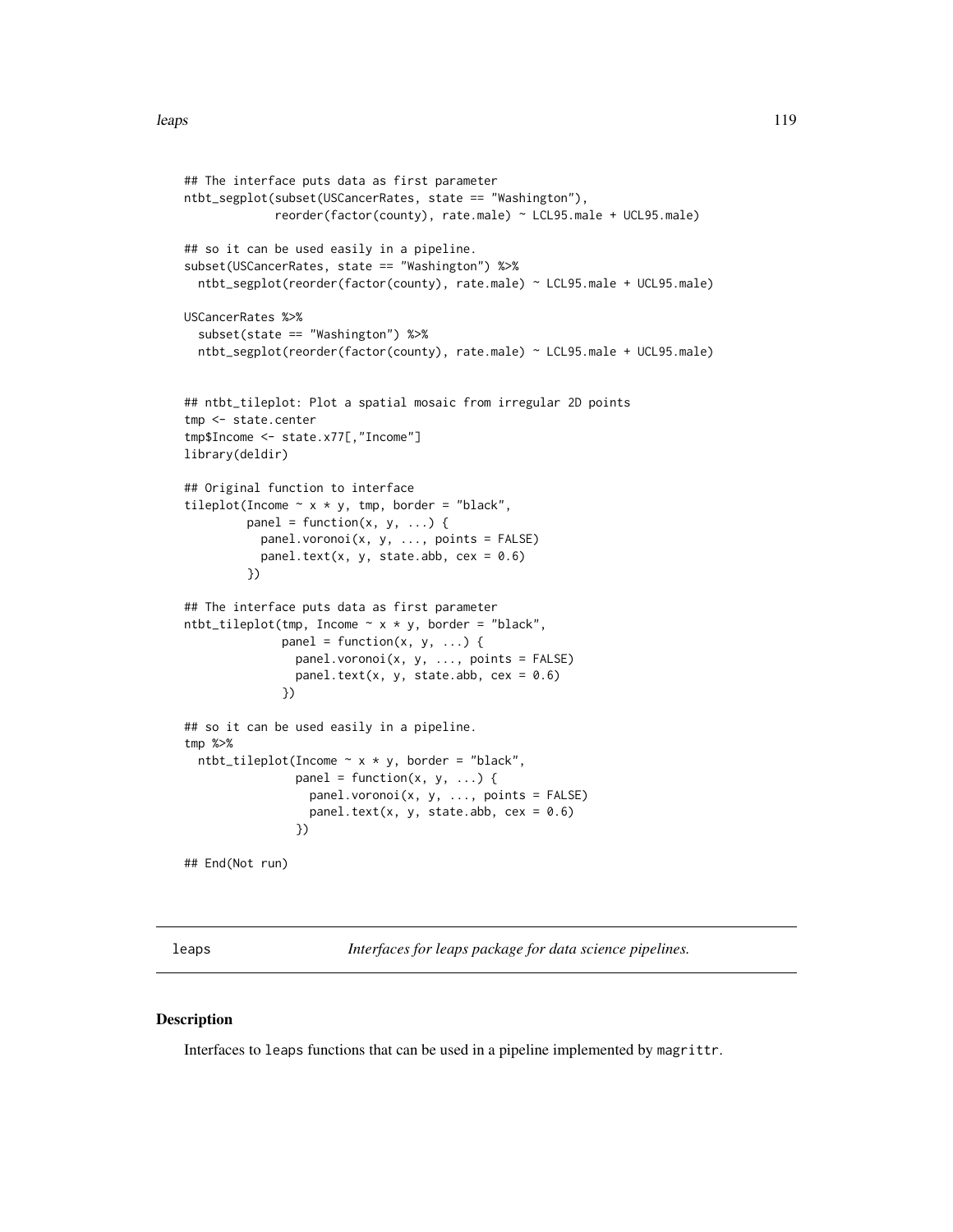# Usage

```
ntbt_regsubsets(data, ...)
```
# Arguments

| data     | data frame, tibble, list                                         |
|----------|------------------------------------------------------------------|
| $\cdots$ | Other arguments passed to the corresponding interfaced function. |

# Details

Interfaces call their corresponding interfaced function.

# Value

Object returned by interfaced function.

# Author(s)

Roberto Bertolusso

### See Also

regsubsets

```
## Not run:
library(intubate)
library(magrittr)
library(leaps)
## Original function to interface
fit \leq regsubsets(Fertility \sim ., data = swiss, nbest = 2)
summary(fit)
## The interface reverses the order of data and formula
fit \le ntbt_regsubsets(data = swiss, Fertility \sim ., nbest = 2)
summary(fit)
## so it can be used easily in a pipeline.
swiss %>%
  ntbt_regsubsets(Fertility ~ ., nbest = 2) %>%
  summary()
## End(Not run)
```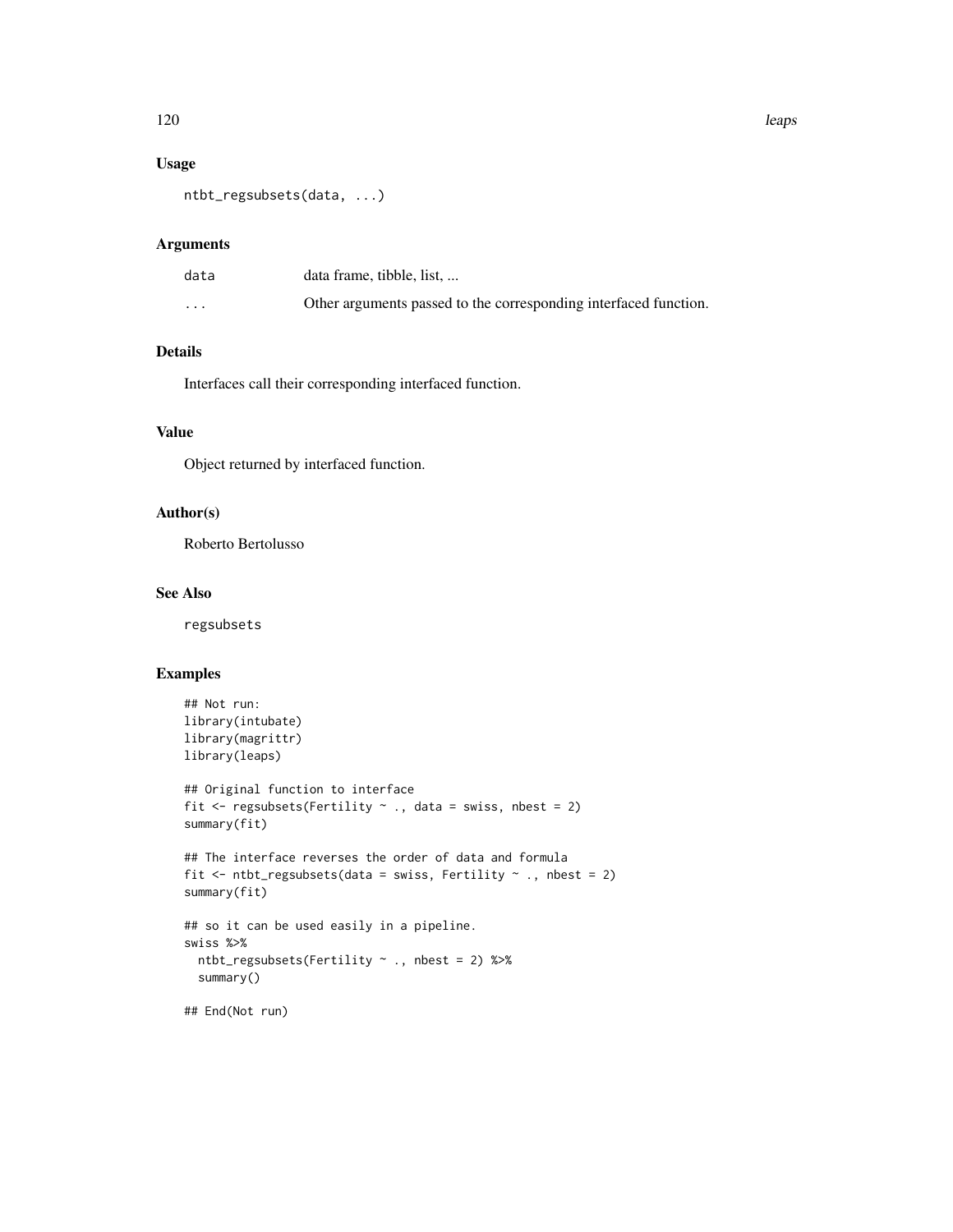# Description

Interfaces to lfe functions that can be used in a pipeline implemented by magrittr.

## Usage

```
ntbt_felm(data, ...)
```
# Arguments

| data     | data frame, tibble, list,                                        |
|----------|------------------------------------------------------------------|
| $\cdots$ | Other arguments passed to the corresponding interfaced function. |

# Details

Interfaces call their corresponding interfaced function.

# Value

Object returned by interfaced function.

# Author(s)

Roberto Bertolusso

# See Also

lfe

# Examples

```
## Not run:
library(intubate)
library(magrittr)
library(lfe)
```
oldopts <- options(lfe.threads=1)

```
set.seed(123)
## create covariates
x < - rnorm(1000)
x2 \le rnorm(length(x))
## individual and firm
id <- factor(sample(20,length(x),replace=TRUE))
firm <- factor(sample(13,length(x),replace=TRUE))
## effects for them
```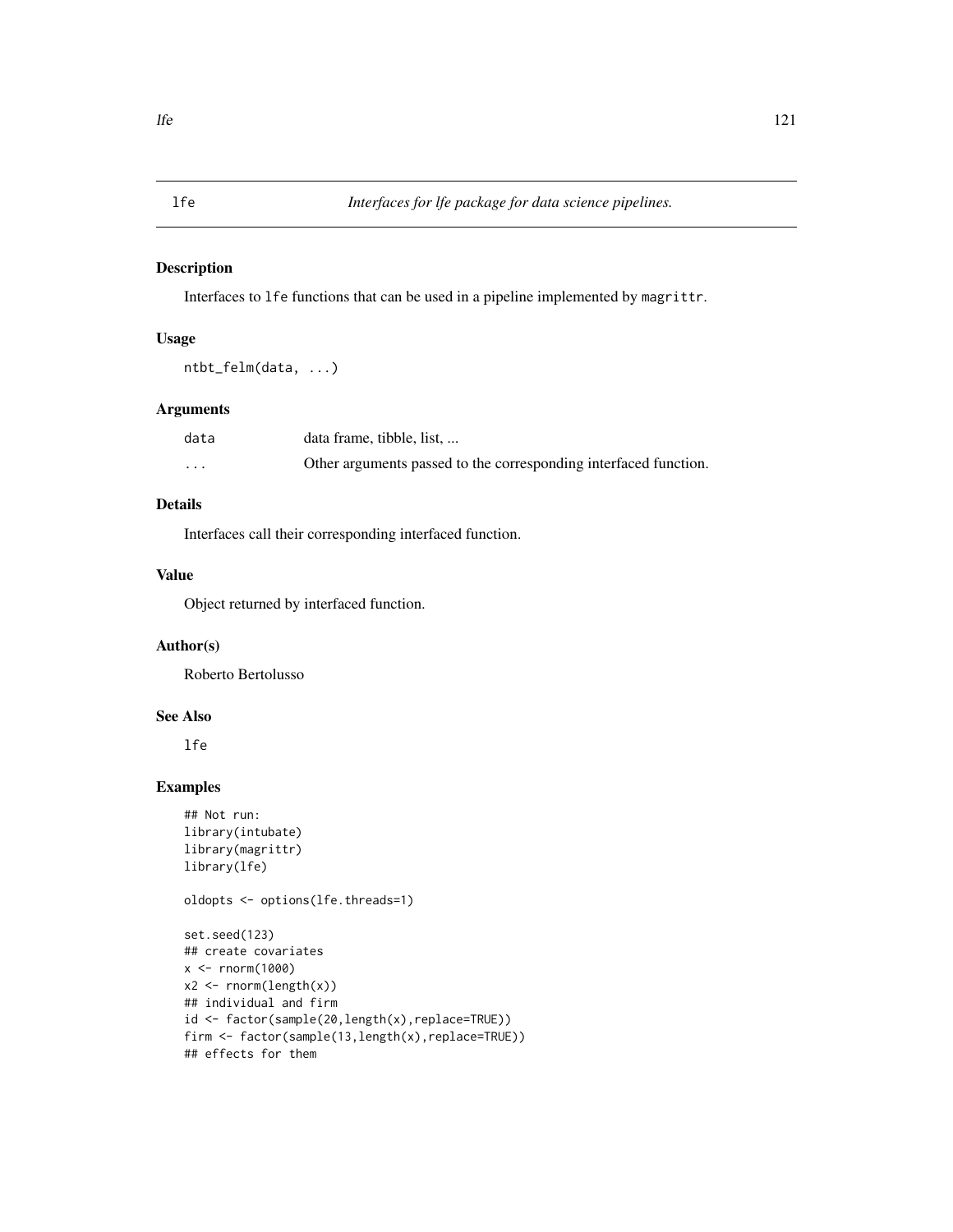```
id.eff <- rnorm(nlevels(id))
firm.eff <- rnorm(nlevels(firm))
## left hand side
u <- rnorm(length(x))
y \le -x + 0.5 \times x^2 + id.eff[id] + firm.eff[firm] + u
data \leq data.frame(x = x, x2 = x2, id = id,
                    firm = firm, u = u, y = y)
## Original function to interface
est \le felm(y \sim x + x2 | id + firm, data)
summary(est)
## The interface reverses the order of data and formula
est \le ntbt_felm(data, y \sim x + x^2 | id + firm)
summary(est)
## so it can be used easily in a pipeline.
data %>%
  ntbt_felm(y \sim x + x2 | id + firm) %>%
  summary()
## End(Not run)
```
lme4 *Interfaces for lme4 package for data science pipelines.*

## Description

Interfaces to lme4 functions that can be used in a pipeline implemented by magrittr.

## Usage

```
ntbt_glmer(data, ...)
ntbt_glmer.nb(data, ...)
ntbt_glFormula(data, ...)
ntbt_lFormula(data, ...)
ntbt_lmer(data, ...)
# ntbt_lmList(data, ...) ## Already defined in nlme
ntbt_nlmer(data, ...)
```
#### Arguments

| data                    | data frame, tibble, list,                                        |
|-------------------------|------------------------------------------------------------------|
| $\cdot$ $\cdot$ $\cdot$ | Other arguments passed to the corresponding interfaced function. |

# Details

Interfaces call their corresponding interfaced function.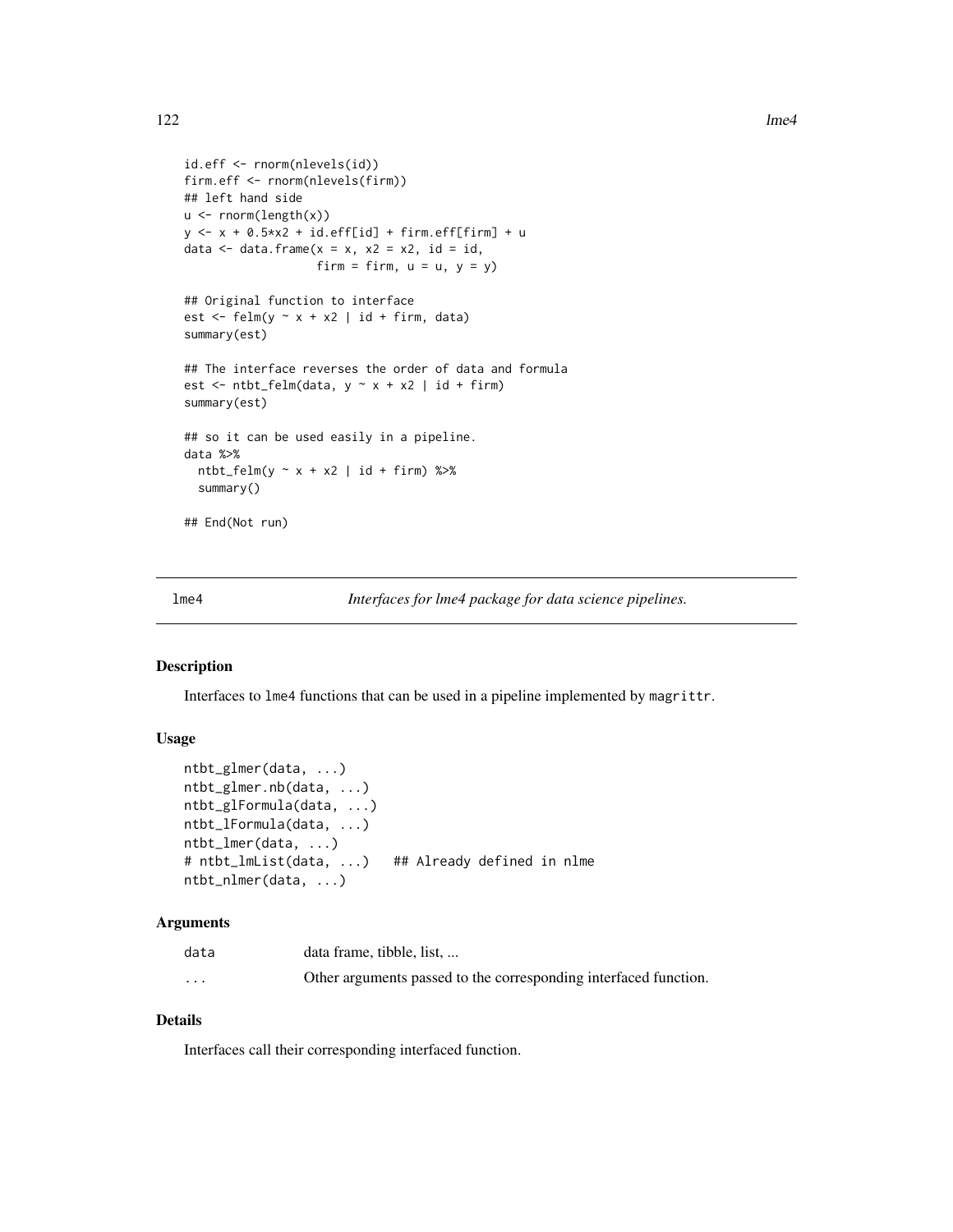$l$ me4 123

# Value

Object returned by interfaced function.

#### Author(s)

Roberto Bertolusso

```
## Not run:
library(intubate)
library(magrittr)
library(lme4)
## ntbt_glmer: Fitting Generalized Linear Mixed-Effects Models
## Original function to interface
glmer(cbind(incidence, size - incidence) \sim period + (1 | herd),
      data = cbpp, family = binomial)
## The interface puts data as first parameter
ntbt_glmer(cbpp, cbind(incidence, size - incidence) ~ period + (1 | herd),
           family = binomial)
## so it can be used easily in a pipeline.
cbpp %>%
  ntbt_glmer(cbind(incidence, size - incidence) ~ period + (1 | herd),
             family = binomial)
## ntbt_glmer.nb: Fitting Negative Binomial GLMMs
set.seed(101)
dd \leq expand.grid(f1 = factor(1:3),
                  f2 = LETTERS[1:2], g=1:9, rep=1:15,KEEP.OUT.ATTRS=FALSE)
summary(mu <- 5*(-4 + with(dd, as.integer(f1) + 4*as.numeric(f2))))
dd$y <- rnbinom(nrow(dd), mu = mu, size = 0.5)
## Original function to interface
glmer.nb(y \sim f1*f2 + (1|g), data = dd, verbose = FALSE)
## The interface puts data as first parameter
ntbt_glmer.nb(dd, y \sim f1*f2 + (1|g), verbose = FALSE)
## so it can be used easily in a pipeline.
dd %>%
  ntbt_glmer.nb(y \sim f1*f2 + (1|g), verbose = FALSE)
## ntbt_lmer: Fit Linear Mixed-Effects Models
## Original function to interface
lmer(Reaction ~ Days + (Days || Subject), sleepstudy)
```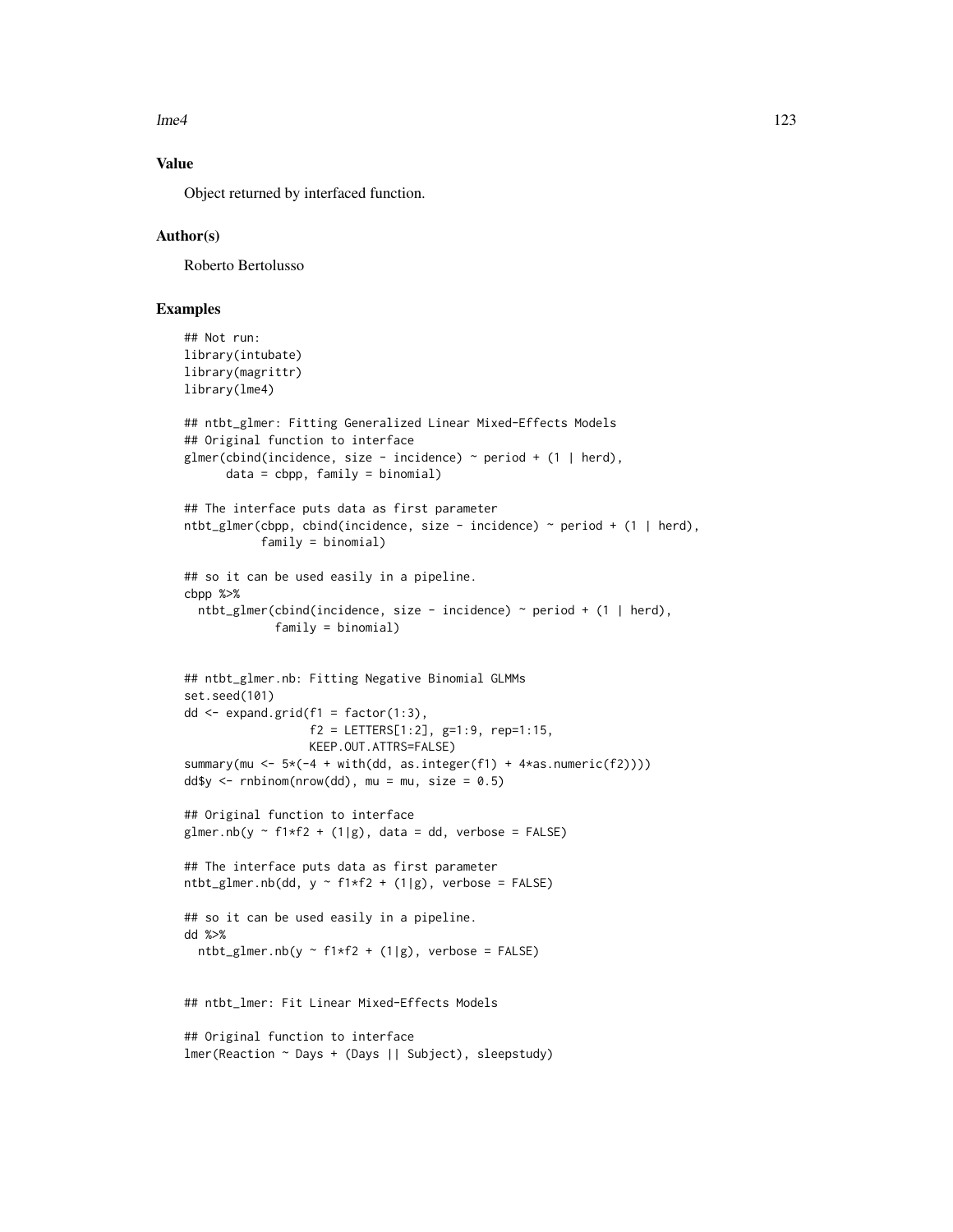```
## The interface puts data as first parameter
ntbt_lmer(sleepstudy, Reaction ~ Days + (Days || Subject))
## so it can be used easily in a pipeline.
sleepstudy %>%
 ntbt_lmer(Reaction ~ Days + (Days || Subject))
## ntbt_lmList: Fit List of lm Objects with a Common Model
## Original function to interface
lmList(Reaction ~ Days | Subject, sleepstudy)
## The interface puts data as first parameter
ntbt_lmList(sleepstudy, Reaction ~ Days | Subject)
## so it can be used easily in a pipeline.
sleepstudy %>%
 ntbt_lmList(Reaction ~ Days | Subject)
## Original function to interface
lFormula(Reaction ~ Days + (Days|Subject), sleepstudy)
glFormula(Reaction ~ Days + (Days|Subject), sleepstudy)
## The interface puts data as first parameter
ntbt_lFormula(sleepstudy, Reaction ~ Days + (Days|Subject))
ntbt_glFormula(sleepstudy, Reaction ~ Days + (Days|Subject))
## so it can be used easily in a pipeline.
sleepstudy %>%
 ntbt_lFormula(Reaction ~ Days + (Days|Subject))
sleepstudy %>%
 ntbt_glFormula(Reaction ~ Days + (Days|Subject))
## ntbt_nlmer: Fitting Nonlinear Mixed-Effects Models
## Original function to interface
nlmer(circumference ~ SSlogis(age, Asym, xmid, scal) ~ Asym|Tree,
      Orange, start = c(Asym = 200, xmid = 725, scal = 350)## The interface puts data as first parameter
ntbt_nlmer(Orange, circumference ~ SSlogis(age, Asym, xmid, scal) ~ Asym|Tree,
          start = c(Asym = 200, xmid = 725, scal = 350))
## so it can be used easily in a pipeline.
Orange %>%
 ntbt_nlmer(circumference ~ SSlogis(age, Asym, xmid, scal) ~ Asym|Tree,
             start = c(Asym = 200, xmid = 725, scal = 350)## End(Not run)
```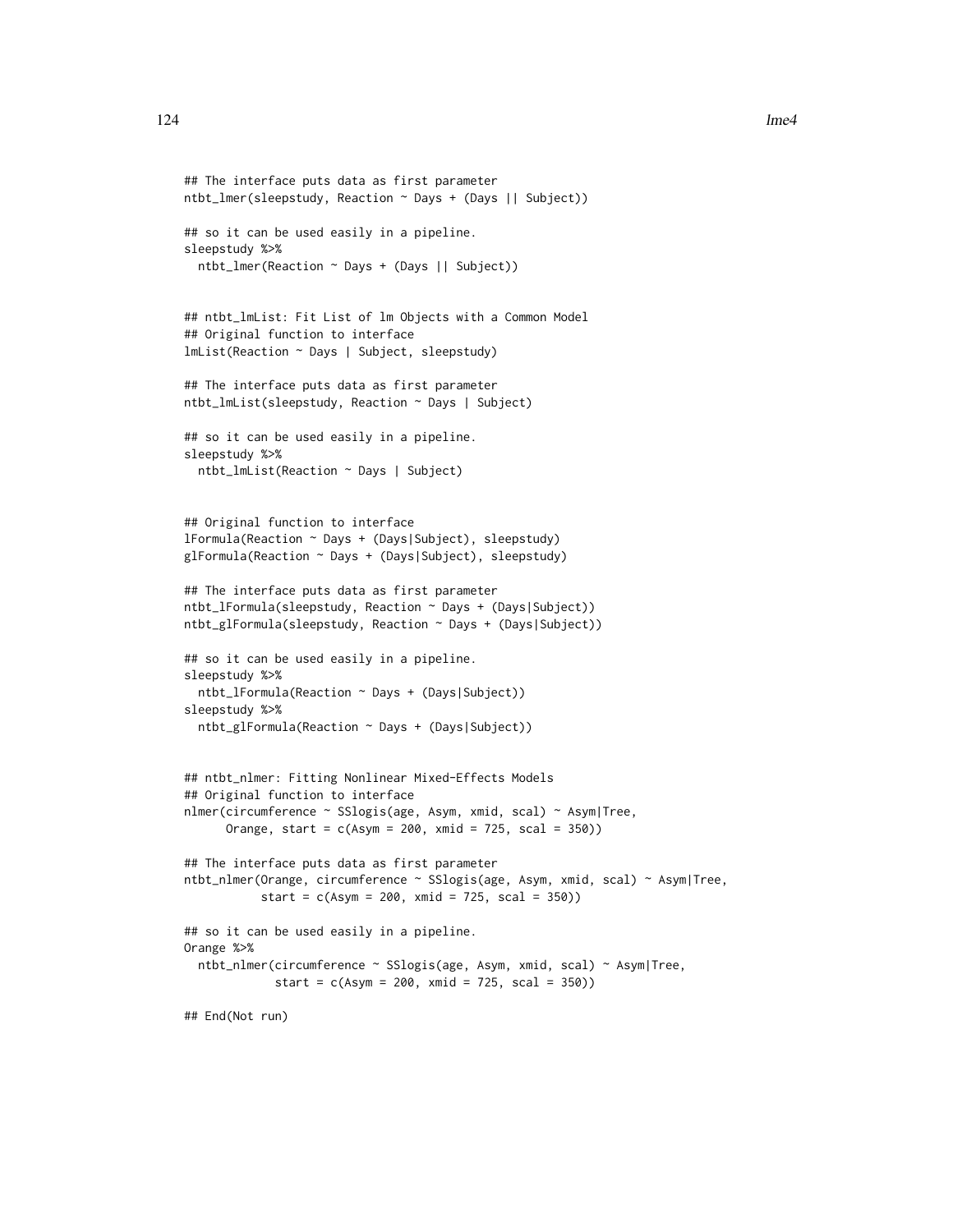### Description

Interfaces to lmtest functions that can be used in a pipeline implemented by magrittr.

# Usage

```
ntbt_bgtest(data, ...)
ntbt_bptest(data, ...)
ntbt_coxtest(data, ...)
ntbt_dwtest(data, ...)
ntbt_encomptest(data, ...)
ntbt_gqtest(data, ...)
ntbt_grangertest(data, ...)
ntbt_harvtest(data, ...)
ntbt_hmctest(data, ...)
ntbt_jtest(data, ...)
ntbt_raintest(data, ...)
ntbt_resettest(data, ...)
```
#### Arguments

| data     | data frame, tibble, list,                                        |
|----------|------------------------------------------------------------------|
| $\cdots$ | Other arguments passed to the corresponding interfaced function. |

# Details

Interfaces call their corresponding interfaced function.

## Value

Object returned by interfaced function.

## Author(s)

Roberto Bertolusso

# Examples

```
## Not run:
library(intubate)
library(magrittr)
library(lmtest)
```
## ntbt\_bgtest: Breusch-Godfrey Test for higher-order serial correlation  $x \leq -\text{rep}(c(1, -1), 50)$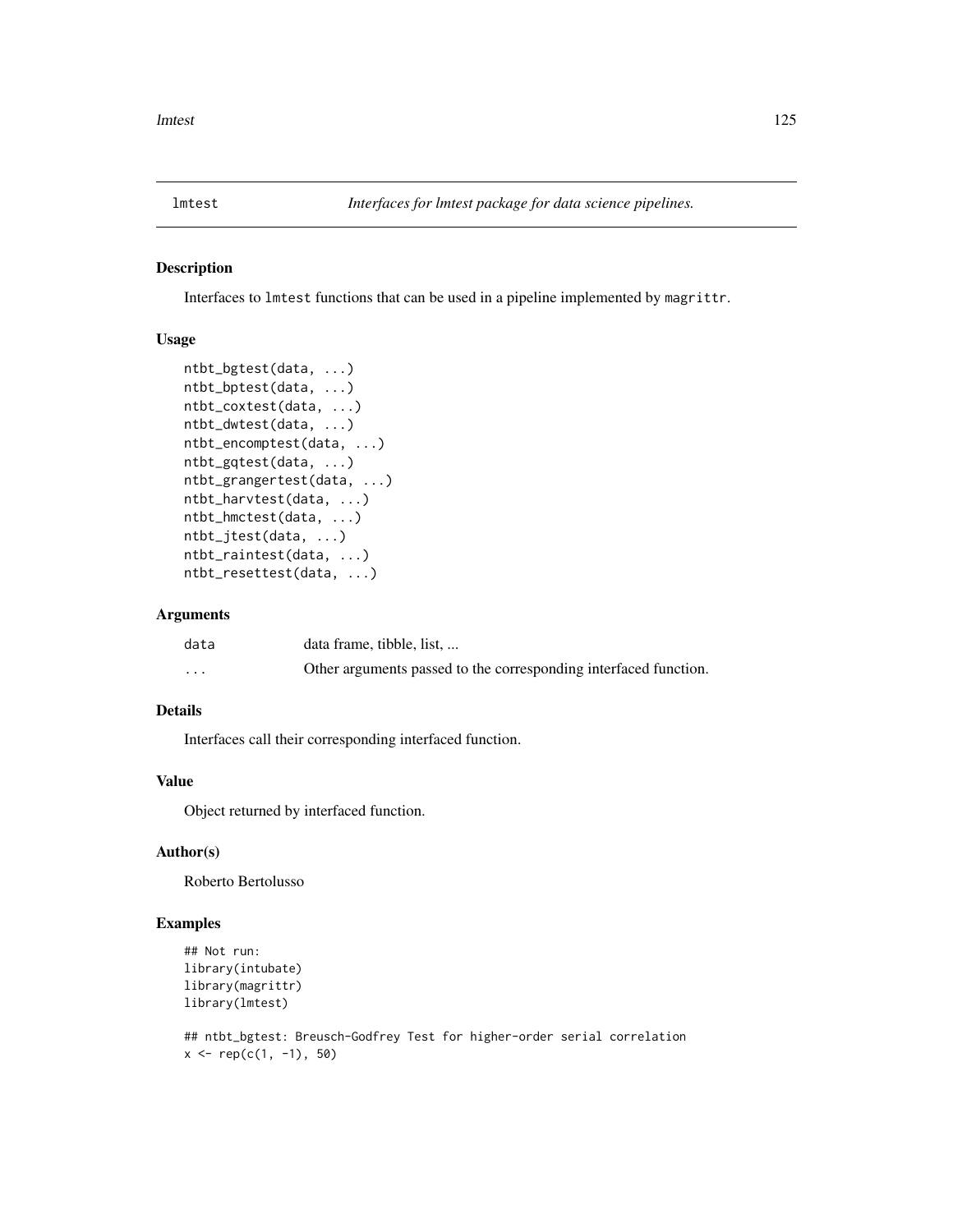```
y1 \le -1 + x + \text{rnorm}(100)dta <- data.frame(x, y1)
## or for fourth-order serial correlation
## Original function to interface
bgtest(y1 \sim x, order = 4, data = dta)
## The interface puts data as first parameter
ntbt_bgtest(dta, y1 \sim x, order = 4)
## so it can be used easily in a pipeline.
dta %>%
  ntbt_bgets(y1 ~ x, order = 4)## ntbt_bptest: Breusch-Pagan test against heteroskedasticity
## ntbt_gqtest: Goldfeld-Quandt test against heteroskedasticity
## ntbt_hmctest: Harrison-McCabe test for heteroskedasticity
x \leq -\text{rep}(c(-1,1), 50)err1 <- c(rnorm(50, sd=1), rnorm(50, sd=2))
err2 <- rnorm(100)
y1 \leftarrow 1 + x + err1y2 < -1 + x + err2dtah <- data.frame(x, y1, y2)
## Original function to interface
bptest(y1 \sim x, data = dtah)
gqtest(y1 \sim x, data = dtah)hmctest(y1 ~ x, data = dtah)
bptest(y2 \sim x, data = dtah)
gqtest(y2 \sim x, data = dtah)hmctest(y2 ~ x, data = dtah)
## The interface puts data as first parameter
ntbt_bptest(dtah, y1 ~ x)ntbt_gqtest(dtah, y1 ~ x)
ntbt_hmctest(dtah, y1 ~ x)
ntbt_bptest(dtah, y2 ~ x)
ntbt_gqtest(dtah, y2 \sim x)ntbt_hmctest(dtah, y2 \sim x)
## so it can be used easily in a pipeline.
dtah %>%
  ntbt_bptest(y1 ~ x)dtah %>%
  ntbt_gqtest(y1 ~ ~ x)dtah %>%
  ntbt_hmctest(y1 \sim x)
dtah %>%
  ntbt_bptest(y2 ~ x)
dtah %>%
  ntbt_gqtest(y2 \sim x)dtah %>%
```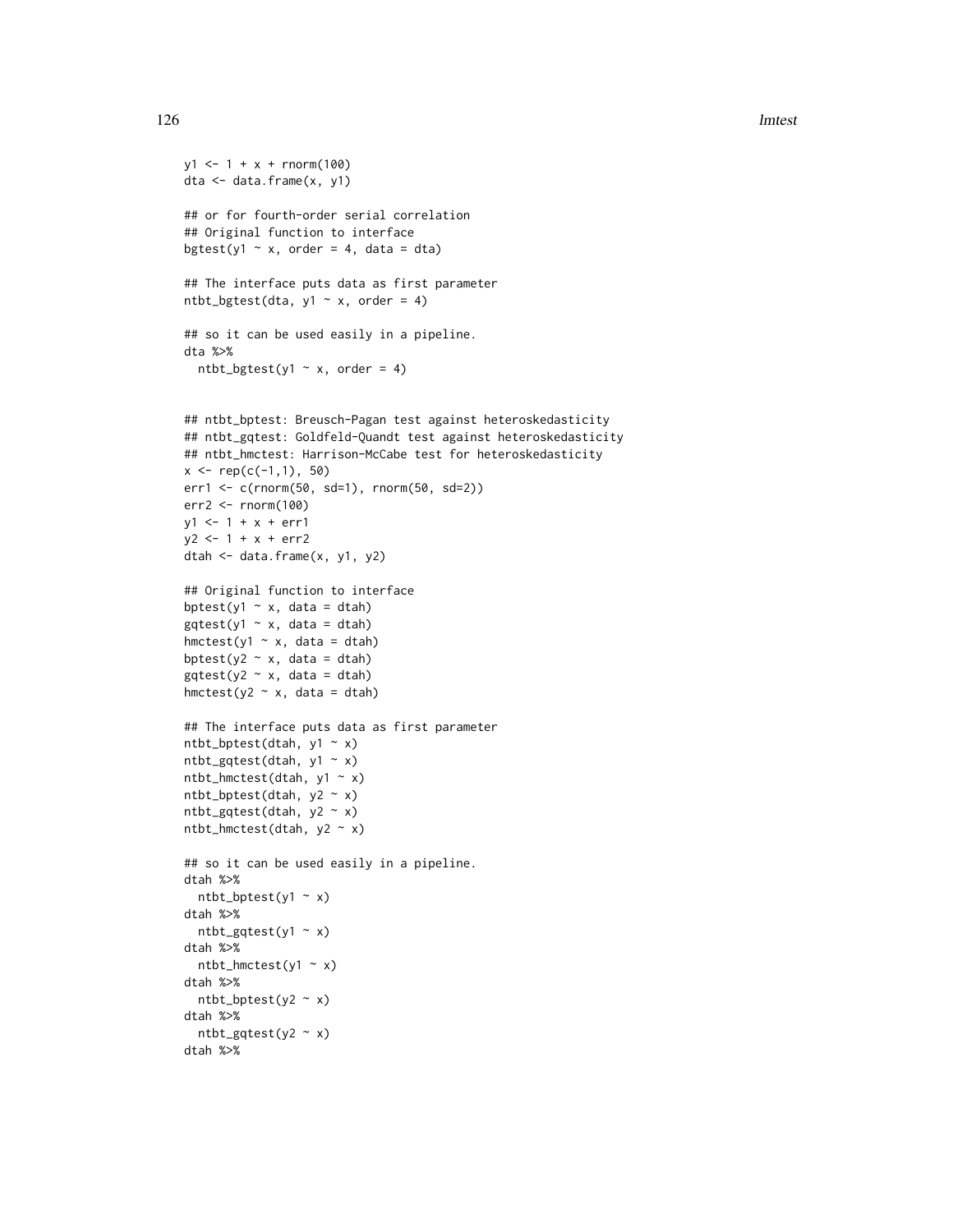#### lmtest 127

data(ChickEgg)

```
ntbt_hmctest(y2 \sim x)
## ntbt_coxtest: Cox Test for Comparing Non-Nested Models
## ntbt_encomptest: encompassing test of Davidson & MacKinnon for comparing non-nested models
## ntbt_jtest: Davidson-MacKinnon J test for comparing non-nested models
data(USDistLag)
usdl <- na.contiguous(cbind(USDistLag, lag(USDistLag, k = -1)))
colnames(usdl) <- c("con", "gnp", "con1", "gnp1")
## Original function to interface
costest(con ~ gnp + con1, con ~ gnp + gnp1, data = usdl)encomptest(con \sim gnp + con1, con \sim gnp + gnp1, data = usdl)
jtest(con \sim gnp + con1, con \sim gnp + gnp1, data = usdl)
## The interface puts data as first parameter
ntbt_coxtest(usdl, con ~ gnp + con1, con ~ gnp + gnp1)
ntbt_encomptest(usdl, con ~ gnp + con1, con ~ gnp + gnp1)
ntbt_jtest(usdl, con ~ gnp + con1, con ~ gnp + gnp1)
## so it can be used easily in a pipeline.
usdl %>%
  ntbt_coxtest(con \sim gnp + con1, con \sim gnp + gnp1)
usdl %>%
  ntbt_encomptest(con \sim gnp + con1, con \sim gnp + gnp1)
usdl %>%
  ntbt_jtest(con \sim gnp + con1, con \sim gnp + gnp1)
## ntbt_dwtest: Durbin-Watson test for autocorrelation of disturbances
err1 <- rnorm(100)
x \leq -\text{rep}(c(-1,1), 50)y1 \le -1 + x + err1err2 <- filter(err1, 0.9, method="recursive")
y2 \le -1 + x + err2dta <- data.frame(y1, y2, x)
## Original function to interface
dwtest(y1 - x, data = dta)dwtest(y2 \sim x, data = dta)## The interface puts data as first parameter
ntbt_dwtest(dta, y1 ~ x)
ntbt_dwtest(dta, y2 ~ x)
## so it can be used easily in a pipeline.
dta %>%
  ntbt_dwtest(y1 ~ x)dta %>%
  ntbt_dwtest(y2 \sim x)## ntbt_grangertest: Test for Granger Causality
```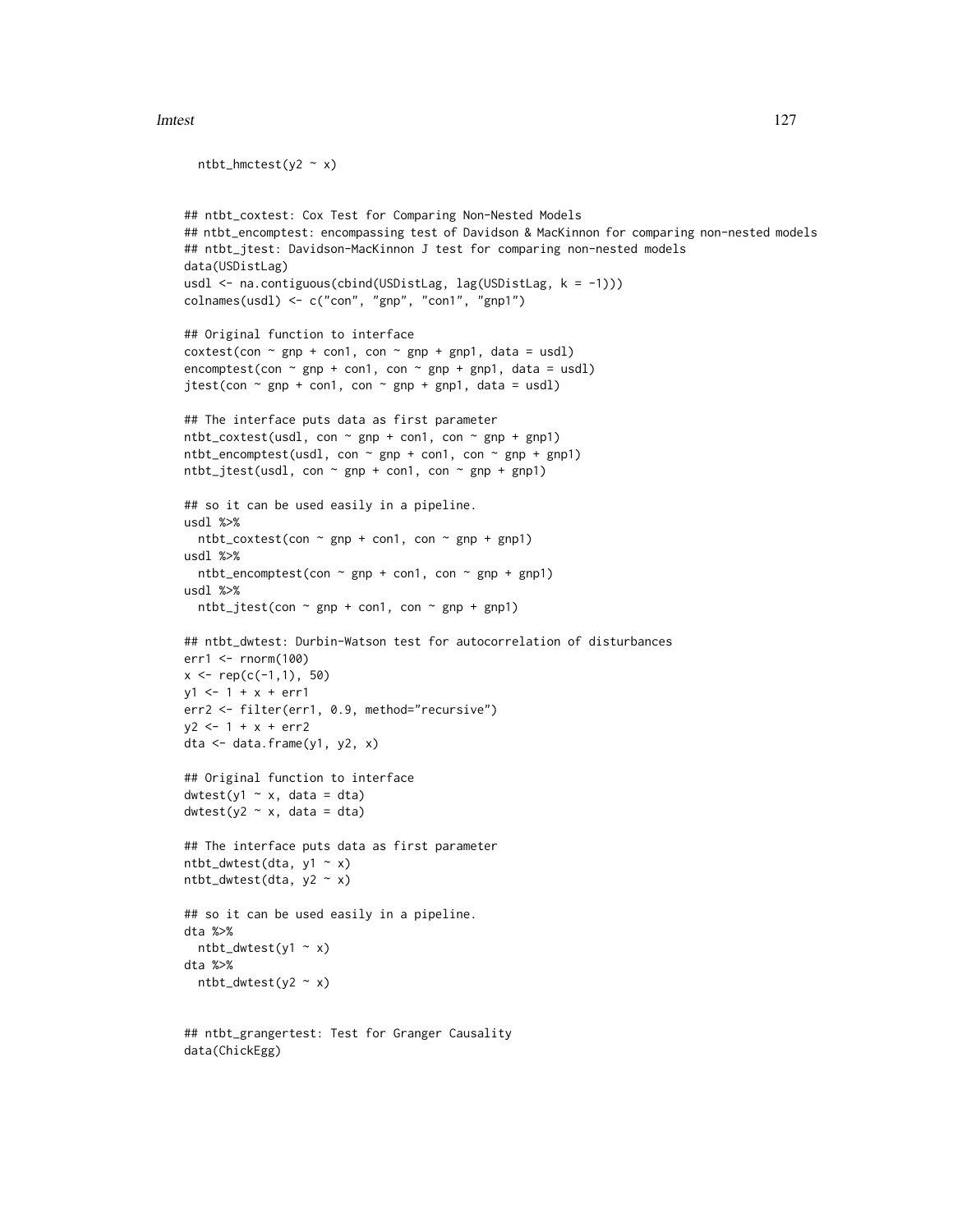```
## Original function to interface
grangertest(egg \sim chicken, order = 3, data = ChickEgg)
grangertest(chicken \sim egg, order = 3, data = ChickEgg)
## The interface puts data as first parameter
ntbt_grangertest(ChickEgg, egg ~ chicken, order = 3)
ntbt_grangertest(ChickEgg, chicken \sim egg, order = 3)
## so it can be used easily in a pipeline.
ChickEgg %>%
  ntbt_grangertest(egg \sim chicken, order = 3)
ChickEgg %>%
  ntbt_grangertest(chicken \sim egg, order = 3)
## ntbt_harvtest: Harvey-Collier test for linearity
x \le -1:50y1 \le -1 + x + \text{norm}(50)y2 \le y1 + 0.3*x^2dta <- data.frame(y1, x)
## Original function to interface
harvtest(y1 \sim x, data = dta)
## The interface puts data as first parameter
ntbt_harvtest(dta, y1 \sim x)
## so it can be used easily in a pipeline.
dta %>%
 ntbt_harvtest(y1 \sim x)
## ntbt_raintest: Rainbow test for linearity
x \leftarrow c(1:30)y \le -x^2 + \text{rnorm}(30, 0, 2)dta <- data.frame(x, y)
## Original function to interface
raintest(y \sim x, data = dta)
## The interface puts data as first parameter
ntbt_raintest(dta, y \sim x)
## so it can be used easily in a pipeline.
dta %>%
 ntbt_raintest(y \sim x)
## ntbt_resettest: Ramsey's RESET test for functional form
x \leftarrow c(1:30)y1 \le -1 + x + x^2 + \text{rnorm}(30)y2 \le -1 + x + \text{norm}(30)dta <- data.frame(x, y1, y2)
```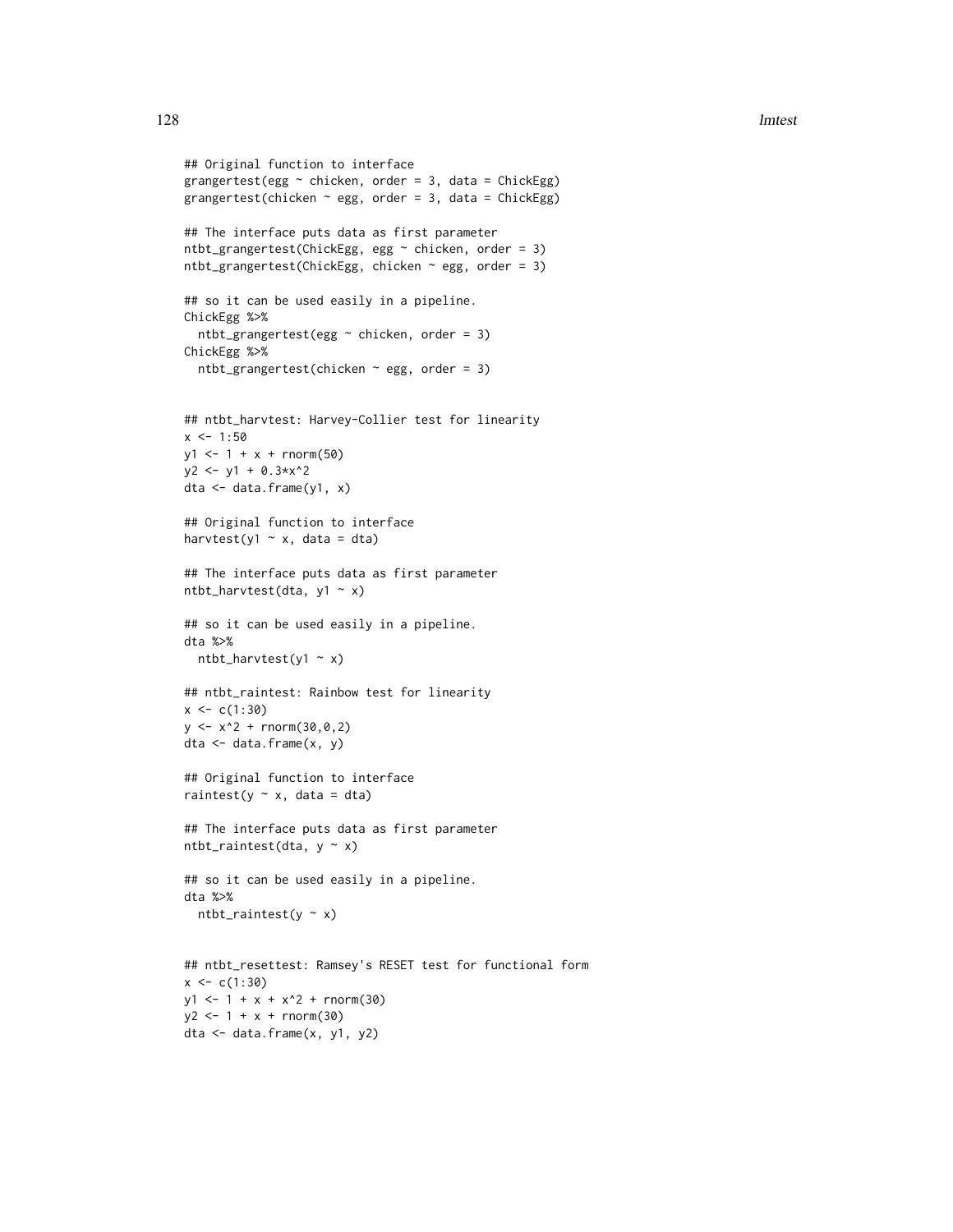#### $MASS$  and the set of the set of the set of the set of the set of the set of the set of the set of the set of the set of the set of the set of the set of the set of the set of the set of the set of the set of the set of the

```
## Original function to interface
resettest(y1 ~ x , power=2, type="regressor", data = dta)
resettest(y2 \sim x, power=2, type="regressor", data = dta)
## The interface puts data as first parameter
ntbt_resettest(dta, y1 ~ x , power=2, type="regressor")
ntbt_resettest(dta, y2 \sim x, power=2, type="regressor")
## so it can be used easily in a pipeline.
dta %>%
  ntbt_resettest(y1 ~ x , power=2, type="regressor")
dta %>%
  ntbt_resettest(y2 ~ x , power=2, type="regressor")
## End(Not run)
```
MASS *Interfaces for MASS package for data science pipelines.*

### Description

Interfaces to MASS functions that can be used in a pipeline implemented by magrittr.

#### Usage

```
ntbt_corresp(data, ...)
ntbt_glm.nb(data, ...)
ntbt_lda(data, ...)
ntbt_lm.gls(data, ...)
ntbt_lm.ridge(data, ...)
ntbt_loglm(data, ...)
ntbt_logtrans(data, ...)
ntbt_polr(data, ...)
ntbt_qda(data, ...)
ntbt_rlm(data, ...)
```
## Arguments

| data     | data frame, tibble, list,                                        |
|----------|------------------------------------------------------------------|
| $\cdots$ | Other arguments passed to the corresponding interfaced function. |

# Details

Interfaces call their corresponding interfaced function.

# Value

Object returned by interfaced function.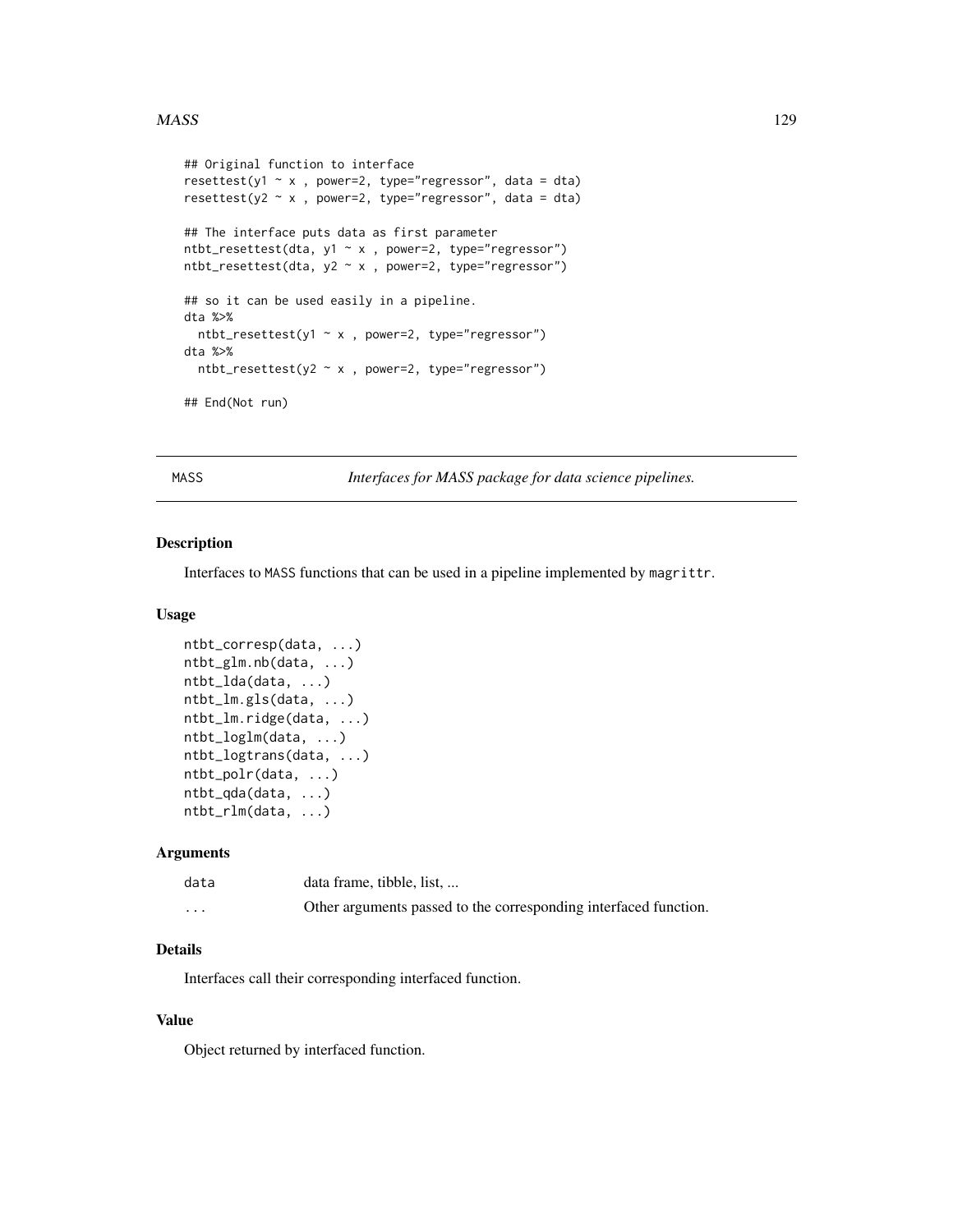## Author(s)

Roberto Bertolusso

```
## Not run:
library(intubate)
library(magrittr)
library(MASS)
## corresp
## Original function to interface
corresp(\sim Age + Eth, data = quine)## The interface reverses the order of data and formula
ntbt_corresp(data = quine, \sim Age + Eth)
## so it can be used easily in a pipeline.
quine %>%
  ntbt_corresp(~ Age + Eth)
## glm.nb
## Original function to interface
glm.nb(Days ~ Sex/(Age + Eth*Lrn), data = quine)## The interface reverses the order of data and formula
ntbt_glm.nb(data = quine, Days ~ Sex/(Age + Eth*Lrn))## so it can be used easily in a pipeline.
quine %>%
  ntbt_glm.nb(Days ~ Sex/(Age + Eth*Lrn))
## lda
Iris \leq data.frame(rbind(iris3[,,1], iris3[,,2], iris3[,,3]),
                   Sp = rep(c("s", "c", "v")), rep(50,3)))## Original function to interface
lda(Sp \sim ., Iris)## The interface reverses the order of data and formula
ntbt\_lda(Iris, Sp ~ .)## so it can be used easily in a pipeline.
Iris %>%
  ntbt\_lda(Sp \sim .)stackloss %>%
  ntbt_lda(stack.loss ~ .) %>%
  summary()
## lm.gls
## Original function to interface
```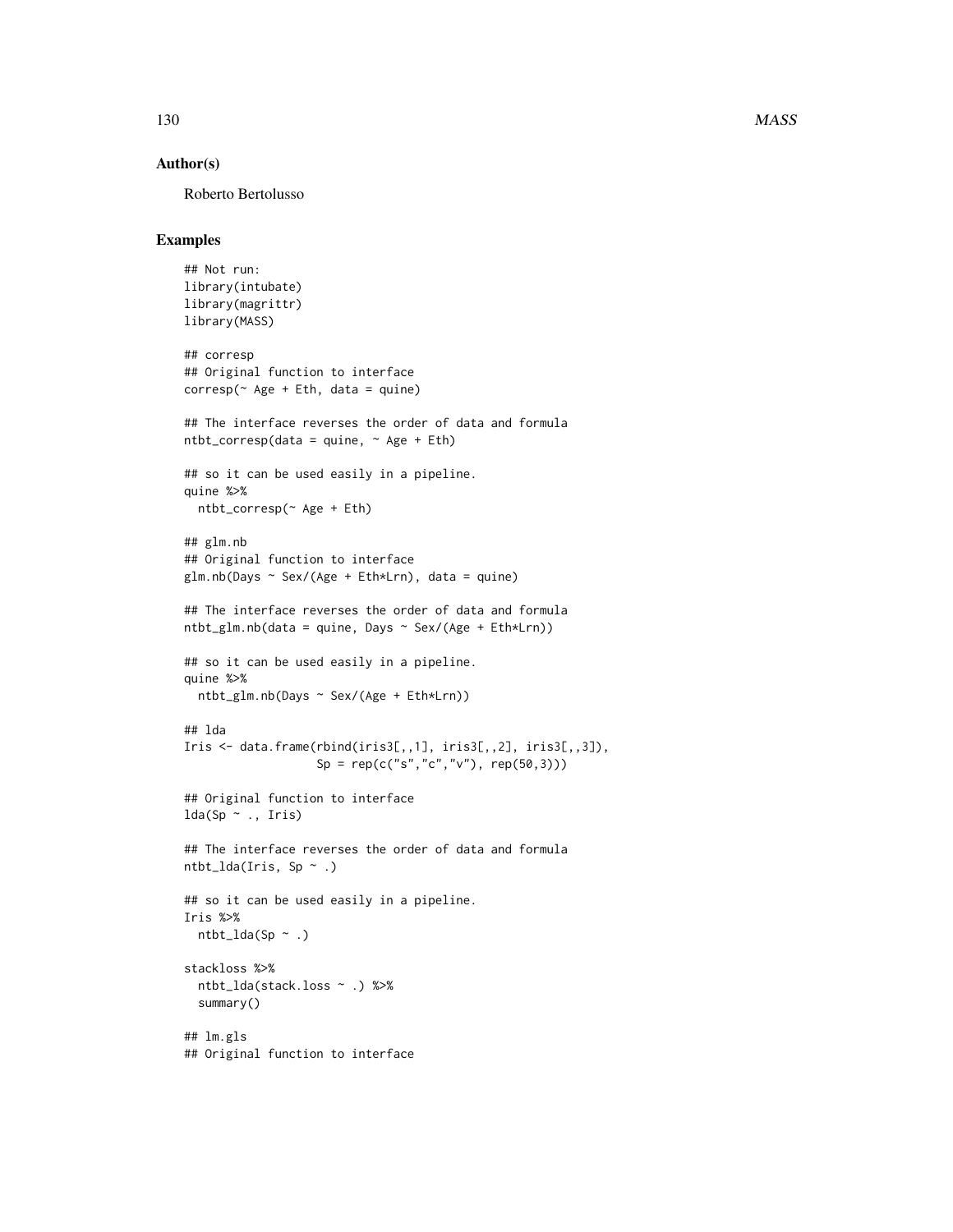#### $MASS$  131

```
lm.gls(conc ~ uptake, CO2, W = diag(nrow(CO2)))## The interface reverses the order of data and formula
ntbt_lm_gls(C02, conc ~ uptake, W = diag(nrow(C02)))## so it can be used easily in a pipeline.
CO2 %>%
  ntbt_lm.gls(conc ~ uptake, W = diag(nrow(CO2)))
## lm.ridge
## Original function to interface
lm.ridge(GNP.deflator ~ ., longley)
## The interface reverses the order of data and formula
ntbt_lm.ridge(longley, GNP.deflator ~ .)
## so it can be used easily in a pipeline.
longley %>%
  ntbt_lm.ridge(GNP.deflator ~ .)
## loglm
## Original function to interface
xtCars93 <- xtabs(~ Type + Origin, Cars93)
loglm(~ Type + Origin, xtCars93)
## The interface reverses the order of data and formula
xtCars93 <- ntbt_xtabs(Cars93, ~ Type + Origin)
ntbt_loglm(xtCars93, ~ Type + Origin)
## so it can be used easily in a pipeline.
Cars93 %>%
 ntbt_xtabs(~ Type + Origin) %>%
  ntbt_loglm(~ Type + Origin)
## logtrans
## Original function to interface
logtrans(Days ~ Age*Sex*Eth*Lrn, data = quine,
         alpha = seq(0.75, 6.5, len=20)## The interface reverses the order of data and formula
ntbt_logtrans(data = quine, Days ~ Age*Sex*Eth*Lrn,
              alpha = seq(0.75, 6.5, len=20))## so it can be used easily in a pipeline.
quine %>%
  ntbt_logtrans(Days ~ Age*Sex*Eth*Lrn,
                alpha = seq(0.75, 6.5, len=20))
## polr
op \leq options(contrasts = c("contr.treatment", "contr.poly"))
## Original function to interface
polar(Sat \sim Infl + Type + Cont, housing)
```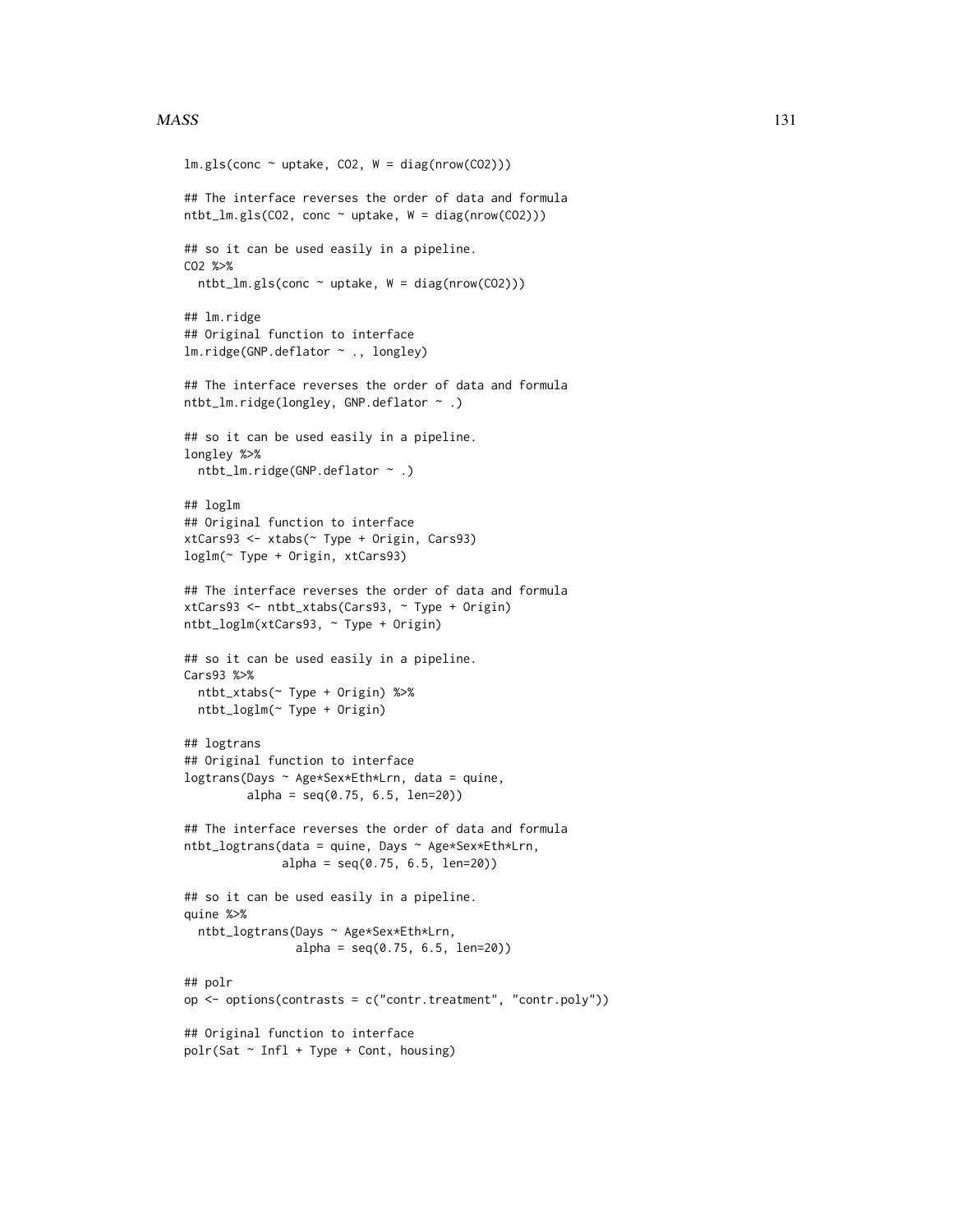```
## The interface reverses the order of data and formula
ntbt_polr(housing, Sat ~ Infl + Type + Cont)
## so it can be used easily in a pipeline.
housing %>%
  ntbt_polr(Sat ~ Infl + Type + Cont)
options(op)
## qda
set.seed(123) ## make reproducible
tr <- sample(1:50, 25)
iris3df \leftarrow data-frame(cl = factor(c(rep("s", 25), rep("c", 25), rep("v", 25))),train = rbind(iris3[tr,,1], iris3[tr,,2], iris3[tr,,3]))
## Original function to interface
qda(cl ~ ., iris3df)
## The interface reverses the order of data and formula
ntbt_qda(iris3df, cl \sim .)
## so it can be used easily in a pipeline.
iris3df %>%
  ntbt_qda(cl \sim .)## rlm
## Original function to interface
rlm(stack.loss ~ ., stackloss)
## The interface reverses the order of data and formula
ntbt_rlm(stackloss, stack.loss ~ .)
## so it can be used easily in a pipeline.
stackloss %>%
  ntbt_rlm(stack.loss ~ .) %>%
  summary()
stackloss %>%
  ntbt_rlm(stack.loss ~ ., psi = psi.hampel, init = "lts") %>%
  summary()
stackloss %>%
  ntbt_rlm(stack.loss ~ ., psi = psi.bisquare) %>%
  summary()
## End(Not run)
```
MCMCglmm *Interfaces for MCMCglmm package for data science pipelines.*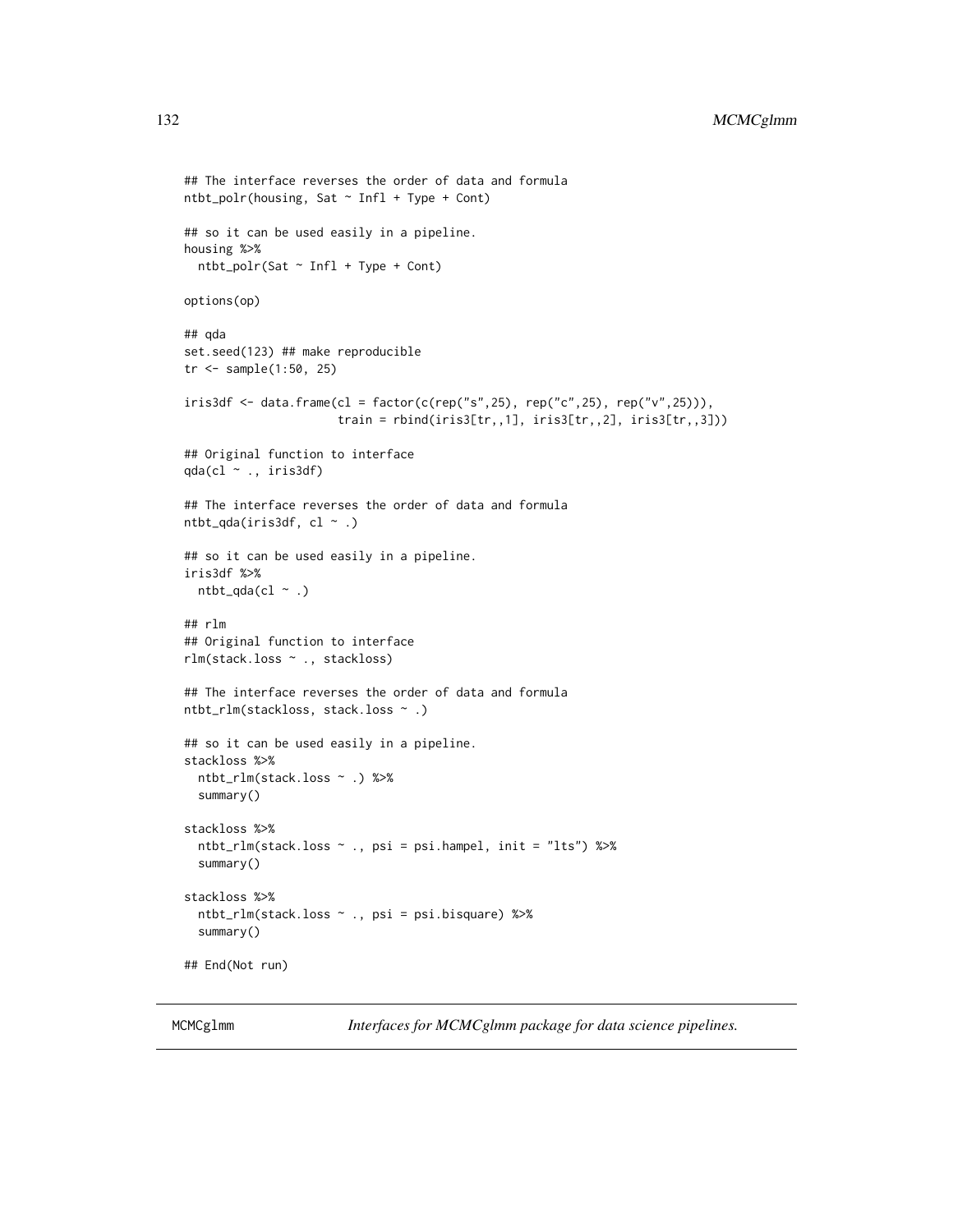# MCMCglmm 133

# Description

Interfaces to MCMCglmm functions that can be used in a pipeline implemented by magrittr.

### Usage

```
ntbt_MCMCglmm(data, ...)
```
## Arguments

| data     | data frame, tibble, list,                                        |
|----------|------------------------------------------------------------------|
| $\cdots$ | Other arguments passed to the corresponding interfaced function. |

# Details

Interfaces call their corresponding interfaced function.

## Value

Object returned by interfaced function.

## Author(s)

Roberto Bertolusso

```
## Not run:
library(intubate)
library(magrittr)
library(MCMCglmm)
## ntbt_MCMCglmm: Multivariate Generalised Linear Mixed Models
data(PlodiaPO)
## Original function to interface
set.seed(1)
model <- MCMCglmm(PO ~ 1, random = ~ FSfamily, data = PlodiaPO, verbose = FALSE)
summary(model)
## The interface puts data as first parameter
set.seed(1)
model \leq ntbt_MCMCglmm(PlodiaPO, PO \sim 1, random = \sim FSfamily, verbose = FALSE)
summary(model)
## so it can be used easily in a pipeline.
set.seed(1)
PlodiaPO %>%
  ntbt_MCMCglmm(PO ~ 1, random = ~ FSfamily, verbose = FALSE) %>%
  summary()
```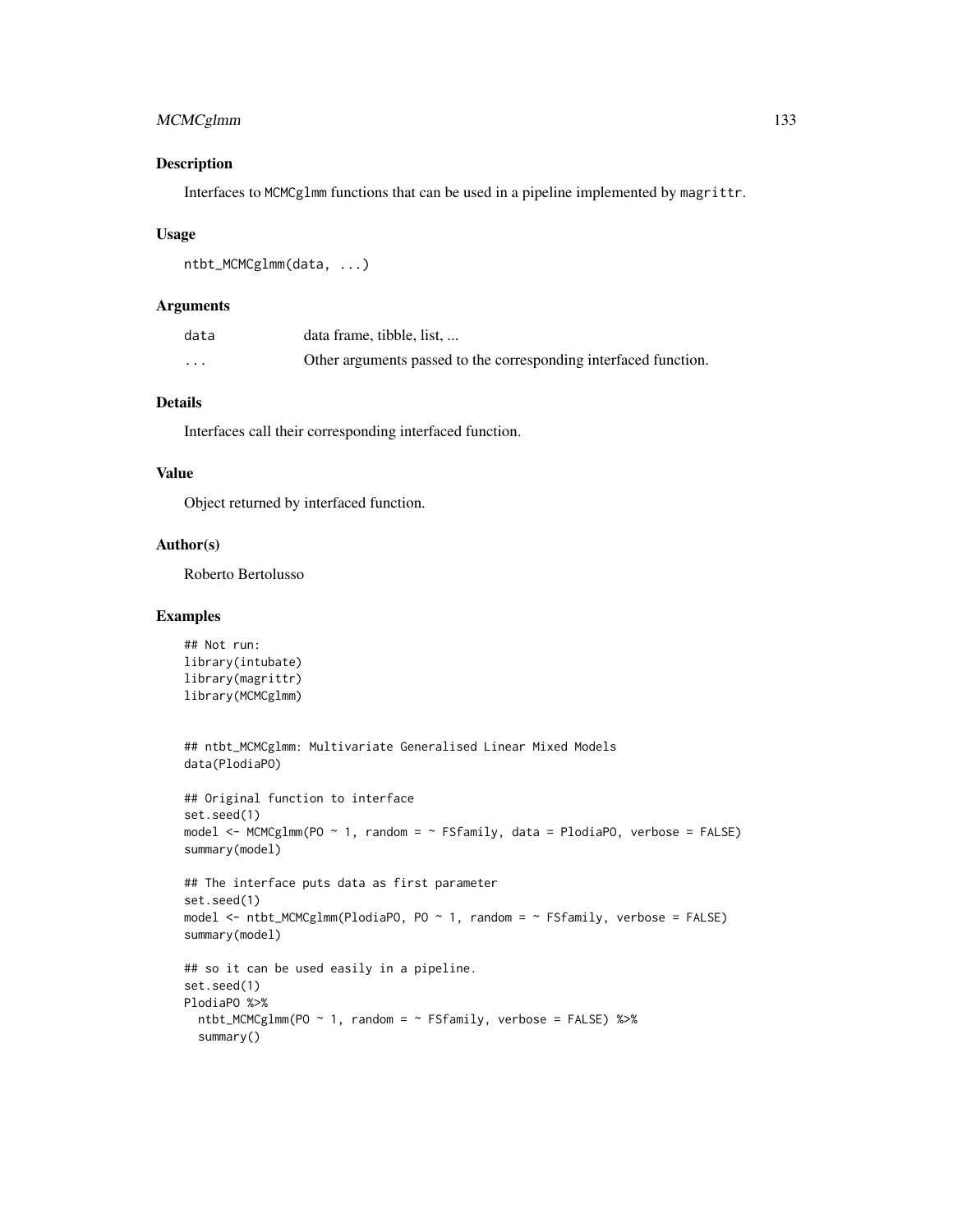## End(Not run)

mda *Interfaces for mda package for data science pipelines.*

#### Description

Interfaces to mda functions that can be used in a pipeline implemented by magrittr.

## Usage

```
ntbt_fda(data, ...)
ntbt_mda(data, ...)
```
#### Arguments

| data     | data frame, tibble, list,                                        |
|----------|------------------------------------------------------------------|
| $\cdots$ | Other arguments passed to the corresponding interfaced function. |

## Details

Interfaces call their corresponding interfaced function.

#### Value

Object returned by interfaced function.

## Author(s)

Roberto Bertolusso

```
## Not run:
library(intubate)
library(magrittr)
library(mda)
```

```
## ntbt_fda: Flexible Discriminant Analysis
data(iris)
## Original function to interface
fda(Species \sim ., data = iris)
```

```
## The interface puts data as first parameter
ntbt_fda(iris, Species ~ .)
```

```
## so it can be used easily in a pipeline.
iris %>%
 ntbt_fda(Species ~ .)
```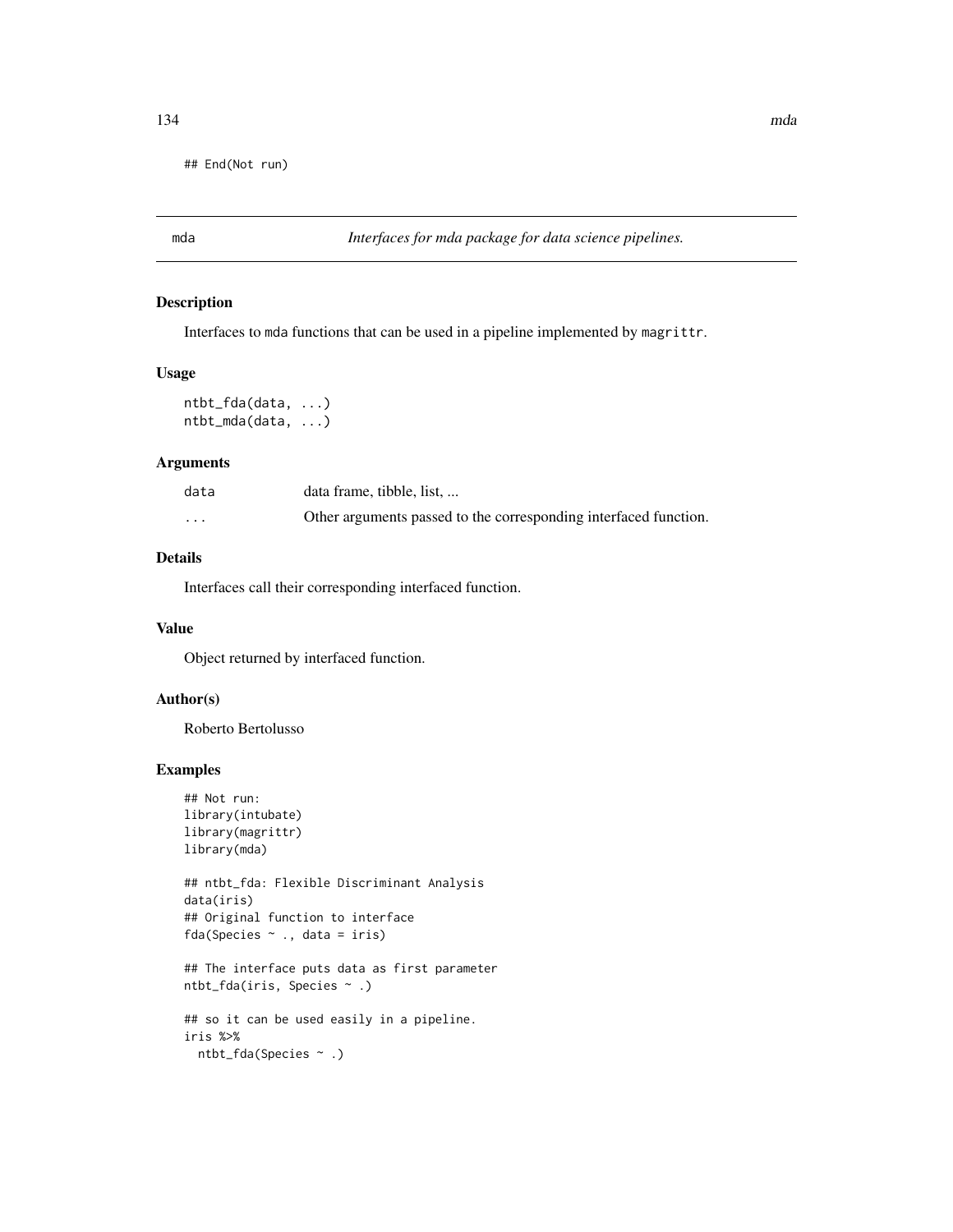#### metafor 135

```
## ntbt_mda: Mixture Discriminant Analysis
data(iris)
## Original function to interface
mda(Species ~ ., data = iris)
## The interface puts data as first parameter
ntbt_mda(iris, Species ~ .)
## so it can be used easily in a pipeline.
iris %>%
  ntbt_mda(Species ~ .)
## End(Not run)
```
metafor *Interfaces for metafor package for data science pipelines.*

# Description

Interfaces to metafor functions that can be used in a pipeline implemented by magrittr.

## Usage

```
ntbt_escalc(data, ...)
ntbt_rma(data, ...)
```
# Arguments

| data | data frame, tibble, list,                                        |
|------|------------------------------------------------------------------|
| .    | Other arguments passed to the corresponding interfaced function. |

# Details

Interfaces call their corresponding interfaced function.

# Value

Object returned by interfaced function.

# Author(s)

Roberto Bertolusso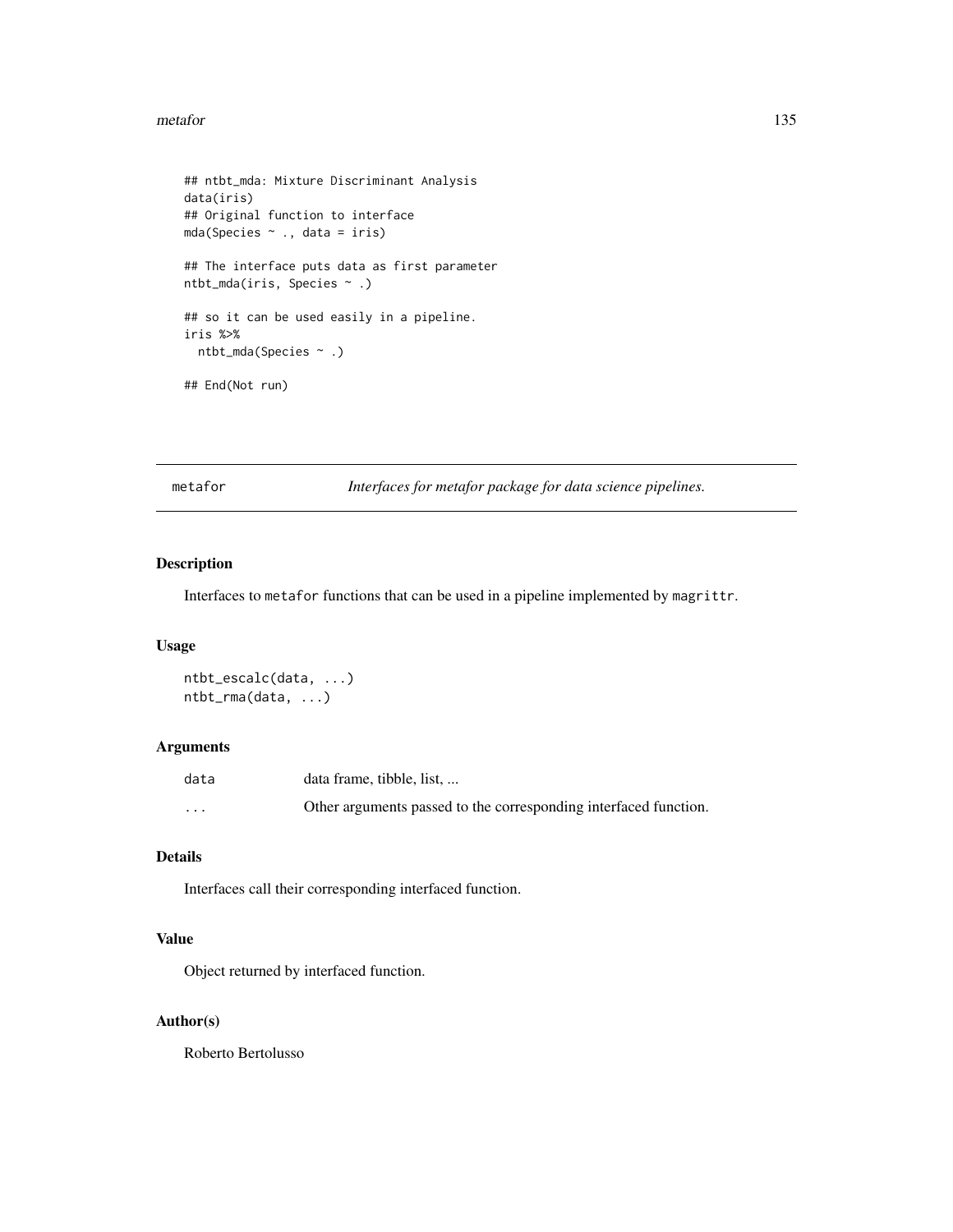## Examples

```
## Not run:
library(intubate)
library(magrittr)
library(metafor)
## ntbt_escalc: Calculate Effect Sizes and Outcome Measures
data(dat.bcg)
dat.long <- to.long(measure = "RR", ai = tpos, bi = tneg, ci = cpos, di = cneg,
                    data = dat.bcg, append = FALSE, vlong = TRUE)## Original function to interface
dat <- escalc(measure="RR", outcome ~ group | study, weights = freq, data = dat.long)
rma(yi, vi, data = dat)
## The interface puts data as first parameter
dat <- ntbt_escalc(dat.long, measure="RR", outcome ~ group | study, weights = freq)
ntbt_rma(dat, yi, vi)
## so it can be used easily in a pipeline.
dat.long %>%
  ntbt_escalc(measure="RR", outcome ~ group | study, weights = freq) %>%
  ntbt_rma(yi, vi)
## End(Not run)
```
mgcv *Interfaces for mgcv package for data science pipelines.*

## Description

Interfaces to mgcv functions that can be used in a pipeline implemented by magrittr.

#### Usage

```
ntbt_bam(data, ...)
ntbt_gamm(data, ...)
```
#### Arguments

| data                 | data frame, tibble, list,                                        |
|----------------------|------------------------------------------------------------------|
| $\ddot{\phantom{0}}$ | Other arguments passed to the corresponding interfaced function. |

# Details

Interfaces call their corresponding interfaced function.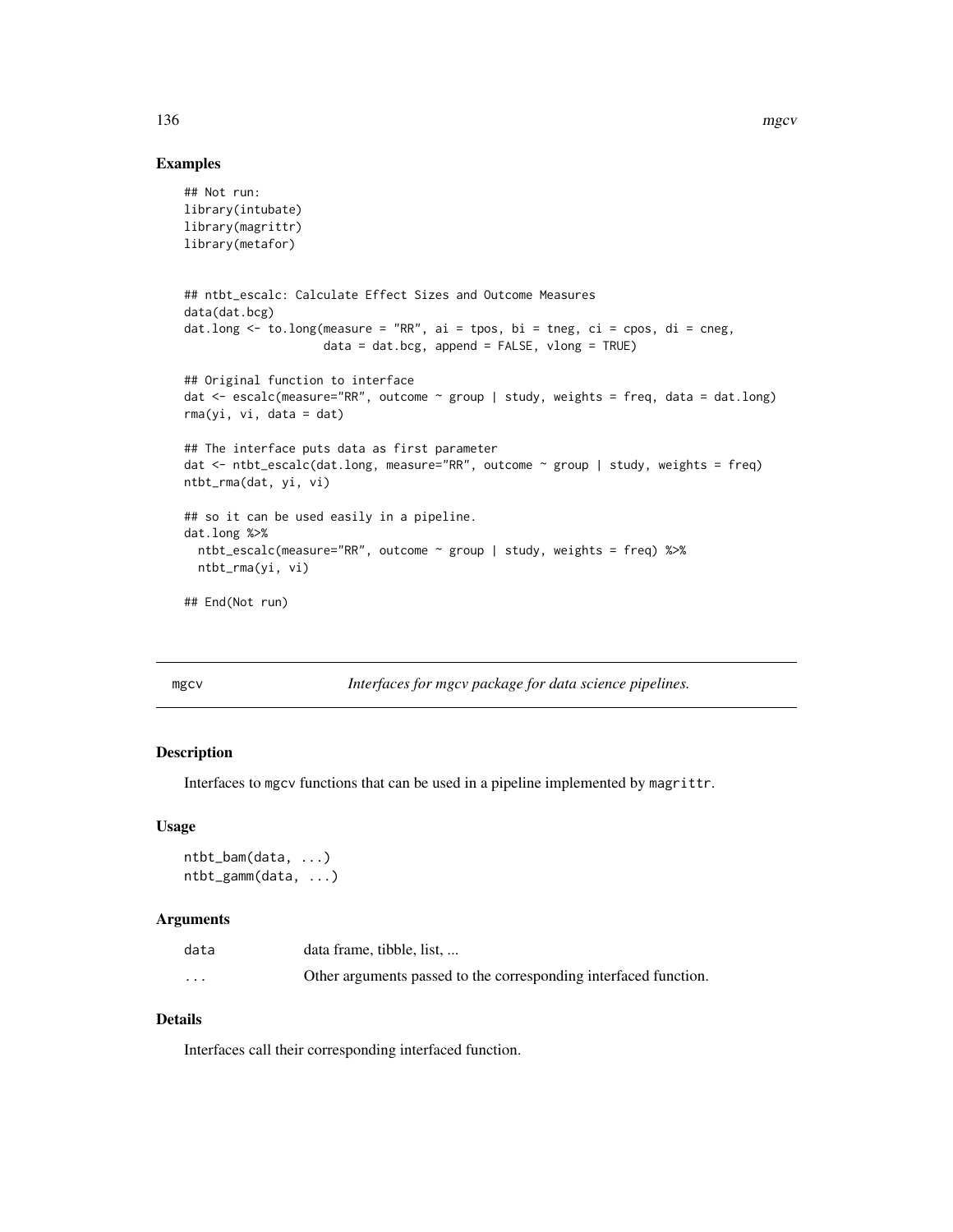mgcv and the state of the state of the state of the state of the state of the state of the state of the state of the state of the state of the state of the state of the state of the state of the state of the state of the s

# Value

Object returned by interfaced function.

#### Author(s)

Roberto Bertolusso

```
## Not run:
library(intubate)
library(magrittr)
library(mgcv)
## ntbt_bam: Generalized additive models for very large datasets
set.seed(3)
dat <- gamSim(1,n=25000,dist="normal",scale=20)
bs \leq "cr"
k < -12## Original function to interface
bam(y \sim s(x0, bs=bs) + s(x1, bs=bs) + s(x2, bs=bs, k=k) + s(x3, bs=bs), data = dat)
## The interface puts data as first parameter
ntbt_bam(dat, y \sim s(x0, bs=bs) + s(x1, bs=bs) + s(x2, bs=bs, k=k) + s(x3, bs=bs))## so it can be used easily in a pipeline.
dat %>%
 ntbt_bam(y \sim s(x0, bs=bs) + s(x1, bs=bs) + s(x2, bs=bs, k=k) + s(x3, bs=bs))
## ntbt_gam: Generalized additive models with integrated smoothness estimation
set.seed(2) ## simulate some data...
dat \leq gamSim(1, n = 400, dist = "normal", scale = 2)
## Original function to interface
\text{gam}(y \sim s(x0) + s(x1) + s(x2) + s(x3), \text{ data} = \text{dat})## The interface puts data as first parameter
ntbt_gam(data, y ~ s(x0) + s(x1) + s(x2) + s(x3))## so it can be used easily in a pipeline.
dat %>%
  ntbt_gam(y \sim s(x0) + s(x1) + s(x2) + s(x3))## ntbt_gamm: Generalized Additive Mixed Models
set.seed(0)
dat \leq gamSim(1, n = 200, scale = 2)## Original function to interface
gamma(y \sim s(x0) + s(x1) + s(x2) + s(x3), data = dat)
```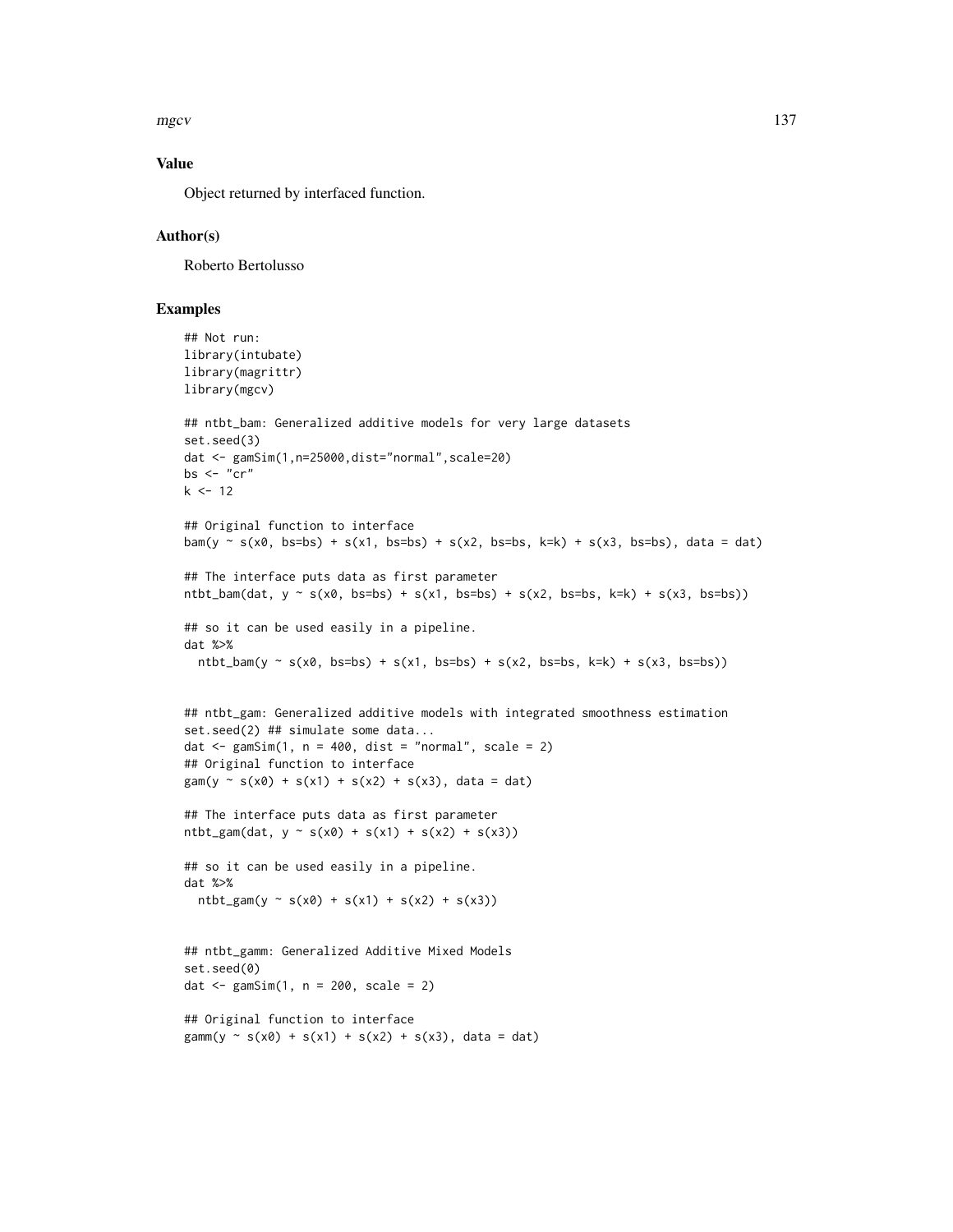```
## The interface puts data as first parameter
ntbt_gamm(data, y ~ s(x0) + s(x1) + s(x2) + s(x3))## so it can be used easily in a pipeline.
dat %>%
  ntbt_gamm(y \sim s(x0) + s(x1) + s(x2) + s(x3))## End(Not run)
```
mhurdle *Interfaces for mhurdle package for data science pipelines.*

#### Description

Interfaces to mhurdle functions that can be used in a pipeline implemented by magrittr.

## Usage

ntbt\_mhurdle(data, ...)

# Arguments

| data     | data frame, tibble, list,                                        |
|----------|------------------------------------------------------------------|
| $\cdots$ | Other arguments passed to the corresponding interfaced function. |

# Details

Interfaces call their corresponding interfaced function.

# Value

Object returned by interfaced function.

## Author(s)

Roberto Bertolusso

# Examples

```
## Not run:
library(intubate)
library(magrittr)
library(mhurdle)
```

```
## ntbt_mhurdle: Estimation of limited dependent variable models
data("Interview", package = "mhurdle")
```
## Original function to interface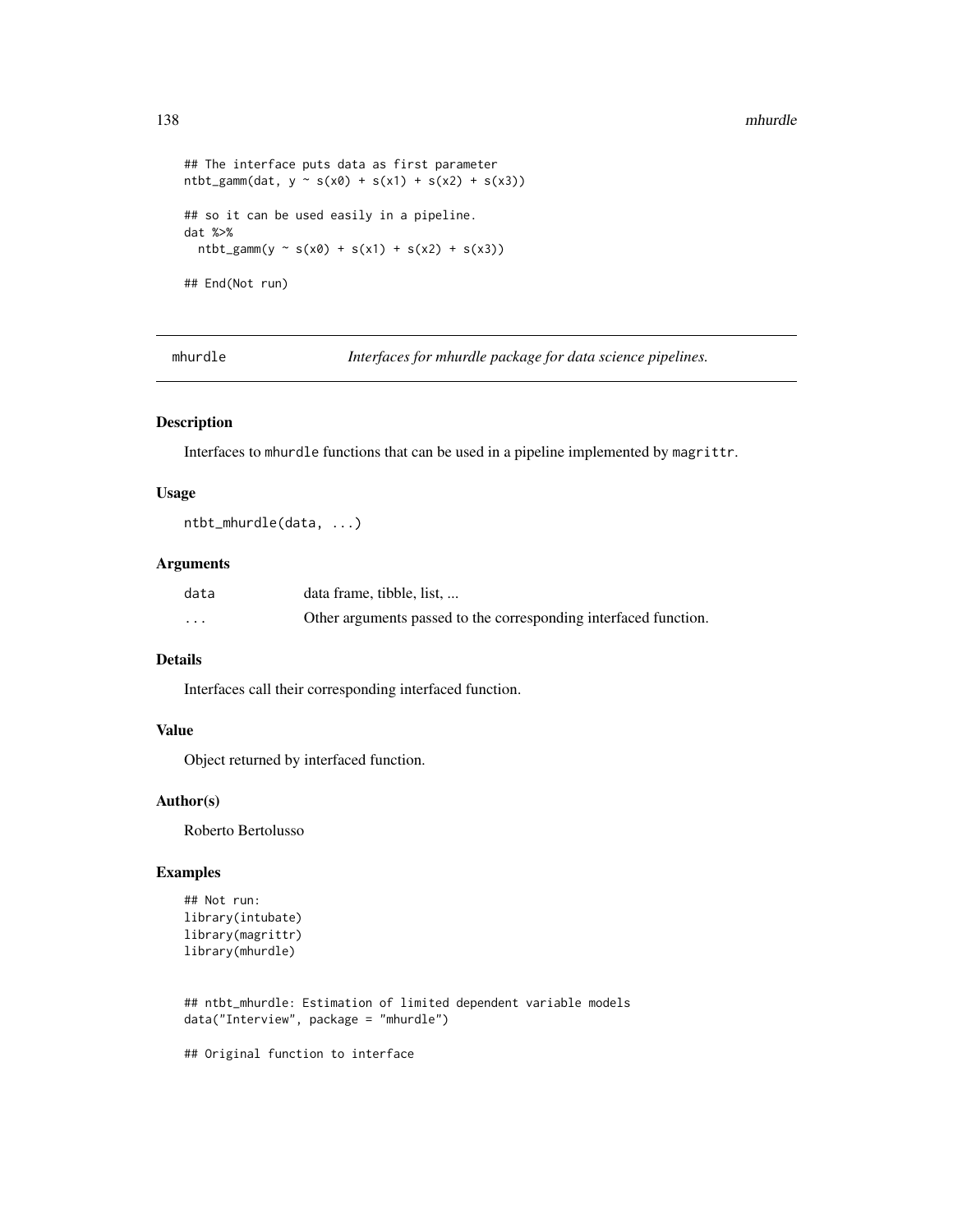# minpack.lm 139

```
mhurdle(vacations \sim car + size | linc + linc2 | 0, Interview,
        dist = "ln", h2 = TRUE, method = "bfgs")
## The interface puts data as first parameter
ntbt_mhurdle(Interview, vacations \sim car + size | linc + linc2 | 0,
             dist = "ln", h2 = TRUE, method = "bfgs")## so it can be used easily in a pipeline.
Interview %>%
 ntbt_mhurdle(vacations \sim car + size | linc + linc2 | 0,
               dist = "ln", h2 = TRUE, method = "bfgs")
```
## End(Not run)

minpack.lm *Interfaces for minpack.lm package for data science pipelines.*

## Description

Interfaces to minpack.lm functions that can be used in a pipeline implemented by magrittr.

#### Usage

```
ntbt_nlsLM(data, ...)
```
## Arguments

| data     | data frame, tibble, list,                                        |
|----------|------------------------------------------------------------------|
| $\cdots$ | Other arguments passed to the corresponding interfaced function. |

# Details

Interfaces call their corresponding interfaced function.

# Value

Object returned by interfaced function.

# Author(s)

Roberto Bertolusso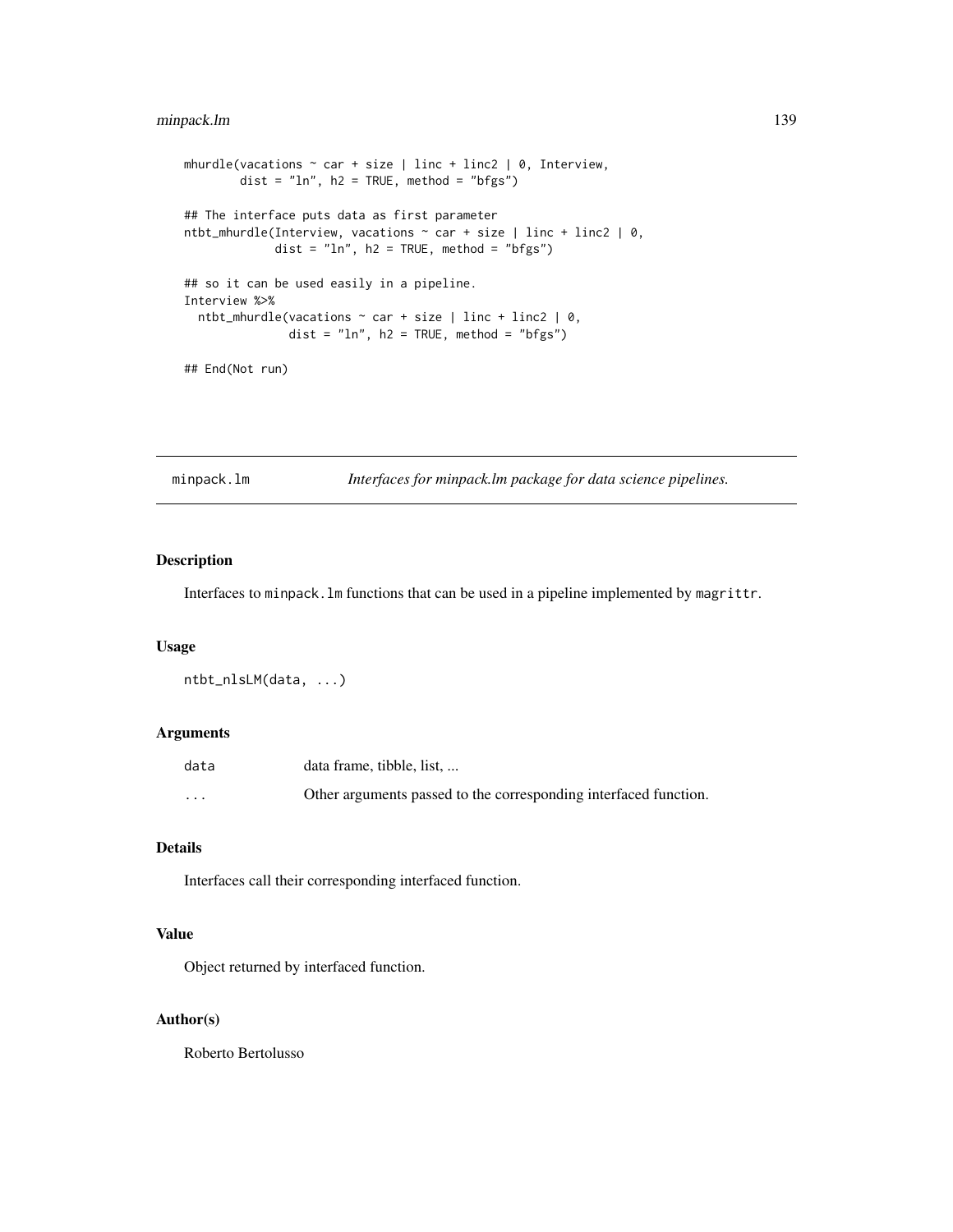## Examples

```
## Not run:
library(intubate)
library(magrittr)
library(minpack.lm)
## ntbt_nlsLM: Standard 'nls' framework that uses 'nls.lm' for fitting
DNase1 <- subset(DNase, Run == 1)
## Original function to interface
nlsLM(density ~ Asym/(1 + exp((xmid - log(conc))/scal)),
      data = DNase1,
      start = list(Asym = 3, xmid = 0, scal = 1))## The interface puts data as first parameter
ntbt_nlsLM(DNase1, density ~ Asym/(1 + exp((xmid - log(conc))/scal)),
           start = list(Asym = 3, xmid = 0, scal = 1))
## so it can be used easily in a pipeline.
DNase1 %>%
  ntbt_nlsLM(density ~ Asym/(1 + exp((xmid - log(conc))/scal)),
             start = list(Asym = 3, xmid = 0, scal = 1))
## End(Not run)
```
mlogit *Interfaces for mlogit package for data science pipelines.*

# Description

Interfaces to mlogit functions that can be used in a pipeline implemented by magrittr.

#### Usage

ntbt\_mlogit(data, ...)

#### Arguments

| data     | data frame, tibble, list,                                        |
|----------|------------------------------------------------------------------|
| $\cdots$ | Other arguments passed to the corresponding interfaced function. |

## Details

Interfaces call their corresponding interfaced function.

## Value

Object returned by interfaced function.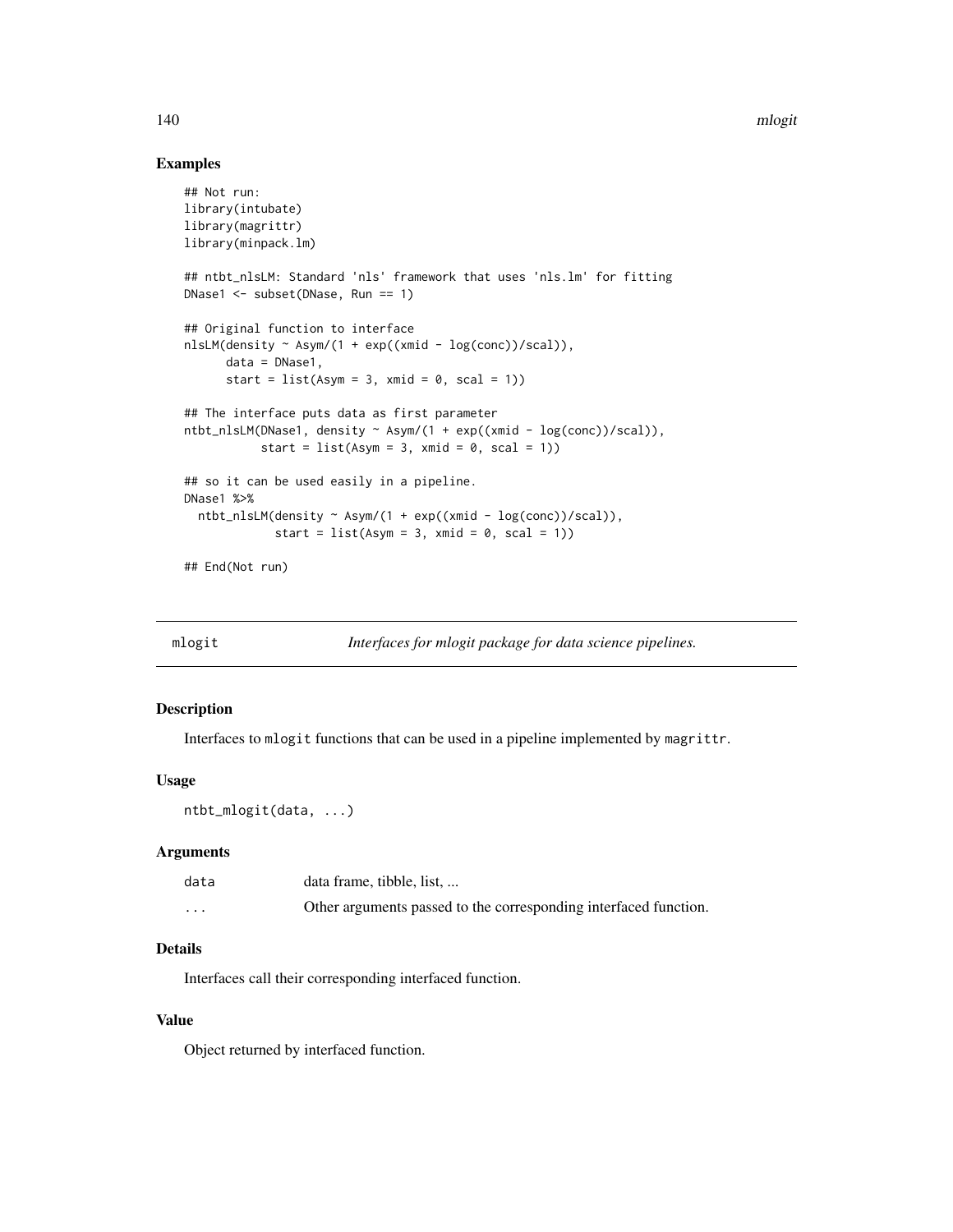#### mnlogit 141

# Author(s)

Roberto Bertolusso

# Examples

```
## Not run:
library(intubate)
library(magrittr)
library(mlogit)
## ntbt_mlogit: Multinomial logit model
data("Fishing", package = "mlogit")
Fish \le mlogit.data(Fishing, varying = c(2:9), shape = "wide", choice = "mode")
## Original function to interface
mlogit(mode ~ price + catch, data = Fish)
## The interface puts data as first parameter
ntbt_mlogit(Fish, mode ~ price + catch)
## so it can be used easily in a pipeline.
Fish %>%
  ntbt_mlogit(mode ~ price + catch)
## End(Not run)
```
mnlogit *Interfaces for mnlogit package for data science pipelines.*

# Description

Interfaces to mnlogit functions that can be used in a pipeline implemented by magrittr.

## Usage

```
ntbt_mnlogit(data, ...)
```
## Arguments

| data                 | data frame, tibble, list,                                        |
|----------------------|------------------------------------------------------------------|
| $\ddot{\phantom{0}}$ | Other arguments passed to the corresponding interfaced function. |

# Details

Interfaces call their corresponding interfaced function.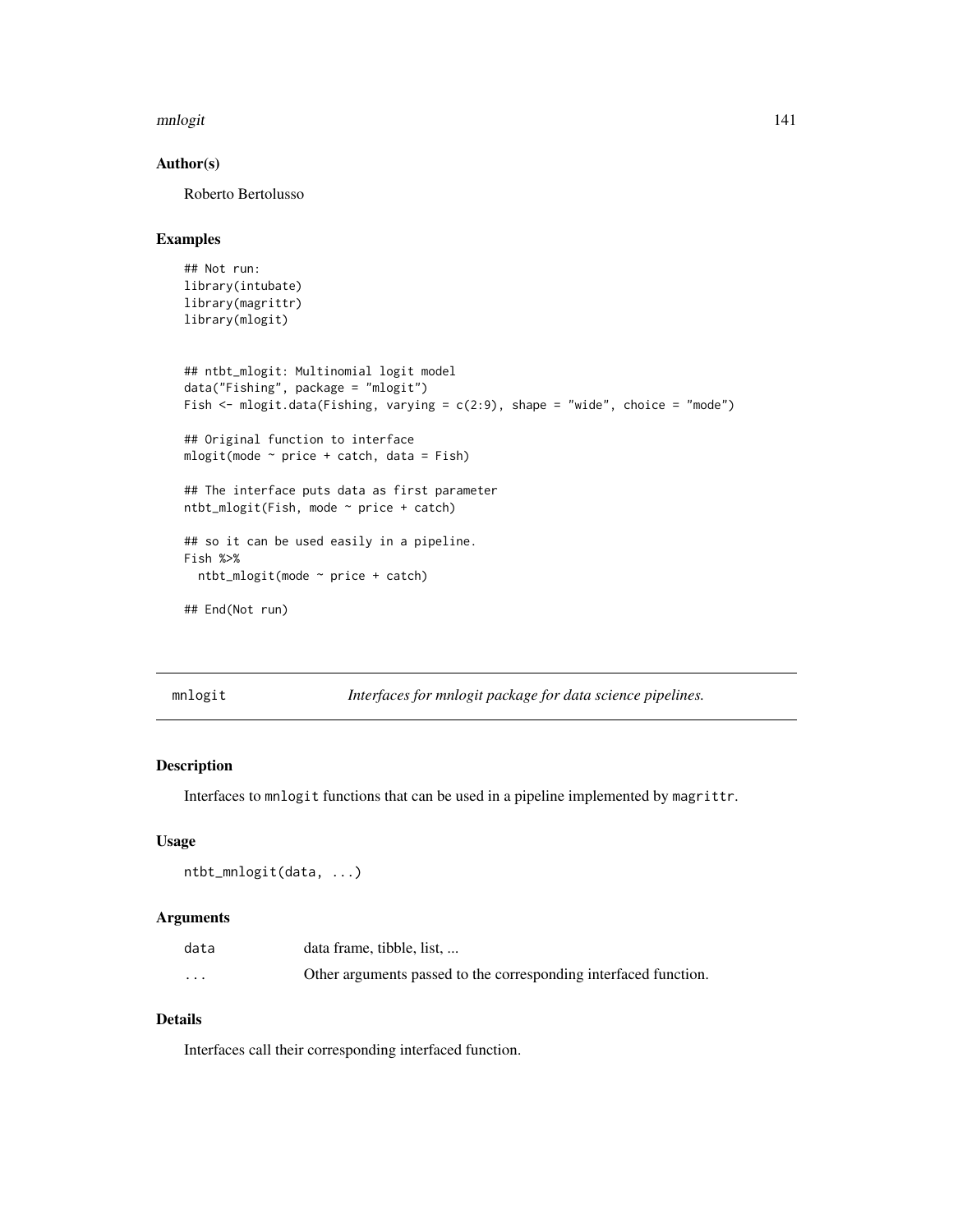## Value

Object returned by interfaced function.

# Author(s)

Roberto Bertolusso

# Examples

```
## Not run:
library(intubate)
library(magrittr)
library(mnlogit)
## ntbt_mnlogit: Fast estimation of multinomial logit models
library(mnlogit)
data(Fish, package = "mnlogit")
## Original function to interface
mnlogit(mode ~ price | income | catch, Fish, ncores = 2)
## The interface puts data as first parameter
ntbt_mnlogit(Fish, mode \sim price | income | catch, ncores = 2)
## so it can be used easily in a pipeline.
Fish %>%
  ntbt_mnlogit(mode ~ price | income | catch, ncores = 2)
## End(Not run)
```
modeltools *Interfaces for modeltools package for data science pipelines.*

## Description

Interfaces to modeltools functions that can be used in a pipeline implemented by magrittr.

#### Usage

```
ntbt_ModelEnvFormula(data, ...)
ntbt_ParseFormula(data, ...)
```
## Arguments

| data     | data frame, tibble, list,                                        |
|----------|------------------------------------------------------------------|
| $\cdots$ | Other arguments passed to the corresponding interfaced function. |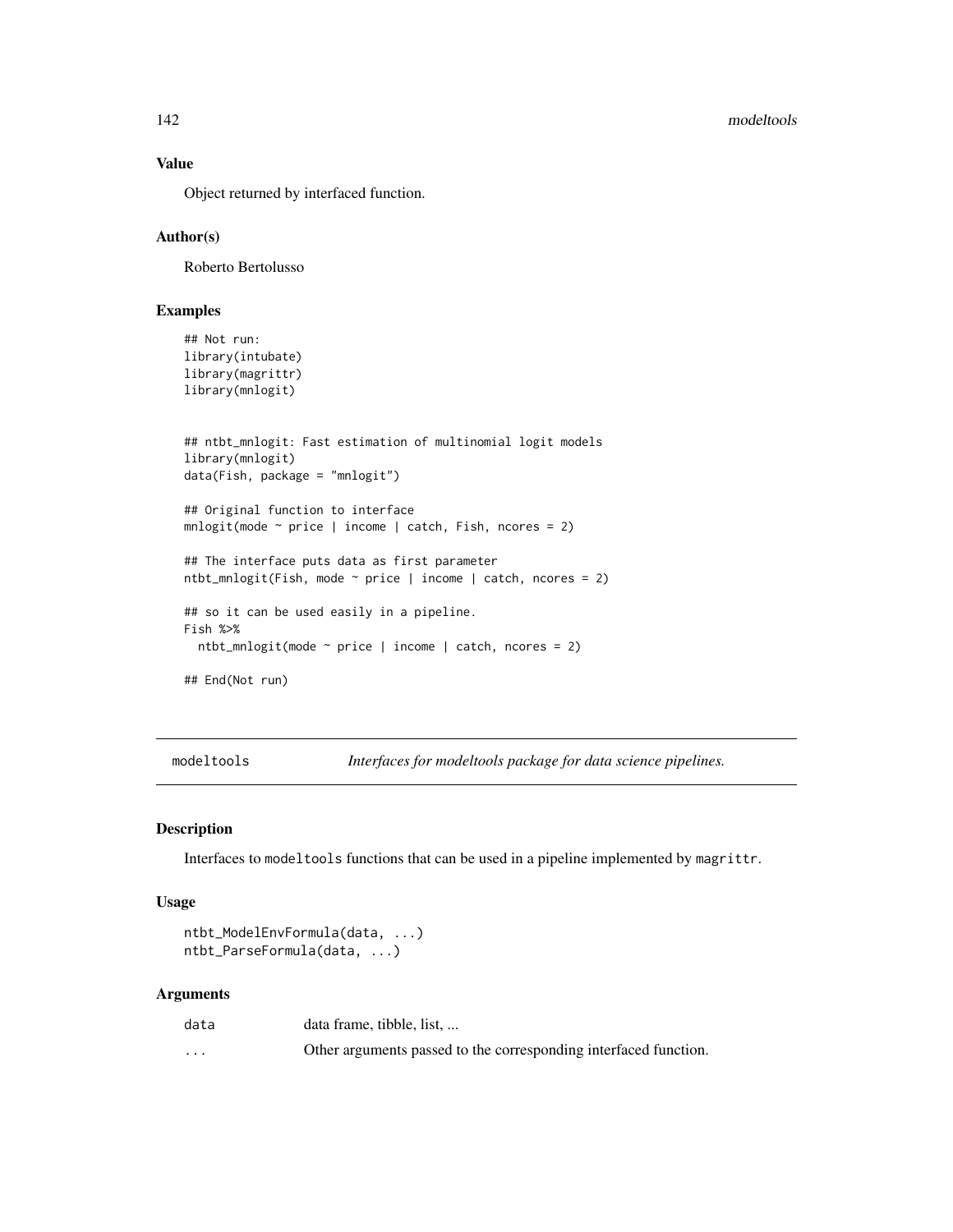# Details

Interfaces call their corresponding interfaced function.

## Value

Object returned by interfaced function.

## Author(s)

Roberto Bertolusso

## Examples

```
## Not run:
library(intubate)
library(magrittr)
library(modeltools)
data("iris")
## Original function to interface
ModelEnvFormula(Species + Petal.Width ~ . -1, data = iris,
                subset = sample(1:150, 10))
ParseFormula(Species + Petal.Width \sim . -1, data = iris)
## The interface puts data as first parameter
ntbt_ModelEnvFormula(iris, Species + Petal.Width ~ . -1, subset = sample(1:150, 10))
ntbt_ParseFormula(iris, Species + Petal.Width ~ . -1)
## so it can be used easily in a pipeline.
iris %>%
  ntbt_ModelEnvFormula(Species + Petal.Width ~ . -1, subset = sample(1:150, 10))
iris %>%
  ntbt_ParseFormula(Species + Petal.Width ~ . -1)
## End(Not run)
```
nlme *Interfaces for nlme package for data science pipelines.*

## Description

Interfaces to nlme functions that can be used in a pipeline implemented by magrittr.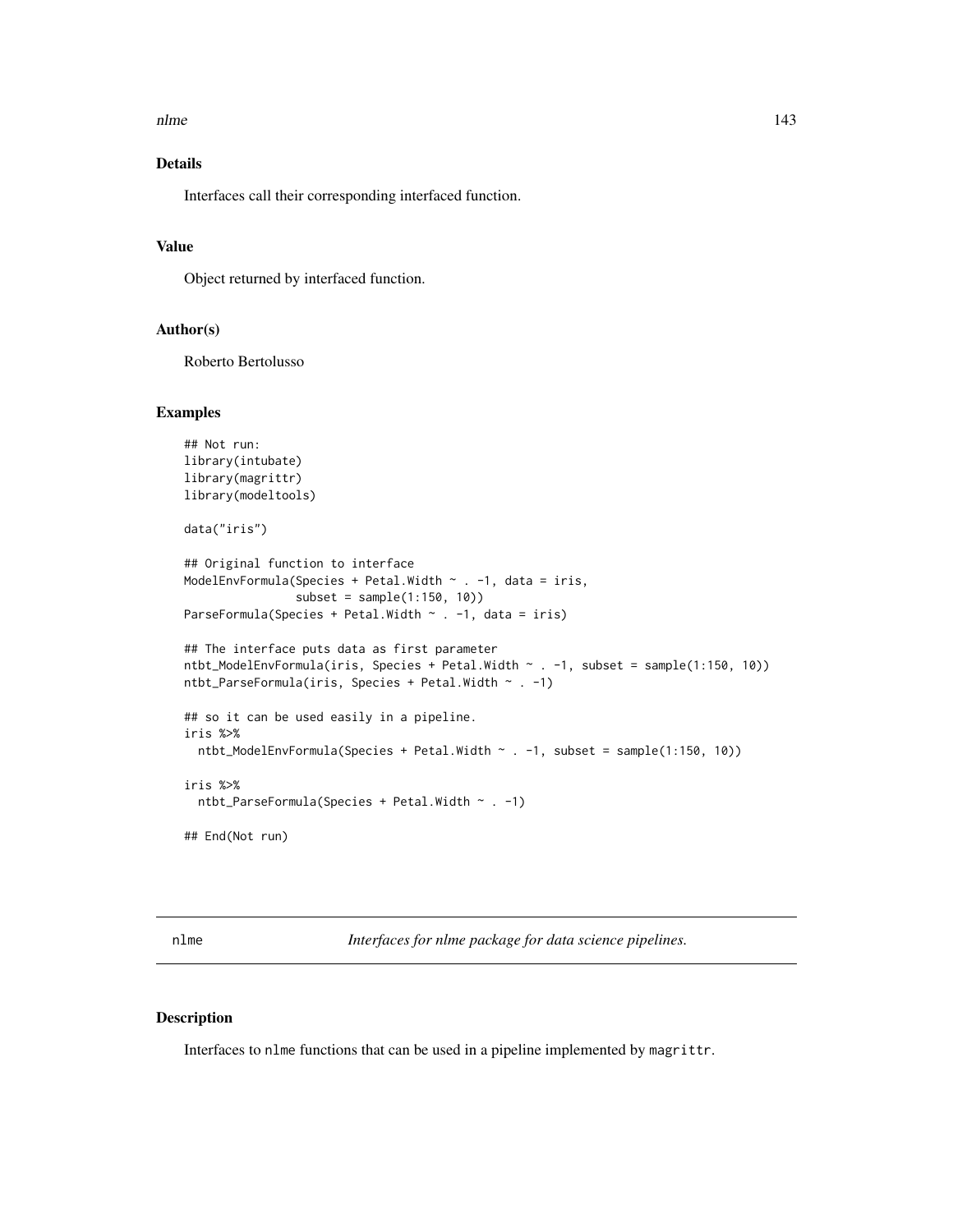## Usage

```
ntbt_gls(data, ...)
ntbt_lme(data, ...)
ntbt_lmList(data, ...)
ntbt_nlme(data, ...)
ntbt_nlsList(data, ...)
```
# Arguments

| data    | data frame, tibble, list,                                        |
|---------|------------------------------------------------------------------|
| $\cdot$ | Other arguments passed to the corresponding interfaced function. |

# Details

Interfaces call their corresponding interfaced function.

## Value

Object returned by interfaced function.

## Author(s)

Roberto Bertolusso

```
## Not run:
library(intubate)
library(magrittr)
library(nlme)
## gls
## Original function to interface
fm1 <- gls(follicles ~ sin(2*pi*Time) + cos(2*pi*Time), Ovary,
           correlation = corAR1(form = ~ 1 | Mare)summary(fm1)
## The interface reverses the order of data and formula
fm1 <- ntbt_gls(Ovary, follicles ~ sin(2*pi*Time) + cos(2*pi*Time),
                correlation = corAR1(form = ~ 1 | Mare)summary(fm1)
## so it can be used easily in a pipeline.
Ovary %>%
  ntbt_gls(follicles ~ sin(2*pi*Time) + cos(2*pi*Time),
                correlation = corAR1(form = ~ 1 | Mare) %>%
  summary()
## nlme
## Original function to interface
lme(distance \sim age, data = Orthodont) # random is \sim age
```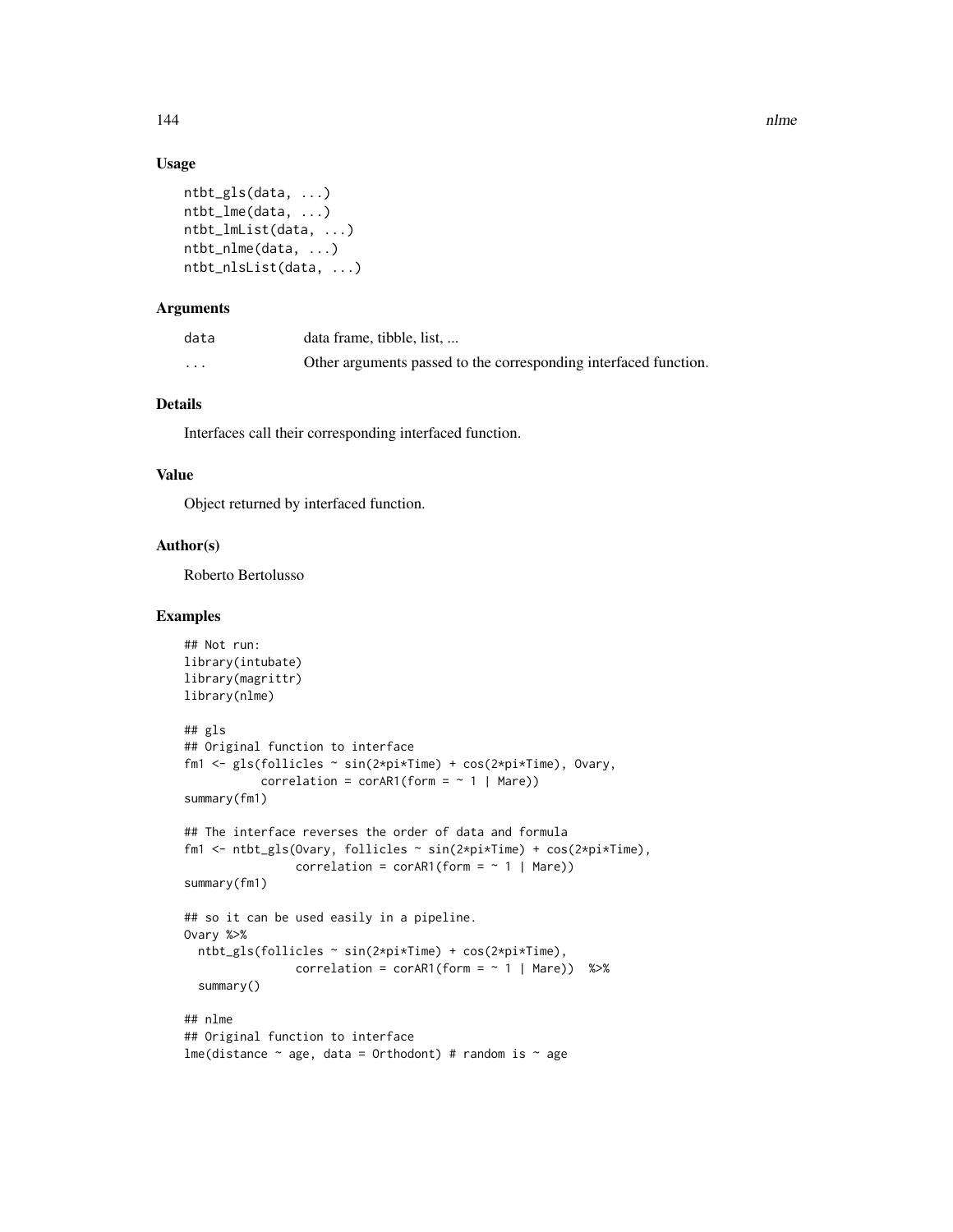```
lme(distance ~ age + Sex, data = Orthodont, random = ~ 1)
## The interface reverses the order of data and formula
ntbt_lme(data = Orthodont, distance \sim age) # random is \sim age
ntbt_lme(data = Orthodont, distance \sim age + Sex, random = \sim 1)
## so it can be used easily in a pipeline.
Orthodont %>%
  ntbt_lme(distance \sim age) # random is \sim age
Orthodont %>%
  ntbt_{\text{line}}(distance \sim age + Sex, random = \sim 1)## lmList
## Original function to interface
lmList(distance ~ age | Subject, Orthodont)
## The interface reverses the order of data and formula
ntbt_lmList(Orthodont, distance ~ age | Subject)
## so it can be used easily in a pipeline.
Orthodont %>%
  ntbt_lmList(distance ~ age | Subject)
Orthodont %>%
  ntbt_lmList(distance ~ age | Subject) %>%
  summary()
## nlme
## Original function to interface
fm1 <- nlme(height ~ SSasymp(age, Asym, R0, lrc),
            data = Loblolly,
            fixed = Asym + R0 + Inc \sim 1,
            random = Asym \sim 1,
            start = c(Asym = 103, R0 = -8.5, Inc = -3.3))summary(fm1)
## The interface reverses the order of data and formula
fm1 <- ntbt_nlme(data = Loblolly,
                 height ~ SSasymp(age, Asym, R0, lrc),
                 fixed = Asym + R0 + Inc \sim 1,
                 random = Asym \sim 1,
                 start = c(Asym = 103, R0 = -8.5, Inc = -3.3))summary(fm1)
## so it can be used easily in a pipeline.
Loblolly %>%
  ntbt_nlme(height ~ SSasymp(age, Asym, R0, lrc),
            fixed = Asym + R0 + Inc \sim 1,
            random = Asym \sim 1,
            start = c(Asym = 103, R0 = -8.5, lrc = -3.3) %>%
  summary()
## End(Not run)
```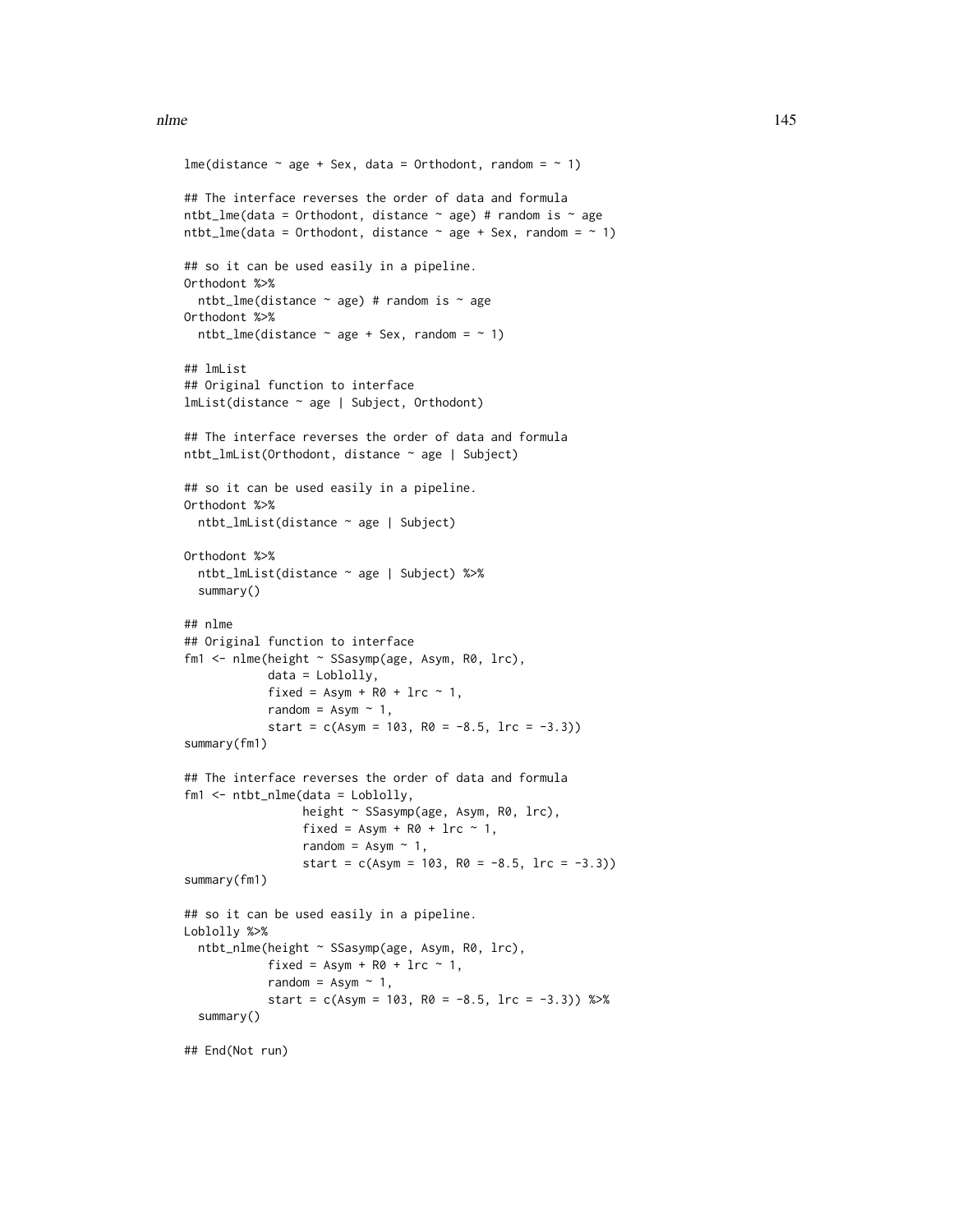## Description

Interfaces to nlreg functions that can be used in a pipeline implemented by magrittr.

## Usage

```
ntbt_nlreg(data, ...)
```
# Arguments

| data     | data frame, tibble, list,                                        |
|----------|------------------------------------------------------------------|
| $\cdots$ | Other arguments passed to the corresponding interfaced function. |

# Details

Interfaces call their corresponding interfaced function.

# Value

Object returned by interfaced function.

## Author(s)

Roberto Bertolusso

# Examples

```
## Not run:
library(intubate)
library(magrittr)
library(nlreg)
```

```
## ntbt_nlreg: Fit a Nonlinear Heteroscedastic Model via Maximum Likelihood
library(boot)
data(calcium)
```

```
## Original function to interface
nlreg(cal \sim b0*(1-exp(-b1*time)), weights = \sim ( 1+time^g )^2,
      start = c(b0 = 4, b1 = 0.1, g = 1), data = calcium, hoa = TRUE)
```

```
## The interface puts data as first parameter
ntbt_nlreg(calcium, cal ~ b0*(1-exp(-b1*time)), weights = ~ ( 1+time^g )^2,
          start = c(b0 = 4, b1 = 0.1, g = 1), hoa = TRUE)
```
## so it can be used easily in a pipeline.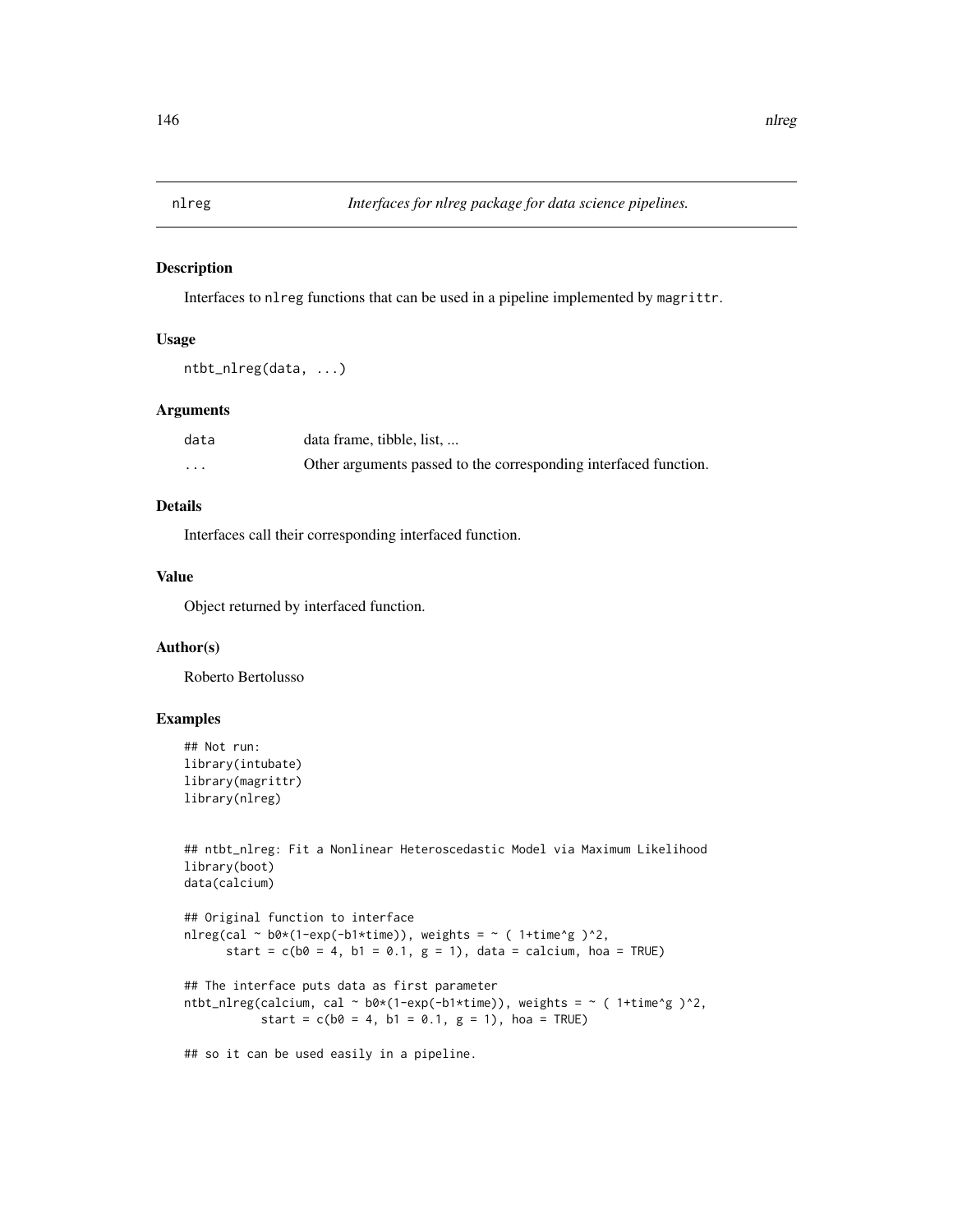```
calcium %>%
  ntbt_nlreg(cal ~ b0*(1-exp(-b1*time)), weights = ~ ( 1+time^g )^2,
            start = c(b0 = 4, b1 = 0.1, g = 1), hoa = TRUE)
```
## End(Not run)

nnet *Interfaces for nnet package for data science pipelines.*

# Description

Interfaces to nnet functions that can be used in a pipeline implemented by magrittr.

# Usage

```
ntbt_multinom(data, ...)
ntbt_nnet(data, ...)
```
# Arguments

| data                    | data frame, tibble, list,                                        |
|-------------------------|------------------------------------------------------------------|
| $\cdot$ $\cdot$ $\cdot$ | Other arguments passed to the corresponding interfaced function. |

# Details

Interfaces call their corresponding interfaced function.

# Value

Object returned by interfaced function.

## Author(s)

Roberto Bertolusso

```
## Not run:
library(intubate)
library(magrittr)
library(nnet)
```

```
## multinom
options(contrasts = c("contr.treatment", "contr.poly"))
library(MASS)
example(birthwt)
```

```
## Original function to interface
multinom(low ~ ., bwt)
```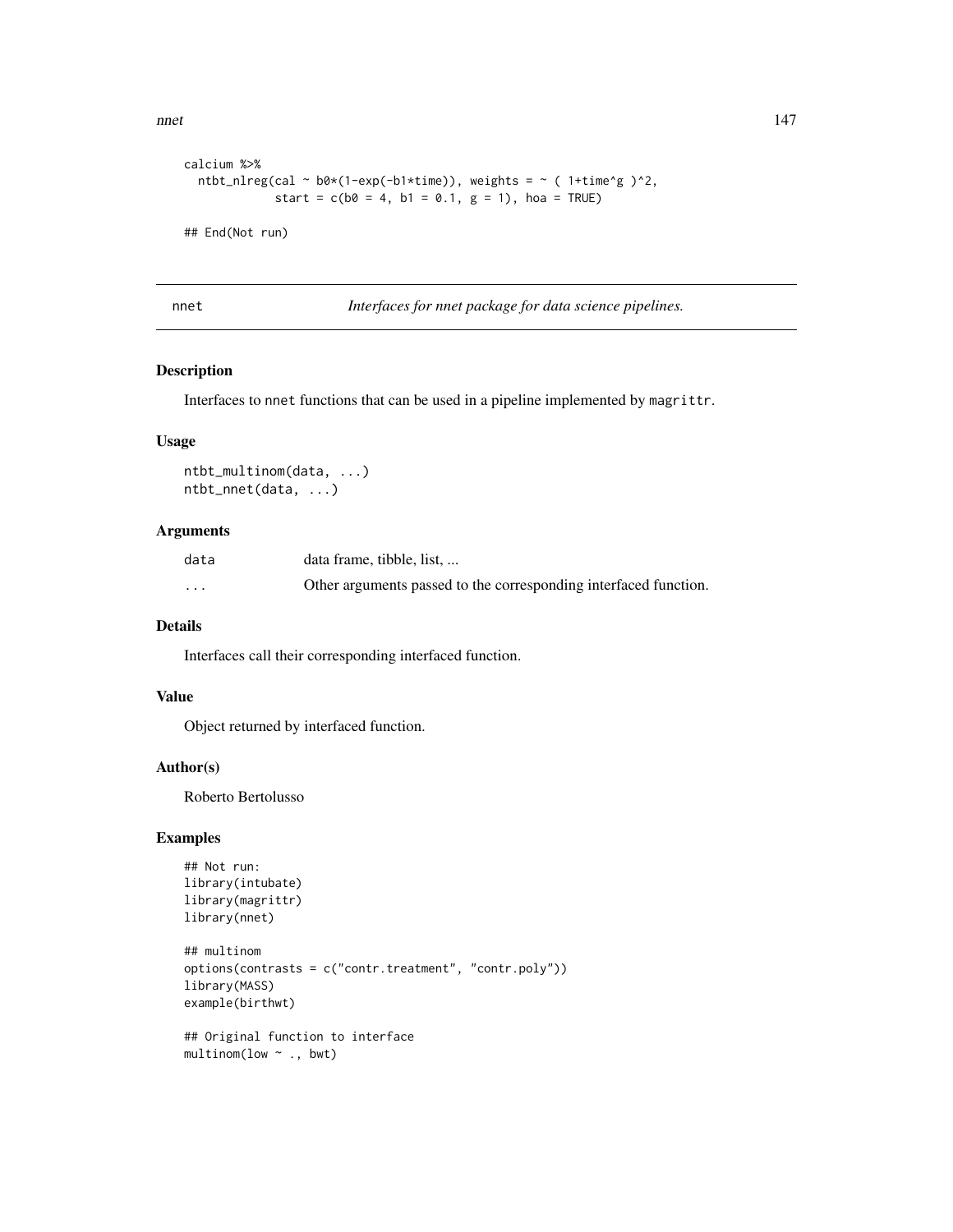```
## The interface reverses the order of data and formula
ntbt_multinom(bwt, low ~ .)
## so it can be used easily in a pipeline.
bwt %>%
  ntbt_multinom(low ~ .)
## nnet
ir <- rbind(iris3[,,1],iris3[,,2],iris3[,,3])
targets <- class.ind( c(rep("s", 50), rep("c", 50), rep("v", 50)))
set.seed(6789) ## for reproducible results
samp <- c(sample(1:50,25), sample(51:100,25), sample(101:150,25))
ird <- data.frame(rbind(iris3[,,1], iris3[,,2], iris3[,,3]),
                  species = factor(c(rep("s",50), rep("c", 50), rep("v", 50))))
## Original function to interface
set.seed(12345) ## for reproducible results
nnet(species ~ ., data = ird, subset = samp,
     size = 2, rang = 0.1, decay = 5e-4, maxit = 200)
## The interface reverses the order of data and formula
set.seed(12345) ## for reproducible results
ntbt_nnet(data = ird, species \sim ., subset = samp,
          size = 2, rang = 0.1, decay = 5e-4, maxit = 200)
## so it can be used easily in a pipeline.
set.seed(12345) ## for reproducible results
ird %>%
  ntbt_nnet(species ~ ., subset = samp,
            size = 2, range = 0.1, decay = 5e-4, maxit = 200## End(Not run)
```
ordinal *Interfaces for ordinal package for data science pipelines.*

### **Description**

Interfaces to ordinal functions that can be used in a pipeline implemented by magrittr.

## Usage

ntbt\_clm(data, ...) ntbt\_clm2(data, ...) ntbt\_clmm(data, ...)

## **Arguments**

| data     | data frame, tibble, list,                                        |
|----------|------------------------------------------------------------------|
| $\cdots$ | Other arguments passed to the corresponding interfaced function. |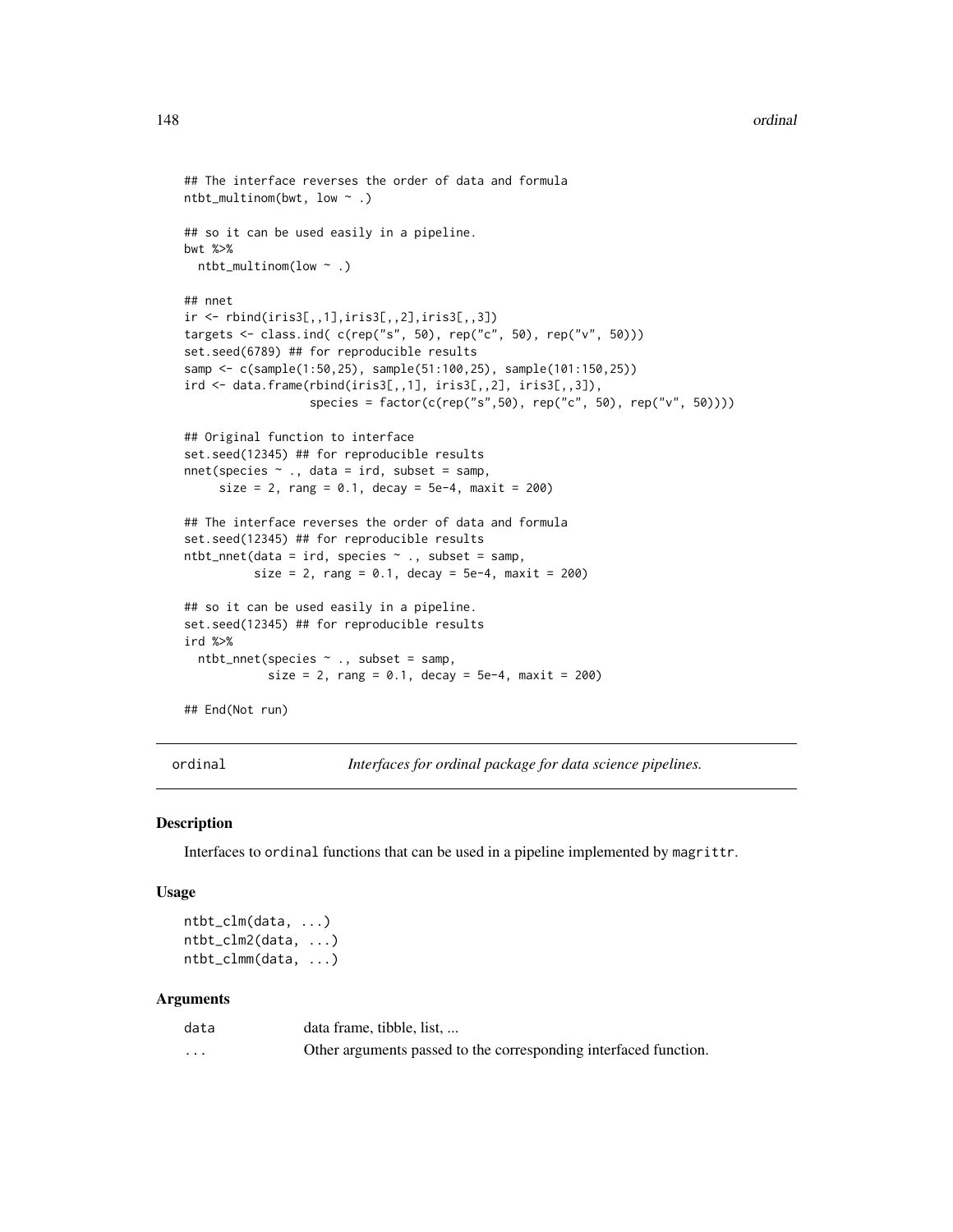#### ordinal 149

# Details

Interfaces call their corresponding interfaced function.

## Value

Object returned by interfaced function.

# Author(s)

Roberto Bertolusso

#### Examples

```
## Not run:
library(intubate)
library(magrittr)
library(ordinal)
```

```
## ntbt_clm: Cumulative Link Models
## ntbt_clm2:
## Original function to interface
clm(rating ~ temp ~ contract, data = wine)clm2(rating \sim temp \star contact, data = wine)
```

```
## The interface puts data as first parameter
ntbt_clm(wine, rating ~ temp ~ contact)ntbt_clm2(wine, rating ~ temp ~ contact)
```

```
## so it can be used easily in a pipeline.
wine %>%
  ntbt_clm(rating ~ temp * contact)
wine %>%
```

```
ntbt_clm2(rating ~ temp * contact)
```

```
## ntbt_clmm: Cumulative Link Mixed Models
## Original function to interface
clmm(SURENESS ~ PROD + (1|RESP) + (1|RESP:PROD), data = soup,
     link = "probit", threshold = "equidistant")
```

```
## The interface puts data as first parameter
ntbt_clmm(soup, SURENESS ~ PROD + (1|RESP) + (1|RESP:PROD),
         link = "probit", threshold = "equidistant")
## so it can be used easily in a pipeline.
soup %>%
 ntbt_clmm(SURENESS ~ PROD + (1|RESP) + (1|RESP:PROD),
```

```
link = "probit", threshold = "equidistant")
```
## End(Not run)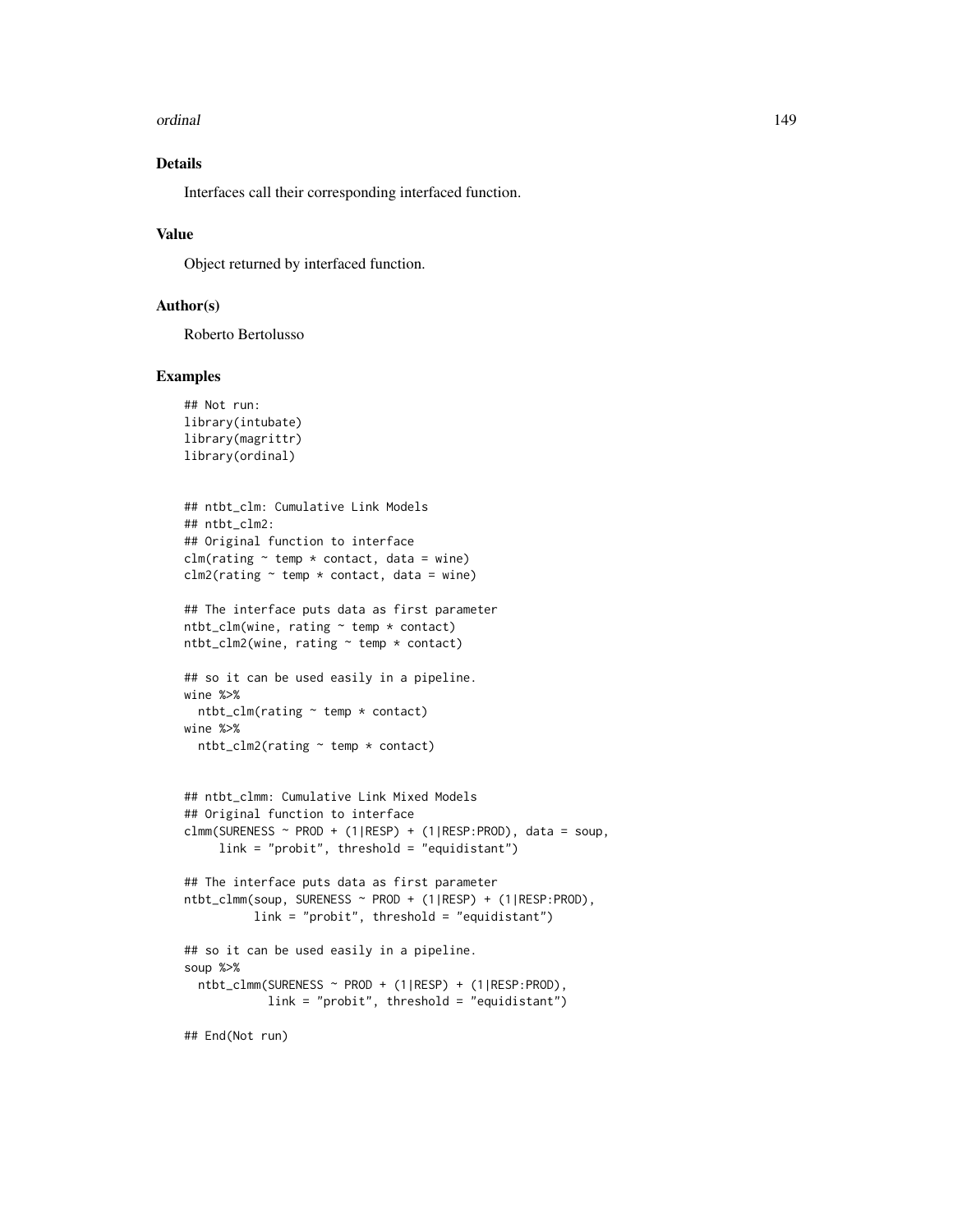### Description

Interfaces to party functions that can be used in a pipeline implemented by magrittr.

## Usage

```
ntbt_cforest(data, ...)
ntbt_ctree(data, ...)
ntbt_mob(data, ...)
```
## Arguments

| data     | data frame, tibble, list,                                        |
|----------|------------------------------------------------------------------|
| $\cdots$ | Other arguments passed to the corresponding interfaced function. |

# Details

Interfaces call their corresponding interfaced function.

#### Value

Object returned by interfaced function.

## Author(s)

Roberto Bertolusso

```
## Not run:
library(intubate)
library(magrittr)
library(party)
## ntbt_cforest: Random Forest
### honest (i.e., out-of-bag) cross-classification of
### true vs. predicted classes
data("mammoexp", package = "TH.data")
#table(mammoexp$ME, predict(cforest(ME ~ ., data = mammoexp,
# control = cforest_unbiased(ntree = 50)),
# OOB = TRUE))
## Original function to interface
set.seed(290875)
cforest(ME \sim ., data = mammoexp, control = cforest_unbiased(ntree = 50))
```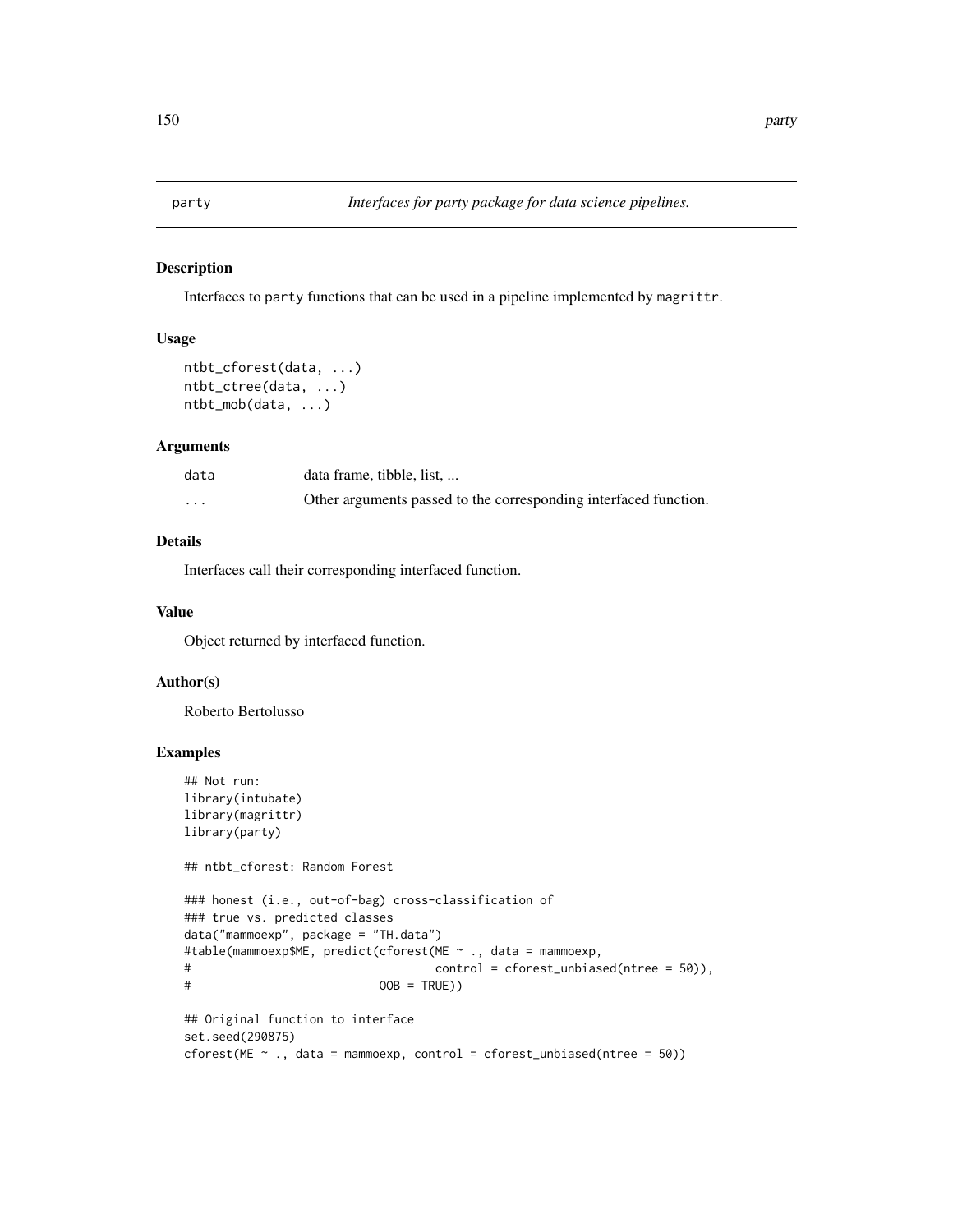#### party and the contract of the contract of the contract of the contract of the contract of the contract of the contract of the contract of the contract of the contract of the contract of the contract of the contract of the

```
## The interface puts data as first parameter
set.seed(290875)
ntbt_cforest(mammoexp, ME \sim ., control = cforest_unbiased(ntree = 50))
## so it can be used easily in a pipeline.
set.seed(290875)
mammoexp %>%
  ntbt_cforest(ME ~ ~ ., control = cforest_unbiased(ntree = 50))## ntbt_ctree: Conditional Inference Trees
airq <- subset(airquality, !is.na(Ozone))
## Original function to interface
set.seed(290875)
ctree(Ozone \sim ., data = airq, controls = ctree_control(maxsurrogate = 3))
## The interface puts data as first parameter
set.seed(290875)
ntbt_ctree(airq, Ozone \sim ., controls = ctree_control(maxsurrogate = 3))
## so it can be used easily in a pipeline.
set.seed(290875)
airq %>%
  ntbt_ctree(Ozone ~ ., controls = etree_control(maxsurrogate = 3))## ntbt_mob: Model-based Recursive Partitioning
data("BostonHousing", package = "mlbench")
## and transform variables appropriately (for a linear regression)
BostonHousing$lstat <- log(BostonHousing$lstat)
BostonHousing$rm <- BostonHousing$rm^2
## as well as partitioning variables (for fluctuation testing)
BostonHousing$chas <- factor(BostonHousing$chas, levels = 0:1,
                             labels = c("no", "yes"))BostonHousing$rad <- factor(BostonHousing$rad, ordered = TRUE)
## Original function to interface
set.seed(290875)
mob(medv \sim lstat + rm | zn + indus + chas + nox + age + dis + rad + tax + crim + b + ptratio,
    control = mob_control(minsplit = 40), data = BostonHousing,
    model = linearModel)
## The interface puts data as first parameter
set.seed(290875)
ntbt_mob(BostonHousing,
       medv \sim lstat + rm | zn + indus + chas + nox + age + dis + rad + tax + crim + b + ptratio,
         control = mob_control(minsplit = 40), model = linearModel)
## so it can be used easily in a pipeline.
set.seed(290875)
BostonHousing %>%
 ntbt_mob(medv ~ lstat + rm | zn + indus + chas + nox + age + dis + rad + tax + crim + b + ptratio,
```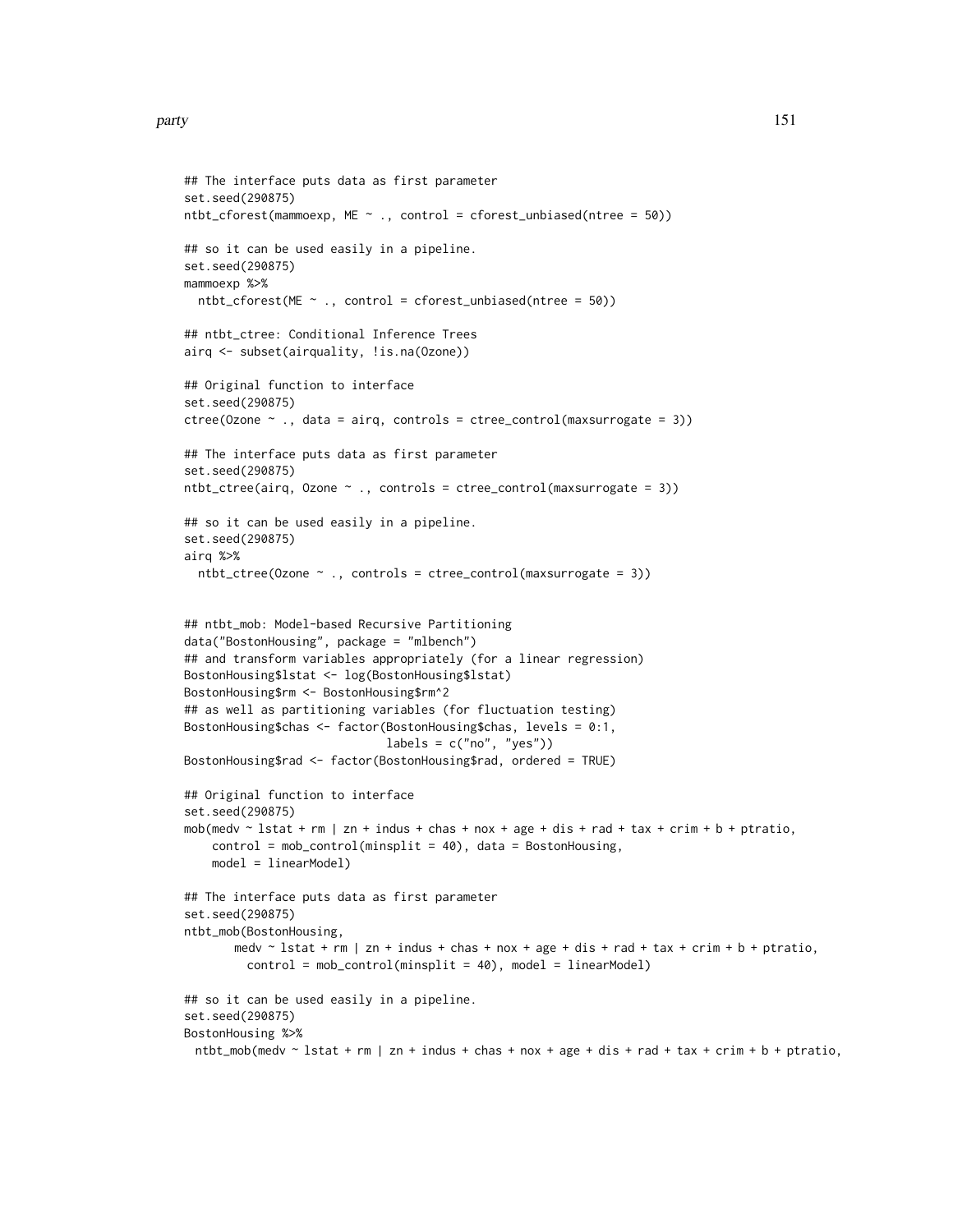152 **partykit** 

```
control = mob\_control(minsplit = 40), model = linearModel)
```
## End(Not run)

partykit *Interfaces for partykit package for data science pipelines.*

# Description

Interfaces to partykit functions that can be used in a pipeline implemented by magrittr.

## Usage

```
# Commented functions already defined for package party
# ntbt_cforest(data, ...)
# ntbt_ctree(data, ...)
ntbt_glmtree(data, ...)
ntbt_lmtree(data, ...)
# ntbt_mob(data, ...)
ntbt_palmtree(data, ...)
```
## Arguments

| data     | data frame, tibble, list,                                        |
|----------|------------------------------------------------------------------|
| $\cdots$ | Other arguments passed to the corresponding interfaced function. |

# Details

Interfaces call their corresponding interfaced function.

# Value

Object returned by interfaced function.

## Author(s)

Roberto Bertolusso

# Examples

```
## Not run:
library(intubate)
library(magrittr)
library(partykit)
```
## ntbt\_cforest: Conditional Random Forests

## Original function to interface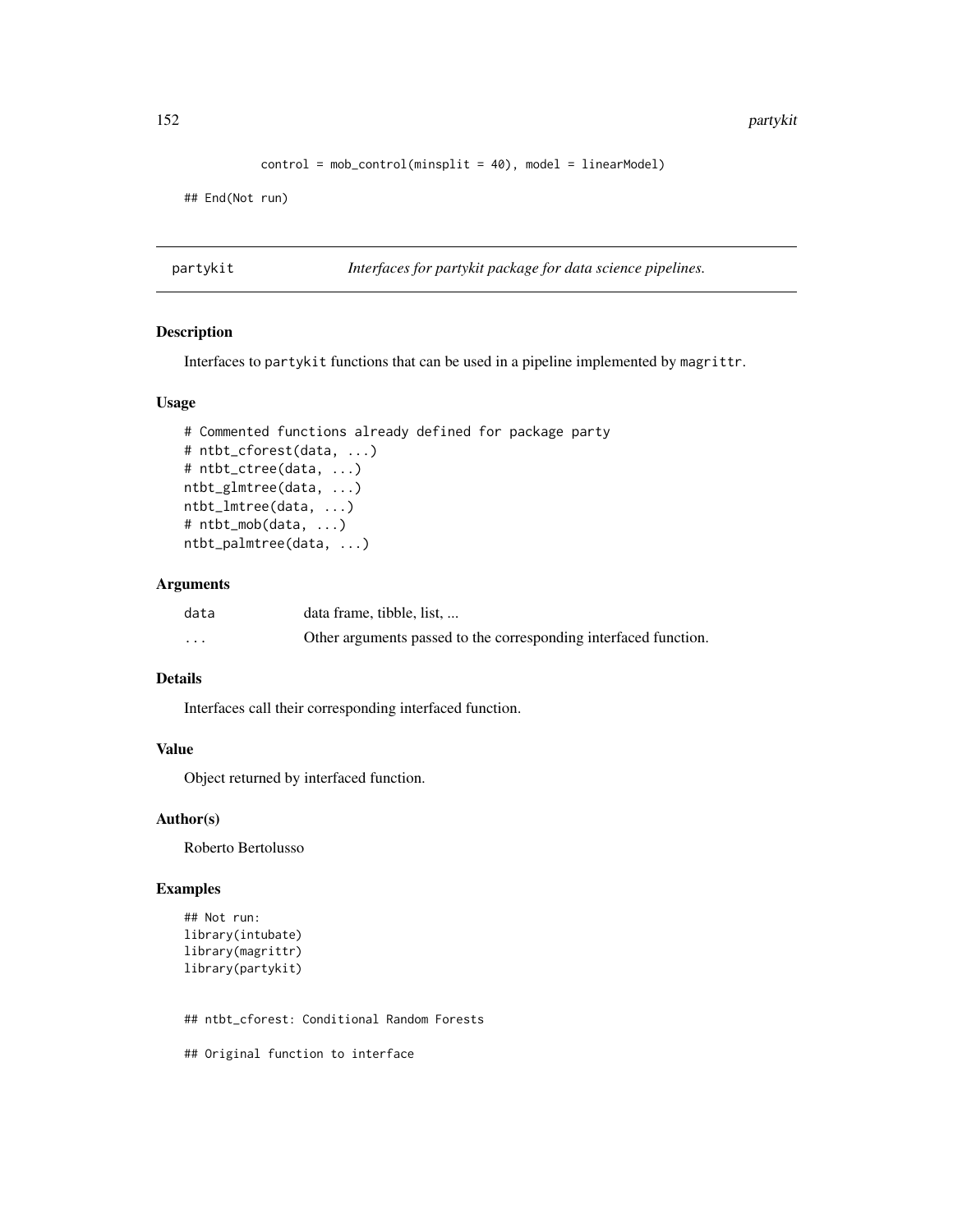#### partykit 153

```
cf \leftarrow cf cforest(dist \sim speed, data = cars)
## The interface puts data as first parameter
cf <- ntbt_cforest(cars, dist ~ speed)
## so it can be used easily in a pipeline.
cf <- cars %>%
  ntbt_cforest(dist ~ speed)
## ntbt_ctree: Conditional Inference Trees
airq <- subset(airquality, !is.na(Ozone))
## Original function to interface
airct <- ctree(Ozone ~ ., data = airq)
plot(airct)
## The interface puts data as first parameter
airct <- ntbt_ctree(airq, Ozone ~ .)
plot(airct)
## so it can be used easily in a pipeline.
airq %>%
  ntbt_ctree(Ozone ~ .) %>%
  plot()
## ntbt_glmtree: Generalized Linear Model Trees
data("PimaIndiansDiabetes", package = "mlbench")
## Original function to interface
pid_tree2 <- glmtree(diabetes ~ glucose | pregnant +
                       pressure + triceps + insulin + mass + pedigree + age,
                     data = PimaIndiansDiabetes, family = binomial)
plot(pid_tree2)
## The interface puts data as first parameter
pid_tree2 <- ntbt_glmtree(PimaIndiansDiabetes, diabetes ~ glucose | pregnant +
                            pressure + triceps + insulin + mass + pedigree + age,
                          family = binomial)
plot(pid_tree2)
## so it can be used easily in a pipeline.
PimaIndiansDiabetes %>%
  ntbt_glmtree(diabetes ~ glucose | pregnant +
                 pressure + triceps + insulin + mass + pedigree + age,
               family = binomial) %>%
  plot()
## ntbt_lmtree: Linear Model Trees
data("BostonHousing", package = "mlbench")
```

```
BostonHousing <-
```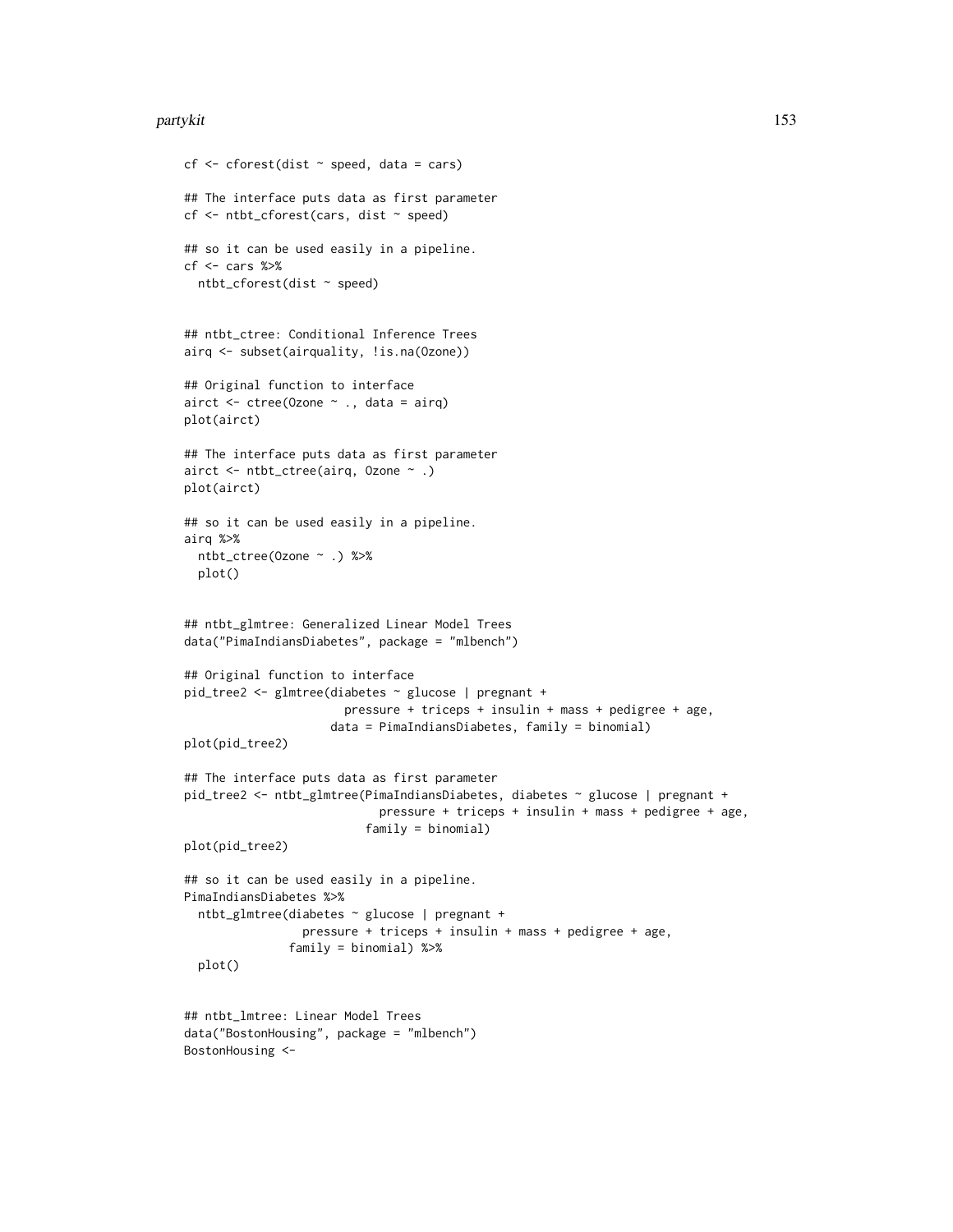#### 154 partykit

```
transform(BostonHousing,
            chas = factor(chas, levels = 0:1, labels = c("no", "yes")),
            rad = factor(rad, ordered = TRUE))
## Original function to interface
bh_tree <- lmtree(medv \sim log(lstat) + I(rm^2) | zn + indus + chas +
                    nox + age + dis + rad + tax + crim + b + ptratio,data = BostonHousing, minsize = 40)
plot(bh_tree)
## The interface puts data as first parameter
bh_tree <- ntbt_lmtree(BostonHousing,
                       medv ~ \log(\text{lstat}) + I(rm^2) | zn + indus + chas +
                         nox + age + dis + rad + tax + crim + b + ptratio,minsize = 40plot(bh_tree)
## so it can be used easily in a pipeline.
BostonHousing %>%
  ntbt_lmtree(medv ~ log(lstat) + I(rm^2) | zn + indus + chas +
                nox + age + dis + rad + tax + crim + b + ptratio,minsize = 40) %>%
  plot()
## ntbt_mob: Model-based Recursive Partitioning
data("PimaIndiansDiabetes", package = "mlbench")
logit <- function(y, x, start = NULL, weights = NULL, offset = NULL, ...) {
  glm(y \sim \emptyset + x, family = binomial, start = start, ...)
}
## Original function to interface
pid_tree <- mob(diabetes ~ glucose | pregnant + pressure + triceps + insulin +
                  mass + pedigree + age, data = PimaIndiansDiabetes, fit = logit)
plot(pid_tree)
## The interface puts data as first parameter
pid_tree <- ntbt_mob(PimaIndiansDiabetes, diabetes ~ glucose | pregnant + pressure +
                       triceps + insulin + mass + pedigree + age, fit = logit)
plot(pid_tree)
## so it can be used easily in a pipeline.
PimaIndiansDiabetes %>%
  ntbt_mob(diabetes ~ glucose | pregnant + pressure +
             triceps + insulin + mass + pedigree + age, fit = logit) %>%
  plot()
## ntbt_palmtree: Partially Additive (Generalized) Linear Model Trees
dgp <- function(nobs = 1000, nreg = 5, creg = 0.4, ptreat = 0.5, sd = 1,
  coef = c(1, 0.25, 0.25, 0, 0, -0.25), eff = 1)
{
```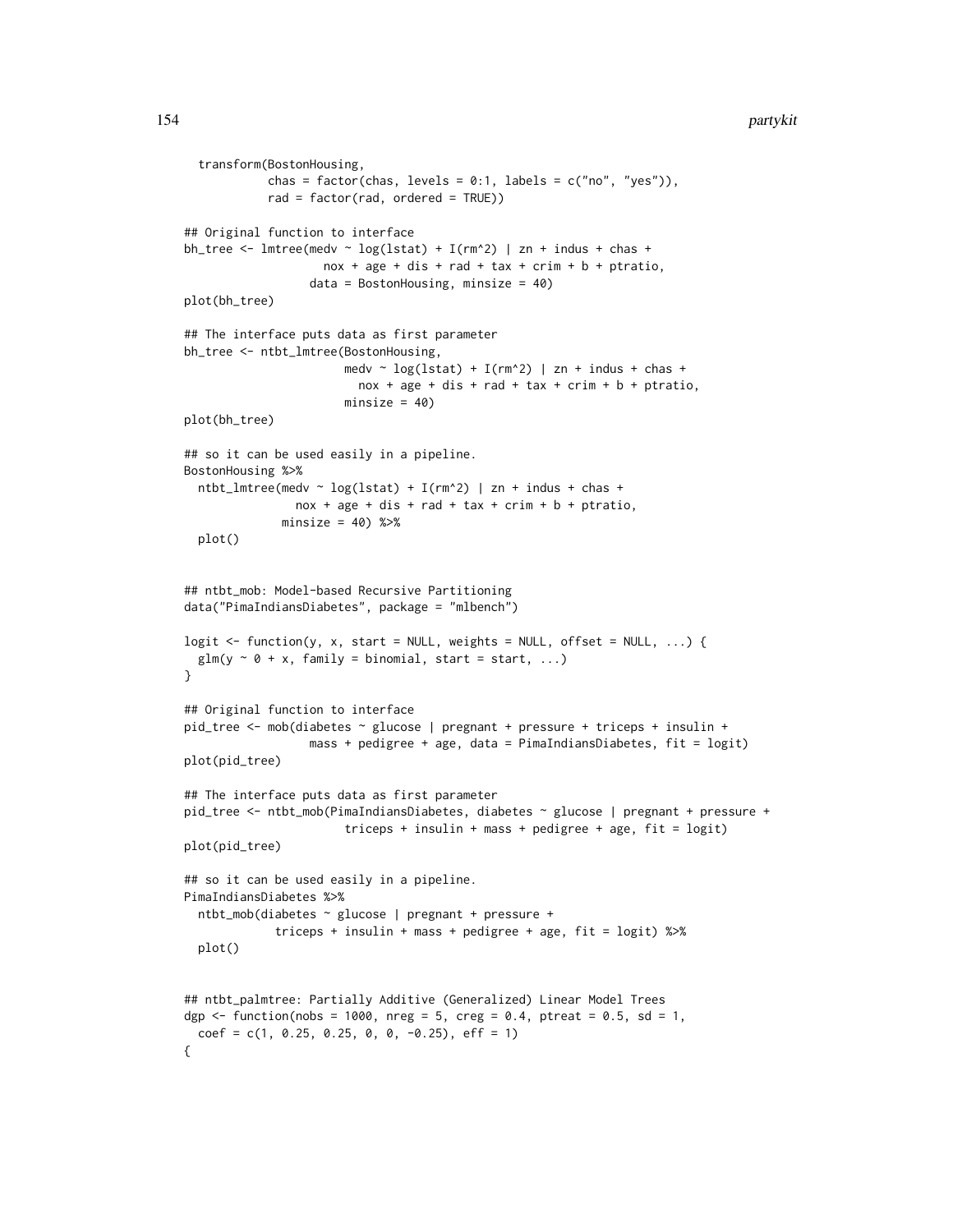#### plotrix the state of the state of the state of the state of the state of the state of the state of the state of the state of the state of the state of the state of the state of the state of the state of the state of the st

```
d <- mvtnorm::rmvnorm(nobs,
   mean = rep(0, nreg),sigma = diag(1 - creg, nreg) + creg)colnames(d) <- paste0("x", 1:nreg)
  d <- as.data.frame(d)
  d$a <- rbinom(nobs, size = 1, prob = ptreat)
  d$err \le rnorm(nobs, mean = 0, sd = sd)
  gopt \le function(d) {
   as.numeric(d$x1 > -0.545) * as.numeric(d$x2 < 0.545)
  }
  d$y <- coef[1] + drop(as.matrix(d[, paste0("x", 1:5)]) %*% coef[-1]) -
   eff * (d$a - gopt(d))^2 + d$err
  d$a <- factor(d$a)
  return(d)
}
set.seed(1)
d \leftarrow \text{dgp}()## Original function to interface
palm <- palmtree(y ~ a | x1 + x2 + x5 | x1 + x2 + x3 + x4 + x5, data = d)
plot(palm)
## The interface puts data as first parameter
palm <- ntbt_palmtree(d, y \sim a + x^2 + x^2 + x^3 + x^2 + x^3 + x^4 + x^5)
plot(palm)
## so it can be used easily in a pipeline.
d %>%
  ntbt_palmtree(y ~ a | x1 + x2 + x5 | x1 + x2 + x3 + x4 + x5) %>%
  plot()
## End(Not run)
```
plotrix *Interfaces for plotrix package for data science pipelines.*

#### Description

Interfaces to plotrix functions that can be used in a pipeline implemented by magrittr.

## Usage

```
ntbt_barNest(data, ...)
ntbt_brkdn.plot(data, ...)
ntbt_brkdnNest(data, ...)
ntbt_histStack(data, ...)
ntbt_plotH(data, ...)
```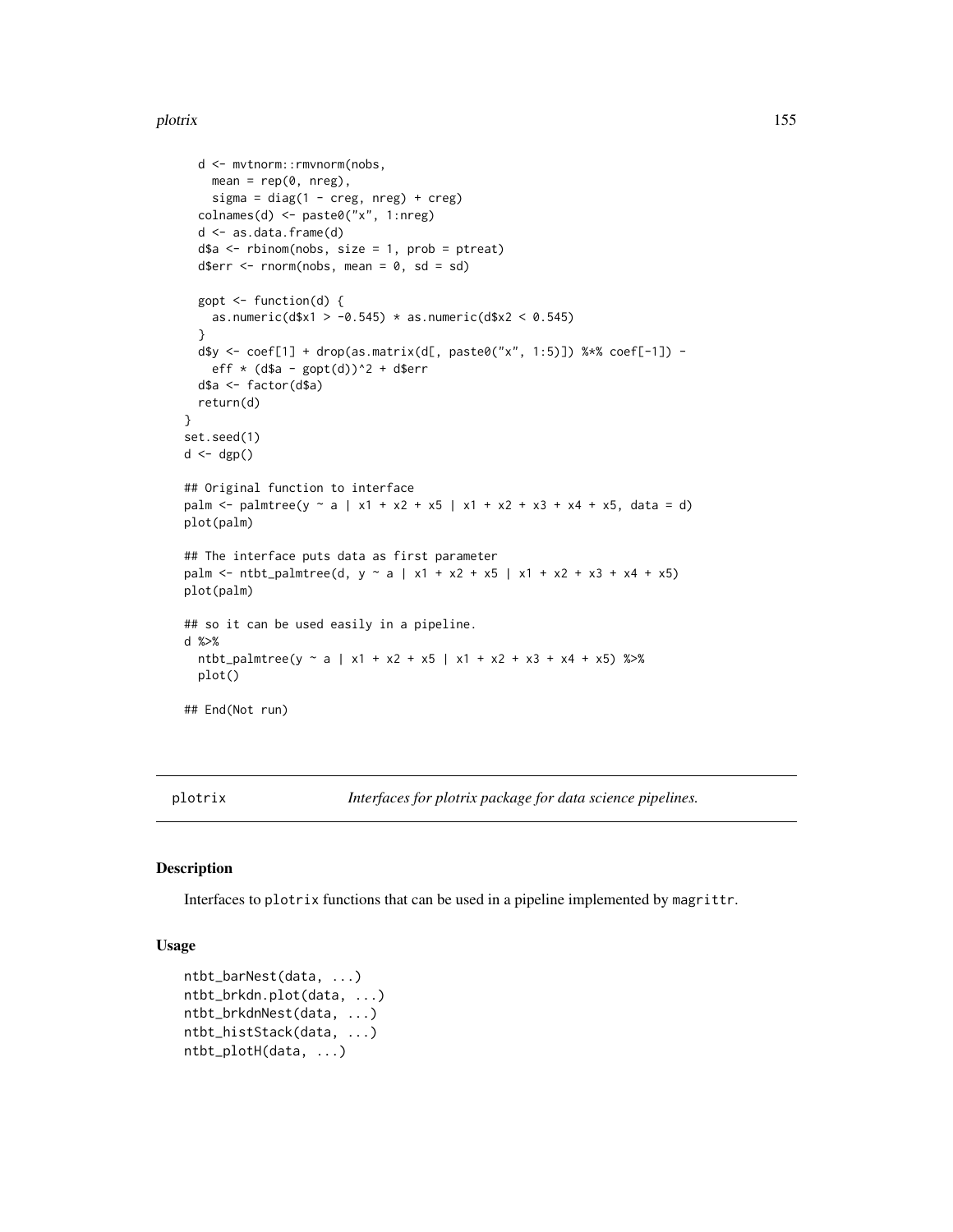## Arguments

| data    | data frame, tibble, list,                                        |
|---------|------------------------------------------------------------------|
| $\cdot$ | Other arguments passed to the corresponding interfaced function. |

### Details

Interfaces call their corresponding interfaced function.

# Value

Object returned by interfaced function.

## Author(s)

Roberto Bertolusso

```
## Not run:
library(intubate)
library(magrittr)
library(plotrix)
```

```
## ntbt_barNest: Display a nested breakdown of numeric values
titanic<-data.frame(
 class=c(rep("1st",325),rep("2nd",285),rep("3rd",706),rep("Crew",885)),
 age=c(rep("Adult",319),rep("Child",6),rep("Adult",261),rep("Child",24),
        rep("Adult",627),rep("Child",79),rep("Adult",885)),
 sex=c(rep("M",175),rep("F",144),rep("M",5),rep("F",1),
        rep("M",168),rep("F",93),rep("M",11),rep("F",13),
        rep("M",462),rep("F",165),rep("M",48),rep("F",31),
        rep("M",862),rep("F",23)),
  survived=c(rep("Yes",57),rep("No",118),rep("Yes",140),rep("No",4),rep("Yes",6),
             rep("Yes",14),rep("No",154),rep("Yes",80),rep("No",13),rep("Yes",24),
             rep("Yes",75),rep("No",387),rep("Yes",76),rep("No",89),
             rep("Yes",13),rep("No",35),rep("Yes",14),rep("No",17),
             rep("Yes",192),rep("No",670),rep("Yes",20),rep("No",3)))
titanic.colors<-list("gray90",c("#0000ff","#7700ee","#aa00cc","#dd00aa"),
                     c("#ddcc00","#ee9900"),c("pink","lightblue"))
## Original function to interface
barNest(survived \sim class + age + sex, titanic, col = titanic.colors,
        showall = TRUE, main = "Titanic survival by class, age and sex",
        ylab = "Proportion surviving", FUN = c("propbrk","binciWu","binciWl","valid.n"),
        shrink = 0.15, trueval = "Yes")
## The interface puts data as first parameter
ntbt_barNest(titanic, survived \sim class + age + sex, col = titanic.colors,
             showall = TRUE, main = "Titanic survival by class, age and sex",
          ylab = "Proportion surviving", FUN = c("propbrk","binciWu","binciWl","valid.n"),
             shrink = 0.15, trueval = "Yes")
```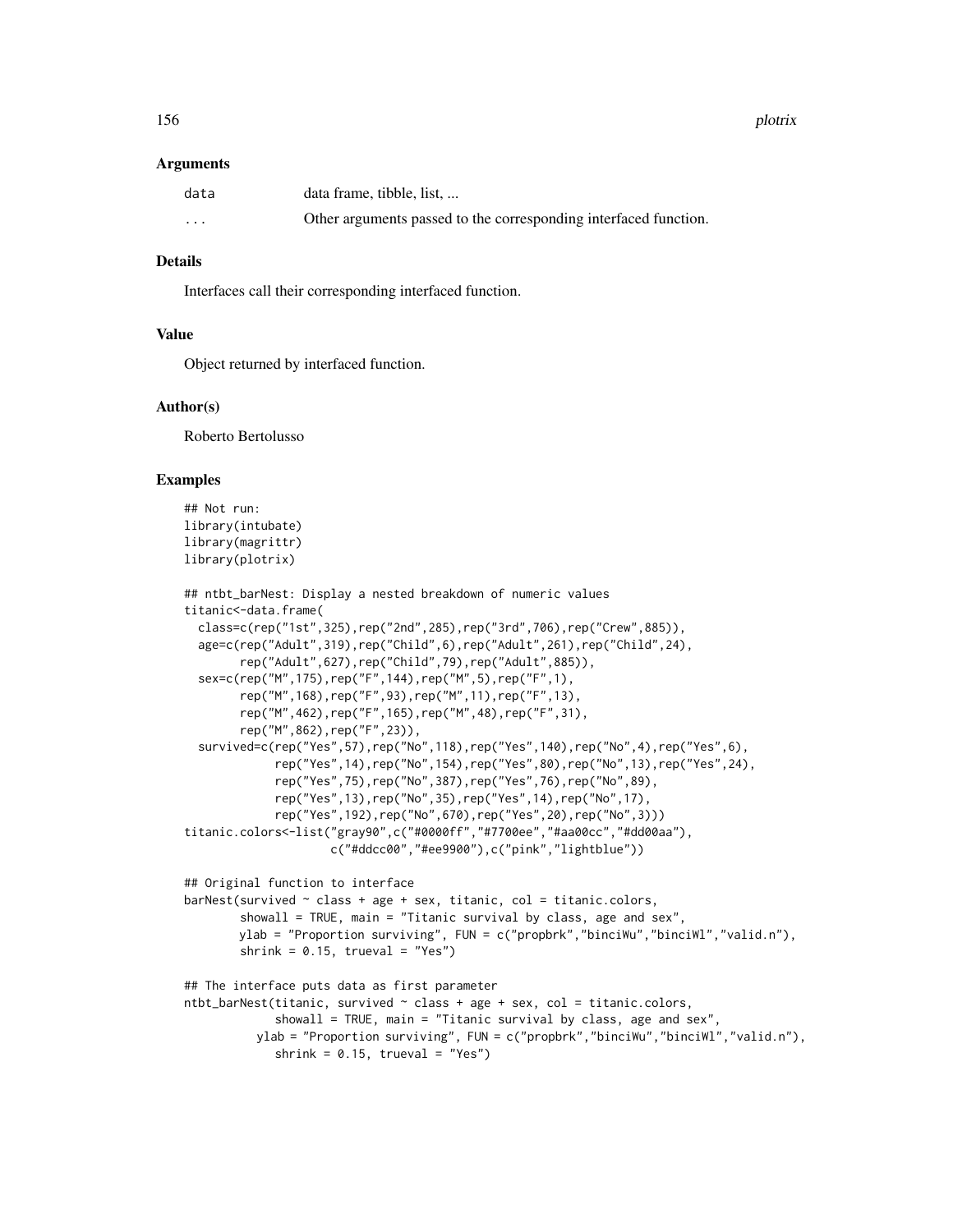```
## so it can be used easily in a pipeline.
titanic %>%
  ntbt_barNest(survived \sim class + age + sex, col = titanic.colors,
               showall = TRUE, main = "Titanic survival by class, age and sex",
            ylab = "Proportion surviving", FUN = c("propbrk","binciWu","binciWl","valid.n"),
               shrink = 0.15, trueval = "Yes")
## ntbt_brkdn.plot: A point/line plotting routine
test.df<-data.frame(a=rnorm(80)+4,b=rnorm(80)+4,c=rep(LETTERS[1:4],each=20),
                    d=rep(rep(letters[1:4],each=4),5))
## Original function to interface
brkdn.plot("a", "c", "d", test.df, pch = 1:4, col = 1:4)
## The interface puts data as first parameter
ntbt_brkdn.plot(test.df, "a", "c", "d", pch = 1:4, col = 1:4)
## so it can be used easily in a pipeline.
test.df %>%
  ntbt_brkdn.plot("a", "c", "d", pch = 1:4, col = 1:4)
## ntbt_brkdnNest: Perform a nested breakdown of numeric values
brkdntest <- data.frame(Age=rnorm(100,25,10),
                        Sex=sample(c("M","F"),100,TRUE),
                        Marital=sample(c("M","X","S","W"),100,TRUE),
                        Employ=sample(c("FT","PT","NO"),100,TRUE))
## Original function to interface
brkdnNest(Age ~ Sex + Marital + Employ, data = brkdntest)
## The interface puts data as first parameter
ntbt_brkdnNest(brkdntest, Age ~ Sex + Marital + Employ)
## so it can be used easily in a pipeline.
brkdntest %>%
  ntbt_brkdnNest(Age ~ Sex + Marital + Employ)
## ntbt_histStack: Histogram "stacked" by categories
set.seed(409)
df <- data.frame(len=rnorm(100)+5,
                 grp=sample(c("A","B","C","D"),100,replace=TRUE))
## Original function to interface
histStack(len ~ grp, data = df, main = "Default (rainbow) colors",
          xlab = "Length category")
## The interface puts data as first parameter
ntbt_histStack(df, len ~ grp, main = "Default (rainbow) colors",
               xlab = "Length category")
## so it can be used easily in a pipeline.
```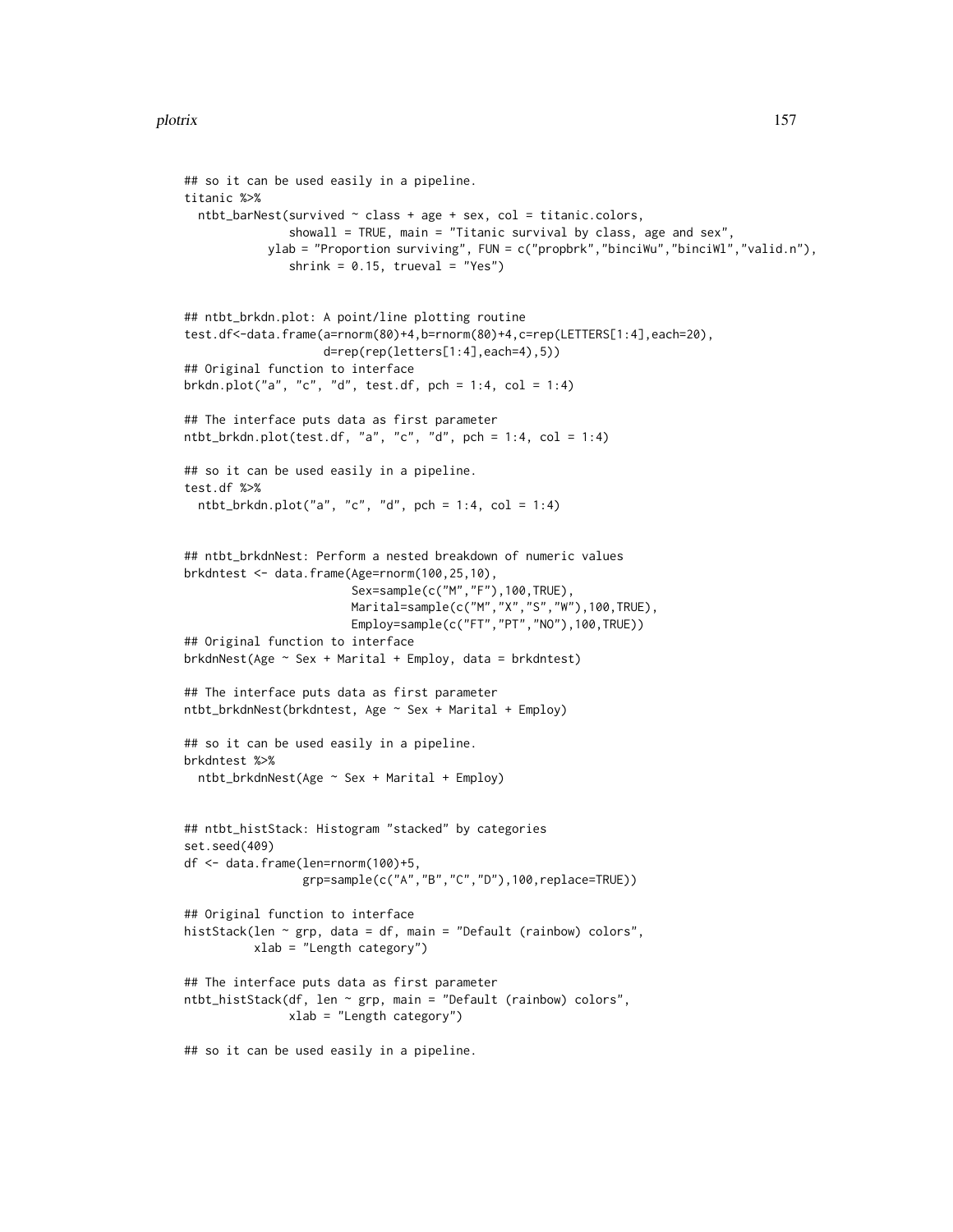```
df %>%
 ntbt_histStack(len ~ grp, main = "Default (rainbow) colors",
                 xlab = "Length category")
## ntbt_plotH: Scatterplot with histogram-like bars
d \leq - data.frame(x=c(1,5,10:20),y=runif(13)+1,
                g=factor(sample(c("A","B","C"),13,replace=TRUE)))
## Original function to interface
plotH(y \sim x, data = d)## The interface puts data as first parameter
ntbt\_plotH(d, y ~ x)## so it can be used easily in a pipeline.
d %>%
 ntbt_plotH(y ~ x)
## End(Not run)
```
pls *Interfaces for pls package for data science pipelines.*

# Description

Interfaces to pls functions that can be used in a pipeline implemented by magrittr.

## Usage

```
ntbt_cppls(data, ...)
ntbt_mvr(data, ...)
ntbt_pcr(data, ...)
ntbt_plsr(data, ...)
```
## Arguments

| data     | data frame, tibble, list,                                        |
|----------|------------------------------------------------------------------|
| $\cdots$ | Other arguments passed to the corresponding interfaced function. |

# Details

Interfaces call their corresponding interfaced function.

# Value

Object returned by interfaced function.

158 pls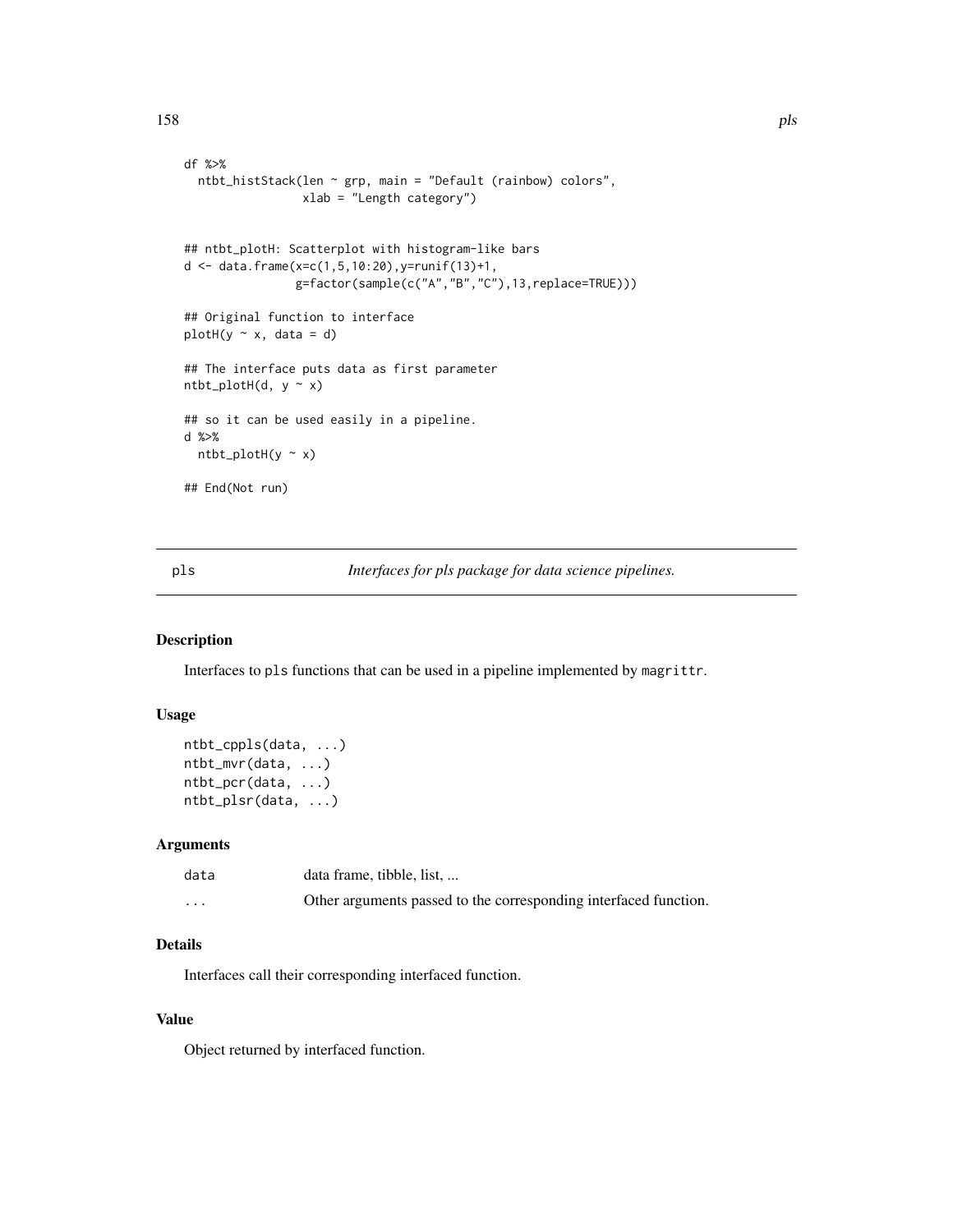## Author(s)

Roberto Bertolusso

```
## Not run:
library(intubate)
library(magrittr)
library(pls)
## cppls
## Original function to interface
yarn.cppls <- cppls(density \sim NIR, ncomp = 6, data = yarn, validation = "CV")
summary(yarn.cppls)
## The interface reverses the order of data and formula
yarn.cppls <- ntbt_cppls(yarn, density ~ NIR, ncomp = 6, validation = "CV")
summary(yarn.cppls)
## so it can be used easily in a pipeline.
yarn %>%
  ntbt_cppls(density ~ NIR, ncomp = 6, validation = "CV") %>%
  summary()
## mvr
## Original function to interface
yarn.mvr \leq mvr(density \sim NIR, ncomp = 6, data = yarn, validation = "CV",
                method = "oscorespls")
summary(yarn.mvr)
## The interface reverses the order of data and formula
yarn.mvr <- ntbt_mvr(yarn, density ~ NIR, ncomp = 6, validation = "CV",
                     method = "oscorespls")
summary(yarn.mvr)
## so it can be used easily in a pipeline.
yarn %>%
  ntbt_mvr(density \sim NIR, ncomp = 6, validation = "CV",
           method = "oscorespls") %>%
  summary()
## pcr
## Original function to interface
yarn.pcr <- pcr(density \sim NIR, ncomp = 6, data = yarn, validation = "CV")
summary(yarn.pcr)
## The interface reverses the order of data and formula
yarn.pcr <- ntbt_pcr(yarn, density \sim NIR, ncomp = 6, validation = "CV")
summary(yarn.pcr)
## so it can be used easily in a pipeline.
yarn %>%
```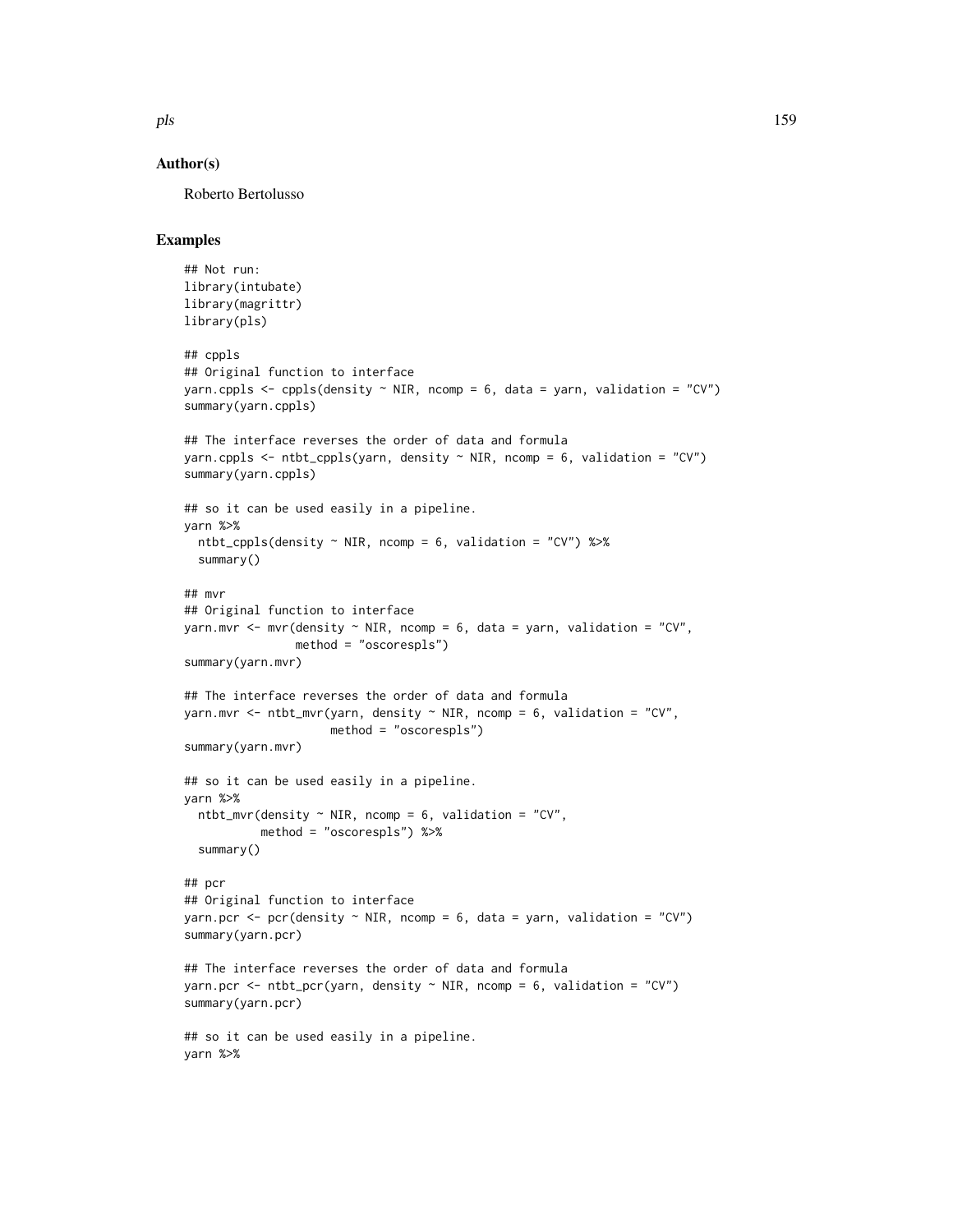```
ntbt_pcr(density \sim NIR, ncomp = 6, validation = "CV") %\gg%
  summary()
## plsr
## Original function to interface
yarn.plsr \leq plsr(density \sim NIR, ncomp = 6, data = yarn, validation = "CV")
summary(yarn.plsr)
## The interface reverses the order of data and formula
yarn.plsr <- ntbt_plsr(yarn, density \sim NIR, ncomp = 6, validation = "CV")
summary(yarn.plsr)
## so it can be used easily in a pipeline.
yarn %>%
  ntbt_plsr(density \sim NIR, ncomp = 6, validation = "CV") %\gg%
  summary()
## End(Not run)
```
pROC *Interfaces for pROC package for data science pipelines.*

## Description

Interfaces to pROC functions that can be used in a pipeline implemented by magrittr.

#### Usage

```
ntbt_auc(data, ...)
ntbt_ci(data, ...)
ntbt_ci.auc(data, ...)
ntbt_ci.coords(data, ...)
ntbt_ci.se(data, ...)
ntbt_ci.sp(data, ...)
ntbt_ci.thresholds(data, ...)
ntbt_multiclass.roc(data, ...)
ntbt_plot.roc(data, ...)
ntbt_roc(data, ...)
```
## Arguments

| data                    | data frame, tibble, list,                                        |
|-------------------------|------------------------------------------------------------------|
| $\cdot$ $\cdot$ $\cdot$ | Other arguments passed to the corresponding interfaced function. |

# Details

Interfaces call their corresponding interfaced function.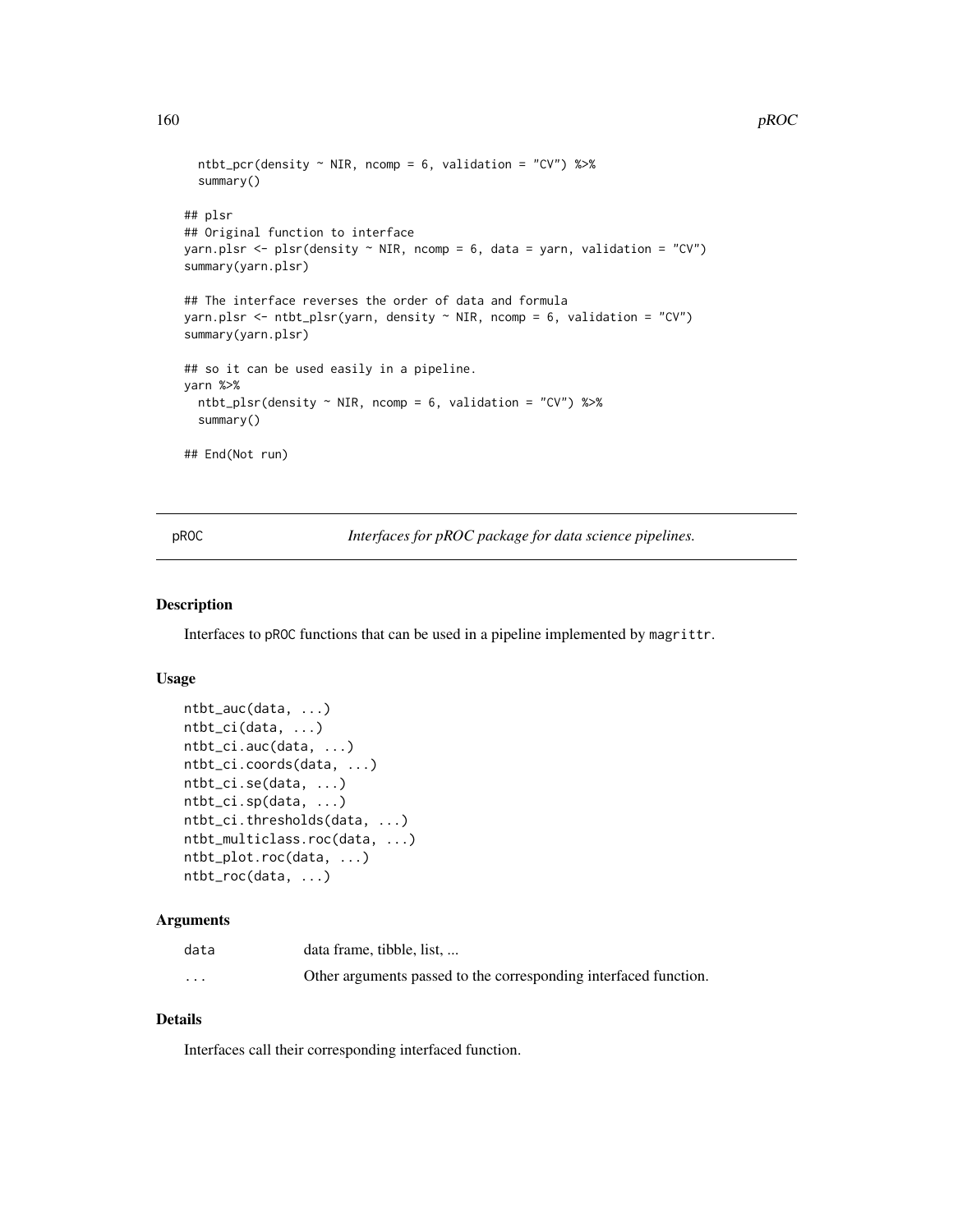$pROC$  and the property of  $161$ 

# Value

Object returned by interfaced function.

## Author(s)

Roberto Bertolusso

# Examples

```
## Not run:
library(intubate)
library(magrittr)
library(pROC)
## NOTE: pROC examples below use both formula and non-formula variants.
## In examples for other packages, almost always only
## the formula variant is shown, but in those cases also
## the non-formula variants should work.
## ntbt_auc: Compute the area under the ROC curve
data(aSAH)
## Original function to interface
auc(outcome ~ s100b, data = aSAH)## For non-formula variants, either:
## 1) need to attach
attach(aSAH)
auc(outcome, s100b)
detach()
## or use $
auc(aSAH$outcome, aSAH$s100b)
## The interface puts data as first parameter
## NOTE: in this case the formula version fails, and I have found no
## way to trick auc into accepting the formula (so far).
## Maybe (only maybe) there is a problem with auc, as formula
## variant may not be used, so it was probably not
## reported as a bug before. The rest of the interfaced
## functions seem to work fine.
## ntbt_auc(data = aSAH, outcome ~ s100baSAH)
## The non-formula variant works fine
ntbt_auc(aSAH, outcome, s100b)
## so it can be used easily in a pipeline.
#aSAH %>%
# ntbt_auc(outcome ~ s100baSAH)
aSAH %>%
 ntbt_auc(outcome, s100b)
## ntbt_ci: Compute the confidence interval of a ROC curve
```
## Original function to interface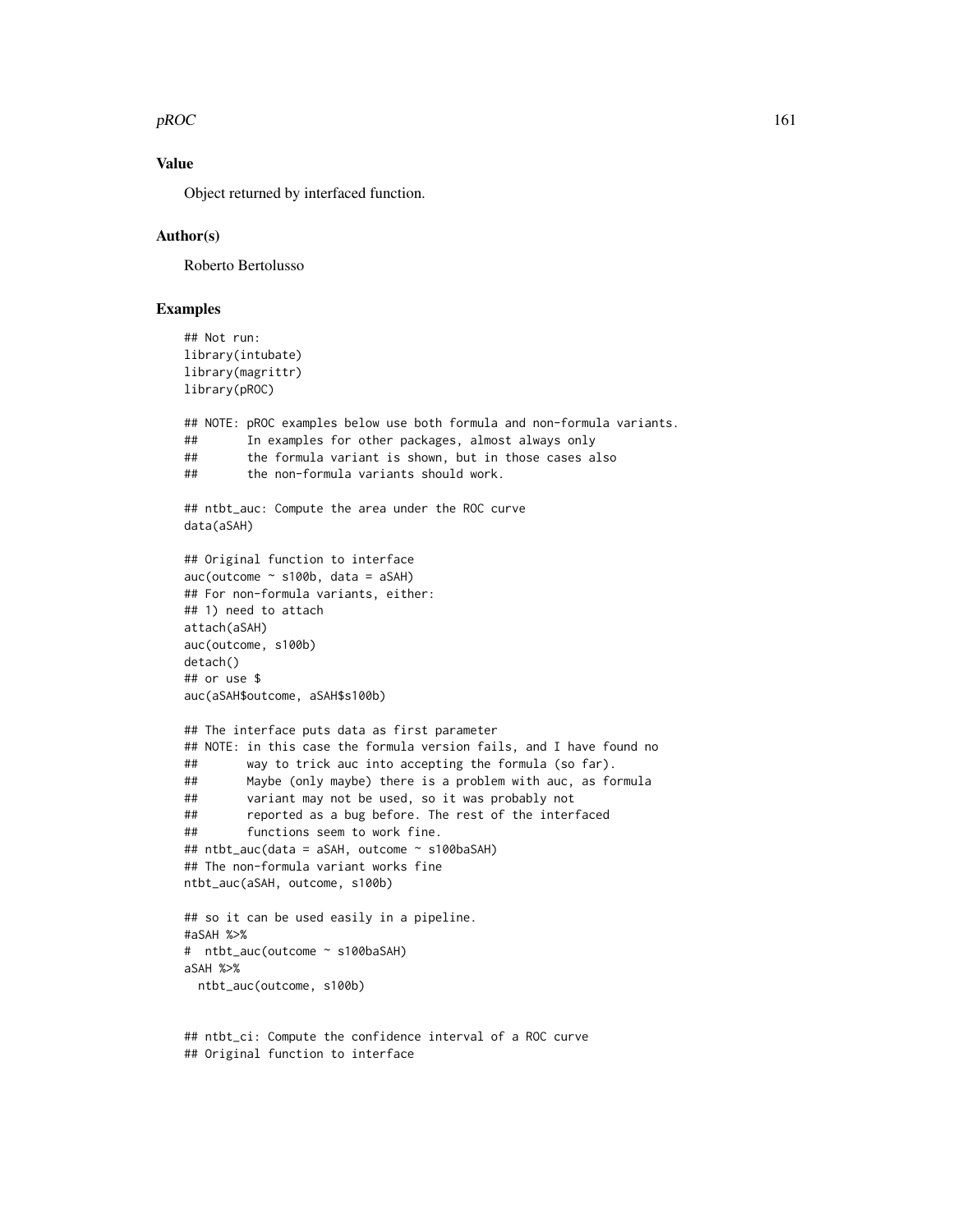```
ci(outcome ~ s100b, data = aSAH)## For non-formula variants, either:
## 1) need to attach
attach(aSAH)
ci(outcome, s100b)
detach()
## or use $
ci(aSAH$outcome, aSAH$s100b)
## The interface puts data as first parameter
ntbt_ci(aSAH, outcome ~ s100b)
ntbt_ci(aSAH, outcome, s100b)
## so it can be used easily in a pipeline.
aSAH %>%
  ntbt_ci(outcome ~ s100b)
aSAH %>%
  ntbt_ci(outcome, s100b)
## ci.auc: Compute the confidence interval of the AUC
## Original function to interface
ci.auc(outcome ~ s100b, data = aSAH)
## For non-formula variants, either:
## 1) need to attach
attach(aSAH)
ci.auc(outcome, s100b)
detach()
## or use $
ci.auc(aSAH$outcome, aSAH$s100b)
## The interface puts data as first parameter
ntbt_ci.auc(aSAH, outcome ~ s100b)
ntbt_ci.auc(aSAH, outcome, s100b)
## so it can be used easily in a pipeline.
aSAH %>%
  ntbt_ci.auc(outcome ~ s100b)
aSAH %>%
  ntbt_ci.auc(outcome, s100b)
## ntbt_ci.coords: Compute the confidence interval of arbitrary coordinates
## Original function to interface
set.seed(1)
ci.coords(outcome ~ s100b, data = aSAH, x="best", input = "threshold",
          ret=c("specificity", "ppv", "tp"))
set.seed(1)
ci.coords(aSAH$outcome, aSAH$s100b, x="best", input = "threshold",
          ret=c("specificity", "ppv", "tp"))
## For non-formula variants, either:
## 1) need to attach
attach(aSAH)
```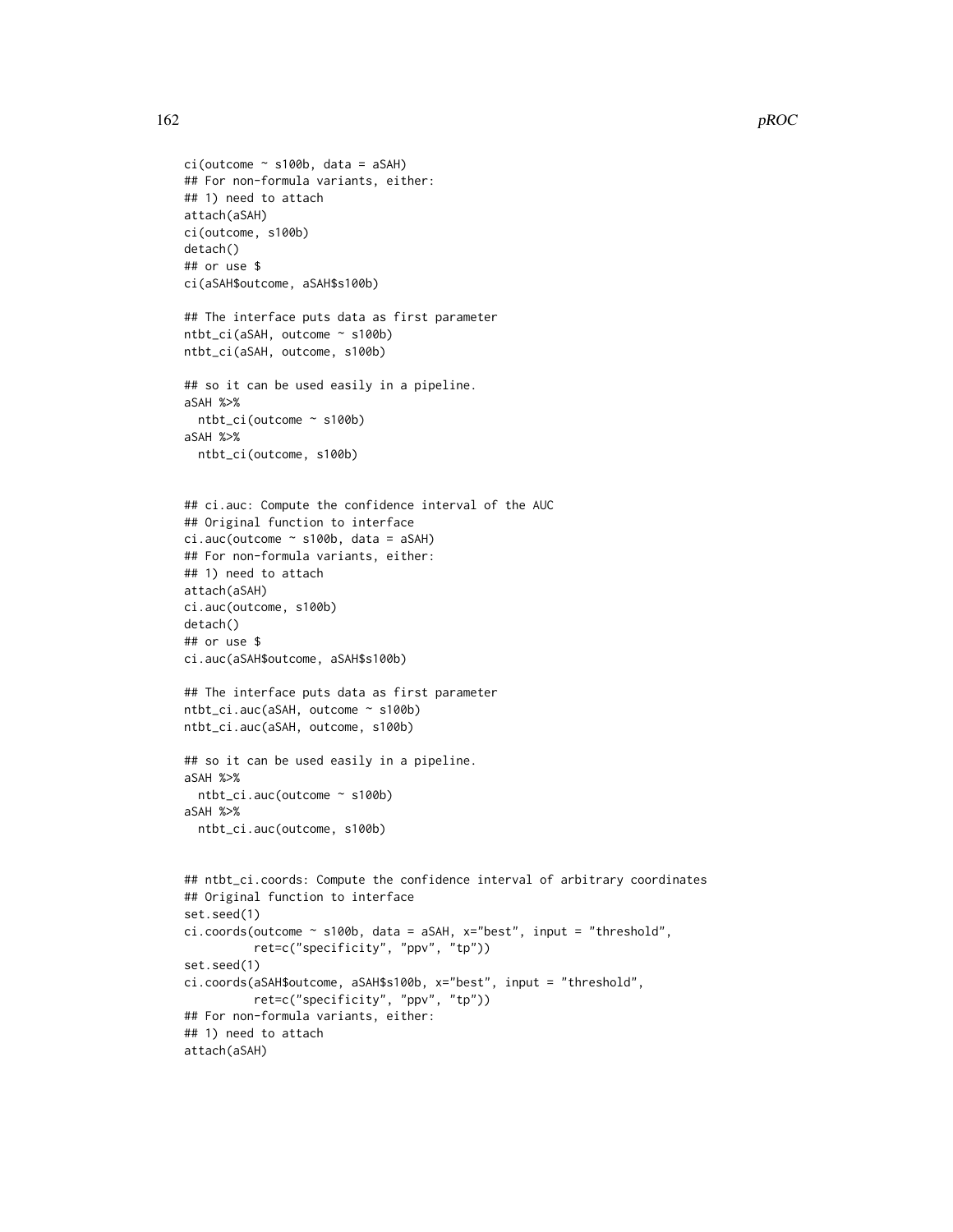## $pROC$  and the proposition of the proposition of the proposition of the proposition of the proposition of the proposition of the proposition of the proposition of the proposition of the proposition of the proposition of th

```
set.seed(1)
ci.coords(outcome, s100b, x="best", input = "threshold",
          ret=c("specificity", "ppv", "tp"))
detach()
## or use $
set.seed(1)
ci.coords(aSAH$outcome, aSAH$s100b, x="best", input = "threshold",
          ret=c("specificity", "ppv", "tp"))
## The interface puts data as first parameter
set.seed(1)
ntbt_ci.coords(aSAH, outcome ~ s100b, x="best", input = "threshold",
               ret=c("specificity", "ppv", "tp"))
set.seed(1)
ntbt_ci.coords(aSAH, outcome, s100b, x="best", input = "threshold",
               ret=c("specificity", "ppv", "tp"))
## so it can be used easily in a pipeline.
set.seed(1)
aSAH %>%
  ntbt_ci.coords(outcome ~ s100b, x="best", input = "threshold",
                 ret=c("specificity", "ppv", "tp"))
set.seed(1)
aSAH %>%
  ntbt_ci.coords(outcome, s100b, x="best", input = "threshold",
                 ret=c("specificity", "ppv", "tp"))
## ntbt_ci.se: Compute the confidence interval of sensitivities at given specificities
## Original function to interface
set.seed(1)
ci.se(outcome ~ s100b, data = aSAH)## For non-formula variants, either:
## 1) need to attach
attach(aSAH)
set.seed(1)
ci.se(outcome, s100b)
detach()
## or use $
set.seed(1)
ci.se(aSAH$outcome, aSAH$s100b)
## The interface puts data as first parameter
set.seed(1)
ntbt_ci.se(aSAH, outcome ~ s100b)
set.seed(1)
ntbt_ci.se(aSAH, outcome, s100b)
## so it can be used easily in a pipeline.
set.seed(1)
aSAH %>%
  ntbt_ci.se(outcome ~ s100b)
set.seed(1)
```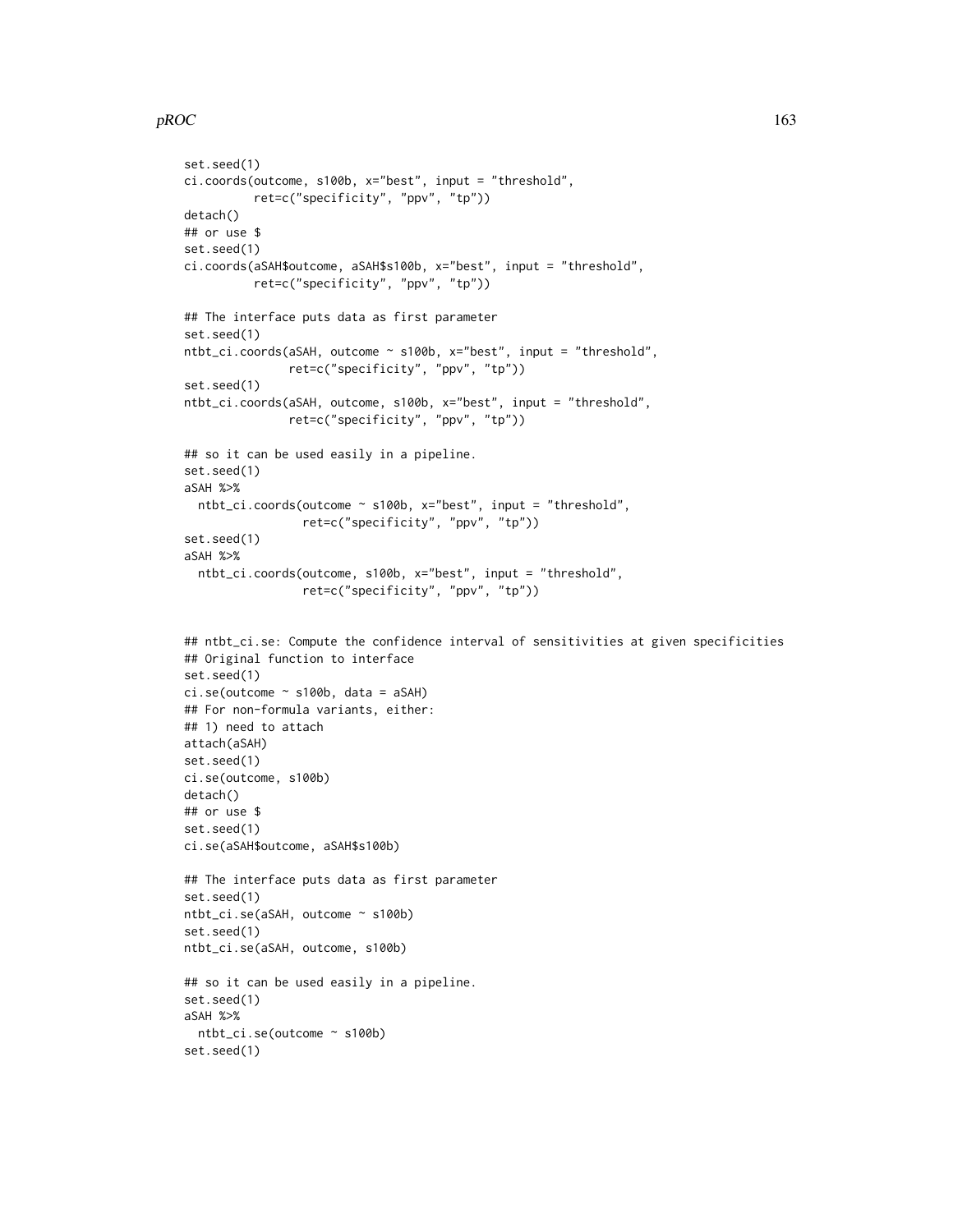```
aSAH %>%
 ntbt_ci.se(outcome, s100b)
```

```
## ntbt_ci.sp: Compute the confidence interval of specificities at given sensitivities
## Original function to interface
set.seed(1)
ci.\text{sp}(\text{outcome} \sim s100b, \text{ data} = aSAH)## For non-formula variants, either:
## 1) need to attach
attach(aSAH)
set.seed(1)
ci.sp(outcome, s100b)
detach()
## or use $
set.seed(1)
ci.sp(aSAH$outcome, aSAH$s100b)
## The interface puts data as first parameter
set.seed(1)
ntbt_ci.sp(aSAH, outcome ~ s100b)
set.seed(1)
ntbt_ci.sp(aSAH, outcome, s100b)
## so it can be used easily in a pipeline.
set.seed(1)
aSAH %>%
  ntbt_ci.sp(outcome ~ s100b, x="best", input = "threshold",
             ret=c("specificity", "ppv", "tp"))
set.seed(1)
aSAH %>%
  ntbt_ci.sp(outcome, s100b, x="best", input = "threshold",
             ret=c("specificity", "ppv", "tp"))
## ntbt_ci.thresholds: Compute the confidence interval of thresholds
## Original function to interface
set.seed(1)
ci.thresholds(outcome ~ s100b, data = aSAH)
## For non-formula variants, either:
## 1) need to attach
attach(aSAH)
set.seed(1)
ci.thresholds(outcome, s100b)
detach()
## or use $
set.seed(1)
ci.thresholds(aSAH$outcome, aSAH$s100b)
## The interface puts data as first parameter
set.seed(1)
ntbt_ci.thresholds(aSAH, outcome ~ s100b)
set.seed(1)
```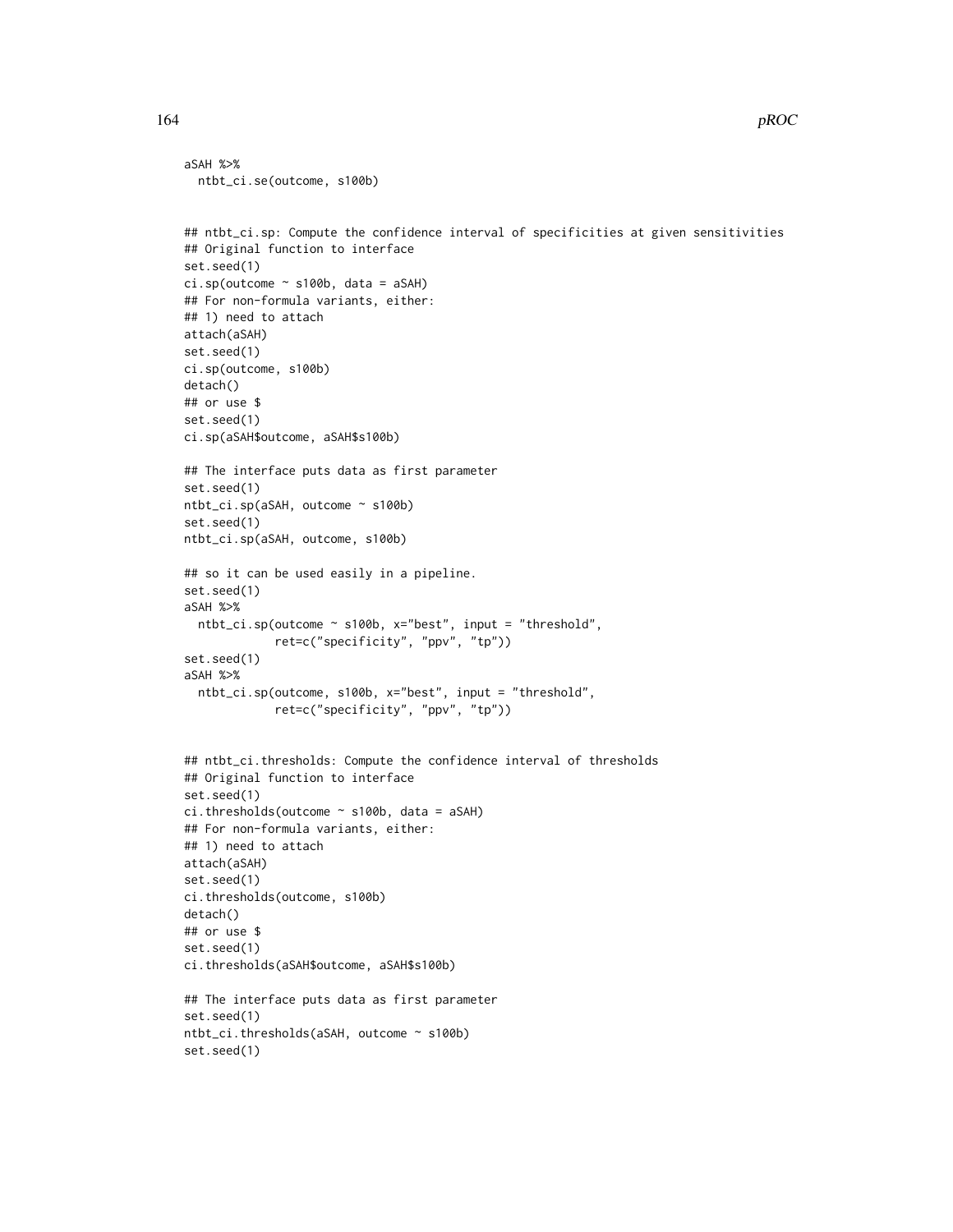## $pROC$  and the proposition of the proposition of the proposition of the proposition of the proposition of the proposition of the proposition of the proposition of the proposition of the proposition of the proposition of th

```
ntbt_ci.thresholds(aSAH, outcome, s100b)
## so it can be used easily in a pipeline.
set.seed(1)
aSAH %>%
 ntbt_ci.thresholds(outcome ~ s100b)
set.seed(1)
aSAH %>%
  ntbt_ci.thresholds(outcome, s100b)
## ntbt_multiclass.roc: Multi-clmulticlass.roc Multi-class AUCass AUC
## Original function to interface
multiclass.roc(gos6 \sim s100b, data = aSAH, levels = c(3, 4, 5))
## For non-formula variants, either:
## 1) need to attach
attach(aSAH)
multiclass.roc(gos6, s100b, levels = c(3, 4, 5))
detach()
## or use $
multiclass.roc(aSAH$gos6, aSAH$s100b, levels = c(3, 4, 5))
## The interface puts data as first parameter
ntbt_multiclass.roc(aSAH, gos6 ~ s100b, levels = c(3, 4, 5))
ntbt_multiclass.roc(aSAH, gos6, s100b, levels = c(3, 4, 5))
## so it can be used easily in a pipeline.
aSAH %>%
  ntbt_multiclass.roc(gos6 ~ s100b, levels = c(3, 4, 5))
aSAH %>%
 ntbt_multiclass.roc(gos6, s100b, levels = c(3, 4, 5))
## ntbt_plot.roc: Plot a ROC curve
## Original function to interface
plot.roc(outcome ~ s100b, data = aSAH, type="b", pch=21, col="blue", bg="grey")
## For non-formula variants, either:
## 1) need to attach
attach(aSAH)
plot.roc(outcome, s100b, type="b", pch=21, col="blue", bg="grey")
detach()
## or use $
plot.roc(aSAH$outcome, aSAH$s100b, type="b", pch=21, col="blue", bg="grey")
## The interface puts data as first parameter
ntbt_plot.roc(aSAH, outcome ~ s100b, type="b", pch=21, col="blue", bg="grey")
ntbt_plot.roc(aSAH, outcome, s100b, type="b", pch=21, col="blue", bg="grey")
## so it can be used easily in a pipeline.
aSAH %>%
  ntbt_plot.roc(outcome ~ s100b, type="b", pch=21, col="blue", bg="grey")
aSAH %>%
  ntbt_plot.roc(outcome, s100b, type="b", pch=21, col="blue", bg="grey")
```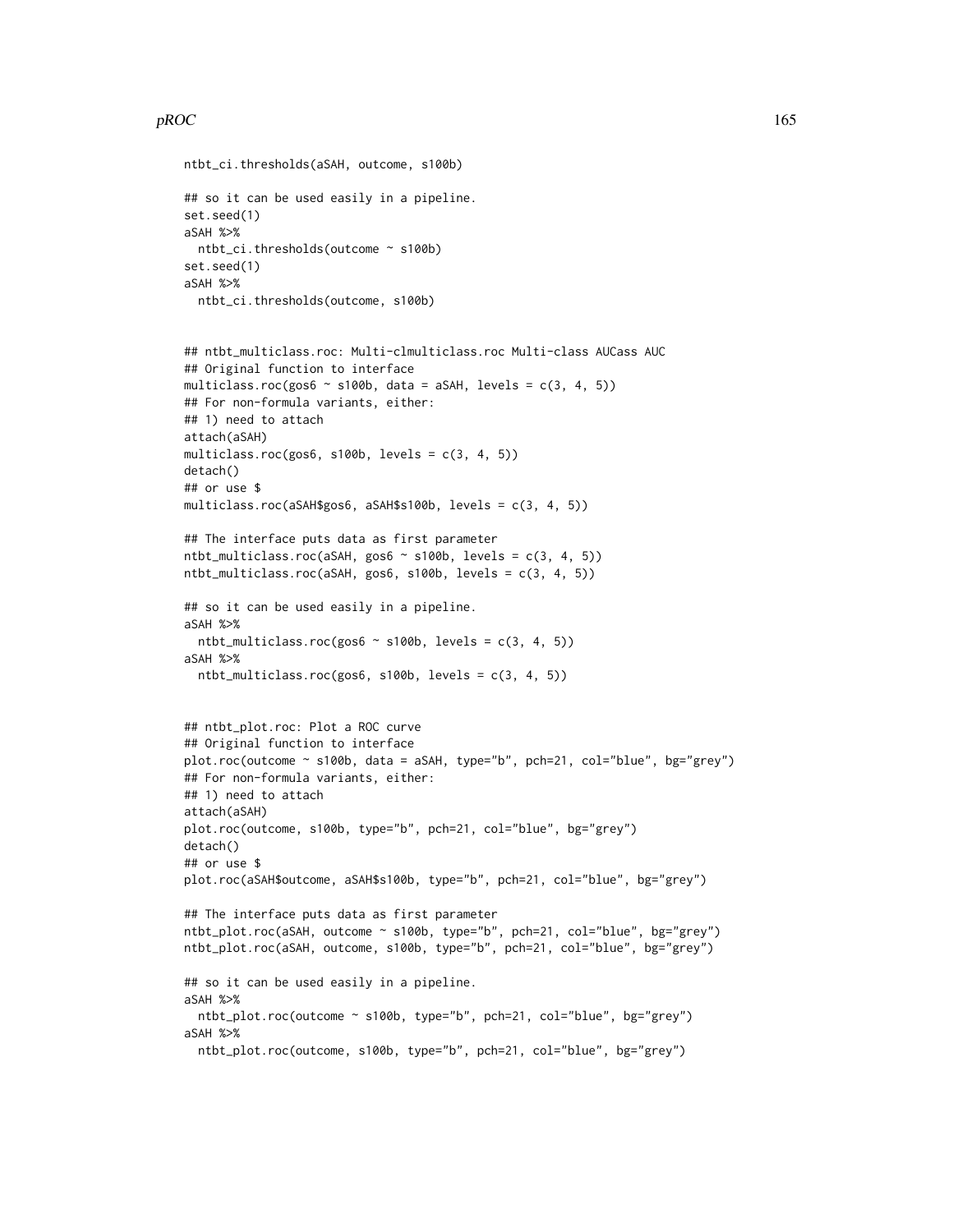```
## ntbt_roc: Build a ROC curve
## Original function to interface
roc(outcome ~ s100b, data = aSAH, type="b", pch=21, col="blue", bg="grey")
## For non-formula variants, either:
## 1) need to attach
attach(aSAH)
roc(outcome, s100b, type="b", pch=21, col="blue", bg="grey")
detach()
## or use $
roc(aSAH$outcome, aSAH$s100b, type="b", pch=21, col="blue", bg="grey")
## The interface puts data as first parameter
ntbt_roc(aSAH, outcome ~ s100b, type="b", pch=21, col="blue", bg="grey")
ntbt_roc(aSAH, outcome, s100b, type="b", pch=21, col="blue", bg="grey")
## so it can be used easily in a pipeline.
aSAH %>%
  ntbt_roc(outcome ~ s100b, type="b", pch=21, col="blue", bg="grey")
aSAH %>%
  ntbt_roc(outcome, s100b, type="b", pch=21, col="blue", bg="grey")
## End(Not run)
```
pscl *Interfaces for pscl package for data science pipelines.*

## Description

Interfaces to pscl functions that can be used in a pipeline implemented by magrittr.

### Usage

ntbt\_hurdle(data, ...) ntbt\_zeroinfl(data, ...)

#### Arguments

| data     | data frame, tibble, list,                                        |
|----------|------------------------------------------------------------------|
| $\cdots$ | Other arguments passed to the corresponding interfaced function. |

# Details

Interfaces call their corresponding interfaced function.

# Value

Object returned by interfaced function.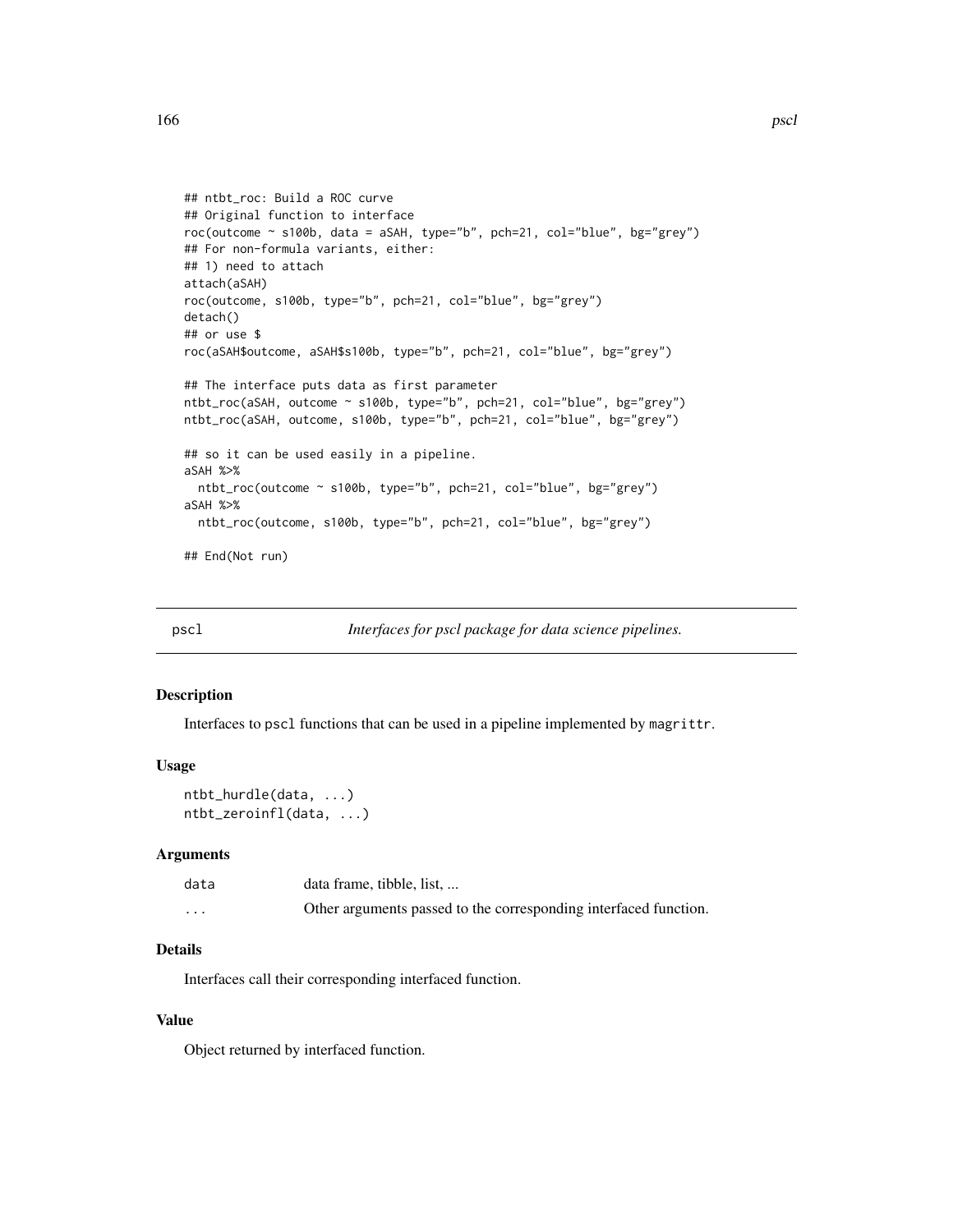# psychomix 167

## Author(s)

Roberto Bertolusso

#### Examples

```
## Not run:
library(intubate)
library(magrittr)
library(pscl)
## ntbt_hurdle: Hurdle Models for Count Data Regression
data("bioChemists", package = "pscl")
## Original function to interface
hurdle(art \sim ., data = bioChemists)
## The interface puts data as first parameter
ntbt_hurdle(bioChemists, art ~ .)
## so it can be used easily in a pipeline.
bioChemists %>%
  ntbt_hurdle(art ~ .)
## ntbt_zeroinfl: Zero-inflated Count Data Regression
## Original function to interface
zeroinfl(art \sim . | 1, data = bioChemists, dist = "negbin")
## The interface puts data as first parameter
ntbt_zeroinfl(bioChemists, art ~ . | 1, dist = "negbin")
## so it can be used easily in a pipeline.
bioChemists %>%
  ntbt_zeroinfl(art \sim . | 1, dist = "negbin")
## End(Not run)
```
psychomix *Interfaces for psychomix package for data science pipelines.*

# Description

Interfaces to psychomix functions that can be used in a pipeline implemented by magrittr.

## Usage

```
ntbt_btmix(data, ...)
ntbt_raschmix(data, ...)
```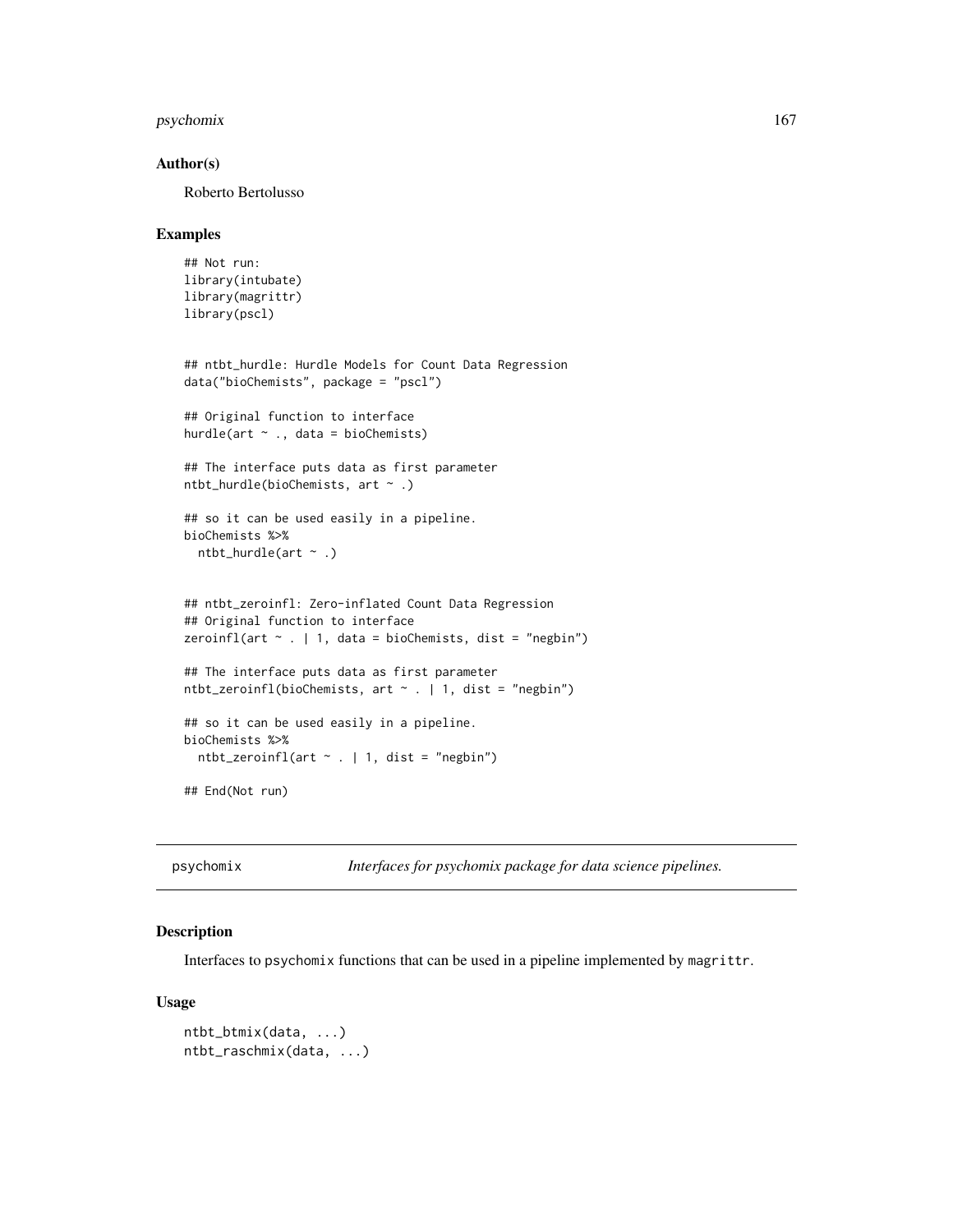#### Arguments

| data     | data frame, tibble, list,                                        |
|----------|------------------------------------------------------------------|
| $\cdots$ | Other arguments passed to the corresponding interfaced function. |

# Details

Interfaces call their corresponding interfaced function.

# Value

Object returned by interfaced function.

## Author(s)

Roberto Bertolusso

```
## Not run:
library(intubate)
library(magrittr)
library(psychomix)
```

```
## ntbt_btmix: Finite Mixtures of Bradley-Terry Models
data("GermanParties2009", package = "psychotools")
```

```
## omit single observation with education = 1
gp <- subset(GermanParties2009, education != "1")
gp$education <- factor(gp$education)
```

```
## Original function to interface
set.seed(1)
cm < - btmix(preference \sim gender + education + age + crisis,
            data = gp, k = 1:4, nrep = 3)
```

```
plot(cm)
```

```
## The interface puts data as first parameter
set.seed(1)
cm < -</math> ntht_btmix(gp, preference ~ gender + education + age + crisis,k = 1:4, nrep = 3)
```

```
plot(cm)
```

```
## so it can be used easily in a pipeline.
set.seed(1)
gp %>%
 ntbt_btmix(preference \sim gender + education + age + crisis, k = 1:4, nrep = 3) %>%
 plot()
```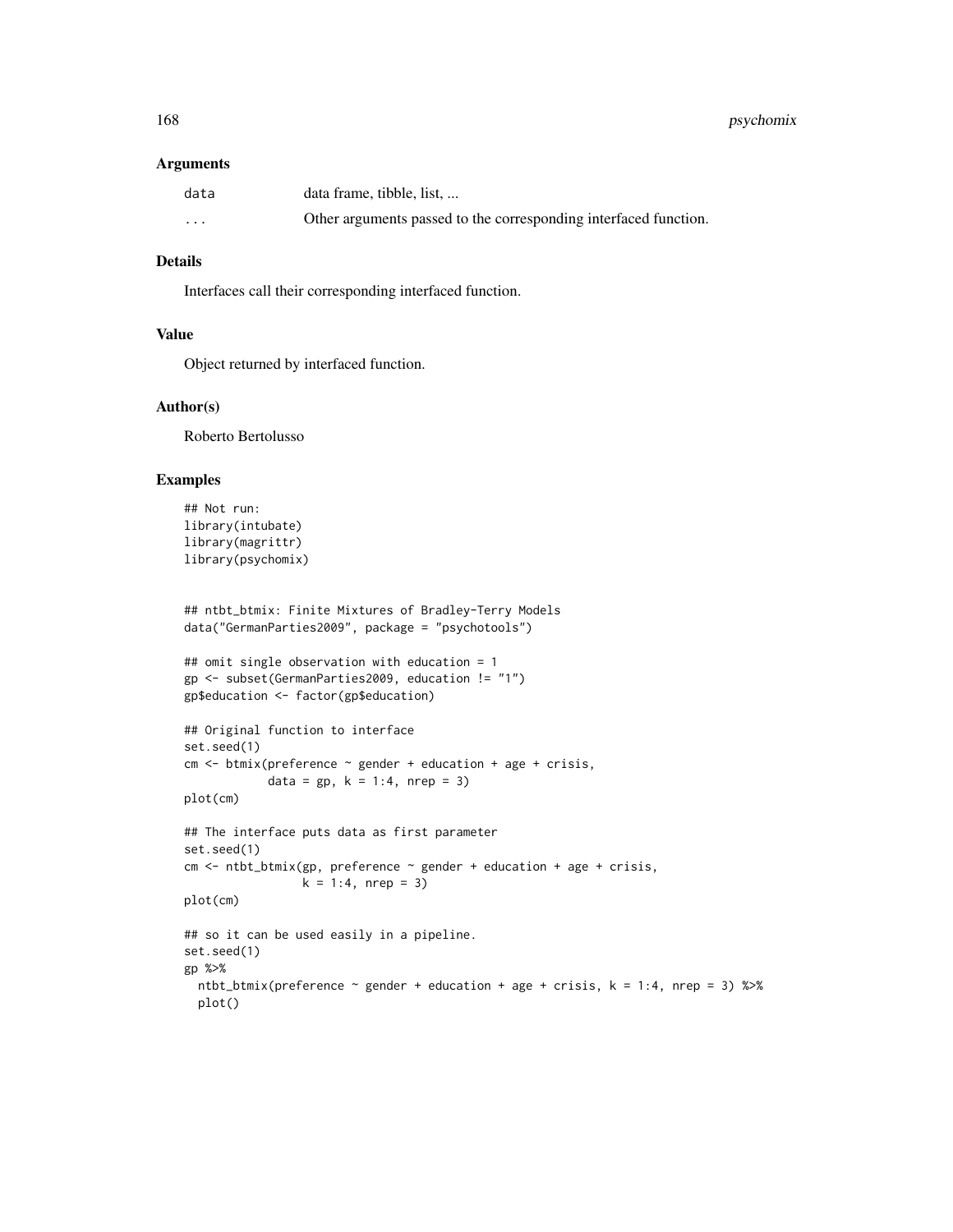```
## ntbt_raschmix: Finite Mixtures of Rasch Models
set.seed(1)
r2 <- simRaschmix(design = "rost2")
d <- data.frame(
 x1 =rbinom(nrow(r2), prob = c(0.4, 0.6)[attr(r2, "cluster")], size = 1),
  x2 = rnorm(nrow(r2))\lambdad$resp <- r2
## Original function to interface
m1 <- raschmix(resp ~ 1, data = d, k = 1:3, score = "saturated")
plot(m1)
## The interface puts data as first parameter
m1 <- ntbt_raschmix(d, resp ~ 1, k = 1:3, score = "saturated")
plot(m1)
## so it can be used easily in a pipeline.
d %>%
  ntbt_raschmix(resp \sim 1, k = 1:3, score = "saturated") %\gg%
  plot()
## End(Not run)
```
psychotools *Interfaces for psychotools package for data science pipelines.*

#### Description

Interfaces to psychotools functions that can be used in a pipeline implemented by magrittr.

## Usage

```
ntbt_anchor(data, ...)
ntbt_anchortest(data, ...)
```
## Arguments

| data     | data frame, tibble, list,                                        |
|----------|------------------------------------------------------------------|
| $\cdots$ | Other arguments passed to the corresponding interfaced function. |

#### Details

Interfaces call their corresponding interfaced function.

# Value

Object returned by interfaced function.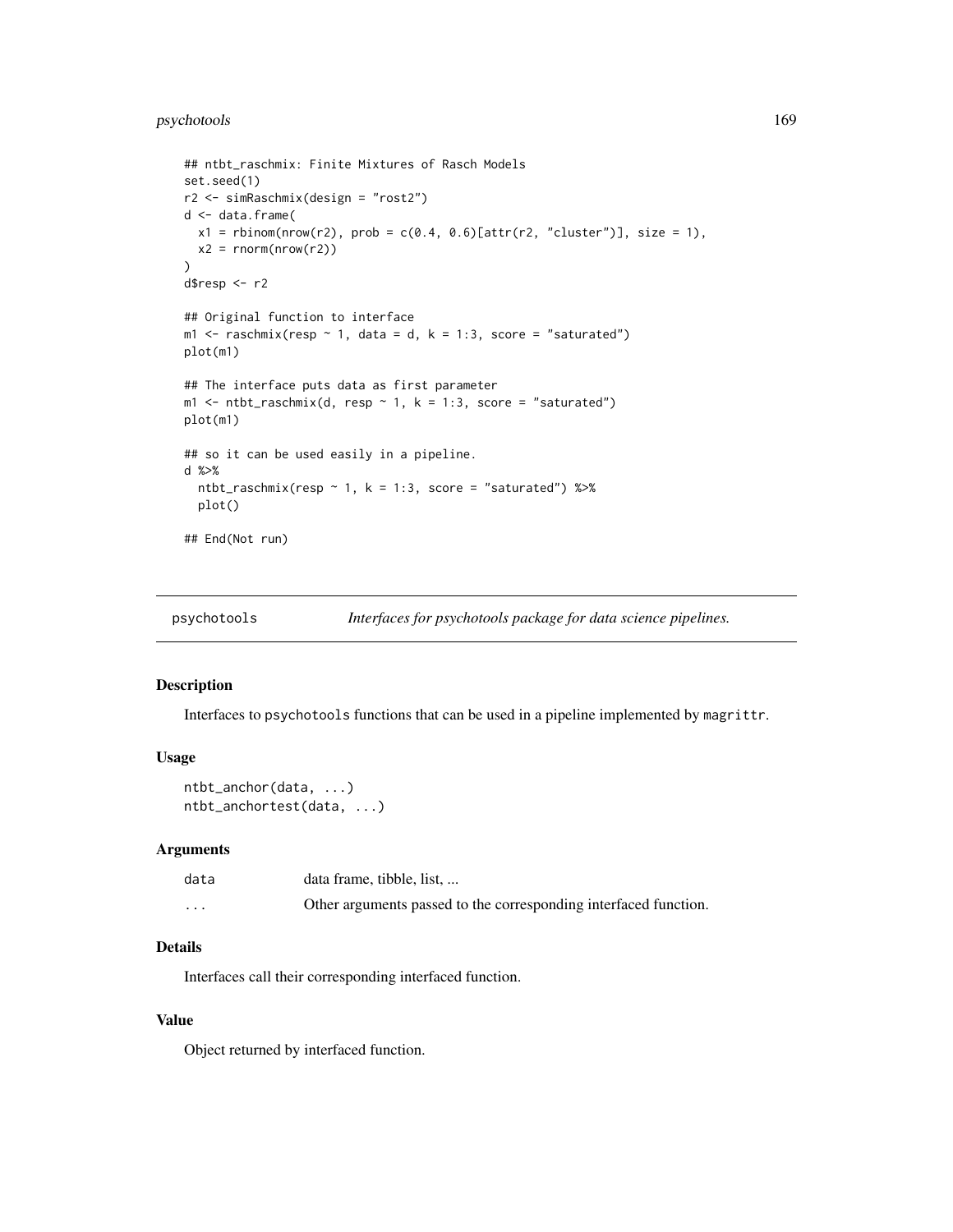## Author(s)

Roberto Bertolusso

#### Examples

```
## Not run:
library(intubate)
library(magrittr)
library(psychotools)
## ntbt_anchor: Anchor Methods for the Detection of Uniform DIF the Rasch Model
data("VerbalAggression", package = "psychotools")
## Original function to interface
anchor(resp2[, 1:12] ~\sim~ gender, data = VerbalAggression,class = "forward", select = "MTT", range = c(0.05, 1))
## The interface puts data as first parameter
ntbt_anchor(VerbalAggression, resp2[, 1:12] ~ gender,
            class = "forward", select = "MTT", range = c(0.05, 1))
## so it can be used easily in a pipeline.
VerbalAggression %>%
  ntbt_anchor(resp2[, 1:12] ~ gender,
              class = "forward", select = "MTT", range = c(0.05, 1))
## ntbt_anchortest: Anchor methods for the detection of uniform DIF the Rasch model
## Original function to interface
anchortest(resp2[, 1:12] \sim gender, data = VerbalAggression,
           class = "forward", select = "MTT", range = c(0.05, 1))
## The interface puts data as first parameter
ntbt_anchortest(VerbalAggression, resp2[, 1:12] ~ gender,
                class = "forward", select = "MTT", range = c(0.05, 1))
## so it can be used easily in a pipeline.
VerbalAggression %>%
  ntbt_anchortest(resp2[, 1:12] ~ gender,
                  class = "forward", select = "MTT", range = c(0.05, 1))
## End(Not run)
```
psychotree *Interfaces for psychotree package for data science pipelines.*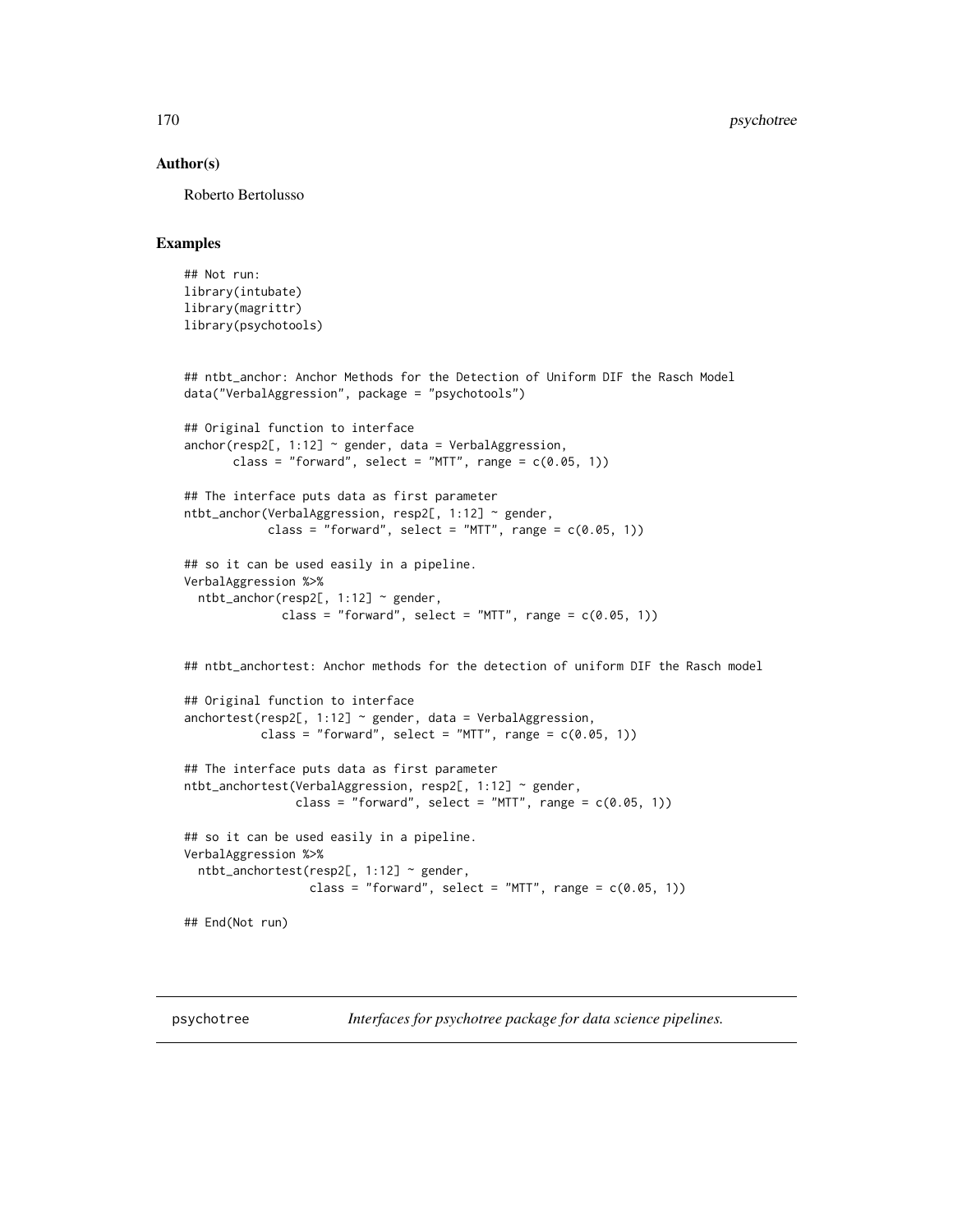# psychotree 171

## Description

Interfaces to psychotree functions that can be used in a pipeline implemented by magrittr.

#### Usage

```
ntbt_bttree(data, ...)
ntbt_mpttree(data, ...)
ntbt_pctree(data, ...)
ntbt_raschtree(data, ...)
ntbt_rstree(data, ...)
```
# Arguments

| data     | data frame, tibble, list,                                        |
|----------|------------------------------------------------------------------|
| $\cdots$ | Other arguments passed to the corresponding interfaced function. |

# Details

Interfaces call their corresponding interfaced function.

# Value

Object returned by interfaced function.

## Author(s)

Roberto Bertolusso

```
## Not run:
library(intubate)
library(magrittr)
library(psychotree)
```

```
## ntbt_bttree: Bradley-Terry Tree Models
data("Topmodel2007", package = "psychotree")
```

```
## Original function to interface
tm_tree <- bttree(preference ~ ., data = Topmodel2007,
                 minsize = 5, ref = "Barbara")
plot(tm\_tree, abbreviate = 1, yscale = c(0, 0.5))## The interface puts data as first parameter
tm_tree <- ntbt_bttree(Topmodel2007, preference ~ .,
                      minsize = 5, ref = "Barbara")
plot(tm_tree, abbreviate = 1, yscale = c(0, 0.5))## so it can be used easily in a pipeline.
Topmodel2007 %>%
```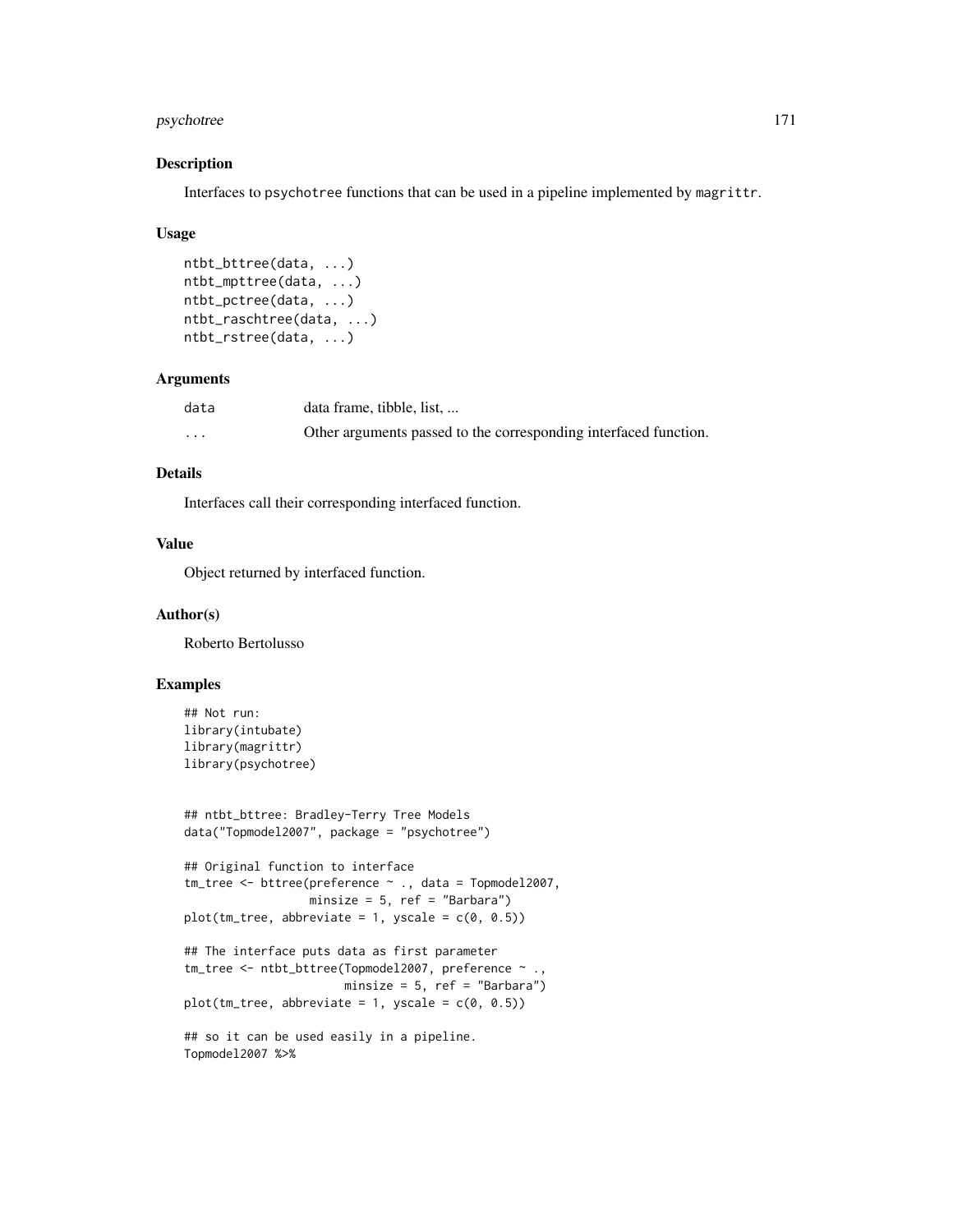# 172 psychotree

```
ntbt_bttree(preference \sim ., minsize = 5, ref = "Barbara") %\gg%
  plot(abbreviate = 1, yscale = c(0, 0.5))
## ntbt_mpttree: MPT Tree Models
data("SourceMonitoring", package="psychotools")
## Original function to interface
sm\_tree \leq mpttree(y \sim sources + gender + age, data = SourceMonitoring,spec = mptspec("SourceMon", .restr = list(d1 = d, d2 = d)))plot(sm_tree, index = c("D1", "D2", "d", "b", "g"))
## The interface puts data as first parameter
sm\_tree \leq -ntbt\_mpttree(SourceMonitoring, y \sim sources + gender + age,spec = mptspec("SourceMon", .restr = list(d1 = d, d2 = d)))plot(sm_tree, index = c("D1", "D2", "d", "b", "g"))
## so it can be used easily in a pipeline.
SourceMonitoring %>%
  ntbt_mpttree(y \sim sources + gender + age,spec = mptspec("SourceMon", .restr = list(d1 = d, d2 = d))) %>%
  plot(index = c("D1", "D2", "d", "b", "g"))
## ntbt_pctree: Partial Credit Tree Models
data("VerbalAggression", package = "psychotools")
VerbalAggression$s2 <- VerbalAggression$resp[, 7:12]
VerbalAggression <- subset(VerbalAggression, rowSums(s2) > 0 & rowSums(s2) < 12)
## Original function to interface
pct \leq pctree(s2 \sim anger + gender, data = VerbalAggression)
plot(pct, type = "profile")
## The interface puts data as first parameter
pct <- ntbt_pctree(VerbalAggression, s2 ~ anger + gender)
plot(pct, type = "profile")
## so it can be used easily in a pipeline.
VerbalAggression %>%
  ntbt_pctree(s2 ~ anger + gender) %>%
  plot(type = "profile")
## ntbt_raschtree: Rasch Tree Models
data("DIFSim", package = "psychotree")
## Original function to interface
rt \le raschtree(resp \sim age + gender + motivation, data = DIFSim)
plot(rt)
```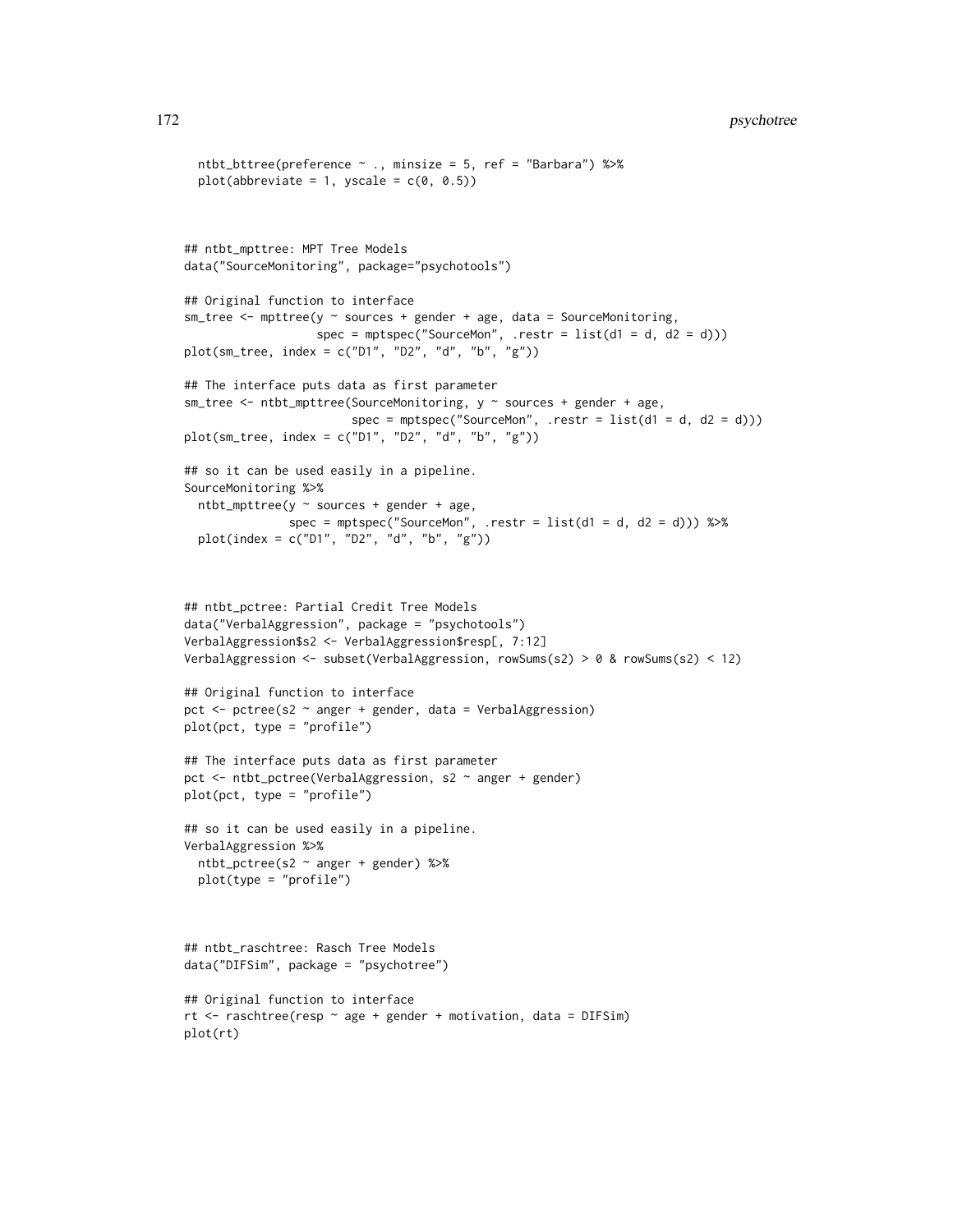#### quantreg and the contract of the contract of the contract of the contract of the contract of the contract of the contract of the contract of the contract of the contract of the contract of the contract of the contract of t

```
## The interface puts data as first parameter
rt <- ntbt_raschtree(DIFSim, resp ~ age + gender + motivation)
plot(rt)
## so it can be used easily in a pipeline.
DIFSim %>%
  ntbt_raschtree(resp ~ age + gender + motivation) %>%
  plot()
## ntbt_rstree: Rating Scale Tree Models
data("VerbalAggression", package = "psychotools")
VerbalAggression$s1 <- VerbalAggression$resp[, 1:6]
VerbalAggression <- subset(VerbalAggression, rowSums(s1) > 0 & rowSums(s1) < 12)
## Original function to interface
rst <- rstree(s1 ~ anger + gender, data = VerbalAggression)
plot(rst, type = "profile")
## The interface puts data as first parameter
rst <- ntbt_rstree(VerbalAggression, s1 ~ anger + gender)
plot(rst, type = "profile")
## so it can be used easily in a pipeline.
VerbalAggression %>%
  ntbt_rstree(s1 ~ anger + gender) %>%
  plot(type = "profile")
## End(Not run)
```
quantreg *Interfaces for quantreg package for data science pipelines.*

# Description

Interfaces to quantreg functions that can be used in a pipeline implemented by magrittr.

#### Usage

```
ntbt_dynrq(data, ...)
ntbt_KhmaladzeTest(data, ...)
ntbt_nlrq(data, ...)
ntbt_rq(data, ...)
ntbt_rqProcess(data, ...)
ntbt_rqss(data, ...)
```
# Arguments

| data     | data frame, tibble, list,                                        |
|----------|------------------------------------------------------------------|
| $\cdots$ | Other arguments passed to the corresponding interfaced function. |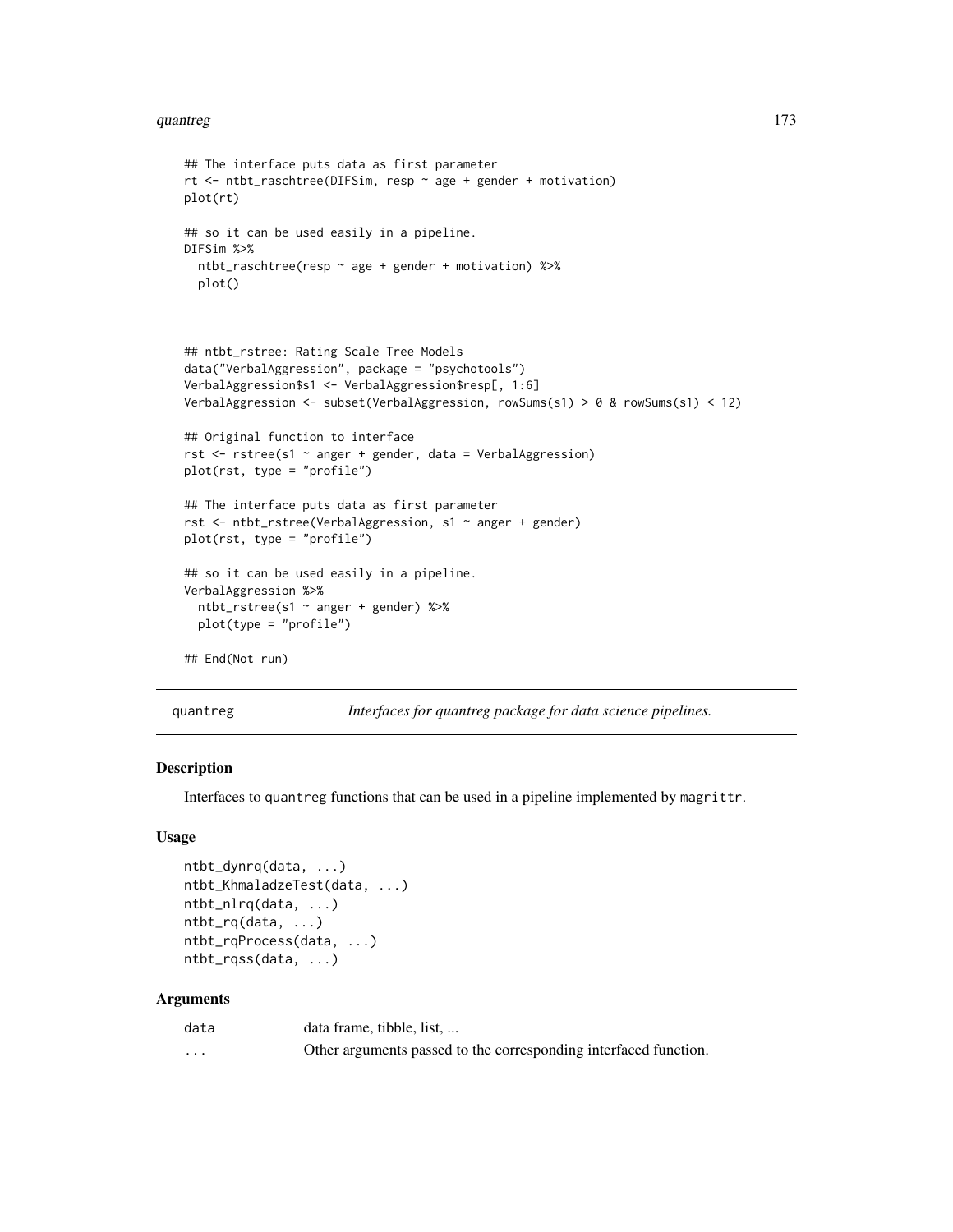#### 174 quantreg

# Details

Interfaces call their corresponding interfaced function.

## Value

Object returned by interfaced function.

## Author(s)

Roberto Bertolusso

## Examples

```
## Not run:
library(intubate)
library(magrittr)
library(quantreg)
```

```
## ntbt_dynrq: Dynamic Linear Quantile Regression
require(zoo)
data("UKDriverDeaths", package = "datasets")
dta <- data.frame(uk = log10(UKDriverDeaths))
```
## Original function to interface dynrq(uk ~ L(uk, 1) + L(uk, 12), data = dta)

## The interface puts data as first parameter ntbt\_dynrq(dta, uk  $\sim$  L(uk, 1) + L(uk, 12))

```
## so it can be used easily in a pipeline.
dta %>%
 ntbt_dynrq(uk ~ L(uk, 1) + L(uk, 12))
```

```
## ntbt_KhmaladzeTest: Tests of Location and Location Scale Shift Hypotheses for Linear Models
data(barro)
## Original function to interface
KhmaladzeTest(y.net \sim lgdp2 + fse2 + gedy2 + Iy2 + gcony2,
              data = barro, taus = seq(.05, .95, by = .01))
## The interface puts data as first parameter
ntbt_KhmaladzeTest(barro, y.net ~ lgdp2 + fse2 + gedy2 + Iy2 + gcony2,
                   taus = seq(.05, .95, by = .01))## so it can be used easily in a pipeline.
barro %>%
 ntbt_KhmaladzeTest(y.net ~ lgdp2 + fse2 + gedy2 + Iy2 + gcony2,
                     taus = seq(.05, .95, by = .01))
```
## ntbt\_nlrq: Function to compute nonlinear quantile regression estimates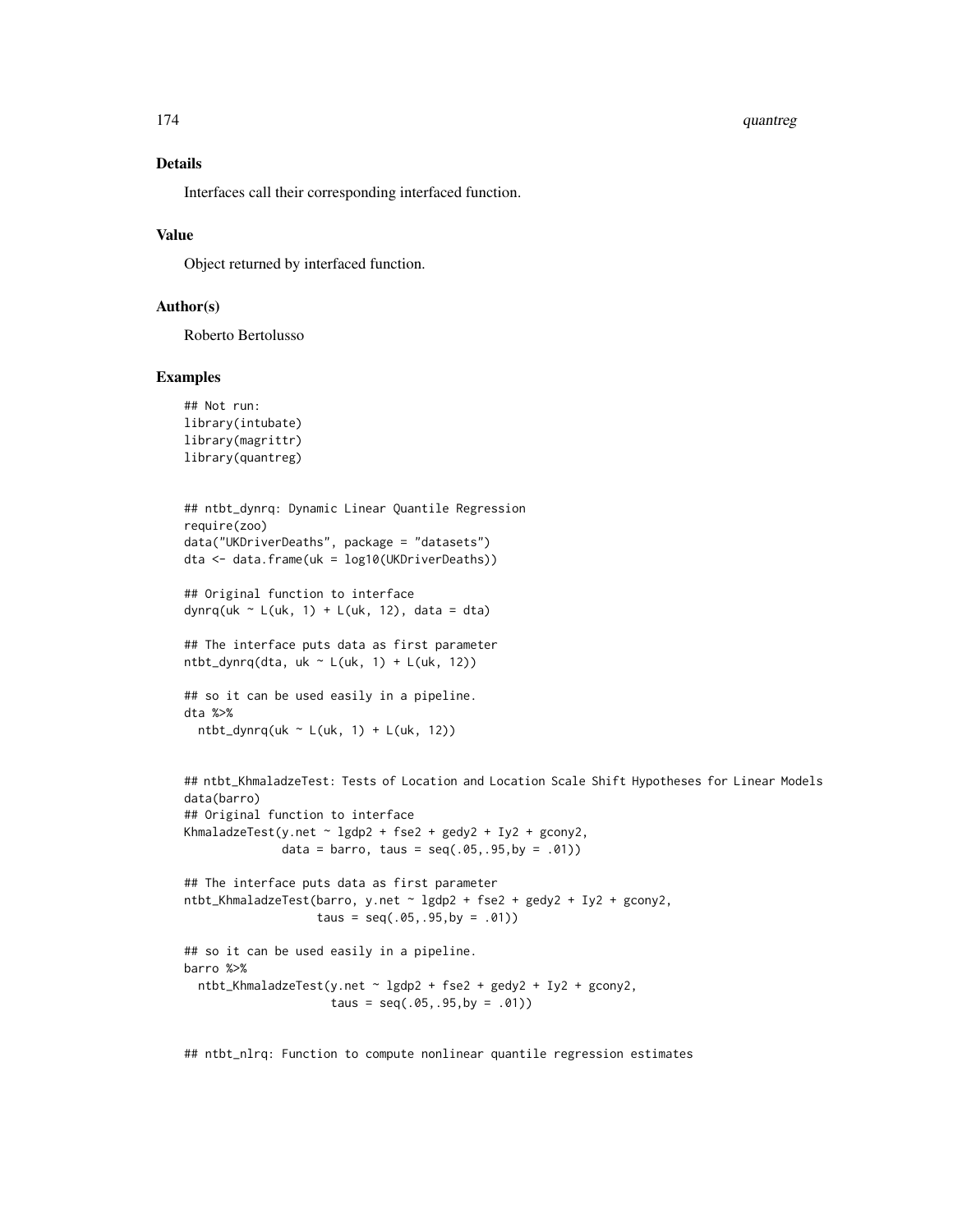#### quantreg and the contract of the contract of the contract of the contract of the contract of the contract of the contract of the contract of the contract of the contract of the contract of the contract of the contract of t

```
Dat <- NULL; Dat$x <- rep(1:25, 20)
set.seed(1)
Dat$y <- SSlogis(Dat$x, 10, 12, 2)*rnorm(500, 1, 0.1)
## Original function to interface
nlrq(y \sim SSlogis(x, Asym, mid, scal), data = Dat, tau = 0.5, trace = TRUE)## The interface puts data as first parameter
ntbt_nlrq(Dat, y \sim SSlogis(x, Asym, mid, scal), tau = 0.5, trace = TRUE)
## so it can be used easily in a pipeline.
Dat %>%
  ntbt_nlrq(y \sim SSlogis(x, Asym, mid, scal), tau = 0.5, trace = TRUE)
## ntbt_rq: Quantile Regression
data(stackloss)
dta <- data.frame(stack.loss, stack.x)
## Original function to interface
rq(stack.loss ~ stack.x, .5, data = dta) # median (l1) regression fit for the stackloss data.
## The interface puts data as first parameter
ntbt_rq(dta, stack.loss ~ stack.x, .5)
## so it can be used easily in a pipeline.
dta %>%
  ntbt_rq(stack.loss ~ stack.x, .5)
## ntbt_rqProcess: Compute Standardized Quantile Regression Process
## Original function to interface
data(barro)
rqProcess(y.net \sim Igdp2 + fse2 + gedy2 + Iy2 + gcony2,data = barro, taus = seq(.05, .95, by = .01)## The interface puts data as first parameter
ntbt_rqProcess(barro, y.net ~ lgdp2 + fse2 + gedy2 + Iy2 + gcony2,
               taus = seq(.05, .95, by = .01)## so it can be used easily in a pipeline.
barro %>%
  ntbt_rqProcess(y.net ~ lgdp2 + fse2 + gedy2 + Iy2 + gcony2,
                 taus = seq(.05, .95, by = .01))## ntbt_rqss: Additive Quantile Regression Smoothing
n <- 200
x \leftarrow sort(rchisq(n,4))z \leq x + \text{norm}(n)y \leq log(x) + .1*(log(x))^2 + log(x)*rnorm(n)/4 + zdta <- data.frame(x, y, z)
```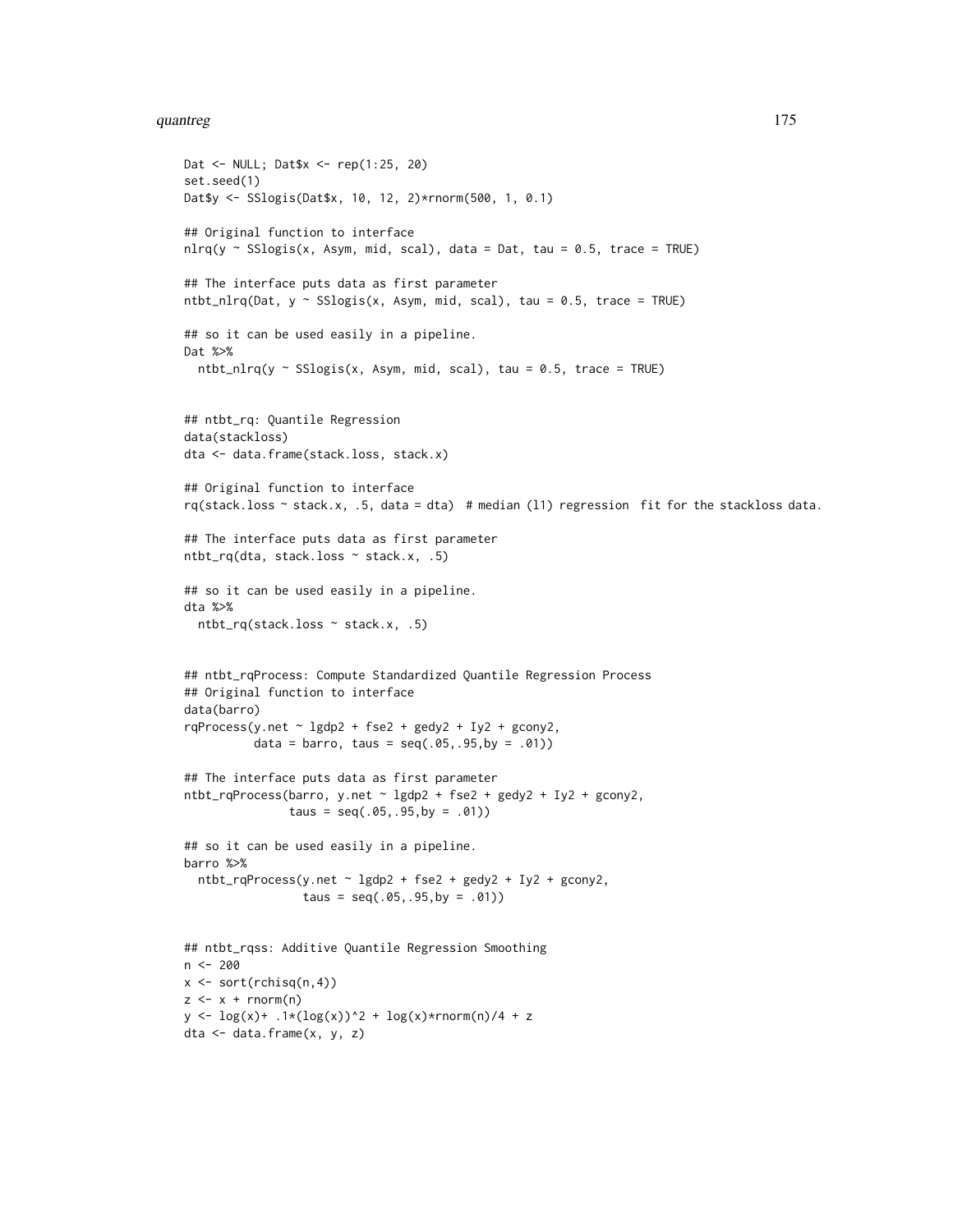```
## Original function to interface
rqss(y \sim qss(x, constraint= "N") + z, data = dta)
## The interface puts data as first parameter
ntbt_rqss(dta, y \sim qss(x, constant='N") + z)## so it can be used easily in a pipeline.
dta %>%
  ntbt_rqss(y \sim qss(x, constraint= "N") + z)
## End(Not run)
```
randomForest *Interfaces for randomForest package for data science pipelines.*

# Description

Interfaces to randomForest functions that can be used in a pipeline implemented by magrittr.

## Usage

```
ntbt_randomForest(data, ...)
```
## Arguments

| data     | data frame, tibble, list,                                        |
|----------|------------------------------------------------------------------|
| $\cdots$ | Other arguments passed to the corresponding interfaced function. |

# Details

Interfaces call their corresponding interfaced function.

## Value

Object returned by interfaced function.

## Author(s)

Roberto Bertolusso

# Examples

```
## Not run:
library(intubate)
library(magrittr)
library(randomForest)
```
## randomForest ## Original function to interface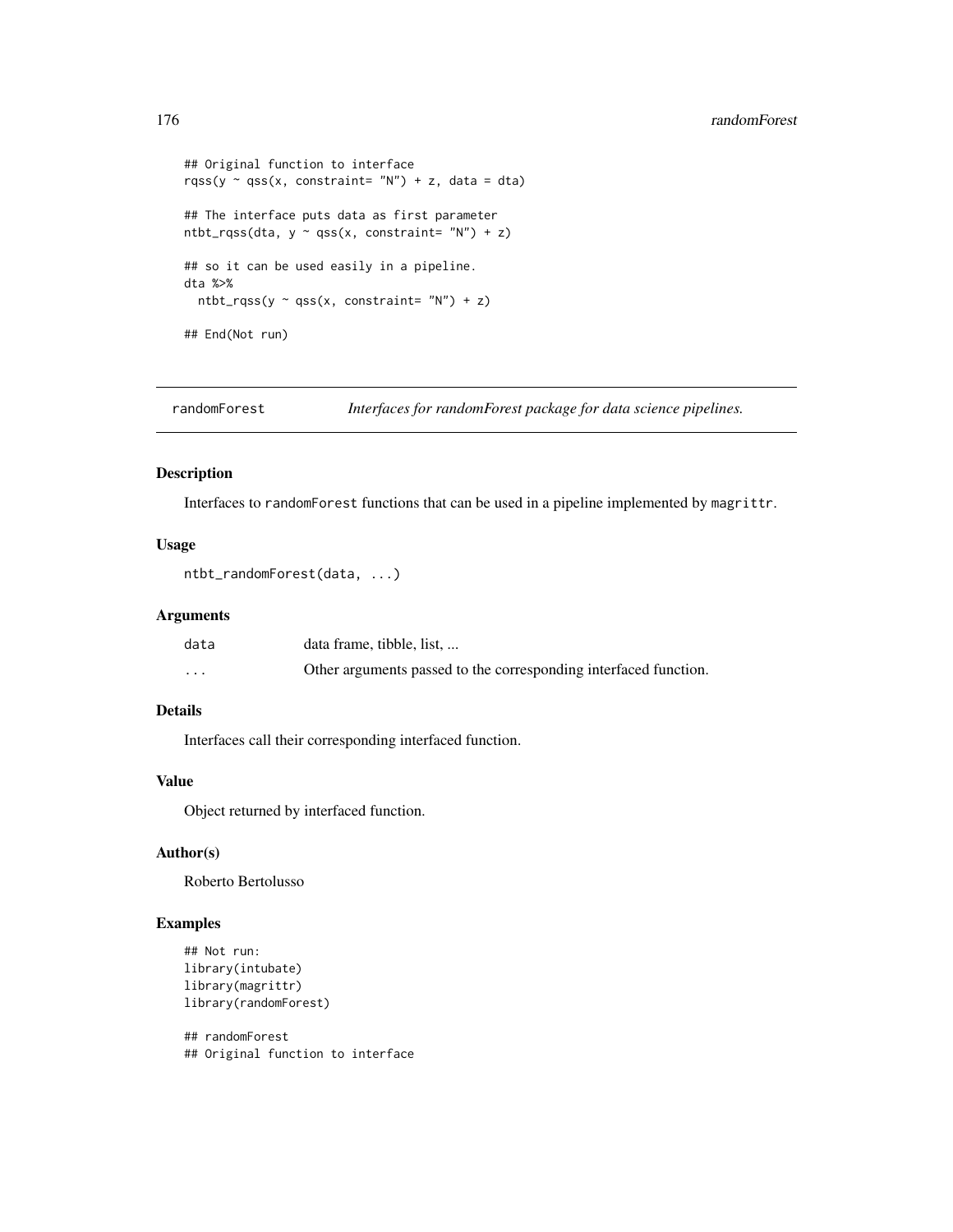#### Rchoice **177**

```
set.seed(71)
iris.rf <- randomForest(Species ~ ., data = iris,
                        importance = TRUE, proximity = TRUE)
print(iris.rf)
plot(iris.rf)
## The interface reverses the order of data and formula
set.seed(71)
iris.rf <- ntbt_randomForest(iris, Species ~ .,
                             importance = TRUE, proximity = TRUE)
print(iris.rf)
plot(iris.rf)
## so it can be used easily in a pipeline.
set.seed(71)
iris %>%
  ntbt_randomForest(Species ~ ., importance = TRUE,
                    proximity = TRUE) %>%
  plot()
## End(Not run)
```
Rchoice *Interfaces for Rchoice package for data science pipelines.*

#### Description

Interfaces to Rchoice functions that can be used in a pipeline implemented by magrittr.

## Usage

```
ntbt_Rchoice(data, ...)
```
# Arguments

| data     | data frame, tibble, list,                                        |
|----------|------------------------------------------------------------------|
| $\cdots$ | Other arguments passed to the corresponding interfaced function. |

# Details

Interfaces call their corresponding interfaced function.

#### Value

Object returned by interfaced function.

## Author(s)

Roberto Bertolusso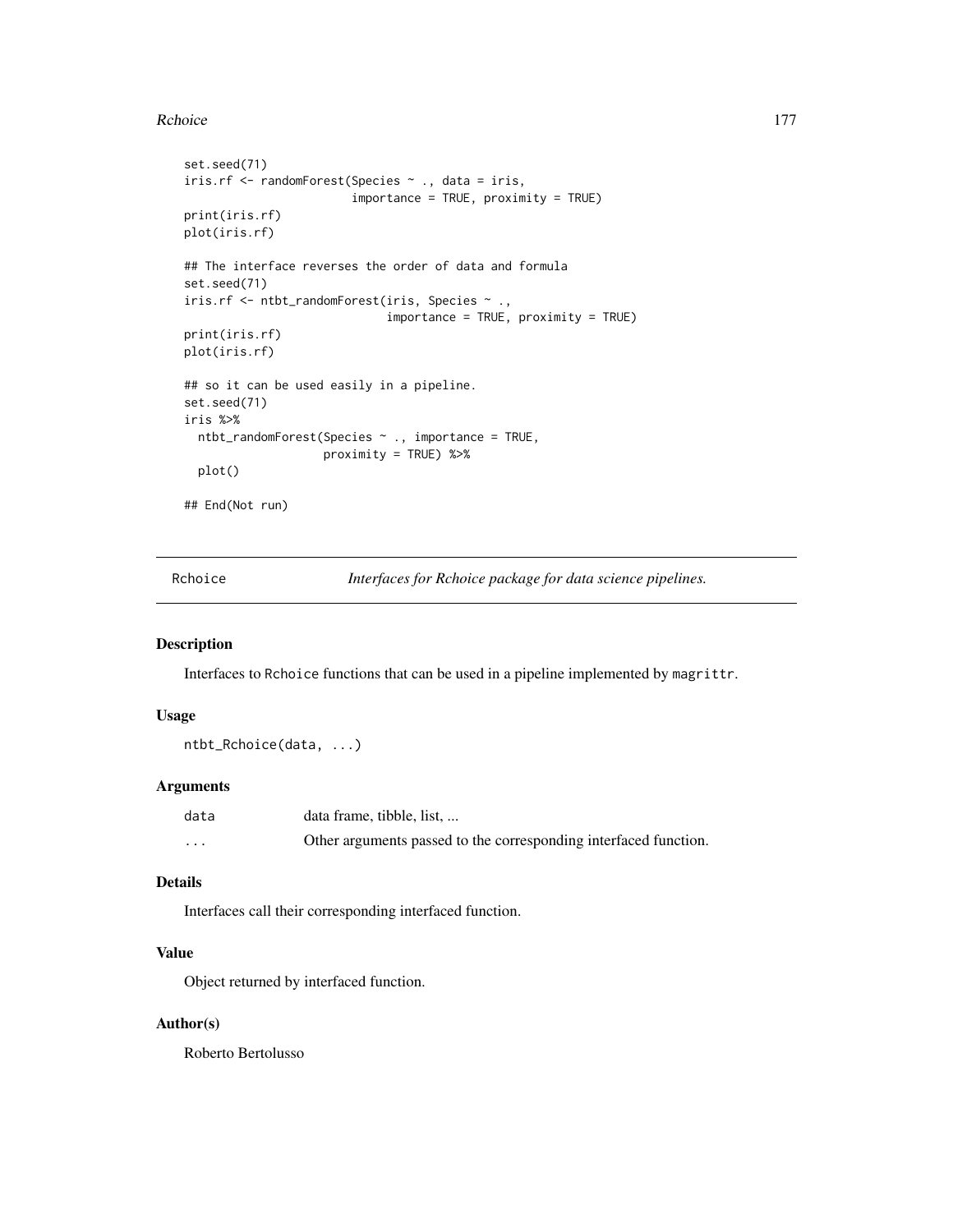178 *rminer* 

# Examples

```
## Not run:
library(intubate)
library(magrittr)
library(Rchoice)
## ntbt_Rchoice: Bias reduction in Binomial-response GLMs
data("Workmroz")
## Original function to interface
Rchoice(lfp \sim k5 + k618 + age + wc + hc + lwg + inc,
        data = Workmroz, family = binomial('probit'))
## The interface puts data as first parameter
ntbt_Rchoice(Workmroz, 1fp - k5 + k618 + age + wc + hc + lwg + inc,
             family = binomial('probit'))
## so it can be used easily in a pipeline.
Workmroz %>%
  ntbt_Rchoice(lfp \sim k5 + k618 + age + wc + hc + lwg + inc,
               family = binomial('probit'))
## End(Not run)
```
rminer *Interfaces for rminer package for data science pipelines.*

#### Description

Interfaces to rminer functions that can be used in a pipeline implemented by magrittr.

## Usage

ntbt\_fit(data, ...) ntbt\_mining(data, ...)

## Arguments

| data     | data frame, tibble, list,                                        |
|----------|------------------------------------------------------------------|
| $\cdots$ | Other arguments passed to the corresponding interfaced function. |

## Details

Interfaces call their corresponding interfaced function.

# Value

Object returned by interfaced function.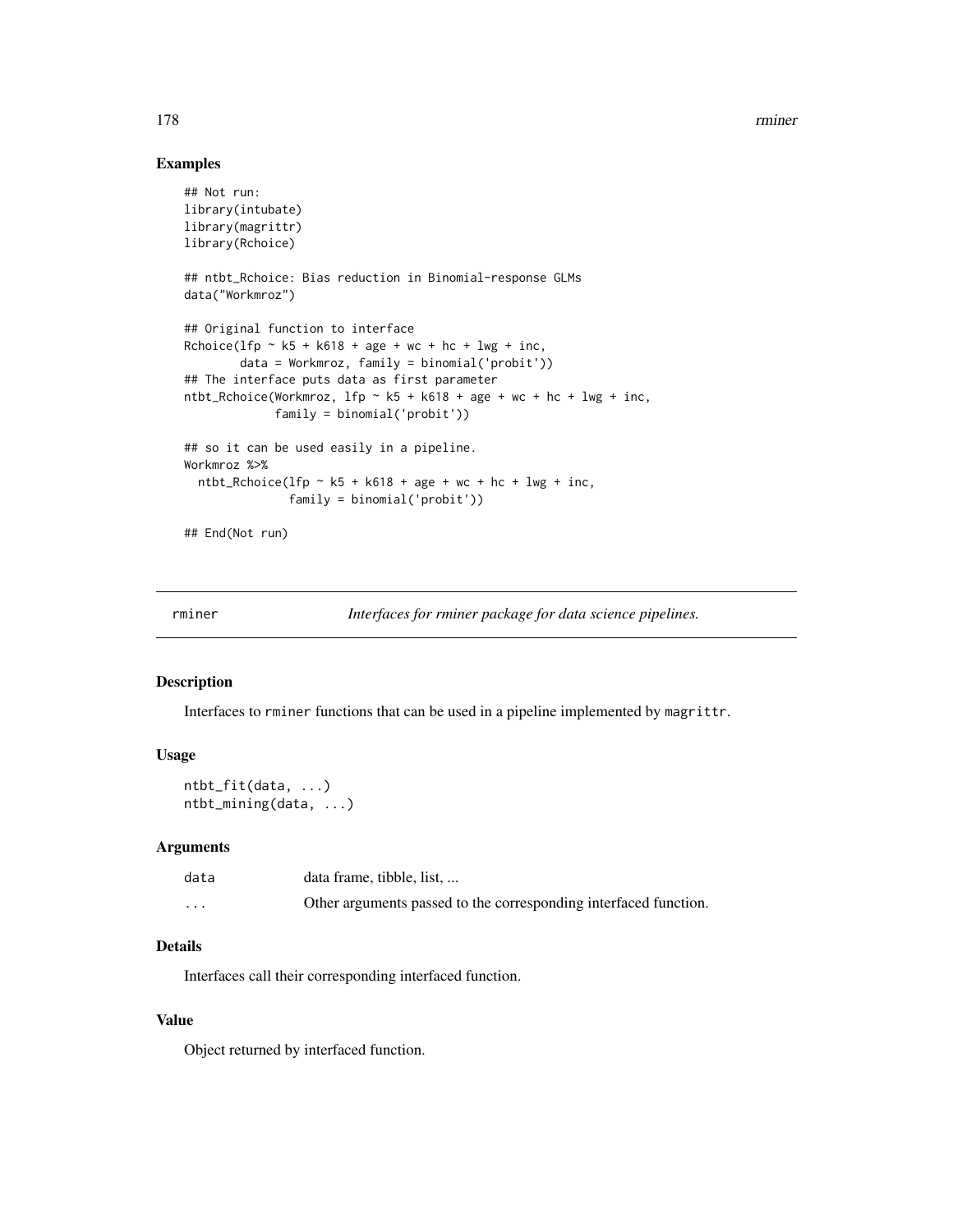## Author(s)

Roberto Bertolusso

## Examples

```
## Not run:
library(intubate)
library(magrittr)
library(rminer)
## ntbt_fit: Fit a supervised data mining model (classification or regression) model
x1 <- rnorm(200,100,20)
x2 <- rnorm(200,100,20)
y <- 0.7*sin(x1/(25*pi))+0.3*sin(x2/(25*pi))
dta <- data.frame(x1, x2, y)
## Original function to interface
fit(y \sim x1 + x2, data = dta, model = "mlpe")
## The interface puts data as first parameter
ntbt_fit(dta, y ~ x1 + x2, model = "mlpe")## so it can be used easily in a pipeline.
dta %>%
  ntbt_fit(y \sim x1 + x2, \text{ model} = \text{"mlpe"})## ntbt_mining: Powerful function that trains and tests a particular fit model
## under several runs and a given validation method
## Original function to interface
mining(y \sim x1 + x2, data = dta, model = "mlpe")
## The interface puts data as first parameter
ntbt_mining(dta, y \sim x1 + x2, model = "mlpe")
## so it can be used easily in a pipeline.
dta %>%
  ntbt_mining(y \sim x1 + x2, model = "mlpe")
## End(Not run)
```
rms *Interfaces for rms package for data science pipelines.*

# Description

Interfaces to rms functions that can be used in a pipeline implemented by magrittr.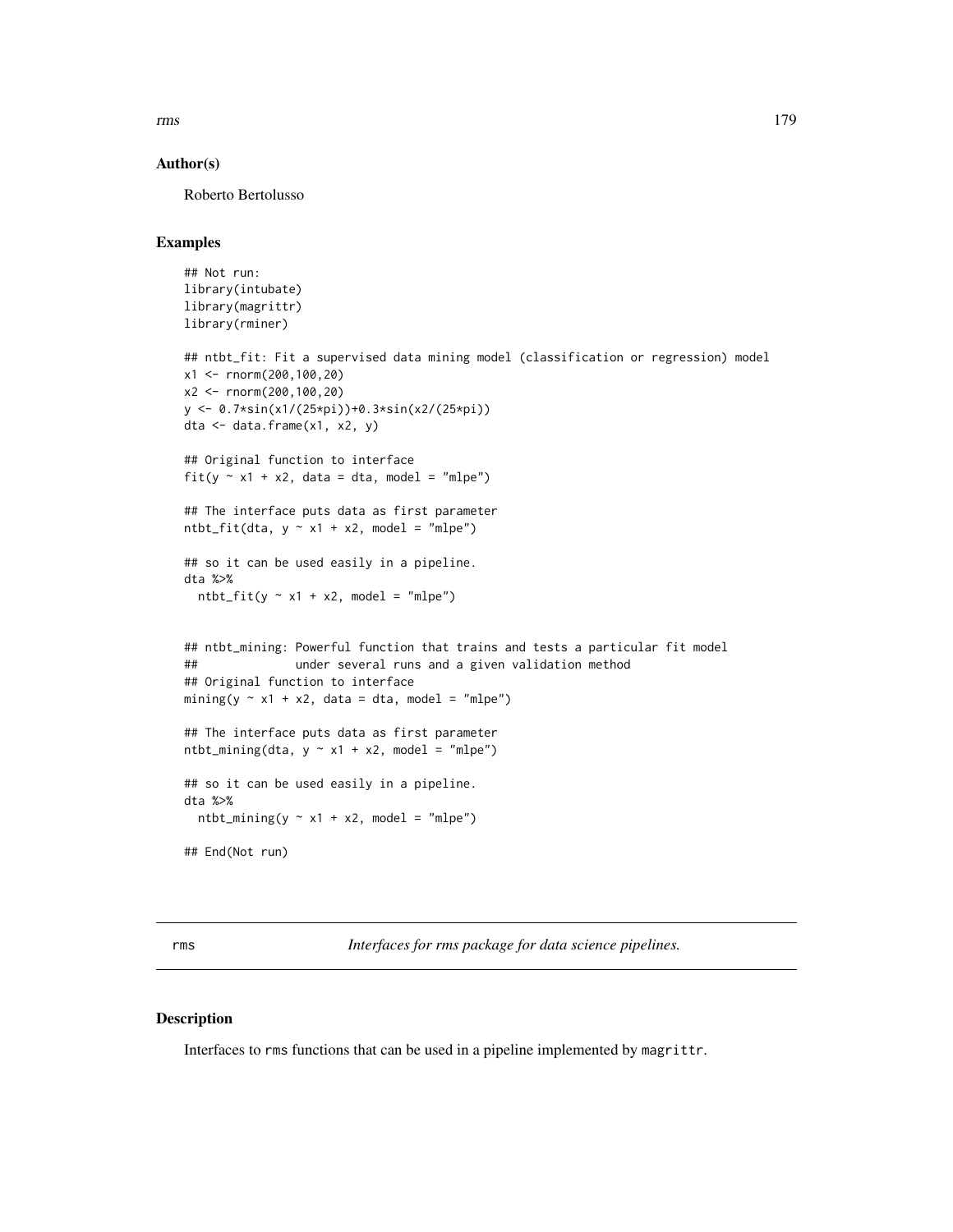180 rms

## Usage

```
ntbt_bj(data, ...)
ntbt_cph(data, ...)
ntbt_Glm(data, ...)
ntbt_lrm(data, ...)
ntbt_npsurv(data, ...)
ntbt_ols(data, ...)
ntbt_orm(data, ...)
ntbt_psm(data, ...)
```
# Arguments

| data | data frame, tibble, list,                                        |
|------|------------------------------------------------------------------|
| .    | Other arguments passed to the corresponding interfaced function. |

# Details

Interfaces call their corresponding interfaced function.

## Value

Object returned by interfaced function.

## Author(s)

Roberto Bertolusso

```
## Not run:
library(intubate)
library(magrittr)
library(rms)
## ntbt_bj: Buckley-James Multiple Regression Model
set.seed(1)
ftime <- 10*rexp(200)
stroke <- ifelse(ftime > 10, 0, 1)
ftime <- pmin(ftime, 10)
units(ftime) <- "Month"
age <- rnorm(200, 70, 10)
hospital <- factor(sample(c('a','b'),200,TRUE))
dd <- datadist(age, hospital)
options(datadist = "dd")
data_bj <- data.frame(ftime, stroke, age, hospital)
## Original function to interface
bj(Surv(ftime, stroke) ~ rcs(age,5) + hospital, data_bj, x = TRUE, y = TRUE)
## The interface puts data as first parameter
f \le ntbt_bj(data_bj, Surv(ftime, stroke) \sim rcs(age,5) + hospital, x = TRUE, y = TRUE)
```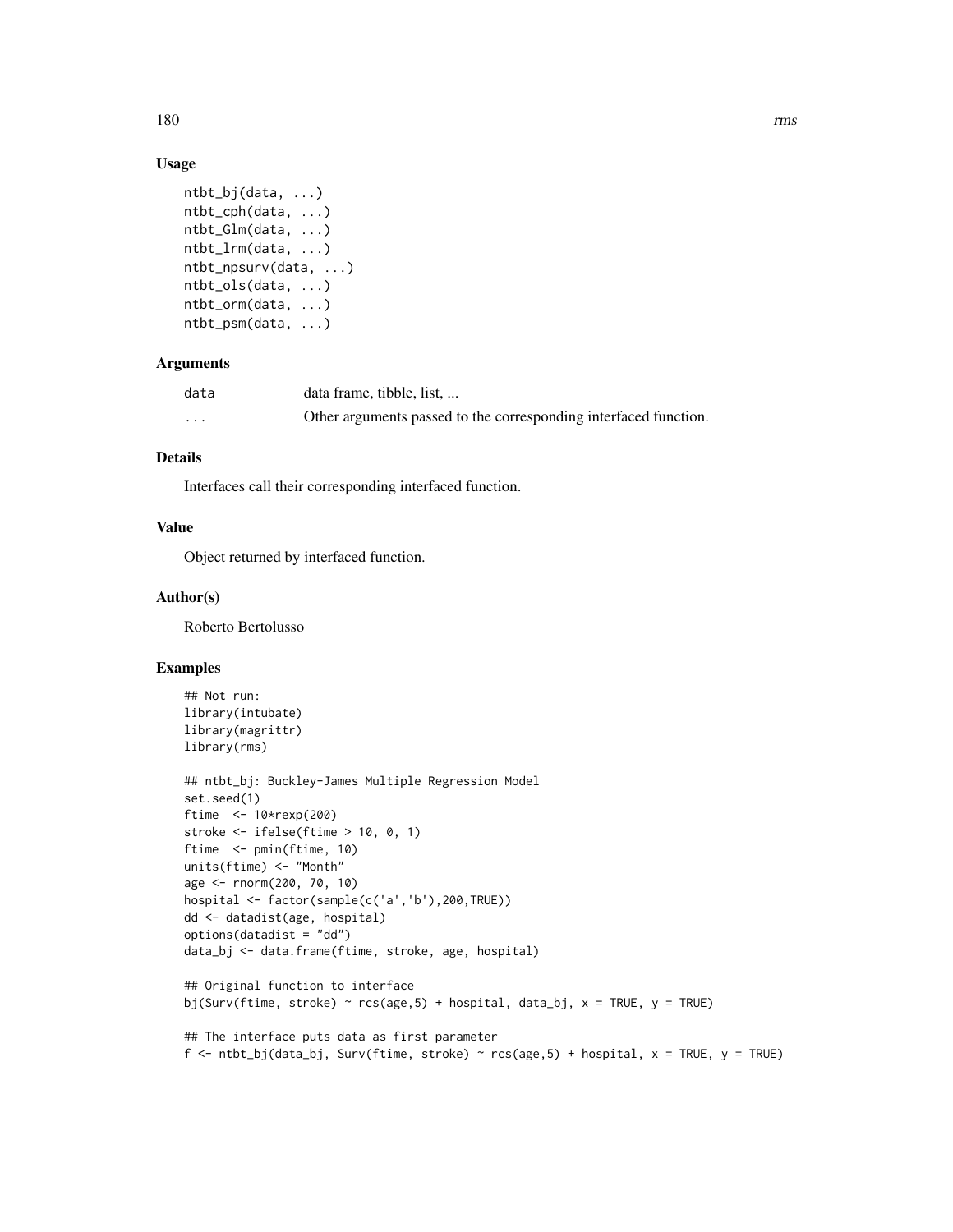```
anova(f)
## so it can be used easily in a pipeline.
data_bj %>%
 ntbt_bj(Surv(ftime, stroke) ~ rcs(age, 5) + hospital, x = TRUE, y = TRUE)
## ntbt_cph: Cox Proportional Hazards Model and Extensions
n < - 1000set.seed(731)
age <- 50 + 12*rnorm(n)
label(age) <- "Age"
sex <- factor(sample(c('Male','Female'), n,
              rep=TRUE, prob=c(.6, .4)))
cens <- 15*runif(n)
h <- .02*exp(.04*(age-50)+.8*(sex=='Female'))
dt <- -log(runif(n))/h
label(dt) <- 'Follow-up Time'
e \leftarrow ifelse(dt \leftarrow cens, 1, 0)
dt <- pmin(dt, cens)
units(dt) <- "Year"
dd <- datadist(age, sex)
options(datadist='dd')
S \leftarrow Surv(dt,e)
data_cph <- data.frame(S, age, sex)
## Original function to interface
cph(S \sim rcs(age, 4) + sex, data_cph, x = TRUE, y = TRUE)## The interface puts data as first parameter
ntbt_cph(data_cph, S ~ rcs(age, 4) + sex, x = TRUE, y = TRUE)## so it can be used easily in a pipeline.
data_cph %>%
  ntbt_cph(S ~ rcs(age, 4) + sex, x = TRUE, y = TRUE)## ntbt_Glm
## Dobson (1990) Page 93: Randomized Controlled Trial :
counts <- c(18,17,15,20,10,20,25,13,12)
outcome <- gl(3,1,9)
treatment \leq gl(3,3)
data_Glm <- data.frame(counts, outcome, treatment)
## Original function to interface
Glm(counts \sim outcome + treatment, family = poisson(), data = data_Glm)
## The interface puts data as first parameter
ntbt_Glm(data_Glm, counts ~ outcome + treatment, family = poisson())
## so it can be used easily in a pipeline.
data_Glm %>%
```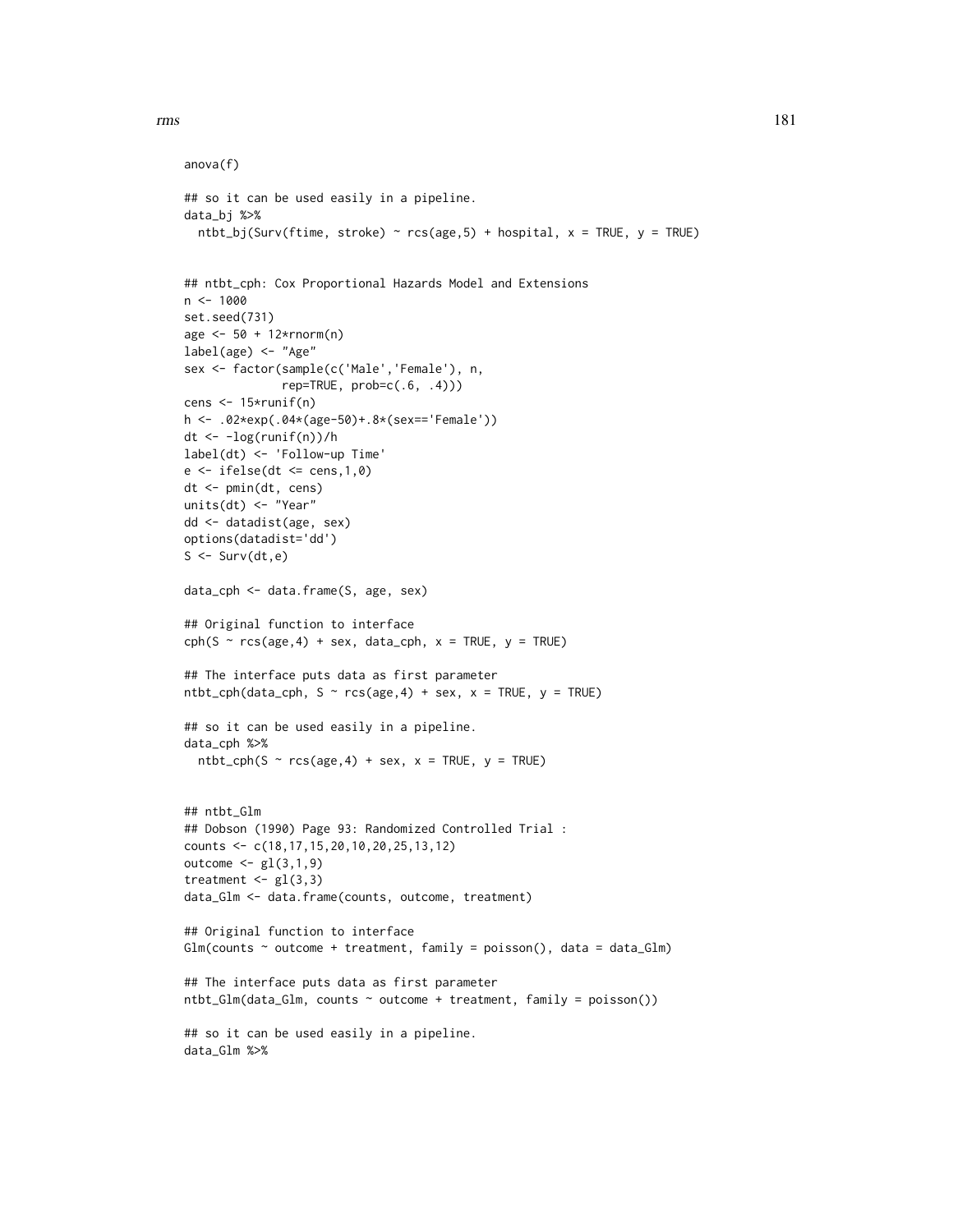```
ntbt_Glm(counts ~ outcome ~ treatment, family = poisson())## ntbt_lrm: Logistic Regression Model
n <- 1000 # define sample size
set.seed(17) # so can reproduce the results
age <- rnorm(n, 50, 10)
blood.pressure <- rnorm(n, 120, 15)
cholesterol <- rnorm(n, 200, 25)
sex <- factor(sample(c('female','male'), n,TRUE))
label(age) <- 'Age' # label is in Hmisc
label(cholesterol) <- 'Total Cholesterol'
label(blood.pressure) <- 'Systolic Blood Pressure'
label(sex)units(cholesterol) <- 'mg/dl' # uses units.default in Hmisc
units(blood.pressure) <- 'mmHg'
#To use prop. odds model, avoid using a huge number of intercepts by
#grouping cholesterol into 40-tiles
ch <- cut2(cholesterol, g=40, levels.mean=TRUE) # use mean values in intervals
data_lrm <- data.frame(ch, age)
## Original function to interface
lrm(ch ~ age, data_lrm)
## The interface puts data as first parameter
ntbt_lrm(data_lrm, ch ~ age)
## so it can be used easily in a pipeline.
data_lrm %>%
 ntbt_lrm(ch ~ age)
## ntbt_npsurv: Nonparametric Survival Estimates for Censored Data
tdata <- data.frame(time = c(1,1,1,2,2,2,3,3,3,4,4,4),
                   status = rep(c(1, 0, 2), 4),n = c(12,3,2,6,2,4,2,0,2,3,3,5)## Original function to interface
f \leq npsurv(Surv(time, time, status, type = 'interval') \sim 1, data = tdata, weights = n)
plot(f, fun = 'event', xmax = 20, mark.time = FALSE, col = 2:3)## The interface puts data as first parameter
f <- ntbt_npsurv(tdata, Surv(time, time, status, type = 'interval') ~ 1, weights = n)
plot(f, fun = 'event', xmax = 20, mark.time = FALSE, col = 2:3)## so it can be used easily in a pipeline.
tdata %>%
 ntbt_npsurv(Surv(time, time, status, type = 'interval') ~ 1, weights = n) %>%
 plot(fun = 'event', xmax = 20, mark.time = FALSE, col = 2:3)## ntbt_ols: Linear Model Estimation Using Ordinary Least Squares
set.seed(1)
```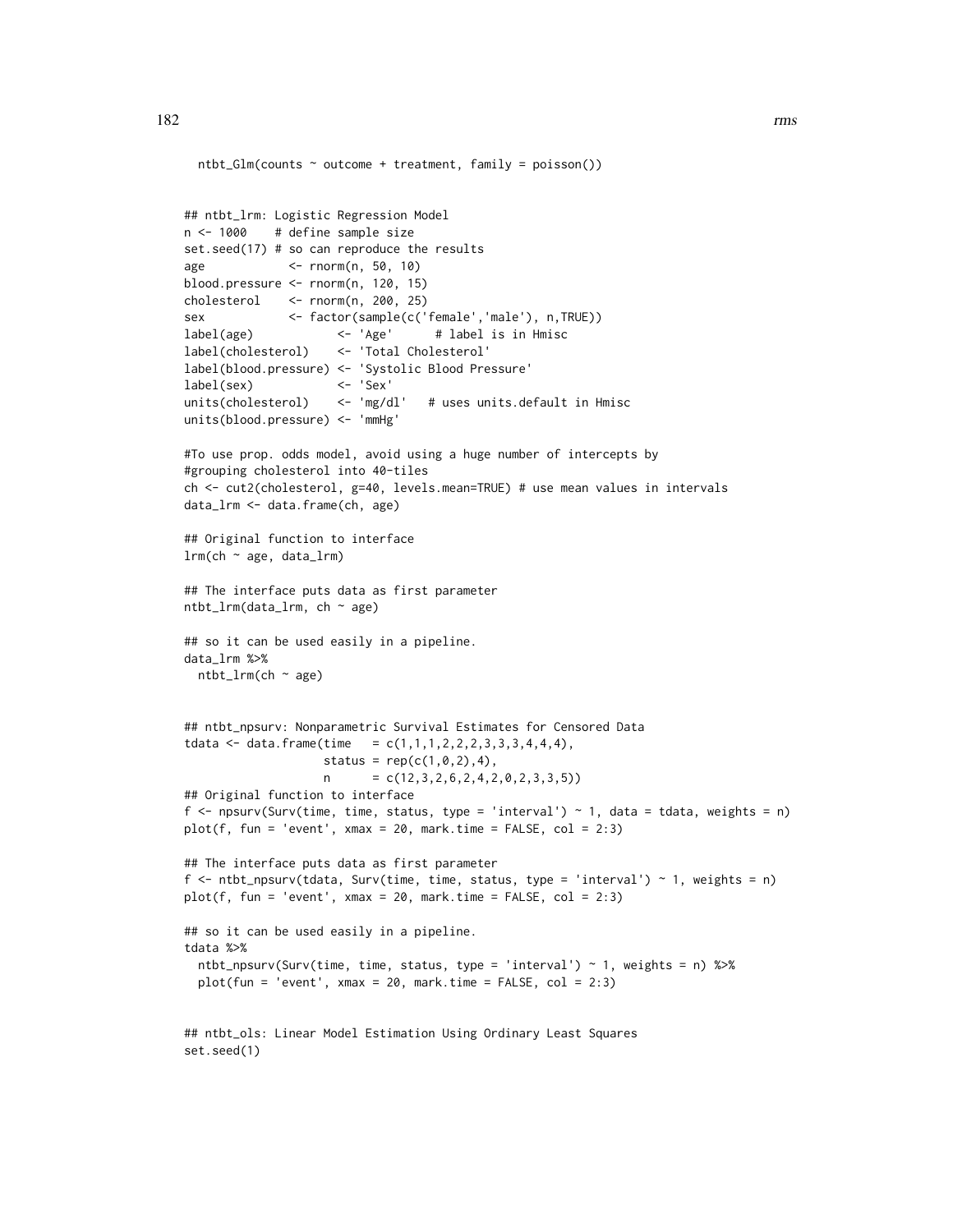```
x1 <- runif(200)
x2 <- sample(0:3, 200, TRUE)
distance <- (x1 + x2/3 + rnorm(200))^2d \leftarrow datadist(x1, x2)options(datadist="d") # No d -> no summary, plot without giving all details
data_ols <- data.frame(distance, x1, x2)
## Original function to interface
ols(sqrt(distance) ~ rcs(x1, 4) + scored(x2), data_ols, x = TRUE)## The interface puts data as first parameter
ntbt_ols(data_ols, sqrt(distance) ~ rcs(x1, 4) + scored(x2), x = TRUE)
## so it can be used easily in a pipeline.
data_ols %>%
  ntbt\_ols(sqrt(distance) \sim rcs(x1, 4) + scored(x2), x = TRUE)## ntbt_orm: Ordinal Regression Model
set.seed(1)
n <- 300
x1 \leq c (rep(0,150), rep(1,150))
y \le - rnorm(n) + 3 * x1
data_orm <- data.frame(y, x1)
## Original function to interface
orm(y \sim x1, data\_orm)## The interface puts data as first parameter
ntbt_orm(data_orm, y ~ x1)
## so it can be used easily in a pipeline.
data_orm %>%
  ntbt\_orm(y \sim x1)## ntbt_psm: Parametric Survival Model
n < -400set.seed(1)
age <- rnorm(n, 50, 12)
sex <- factor(sample(c('Female','Male'),n,TRUE))
dd <- datadist(age,sex)
options(datadist='dd')
# Population hazard function:
h <- .02*exp(.06*(age-50)+.8*(sex=='Female'))
d.time <- -log(runif(n))/h
cens <- 15*runif(n)
death \le ifelse(d.time \le cens, 1,0)
d.time <- pmin(d.time, cens)
data_psm <- data.frame(d.time, death, sex, age)
## Original function to interface
```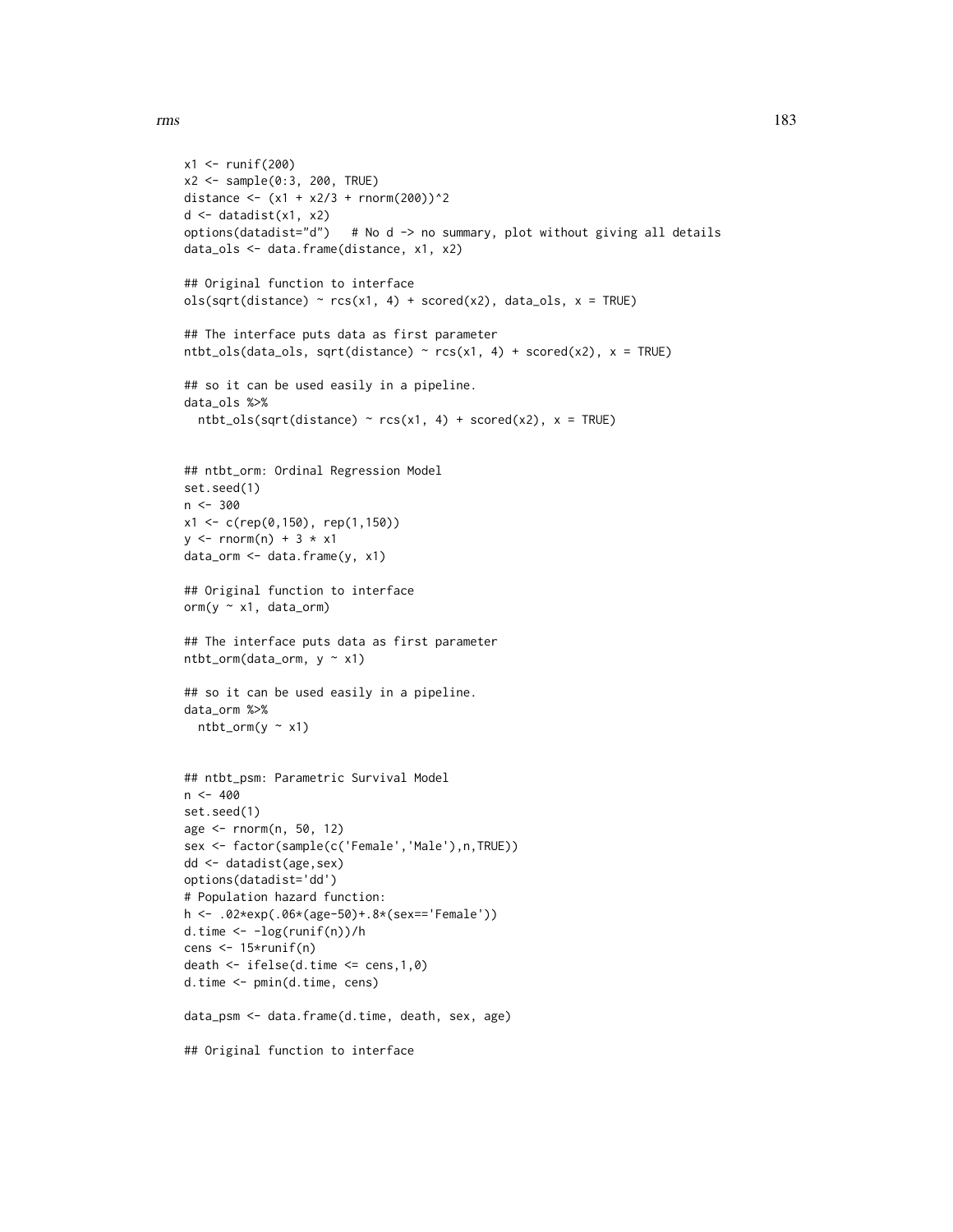#### 184 robustbase

```
psm(Surv(d.time, death) ~ sex * pol(age, 2), data_psm, dist = 'lognormal')
# Log-normal model is a bad fit for proportional hazards data
## The interface puts data as first parameter
ntbt_psm(data_psm, Surv(d.time, death) ~ sex * pol(age, 2), dist = 'lognormal')
## so it can be used easily in a pipeline.
data_psm %>%
 ntbt_psm(Surv(d.time, death) ~ sex * pol(age, 2), dist = 'lognormal')
## End(Not run)
```
robustbase *Interfaces for robustbase package for data science pipelines.*

#### Description

Interfaces to robustbase functions that can be used in a pipeline implemented by magrittr.

## Usage

```
ntbt_adjbox(data, ...)
ntbt_glmrob(data, ...)
ntbt_lmrob(data, ...)
ntbt_ltsReg(data, ...)
ntbt_nlrob(data, ...)
```
### Arguments

| data                 | data frame, tibble, list,                                        |
|----------------------|------------------------------------------------------------------|
| $\ddot{\phantom{0}}$ | Other arguments passed to the corresponding interfaced function. |

### Details

Interfaces call their corresponding interfaced function.

## Value

Object returned by interfaced function.

#### Author(s)

Roberto Bertolusso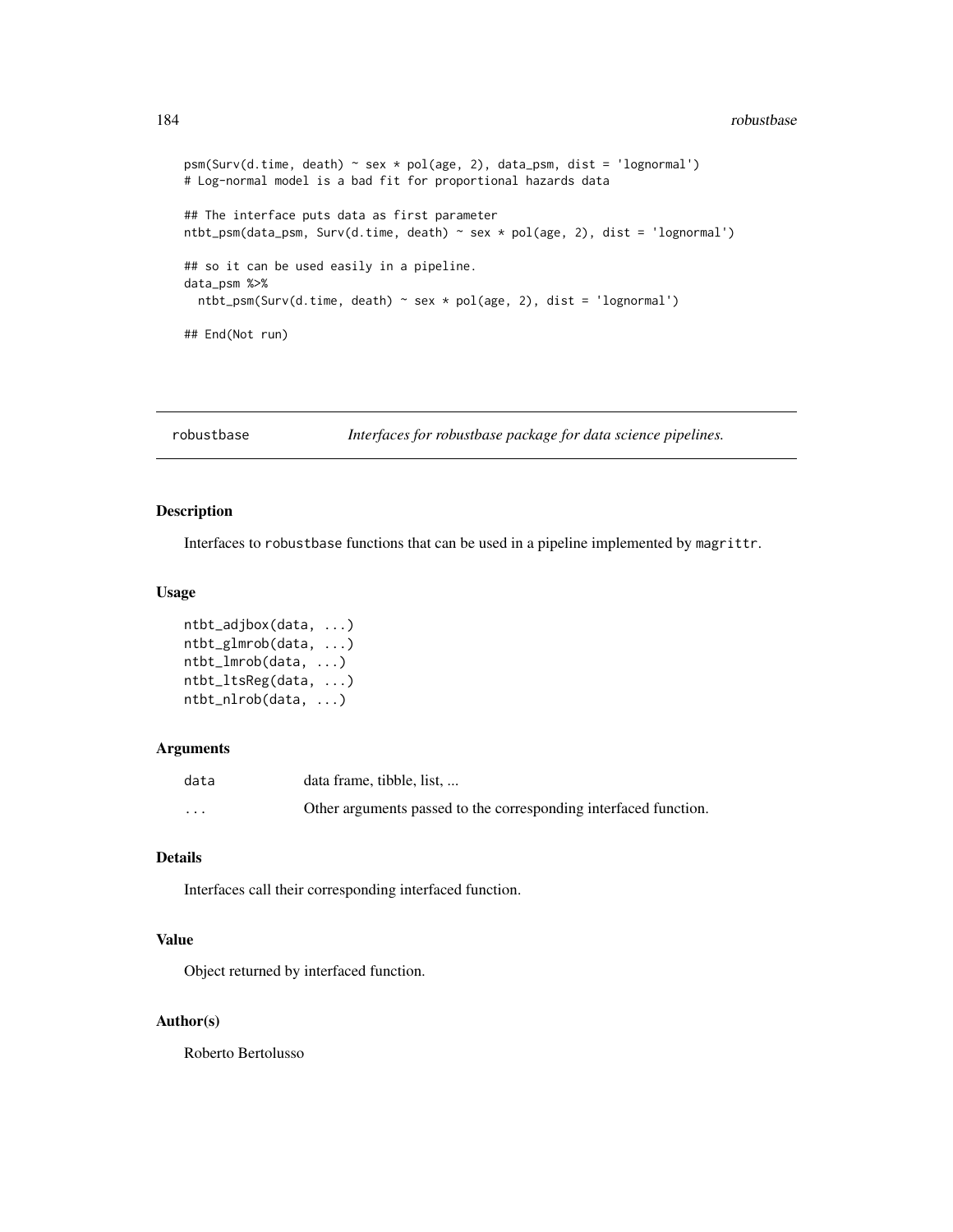#### robustbase and the set of the set of the set of the set of the set of the set of the set of the set of the set of the set of the set of the set of the set of the set of the set of the set of the set of the set of the set o

```
## Not run:
library(intubate)
library(magrittr)
library(robustbase)
## ntbt_adjbox: Plot an Adjusted Boxplot for Skew Distributions
## Original function to interface
adjbox(len \sim dose, data = ToothGrowth)## The interface puts data as first parameter
ntbt_adjbox(ToothGrowth, len ~ dose)
## so it can be used easily in a pipeline.
ToothGrowth %>%
  ntbt_adjbox(len ~ dose)
## ntbt_glmrob: Robust Fitting of Generalized Linear Models
data(carrots)
## Original function to interface
glmrob(cbind(success, total-success) ~ logdose + block,
       family = binomial, data = carrots, method = "Mgle",control= glmrobMqle.control(tcc=1.2))
## The interface puts data as first parameter
ntbt_glmrob(carrots, cbind(success, total-success) ~ logdose + block,
            family = binomial, method= "Mqle",
            control= glmrobMqle.control(tcc=1.2))
## so it can be used easily in a pipeline.
carrots %>%
  ntbt_glmrob(cbind(success, total-success) ~ logdose + block,
              family = binomial, method= "Mqle",
              control= glmrobMqle.control(tcc=1.2))
## ntbt_lmrob: MM-type Estimators for Linear Regression
data(coleman)
## Original function to interface
set.seed(0)
lmrob(Y \sim ., data = column, setting = "KS2011")## The interface puts data as first parameter
ntbt_lmrob(coleman, Y ~ ., setting = "KS2011")## so it can be used easily in a pipeline.
coleman %>%
  ntbt_lmrob(Y \sim ., setting = "KS2011")
```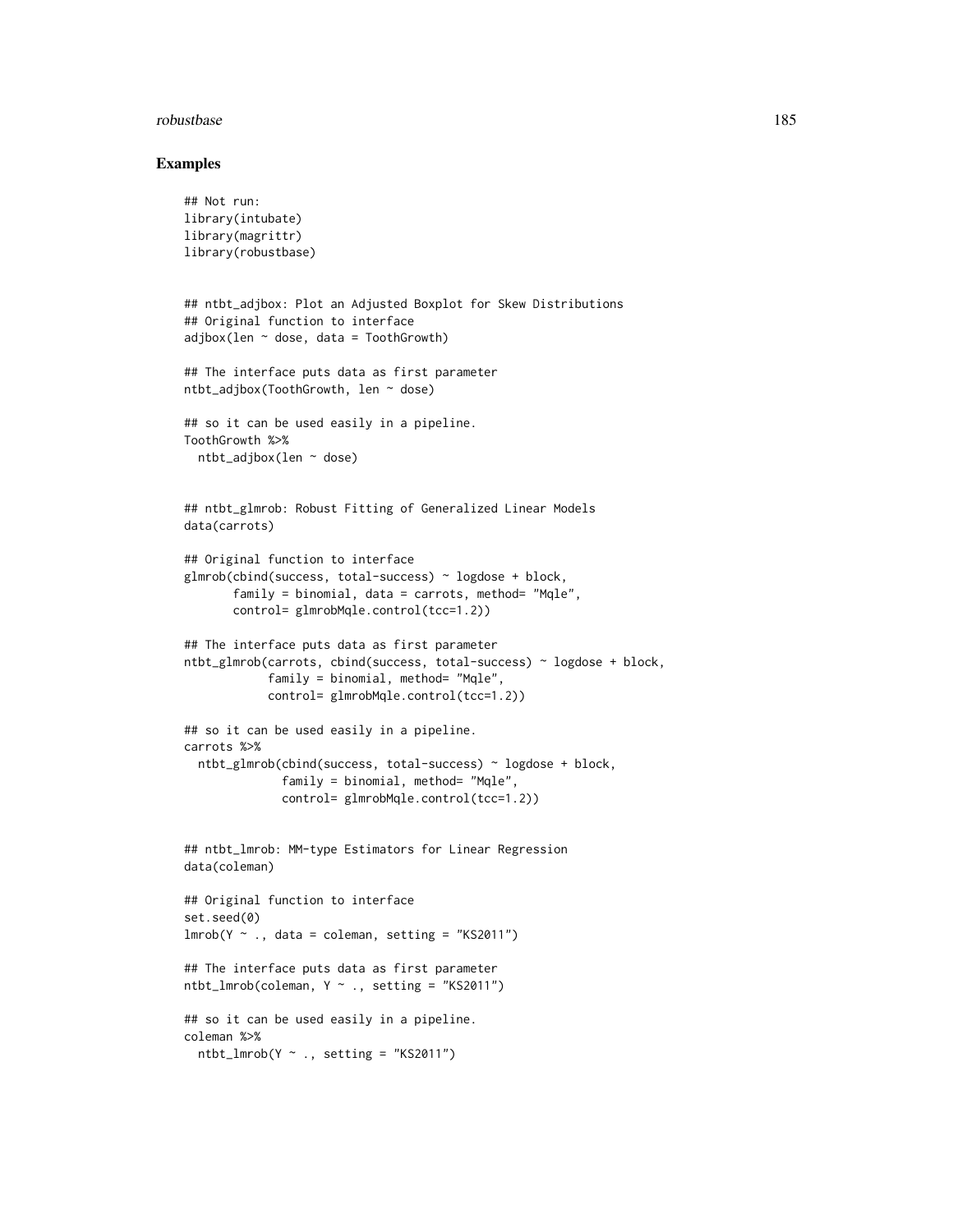```
## ntbt_ltsReg: Least Trimmed Squares Robust (High Breakdown) Regression
data(stackloss)
## Original function to interface
ltsReg(stack.loss ~ ., data = stackloss)
## The interface puts data as first parameter
ntbt_ltsReg(stackloss, stack.loss ~ .)
## so it can be used easily in a pipeline.
stackloss %>%
  ntbt_ltsReg(stack.loss ~ .)
## ntbt_nlrob: Robust Fitting of Nonlinear Regression Models
DNase1 <- DNase[ DNase$Run == 1, ]
## Original function to interface
nlrob(density ~ Asym/(1 + exp(( xmid - log(conc) )/scal ) ),data = DNase1, trace = TRUE,start = list(Asym = 3, xmid = 0, scal = 1))
## The interface puts data as first parameter
ntbt_nlrob(DNase1, density ~ Asym/(1 + exp(( xmid - log(conc) )/scal ) ),
           trace = TRUE,
           start = list(Asym = 3, xmid = 0, scal = 1))
## so it can be used easily in a pipeline.
DNase1 %>%
  ntbt_nlrob(density ~ Asym/(1 + exp(( xmid - log(conc) )/scal ) ),
             trace = TRUE,start = list(Asym = 3, xmid = 0, scal = 1))
```
## End(Not run)

rpart *Interfaces for rpart package for data science pipelines.*

#### Description

Interfaces to rpart functions that can be used in a pipeline implemented by magrittr.

#### Usage

ntbt\_rpart(data, ...)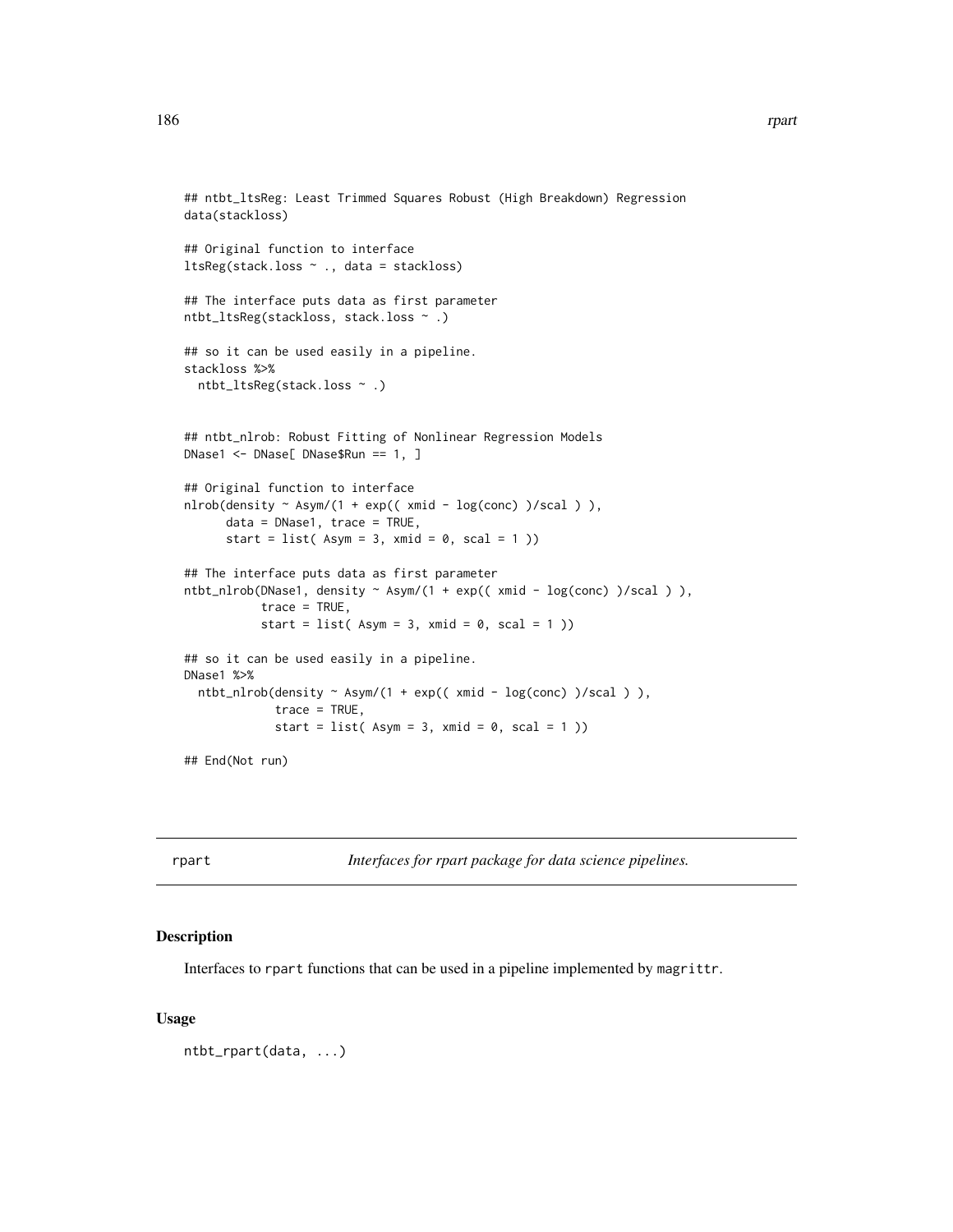#### rpart the contract of the contract of the contract of the contract of the contract of the contract of the contract of the contract of the contract of the contract of the contract of the contract of the contract of the cont

#### Arguments

| data     | data frame, tibble, list,                                        |
|----------|------------------------------------------------------------------|
| $\cdots$ | Other arguments passed to the corresponding interfaced function. |

## Details

Interfaces call their corresponding interfaced function.

## Value

Object returned by interfaced function.

### Author(s)

Roberto Bertolusso

```
## Not run:
library(intubate)
library(magrittr)
library(rpart)
## rpart
## Original function to interface
fit \le rpart(Kyphosis \sim Age + Number + Start, data = kyphosis)
fit2 \leq rpart(Kyphosis \sim Age + Number + Start, data = kyphosis,
              parms = list(prior = c(.65,.35), split = "information")par(mfrow = c(1,2), xpd = NA) # otherwise on some devices the text is clipped
plot(fit)
text(fit, use.n = TRUE)
plot(fit2)
text(fit2, use.n = TRUE)
## The interface reverses the order of data and formula
fit \le ntbt_rpart(data = kyphosis, Kyphosis \sim Age + Number + Start)
fit2 <- ntbt_rpart(data = kyphosis, Kyphosis \sim Age + Number + Start,
                   parms = list(prior = c(.65,.35), split = "information"))
par(mfrow = c(1,2), xpd = NA) # otherwise on some devices the text is clipped
plot(fit)
text(fit, use.n = TRUE)
plot(fit2)
text(fit2, use.n = TRUE)
## so it can be used easily in a pipeline.
par(mfrow = c(1,2), xpd = NA) # otherwise on some devices the text is clipped
kyphosis %>%
 ntbt_rpart(Kyphosis ~ Age + Number + Start) %T>%
  plot() %>%
  text(use.n = TRUE)
```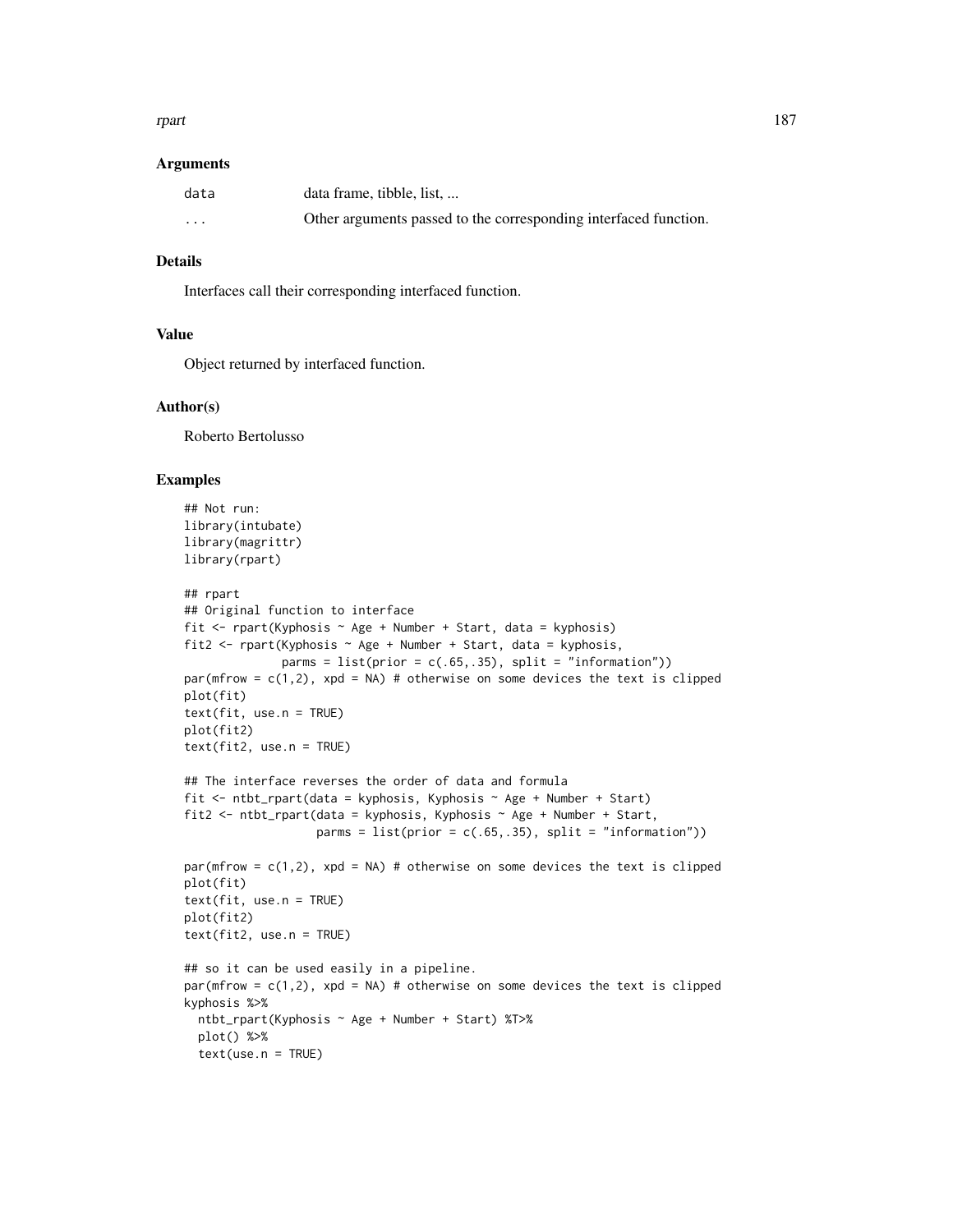```
188 RRF
```

```
kyphosis %>%
 ntbt_rpart(Kyphosis ~ Age + Number + Start,
            parms = list(prior = c(.65, .35), split = "information")) %T>%
 plot() %>%
 text(use.n = TRUE)
## End(Not run)
```
RRF *Interfaces for RRF package for data science pipelines.*

### Description

Interfaces to RRF functions that can be used in a pipeline implemented by magrittr.

#### Usage

```
ntbt_RRF(data, ...)
ntbt_rrfImpute(data, ...)
```
## Arguments

| data     | data frame, tibble, list,                                        |
|----------|------------------------------------------------------------------|
| $\cdots$ | Other arguments passed to the corresponding interfaced function. |

# Details

Interfaces call their corresponding interfaced function.

## Value

Object returned by interfaced function.

## Author(s)

Roberto Bertolusso

```
## Not run:
library(intubate)
library(magrittr)
library(RRF)
```

```
data(iris)
set.seed(111)
ind \leq sample(2, nrow(iris), replace = TRUE, prob=c(0.8, 0.2))
```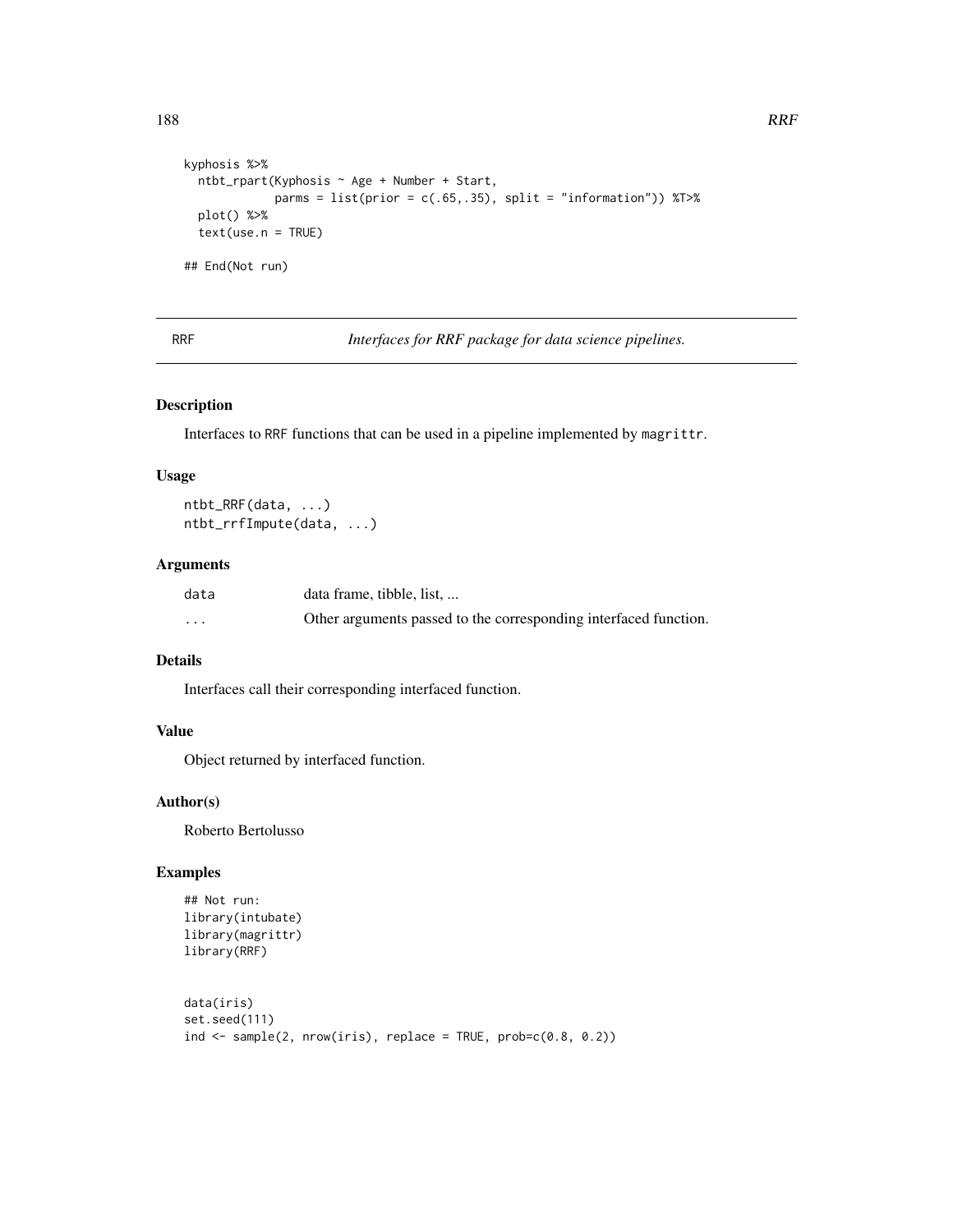#### $RWeka$  and the set of the set of the set of the set of the set of the set of the set of the set of the set of the set of the set of the set of the set of the set of the set of the set of the set of the set of the set of t

```
## Original function to interface
RRF(Species \sim ., data=iris[ind == 1,])
## The interface puts data as first parameter
ntbt_RRF(iris[ind == 1,], Species \sim .)
## so it can be used easily in a pipeline.
iris[ind == 1, ] %ntbt_RRF(Species ~ .)
## ntbt_rrfImpute: Missing Value Imputations by RRF
data(iris)
iris.na <- iris
set.seed(111)
for (i in 1:4) iris.na[sample(150, sample(20)), i] <- NA
## Original function to interface
set.seed(222)
rrfImpute(Species ~ ., iris.na)
## The interface puts data as first parameter
set.seed(222)
ntbt_rrfImpute(iris.na, Species ~ .)
## so it can be used easily in a pipeline.
set.seed(222)
iris.na %>%
 ntbt_rrfImpute(Species ~ .)
## End(Not run)
```
RWeka *Interfaces for RWeka package for data science pipelines.*

### Description

Interfaces to RWeka functions that can be used in a pipeline implemented by magrittr.

#### Usage

```
ntbt_AdaBoostM1(data, ...)
ntbt_Bagging(data, ...)
ntbt_CostSensitiveClassifier(data, ...)
ntbt_DecisionStump(data, ...)
ntbt_Discretize(data, ...)
ntbt_GainRatioAttributeEval(data, ...)
ntbt_IBk(data, ...)
ntbt_InfoGainAttributeEval(data, ...)
```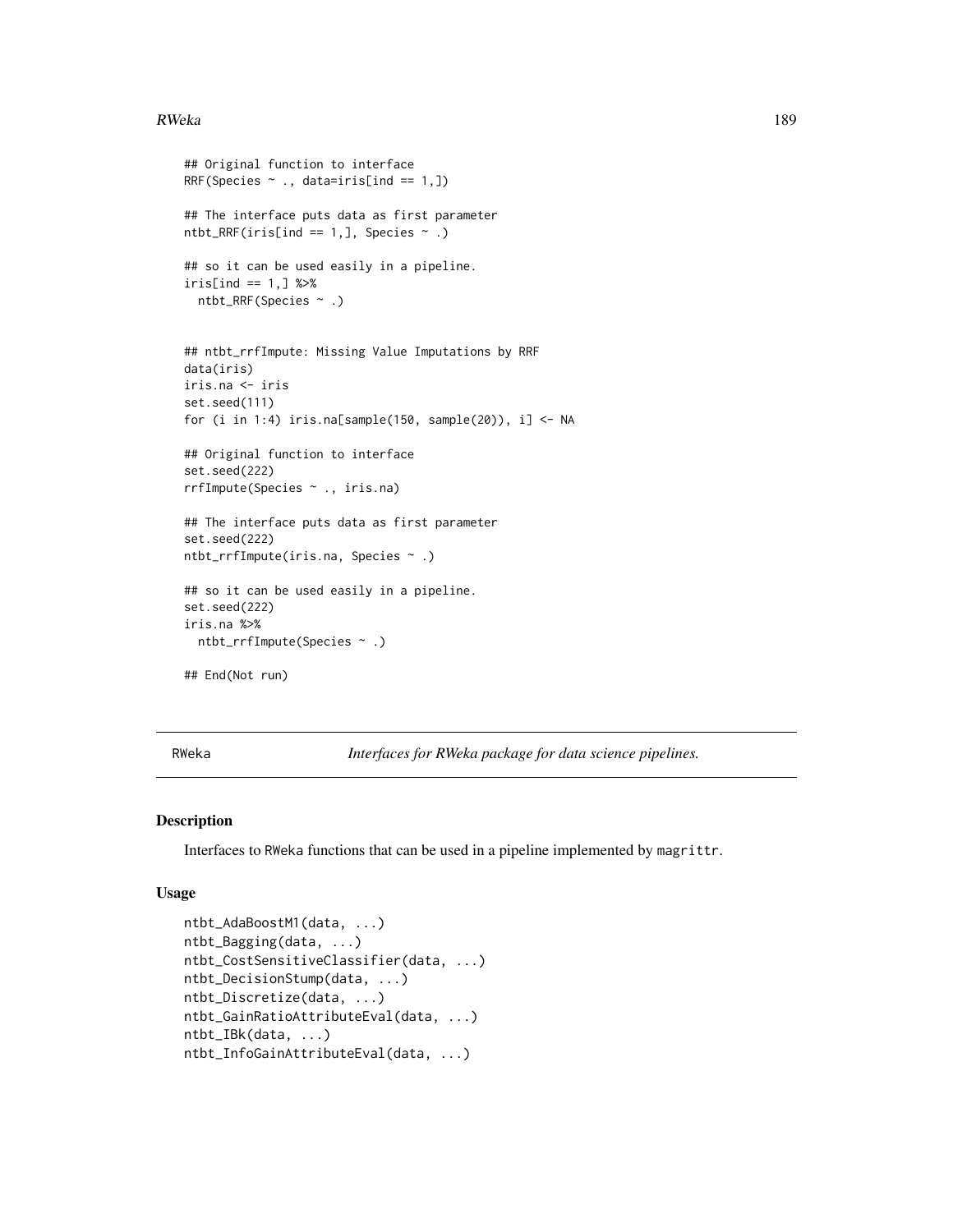```
ntbt_J48(data, ...)ntbt_JRip(data, ...)
ntbt_LBR(data, ...)
ntbt_LogitBoost(data, ...)
ntbt_LinearRegression(data, ...)
ntbt_LMT(data, ...)
ntbt_Logistic(data, ...)
ntbt_M5P(data, ...)
ntbt_M5Rules(data, ...)
ntbt_MultiBoostAB(data, ...)
ntbt_Normalize(data, ...)
ntbt_OneR(data, ...)
ntbt_PART(data, ...)
ntbt_SMO(data, ...)
ntbt_Stacking(data, ...)
```
#### Arguments

| data     | data frame, tibble, list,                                        |
|----------|------------------------------------------------------------------|
| $\cdots$ | Other arguments passed to the corresponding interfaced function. |

### Details

Interfaces call their corresponding interfaced function.

### Value

Object returned by interfaced function.

### Author(s)

Roberto Bertolusso

```
## Not run:
library(intubate)
library(magrittr)
library(RWeka)
```

```
## R/Weka Attribute Evaluators
## Original function to interface
GainRatioAttributeEval(Species ~ . , data = iris)
InfoGainAttributeEval(Species ~ . , data = iris)
```

```
## The interface puts data as first parameter
ntbt_GainRatioAttributeEval(iris, Species ~ .)
ntbt_InfoGainAttributeEval(iris, Species ~ .)
```

```
## so it can be used easily in a pipeline.
iris %>%
```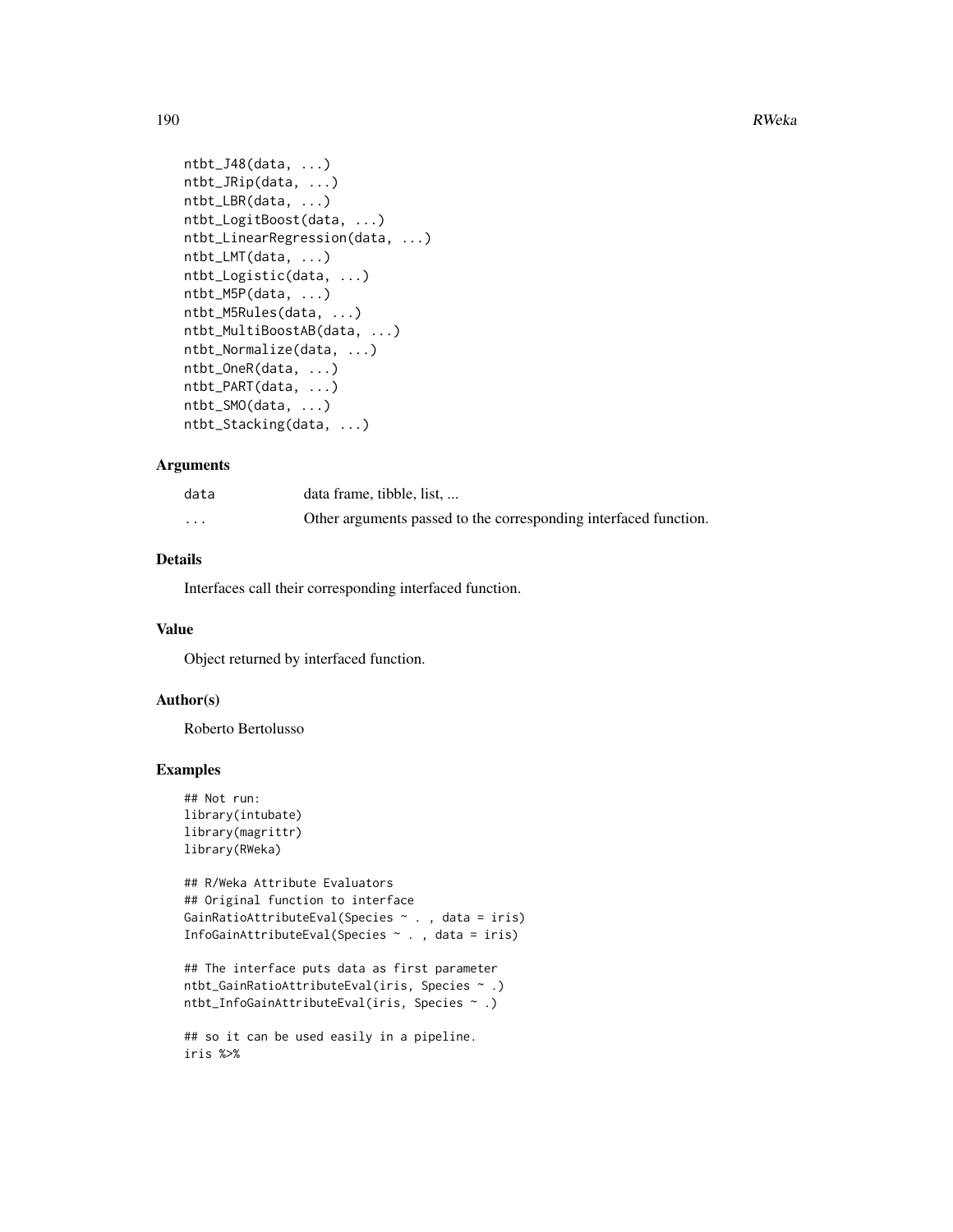#### RWeka 191

```
ntbt_GainRatioAttributeEval(Species ~ .)
iris %>%
 ntbt_InfoGainAttributeEval(Species ~ .)
## R/Weka Classifier Functions
data(infert)
infert$STATUS <- factor(infert$case, labels = c("control", "case"))
## Original function to interface
LinearRegression(weight \sim feed, data = chickwts)
Logistic(STATUS \sim spontaneous + induced, data = infert)
SMO(Species ~ ~ ., data = iris, control = Weka_countcol(K = list("RBFKernel", G = 2)))## The interface puts data as first parameter
ntbt_LinearRegression(chickwts, weight ~ feed)
ntbt_Logistic(infert, STATUS ~ spontaneous + induced)
ntbt_SMO(iris, Species \sim ., control = Weka_control(K = list("RBFKernel", G = 2)))
## so it can be used easily in a pipeline.
chickwts %>%
  ntbt_LinearRegression(weight ~ feed)
infert %>%
 ntbt_Logistic(STATUS ~ spontaneous + induced)
iris %>%
 ntbt_SMO(Species ~ ., control = Weka_control(K = list("RBFKernel", G = 2)))
## R/Weka Lazy Learners
## No examples provided. LBR seems to need 'lazyBayesianRules'
## and I am too lazy myself to install it
ntbt_IBk(chickwts, weight ~ feed) ## Example may not make sense
## R/Weka Meta Learners
## MultiBoostAB needs Weka package 'multiBoostAB'
## CostSensitiveClassifier throws an error
## Original function to interface
AdaBoostM1(Species ~ ., data = iris, control = Weka_control(W = "DecisionStump"))
Bagging(Species ~ ., data = iris, control = Weka_control())
LogitBoost(Species \sim ., data = iris, control = Weka_control())
Stacking(Species ~ ., data = iris, control = Weka_control())
## The interface puts data as first parameter
ntbt_AdaBoostM1(iris, Species ~ ., control = Weka_control(W = "DecisionStump"))
ntbt_Bagging(iris, Species ~ ., control = Weka_control())
ntbt_LogitBoost(iris, Species ~ ., control = Weka_control())
ntbt_Stacking(iris, Species ~ ., control = Weka_control())
## so it can be used easily in a pipeline.
iris %>%
  ntbt_AdaBoostM1(Species ~ ., control = Weka_control(W = "DecisionStump"))
iris %>%
  ntbt_Bagging(Species ~ ., control = Weka_control())
```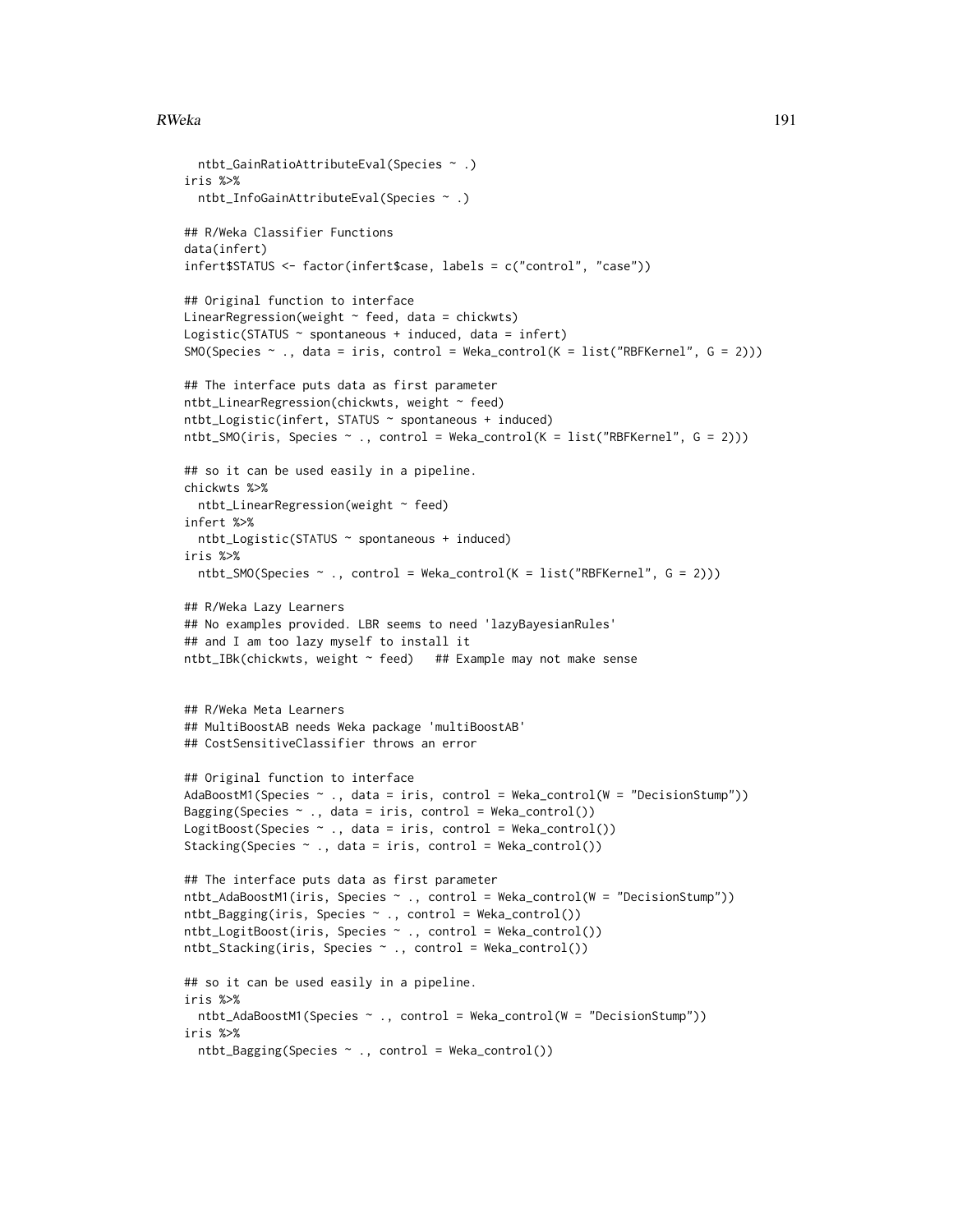```
iris %>%
  ntbt_LogitBoost(Species ~ ., control = Weka_control())
iris %>%
 ntbt_Stacking(Species ~ ., control = Weka_control())
## R/Weka Rule Learners
## Original function to interface
JRip(Species ~ ., data = iris)
M5Rules(mpg ~ ., data = mtcars)
OneR(Species ~ ., data = iris)
PART(Species ~ ., data = iris)
## The interface puts data as first parameter
ntbt_JRip(iris, Species ~ .)
ntbt_M5Rules(mtcars, mpg ~ .)
ntbt_OneR(iris, Species ~ .)
ntbt_PART(iris, Species ~ .)
## so it can be used easily in a pipeline.
iris %>%
 ntbt_JRip(Species ~ .)
mtcars %>%
 ntbt_M5Rules(mpg ~ .)
iris %>%
 ntbt_OneR(Species ~ .)
iris %>%
 ntbt_PART(Species ~ .)
## R/Weka Classifier Trees
DF3 <- read.arff(system.file("arff", "cpu.arff", package = "RWeka"))
DF4 <- read.arff(system.file("arff", "weather.arff", package = "RWeka"))
## Original function to interface
DecisionStump(play \sim ., data = DF4)
J48(Species ~ ., data = iris)
LMT(play ~ ., data = DF4)M5P(class ~ ~ ., data = DF3)## The interface puts data as first parameter
ntbt_DecisionStump(DF4, play ~ .)
ntbt_J48(iris, Species ~ .)
ntbt_LMT(DF4, play ~ .)
ntbt_M5P(DF3, class ~ .)
## so it can be used easily in a pipeline.
DF4 %>%
 ntbt_DecisionStump(play ~ .)
iris %>%
 ntbt_J48(Species ~ .)
DF4 %>%
 ntbt_LMT(play ~ .)
DF3 %>%
 ntbt_M5P(class ~ .)
```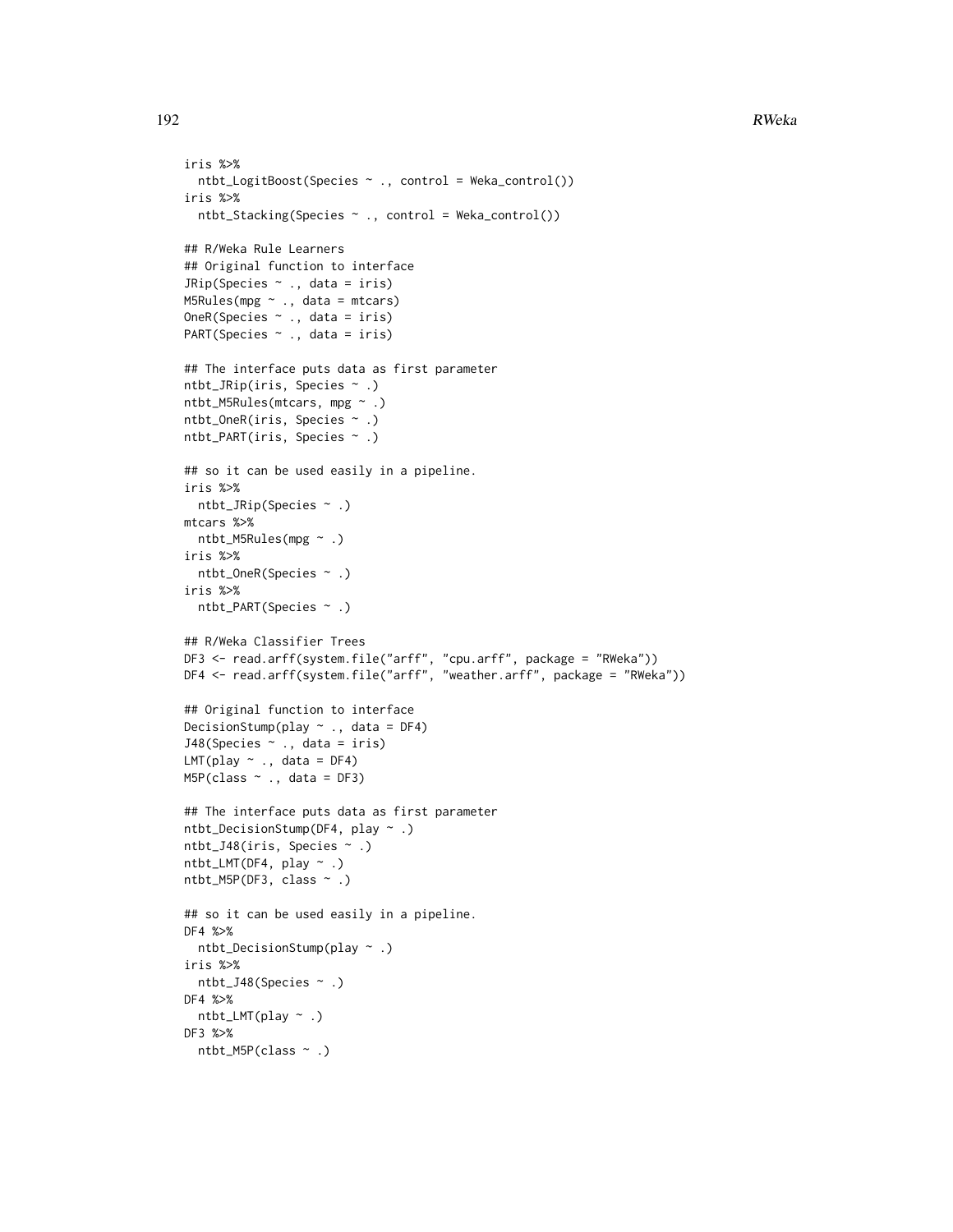```
## R/Weka Filters
w <- read.arff(system.file("arff","weather.arff", package = "RWeka"))
## Original function to interface
Discretize(play \sim., data = w)
Normalize(\sim., data = w)
## The interface puts data as first parameter
ntbt_Discretize(w, play ~.)
ntbt_Normalize(w, ~.)
## so it can be used easily in a pipeline.
w %>%
  ntbt_Discretize(play ~.)
w %>%
  ntbt_Normalize(~.)
## End(Not run)
```
sampleSelection *Interfaces for sampleSelection package for data science pipelines.*

### Description

Interfaces to sampleSelection functions that can be used in a pipeline implemented by magrittr.

### Usage

ntbt\_probit(data, ...) ntbt\_binaryChoice(data, ...) ntbt\_selection(data, ...) ntbt\_heckit(data, ...)

#### Arguments

| data     | data frame, tibble, list,                                        |
|----------|------------------------------------------------------------------|
| $\cdots$ | Other arguments passed to the corresponding interfaced function. |

## Details

Interfaces call their corresponding interfaced function.

# Value

Object returned by interfaced function.

#### Author(s)

Roberto Bertolusso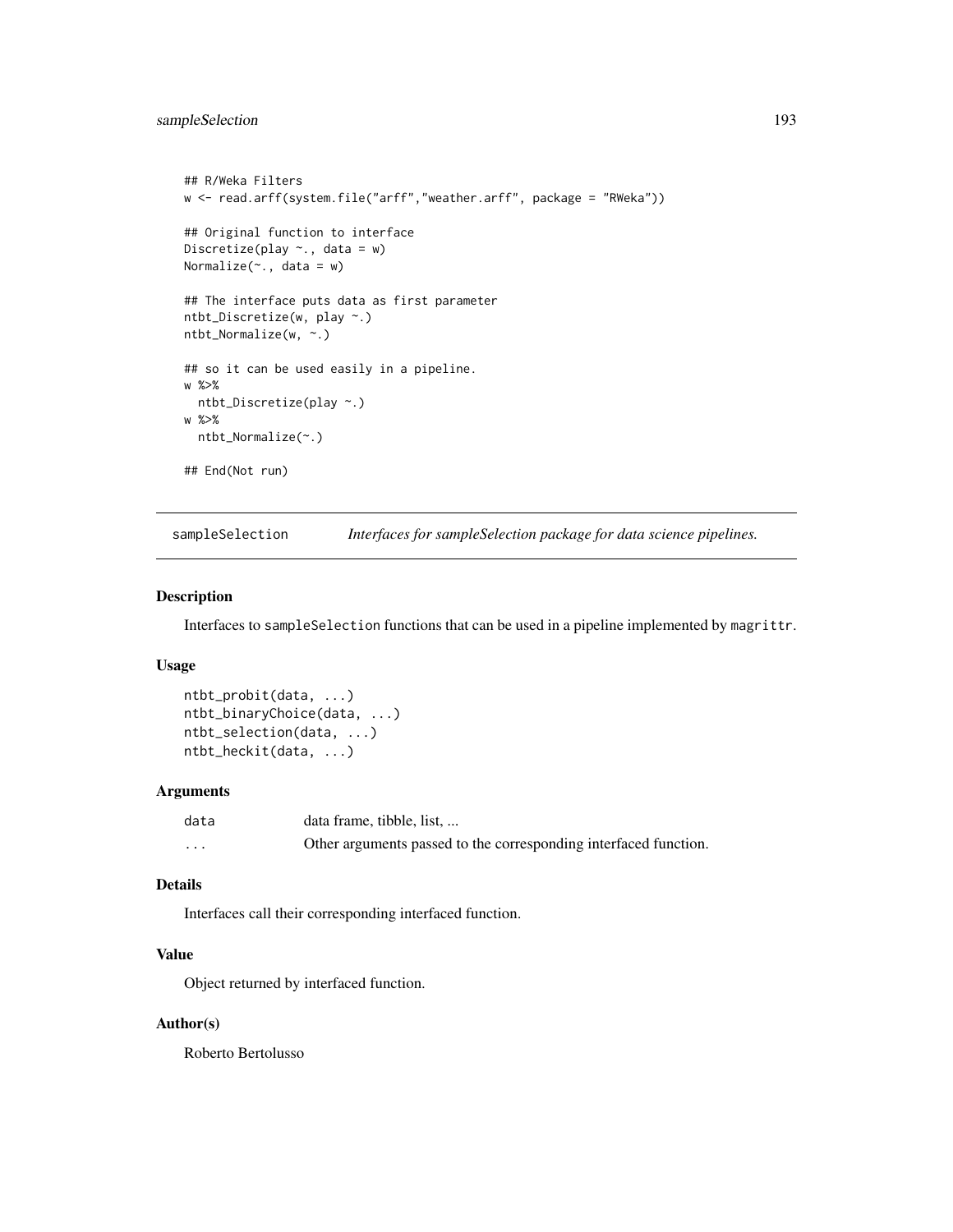```
## Not run:
library(intubate)
library(magrittr)
library(sampleSelection)
## ntbt_probit: Binary choice models
## ntbt_binaryChoice: (no examples found)
data(Mroz87)
Mroz87$kids <- Mroz87$kids5 > 0 | Mroz87$kids618 > 0
Mroz87$age30.39 <- Mroz87$age < 40
Mroz87$age50.60 <- Mroz87$age >= 50
## Original function to interface
probit(lfp \sim kids + age30.39 + age50.60 + educ + hushrs +
         huseduc + huswage + mtr + motheduc, data=Mroz87)
## The interface puts data as first parameter
ntbt_probit(Mroz87, 1fp ~ kids + age30.39 + age50.60 + educ + hushrs +
              huseduc + huswage + mtr + motheduc)
## so it can be used easily in a pipeline.
Mroz87 %>%
  ntbt_probit(lfp ~ kids + age30.39 + age50.60 + educ + hushrs +
                huseduc + huswage + mtr + motheduc)
## ntbt_selection: Heckman-style selection models
## ntbt_heckit:
data( Mroz87 )
Mroz87$kids <- ( Mroz87$kids5 + Mroz87$kids618 > 0 )
## Original function to interface
# Two-step estimation
heckit(lfp \sim age + I( age\textdegree2 ) + faminc + kids + educ,
        wage \sim exper + I( exper^2 ) + educ + city, Mroz87)
# ML estimation
selection(lfp \sim age + I( age\textdegree2 ) + faminc + kids + educ,
          wage \sim exper + I( exper<sup>^2</sup> ) + educ + city, Mroz87)
## The interface puts data as first parameter
# Two-step estimation
ntbt_heckit(Mroz87, lfp \sim age + I( age^2 ) + faminc + kids + educ,
            wage \sim exper + I( exper<sup>^2</sup> ) + educ + city)
# ML estimation
ntbt_selection(Mroz87, lfp \sim age + I( age^2 ) + faminc + kids + educ,
               wage \sim exper + I( exper^2 ) + educ + city)
## so it can be used easily in a pipeline.
# Two-step estimation
```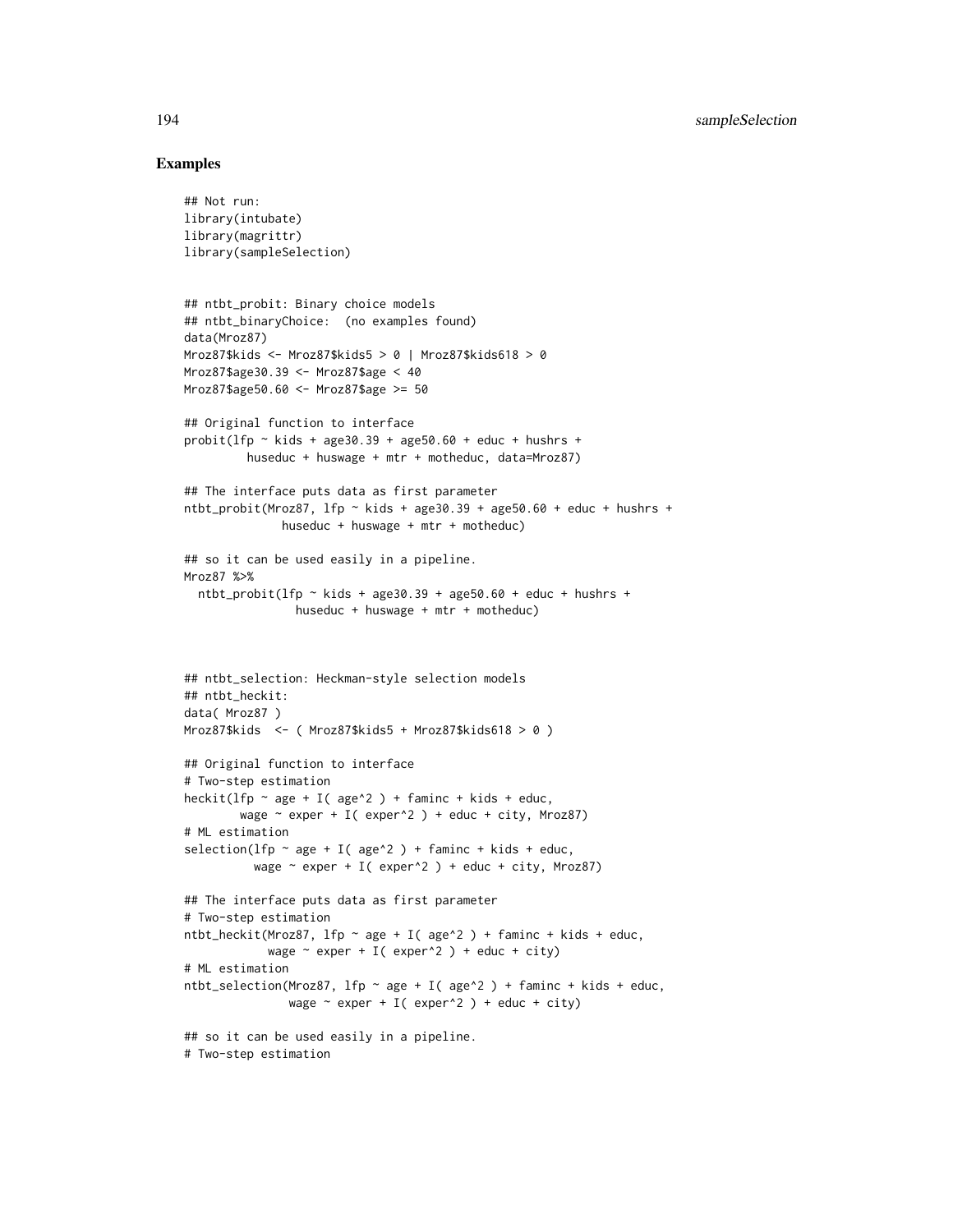sem and the set of the set of the set of the set of the set of the set of the set of the set of the set of the set of the set of the set of the set of the set of the set of the set of the set of the set of the set of the s

```
Mroz87 %>%
  ntbt_heckit(lfp \sim age + I( age\textdegree2 ) + faminc + kids + educ,
               wage \sim exper + I( exper^2 ) + educ + city)
# ML estimation
Mroz87 %>%
  ntbt_selection(lfp \sim age + I( age^2 ) + faminc + kids + educ,
                   wage \sim exper + I( exper<sup>^2</sup> ) + educ + city)
```
## End(Not run)

sem *Interfaces for sem package for data science pipelines.*

## Description

Interfaces to sem functions that can be used in a pipeline implemented by magrittr.

### Usage

```
ntbt_rawMoments(data, ...)
ntbt_sem(data, ...)
ntbt_tsls(data, ...)
```
## Arguments

| data     | data frame, tibble, list,                                        |
|----------|------------------------------------------------------------------|
| $\cdots$ | Other arguments passed to the corresponding interfaced function. |

## Details

Interfaces call their corresponding interfaced function.

### Value

Object returned by interfaced function.

### Author(s)

Roberto Bertolusso

## Examples

```
## Not run:
library(intubate)
library(magrittr)
library(sem)
```
## ntbt\_rawMoments: Compute Raw Moments Matrix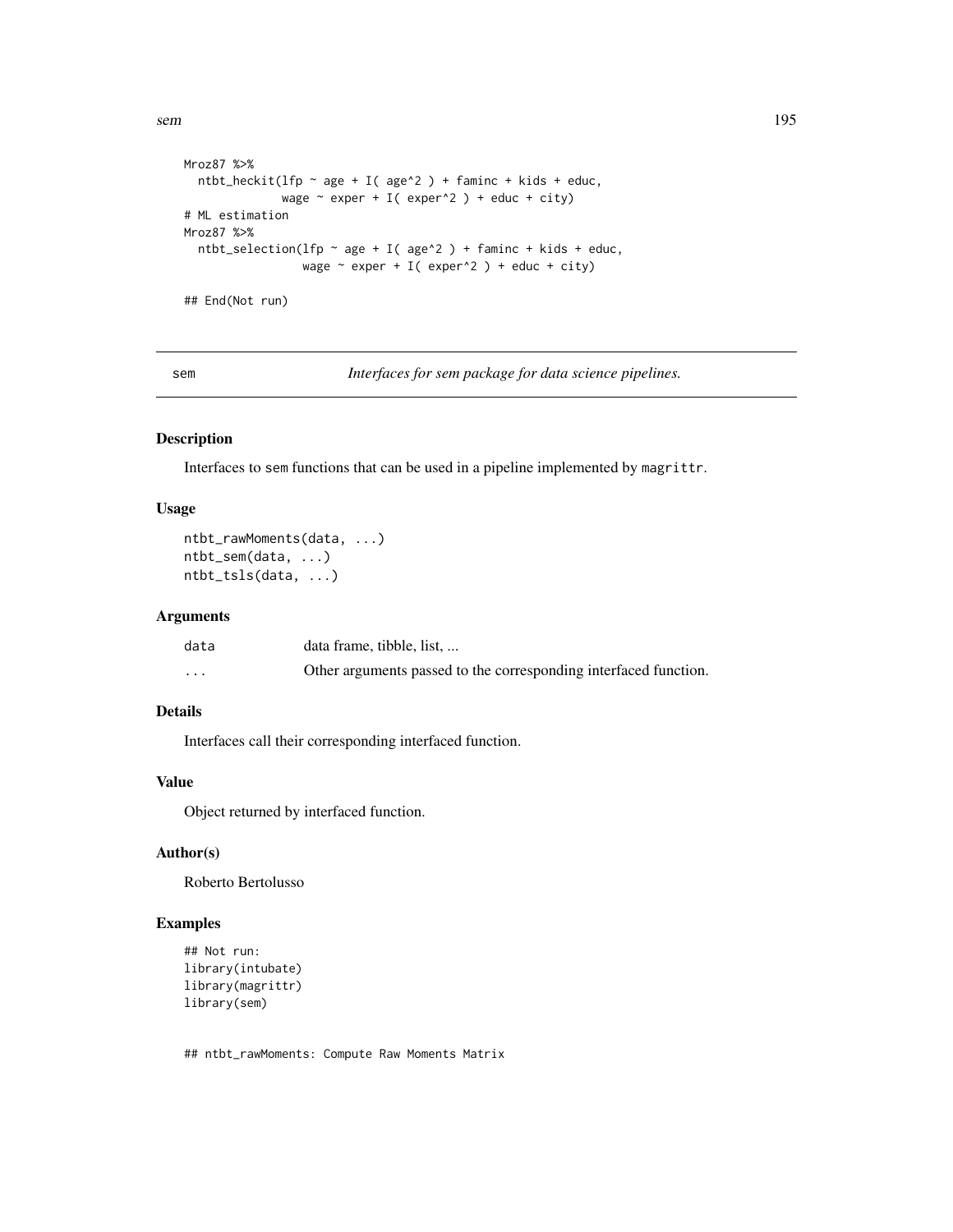```
## Original function to interface
rawMoments(\sim Q + P + D + F + A, data = Kmenta)
## The interface puts data as first parameter
ntbt_{rawMoments}(Kmenta, ~ Q + P + D + F + A)## so it can be used easily in a pipeline.
Kmenta %>%
 ntbt_rawMoments(\sim 0 + P + D + F + A)
## ntbt_sem: General Structural Equation Models
## NOTE: this example is NOT using the formula interface.
## It is creating a list with the variables.
R.DHP <- readMoments(diag=FALSE, names=c("ROccAsp", "REdAsp", "FOccAsp",
               "FEdAsp", "RParAsp", "RIQ", "RSES", "FSES", "FIQ", "FParAsp"),
               text="
    .6247
   .3269 .3669
   .4216 .3275 .6404
   .2137 .2742 .1124 .0839
   .4105 .4043 .2903 .2598 .1839
   .3240 .4047 .3054 .2786 .0489 .2220
    .2930 .2407 .4105 .3607 .0186 .1861 .2707
    .2995 .2863 .5191 .5007 .0782 .3355 .2302 .2950
    .0760 .0702 .2784 .1988 .1147 .1021 .0931 -.0438 .2087
")
model.dhp.1 <- specifyEquations(covs="RGenAsp, FGenAsp", text="
RGenAsp = gam11*RParAsp + gam12*RIQ + gam13*RSES + gam14*FSES + beta12*FGenAsp
FGenAsp = gam23*RSES + gam24*FSES + gam25*FIQ + gam26*FParAsp + beta21*RGenAsp
ROccAsp = 1*RGenAsp
REdAsp = lam21(1)*RGenAsp # to illustrate setting start valuesFOccAsp = 1*FGenAsp
FEdAsp = lam42(1)*FGenAsp")
dta <- list(R.DHP = R.DHP, model.dhp.1 = model.dhp.1)rm(R.DHP, model.dhp.1)
## Original function to interface
attach(dta)
sem.dhp.1 <- ntbt_sem(model.dhp.1, R.DHP, 329,
                     fixed.x=c('RParAsp', 'RIQ', 'RSES', 'FSES', 'FIQ', 'FParAsp'))
summary(sem.dhp.1)
detach()
## The interface puts data as first parameter
sem.dhp.1 <- ntbt_sem(dta, model.dhp.1, R.DHP, 329,
                     fixed.x=c('RParAsp', 'RIQ', 'RSES', 'FSES', 'FIQ', 'FParAsp'))
summary(sem.dhp.1)
## so it can be used easily in a pipeline.
```
196 sem and the semi-method of the semi-method semi-method semi-method semi-method semi-method semi-method sem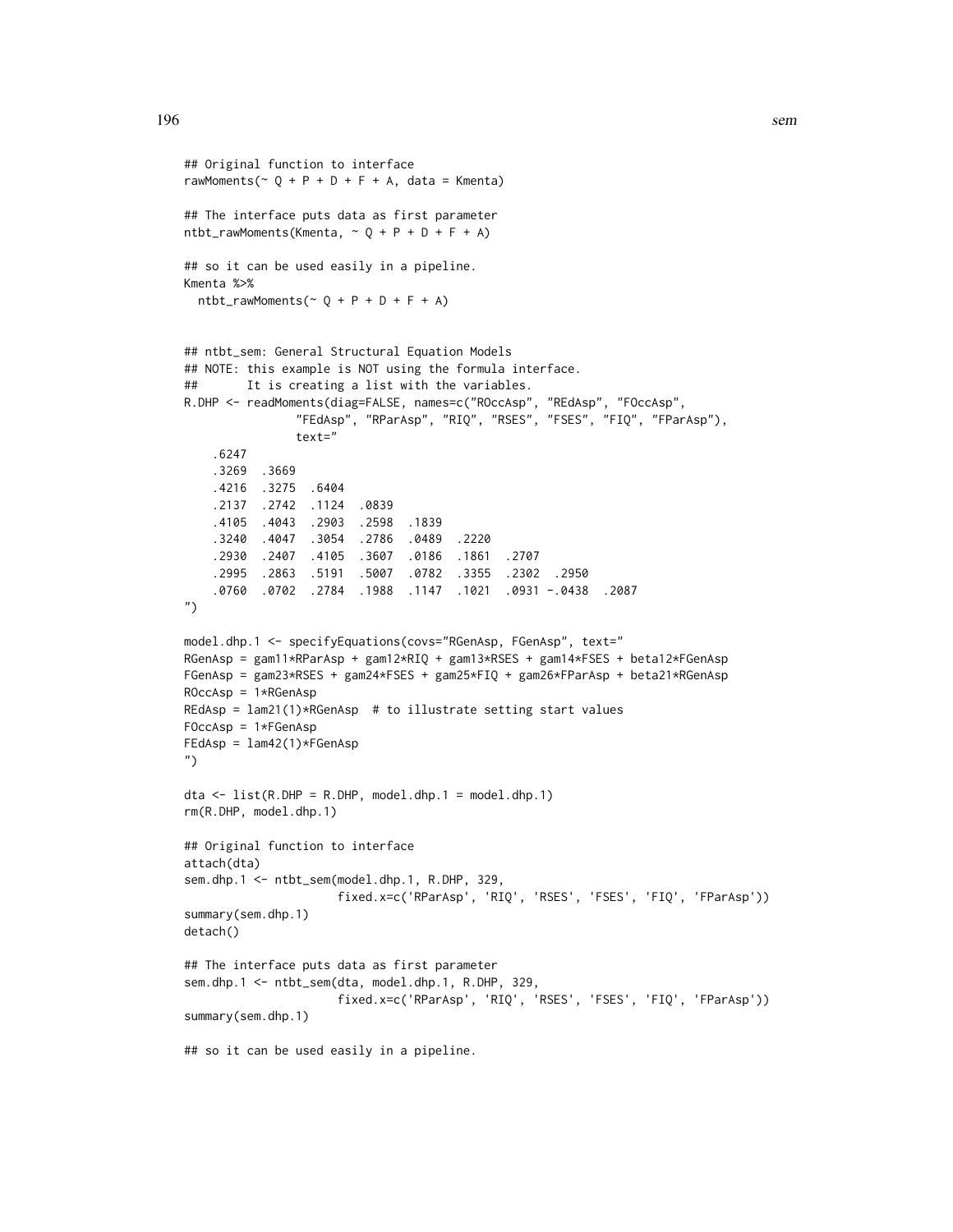#### spBayes 197

```
dta %>%
  ntbt_sem(model.dhp.1, R.DHP, 329,
           fixed.x=c('RParAsp', 'RIQ', 'RSES', 'FSES', 'FIQ', 'FParAsp')) %>%
  summary()
## ntbt_tsls: Two-Stage Least Squares
## Original function to interface
tsls(Q \sim P + D, \sim D + F + A, data = Kmenta)
## The interface puts data as first parameter
ntbt_tsls(Kmenta, Q \sim P + D, \sim D + F + A)
## so it can be used easily in a pipeline.
Kmenta %>%
  ntbt\_tsls(Q \sim P + D, \sim D + F + A)## End(Not run)
```
spBayes *Interfaces for spBayes package for data science pipelines.*

## Description

Interfaces to spBayes functions that can be used in a pipeline implemented by magrittr.

## Usage

```
ntbt_bayesGeostatExact(data, ...)
ntbt_bayesLMConjugate(data, ...)
ntbt_spDynLM(data, ...)
```
## Arguments

| data     | data frame, tibble, list,                                        |
|----------|------------------------------------------------------------------|
| $\cdots$ | Other arguments passed to the corresponding interfaced function. |

#### Details

Interfaces call their corresponding interfaced function.

## Value

Object returned by interfaced function.

### Author(s)

Roberto Bertolusso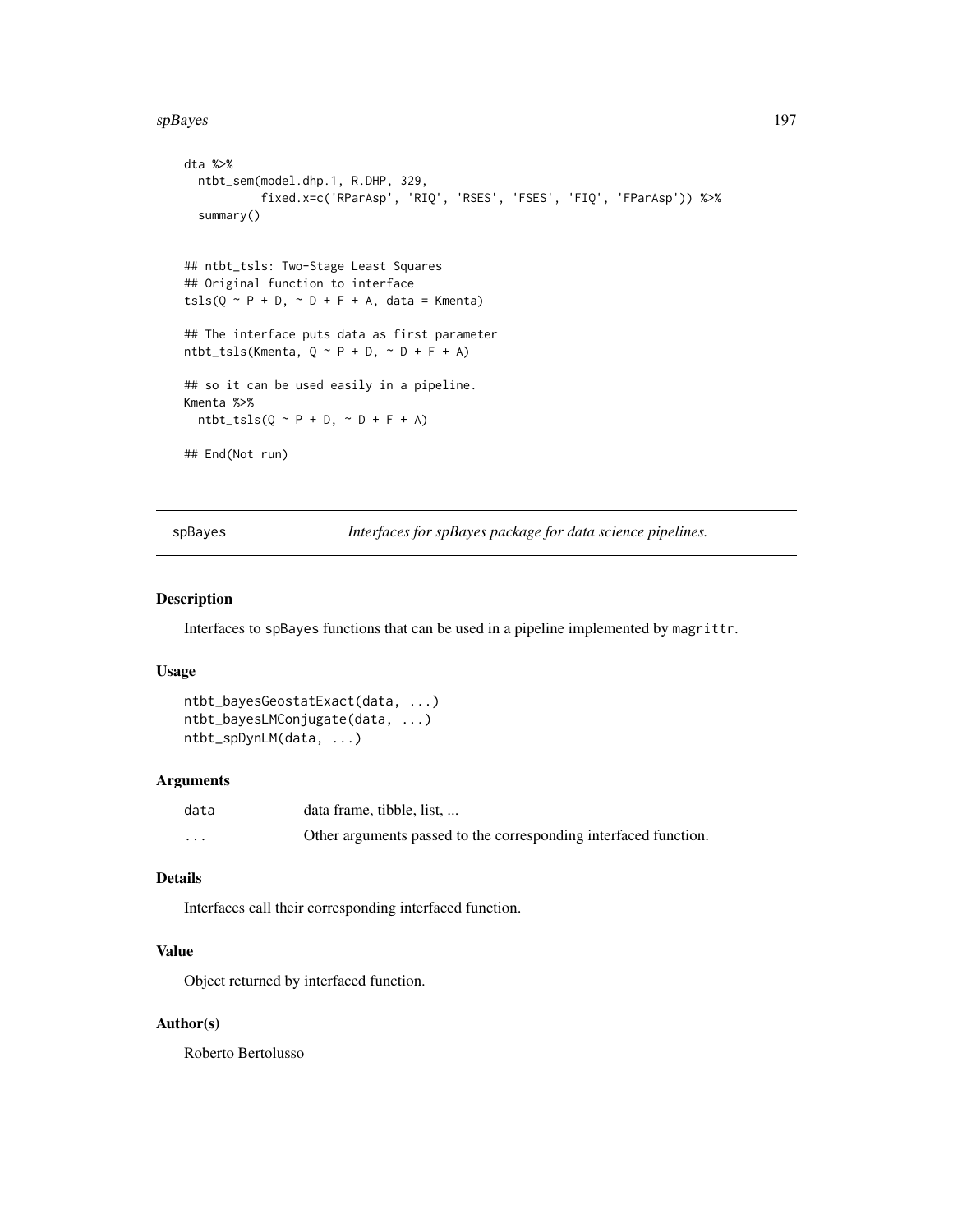### Examples

```
## Not run:
library(intubate)
library(magrittr)
library(spBayes)
## NOTE: Just interfacing 3 functions as a proof of concept. However,
## there are so many things declared and used, that I am not sure if
## everything could be passed on a pipeline (perhaps with intuBags down the line).
## I may get back to it later.
## ntbt_bayesGeostatExact: Simple Bayesian spatial linear model with fixed semivariogram parameters
data(FORMGMT.dat)
n <- nrow(FORMGMT.dat)
p <- 5 ##an intercept an four covariates
n.samples <- 50
phi <- 0.0012
coords <- cbind(FORMGMT.dat$Longi, FORMGMT.dat$Lat)
coords <- coords*(pi/180)*6378
beta.prior.mean <- rep(0, times=p)
beta.prior.precision <- matrix(0, nrow=p, ncol=p)
alpha \leq -1/1.5sigma.sq.prior.shape <- 2.0
sigma.sq.prior.rate <- 10.0
## Original function to interface
bayesGeostatExact(Y ~ X1 + X2 + X3 + X4, data = FORMGMT.dat,
                  n.samples = n.samples,
                  beta.prior.mean = beta.prior.mean,
                  beta.prior.precision = beta.prior.precision,
                  coords = coords, phi = phi, alpha = alpha,
                  sigma.sq.prior.shape = sigma.sq.prior.shape,
                  sigma.sq.prior.rate = sigma.sq.prior.rate)
## The interface puts data as first parameter
ntbt_bayesGeostatExact(FORMGMT.dat, Y ~ X1 + X2 + X3 + X4,
                       n.samples = n.samples,
                       beta.prior.mean = beta.prior.mean,
                       beta.prior.precision = beta.prior.precision,
                       coords = coords, phi = phi, alpha = alpha,
                       sigma.sq.prior.shape = sigma.sq.prior.shape,
                       sigma.sq.prior.rate = sigma.sq.prior.rate)
```
## so it can be used easily in a pipeline.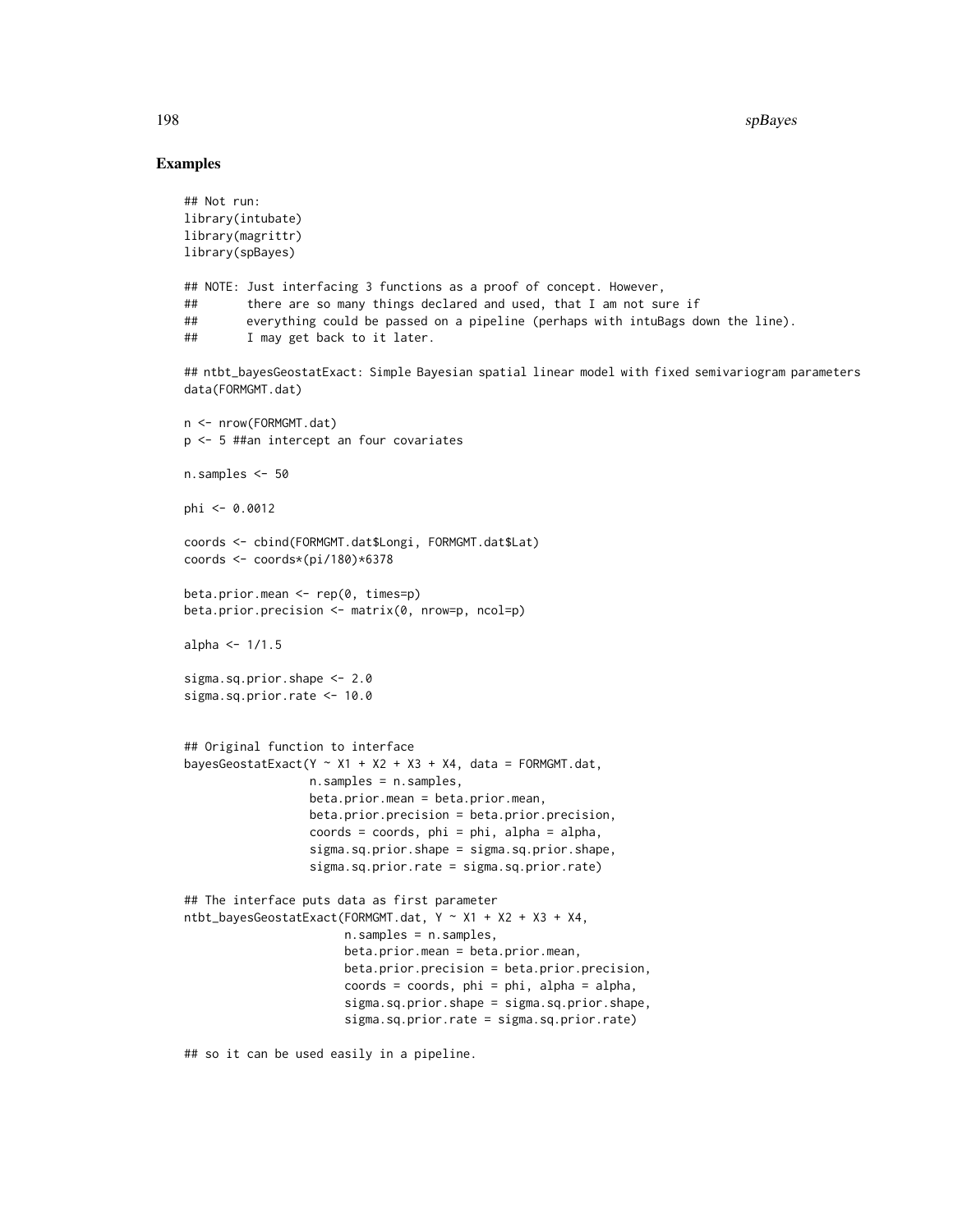```
FORMGMT.dat %>%
 ntbt_bayesGeostatExact(Y ~ X1 + X2 + X3 + X4,
                         n.samples = n.samples,
                         beta.prior.mean = beta.prior.mean,
                         beta.prior.precision = beta.prior.precision,
                         coords = coords, phi = phi, alpha = alpha,
                         sigma.sq.prior.shape = sigma.sq.prior.shape,
                         sigma.sq.prior.rate = sigma.sq.prior.rate)
## ntbt_bayesLMConjugate: Simple Bayesian linear model via the Normal/inverse-Gamma conjugate
n <- nrow(FORMGMT.dat)
p <- 7 ##an intercept and six covariates
n.samples <- 500
## Below we demonstrate the conjugate function in the special case
## with improper priors. The results are the same as for the above,
## up to MC error.
beta.prior.mean <- rep(0, times=p)
beta.prior.precision <- matrix(0, nrow=p, ncol=p)
prior.shape <- -p/2
prior.rate <- 0
## Original function to interface
bayesLMConjugate(Y ~ X1 + X2 + X3 + X4 + X5 + X6, data = FORMGMT.dat,
                 n.samples, beta.prior.mean,
                 beta.prior.precision,
                 prior.shape, prior.rate)
## The interface puts data as first parameter
ntbt_bayesLMConjugate(FORMGMT.dat, Y \sim X1 + X2 + X3 + X4 + X5 + X6,
                      n.samples, beta.prior.mean,
                      beta.prior.precision,
                      prior.shape, prior.rate)
## so it can be used easily in a pipeline.
FORMGMT.dat %>%
 ntbt_bayesLMConjugate(Y ~ X1 ~ + ~ X2 ~ + ~ X3 ~ + ~ X4 ~ + ~ X5 ~ + ~ X6,n.samples, beta.prior.mean,
                        beta.prior.precision,
                        prior.shape, prior.rate)
## ntbt_spDynLM: Function for fitting univariate Bayesian dynamic
## space-time regression models
data("NETemp.dat")
ne.temp <- NETemp.dat
set.seed(1)
```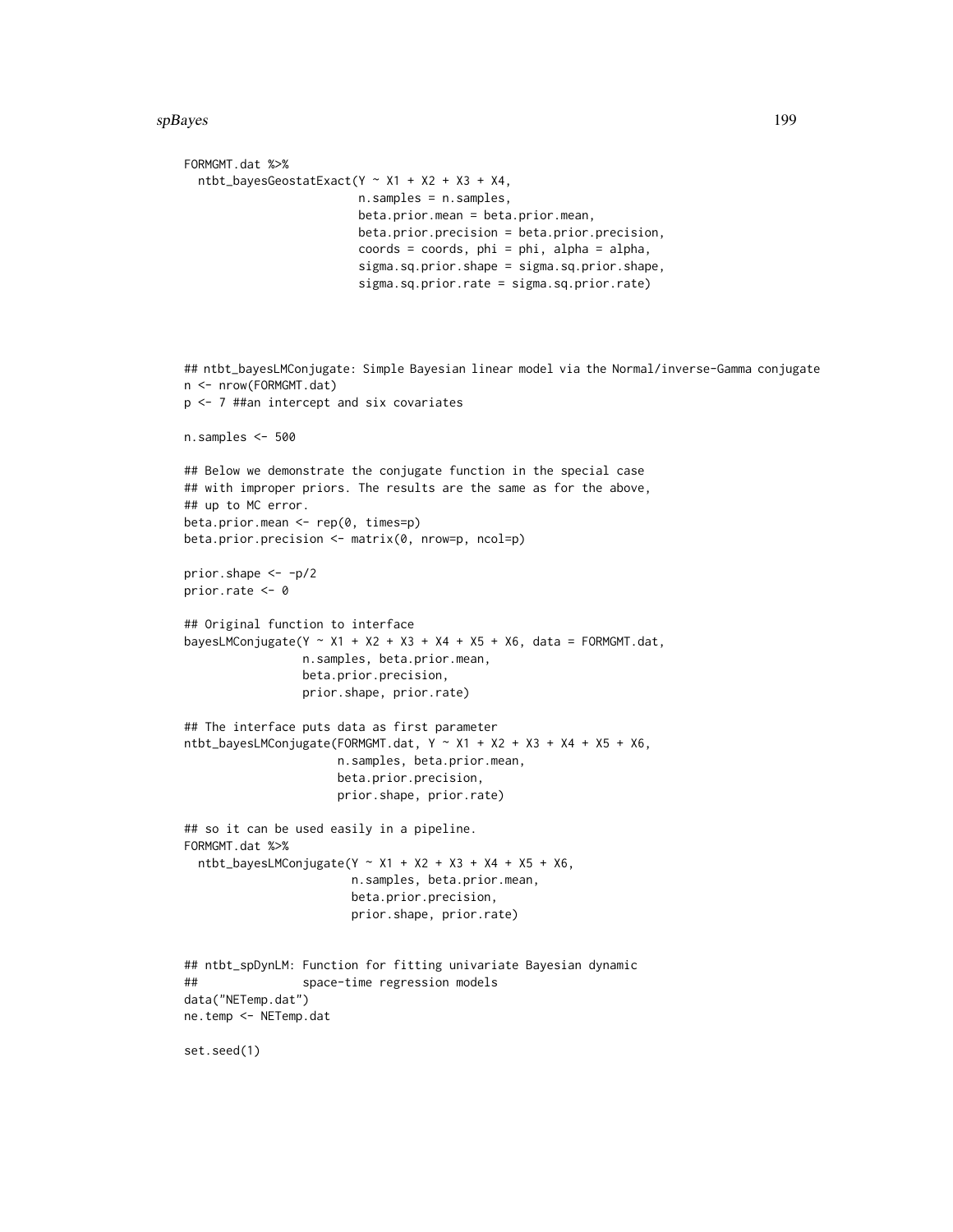#### 200 spBayes

```
##take a chunk of New England
ne.temp <- ne.temp[ne.temp[,"UTMX"] > 5500000 & ne.temp[,"UTMY"] > 3000000,]
##subset first 2 years (Jan 2000 - Dec. 2002)
y.t <- ne.temp[,4:27]
N.t < -ncol(y.t) ##number of months
n <- nrow(y.t) ##number of observation per months
##add some missing observations to illistrate prediction
miss < - sample(1:N.t, 10)holdout.station.id <- 5
y.t.holdout <- y.t[holdout.station.id, miss]
y.t[holdout.station.id, miss] <- NA
##scale to km
coords <- as.matrix(ne.temp[,c("UTMX", "UTMY")]/1000)
max.d <- max(iDist(coords))
##set starting and priors
p <- 2 #number of regression parameters in each month
starting <- list("beta"=rep(0,N.t*p), "phi"=rep(3/(0.5*max.d), N.t),
                 "sigma.sq"=rep(2,N.t), "tau.sq"=rep(1, N.t),
                 "sigma.eta"=diag(rep(0.01, p)))
tuning <- list("phi"=rep(5, N.t))
priors <- list("beta.0.Norm"=list(rep(0,p), diag(1000,p)),
               "phi.Unif"=list(rep(3/(0.9*max.d), N.t), rep(3/(0.05*max.d), N.t)),
               "sigma.sq.IG" = list(rep(2,N.t), rep(10,N.t)),"tau.sq.IG" = list(rep(2,N.t), rep(5,N.t)),"sigma.eta.IW"=list(2, diag(0.001,p)))
##make symbolic model formula statement for each month
mods <- lapply(paste(colnames(y.t),'elev',sep='~'), as.formula)
n.samples <- 10 # in original example it is 2000.
## Original function to interface
spDynLM(mods, data=cbind(y.t,ne.temp[,"elev",drop=FALSE]), coords=coords,
        starting=starting, tuning=tuning, priors=priors, get.fitted =TRUE,
        cov.model="exponential", n.samples=n.samples, n.report=25)
## The interface puts data as first parameter
ntbt_spDynLM(cbind(y.t,ne.temp[,"elev",drop=FALSE]), mods, coords=coords,
             starting=starting, tuning=tuning, priors=priors, get.fitted =TRUE,
             cov.model="exponential", n.samples=n.samples, n.report=25)
## so it can be used easily in a pipeline.
cbind(y.t,ne.temp[,"elev",drop=FALSE]) %>%
  ntbt_spDynLM(mods, coords=coords,
               starting=starting, tuning=tuning, priors=priors, get.fitted =TRUE,
```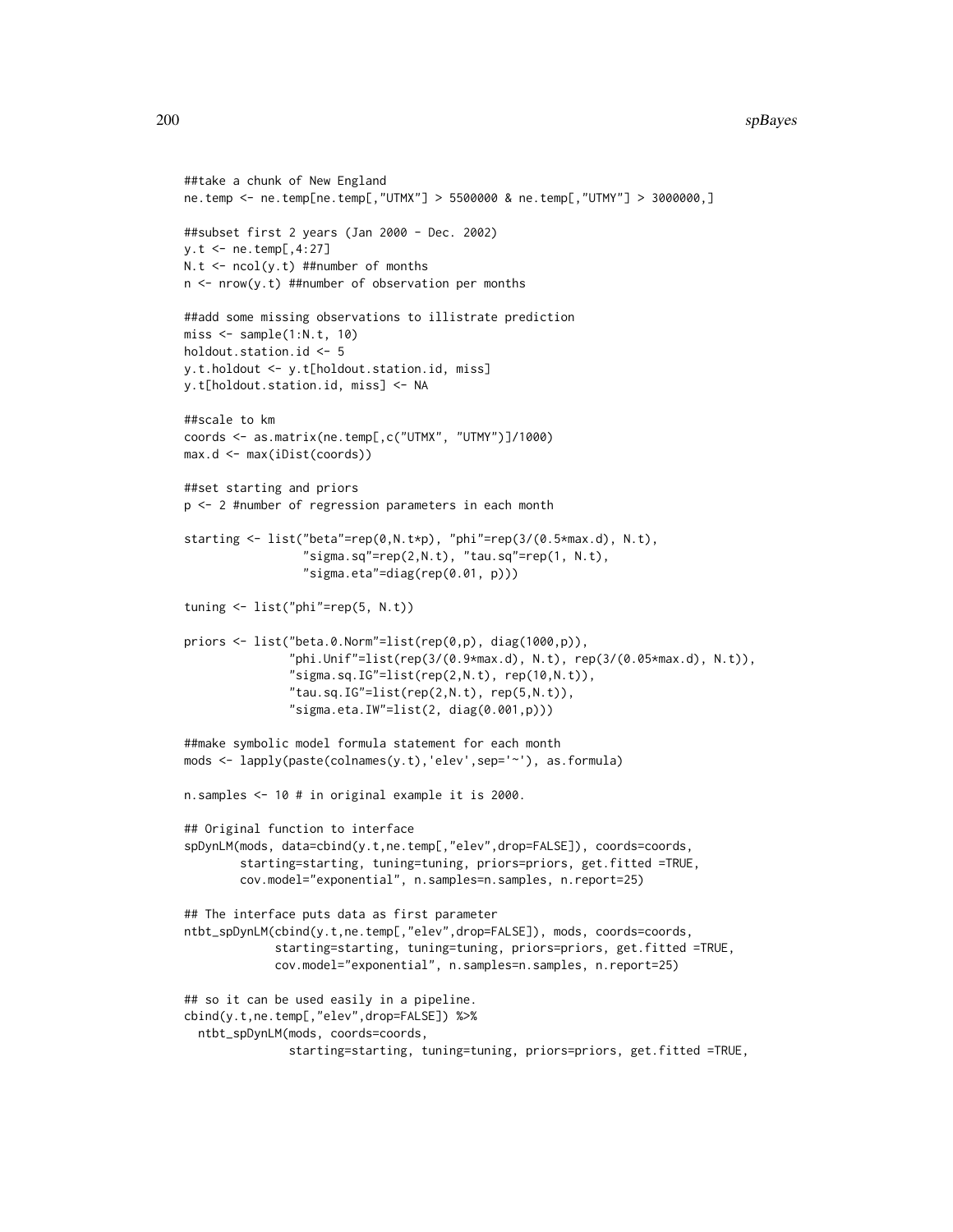stats 201

```
cov.model="exponential", n.samples=n.samples, n.report=25)
```
## End(Not run)

stats *Interfaces for stats package for data science pipelines.*

### Description

Interfaces to stats functions that can be used in a pipeline implemented by magrittr.

#### Usage

```
ntbt_aggregate(data, ...)
ntbt_alias(data, ...)
ntbt_ansari.test(data, ...)
ntbt_aov(data, ...)
ntbt_bartlett.test(data, ...)
ntbt_cor.test(data, ...)
ntbt_fligner.test(data, ...)
ntbt_friedman.test(data, ...)
ntbt_ftable(data, ...)
ntbt_getInitial(data, ...)
ntbt_glm(data, ...)
ntbt_kruskal.test(data, ...)
ntbt_lm(data, ...)
ntbt_loess(data, ...)
ntbt_lqs(data, ...)
ntbt_model.frame(data, ...)
ntbt_model.matrix(data, ...)
ntbt_mood.test(data, ...)
ntbt_nls(data, ...)
ntbt_oneway.test(data, ...)
ntbt_ppr(data, ...)
ntbt_prcomp(data, ...)
ntbt_princomp(data, ...)
ntbt_quade.test(data, ...)
ntbt_replications(data, ...)
ntbt_t.test(data, ...)
ntbt_var.test(data, ...)
ntbt_wilcox.test(data, ...)
ntbt_xtabs(data, ...)
```
### Arguments

| data     | data frame, tibble, list,                                        |
|----------|------------------------------------------------------------------|
| $\cdots$ | Other arguments passed to the corresponding interfaced function. |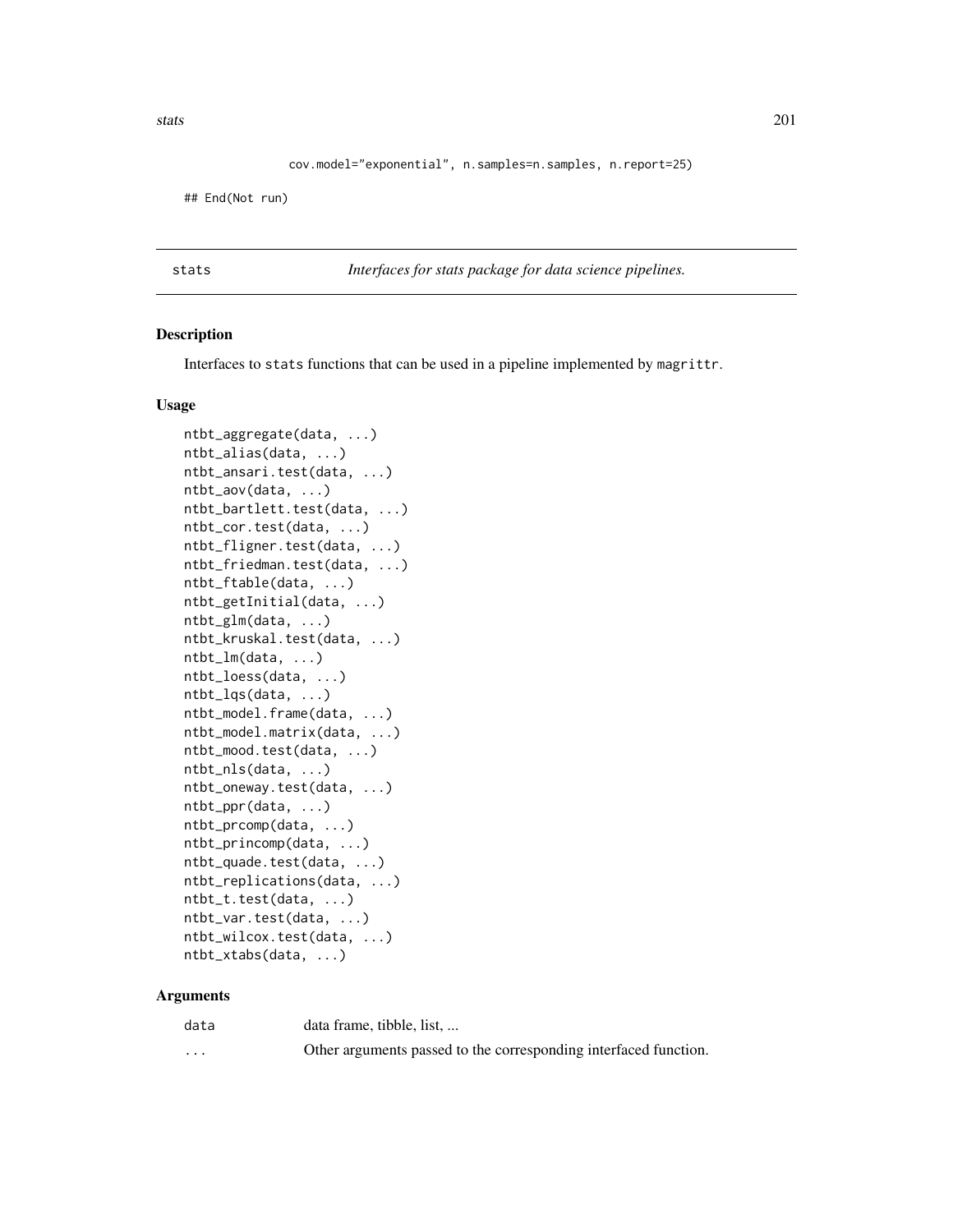# Details

Interfaces call their corresponding interfaced function.

## Value

Object returned by interfaced function.

### Author(s)

Roberto Bertolusso

```
## Not run:
library(intubate)
library(magrittr)
## aggregate
## Original function to interface
ag <- aggregate(len ~ ., data = ToothGrowth, mean)
xtabs(len \sim ., data = ag)
## The interface reverses the order of data and formula
ag <- ntbt_aggregate(ToothGrowth, len ~ ., mean)
ntbt_xtabs(ag, len ~ .)
## so it can be used easily in a pipeline.
ToothGrowth %>%
  ntbt_aggregate(len ~ ., mean) %>%
  ntbt_xtabs(len ~ .)
esoph %>%
  ntbt_aggregate(cbind(ncases, ncontrols) ~ alcgp + tobgp, sum)
## alias
## Original function to interface
alias(yield ~ block + N*P*K, npk)
## The interface reverses the order of data and formula
ntbt_alias(npk, yield ~ block + N*P*K)## so it can be used easily in a pipeline.
npk %>%
  ntbt_alias(yield ~ block + N*P*K)
## ansari.test
## Original function to interface
ansari.test(extra ~ group, data = sleep)
## The interface reverses the order of data and formula
ntbt\_ansari.test(data = sleep, extra ~ group)
```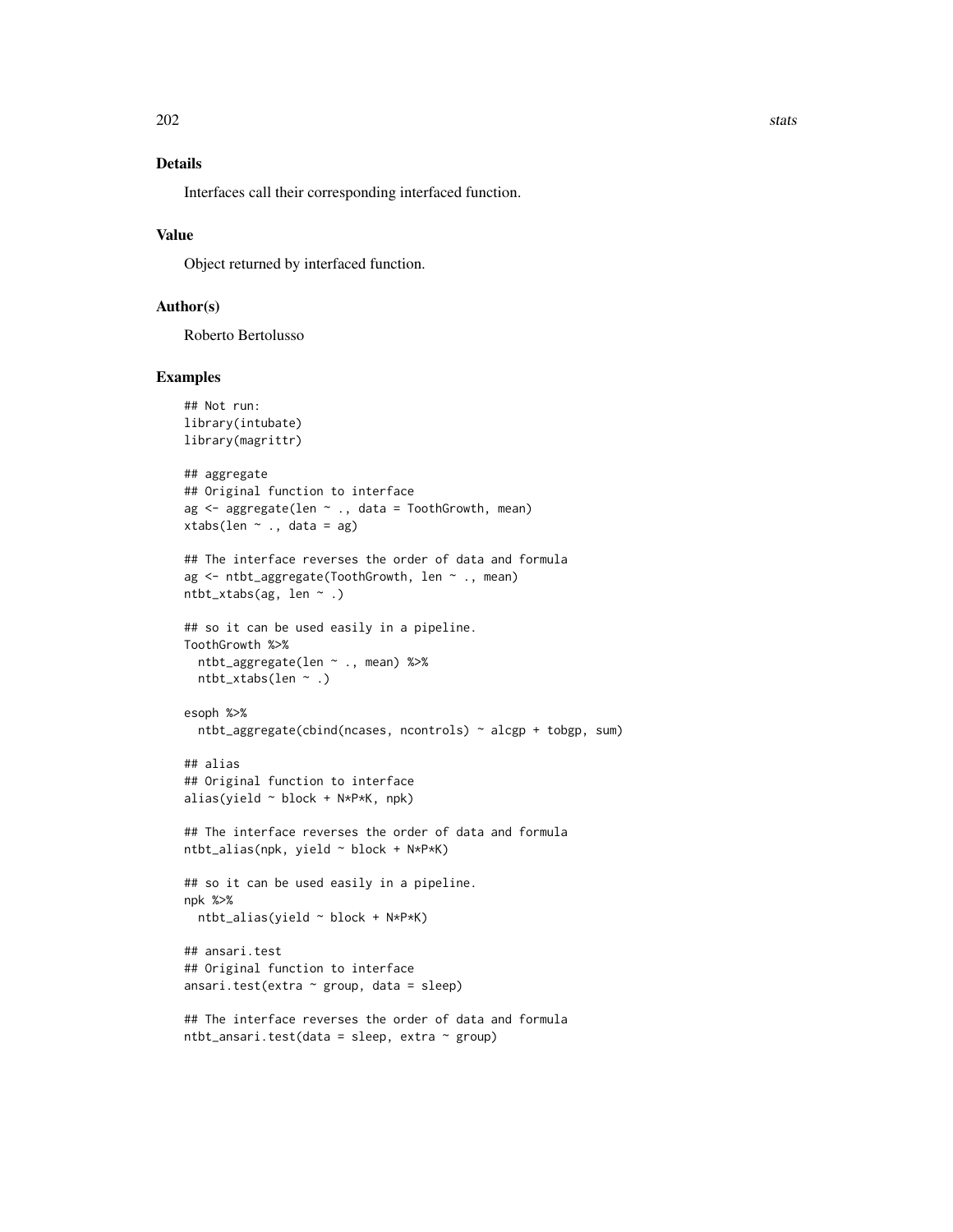```
stats 203
```

```
## so it can be used easily in a pipeline.
library(magrittr)
sleep %>%
 ntbt_ansari.test(extra ~ group)
## aov
## Original function to interface
aov(yield \sim block + N * P + K, npk)
## The interface reverses the order of data and formula
ntbt_aov(npk, yield ~ block + N * P + K)## so it can be used easily in a pipeline.
npk %>%
  ntbt_aov(yield ~ block ~ + N ~ * ~ P ~ + K)## bartlett.test
## Original function to interface
bartlett.test(count \sim spray, data = InsectSprays)
## The interface reverses the order of data and formula
ntbt_bartlett.test(data = InsectSprays, count \sim spray)
## so it can be used easily in a pipeline.
InsectSprays %>%
  ntbt_bartlett.test(count ~ spray)
## cor.test
## Original function to interface
cor.test(~ CONT + INTG, data = USJudgeRatings)
## The interface reverses the order of data and formula
ntbt_cor.test(data = USJudgeRatings, ~ CONT + INTG)
## so it can be used easily in a pipeline.
USJudgeRatings %>%
  ntbt_cor.test(~ CONT + INTG)
## fligner.test
## Original function to interface
fligner.test(count ~ spray, data = InsectSprays)
## The interface reverses the order of data and formula
ntbt_fligner.test(data = InsectSprays, count ~ spray)## so it can be used easily in a pipeline.
InsectSprays %>%
  ntbt_fligner.test(count ~ spray)
## friedman.test
wb <- aggregate(warpbreaks$breaks,
                by = list(w = warphreaks$wood),
                          t = warpbreaks$tension),
```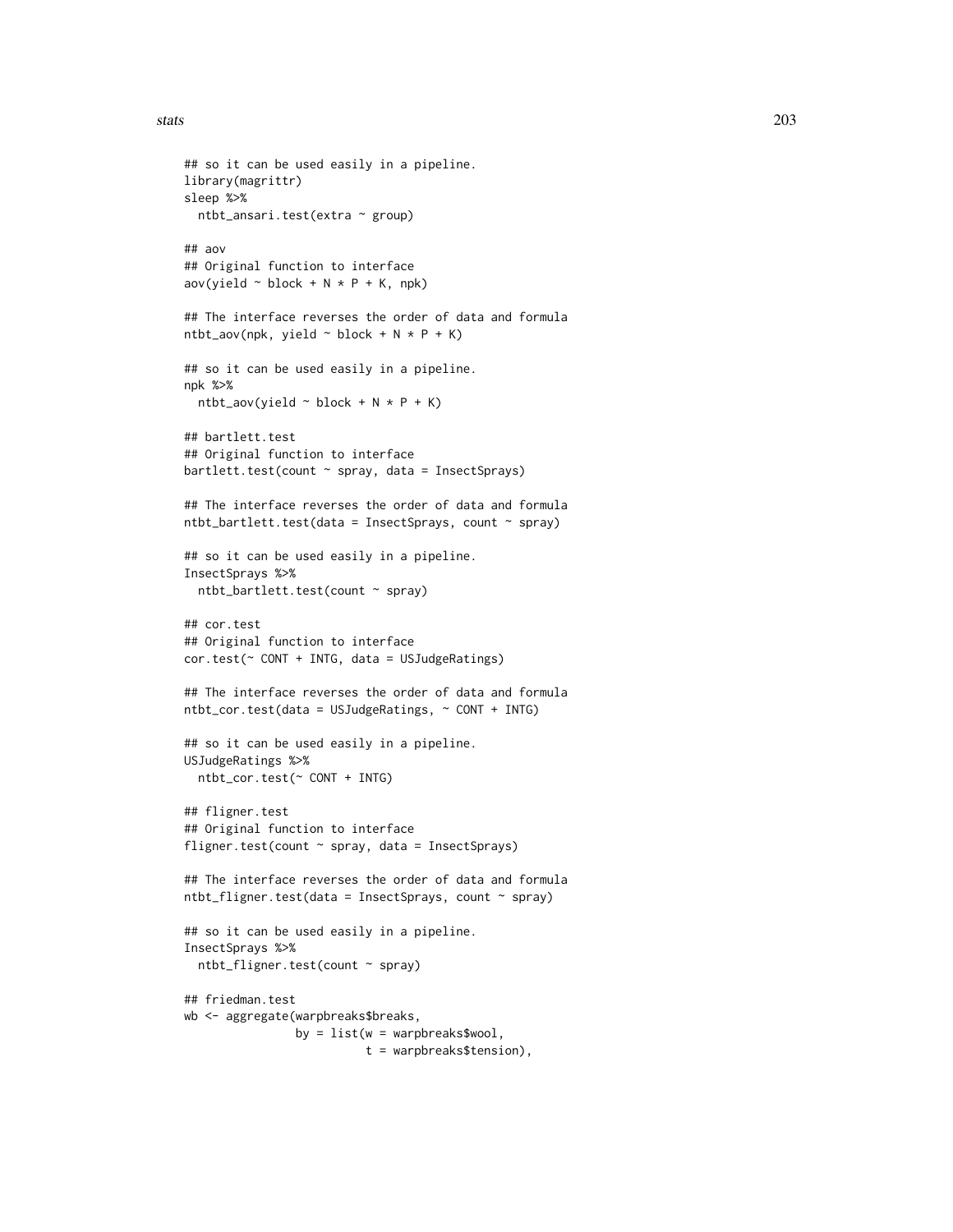```
FUN = mean)
```

```
## Original function to interface
friedman.test(x \sim w | t, data = wb)
## The interface reverses the order of data and formula
ntbt_friedman.test(data = wb, x ~ w | t)## so it can be used easily in a pipeline.
wb %>%
  ntbt_friedman.test(x \sim w | t)
## ftable
## Original function to interface
x \leftarrow ftable(Survived \sim ., data = Titanic)
ftable(Sex \sim Class + Age, data = x)
## The interface reverses the order of data and formula
x \le ntbt_ftable(data = Titanic, Survived \sim .)
ftable(data = x, Sex \sim Class + Age)
## so it can be used easily in a pipeline.
Titanic %>%
  ntbt_ftable(Survived ~ .)
Titanic %>%
  ntbt_ftable(Survived ~ .) %>%
  ntbt_ftable(Sex ~ Class + Age)
## getInitial
PurTrt <- Puromycin[ Puromycin$state == "treated", ]
## Original function to interface
getInitial(rate ~ SSmicmen( conc, Vm, K ), PurTrt)
## The interface reverses the order of data and formula
ntbt_getInitial(PurTrt, rate ~ SSmicmen( conc, Vm, K ))
## so it can be used easily in a pipeline.
PurTrt %>%
  ntbt_getInitial(rate ~ SSmicmen( conc, Vm, K ))
## glm
utils::data(anorexia, package = "MASS")
## Original function to interface
anorex.1 <- glm(Postwt ~ Prewt + Treat + offset(Prewt),
                data = anorexia)
summary(anorex.1)
## The interface reverses the order of data and formula
anorex.1 \leq -ntbt_glm(data = anorexia,formula = Postwt ~ Prewt + Treeat + offset(Prewt))
```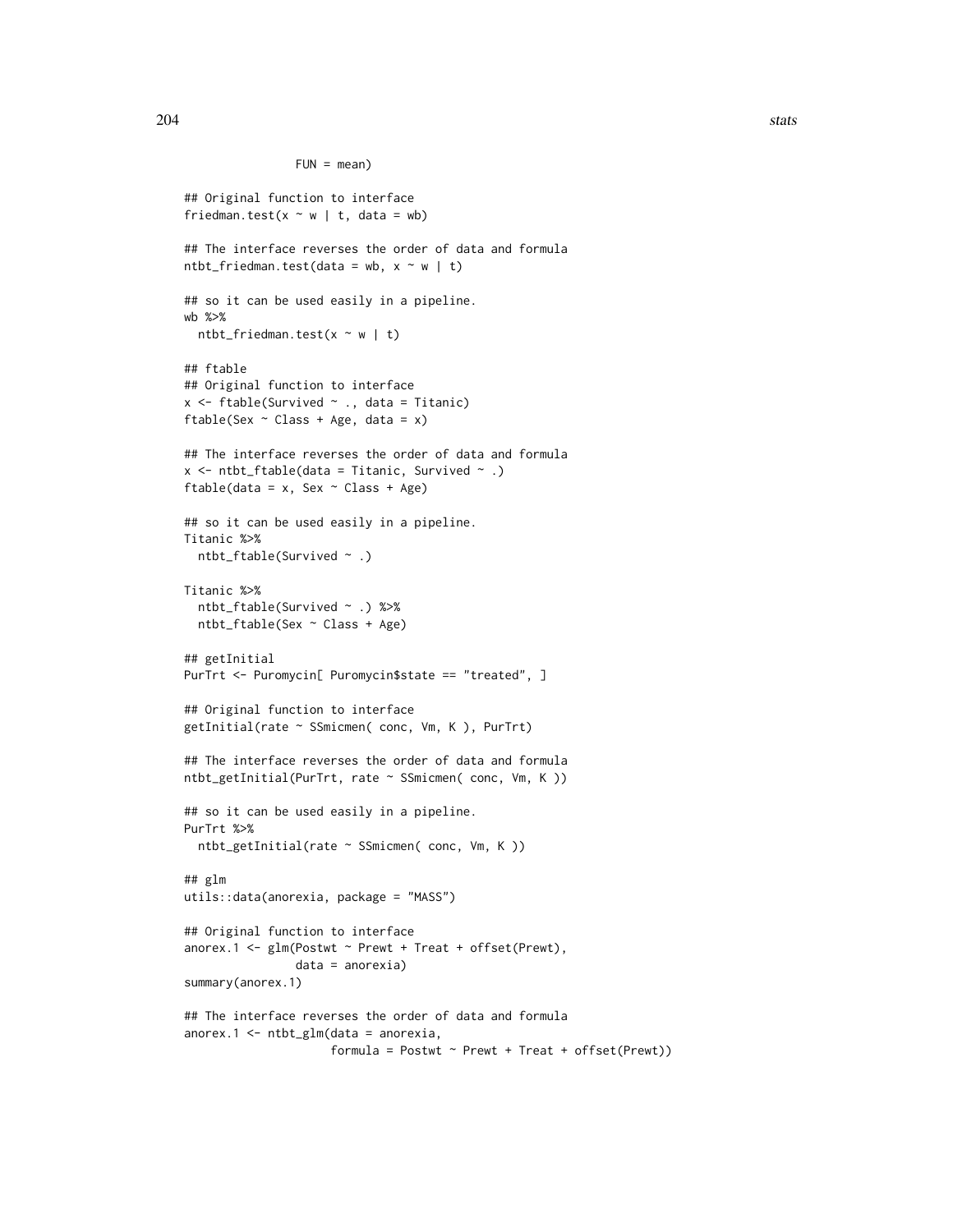#### stats 205

```
summary(anorex.1)
## so it can be used easily in a pipeline.
anorexia %>%
 ntbt_glm(Postwt ~ Prewt + Treat + offset(Prewt)) %>%
  summary()
# A Gamma example, from McCullagh & Nelder (1989, pp. 300-2)
data.frame(u = c(5, 10, 15, 20, 30, 40, 60, 80, 100),
          lot1 = c(118,58,42,35,27,25,21,19,18)
           ) %>%
  ntbt_glm(lot1 ~ log(u), family = Gamma) %>%
  summary()
## kruskal.test
## Original function to interface
kruskal.test(Ozone ~ Month, airquality)
## The interface reverses the order of data and formula
ntbt_kruskal.test(airquality, Ozone ~ Month)
## so it can be used easily in a pipeline.
airquality %>%
  ntbt_kruskal.test(Ozone ~ Month)
## lm
## Original function to interface
lm(sr ~ ., LifeCycleSavings)
## The interface reverses the order of data and formula
ntbt_lm(LifeCycleSavings, sr ~ .)
## so it can be used easily in a pipeline.
library(magrittr)
LifeCycleSavings %>%
  ntbt_lm(sr \sim .)LifeCycleSavings %>%
  ntbt_lm(sr \sim .) %>%
  summary()
## loess
## Original function to interface
loss(dist ~ speed, cars)
## The interface reverses the order of data and formula
ntbt_loess(cars, dist ~ speed)
## so it can be used easily in a pipeline.
cars %>%
  ntbt_loess(dist ~ speed)
cars %>%
```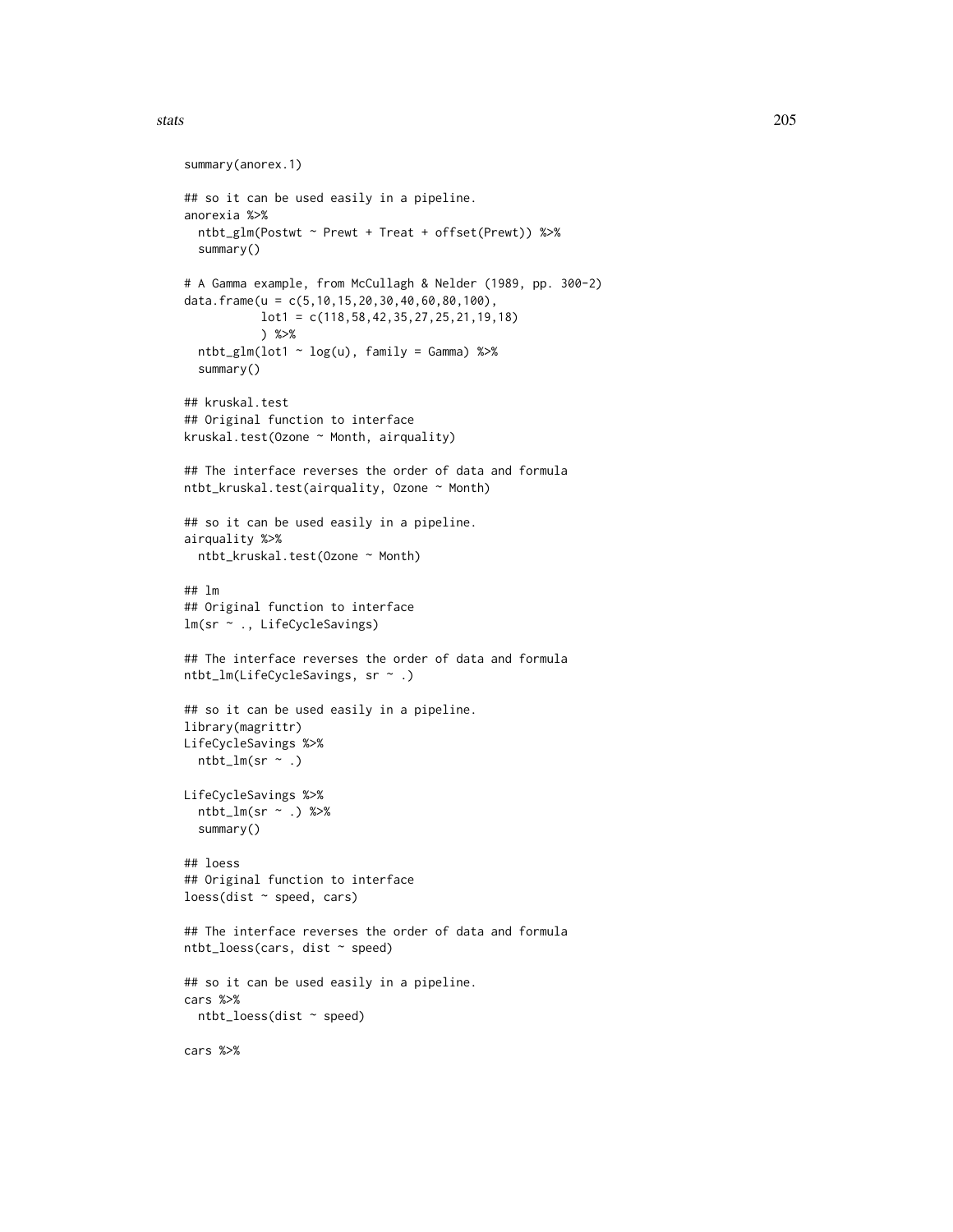```
ntbt_loess(dist ~ speed,
             control = loess.control(surface = "direct"))
## lqs
library(MASS)
## Original function to interface
set.seed(123) # make reproducible
lqs(stack.loss ~ ., data = stackloss)
## The interface reverses the order of data and formula
set.seed(123) # make reproducible
ntbt_lqs(data = stackloss, stack.loss ~ .)
## so it can be used easily in a pipeline.
set.seed(123) # make reproducible
stackloss %>%
  ntbt_lqs(stack.loss ~ .)
## model.frame
## Original function to interface
model.frame(dist \sim speed, data = cars)
## The interface reverses the order of data and formula
ntbt_model-frame(data = cars, dist ~ ~ speed)## so it can be used easily in a pipeline.
cars %>%
 ntbt_model.frame(dist ~ speed)
## model.matrix
dd \leq data.frame(a = gl(3, 4),
                 b = gl(4, 1, 12) # balanced 2-way
## Original function to interface
model.matrix(\sim a + b, dd)
## The interface reverses the order of data and formula
ntbt_model.matrix(dd, ~ a + b)## so it can be used easily in a pipeline.
dd %>%
 ntbt_model.matrix(~ a + b)
## mood.test
## Original function to interface
mood.test(extra ~ group, data = sleep)
## The interface reverses the order of data and formula
ntbt_mood.test(data = sleep, extra \sim group)
## so it can be used easily in a pipeline.
sleep %>%
```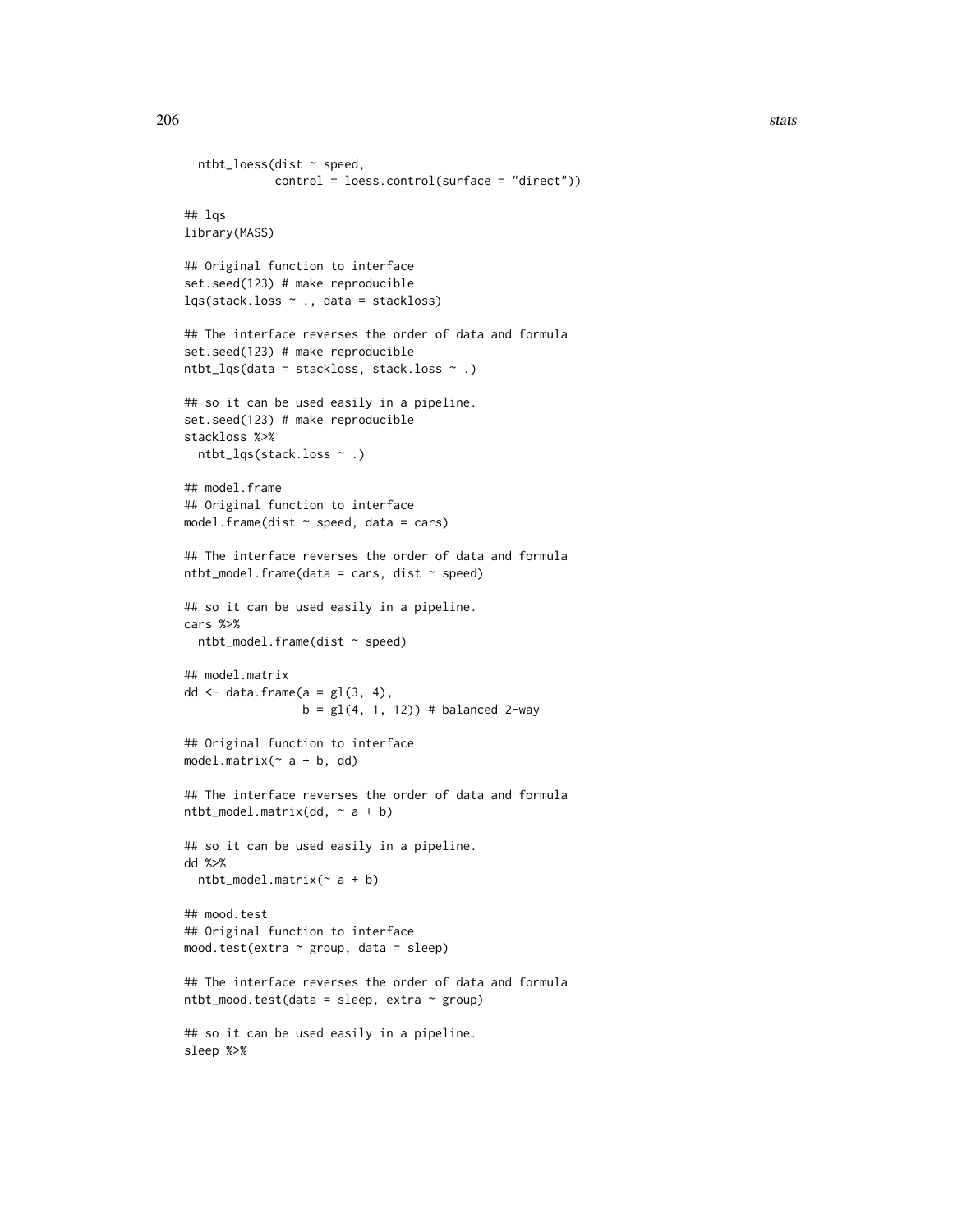```
ntbt_mood.test(extra ~ group)
## nls
## Original function to interface
nls(density ~ SSlogis(log(conc), Asym, xmid, scal), DNase)
## The interface reverses the order of data and formula
ntbt_nls(data = DNase, density ~ SSlogis(log(conc), Asym, xmid, scal))
## so it can be used easily in a pipeline.
DNase %>%
  ntbt_nls(density ~ SSlogis(log(conc), Asym, xmid, scal))
## oneway.test
## Original function to interface
oneway.test(extra ~ group, data = sleep)
## The interface reverses the order of data and formula
ntbt_oneway.test(data = sleep, extra \sim group)
## so it can be used easily in a pipeline.
sleep %>%
  ntbt_oneway.test(extra ~ group)
## ppr
## Original function to interface
ppr(log(perm) \sim area + peri + shape, data = rock,nterms = 2, max.terms = 5)
## The interface reverses the order of data and formula
ntbt\_ppr(data = rock, log(perm) ~ area + peri + shape,nterms = 2, max.terms = 5)
## so it can be used easily in a pipeline.
rock %>%
  ntbt_ppr(log(perm) ~ area + peri + shape,
           nterms = 2, max.terms = 5)
## prcomp
## Original function to interface
prcomp(~ Murder + Assault + Rape, data = USArrests, scale = TRUE)
## The interface reverses the order of data and formula
ntbt_prcomp(data = USArrests, ~ Murder + Assault + Rape, scale = TRUE)
## so it can be used easily in a pipeline.
USArrests %>%
  ntbt_prcomp(~ Murder + Assault + Rape, scale = TRUE)
## princomp
## Original function to interface
princomp(~ ., data = USArrests, cor = TRUE)
```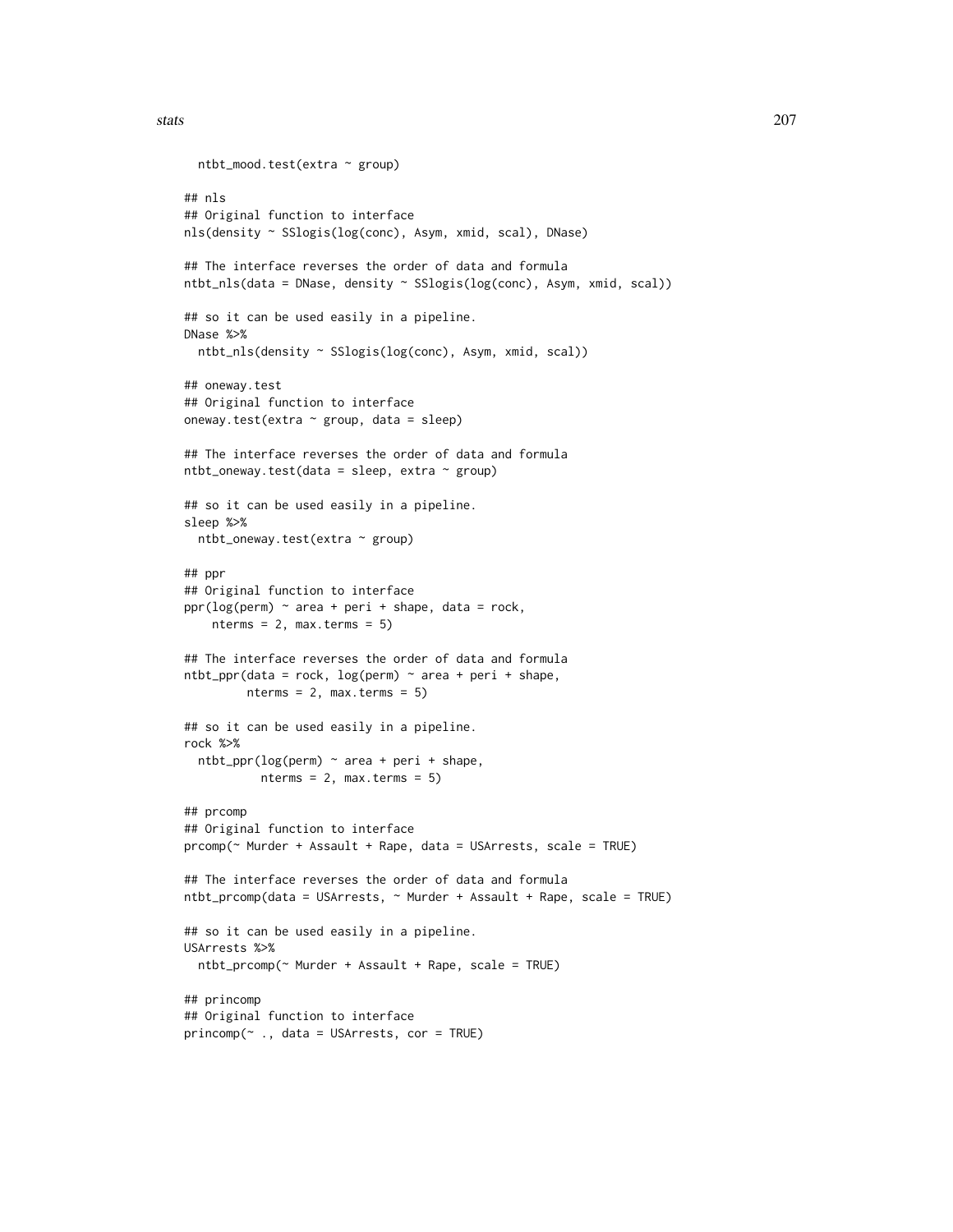```
## The interface reverses the order of data and formula
ntbt\_princomp(data = USArrests, ~ ~ ., cor = TRUE)## so it can be used easily in a pipeline.
USArrests %>%
 ntbt\_princomp(\sim ., cor = TRUE)## quade.test
wb <- aggregate(warpbreaks$breaks,
                by = list(w = warphreaks$wood),
                           t = warpbreaks$tension),
                FUN = mean)## Original function to interface
quade.test(x \sim w | t, data = wb)
## The interface reverses the order of data and formula
ntbt_quade.test(data = wb, x \sim w | t)
## so it can be used easily in a pipeline.
wb %>%
  ntbt_quad.test(x \sim w \mid t)## replications
## From Venables and Ripley (2002) p.165.
N <- c(0,1,0,1,1,1,0,0,0,1,1,0,1,1,0,0,1,0,1,0,1,1,0,0)
P \leftarrow c(1,1,0,0,0,1,0,1,1,1,0,0,0,1,0,1,1,0,0,1,0,1,1,0)K \leftarrow c(1, 0, 0, 1, 0, 1, 1, 0, 0, 1, 0, 1, 0, 1, 1, 0, 0, 0, 1, 1, 1, 0, 1, 0)yield <- c(49.5,62.8,46.8,57.0,59.8,58.5,55.5,56.0,62.8,55.8,69.5,
           55.0, 62.0,48.8,45.5,44.2,52.0,51.5,49.8,48.8,57.2,59.0,53.2,56.0)
npk <- data.frame(block = gl(6,4), N = factor(N), P = factor(P),
                  K = factor(K), yield = yield)
## Original function to interface
replications(~ . - yield, npk)
## The interface reverses the order of data and formula
ntbt_replications(npk, ~ . - yield)
## so it can be used easily in a pipeline.
npk %>%
 ntbt_replications(~ . - yield)
## t.test
## Original function to interface
t.test(extra \sim group, data = sleep)
## The interface reverses the order of data and formula
ntbt_t.test(data = sleep, extra ~ group)
```
## so it can be used easily in a pipeline. sleep %>%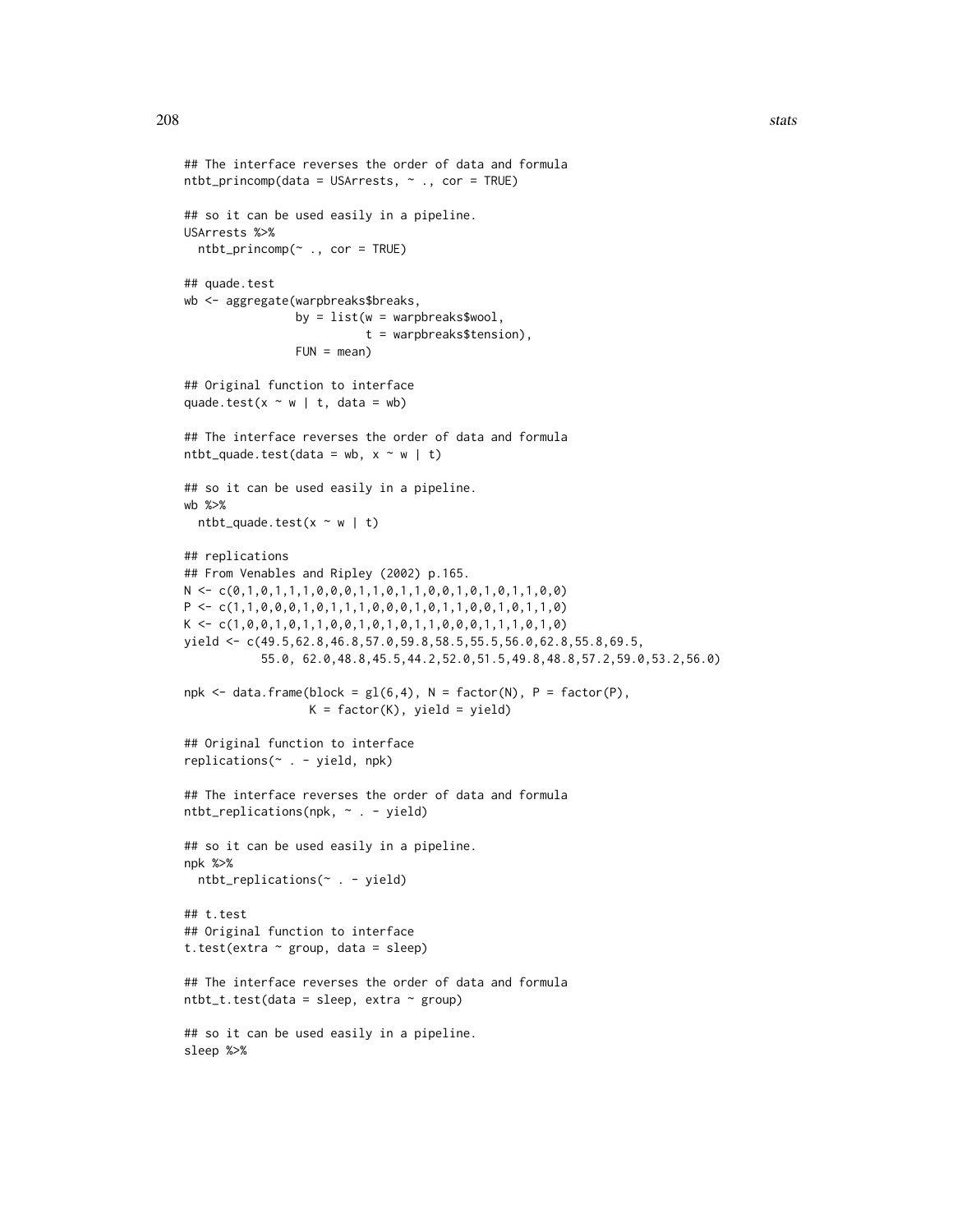## strucchange 209

```
ntbt_t.test(extra ~ group)
## var.test
## Original function to interface
var.test(extra ~ group, data = sleep)
## The interface reverses the order of data and formula
ntbt_var.test(data = sleep, extra ~ group)## so it can be used easily in a pipeline.
sleep %>%
  ntbt_var.test(extra ~ group)
## wilcox.test
## Original function to interface
wilcox.test(extra \sim group, data = sleep)
## The interface reverses the order of data and formula
ntbt_wilcox.test(data = sleep, extra ~ group)## so it can be used easily in a pipeline.
sleep %>%
  ntbt_wilcox.test(extra ~ group)
## xtabs
## Original function to interface
ag <- aggregate(len ~ ., data = ToothGrowth, mean)
xtabs(len ~ ., data = ag)
## The interface reverses the order of data and formula
ag <- ntbt_aggregate(ToothGrowth, len ~ ., mean)
ntbt_xtabs(ag, len ~ .)
## so it can be used easily in a pipeline.
ToothGrowth %>%
  ntbt_aggregate(len ~ ., mean) %>%
  ntbt_xtabs(len ~ .)
## End(Not run)
```
strucchange *Interfaces for strucchange package for data science pipelines.*

### Description

Interfaces to strucchange functions that can be used in a pipeline implemented by magrittr.

#### Usage

```
ntbt_breakpoints(data, ...)
```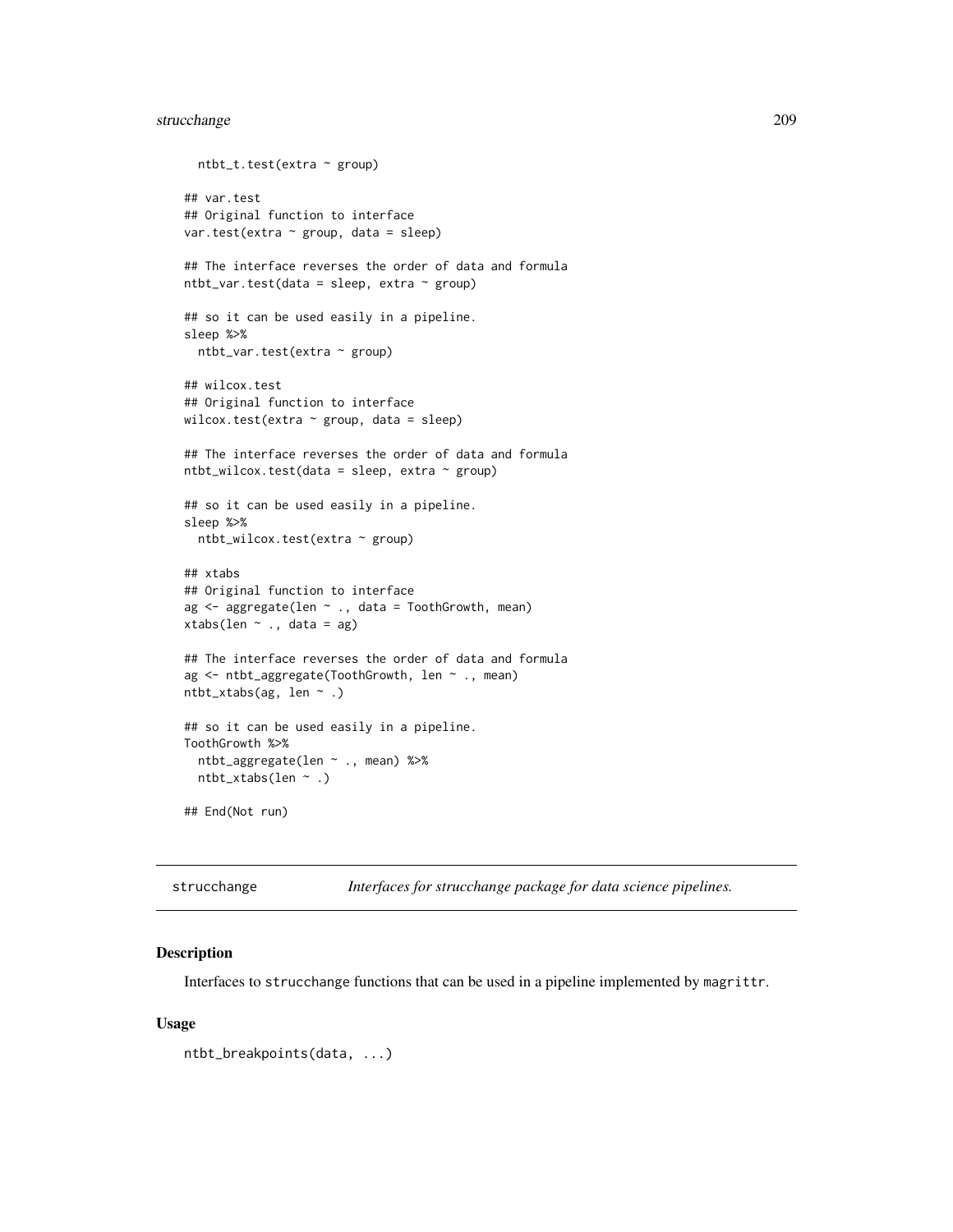```
ntbt_efp(data, ...)
ntbt_Fstats(data, ...)
ntbt_mefp(data, ...)
ntbt_recresid(data, ...)
ntbt_sctest(data, ...)
```
### Arguments

| data    | data frame, tibble, list,                                        |
|---------|------------------------------------------------------------------|
| $\cdot$ | Other arguments passed to the corresponding interfaced function. |

### Details

Interfaces call their corresponding interfaced function.

### Value

Object returned by interfaced function.

#### Author(s)

Roberto Bertolusso

### Examples

```
## Not run:
library(intubate)
library(magrittr)
library(strucchange)
```

```
## ntbt_breakpoints: Dating Breaks
data("Nile")
d \le -\text{list}(Nl = \text{Nile})
```

```
## Original function to interface
breakpoints(Nl \sim 1, data = d)
```

```
## The interface puts data as first parameter
ntbt_breakpoints(d, Nl ~ 1)
```

```
## so it can be used easily in a pipeline.
d %>%
 ntbt_breakpoints(Nl ~ 1)
```

```
## ntbt_efp: Empirical Fluctuation Processes
## Original function to interface
ocus.nile <- efp(Nl - 1, d, type = "OLS-CUSUM")plot(ocus.nile)
```
## The interface puts data as first parameter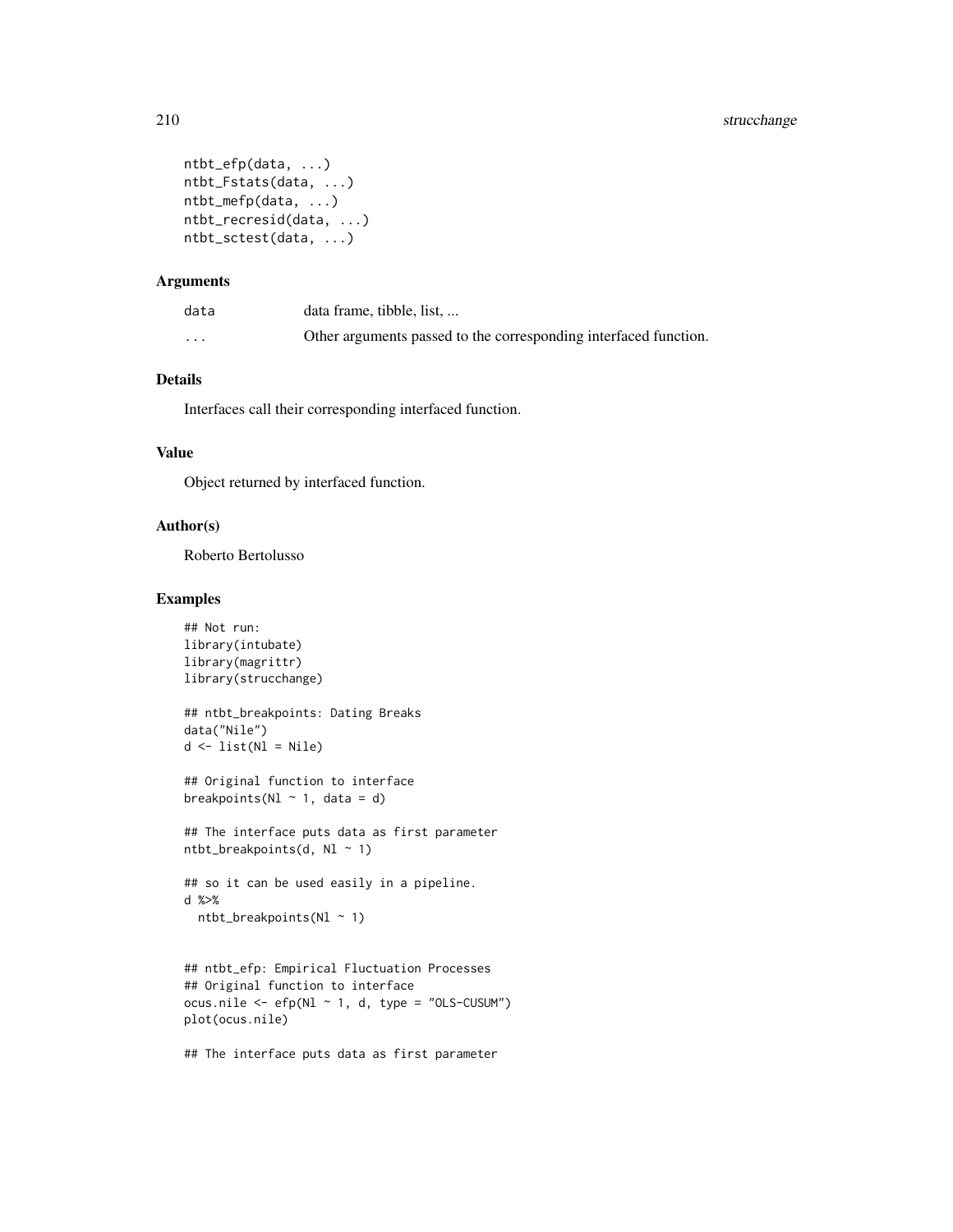## strucchange 211

```
ocus.nile <- ntbt_efp(d, Nl ~ 1, type = "OLS-CUSUM")plot(ocus.nile)
## so it can be used easily in a pipeline.
d %>%
 ntbt_efp(Nl \sim 1, type = "OLS-CUSUM") %>%
  plot()
## ntbt_Fstats: F Statistics
## Original function to interface
fs.nile \leq Fstats(Nl \sim 1, data = d)
plot(fs.nile)
## The interface puts data as first parameter
fs.nile \leq ntbt_Fstats(d, Nl \sim 1)
plot(fs.nile)
## so it can be used easily in a pipeline.
d %>%
 ntbt_Fstats(Nl ~ 1) %>%
 plot()
## ntbt_mefp: Monitoring of Empirical Fluctuation Processes
df1 \le data.frame(y = rnorm(300))
df1[150:300, "y"] <- df1[150:300, "y"] + 1
## Original function to interface
mefp(y ~ 1, data = df1[1:50,, drop = FALSE], type = "ME", h = 1, alpha = 0.05)
## The interface puts data as first parameter
ntbt_mefp(df1[1:50,, drop = FALSE], y \sim 1, type = "ME", h = 1, alpha = 0.05)
## so it can be used easily in a pipeline.
df1[1:50,, drop = FALSE] %>%
  ntbt_mefp(y \sim 1, type = "ME", h = 1, alpha = 0.05)## ntbt_recresid: Recursive Residuals
d1 <- list(x = rnorm(100) + rep(c(0, 2), each = 50))
## Original function to interface
recresid(x \sim 1, d1)
## The interface puts data as first parameter
ntbt\_recresid(d1, x ~ 1)## so it can be used easily in a pipeline.
d1 %>%
  ntbt\_recreasing(x \sim 1)
```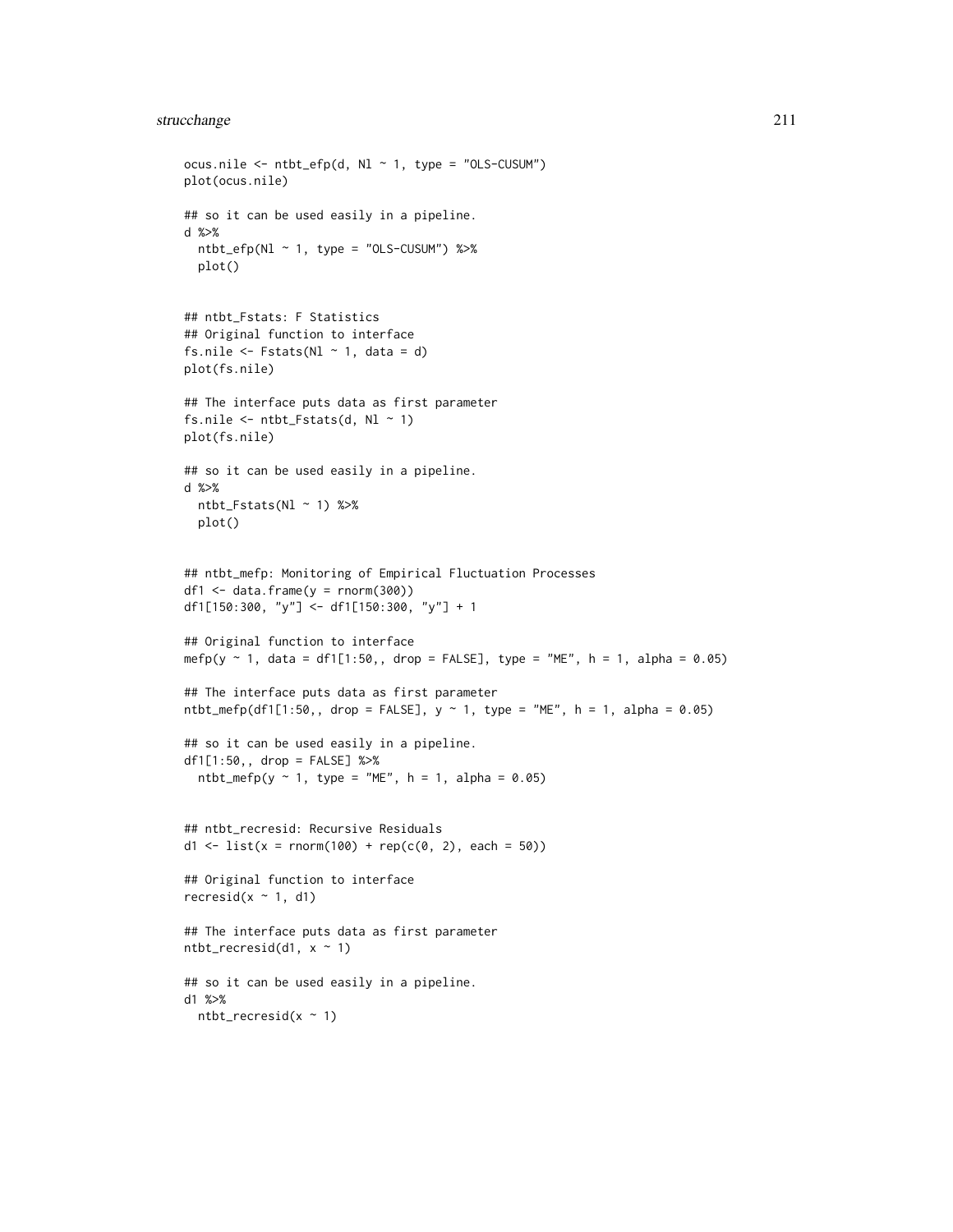```
## ntbt_sctest: Structural Change Tests in Linear Regression Models
data("longley")
## Original function to interface
sctest(Employed ~ Year + GNP.deflator + GNP + Armed.Forces, data = longley,
      type = "Chow", point = 7)
## The interface puts data as first parameter
ntbt_sctest(longley, Employed ~ Year + GNP.deflator + GNP + Armed.Forces,
            type = "Chow", point = 7)
## so it can be used easily in a pipeline.
longley %>%
 ntbt_sctest(Employed ~ Year + GNP.deflator + GNP + Armed.Forces,
              type = "Chow", point = 7)
## End(Not run)
```
survey *Interfaces for survey package for data science pipelines.*

#### Description

Interfaces to survey functions that can be used in a pipeline implemented by magrittr.

#### Usage

```
ntbt_svyby(data, ...) ## data <-> design
ntbt_svycoxph(data, ...) ## data <-> design
ntbt_svydesign(data, ...)
ntbt_svyglm(data, ...) ## data <-> design
ntbt_svymean(data, ...) ## data <-> design
ntbt_svyquantile(data, ...) ## data <-> design
ntbt_svyratio(data, ...) ## data <-> design
ntbt_svytotal(data, ...) ## data <-> design
ntbt_twophase(data, ...)
```
#### Arguments

| data     | data frame, tibble, list,                                        |
|----------|------------------------------------------------------------------|
| $\cdots$ | Other arguments passed to the corresponding interfaced function. |

# Details

Interfaces call their corresponding interfaced function.

## Value

Object returned by interfaced function.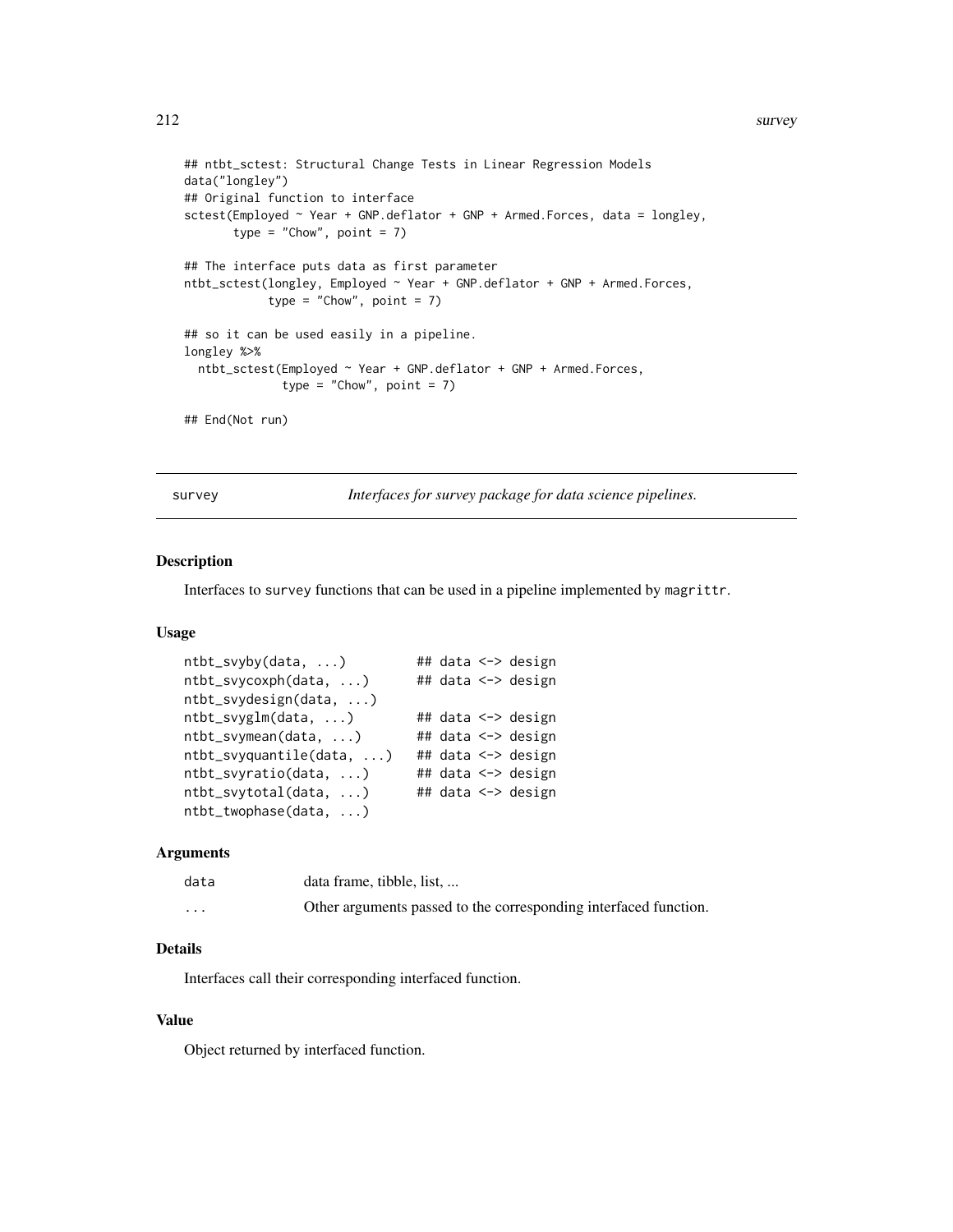survey 213

### Author(s)

Roberto Bertolusso

```
## Not run:
library(intubate)
library(magrittr)
library(survey)
## svydesign
data(api)
## Original function to interface
# stratified sample
dstrat <- svydesign(id=~1,strata=~stype, weights=~pw, data=apistrat, fpc=~fpc)
# one-stage cluster sample
dclus1 <- svydesign(id=~dnum, weights=~pw, data=apiclus1, fpc=~fpc)
# two-stage cluster sample: weights computed from population sizes.
dclus2 <- svydesign(id=~dnum+snum, fpc=~fpc1+fpc2, data=apiclus2)
## The interface puts data as first parameter
# stratified sample
dstrat <- ntbt_svydesign(data=apistrat, id=~1,strata=~stype, weights=~pw, fpc=~fpc)
# one-stage cluster sample
dclus1 <- ntbt_svydesign(data=apiclus1, id=~dnum, weights=~pw, fpc=~fpc)
# two-stage cluster sample: weights computed from population sizes.
dclus2 <- ntbt_svydesign(data=apiclus2, id=~dnum+snum, fpc=~fpc1+fpc2)
## so it can be used easily in a pipeline.
dstrat <- apistrat %>%
  ntbt_svydesign(id=~1,strata=~stype, weights=~pw, fpc=~fpc)
# one-stage cluster sample
dclus1 <- apiclus1 %>%
  ntbt_svydesign(id=~dnum, weights=~pw, fpc=~fpc)
# two-stage cluster sample: weights computed from population sizes.
dclus2 <- apiclus2 %>%
  ntbt_svydesign(id=~dnum+snum, fpc=~fpc1+fpc2)
## twofase
## two-phase simple random sampling.
data(pbc, package="survival")
pbc$randomized <- with(pbc, !is.na(trt) & trt>0)
pbc$id<-1:nrow(pbc)
## Original function to interface
d2pbc <- twophase(id=list(~id,~id), data=pbc, subset=~randomized)
svymean(~bili, d2pbc)
## The interface puts data as first parameter
d2pbc <- ntbt_twophase(data=pbc, id=list(~id,~id), subset=~randomized)
svymean(~bili, d2pbc)
```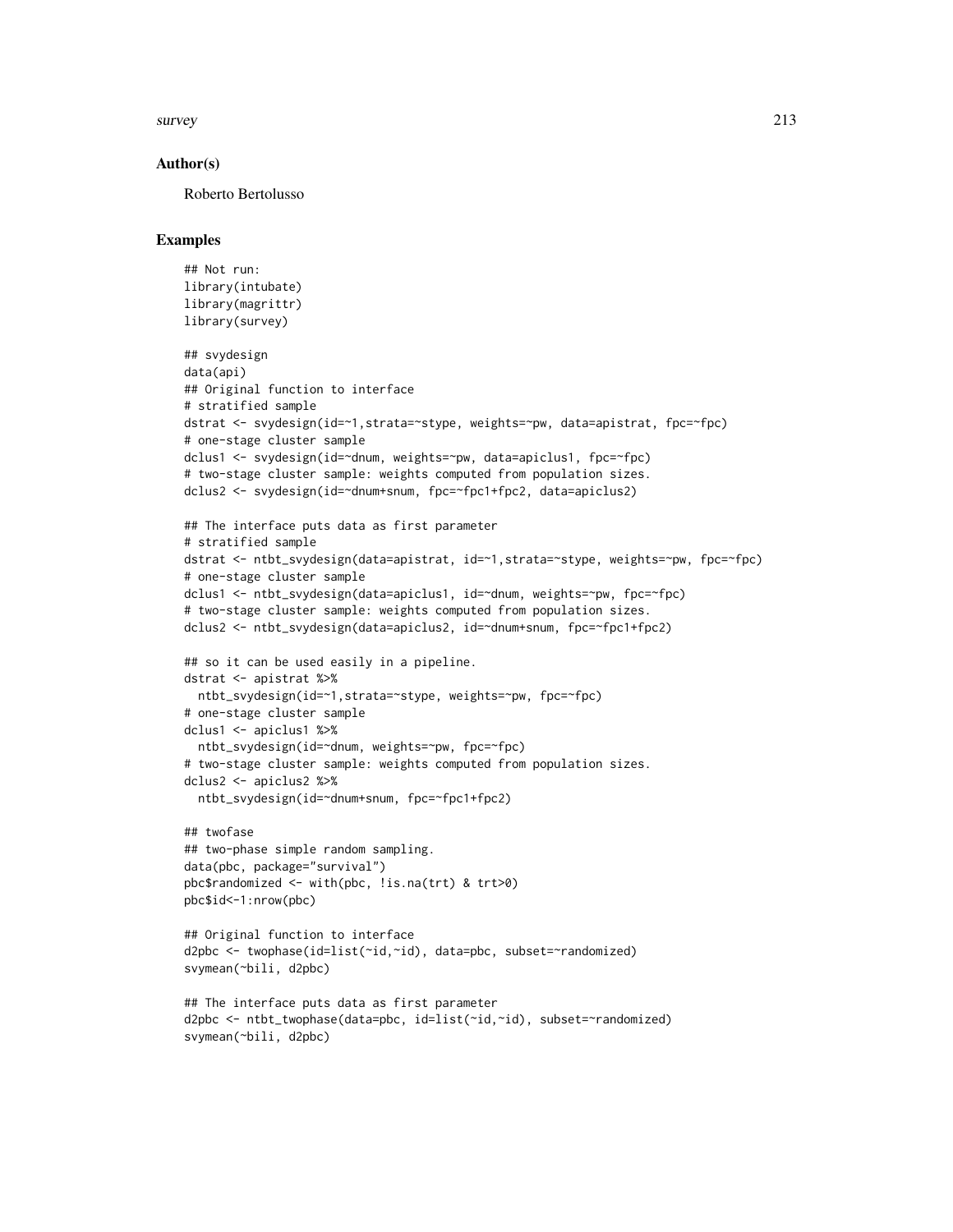```
## so it can be used easily in a pipeline.
d2pbc \leq pbc %>%
  ntbt_twophase(id=list(~id,~id), subset=~randomized)
svymean(~bili, d2pbc)
## ntbt_svyby, ntbt_svyglm, ntbt_svymean,
## ntbt_svyquantile, ntbt_svyratio, ntbt_svytotal
## From vignette of survey
vars<-names(apiclus1)[c(12:13,16:23,27:37)]
## original
dclus1 <- svydesign(id = \simdnum, weights = \simpw, data = apiclus1, fpc = \simfpc)
summary(dclus1)
## direct call
dclus1 <- apiclus1 %>%
  ntbt(svydesign, id = \simdnum, weights = \simpw, fpc = \simfpc)
summary(dclus1)
## interface
dclus1 <- apiclus1 %>%
 ntbt_svydesign(id = \simdnum, weights = \simpw, fpc = \simfpc)
summary(dclus1)
## original
svymean(~api00, dclus1)
## direct call
dclus1 %>%
 ntbt(svymean, x=~api00)
## interface
dclus1 %>%
 ntbt_svymean(x=~api00)
## original
svyquantile(~api00, dclus1, quantile=c(0.25,0.5,0.75), ci=TRUE)
## direct call
dclus1 %>%
  ntbt(svyquantile, ~api00, quantile=c(0.25,0.5,0.75), ci=TRUE)
## interface
dclus1 %>%
  ntbt(svyquantile, ~api00, quantile=c(0.25,0.5,0.75), ci=TRUE)
## original
svytotal(~stype, dclus1)
svytotal(~enroll, dclus1)
## direct call
dclus1 %>%
  ntbt(svytotal, ~stype)
dclus1 %>%
 ntbt(svytotal,~enroll)
## interface
dclus1 %>%
  ntbt(svytotal, ~stype)
```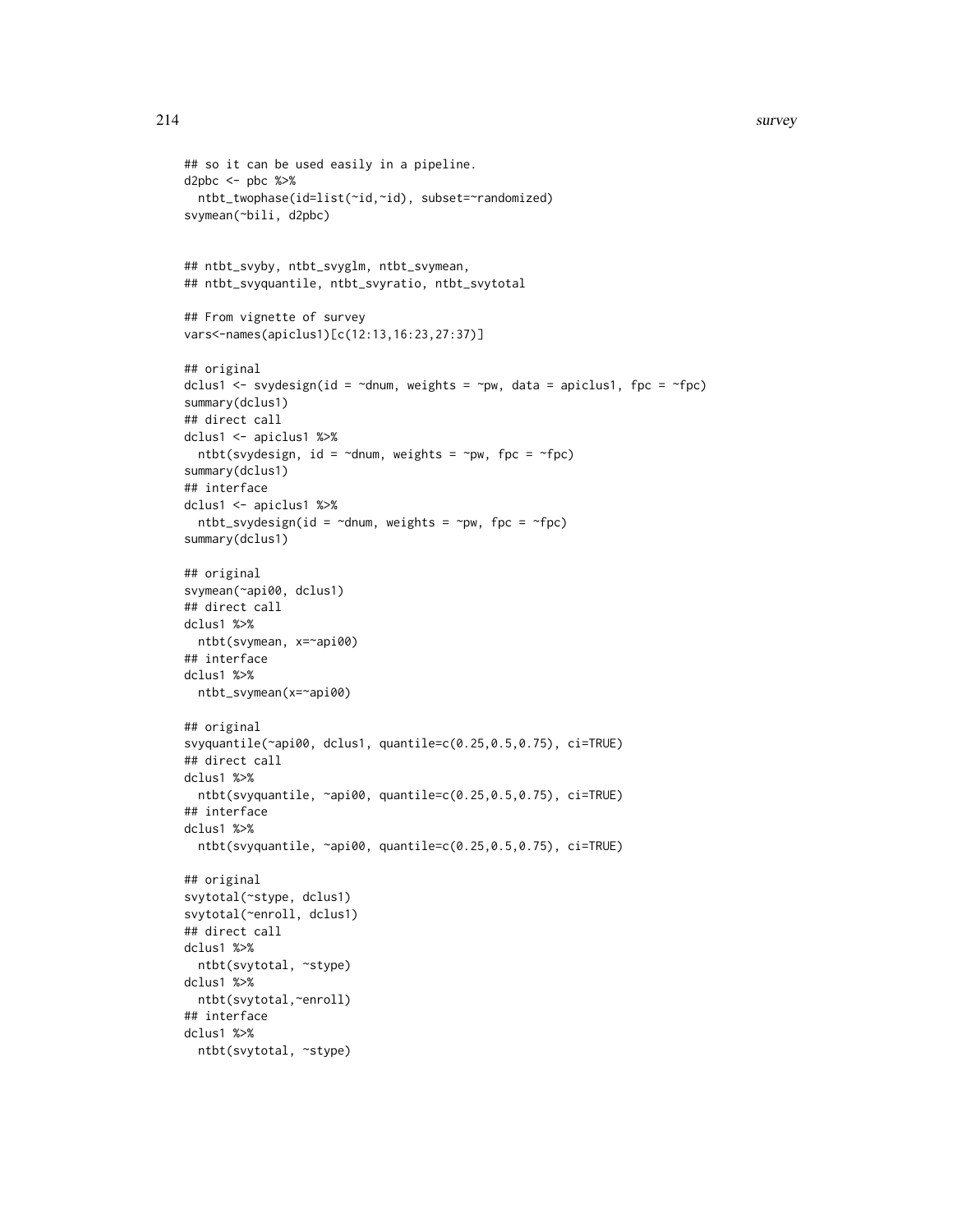#### survey 215

```
dclus1 %>%
 ntbt(svytotal,~enroll)
## original
svyratio(~api.stu, ~enroll, dclus1)
svyratio(~api.stu, ~enroll, design=subset(dclus1, stype=="H"))
## direct call
dclus1 %>%
  ntbt(svyratio, ~api.stu, ~enroll)
dclus1 %>%
  ntbt(svyratio, ~api.stu, ~enroll, design=subset("#", stype=="H"))
## interface
dclus1 %>%
  ntbt_svyratio(~api.stu, ~enroll)
dclus1 %>%
  ntbt_svyratio(~api.stu, ~enroll, design=subset("#", stype=="H"))
## original
svymean(make.formula(vars),dclus1,na.rm=TRUE)
## direct call
dclus1 %>%
 ntbt(svymean, make.formula(vars), na.rm=TRUE)
## interface
dclus1 %>%
 ntbt_svymean(make.formula(vars), na.rm=TRUE)
## original
svyby(~ell+meals, ~stype, design=dclus1, svymean)
## direct call
dclus1 %>%
 ntbt(svyby, ~ell+meals, ~stype, svymean)
## interface
dclus1 %>%
  ntbt_svyby(~ell+meals, ~stype, svymean)
## original
regmodel <- svyglm(api00~ell+meals, design=dclus1)
summary(regmodel)
logitmodel <- svyglm(I(sch.wide=="Yes")~ell+meals, design=dclus1,
                     family=quasibinomial())
summary(logitmodel)
## direct call
dclus1 %>%
  ntbt(svyglm, api00~ell+meals) %>%
  summary()
dclus1 %>%
  ntbt(svyglm, I(sch.wide=="Yes")~ell+meals, family=quasibinomial()) %>%
  summary()
## interface
dclus1 %>%
  ntbt_svyglm(api00~ell+meals) %>%
  summary()
dclus1 %>%
```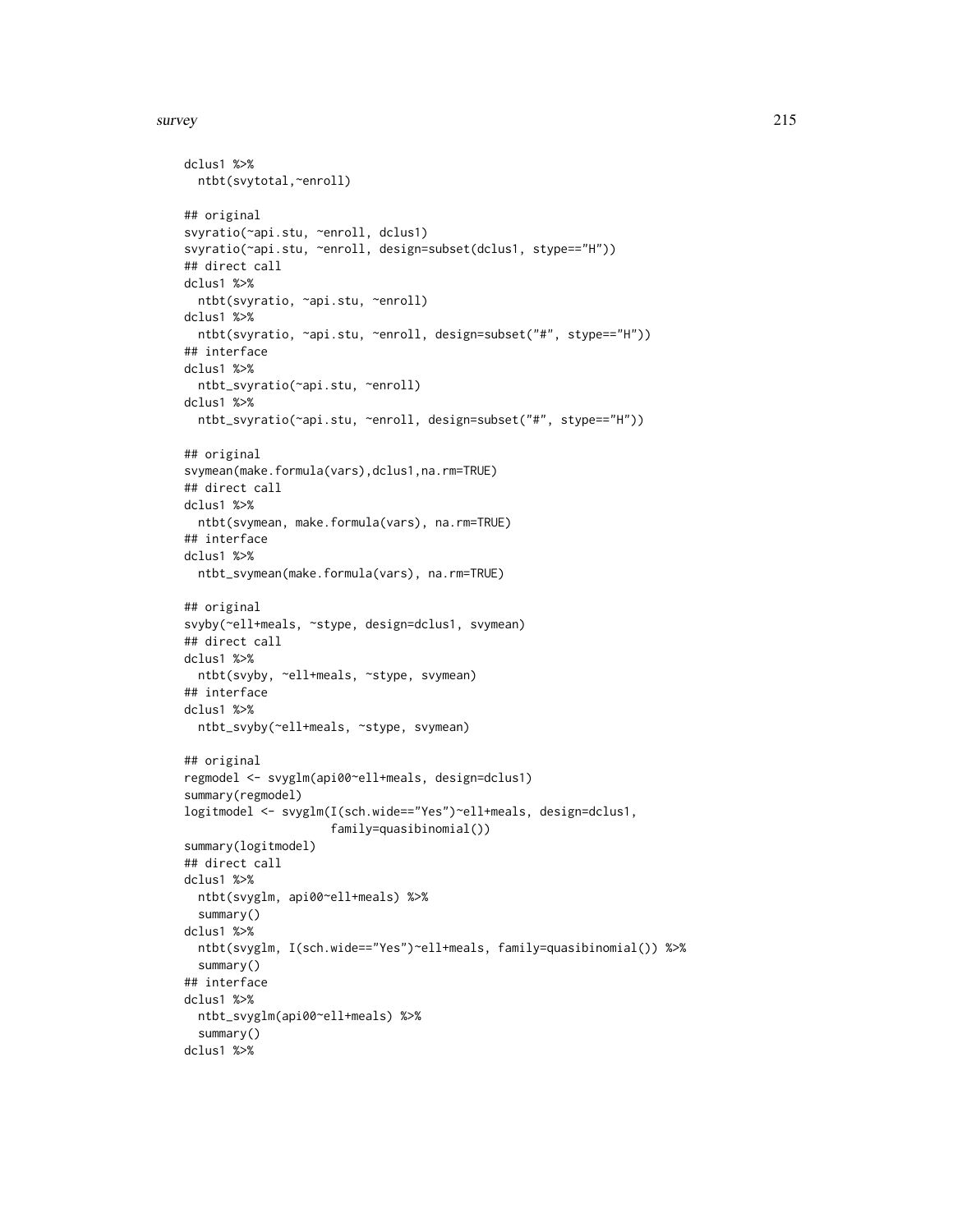```
ntbt_svyglm(I(sch.wide=="Yes")~ell+meals, family=quasibinomial()) %>%
 summary()
## ntbt_svycoxph
## stratified on case status
data(nwtco)
## original
dcchs <- twophase(id=list(~seqno,~seqno), strata=list(NULL,~rel),
                  subset=~I(in.subcohort | rel), data=nwtco)
svycoxph(Surv(edrel,rel)~factor(stage)+factor(histol)+I(age/12), design=dcchs)
## direct call
nwtco %>%
 ntbt(twophase,id = list(~seqno,~seqno), strata = list(NULL,~rel),
       subset = \sim I(in.subcohort | rel)) %>%
 ntbt(svycoxph, Surv(edrel,rel)~factor(stage)+factor(histol)+I(age/12))
## interface
nwtco %>%
 ntbt_twophase(id = list(~seqno,~seqno), strata = list(NULL,~rel),
       subset = \sim I(in.subcohort \mid rel)) %>%
 ntbt_svycoxph(Surv(edrel,rel)~factor(stage)+factor(histol)+I(age/12))
## Involved example using `intubOrders`, transforming the code in:
## https://cran.r-project.org/web/packages/survey/vignettes/survey.pdf
data(api)
## First, the original code from the vignette
vars<-names(apiclus1)[c(12:13,16:23,27:37)]
dclus1 <- svydesign(id = \simdnum, weights = \simpw, data = apiclus1, fpc = \simfpc)
summary(dclus1)
svymean(~api00, dclus1)
svyquantile(~api00, dclus1, quantile=c(0.25,0.5,0.75), ci=TRUE)
svytotal(~stype, dclus1)
svytotal(~enroll, dclus1)
svyratio(~api.stu,~enroll, dclus1)
svyratio(~api.stu, ~enroll, design=subset(dclus1, stype=="H"))
svymean(make.formula(vars),dclus1,na.rm=TRUE)
svyby(~ell+meals, ~stype, design=dclus1, svymean)
regmodel <- svyglm(api00~ell+meals,design=dclus1)
logitmodel <- svyglm(I(sch.wide=="Yes")~ell+meals, design=dclus1, family=quasibinomial())
summary(regmodel)
summary(logitmodel)
## Now using intubOrders and ntbt.
## Strategy 1: long pipeline, light use of intubOrders.
apiclus1 %>%
 ntbt(svydesign, id = ~dnum, weights = ~ pw, fpc = ~ fpc, "<|| summary >") %\gg%
 ntbt(svymean, ~ api00, "<|f| print >") %>%
 ntbt(svyquantile, \sim api00, quantile = c(0.25,0.5,0.75), ci = TRUE, "<|f| print >") %>%
```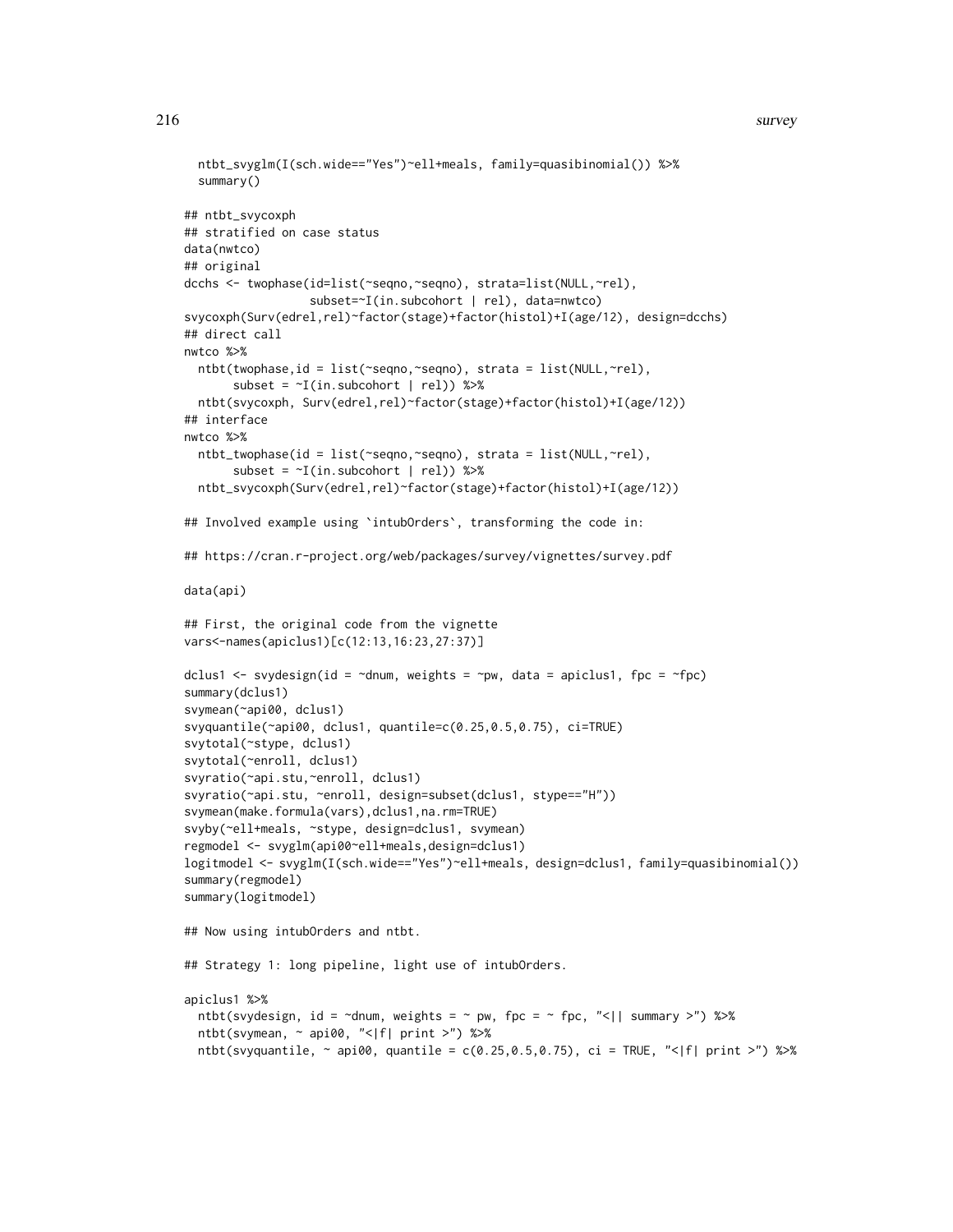```
ntbt(svytotal, ~ stype, "<|f| print >") %>%
 ntbt(svytotal, ~ enroll, "<|f| print >") %>%
 ntbt(svyratio, ~ api.stu, ~ enroll, "<|f| print >") %>%
 ntbt(svyratio, ~ api.stu, ~ enroll, design = subset("#", stype == "H"), "<|f| print >") %>%
 ntbt(svymean, make.formula(vars), na.rm = TRUE, "<|f| print >") %>%
 ntbt(svyby, ~ ell + meals, ~ stype, svymean, "<|f| print >") %>%
 ntbt(svyglm, api00 ~ ell + meals, "<|f| summary >") %>%
 ntbt(svyglm, I(sch.wide == "Yes") ~ ell + meals, family = quasibinomial(), "<|f| summary >") %>%
 summary() ## We have forwarded the result from svydesign (line 2),
            ## so we could still continue using it downstream.
## Strategy 2: short pipeline, heavy use of *one* intubOrder.
apiclus1 %>%
 ntbt(svydesign, id = \simdnum, weights = \simpw, fpc = \simfpc,
       " < |f|summary;
        svymean(~api00, #);
        svyquantile(\text{capi00}, \#, quantile = c(0.25, 0.5, 0.75), ci = TRUE);
        svytotal(~stype, #);
        svytotal(~enroll, #);
        svyratio(~api.stu,~enroll, #);
         svyratio(capi.stu, renroll, design = subset(#, stype == 'H'));
         svymean(make.formula(vars), #, na.rm = TRUE);
         svyby(~ell+meals, ~stype, #, svymean);
         summary(svyglm(api00~ell+meals, #));
       summary(svyglm(I(sch.wide == 'Yes')~ell+meals, #, family = quasibinomial())) >") %>%
 head() ## We have forwarded the original dataset,
          ## so we could continue using it downstream.
```
## End(Not run)

survival *Interfaces to survival package for data science pipelines.*

#### **Description**

Interfaces to survival functions that can be used in a pipeline implemented by magrittr.

#### Usage

```
ntbt_cch(data, ...)
ntbt_coxph(data, ...)
ntbt_pyears(data, ...)
ntbt_survConcordance(data, ...)
ntbt_survexp(data, ...)
ntbt_survfit(data, ...)
ntbt_survreg(data, ...)
ntbt_survSplit(data, ...)
```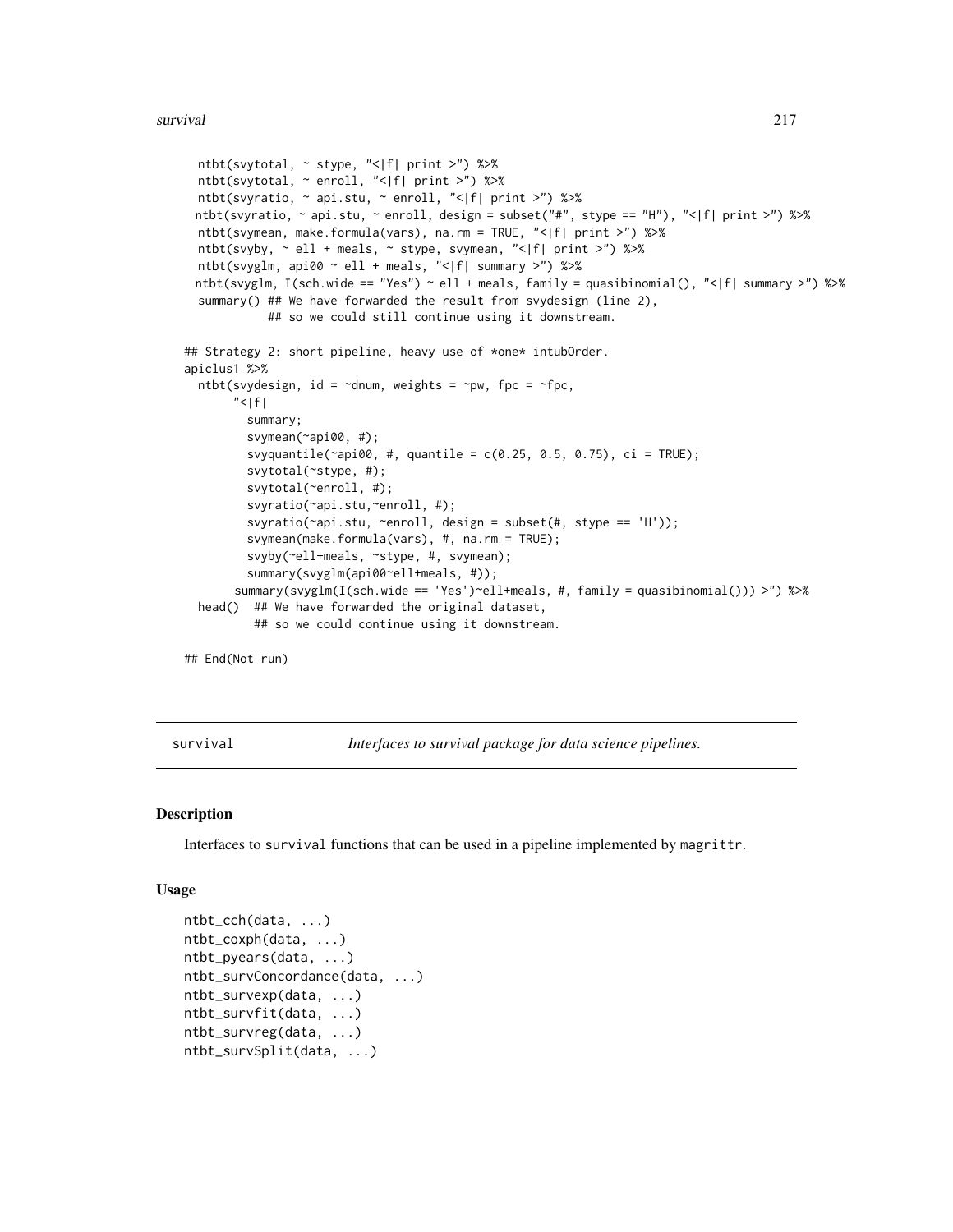#### Arguments

| data     | data frame, tibble, list,                                        |
|----------|------------------------------------------------------------------|
| $\cdots$ | Other arguments passed to the corresponding interfaced function. |

# Details

Interfaces call their corresponding interfaced function.

# Value

Object returned by interfaced function.

# Author(s)

Roberto Bertolusso

# Examples

```
## Not run:
library(intubate)
library(magrittr)
library(survival)
## cch
subcoh <- nwtco$in.subcohort
selccoh <- with(nwtco, rel==1|subcoh==1)
ccoh.data <- nwtco[selccoh,]
ccoh.data$subcohort <- subcoh[selccoh]
ccoh.data$histol <- factor(ccoh.data$histol,labels=c("FH","UH"))
ccoh.data$stage <- factor(ccoh.data$stage,labels=c("I","II","III","IV"))
ccoh.data$age <- ccoh.data$age/12 # Age in years
## Original function to interface
cch(Surv(edrel, rel) ~ stage + histol + age, data = ccoh.data,
    subcoh = ~subcohort, id=~seqno, cohort.size=4028)
## The interface reverses the order of data and formula
ntbt_cch(data = ccoh.data, Survey(cderel, rel) ~ stage + histol + age,subcoh = ~subcohort, id=~seqno, cohort.size=4028)
## so it can be used easily in a pipeline.
ccoh.data %>%
  ntbt_cch(Surv(edrel, rel) ~ stage + histol + age,
    subcoh = ~subcohort, id=~seqno, cohort.size=4028)
## coxph
## Original function to interface
vet2 <- survSplit(Surv(time, status) ~., veteran,
                  cut = c(60, 120), episode = "timegroup")
coxph(Surv(tstart, time, status) ~ karno*strata(timegroup) +
                age + trt, data = vet2)
```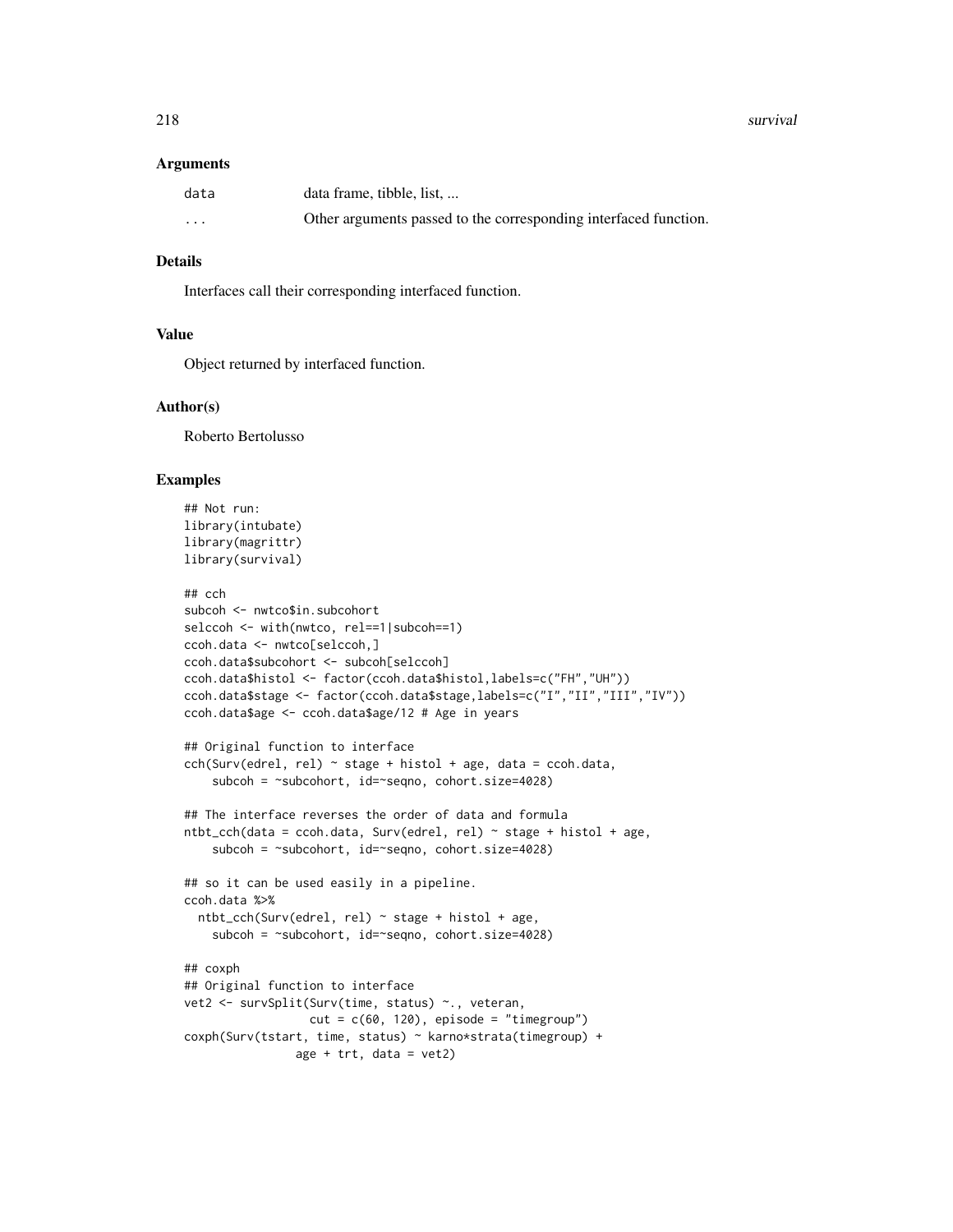```
## The interface reverses the order of data and formula
vet2 <- ntbt_survSplit(veteran, Surv(time, status) ~.,
                       cut = c(60, 120), episode = "timegroup")
ntbt_{covph}(data = vet2, Surv(tstart, time, status) ~karno*strata(timegroup) + age + trt)
## so it can be used easily in a pipeline.
veteran %>%
  ntbt_survSplit(Surv(time, status) ~.,
                 cut = c(60, 120), episode = "timegroup") %>%
  ntbt_coxph(Surv(tstart, time, status) ~
             karno*strata(timegroup) + age + trt)
## pyears
hearta <- by(heart, heart$id,
             function(x)x[x$stop == max(x$stop),])
hearta <- do.call("rbind", hearta)
## Original function to interface
pyears(Surv(stop/365.25, event) ~
         cut(age + 48, c(0,50,60,70,100)) + surgery,
       data = hearta, scale = 1)## The interface reverses the order of data and formula
ntbt_pyears(data = hearta,
            Surv(stop/365.25, event) \simcut(age + 48, c(0,50,60,70,100)) + surgery,
            scale = 1)
## so it can be used easily in a pipeline.
hearta %>%
  ntbt_pyears(Surv(stop/365.25, event) ~
                cut(age + 48, c(0,50,60,70,100)) + surgery,
              scale = 1)
## survConcordance
## Original function to interface
survConcordance(Surv(time, status) ~ age, data=lung)
## The interface reverses the order of data and formula
ntbt_survConcordance(data=lung, Surv(time, status) ~ age)
## so it can be used easily in a pipeline.
lung %>%
  ntbt_survConcordance(Surv(time, status) ~ age)
## survexp
## Original function to interface
fit1 <- survexp(futime ~ 1,data=jasa,
                rmap=list(sex="male", year=accept.dt,
                          age=(accept.dt-birth.dt)),
                method='conditional')
```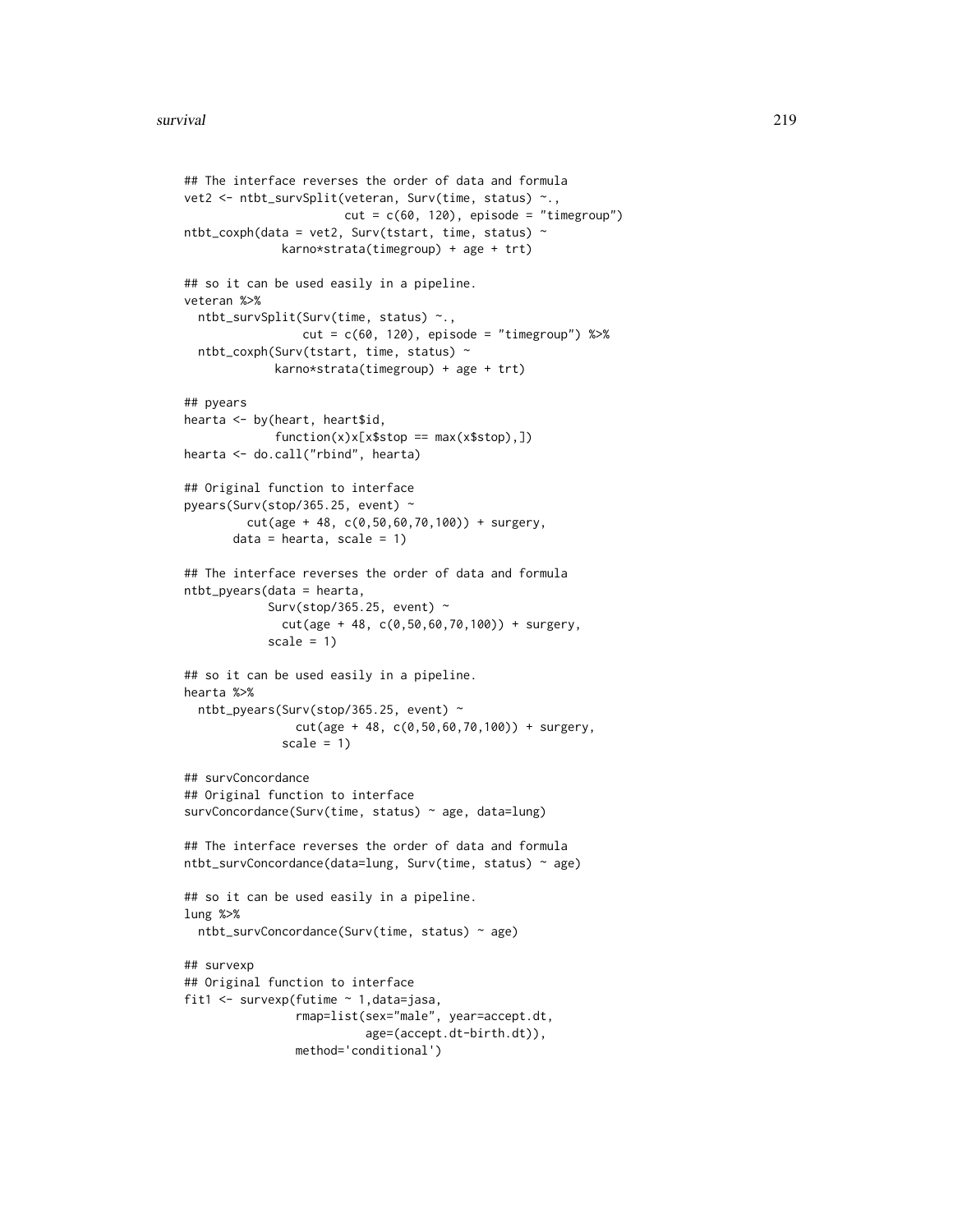```
summary(fit1, times=1:10*182.5, scale=365)
## The interface reverses the order of data and formula
fit1 <- ntbt_survexp(data=jasa, futime ~ 1,
                  rmap=list(sex="male", year=accept.dt,
                            age=(accept.dt-birth.dt)),
                  method='conditional')
summary(fit1, times=1:10*182.5, scale=365)
## so it can be used easily in a pipeline.
jasa %>%
  ntbt_survexp(futime ~ 1,
            rmap=list(sex="male", year=accept.dt,
                      age=(accept.dt-birth.dt)),
            method='conditional') %>%
  summary(times=1:10*182.5, scale=365)
## survfit
## Original function to interface
survfit(Surv(time, status) \sim x, data = aml)
## The interface reverses the order of data and formula
ntbt_survfit(data = aml, Surv(time, status) \sim x)
## so it can be used easily in a pipeline.
aml %>%
  ntbt_survfit(Surv(time, status) \sim x)
aml %>%
  ntbt_survfit(Surv(time, status) ~ x) %>%
  plot(lty = 2:3)## survreg
## Original function to interface
survreg(Surv(time, status) ~ ph.ecog + age + strata(sex), lung)
## The interface reverses the order of data and formula
ntbt_survreg(lung, Surv(time, status) ~ ph.ecog + age + strata(sex))
## so it can be used easily in a pipeline.
lung %>%
  ntbt_survreg(Surv(time, status) ~ ph.ecog + age + strata(sex))
## survSplit
## Original function to interface
vet2 <- survSplit(Surv(time, status) ~., veteran,
                  cut = c(60, 120), episode = "timegroup")
coxph(Surv(tstart, time, status) ~ karno*strata(timegroup) +
                age + trt, data = vet2)
## The interface reverses the order of data and formula
```

```
vet2 <- ntbt_survSplit(veteran, Surv(time, status) ~.,
```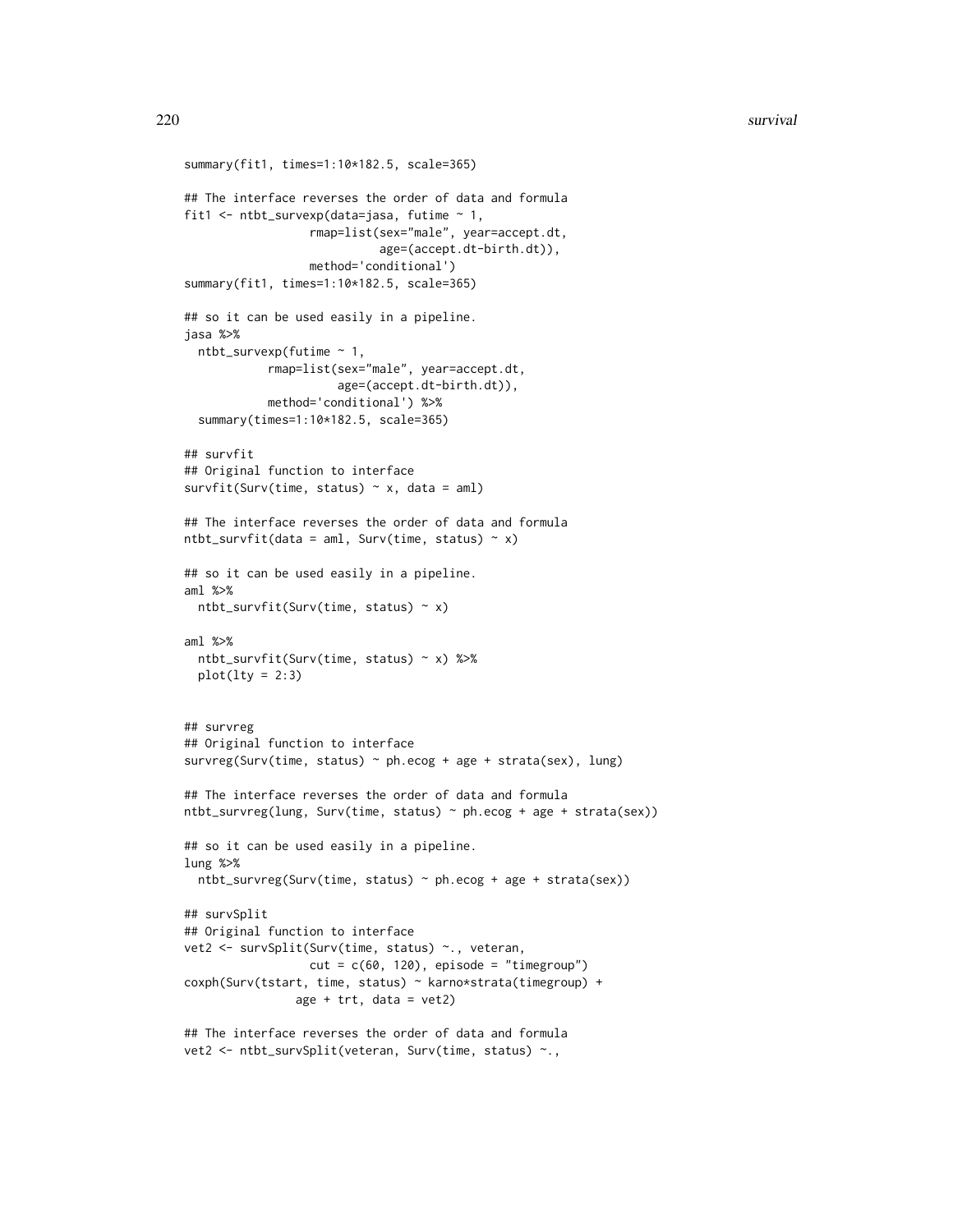#### <span id="page-220-0"></span>SwarmSVM 221

```
cut = c(60, 120), episode = "timegroup")
ntbt\_coxph(data = vet2, Surv(tstart, time, status) ~karno*strata(timegroup) + age + trt)
## so it can be used easily in a pipeline.
veteran %>%
 ntbt_survSplit(Surv(time, status) ~.,
                cut = c(60, 120),
                 episode = "timegroup") %>%
 ntbt_coxph(Surv(tstart, time, status) ~
            karno*strata(timegroup) + age + trt)
```
## End(Not run)

SwarmSVM *Interfaces for SwarmSVM package for data science pipelines.*

# Description

Interfaces to SwarmSVM functions that can be used in a pipeline implemented by magrittr.

#### Usage

```
ntbt_alphasvm(data, ...)
```
# Arguments

| data     | data frame, tibble, list                                         |
|----------|------------------------------------------------------------------|
| $\cdots$ | Other arguments passed to the corresponding interfaced function. |

# Details

Interfaces call their corresponding interfaced function.

# Value

Object returned by interfaced function.

# Author(s)

Roberto Bertolusso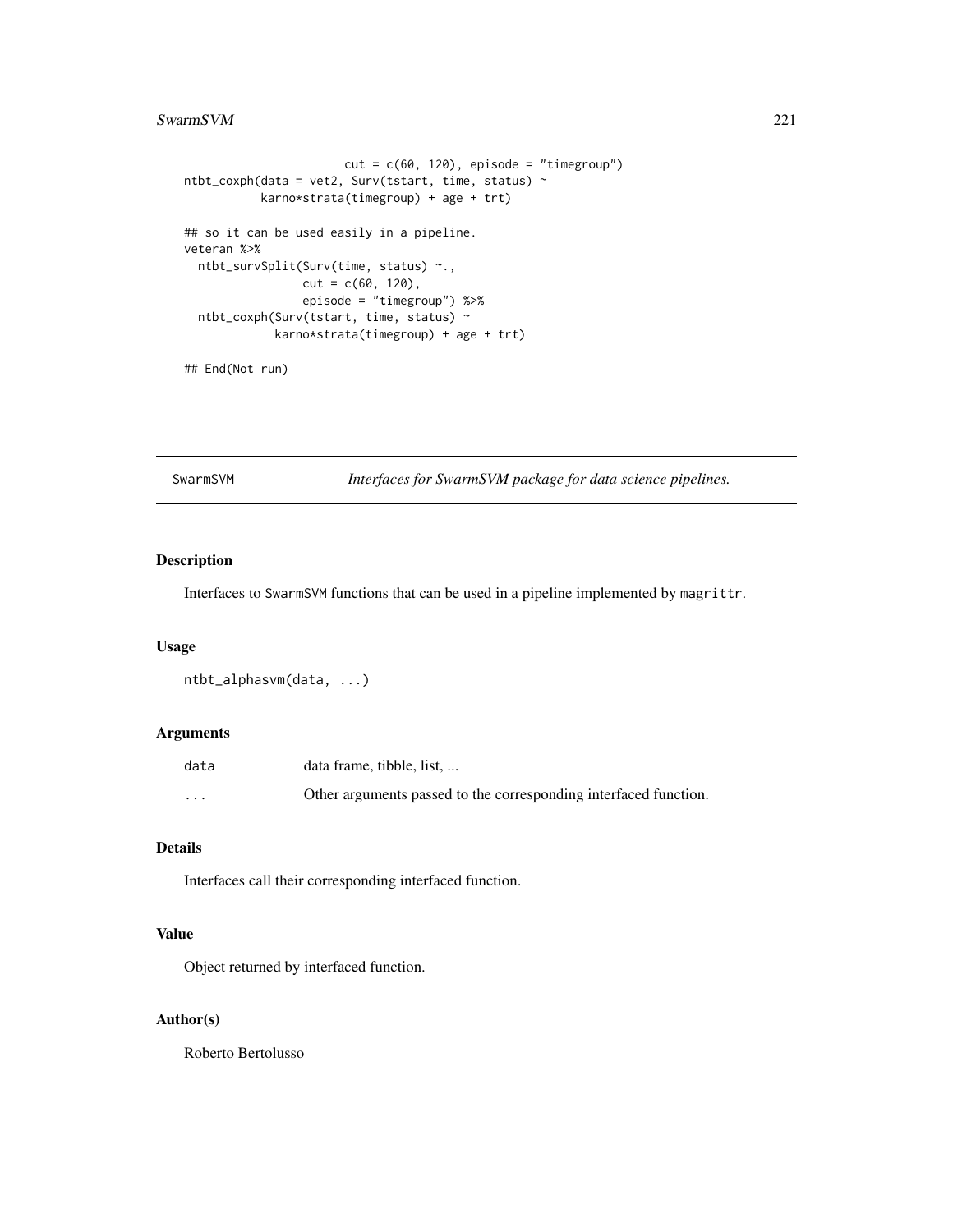#### <span id="page-221-0"></span>222 systemfit and the system of the system of the system of the system of the system of the system of the system of the system of the system of the system of the system of the system of the system of the system of the syst

# Examples

```
## Not run:
library(intubate)
library(magrittr)
library(SwarmSVM)
## ntbt_alphasvm: Support Vector Machines taking initial alpha values
data(iris)
## Original function to interface
alphasvm(Species ~ ., data = iris)
## The interface puts data as first parameter
ntbt_alphasvm(iris, Species ~ .)
## so it can be used easily in a pipeline.
iris %>%
  ntbt_alphasvm(Species ~ .)
## End(Not run)
```
systemfit *Interfaces for systemfit package for data science pipelines.*

#### Description

Interfaces to systemfit functions that can be used in a pipeline implemented by magrittr.

# Usage

```
ntbt_systemfit(data, ...)
```
# Arguments

| data     | data frame, tibble, list,                                        |
|----------|------------------------------------------------------------------|
| $\cdots$ | Other arguments passed to the corresponding interfaced function. |

# Details

Interfaces call their corresponding interfaced function.

# Value

Object returned by interfaced function.

# Author(s)

Roberto Bertolusso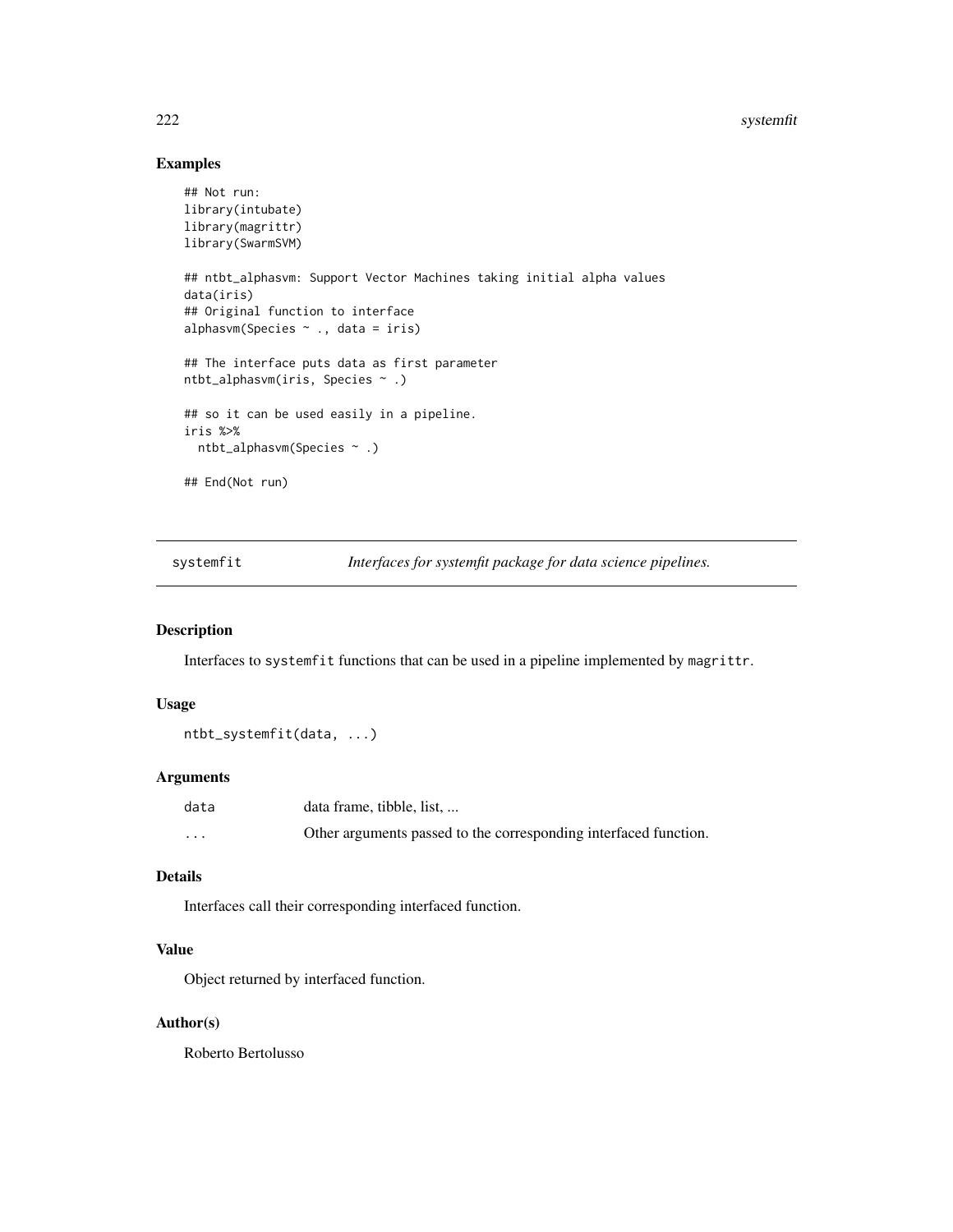<span id="page-222-0"></span>tree 223

# Examples

```
## Not run:
library(intubate)
library(magrittr)
library(systemfit)
## ntbt_systemfit: Linear Equation System Estimation
data("Kmenta")
eqDemand <- consump ~ price + income
eqSupply <- consump ~ price + farmPrice + trend
system <- list( demand = eqDemand, supply = eqSupply )
## Original function to interface
fitols <- systemfit(system, data = Kmenta)
print(fitols)
## The interface puts data as first parameter
fitols <- ntbt_systemfit(Kmenta, system, "<|F|>")
## Need "<|F|>" (at least for now) to clarify it is a formula
print(fitols)
## so it can be used easily in a pipeline.
## Need "<|F|>" (at least for now) to clarify it is a formula
Kmenta %>%
  ntbt_systemfit(system, "<|F|>") %>%
  print()
## End(Not run)
```
tree *Interfaces for tree package for data science pipelines.*

# Description

Interfaces to tree functions that can be used in a pipeline implemented by magrittr.

#### Usage

ntbt\_tree(data, ...)

#### Arguments

| data                 | data frame, tibble, list,                                        |
|----------------------|------------------------------------------------------------------|
| $\ddot{\phantom{0}}$ | Other arguments passed to the corresponding interfaced function. |

# Details

Interfaces call their corresponding interfaced function.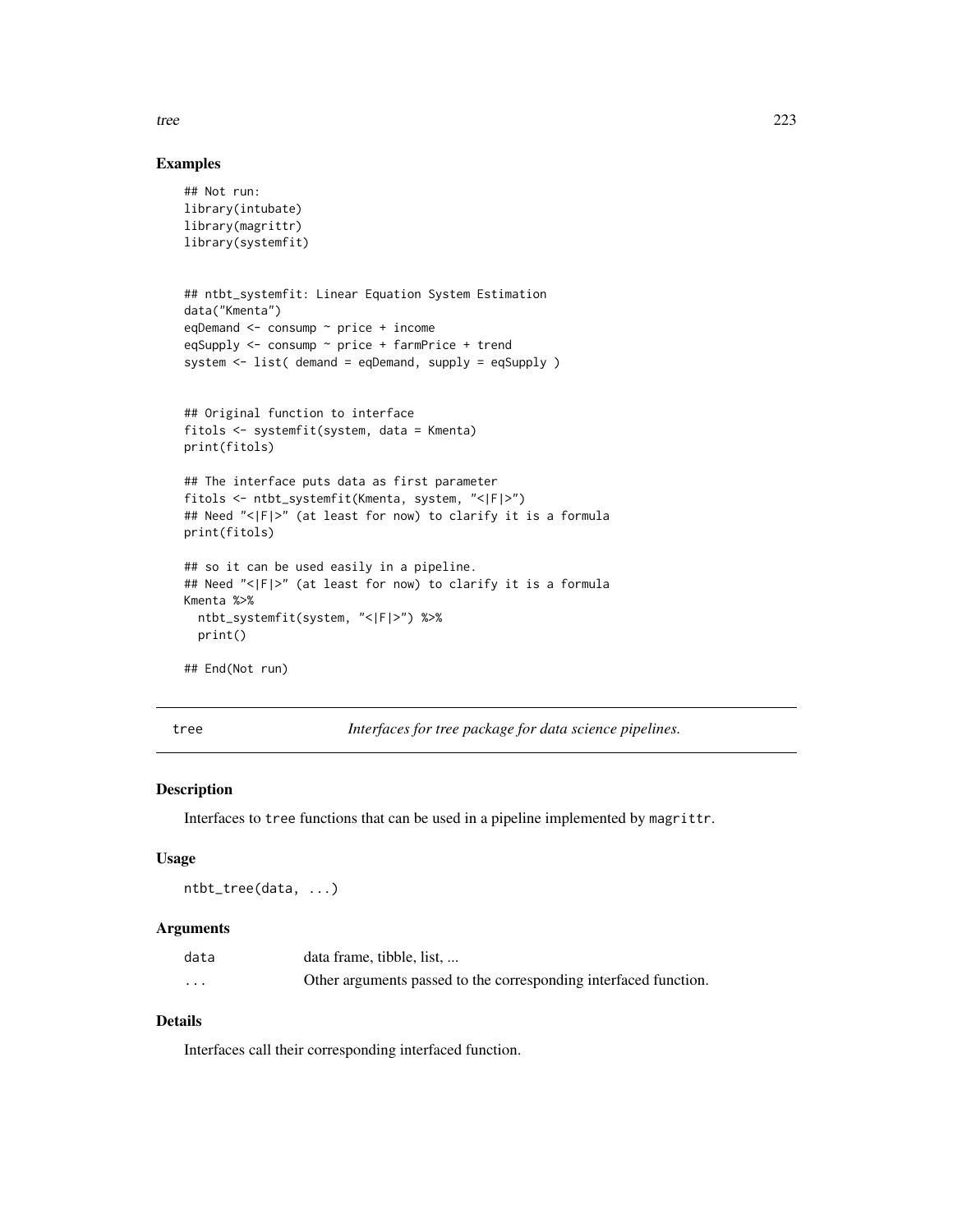# <span id="page-223-0"></span>Value

Object returned by interfaced function.

# Author(s)

Roberto Bertolusso

### Examples

```
## Not run:
library(intubate)
library(magrittr)
library(tree)
data(cpus, package="MASS")
## Original function to interface
cpus.ltr <- tree(log10(perf) ~ syct+mmin+mmax+cach+chmin+chmax, cpus)
cpus.ltr
summary(cpus.ltr)
plot(cpus.ltr)
text(cpus.ltr)
## The interface reverses the order of data and formula
cpus.ltr <- ntbt_tree(cpus, log10(perf) ~ syct+mmin+mmax+cach+chmin+chmax)
cpus.ltr
summary(cpus.ltr)
plot(cpus.ltr); text(cpus.ltr)
## so it can be used easily in a pipeline.
cpus %>%
  ntbt_tree(log10(perf) ~ syct + mmin + mmax + cach + chmin + chmax) %>%
  summary()
cpus %>%
  ntbt_tree(log10(perf) ~ syct + mmin + mmax + cach + chmin + chmax) %T>%
  plot() %>%
  text()
iris %>%
  ntbt_tree(Species ~.) %>%
  summary()
## End(Not run)
```
vcd *Interfaces for vcd package for data science pipelines.*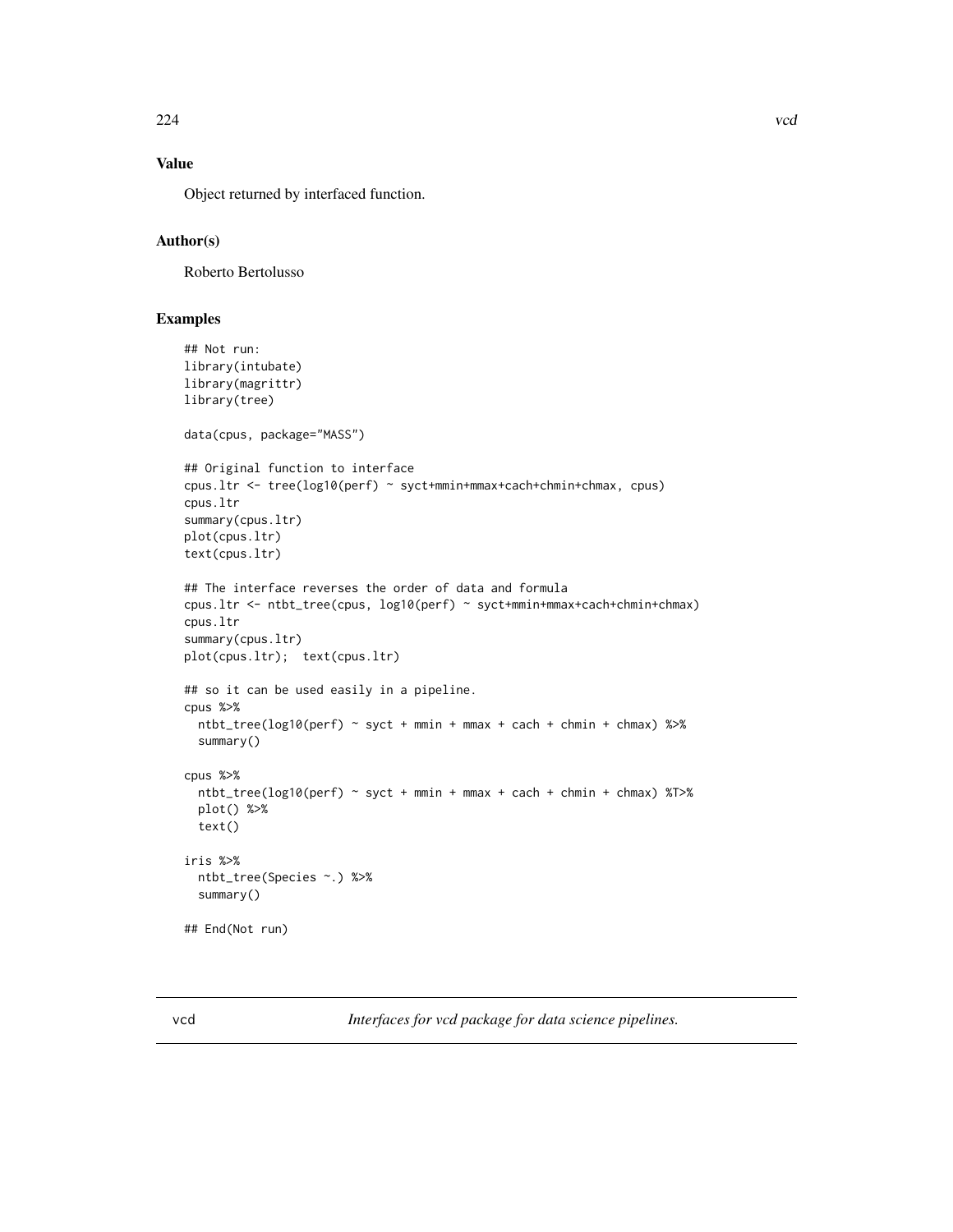vcd 225

# Description

Interfaces to vcd functions that can be used in a pipeline implemented by magrittr.

# Usage

```
ntbt_agreementplot(data, ...)
ntbt_assoc(data, ...)
ntbt_cd_plot(data, ...)
ntbt_cotabplot(data, ...)
ntbt_loddsratio(data, ...)
ntbt_mosaic(data, ...)
ntbt_sieve(data, ...)
ntbt_spine(data, ...)
ntbt_structable(data, ...)
```
# Arguments

| data                 | data frame, tibble, list,                                        |
|----------------------|------------------------------------------------------------------|
| $\ddot{\phantom{0}}$ | Other arguments passed to the corresponding interfaced function. |

# Details

Interfaces call their corresponding interfaced function.

# Value

Object returned by interfaced function.

# Author(s)

Roberto Bertolusso

# Examples

```
## Not run:
library(intubate)
library(magrittr)
library(vcd)
```

```
## ntbt_agreementplot: Bangdiwala's Observer Agreement Chart
## Original function to interface
agreementplot(Freq ~ Gender + Admit, as.data.frame(UCBAdmissions))
```

```
## The interface puts data as first parameter
ntbt_agreementplot(as.data.frame(UCBAdmissions), Freq ~ Gender + Admit)
```

```
## so it can be used easily in a pipeline.
as.data.frame(UCBAdmissions) %>%
 ntbt_agreementplot(Freq ~ Gender + Admit)
```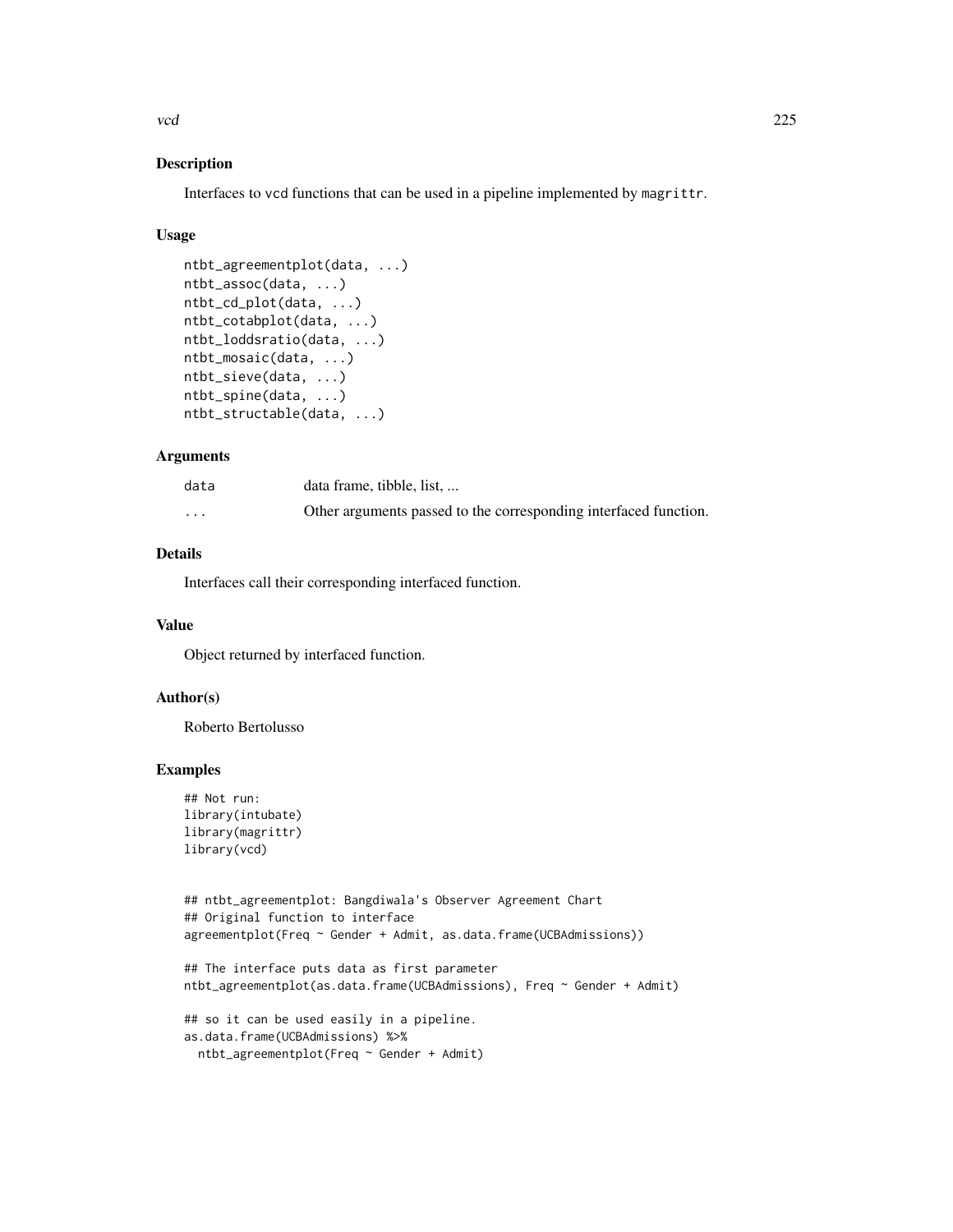```
## ntbt_assoc: Extended Association Plots
## Original function to interface
assoc(Freq ~ ĈGender + Admit, data = as.data-frame(UCBAdmissions))## The interface puts data as first parameter
ntbt_assoc(as.data.frame(UCBAdmissions), Freq ~ Gender + Admit)
## so it can be used easily in a pipeline.
as.data.frame(UCBAdmissions) %>%
  ntbt_assoc(Freq ~ Gender + Admit)
## ntbt_cd_plot: Conditional Density Plots
data("Arthritis")
## Original function to interface
cd\_plot(Improved ~ Age, data = Arthritis)## The interface puts data as first parameter
ntbt_cd_plot(Arthritis, Improved ~ Age)
## so it can be used easily in a pipeline.
Arthritis %>%
  ntbt_cd_plot(Improved ~ Age)
## ntbt_cotabplot: Coplot for Contingency Tables
## Original function to interface
cotabplot(~ Admit + Gender | Dept, data = UCBAdmissions)
## The interface puts data as first parameter
ntbt_cotabplot(UCBAdmissions, ~ Admit + Gender | Dept)
## so it can be used easily in a pipeline.
UCBAdmissions %>%
  ntbt_cotabplot(~ Admit + Gender | Dept)
## ntbt_loddsratio: Calculate Generalized Log Odds Ratios for Frequency Tables
data(Punishment, package = "vcd")
## Original function to interface
loddsratio(Freq \sim memory + attitude | age + education, data = Punishment)
## The interface puts data as first parameter
ntbt_loddsratio(Punishment, Freq ~ memory + attitude | age + education)
## so it can be used easily in a pipeline.
Punishment %>%
  ntbt_loddsratio(Freq ~ memory + attitude | age + education)
```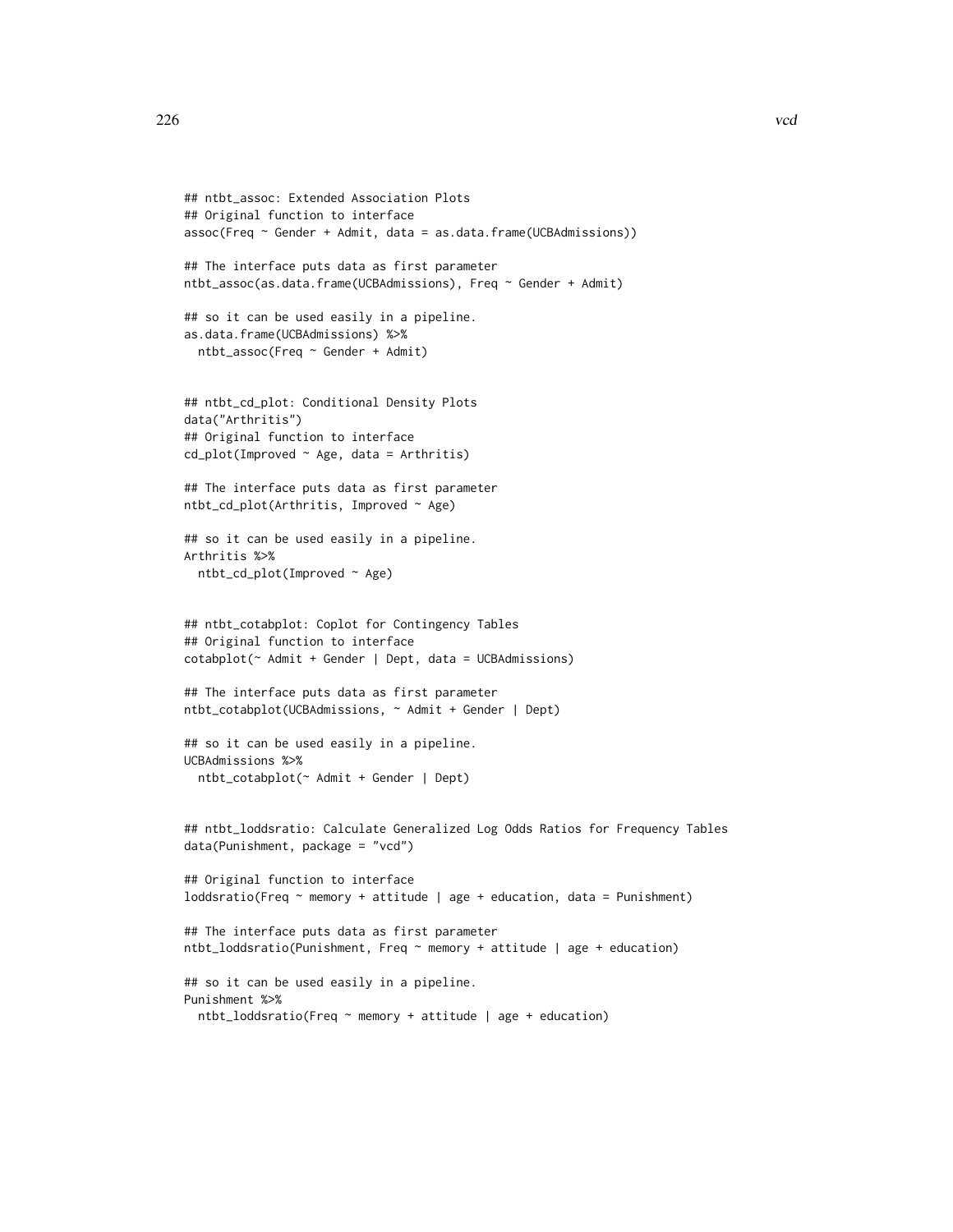```
## ntbt_mosaic: Extended Mosaic Plots
library(MASS)
data("Titanic")
mosaic(Titanic)
## Original function to interface
mosaic(~ Sex + Age + Survived, data = Titanic,
       main = "Survival on the Titanic", shade = TRUE, legend = TRUE)
## The interface puts data as first parameter
ntbt_mosaic(Titanic, ~ Sex + Age + Survived,
            main = "Survival on the Titanic", shade = TRUE, legend = TRUE)
## so it can be used easily in a pipeline.
Titanic %>%
  ntbt_mosaic(~ Sex + Age + Survived,
              main = "Survival on the Titanic", shade = TRUE, legend = TRUE)
## ntbt_sieve: Extended Sieve Plots
data("VisualAcuity")
## Original function to interface
sieve(Freq \sim right + left, data = VisualAcuity)
## The interface puts data as first parameter
ntbt_sieve(VisualAcuity, Freq ~ right + left)
## so it can be used easily in a pipeline.
VisualAcuity %>%
  ntbt_sieve(Freq ~ right + left)
## ntbt_spine: Spine Plots and Spinograms
data("Arthritis")
## Original function to interface
spine(Improved \sim Treatment, data = Arthritis)
## The interface puts data as first parameter
ntbt_spine(Arthritis, Improved ~ Treatment)
## so it can be used easily in a pipeline.
Arthritis %>%
  ntbt_spine(Improved ~ Treatment)
## ntbt_structable: Structured Contingency Tables
## Original function to interface
structable(Sex + Class ~ Survived + Age, data = Titanic)
## The interface puts data as first parameter
ntbt_structable(Titanic, Sex + Class ~ Survived + Age)
```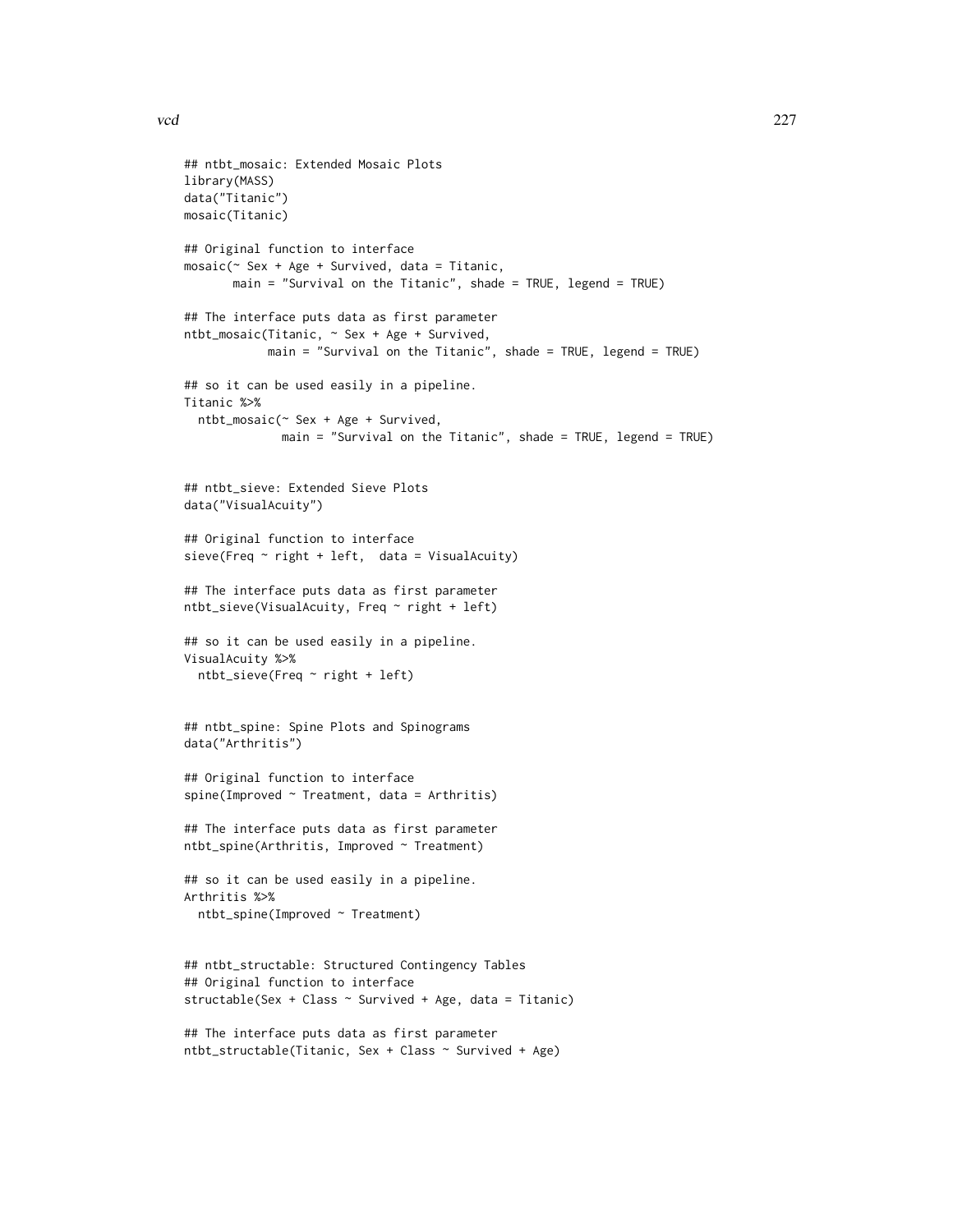```
## so it can be used easily in a pipeline.
Titanic %>%
  ntbt_structable(Sex + Class ~ Survived + Age)
## End(Not run)
```
vegan *Interfaces for vegan package for data science pipelines.*

# Description

Interfaces to vegan functions that can be used in a pipeline implemented by magrittr.

# Usage

```
ntbt_adipart(data, ...)
ntbt_adonis(data, ...)
ntbt_adonis2(data, ...)
ntbt_bioenv(data, ...)
ntbt_capscale(data, ...)
ntbt_cca(data, ...)
ntbt_dbrda(data, ...)
ntbt_envfit(data, ...)
ntbt_gdispweight(data, ...)
ntbt_multipart(data, ...)
ntbt_ordicloud(data, ...)
ntbt_ordisplom(data, ...)
ntbt_ordisurf(data, ...)
ntbt_ordixyplot(data, ...)
```
# Arguments

| data     | data frame, tibble, list,                                        |
|----------|------------------------------------------------------------------|
| $\cdots$ | Other arguments passed to the corresponding interfaced function. |

# Details

Interfaces call their corresponding interfaced function.

# Value

Object returned by interfaced function.

### Author(s)

Roberto Bertolusso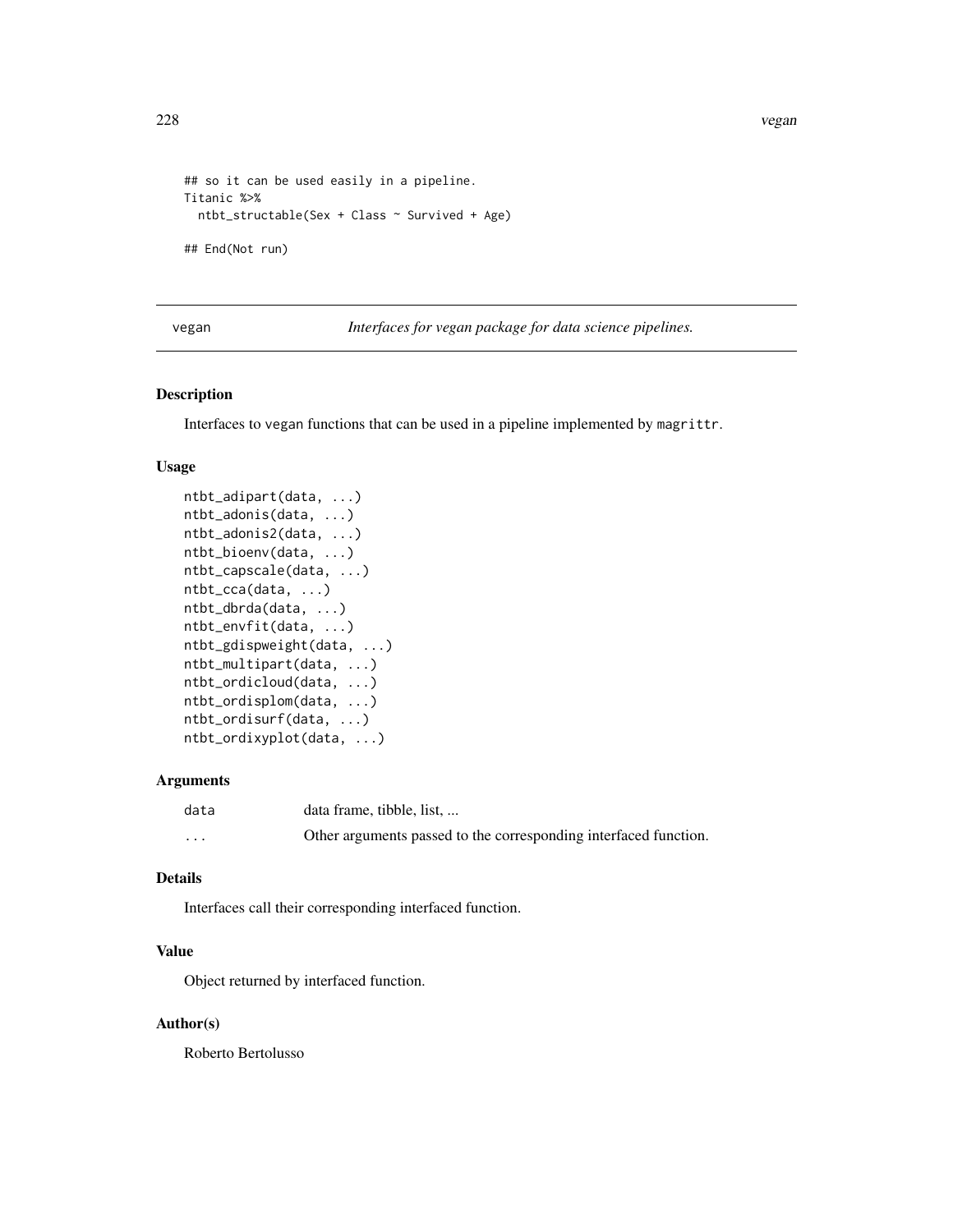#### vegan 229

# Examples

```
## Not run:
library(intubate)
library(magrittr)
library(vegan)
## There is cheating going on on these examples,
## as the cases need two datasets, and only one
## is being piped... I may get back to this down the line.
## For now, please close an eye.
## ntbt_adipart: Additive Diversity Partitioning and Hierarchical Null Model Testing
data(mite)
data(mite.xy)
## Function to get equal area partitions of the mite data
cutter \le function (x, cut = seq(0, 10, by = 2.5)) {
    out \leq rep(1, length(x))
    for (i in 2:(length(cut) - 1))out[which(x > cut[i] & x <= cut[(i + 1)])] <- i
    return(out)}
## The hierarchy of sample aggregation
levsm <- with(mite.xy, data.frame(
   l1=1:nrow(mite),
   12 = \text{cutter}(y, \text{ cut} = \text{seq}(0, 10, \text{ by } = 2.5)),l3=cutter(y, cut = seq(0, 10, by = 5)),l4=cutter(y, cut = seq(0, 10, by = 10))))## Original function to interface
set.seed(1)
adipart(mite ~ ., levsm, index="richness", nsimul=19)
## The interface puts data as first parameter
set.seed(1)
ntbt_adipart(levsm, mite ~ ., index="richness", nsimul=19)
## so it can be used easily in a pipeline.
set.seed(1)
levsm %>%
  ntbt_adipart(mite ~ ., index="richness", nsimul=19)
## ntbt_adonis: Permutational Multivariate Analysis of Variance Using Distance Matrices
data(dune)
data(dune.env)
## Original function to interface
set.seed(1)
adonis(dune ~ Management*A1, data = dune.env)
adonis2(dune ~ Management*A1, data = duneenv)## The interface puts data as first parameter
set.seed(1)
```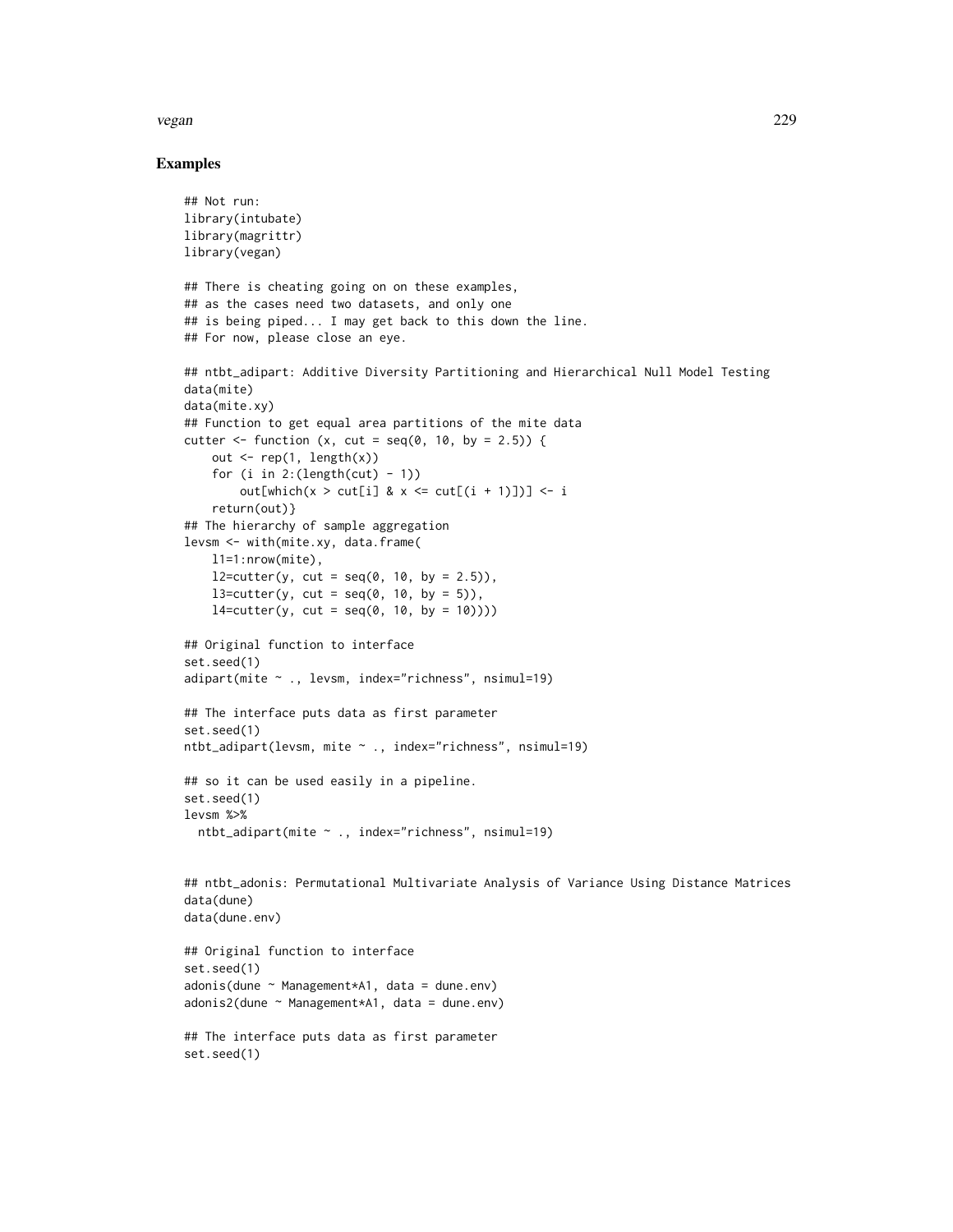```
ntbt_adonis(dune.env, dune ~ Management*A1)
ntbt_adonis2(dune.env, dune ~ Management*A1)
## so it can be used easily in a pipeline.
set.seed(1)
dune.env %>%
 ntbt_adonis(dune ~ Management*A1)
dune.env %>%
 ntbt_adonis2(dune ~ Management*A1)
## ntbt_bioenv: Best Subset of Environmental Variables with
## Maximum (Rank) Correlation with Community Dissimilarities
data(varespec)
data(varechem)
## Original function to interface
bioenv(wisconsin(varespec) \sim log(N) + P + K + Ca + pH + Al, varechem)
## The interface puts data as first parameter
ntbt_bioenv(varechem, wisconsin(varespec) \sim log(N) + P + K + Ca + pH + Al)
## so it can be used easily in a pipeline.
varechem %>%
 ntbt_bioenv(wisconsin(varespec) \sim log(N) + P + K + Ca + pH + Al)
## ntbt_capscale: [Partial] Distance-based Redundancy Analysis
## ntbt_dbrda:
## Original function to interface
capscale(varespec \sim N + P + K + Condition(Al), varechem,
        dist="bray")
dbrda(varespec \sim N + P + K + Condition(Al), varechem,
        dist="bray")
## The interface puts data as first parameter
ntbt\_capscale(varechem, varespec ~ N + P + K + Condition(Al),dist="bray")
ntbt_dbrda(varechem, varespec ~ N + P + K + Condition(Al),dist="bray")
## so it can be used easily in a pipeline.
varechem %>%
 ntbt\_capscale(varespec ~ N + P + K + Condition(A1), dist="br/>2)varechem %>%
 ntbt_dbrda(varespec ~ N + P + K + Condition(Al), dist="bray")## ntbt_cca: [Partial] [Constrained] Correspondence Analysis
## and Redundancy Analysis
## Original function to interface
cca(varespec \sim Al + P*(K + Baresoil), data = varechem)
```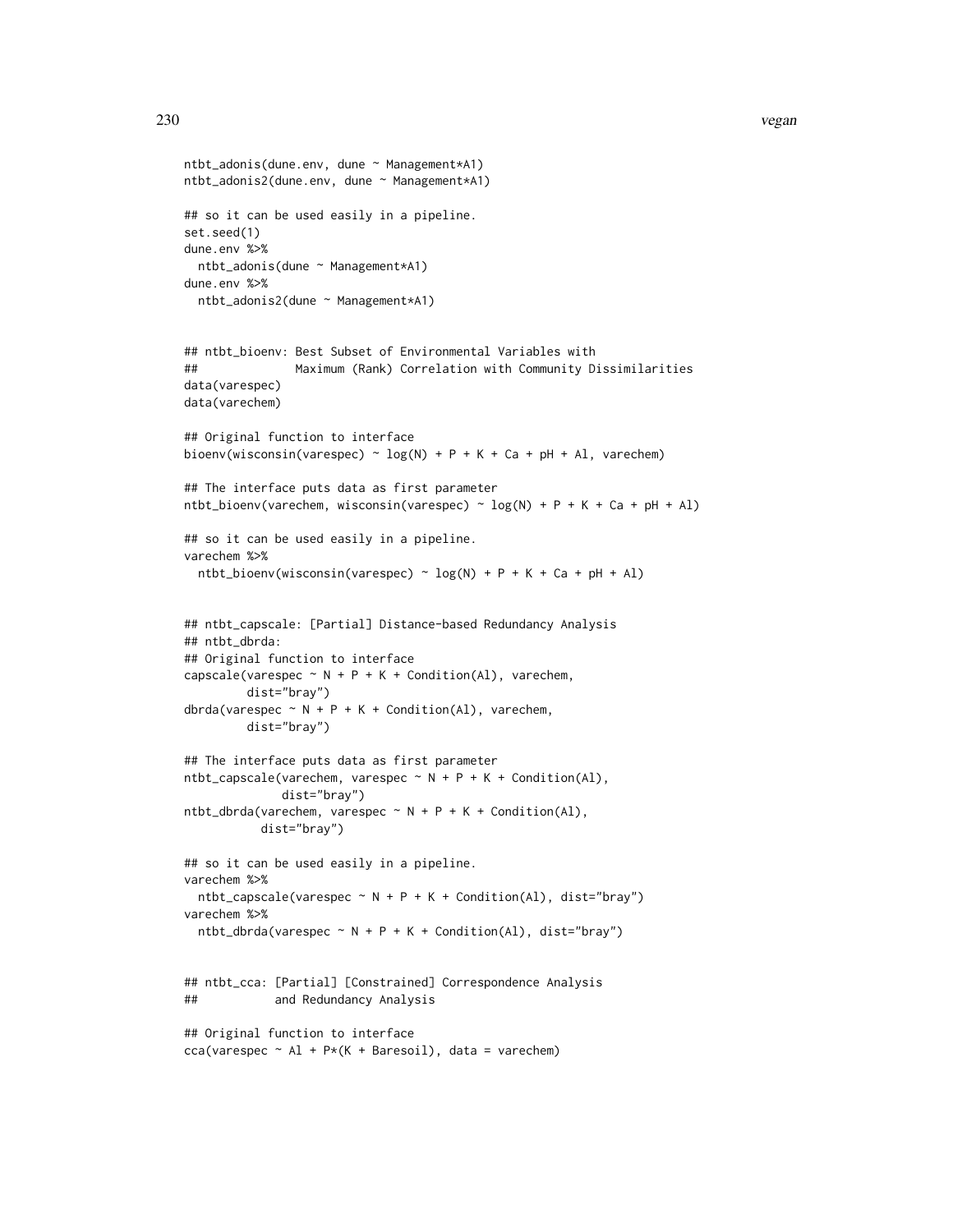```
## The interface puts data as first parameter
ntbt_cca(varechem, varespec ~ Al + P*(K + Baresoil))
## so it can be used easily in a pipeline.
varechem %>%
  ntbt_{cca}(varespec ~ A1 + P*(K + Baresoil))## ntbt_gdispweight: Dispersion-based weighting of species counts
data(mite, mite.env)
## Original function to interface
gdispweight(mite \sim Shrub + WatrCont, data = mite.env)
## The interface puts data as first parameter
ntbt_gdispweight(mite.env, mite ~ Shrub + WatrCont)
## so it can be used easily in a pipeline.
mite.env %>%
  ntbt_gdispweight(mite ~ Shrub + WatrCont)
## ntbt_envfit: Fits an Environmental Vector or Factor onto an Ordination
ord <- cca(dune)
## Original function to interface
envfit(ord \sim Moisture + A1, dune.env, perm = 0)
## The interface puts data as first parameter
ntbt\_envfit(dune.env, ord ~ Moisture + A1, perm = 0)## so it can be used easily in a pipeline.
dune.env %>%
  ntbt_envfit(ord \sim Moisture + A1, perm = 0)
## ntbt_multipart: Multiplicative Diversity Partitioning
## Original function to interface
multipart(mite \sim ., levsm, index = "renyi", scales = 1, nsimul = 19)
## The interface puts data as first parameter
ntbt_multipart(levsm, mite \sim ., index = "renyi", scales = 1, nsimul = 19)
## so it can be used easily in a pipeline.
levsm %>%
  ntbt_multipart(mite \sim ., index = "renyi", scales = 1, nsimul = 19)
## ntbt_ordisurf: Fit and Plot Smooth Surfaces of Variables on Ordination.
vare.dist <- vegdist(varespec)
vare.mds <- monoMDS(vare.dist)
## Original function to interface
ordisurf(vare.mds \sim Baresoil, varechem, bubble = 5)
```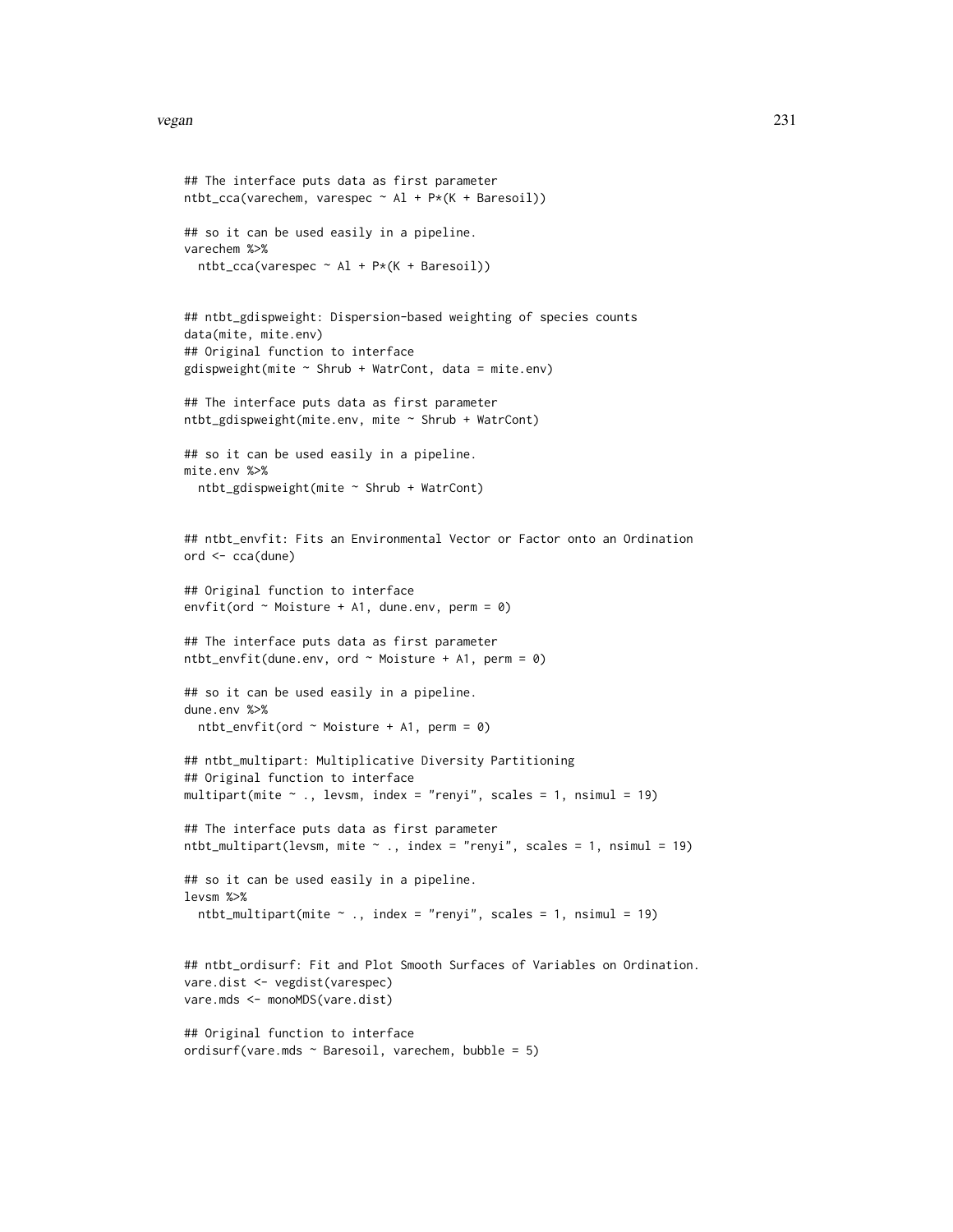```
## The interface puts data as first parameter
ntbt_ordisurf(varechem, vare.mds \sim Baresoil, bubble = 5)
## so it can be used easily in a pipeline.
varechem %>%
  ntbt_ordisurf(vare.mds \sim Baresoil, bubble = 5)
## ntbt_ordixyplot: Trellis (Lattice) Plots for Ordination
## Original function to interface
ordicloud(ord, form = CA2 \sim CA3*CA1, groups = Manure, data = dune.env)
ordisplom(ord, data = dune.env, form = \sim . | Management, groups=Manure)
ordixyplot(ord, data=dune.env, form = CA1 ~ CA2 | Management, groups=Manure)
## The interface puts data as first parameter
ntbt_ordicloud(dune.env, ord, form = CA2 ~ CA3*CA1, groups = Manure)
ntbt_ordisplom(dune.env, ord, form = ~ . | Management, groups=Manure)
ntbt_ordixyplot(dune.env, ord, form = CA1 ~ CA2 | Management, groups=Manure)
## so it can be used easily in a pipeline.
dune.env %>%
  ntbt_ordicloud(ord, form = CA2 ~ CA3*CA1, groups = Manure)
dune.env %>%
 ntbt_ordisplom(ord, form = ~ . | Management, groups=Manure)
dune.env %>%
  ntbt_ordixyplot(ord, form = CA1 \sim CA2 | Management, groups=Manure)
```
## End(Not run)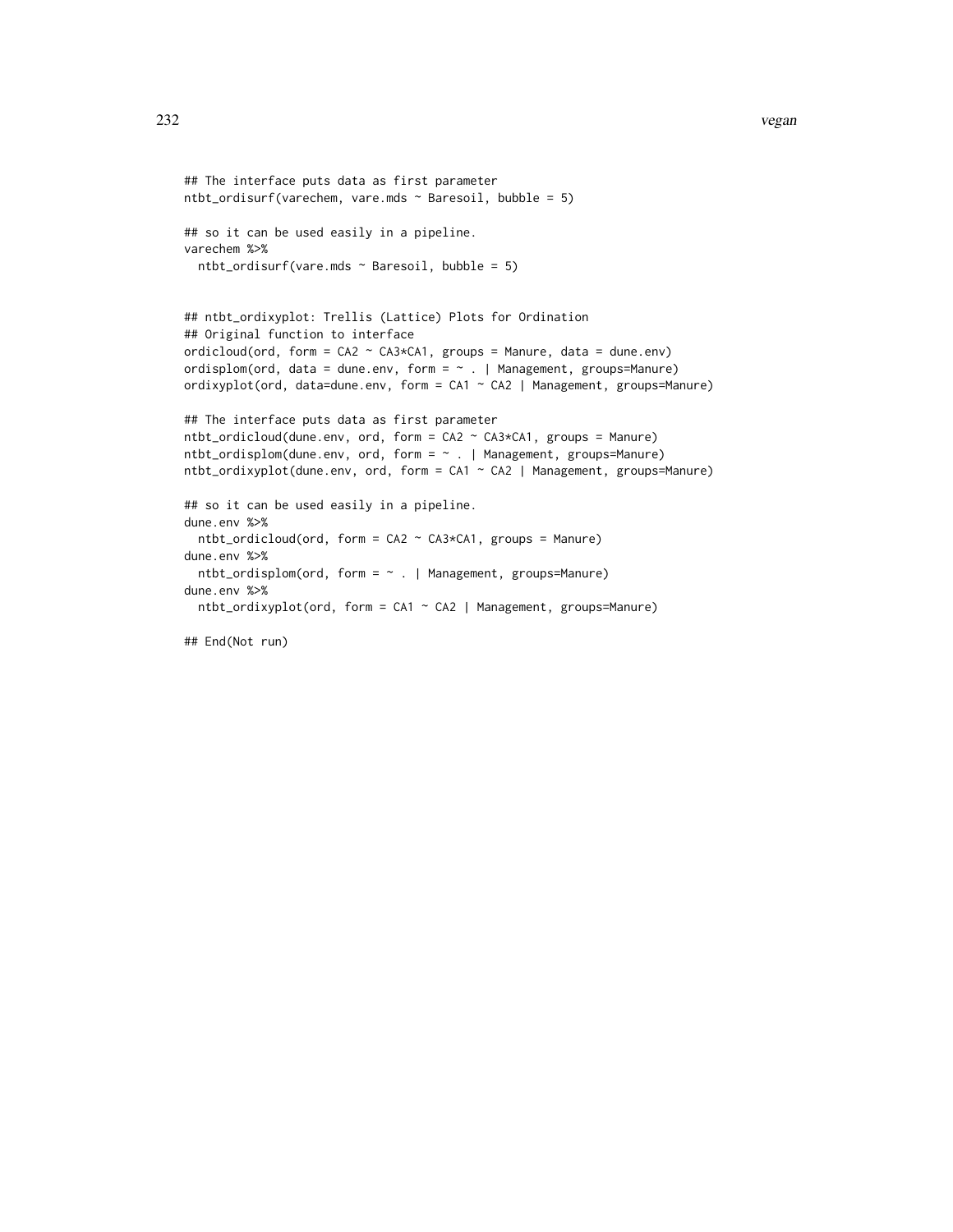# Index

∗Topic AER AER, [10](#page-9-0) ∗Topic AdaBoostM1 RWeka, [189](#page-188-0) ∗Topic Bagging RWeka, [189](#page-188-0) ∗Topic Boxplot car, [23](#page-22-0) ∗Topic CORElearn CORElearn, [38](#page-37-0) ∗Topic CoreModel CORElearn, [38](#page-37-0) ∗Topic CostSensitiveClassifier RWeka, [189](#page-188-0) ∗Topic DecisionStump RWeka, [189](#page-188-0) ∗Topic Discretize RWeka, [189](#page-188-0) ∗Topic Dotplot Hmisc, [77](#page-76-0) ∗Topic Ecdf Hmisc, [77](#page-76-0) ∗Topic EnvStats EnvStats, [43](#page-42-0) ∗Topic GainRatioAttributeEval RWeka, [189](#page-188-0) ∗Topic Hmisc Hmisc, [77](#page-76-0) ∗Topic IBk RWeka, [189](#page-188-0) ∗Topic InfoGainAttributeEval RWeka, [189](#page-188-0) ∗Topic J48 RWeka, [189](#page-188-0) ∗Topic JRip RWeka, [189](#page-188-0) ∗Topic KhmaladzeTest quantreg, [173](#page-172-0) ∗Topic LBR

RWeka, [189](#page-188-0) ∗Topic LMT RWeka, [189](#page-188-0) ∗Topic LinearRegression RWeka, [189](#page-188-0) ∗Topic Logistic RWeka, [189](#page-188-0) ∗Topic LogitBoost RWeka, [189](#page-188-0) ∗Topic M5P RWeka, [189](#page-188-0) ∗Topic M5Rules RWeka, [189](#page-188-0) ∗Topic MASS MASS, [129](#page-128-0) ∗Topic MCMCglmm MCMCglmm, [132](#page-131-0) ∗Topic MinMax iRegression, [93](#page-92-0) ∗Topic ModelEnvFormula modeltools, [142](#page-141-0) ∗Topic MultiBoostAB RWeka, [189](#page-188-0) ∗Topic Normalize RWeka, [189](#page-188-0) ∗Topic OneR RWeka, [189](#page-188-0) ∗Topic PART RWeka, [189](#page-188-0) ∗Topic ParseFormula modeltools, [142](#page-141-0) ∗Topic RRF RRF, [188](#page-187-0) ∗Topic RWeka RWeka, [189](#page-188-0) ∗Topic Rchoice Rchoice, [177](#page-176-0) ∗Topic SMO RWeka, [189](#page-188-0)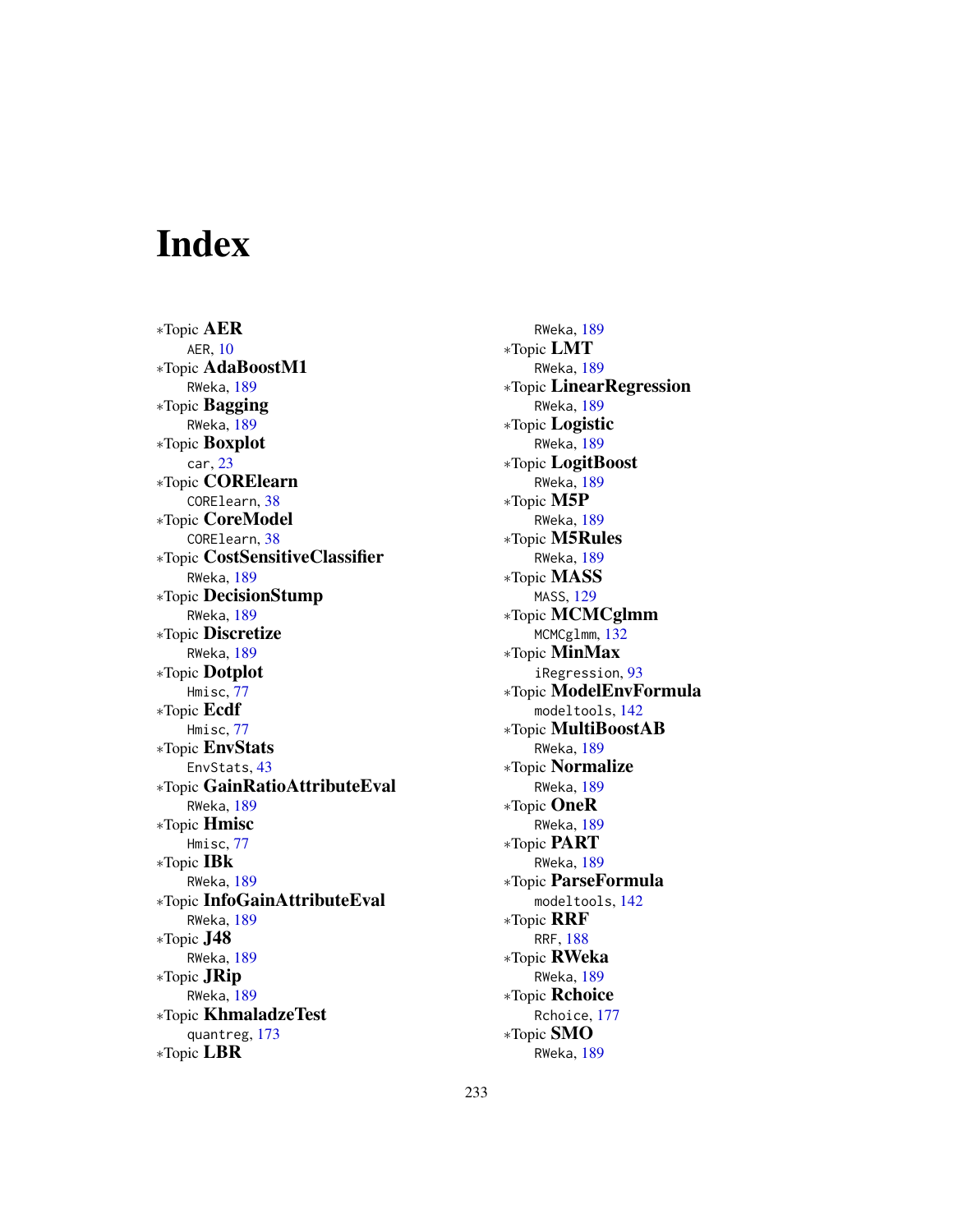∗Topic Stacking RWeka , [189](#page-188-0) ∗Topic SwarmSVM SwarmSVM, [221](#page-220-0) ∗Topic adabag adabag , [7](#page-6-0) ∗Topic adipart vegan , [228](#page-227-0) ∗Topic adjbox robustbase , [184](#page-183-0) ∗Topic adonis2 vegan , [228](#page-227-0) ∗Topic adonis vegan , [228](#page-227-0) ∗Topic aggregate stats , [201](#page-200-0) ∗Topic agreementplot vcd , [224](#page-223-0) ∗Topic alias stats , [201](#page-200-0) ∗Topic alphasvm SwarmSVM, [221](#page-220-0) ∗Topic anchortest psychotools , [169](#page-168-0) ∗Topic anchor psychotools , [169](#page-168-0) ∗Topic ansari.test stats , [201](#page-200-0) ∗Topic ansari\_test coin , [32](#page-31-0) ∗Topic aod aod , [11](#page-10-0) ∗Topic aov stats , [201](#page-200-0) ∗Topic ape ape , [14](#page-13-0) ∗Topic areg.boot Hmisc , [77](#page-76-0) ∗Topic aregImpute Hmisc , [77](#page-76-0) ∗Topic arm arm , [16](#page-15-0) ∗Topic assoc vcd , [224](#page-223-0) ∗Topic attrEval CORElearn , [38](#page-37-0) ∗Topic auc pROC , [160](#page-159-0)

∗Topic autoprune adabag , [7](#page-6-0) ∗Topic avNNet caret , [26](#page-25-0) ∗Topic bagEarth caret , [26](#page-25-0) ∗Topic bagFDA caret , [26](#page-25-0) ∗Topic bagging.cv adabag , [7](#page-6-0) ∗Topic bagging adabag , [7](#page-6-0) ipred , [90](#page-89-0) ∗Topic bam mgcv , [136](#page-135-0) ∗Topic bandplot gplots , [62](#page-61-0) ∗Topic barNest plotrix , [155](#page-154-0) ∗Topic barchart lattice , [108](#page-107-0) ∗Topic bartlett.test stats , [201](#page-200-0) ∗Topic bayesGeostatExact spBayes , [197](#page-196-0) ∗Topic bayesLMConjugate spBayes , [197](#page-196-0) ∗Topic bayesglm arm , [16](#page-15-0) ∗Topic bayespolr arm , [16](#page-15-0) ∗Topic betabin aod , [11](#page-10-0) ∗Topic betamix betareg , [18](#page-17-0) ∗Topic betareg betareg , [18](#page-17-0) ∗Topic betatree betareg , [18](#page-17-0) ∗Topic bgtest lmtest , [125](#page-124-0) ∗Topic biVar Hmisc , [77](#page-76-0) ∗Topic binaryChoice sampleSelection , [193](#page-192-0) ∗Topic binaryPGLMM ape , [14](#page-13-0) ∗Topic bioenv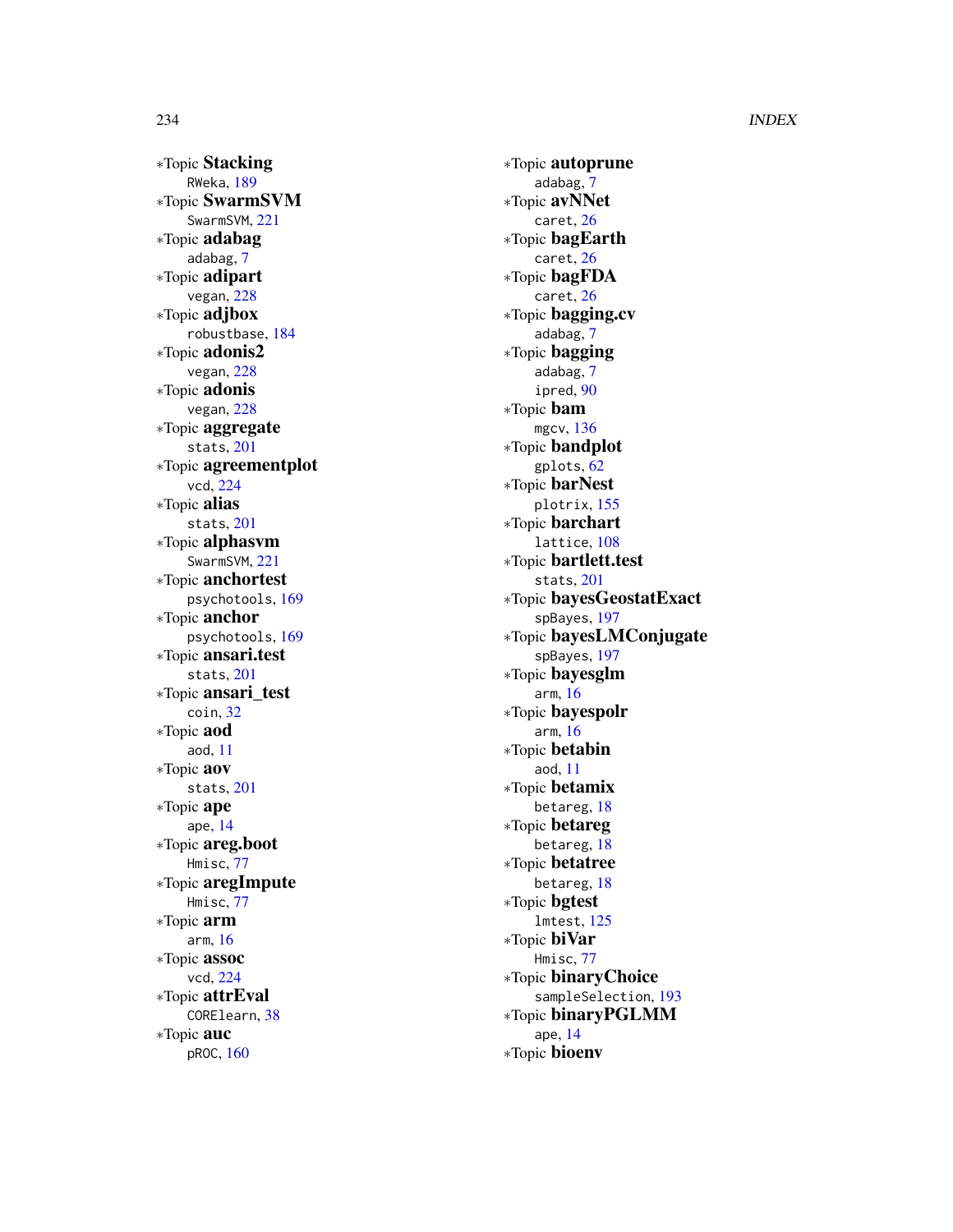vegan , [228](#page-227-0) ∗Topic bivar iRegression , [93](#page-92-0) ∗Topic boosting.cv adabag , [7](#page-6-0) ∗Topic boosting adabag , [7](#page-6-0) ∗Topic boxTidwell car , [23](#page-22-0) ∗Topic boxplot graphics , [64](#page-63-0) ∗Topic bpplotM Hmisc , [77](#page-76-0) ∗Topic bptest lmtest , [125](#page-124-0) ∗Topic brglm brglm , [20](#page-19-0) ∗Topic brkdn.plot plotrix , [155](#page-154-0) ∗Topic brkdnNest plotrix , [155](#page-154-0) ∗Topic brunch caper , [21](#page-20-0) ∗Topic btmix psychomix , [167](#page-166-0) ∗Topic bttree psychotree , [170](#page-169-0) ∗Topic bwplot lattice, [108](#page-107-0) ∗Topic calibration caret , [26](#page-25-0) ∗Topic caper caper , [21](#page-20-0) ∗Topic capscale vegan , [228](#page-227-0) ∗Topic caret caret , [26](#page-25-0) ∗Topic car car , [23](#page-22-0) ∗Topic cca vegan , [228](#page-227-0) ∗Topic cch survival, [217](#page-216-0) ∗Topic ccrm iRegression , [93](#page-92-0) ∗Topic cd\_plot vcd , [224](#page-223-0) ∗Topic cdplot

graphics , [64](#page-63-0) ∗Topic cforest party , [150](#page-149-0) partykit , [152](#page-151-0) ∗Topic chisq\_test coin , [32](#page-31-0) ∗Topic ci.auc pROC , [160](#page-159-0) ∗Topic ci.coords pROC , [160](#page-159-0) ∗Topic ci.se pROC , [160](#page-159-0) ∗Topic ci.sp pROC , [160](#page-159-0) ∗Topic ci.thresholds pROC , [160](#page-159-0) ∗Topic ci pROC , [160](#page-159-0) ∗Topic clm2 ordinal , [148](#page-147-0) ∗Topic clmm ordinal , [148](#page-147-0) ∗Topic clm ordinal , [148](#page-147-0) ∗Topic cloud lattice , [108](#page-107-0) ∗Topic cmh\_test coin , [32](#page-31-0) ∗Topic cm iRegression , [93](#page-92-0) ∗Topic coin coin , [32](#page-31-0) ∗Topic compar.gee ape , [14](#page-13-0) ∗Topic conover\_test coin , [32](#page-31-0) ∗Topic contourplot lattice, [108](#page-107-0) ∗Topic coplot graphics , [64](#page-63-0) ∗Topic cor.test stats , [201](#page-200-0) ∗Topic correlogram.formula ape , [14](#page-13-0) ∗Topic corresp MASS , [129](#page-128-0) ∗Topic cotabplot vcd , [224](#page-223-0)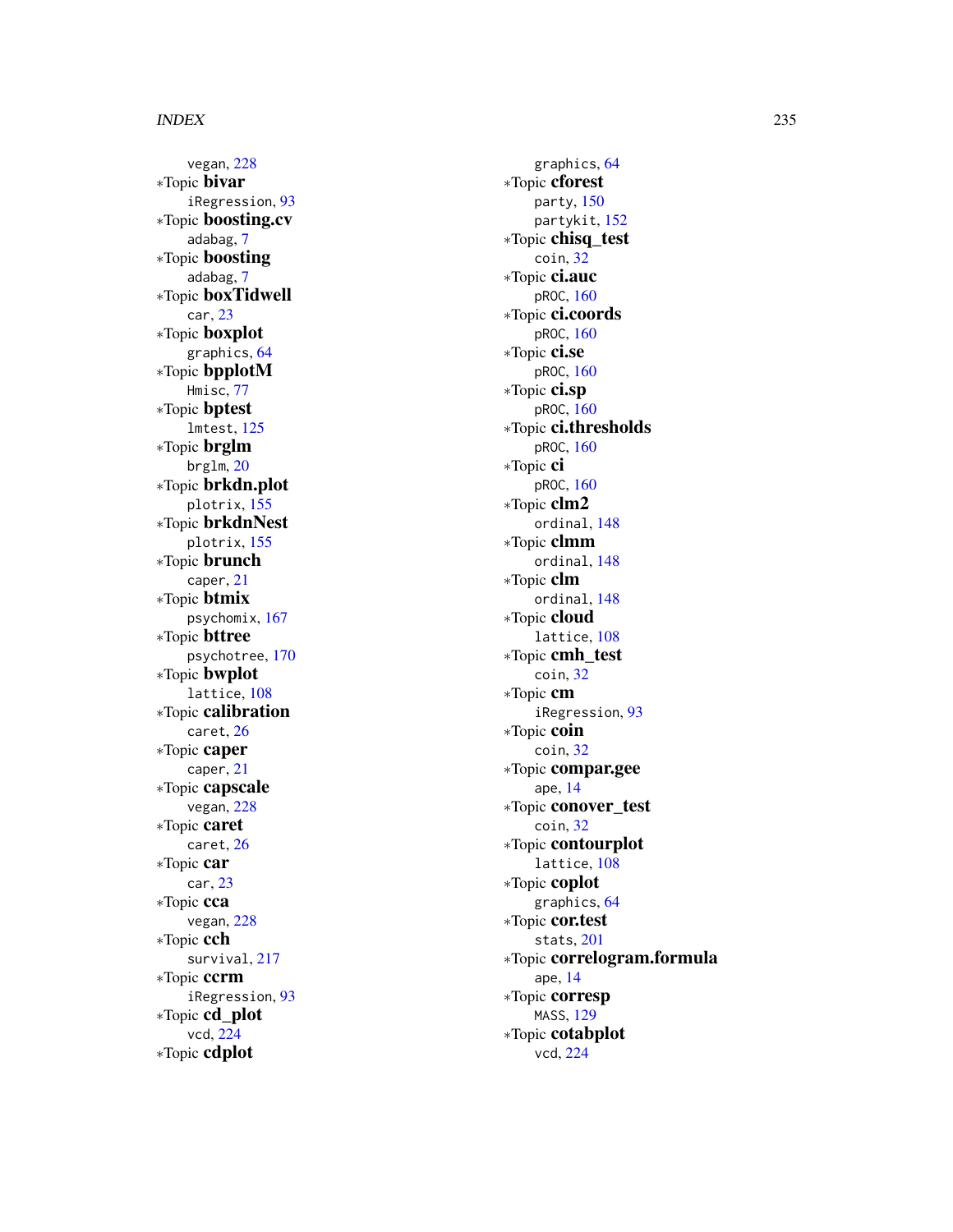∗Topic coxph survival , [217](#page-216-0) ∗Topic coxtest lmtest , [125](#page-124-0) ∗Topic cppls pls , [158](#page-157-0) ∗Topic crm iRegression , [93](#page-92-0) ∗Topic crunch caper , [21](#page-20-0) ∗Topic ctree party , [150](#page-149-0) partykit , [152](#page-151-0) ∗Topic cv.glmnet glmnet , [57](#page-56-0) ∗Topic cv.kknn kknn , [100](#page-99-0) ∗Topic cv.lars lars , [107](#page-106-0) ∗Topic data science intubate-package , [3](#page-2-0) ∗Topic dataRep Hmisc , [77](#page-76-0) ∗Topic dbrda vegan , [228](#page-227-0) ∗Topic densityPlot car , [23](#page-22-0) ∗Topic densityplot lattice, [108](#page-107-0) ∗Topic describe Hmisc , [77](#page-76-0) ∗Topic discretize CORElearn , [38](#page-37-0) ∗Topic donner aod , [11](#page-10-0) ∗Topic dotplot lattice, [108](#page-107-0) ∗Topic drc drc , [40](#page-39-0) ∗Topic drm drc , [40](#page-39-0) ∗Topic dummyVars caret , [26](#page-25-0) ∗Topic dwtest lmtest , [125](#page-124-0) ∗Topic dynrq quantreg , [173](#page-172-0) ∗Topic e1071

e1071 , [41](#page-40-0) ∗Topic earth earth , [42](#page-41-0) ∗Topic ecdfplot latticeExtra , [116](#page-115-0) ∗Topic encomptest lmtest , [125](#page-124-0) ∗Topic envfit vegan , [228](#page-227-0) ∗Topic errorest ipred , [90](#page-89-0) ∗Topic escalc metafor , [135](#page-134-0) ∗Topic fGarch fGarch , [47](#page-46-0) ∗Topic fda mda , [134](#page-133-0) ∗Topic felm lfe , [121](#page-120-0) ∗Topic fisyat\_test coin , [32](#page-31-0) ∗Topic fit.mult.impute Hmisc , [77](#page-76-0) ∗Topic fit rminer , [178](#page-177-0) ∗Topic flexmix flexmix, [48](#page-47-0) ∗Topic fligner.test stats , [201](#page-200-0) ∗Topic fligner\_test coin , [32](#page-31-0) ∗Topic forecast forecast, [50](#page-49-0) ∗Topic friedman.test stats , [201](#page-200-0) ∗Topic friedman\_test coin , [32](#page-31-0) ∗Topic frontier frontier , [51](#page-50-0) ∗Topic ftable stats , [201](#page-200-0) ∗Topic gamm mgcv , [136](#page-135-0) ∗Topic gam gam , [52](#page-51-0) mgcv , [136](#page-135-0) ∗Topic garchFit fGarch , [47](#page-46-0)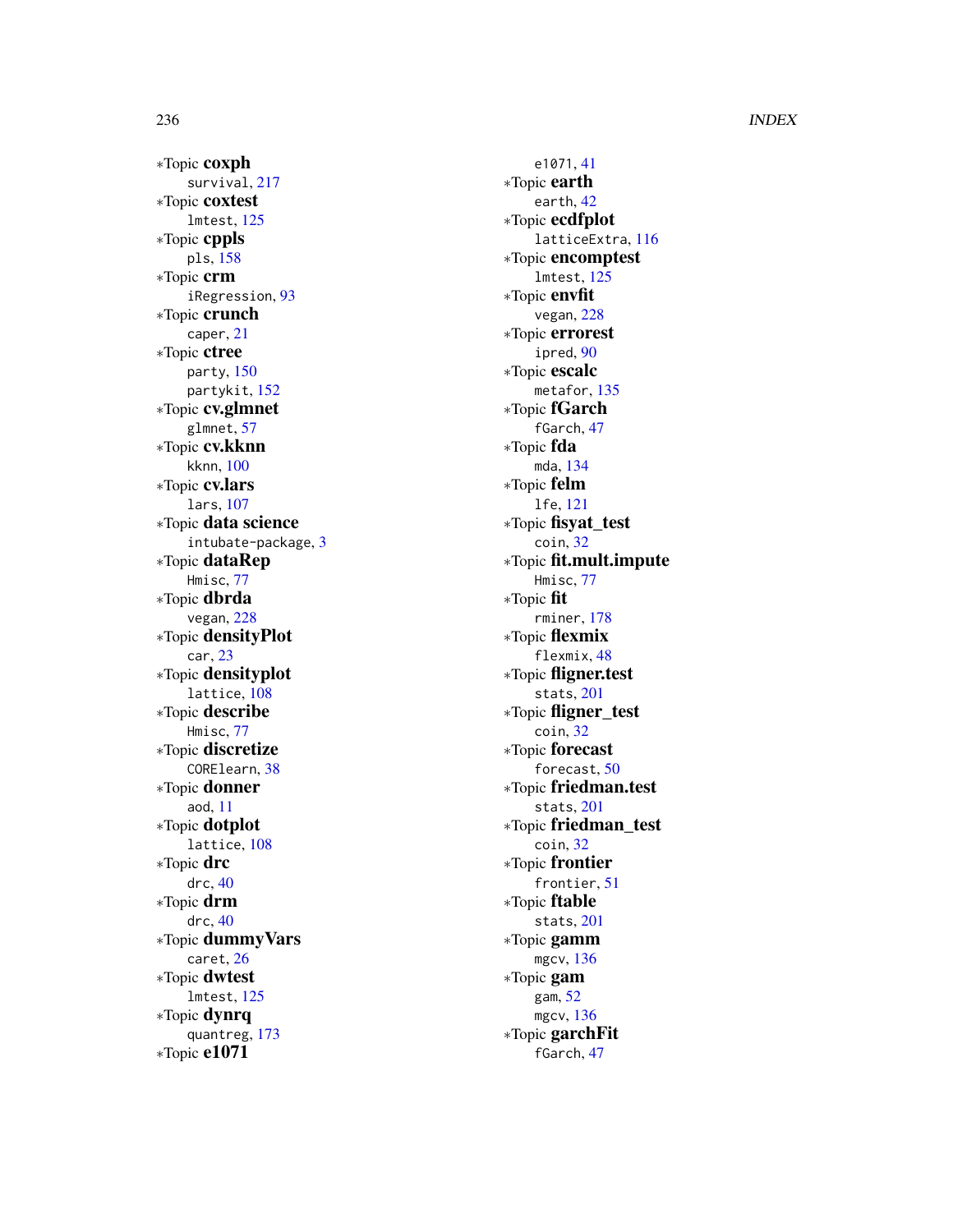∗Topic gausspr kernlab , [96](#page-95-0) ∗Topic gbm gbm , [53](#page-52-0) ∗Topic gdispweight vegan , [228](#page-227-0) ∗Topic gee gee , [56](#page-55-0) ∗Topic getInitial stats , [201](#page-200-0) ∗Topic glFormula lme4 , [122](#page-121-0) ∗Topic glm.nb MASS , [129](#page-128-0) ∗Topic glmer.nb lme4 , [122](#page-121-0) ∗Topic glmer lme4 , [122](#page-121-0) ∗Topic glmnet glmnet , [57](#page-56-0) ∗Topic glmrob robustbase , [184](#page-183-0) ∗Topic glmtree partykit , [152](#page-151-0) ∗Topic glmx glmx , [59](#page-58-0) ∗Topic glm stats , [201](#page-200-0) ∗Topic gls nlme , [143](#page-142-0) ∗Topic gmnl gmnl , [60](#page-59-0) ∗Topic gplots gplots , [62](#page-61-0) ∗Topic gqtest lmtest , [125](#page-124-0) ∗Topic grangertest lmtest , [125](#page-124-0) ∗Topic graphics graphics , [64](#page-63-0) ∗Topic gssanova0 gss , [70](#page-69-0) ∗Topic gssanova1 gss , [70](#page-69-0) ∗Topic gssanova gss , [70](#page-69-0) ∗Topic gss gss , [70](#page-69-0)

∗Topic harvtest lmtest , [125](#page-124-0) ∗Topic hdm hdm , [74](#page-73-0) ∗Topic heckit sampleSelection , [193](#page-192-0) ∗Topic hetglm glmx , [59](#page-58-0) ∗Topic histStack plotrix , [155](#page-154-0) ∗Topic histogram lattice, [108](#page-107-0) ∗Topic hmctest lmtest , [125](#page-124-0) ∗Topic hurdle pscl , [166](#page-165-0) ∗Topic iRegression iRegression , [93](#page-92-0) ∗Topic icr caret , [26](#page-25-0) ∗Topic inbagg ipred , [90](#page-89-0) ∗Topic inclass ipred , [90](#page-89-0) ∗Topic independence\_test coin , [32](#page-31-0) ∗Topic initFlexmix flexmix , [48](#page-47-0) ∗Topic intubate adabag , [7](#page-6-0) AER , [10](#page-9-0) aod , [11](#page-10-0) ape , [14](#page-13-0) arm , [16](#page-15-0) betareg , [18](#page-17-0) brglm , [20](#page-19-0) caper , [21](#page-20-0) car , [23](#page-22-0) caret , [26](#page-25-0) coin , [32](#page-31-0) CORElearn , [38](#page-37-0) drc , [40](#page-39-0) e1071 , [41](#page-40-0) earth , [42](#page-41-0) EnvStats, [43](#page-42-0) experimental , [46](#page-45-0) fGarch , [47](#page-46-0) flexmix , [48](#page-47-0)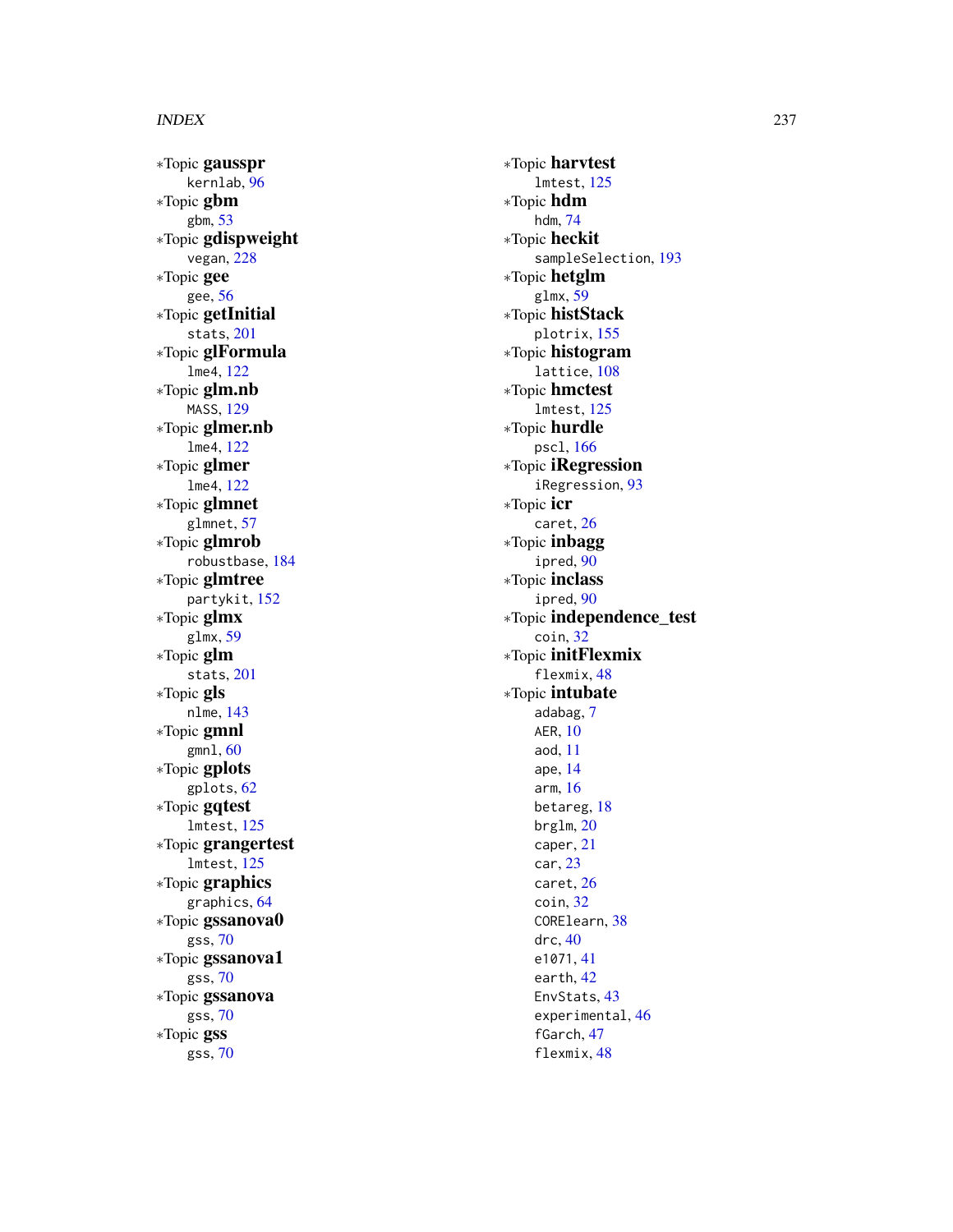forecast, [50](#page-49-0) frontier , [51](#page-50-0) gam , [52](#page-51-0) gbm , [53](#page-52-0) gee , [56](#page-55-0) glmnet , [57](#page-56-0) glmx , [59](#page-58-0) gmnl , [60](#page-59-0) gplots , [62](#page-61-0) graphics , [64](#page-63-0) gss , [70](#page-69-0) hdm , [74](#page-73-0) Hmisc , [77](#page-76-0) intubate , [88](#page-87-0) intubate-package , [3](#page-2-0) ipred , [90](#page-89-0) iRegression , [93](#page-92-0) ivfixed , [95](#page-94-0) kernlab , [96](#page-95-0) kknn , [100](#page-99-0) klaR , [102](#page-101-0) lars , [107](#page-106-0) lattice, [108](#page-107-0) latticeExtra , [116](#page-115-0) leaps , [119](#page-118-0) lfe , [121](#page-120-0) lme4 , [122](#page-121-0) lmtest , [125](#page-124-0) MASS , [129](#page-128-0) MCMCglmm , [132](#page-131-0) mda , [134](#page-133-0) metafor, [135](#page-134-0) mgcv , [136](#page-135-0) mhurdle, [138](#page-137-0) minpack.lm , [139](#page-138-0) mlogit, [140](#page-139-0) mnlogit , [141](#page-140-0) modeltools , [142](#page-141-0) nlme , [143](#page-142-0) nlreg , [146](#page-145-0) nnet , [147](#page-146-0) ordinal , [148](#page-147-0) party , [150](#page-149-0) partykit , [152](#page-151-0) plotrix , [155](#page-154-0) pls , [158](#page-157-0) pROC , [160](#page-159-0) pscl , [166](#page-165-0)

psychomix , [167](#page-166-0) psychotools , [169](#page-168-0) psychotree , [170](#page-169-0) quantreg , [173](#page-172-0) randomForest , [176](#page-175-0) Rchoice , [177](#page-176-0) rminer , [178](#page-177-0) rms , [179](#page-178-0) robustbase , [184](#page-183-0) rpart , [186](#page-185-0) RRF , [188](#page-187-0) RWeka , [189](#page-188-0) sampleSelection , [193](#page-192-0) sem , [195](#page-194-0) spBayes , [197](#page-196-0) stats , [201](#page-200-0) strucchange, [209](#page-208-0) survey, [212](#page-211-0) survival , [217](#page-216-0) SwarmSVM, [221](#page-220-0) systemfit , [222](#page-221-0) tree , [223](#page-222-0) vcd , [224](#page-223-0) vegan , [228](#page-227-0) ∗Topic invTranPlot car , [23](#page-22-0) ∗Topic ipred ipred , [90](#page-89-0) ∗Topic ivFixed ivfixed , [95](#page-94-0) ∗Topic ivfixed ivfixed , [95](#page-94-0) ∗Topic ivreg AER , [10](#page-9-0) ∗Topic jtest lmtest , [125](#page-124-0) ∗Topic kernlab kernlab , [96](#page-95-0) ∗Topic kfa kernlab , [96](#page-95-0) ∗Topic kha kernlab , [96](#page-95-0) ∗Topic kkmeans kernlab , [96](#page-95-0) ∗Topic kknn kknn , [100](#page-99-0) ∗Topic klaR klaR , [102](#page-101-0)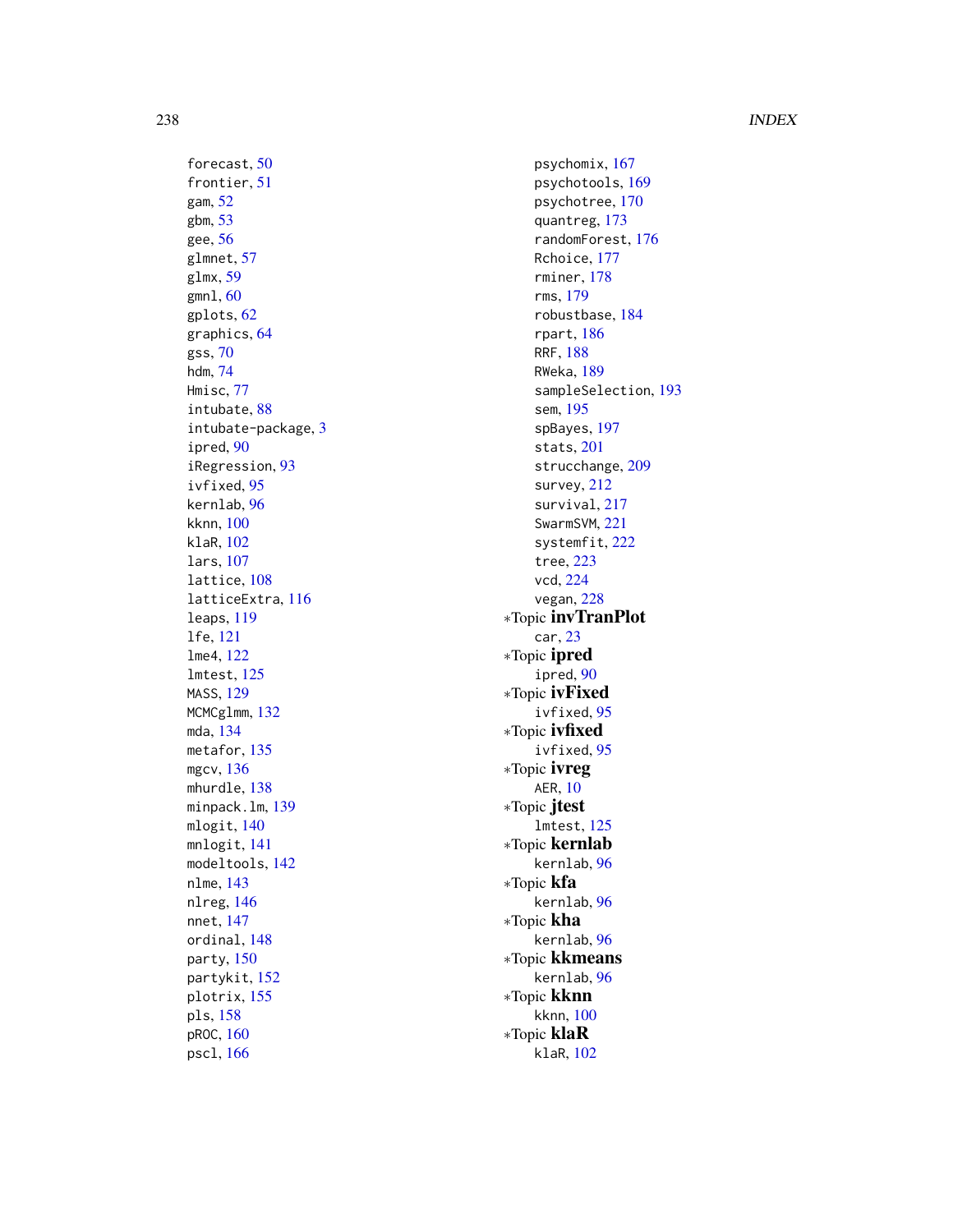∗Topic klotz\_test coin , [32](#page-31-0) ∗Topic knn3 caret , [26](#page-25-0) ∗Topic koziol\_test coin , [32](#page-31-0) ∗Topic kpca kernlab , [96](#page-95-0) ∗Topic kqr kernlab , [96](#page-95-0) ∗Topic kruskal.test stats , [201](#page-200-0) ∗Topic kruskal\_test coin , [32](#page-31-0) ∗Topic ksvm kernlab , [96](#page-95-0) ∗Topic lFormula lme4 , [122](#page-121-0) ∗Topic lars lars , [107](#page-106-0) ∗Topic latticeExtra latticeExtra , [116](#page-115-0) ∗Topic lattice lattice, [108](#page-107-0) ∗Topic lbl\_test coin , [32](#page-31-0) ∗Topic lda MASS , [129](#page-128-0) ∗Topic leaps leaps , [119](#page-118-0) ∗Topic levelplot lattice, [108](#page-107-0) ∗Topic leveneTest car , [23](#page-22-0) ∗Topic lfe lfe , [121](#page-120-0) ∗Topic lift caret , [26](#page-25-0) ∗Topic lm.ridge MASS , [129](#page-128-0) ∗Topic lmList lme4 , [122](#page-121-0) nlme , [143](#page-142-0) ∗Topic lme4 lme4 , [122](#page-121-0) ∗Topic lmer lme4 , [122](#page-121-0) ∗Topic lme

nlme , [143](#page-142-0) ∗Topic lmorigin ape , [14](#page-13-0) ∗Topic lmrob robustbase , [184](#page-183-0) ∗Topic lmtest lmtest , [125](#page-124-0) ∗Topic lmtree partykit , [152](#page-151-0) ∗Topic lm stats , [201](#page-200-0) ∗Topic loddsratio vcd , [224](#page-223-0) ∗Topic loess stats , [201](#page-200-0) ∗Topic loglm MASS , [129](#page-128-0) ∗Topic logrank\_test coin , [32](#page-31-0) ∗Topic lowess gplots , [62](#page-61-0) ∗Topic lqs stats , [201](#page-200-0) ∗Topic lssvm kernlab , [96](#page-95-0) ∗Topic ltsReg robustbase , [184](#page-183-0) ∗Topic macrocaic caper , [21](#page-20-0) ∗Topic magrittr adabag , [7](#page-6-0) AER , [10](#page-9-0) aod , [11](#page-10-0) ape , [14](#page-13-0) arm , [16](#page-15-0) betareg , [18](#page-17-0) brglm , [20](#page-19-0) caper , [21](#page-20-0) car , [23](#page-22-0) caret , [26](#page-25-0) coin , [32](#page-31-0) CORElearn , [38](#page-37-0) drc , [40](#page-39-0) e1071 , [41](#page-40-0) earth , [42](#page-41-0) EnvStats , [43](#page-42-0) experimental, [46](#page-45-0) fGarch , [47](#page-46-0)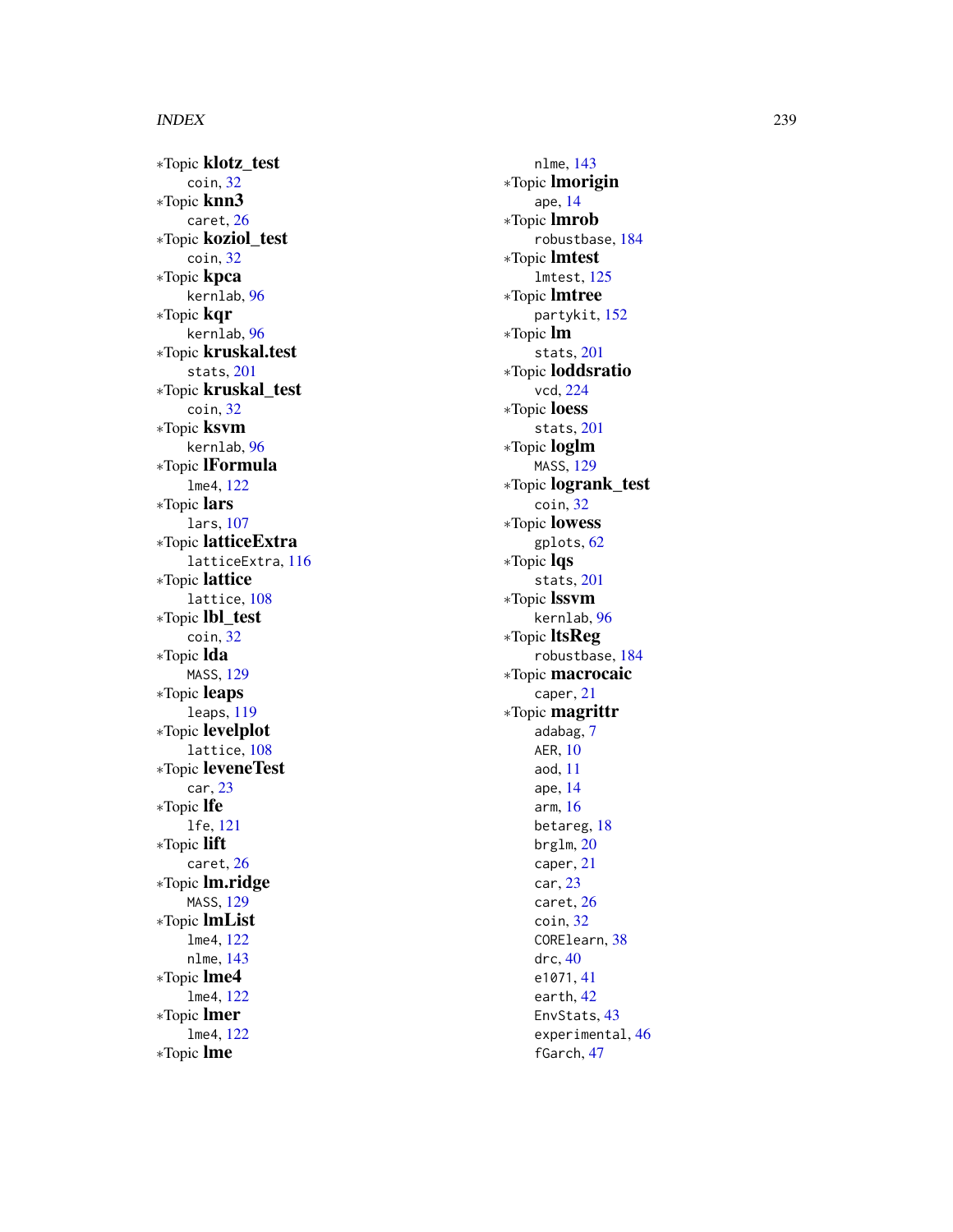flexmix , [48](#page-47-0) forecast, [50](#page-49-0) frontier , [51](#page-50-0) gam , [52](#page-51-0) gbm , [53](#page-52-0) gee , [56](#page-55-0) glmnet, [57](#page-56-0) glmx , [59](#page-58-0) gmnl , [60](#page-59-0) gplots , [62](#page-61-0) graphics , [64](#page-63-0) gss , [70](#page-69-0) hdm , [74](#page-73-0) Hmisc , [77](#page-76-0) intubate , [88](#page-87-0) intubate-package , [3](#page-2-0) ipred , [90](#page-89-0) iRegression , [93](#page-92-0) ivfixed , [95](#page-94-0) kernlab , [96](#page-95-0) kknn , [100](#page-99-0) klaR , [102](#page-101-0) lars , [107](#page-106-0) lattice, [108](#page-107-0) latticeExtra , [116](#page-115-0) leaps , [119](#page-118-0) lfe , [121](#page-120-0) lme4 , [122](#page-121-0) lmtest , [125](#page-124-0) MASS , [129](#page-128-0) MCMCglmm , [132](#page-131-0) mda , [134](#page-133-0) metafor, [135](#page-134-0) mgcv , [136](#page-135-0) mhurdle , [138](#page-137-0) minpack.lm , [139](#page-138-0) mlogit , [140](#page-139-0) mnlogit , [141](#page-140-0) modeltools , [142](#page-141-0) nlme , [143](#page-142-0) nlreg , [146](#page-145-0) nnet , [147](#page-146-0) ordinal , [148](#page-147-0) party , [150](#page-149-0) partykit , [152](#page-151-0) plotrix , [155](#page-154-0) pls , [158](#page-157-0) pROC , [160](#page-159-0)

pscl , [166](#page-165-0) psychomix , [167](#page-166-0) psychotools , [169](#page-168-0) psychotree , [170](#page-169-0) quantreg , [173](#page-172-0) randomForest , [176](#page-175-0) Rchoice , [177](#page-176-0) rminer , [178](#page-177-0) rms , [179](#page-178-0) robustbase , [184](#page-183-0) rpart , [186](#page-185-0) RRF , [188](#page-187-0) RWeka , [189](#page-188-0) sampleSelection , [193](#page-192-0) sem , [195](#page-194-0) spBayes , [197](#page-196-0) stats , [201](#page-200-0) strucchange, [209](#page-208-0) survey , [212](#page-211-0) survival , [217](#page-216-0) SwarmSVM, [221](#page-220-0) systemfit , [222](#page-221-0) tree , [223](#page-222-0) vcd , [224](#page-223-0) vegan , [228](#page-227-0) ∗Topic mapplot latticeExtra , [116](#page-115-0) ∗Topic maxstat\_test coin , [32](#page-31-0) ∗Topic mda mda , [134](#page-133-0) ∗Topic median\_test coin , [32](#page-31-0) ∗Topic metafor metafor , [135](#page-134-0) ∗Topic mgcv mgcv , [136](#page-135-0) ∗Topic mh\_test coin , [32](#page-31-0) ∗Topic mhurdle mhurdle, [138](#page-137-0) ∗Topic mining rminer , [178](#page-177-0) ∗Topic minpack.lm minpack.lm , [139](#page-138-0) ∗Topic mlogit mlogit , [140](#page-139-0) ∗Topic mnlogit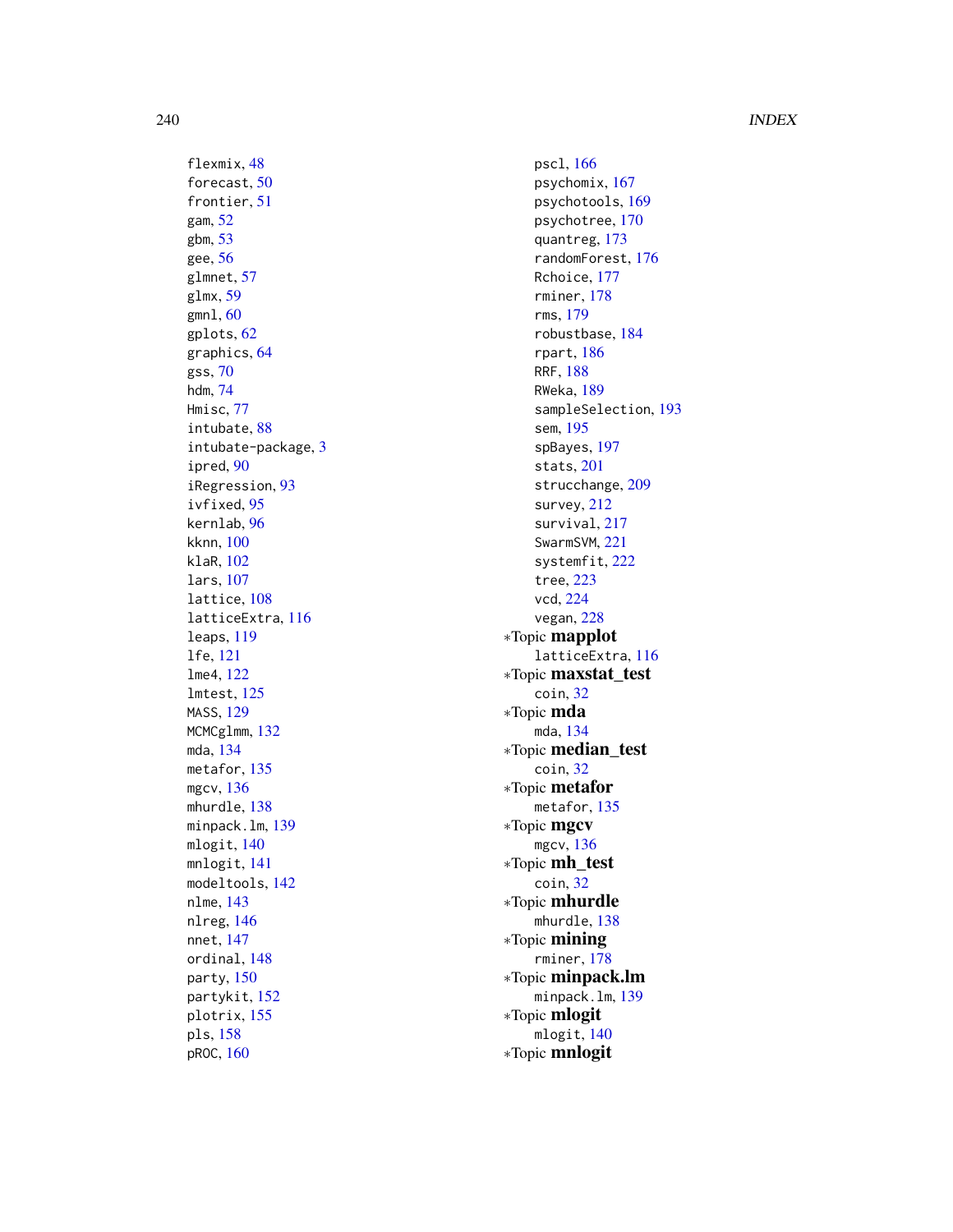mnlogit , [141](#page-140-0) ∗Topic mob party , [150](#page-149-0) partykit , [152](#page-151-0) ∗Topic model.frame stats , [201](#page-200-0) ∗Topic model.matrix stats , [201](#page-200-0) ∗Topic modeltools modeltools , [142](#page-141-0) ∗Topic mood.test stats , [201](#page-200-0) ∗Topic mood\_test coin , [32](#page-31-0) ∗Topic mosaicplot graphics , [64](#page-63-0) ∗Topic mosaic vcd , [224](#page-223-0) ∗Topic mpttree psychotree , [170](#page-169-0) ∗Topic multiclass.roc pROC , [160](#page-159-0) ∗Topic multinom nnet , [147](#page-146-0) ∗Topic multipart vegan , [228](#page-227-0) ∗Topic mvr pls , [158](#page-157-0) ∗Topic negbin aod , [11](#page-10-0) ∗Topic nlmer lme4 , [122](#page-121-0) ∗Topic nlme nlme , [143](#page-142-0) ∗Topic nlreg nlreg , [146](#page-145-0) ∗Topic nlrob robustbase , [184](#page-183-0) ∗Topic nlrq quantreg , [173](#page-172-0) ∗Topic nlsLM minpack.lm , [139](#page-138-0) ∗Topic nlsList nlme , [143](#page-142-0) ∗Topic nls stats , [201](#page-200-0) ∗Topic nnet nnet , [147](#page-146-0)

∗Topic nobsY Hmisc , [77](#page-76-0) ∗Topic normal\_test coin , [32](#page-31-0) ∗Topic ntbt\_Fstats strucchange, [209](#page-208-0) ∗Topic ntbt\_Glm rms , [179](#page-178-0) ∗Topic ntbt\_bj rms , [179](#page-178-0) ∗Topic ntbt\_breakpoints strucchange, [209](#page-208-0) ∗Topic ntbt\_cph rms , [179](#page-178-0) ∗Topic ntbt\_efp strucchange, [209](#page-208-0) ∗Topic ntbt\_gofGroupTest EnvStats, [43](#page-42-0) ∗Topic ntbt\_gofTest EnvStats, [43](#page-42-0) ∗Topic ntbt\_kendallSeasonalTrendTest EnvStats, [43](#page-42-0) ∗Topic ntbt\_kendallTrendTest EnvStats , [43](#page-42-0) ∗Topic ntbt\_lrm rms , [179](#page-178-0) ∗Topic ntbt\_mefp strucchange, [209](#page-208-0) ∗Topic ntbt\_npsurv rms , [179](#page-178-0) ∗Topic ntbt\_ols rms , [179](#page-178-0) ∗Topic ntbt\_orm rms , [179](#page-178-0) ∗Topic ntbt\_psm rms , [179](#page-178-0) ∗Topic ntbt\_recresid strucchange, [209](#page-208-0) ∗Topic ntbt\_sctest strucchange, [209](#page-208-0) ∗Topic ntbt\_stripChart EnvStats, [43](#page-42-0) ∗Topic ntbt\_summaryFull EnvStats, [43](#page-42-0) ∗Topic ntbt\_summaryStats EnvStats, [43](#page-42-0) ∗Topic ntbt\_varGroupTest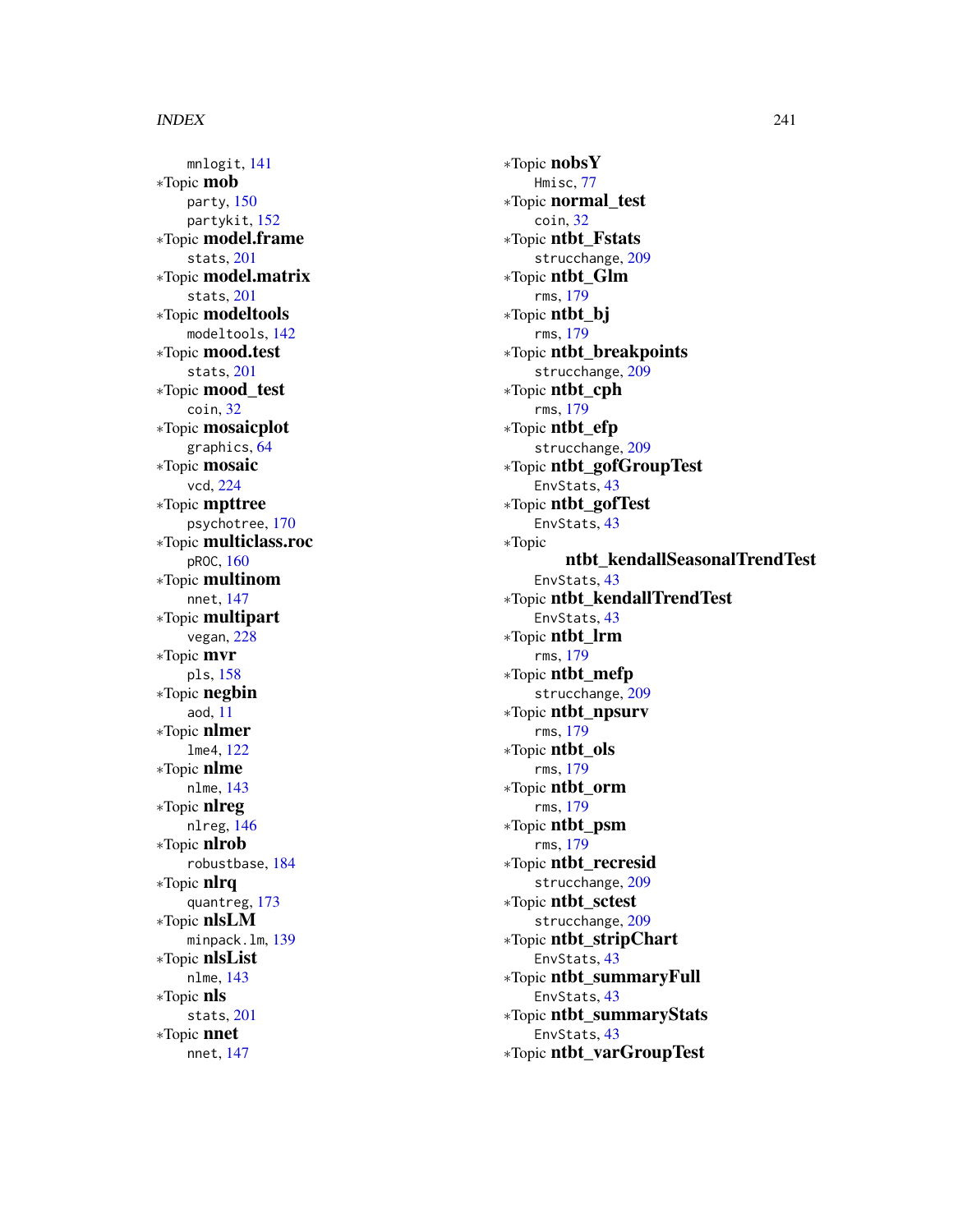EnvStats , [43](#page-42-0) ∗Topic ntbt intubate , [88](#page-87-0) ∗Topic oneway.test stats , [201](#page-200-0) ∗Topic oneway\_test coin , [32](#page-31-0) ∗Topic oneway lattice , [108](#page-107-0) ∗Topic ordEval CORElearn , [38](#page-37-0) ∗Topic ordicloud vegan , [228](#page-227-0) ∗Topic ordinal ordinal , [148](#page-147-0) ∗Topic ordisplom vegan , [228](#page-227-0) ∗Topic ordisurf vegan , [228](#page-227-0) ∗Topic ordixyplot vegan , [228](#page-227-0) ∗Topic overplot gplots , [62](#page-61-0) ∗Topic pROC pROC , [160](#page-159-0) ∗Topic pairs graphics , [64](#page-63-0) ∗Topic palmtree partykit , [152](#page-151-0) ∗Topic parallelplot lattice , [108](#page-107-0) ∗Topic partykit partykit , [152](#page-151-0) ∗Topic party party , [150](#page-149-0) ∗Topic pcaNNet caret , [26](#page-25-0) ∗Topic pcr pls , [158](#page-157-0) ∗Topic pctree psychotree , [170](#page-169-0) ∗Topic pgls caper , [21](#page-20-0) ∗Topic plot.roc pROC , [160](#page-159-0) ∗Topic plotH plotrix , [155](#page-154-0) ∗Topic plotmeans

gplots , [62](#page-61-0) ∗Topic plotrix plotrix , [155](#page-154-0) ∗Topic plot graphics , [64](#page-63-0) ∗Topic plsr pls , [158](#page-157-0) ∗Topic pls pls , [158](#page-157-0) ∗Topic polr MASS , [129](#page-128-0) ∗Topic powerTransform car , [23](#page-22-0) ∗Topic ppr stats , [201](#page-200-0) ∗Topic prcomp stats , [201](#page-200-0) ∗Topic princomp stats , [201](#page-200-0) ∗Topic probit sampleSelection , [193](#page-192-0) ∗Topic pscl pscl , [166](#page-165-0) ∗Topic psychomix psychomix , [167](#page-166-0) ∗Topic psychotools psychotools , [169](#page-168-0) ∗Topic psychotree psychotree , [170](#page-169-0) ∗Topic pyears survival , [217](#page-216-0) ∗Topic qda MASS , [129](#page-128-0) ∗Topic qqmath lattice , [108](#page-107-0) ∗Topic qq lattice , [108](#page-107-0) ∗Topic quade.test stats , [201](#page-200-0) ∗Topic quade\_test coin , [32](#page-31-0) ∗Topic quadrant\_test coin , [32](#page-31-0) ∗Topic quantreg quantreg , [173](#page-172-0) ∗Topic quasibin aod , [11](#page-10-0) ∗Topic quasipois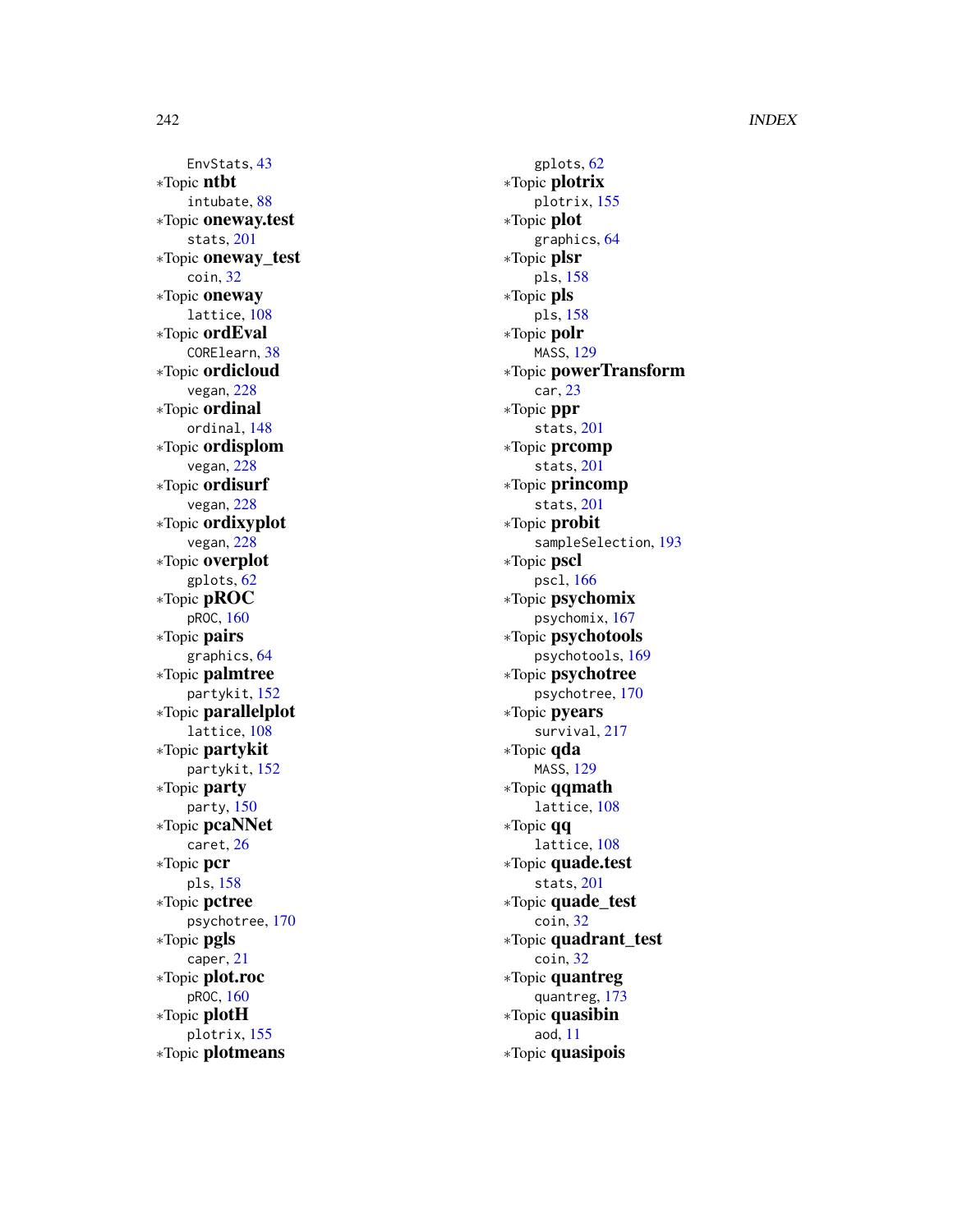aod , [11](#page-10-0) ∗Topic raintest lmtest , [125](#page-124-0) ∗Topic randomForest randomForest , [176](#page-175-0) ∗Topic raoscott aod , [11](#page-10-0) ∗Topic raschmix psychomix , [167](#page-166-0) ∗Topic raschtree psychotree , [170](#page-169-0) ∗Topic rawMoments sem , [195](#page-194-0) ∗Topic rcorrcens Hmisc , [77](#page-76-0) ∗Topic redun Hmisc , [77](#page-76-0) ∗Topic regsubsets leaps , [119](#page-118-0) ∗Topic replications stats , [201](#page-200-0) ∗Topic resettest lmtest , [125](#page-124-0) ∗Topic rlassoATET hdm , [74](#page-73-0) ∗Topic rlassoATE hdm , [74](#page-73-0) ∗Topic rlassoEffects hdm , [74](#page-73-0) ∗Topic rlassoIV hdm , [74](#page-73-0) ∗Topic rlassoLATET hdm , [74](#page-73-0) ∗Topic rlassoLATE hdm , [74](#page-73-0) ∗Topic rlassologit hdm , [74](#page-73-0) ∗Topic rlasso hdm , [74](#page-73-0) ∗Topic rlm MASS , [129](#page-128-0) ∗Topic rma metafor, [135](#page-134-0) ∗Topic rminer rminer , [178](#page-177-0) ∗Topic rms rms , [179](#page-178-0) ∗Topic robustbase

robustbase , [184](#page-183-0) ∗Topic roc pROC , [160](#page-159-0) ∗Topic rootogram latticeExtra , [116](#page-115-0) ∗Topic rpart rpart , [186](#page-185-0) ∗Topic rqProcess quantreg , [173](#page-172-0) ∗Topic rqss quantreg , [173](#page-172-0) ∗Topic rq quantreg , [173](#page-172-0) ∗Topic rrfImpute RRF , [188](#page-187-0) ∗Topic rstree psychotree , [170](#page-169-0) ∗Topic rvm kernlab , [96](#page-95-0) ∗Topic sampleSelection sampleSelection , [193](#page-192-0) ∗Topic savage\_test coin , [32](#page-31-0) ∗Topic sbf caret , [26](#page-25-0) ∗Topic scatter3d car , [23](#page-22-0) ∗Topic scatterplotMatrix car , [23](#page-22-0) ∗Topic scatterplot car , [23](#page-22-0) ∗Topic segplot latticeExtra , [116](#page-115-0) ∗Topic selection sampleSelection , [193](#page-192-0) ∗Topic sem sem , [195](#page-194-0) ∗Topic sfa frontier , [51](#page-50-0) ∗Topic sieve vcd , [224](#page-223-0) ∗Topic sigest kernlab , [96](#page-95-0) ∗Topic sign\_test coin , [32](#page-31-0) ∗Topic slda ipred, [90](#page-89-0) ∗Topic spBayes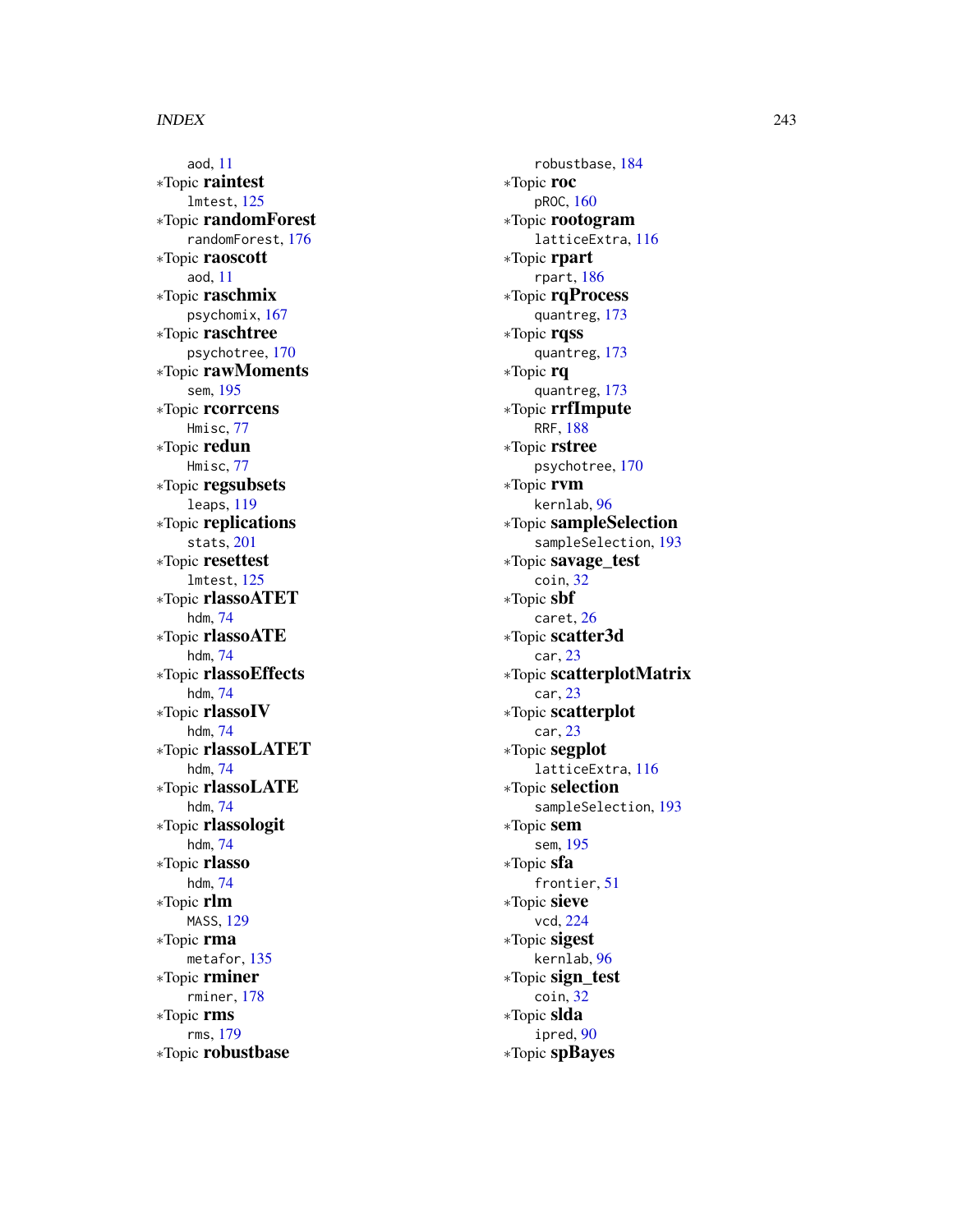spBayes , [197](#page-196-0) ∗Topic spDynLM spBayes , [197](#page-196-0) ∗Topic spearman\_test coin , [32](#page-31-0) ∗Topic specc kernlab , [96](#page-95-0) ∗Topic spineplot graphics , [64](#page-63-0) ∗Topic spine vcd , [224](#page-223-0) ∗Topic splitbin aod , [11](#page-10-0) ∗Topic splom lattice , [108](#page-107-0) ∗Topic spreadLevelPlot car , [23](#page-22-0) ∗Topic ssanova0 gss , [70](#page-69-0) ∗Topic ssanova9 gss , [70](#page-69-0) ∗Topic ssanova gss , [70](#page-69-0) ∗Topic sscden1 gss , [70](#page-69-0) ∗Topic sscden gss , [70](#page-69-0) ∗Topic sscox gss , [70](#page-69-0) ∗Topic ssden1 gss , [70](#page-69-0) ∗Topic ssden gss , [70](#page-69-0) ∗Topic sshzd gss , [70](#page-69-0) ∗Topic ssllrm gss , [70](#page-69-0) ∗Topic stats stats , [201](#page-200-0) ∗Topic stepFlexmix flexmix , [48](#page-47-0) ∗Topic stripchart graphics , [64](#page-63-0) ∗Topic stripplot lattice, [108](#page-107-0) ∗Topic strucchange strucchange , [209](#page-208-0) ∗Topic structable

vcd , [224](#page-223-0) ∗Topic summaryD Hmisc , [77](#page-76-0) ∗Topic summaryM Hmisc , [77](#page-76-0) ∗Topic summaryP Hmisc , [77](#page-76-0) ∗Topic summaryRc Hmisc , [77](#page-76-0) ∗Topic summaryS Hmisc , [77](#page-76-0) ∗Topic summary Hmisc , [77](#page-76-0) ∗Topic sunflowerplot graphics , [64](#page-63-0) ∗Topic survConcordance survival , [217](#page-216-0) ∗Topic survSplit survival , [217](#page-216-0) ∗Topic survexp survival , [217](#page-216-0) ∗Topic survey survey , [212](#page-211-0) ∗Topic survfit survival, [217](#page-216-0) ∗Topic survival survival, [217](#page-216-0) ∗Topic survreg survival, [217](#page-216-0) ∗Topic svm e1071 , [41](#page-40-0) ∗Topic svyby survey , [212](#page-211-0) ∗Topic svycoxph survey , [212](#page-211-0) ∗Topic svydesign survey , [212](#page-211-0) ∗Topic svyglm survey , [212](#page-211-0) ∗Topic svymean survey , [212](#page-211-0) ∗Topic svyquantile survey , [212](#page-211-0) ∗Topic svyratio survey , [212](#page-211-0) ∗Topic svytotal survey , [212](#page-211-0) ∗Topic symbox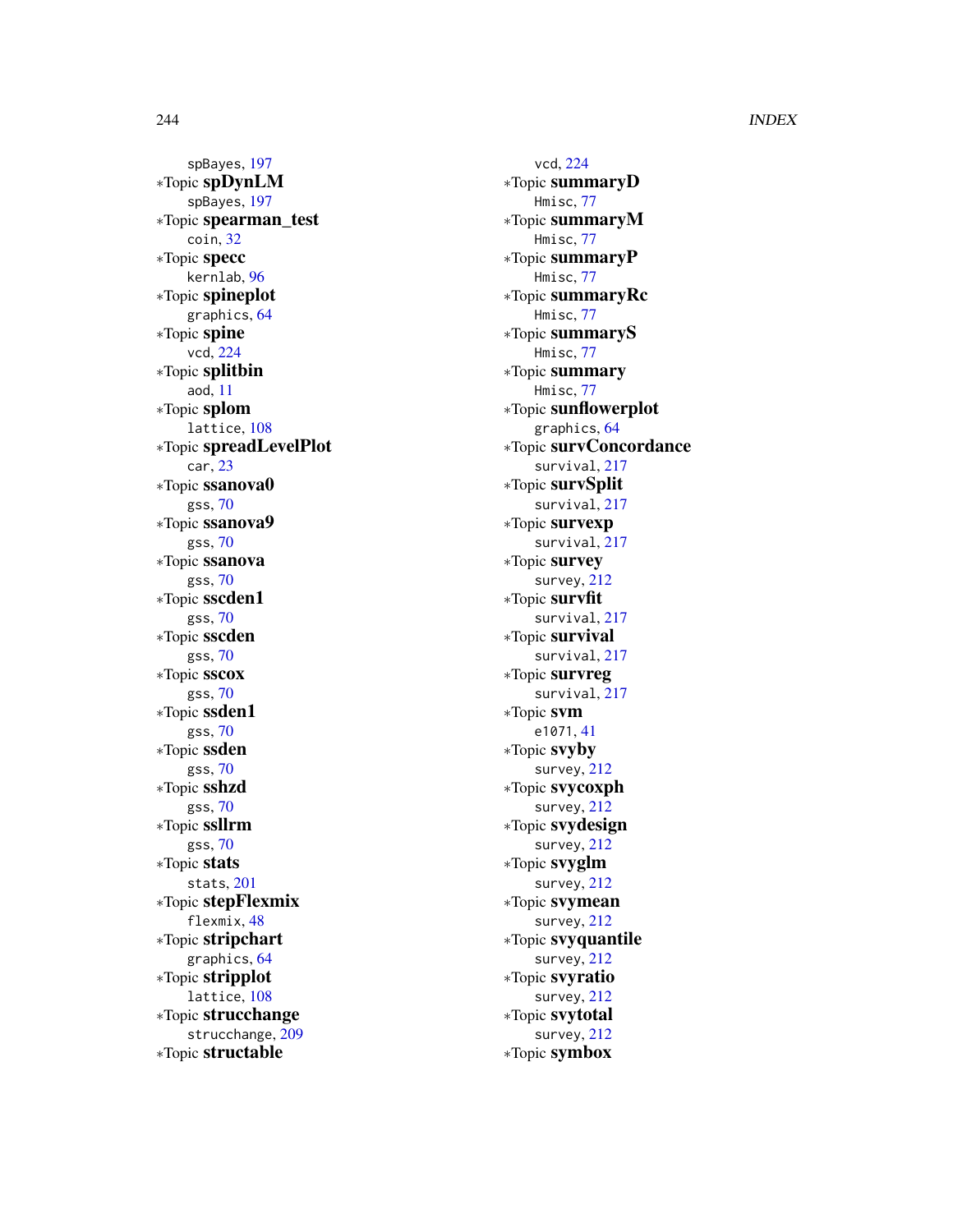car , [23](#page-22-0) ∗Topic symmetry\_test coin , [32](#page-31-0) ∗Topic systemfit systemfit, [222](#page-221-0) ∗Topic t.test stats , [201](#page-200-0) ∗Topic taha\_test coin , [32](#page-31-0) ∗Topic text graphics , [64](#page-63-0) ∗Topic tileplot latticeExtra , [116](#page-115-0) ∗Topic tmd lattice , [108](#page-107-0) ∗Topic tobit AER , [10](#page-9-0) ∗Topic train.kknn kknn , [100](#page-99-0) ∗Topic train caret , [26](#page-25-0) ∗Topic transcan Hmisc , [77](#page-76-0) ∗Topic tree tree , [223](#page-222-0) ∗Topic tslm forecast, [50](#page-49-0) ∗Topic tsls hdm , [74](#page-73-0) sem , [195](#page-194-0) ∗Topic twophase survey , [212](#page-211-0) ∗Topic var.test stats , [201](#page-200-0) ∗Topic varclus Hmisc , [77](#page-76-0) ∗Topic vcd vcd , [224](#page-223-0) ∗Topic vegan vegan , [228](#page-227-0) ∗Topic wilcox.test stats , [201](#page-200-0) ∗Topic wilcox\_test coin , [32](#page-31-0) ∗Topic wilcoxsign\_test coin , [32](#page-31-0) ∗Topic wireframe lattice , [108](#page-107-0)

∗Topic xYplot Hmisc , [77](#page-76-0) ∗Topic xtabs stats , [201](#page-200-0) ∗Topic xyplot lattice , [108](#page-107-0) ∗Topic yule.cov ape , [14](#page-13-0) ∗Topic zeroinfl pscl , [166](#page-165-0) adabag , [7](#page-6-0) AER , [10](#page-9-0) aod , [11](#page-10-0) ape , [14](#page-13-0) arm , [16](#page-15-0) as\_intuBag *(*experimental *)* , [46](#page-45-0) betareg , [18](#page-17-0) brglm , [20](#page-19-0) caper , [21](#page-20-0) car , [23](#page-22-0) caret , [26](#page-25-0) classscatter *(*klaR *)* , [102](#page-101-0) clear\_intuEnv *(*experimental *)* , [46](#page-45-0) coin , [32](#page-31-0) cond.index *(*klaR *)* , [102](#page-101-0) CORElearn , [38](#page-37-0) drc , [40](#page-39-0) e1071 , [41](#page-40-0) earth , [42](#page-41-0) EnvStats , [43](#page-42-0) experimental , [46](#page-45-0) fGarch , [47](#page-46-0) flexmix, [48](#page-47-0) forecast, [50](#page-49-0) frontier, [51](#page-50-0) gam , [52](#page-51-0) gbm , [53](#page-52-0) gee, <mark>[56](#page-55-0)</mark> glmnet, [57](#page-56-0) glmx , [59](#page-58-0) gmnl , [60](#page-59-0) gplots , [62](#page-61-0) graphics , [64](#page-63-0)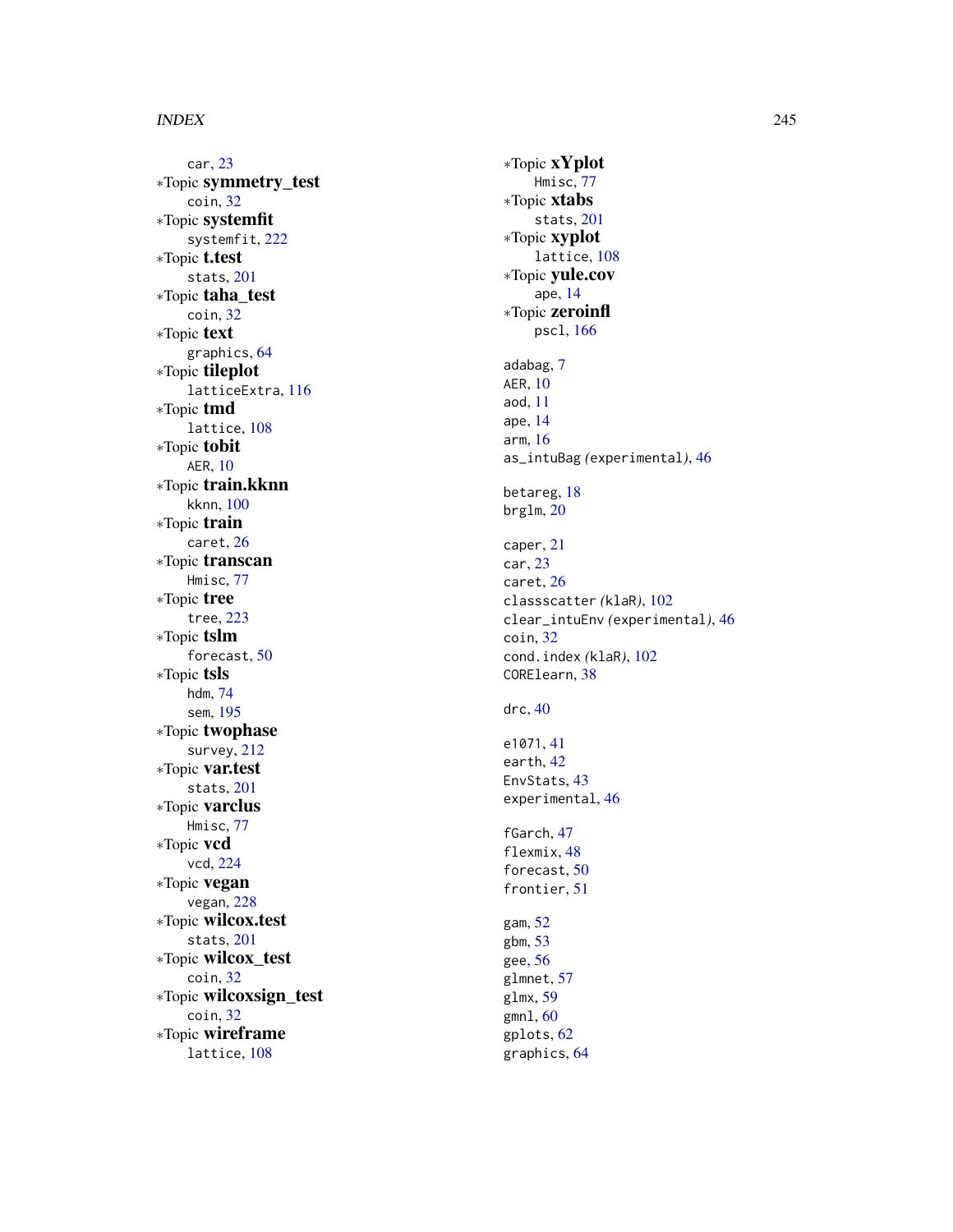```
greedy.wilks
(klaR
)
, 102
gss
, 70
hdm
, 74
Hmisc
, 77
intuBag
(experimental
)
, 46
688
intubate-package
,
3
intuEnv
(experimental
)
, 46
ipred
, 90
iRegression
, 93
is_intuBag
(experimental
)
, 46
ivfixed
, 95
kernlab
, 96
kknn
, 100
klaR
, 102
lars
, 107
lattice
, 108
latticeExtra
, 116
leaps
, 119
lfe
, 121
lme4
, 122
lmtest
, 125
loclda
(klaR
)
, 102
MASS
, 129
132
mda
, 134
meclight
(klaR
)
, 102
135
mgcv
, 136
mhurdle
, 138
minpack.lm
, 139
140
mnlogit
, 141
modeltools
, 142
NaiveBayes
(klaR
)
, 102
nlme
, 143
nlreg
, 146
nm
(klaR
)
, 102
nnet
, 147
ntbt
,
6
ntbt
(intubate
)
, 88
ntbt_AdaBoostM1
(RWeka
)
, 189
ntbt_adipart
(vegan
)
, 228
ntbt_adjbox
(robustbase
)
, 184
```
ntbt\_adonis *(*vegan *)* , [228](#page-227-0) ntbt\_adonis2 *(*vegan *)* , [228](#page-227-0) ntbt\_aggregate *(*stats *)* , [201](#page-200-0) ntbt\_agreementplot *(*vcd *)* , [224](#page-223-0) ntbt\_alias *(*stats *)* , [201](#page-200-0) ntbt\_alphasvm *(*SwarmSVM *)* , [221](#page-220-0) ntbt\_anchor *(*psychotools *)* , [169](#page-168-0) ntbt\_anchortest *(*psychotools *)* , [169](#page-168-0) ntbt\_ansari.test *(*stats *)* , [201](#page-200-0) ntbt\_ansari\_test *(*coin *)* , [32](#page-31-0) ntbt\_aov *(*stats *)* , [201](#page-200-0) ntbt\_areg.boot *(*Hmisc *)* , [77](#page-76-0) ntbt\_aregImpute *(*Hmisc *)* , [77](#page-76-0) ntbt\_assoc *(*vcd *)* , [224](#page-223-0) ntbt\_attrEval *(*CORElearn *)* , [38](#page-37-0) ntbt\_auc *(*pROC *)* , [160](#page-159-0) ntbt\_autoprune *(*adabag *)* , [7](#page-6-0) ntbt\_avNNet *(*caret *)* , [26](#page-25-0) ntbt\_bagEarth *(*caret *)* , [26](#page-25-0) ntbt\_bagFDA *(*caret *)* , [26](#page-25-0) ntbt\_Bagging *(*RWeka *)* , [189](#page-188-0) ntbt\_bagging *(*ipred *)* , [90](#page-89-0) ntbt\_bagging.cv *(*adabag *)* , [7](#page-6-0) ntbt\_bam *(*mgcv *)* , [136](#page-135-0) ntbt\_bandplot *(*gplots *)* , [62](#page-61-0) ntbt\_barchart *(*lattice *)* , [108](#page-107-0) ntbt\_barNest *(*plotrix *)* , [155](#page-154-0) ntbt\_bartlett.test *(*stats *)* , [201](#page-200-0) ntbt\_bayesGeostatExact *(*spBayes *)* , [197](#page-196-0) ntbt\_bayesglm *(*arm *)* , [16](#page-15-0) ntbt\_bayesLMConjugate *(*spBayes *)* , [197](#page-196-0) ntbt\_bayespolr *(*arm *)* , [16](#page-15-0) ntbt\_betabin *(*aod *)* , [11](#page-10-0) ntbt\_betamix *(*betareg *)* , [18](#page-17-0) ntbt\_betareg *(*betareg *)* , [18](#page-17-0) ntbt\_betatree *(*betareg *)* , [18](#page-17-0) ntbt\_bgtest *(*lmtest *)* , [125](#page-124-0) ntbt\_binaryChoice *(*sampleSelection *)* , [193](#page-192-0) ntbt\_binaryPGLMM *(*ape *)* , [14](#page-13-0) ntbt\_bioenv *(*vegan *)* , [228](#page-227-0) ntbt\_biVar *(*Hmisc *)* , [77](#page-76-0) ntbt\_bivar *(*iRegression *)* , [93](#page-92-0) ntbt\_bj *(*rms *)* , [179](#page-178-0) ntbt\_boosting *(*adabag *)* , [7](#page-6-0) ntbt\_Boxplot *(*car *)* , [23](#page-22-0) ntbt\_boxplot *(*graphics *)* , [64](#page-63-0) ntbt\_boxTidwell *(*car *)* , [23](#page-22-0) ntbt\_bpplotM *(*Hmisc *)* , [77](#page-76-0)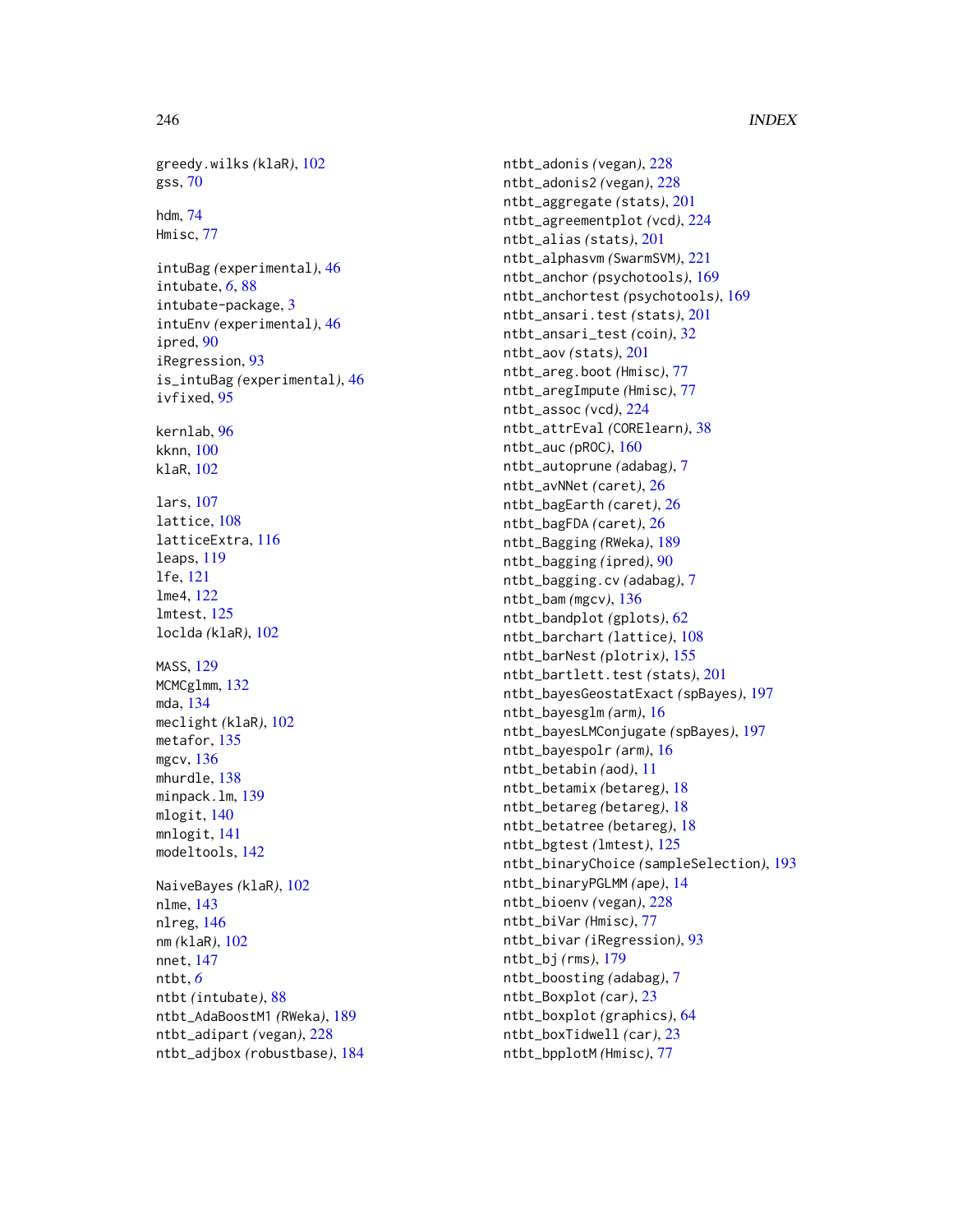ntbt\_bptest *(*lmtest*)*, [125](#page-124-0) ntbt\_breakpoints *(*strucchange*)*, [209](#page-208-0) ntbt\_brglm *(*brglm*)*, [20](#page-19-0) ntbt\_brkdn.plot *(*plotrix*)*, [155](#page-154-0) ntbt\_brkdnNest *(*plotrix*)*, [155](#page-154-0) ntbt\_brunch *(*caper*)*, [21](#page-20-0) ntbt\_btmix *(*psychomix*)*, [167](#page-166-0) ntbt\_bttree *(*psychotree*)*, [170](#page-169-0) ntbt\_bwplot *(*lattice*)*, [108](#page-107-0) ntbt\_calibration *(*caret*)*, [26](#page-25-0) ntbt\_capscale *(*vegan*)*, [228](#page-227-0) ntbt\_cca *(*vegan*)*, [228](#page-227-0) ntbt\_cch *(*survival*)*, [217](#page-216-0) ntbt\_ccrm *(*iRegression*)*, [93](#page-92-0) ntbt\_cd\_plot *(*vcd*)*, [224](#page-223-0) ntbt\_cdplot *(*graphics*)*, [64](#page-63-0) ntbt\_cforest *(*party*)*, [150](#page-149-0) ntbt\_chisq\_test *(*coin*)*, [32](#page-31-0) ntbt\_ci *(*pROC*)*, [160](#page-159-0) ntbt\_classscatter *(*klaR*)*, [102](#page-101-0) ntbt\_clm *(*ordinal*)*, [148](#page-147-0) ntbt\_clm2 *(*ordinal*)*, [148](#page-147-0) ntbt\_clmm *(*ordinal*)*, [148](#page-147-0) ntbt\_cloud *(*lattice*)*, [108](#page-107-0) ntbt\_cm *(*iRegression*)*, [93](#page-92-0) ntbt\_cmh\_test *(*coin*)*, [32](#page-31-0) ntbt\_compar.gee *(*ape*)*, [14](#page-13-0) ntbt\_cond.index *(*klaR*)*, [102](#page-101-0) ntbt\_conover\_test *(*coin*)*, [32](#page-31-0) ntbt\_contourplot *(*lattice*)*, [108](#page-107-0) ntbt\_coplot *(*graphics*)*, [64](#page-63-0) ntbt\_cor.test *(*stats*)*, [201](#page-200-0) ntbt\_CoreModel *(*CORElearn*)*, [38](#page-37-0) ntbt\_correlogram.formula *(*ape*)*, [14](#page-13-0) ntbt\_corresp *(*MASS*)*, [129](#page-128-0) ntbt\_CostSensitiveClassifier *(*RWeka*)*, [189](#page-188-0) ntbt\_cotabplot *(*vcd*)*, [224](#page-223-0) ntbt\_coxph *(*survival*)*, [217](#page-216-0) ntbt\_coxtest *(*lmtest*)*, [125](#page-124-0) ntbt\_cph *(*rms*)*, [179](#page-178-0) ntbt\_cppls *(*pls*)*, [158](#page-157-0) ntbt\_crm *(*iRegression*)*, [93](#page-92-0) ntbt\_crunch *(*caper*)*, [21](#page-20-0) ntbt\_ctree *(*party*)*, [150](#page-149-0) ntbt\_cv.glmnet *(*glmnet*)*, [57](#page-56-0) ntbt\_cv.kknn *(*kknn*)*, [100](#page-99-0) ntbt\_cv.lars *(*lars*)*, [107](#page-106-0)

ntbt\_dataRep *(*Hmisc*)*, [77](#page-76-0) ntbt\_dbrda *(*vegan*)*, [228](#page-227-0) ntbt\_DecisionStump *(*RWeka*)*, [189](#page-188-0) ntbt\_densityPlot *(*car*)*, [23](#page-22-0) ntbt\_densityplot *(*lattice*)*, [108](#page-107-0) ntbt\_describe *(*Hmisc*)*, [77](#page-76-0) ntbt\_Discretize *(*RWeka*)*, [189](#page-188-0) ntbt\_discretize *(*CORElearn*)*, [38](#page-37-0) ntbt\_donner *(*aod*)*, [11](#page-10-0) ntbt\_Dotplot *(*Hmisc*)*, [77](#page-76-0) ntbt\_dotplot *(*lattice*)*, [108](#page-107-0) ntbt\_drm *(*drc*)*, [40](#page-39-0) ntbt\_dummyVars *(*caret*)*, [26](#page-25-0) ntbt\_dwtest *(*lmtest*)*, [125](#page-124-0) ntbt\_dynrq *(*quantreg*)*, [173](#page-172-0) ntbt\_earth *(*earth*)*, [42](#page-41-0) ntbt\_Ecdf *(*Hmisc*)*, [77](#page-76-0) ntbt\_ecdfplot *(*latticeExtra*)*, [116](#page-115-0) ntbt\_efp *(*strucchange*)*, [209](#page-208-0) ntbt\_encomptest *(*lmtest*)*, [125](#page-124-0) ntbt\_envfit *(*vegan*)*, [228](#page-227-0) ntbt\_errorest *(*ipred*)*, [90](#page-89-0) ntbt\_escalc *(*metafor*)*, [135](#page-134-0) ntbt\_fda *(*mda*)*, [134](#page-133-0) ntbt\_felm *(*lfe*)*, [121](#page-120-0) ntbt\_fisyat\_test *(*coin*)*, [32](#page-31-0) ntbt\_fit *(*rminer*)*, [178](#page-177-0) ntbt\_fit.mult.impute *(*Hmisc*)*, [77](#page-76-0) ntbt\_flexmix *(*flexmix*)*, [48](#page-47-0) ntbt\_fligner.test *(*stats*)*, [201](#page-200-0) ntbt\_fligner\_test *(*coin*)*, [32](#page-31-0) ntbt\_friedman.test *(*stats*)*, [201](#page-200-0) ntbt\_friedman\_test *(*coin*)*, [32](#page-31-0) ntbt\_Fstats *(*strucchange*)*, [209](#page-208-0) ntbt\_ftable *(*stats*)*, [201](#page-200-0) ntbt\_function\_formula\_data *(*intubate*)*, [88](#page-87-0) ntbt\_function\_model\_data *(*intubate*)*, [88](#page-87-0) ntbt\_function\_object\_data *(*intubate*)*, [88](#page-87-0) ntbt\_function\_x\_data *(*intubate*)*, [88](#page-87-0) ntbt\_GainRatioAttributeEval *(*RWeka*)*, [189](#page-188-0) ntbt\_gam *(*gam*)*, [52](#page-51-0) ntbt\_gamm *(*mgcv*)*, [136](#page-135-0) ntbt\_garchFit *(*fGarch*)*, [47](#page-46-0) ntbt\_gausspr *(*kernlab*)*, [96](#page-95-0) ntbt\_gbm *(*gbm*)*, [53](#page-52-0) ntbt\_gdispweight *(*vegan*)*, [228](#page-227-0) ntbt\_gee *(*gee*)*, [56](#page-55-0)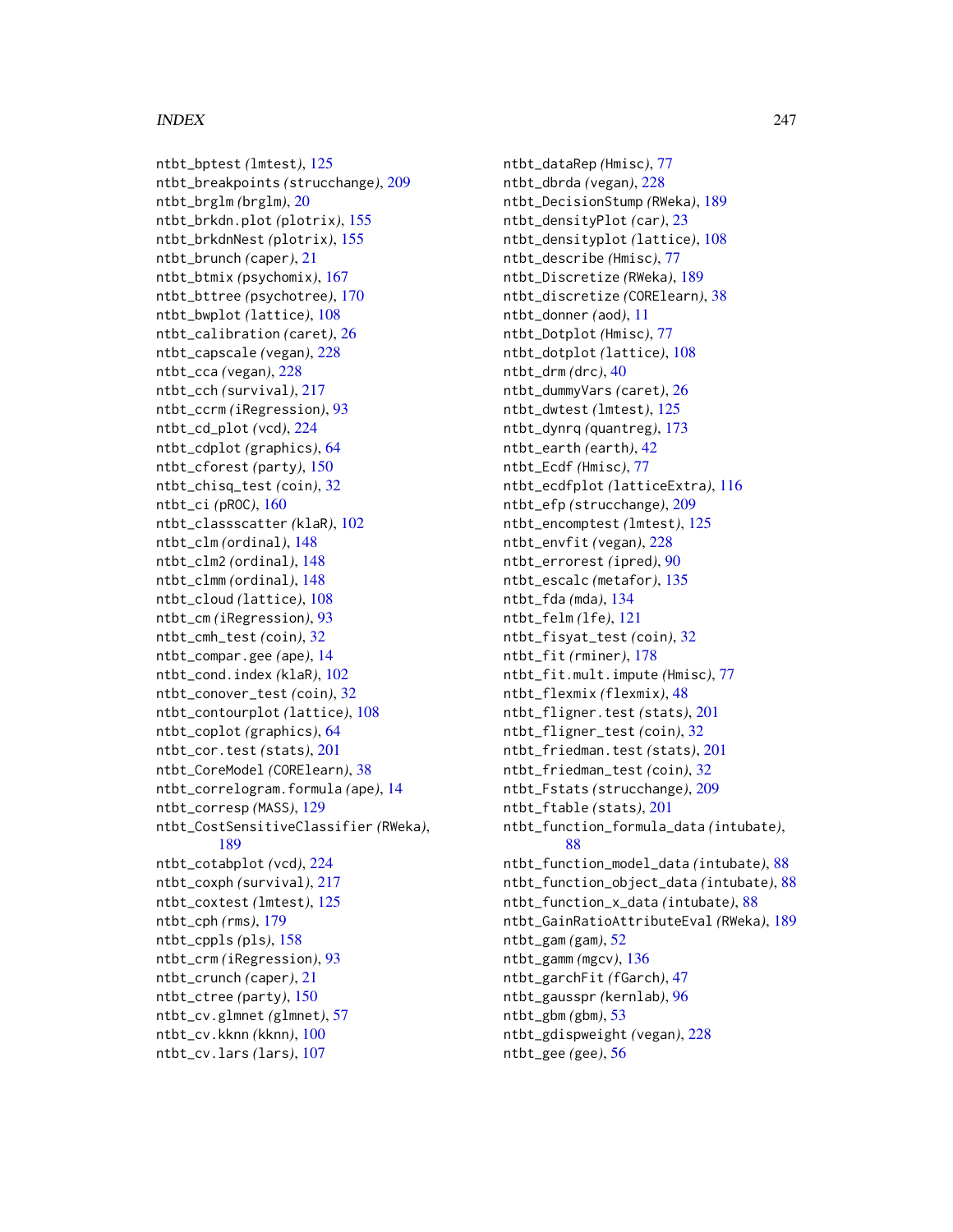ntbt\_getInitial *(*stats*)*, [201](#page-200-0) ntbt\_glFormula *(*lme4*)*, [122](#page-121-0) ntbt\_Glm *(*rms*)*, [179](#page-178-0) ntbt\_glm *(*stats*)*, [201](#page-200-0) ntbt\_glm.nb *(*MASS*)*, [129](#page-128-0) ntbt\_glmer *(*lme4*)*, [122](#page-121-0) ntbt\_glmnet *(*glmnet*)*, [57](#page-56-0) ntbt\_glmrob *(*robustbase*)*, [184](#page-183-0) ntbt\_glmtree *(*partykit*)*, [152](#page-151-0) ntbt\_glmx *(*glmx*)*, [59](#page-58-0) ntbt\_gls *(*nlme*)*, [143](#page-142-0) ntbt\_gmnl *(*gmnl*)*, [60](#page-59-0) ntbt\_gofGroupTest *(*EnvStats*)*, [43](#page-42-0) ntbt\_gofTest *(*EnvStats*)*, [43](#page-42-0) ntbt\_gqtest *(*lmtest*)*, [125](#page-124-0) ntbt\_grangertest *(*lmtest*)*, [125](#page-124-0) ntbt\_greedy.wilks *(*klaR*)*, [102](#page-101-0) ntbt\_gssanova *(*gss*)*, [70](#page-69-0) ntbt\_gssanova0 *(*gss*)*, [70](#page-69-0) ntbt\_gssanova1 *(*gss*)*, [70](#page-69-0) ntbt\_harvtest *(*lmtest*)*, [125](#page-124-0) ntbt\_heckit *(*sampleSelection*)*, [193](#page-192-0) ntbt\_hetglm *(*glmx*)*, [59](#page-58-0) ntbt\_histogram *(*lattice*)*, [108](#page-107-0) ntbt\_histStack *(*plotrix*)*, [155](#page-154-0) ntbt\_hmctest *(*lmtest*)*, [125](#page-124-0) ntbt\_hurdle *(*pscl*)*, [166](#page-165-0) ntbt\_IBk *(*RWeka*)*, [189](#page-188-0) ntbt\_icr *(*caret*)*, [26](#page-25-0) ntbt\_inbagg *(*ipred*)*, [90](#page-89-0) ntbt\_inclass *(*ipred*)*, [90](#page-89-0) ntbt\_independence\_test *(*coin*)*, [32](#page-31-0) ntbt\_InfoGainAttributeEval *(*RWeka*)*, [189](#page-188-0) ntbt\_initFlexmix *(*flexmix*)*, [48](#page-47-0) ntbt\_invTranPlot *(*car*)*, [23](#page-22-0) ntbt\_ivFixed *(*ivfixed*)*, [95](#page-94-0) ntbt\_ivreg *(*AER*)*, [10](#page-9-0) ntbt\_J48 *(*RWeka*)*, [189](#page-188-0) ntbt\_JRip *(*RWeka*)*, [189](#page-188-0) ntbt\_jtest *(*lmtest*)*, [125](#page-124-0) ntbt\_kendallSeasonalTrendTest *(*EnvStats*)*, [43](#page-42-0) ntbt\_kendallTrendTest *(*EnvStats*)*, [43](#page-42-0) ntbt\_kfa *(*kernlab*)*, [96](#page-95-0) ntbt\_kha *(*kernlab*)*, [96](#page-95-0) ntbt\_KhmaladzeTest *(*quantreg*)*, [173](#page-172-0) ntbt\_kkmeans *(*kernlab*)*, [96](#page-95-0) ntbt\_kknn *(*kknn*)*, [100](#page-99-0)

ntbt\_klotz\_test *(*coin*)*, [32](#page-31-0) ntbt\_knn3 *(*caret*)*, [26](#page-25-0) ntbt\_koziol\_test *(*coin*)*, [32](#page-31-0) ntbt\_kpca *(*kernlab*)*, [96](#page-95-0) ntbt\_kqr *(*kernlab*)*, [96](#page-95-0) ntbt\_kruskal.test *(*stats*)*, [201](#page-200-0) ntbt\_kruskal\_test *(*coin*)*, [32](#page-31-0) ntbt\_ksvm *(*kernlab*)*, [96](#page-95-0) ntbt\_lars *(*lars*)*, [107](#page-106-0) ntbt\_lbl\_test *(*coin*)*, [32](#page-31-0) ntbt\_LBR *(*RWeka*)*, [189](#page-188-0) ntbt\_lda *(*MASS*)*, [129](#page-128-0) ntbt\_levelplot *(*lattice*)*, [108](#page-107-0) ntbt\_leveneTest *(*car*)*, [23](#page-22-0) ntbt\_lFormula *(*lme4*)*, [122](#page-121-0) ntbt\_lift *(*caret*)*, [26](#page-25-0) ntbt\_LinearRegression *(*RWeka*)*, [189](#page-188-0) ntbt\_lm *(*stats*)*, [201](#page-200-0) ntbt\_lm.gls *(*MASS*)*, [129](#page-128-0) ntbt\_lm.ridge *(*MASS*)*, [129](#page-128-0) ntbt\_lme *(*nlme*)*, [143](#page-142-0) ntbt\_lmer *(*lme4*)*, [122](#page-121-0) ntbt\_lmList *(*nlme*)*, [143](#page-142-0) ntbt\_lmorigin *(*ape*)*, [14](#page-13-0) ntbt\_lmrob *(*robustbase*)*, [184](#page-183-0) ntbt\_LMT *(*RWeka*)*, [189](#page-188-0) ntbt\_lmtree *(*partykit*)*, [152](#page-151-0) ntbt\_loclda *(*klaR*)*, [102](#page-101-0) ntbt\_loddsratio *(*vcd*)*, [224](#page-223-0) ntbt\_loess *(*stats*)*, [201](#page-200-0) ntbt\_Logistic *(*RWeka*)*, [189](#page-188-0) ntbt\_LogitBoost *(*RWeka*)*, [189](#page-188-0) ntbt\_loglm *(*MASS*)*, [129](#page-128-0) ntbt\_logrank\_test *(*coin*)*, [32](#page-31-0) ntbt\_logtrans *(*MASS*)*, [129](#page-128-0) ntbt\_lowess *(*gplots*)*, [62](#page-61-0) ntbt\_lqs *(*stats*)*, [201](#page-200-0) ntbt\_lrm *(*rms*)*, [179](#page-178-0) ntbt\_lssvm *(*kernlab*)*, [96](#page-95-0) ntbt\_ltsReg *(*robustbase*)*, [184](#page-183-0) ntbt\_M5P *(*RWeka*)*, [189](#page-188-0) ntbt\_M5Rules *(*RWeka*)*, [189](#page-188-0) ntbt\_macrocaic *(*caper*)*, [21](#page-20-0) ntbt\_mapplot *(*latticeExtra*)*, [116](#page-115-0) ntbt\_maxstat\_test *(*coin*)*, [32](#page-31-0) ntbt\_MCMCglmm *(*MCMCglmm*)*, [132](#page-131-0) ntbt\_mda *(*mda*)*, [134](#page-133-0) ntbt\_meclight *(*klaR*)*, [102](#page-101-0)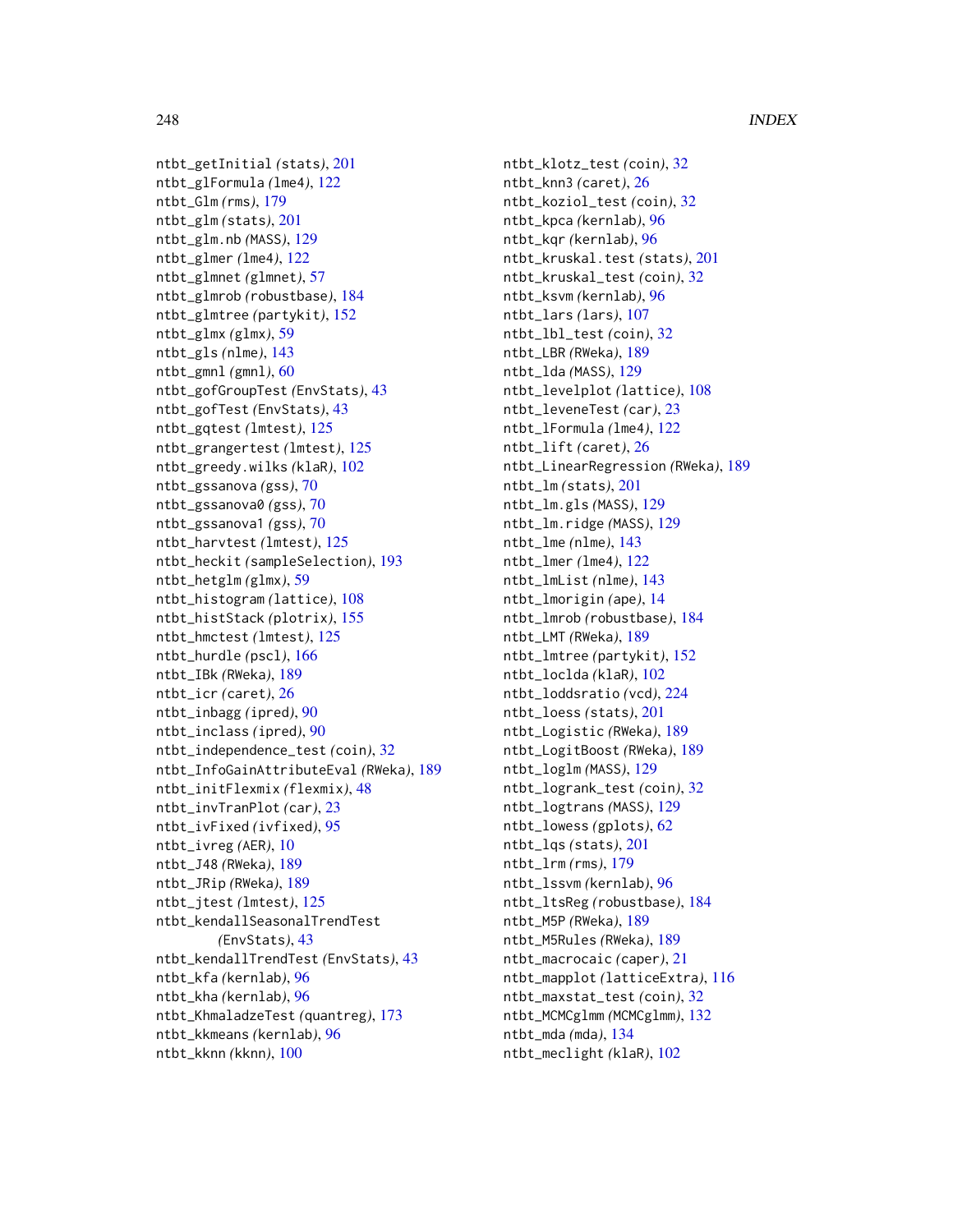ntbt\_median\_test *(*coin*)*, [32](#page-31-0) ntbt\_mefp *(*strucchange*)*, [209](#page-208-0) ntbt\_mh\_test *(*coin*)*, [32](#page-31-0) ntbt\_mhurdle *(*mhurdle*)*, [138](#page-137-0) ntbt\_mining *(*rminer*)*, [178](#page-177-0) ntbt\_MinMax *(*iRegression*)*, [93](#page-92-0) ntbt\_mlogit *(*mlogit*)*, [140](#page-139-0) ntbt\_mnlogit *(*mnlogit*)*, [141](#page-140-0) ntbt\_mob *(*party*)*, [150](#page-149-0) ntbt\_model.frame *(*stats*)*, [201](#page-200-0) ntbt\_model.matrix *(*stats*)*, [201](#page-200-0) ntbt\_ModelEnvFormula *(*modeltools*)*, [142](#page-141-0) ntbt\_mood.test *(*stats*)*, [201](#page-200-0) ntbt\_mood\_test *(*coin*)*, [32](#page-31-0) ntbt\_mosaic *(*vcd*)*, [224](#page-223-0) ntbt\_mosaicplot *(*graphics*)*, [64](#page-63-0) ntbt\_mpttree *(*psychotree*)*, [170](#page-169-0) ntbt\_MultiBoostAB *(*RWeka*)*, [189](#page-188-0) ntbt\_multiclass.roc *(*pROC*)*, [160](#page-159-0) ntbt\_multinom *(*nnet*)*, [147](#page-146-0) ntbt\_multipart *(*vegan*)*, [228](#page-227-0) ntbt\_mvr *(*pls*)*, [158](#page-157-0) ntbt\_NaiveBayes *(*klaR*)*, [102](#page-101-0) ntbt\_negbin *(*aod*)*, [11](#page-10-0) ntbt\_nlme *(*nlme*)*, [143](#page-142-0) ntbt\_nlmer *(*lme4*)*, [122](#page-121-0) ntbt\_nlreg *(*nlreg*)*, [146](#page-145-0) ntbt\_nlrob *(*robustbase*)*, [184](#page-183-0) ntbt\_nlrq *(*quantreg*)*, [173](#page-172-0) ntbt\_nls *(*stats*)*, [201](#page-200-0) ntbt\_nlsList *(*nlme*)*, [143](#page-142-0) ntbt\_nlsLM *(*minpack.lm*)*, [139](#page-138-0) ntbt\_nm *(*klaR*)*, [102](#page-101-0) ntbt\_nnet *(*nnet*)*, [147](#page-146-0) ntbt\_nobsY *(*Hmisc*)*, [77](#page-76-0) ntbt\_normal\_test *(*coin*)*, [32](#page-31-0) ntbt\_Normalize *(*RWeka*)*, [189](#page-188-0) ntbt\_npsurv *(*rms*)*, [179](#page-178-0) ntbt\_ols *(*rms*)*, [179](#page-178-0) ntbt\_OneR *(*RWeka*)*, [189](#page-188-0) ntbt\_oneway *(*lattice*)*, [108](#page-107-0) ntbt\_oneway.test *(*stats*)*, [201](#page-200-0) ntbt\_oneway\_test *(*coin*)*, [32](#page-31-0) ntbt\_ordEval *(*CORElearn*)*, [38](#page-37-0) ntbt\_ordicloud *(*vegan*)*, [228](#page-227-0) ntbt\_ordisplom *(*vegan*)*, [228](#page-227-0) ntbt\_ordisurf *(*vegan*)*, [228](#page-227-0) ntbt\_ordixyplot *(*vegan*)*, [228](#page-227-0)

ntbt\_orm *(*rms*)*, [179](#page-178-0) ntbt\_overplot *(*gplots*)*, [62](#page-61-0) ntbt\_pairs *(*graphics*)*, [64](#page-63-0) ntbt\_palmtree *(*partykit*)*, [152](#page-151-0) ntbt\_parallelplot *(*lattice*)*, [108](#page-107-0) ntbt\_ParseFormula *(*modeltools*)*, [142](#page-141-0) ntbt\_PART *(*RWeka*)*, [189](#page-188-0) ntbt\_partimat *(*klaR*)*, [102](#page-101-0) ntbt\_pcaNNet *(*caret*)*, [26](#page-25-0) ntbt\_pcr *(*pls*)*, [158](#page-157-0) ntbt\_pctree *(*psychotree*)*, [170](#page-169-0) ntbt\_pgls *(*caper*)*, [21](#page-20-0) ntbt\_plineplot *(*klaR*)*, [102](#page-101-0) ntbt\_plot *(*graphics*)*, [64](#page-63-0) ntbt\_plot.roc *(*pROC*)*, [160](#page-159-0) ntbt\_plotH *(*plotrix*)*, [155](#page-154-0) ntbt\_plotmeans *(*gplots*)*, [62](#page-61-0) ntbt\_plsr *(*pls*)*, [158](#page-157-0) ntbt\_polr *(*MASS*)*, [129](#page-128-0) ntbt\_powerTransform *(*car*)*, [23](#page-22-0) ntbt\_ppr *(*stats*)*, [201](#page-200-0) ntbt\_prcomp *(*stats*)*, [201](#page-200-0) ntbt\_princomp *(*stats*)*, [201](#page-200-0) ntbt\_probit *(*sampleSelection*)*, [193](#page-192-0) ntbt\_psm *(*rms*)*, [179](#page-178-0) ntbt\_pvs *(*klaR*)*, [102](#page-101-0) ntbt\_pyears *(*survival*)*, [217](#page-216-0) ntbt\_qda *(*MASS*)*, [129](#page-128-0) ntbt\_qq *(*lattice*)*, [108](#page-107-0) ntbt\_qqmath *(*lattice*)*, [108](#page-107-0) ntbt\_quade.test *(*stats*)*, [201](#page-200-0) ntbt\_quade\_test *(*coin*)*, [32](#page-31-0) ntbt\_quadrant\_test *(*coin*)*, [32](#page-31-0) ntbt\_quasibin *(*aod*)*, [11](#page-10-0) ntbt\_quasipois *(*aod*)*, [11](#page-10-0) ntbt\_raintest *(*lmtest*)*, [125](#page-124-0) ntbt\_randomForest *(*randomForest*)*, [176](#page-175-0) ntbt\_raoscott *(*aod*)*, [11](#page-10-0) ntbt\_raschmix *(*psychomix*)*, [167](#page-166-0) ntbt\_raschtree *(*psychotree*)*, [170](#page-169-0) ntbt\_rawMoments *(*sem*)*, [195](#page-194-0) ntbt\_Rchoice *(*Rchoice*)*, [177](#page-176-0) ntbt\_rcorrcens *(*Hmisc*)*, [77](#page-76-0) ntbt\_rda *(*klaR*)*, [102](#page-101-0) ntbt\_recresid *(*strucchange*)*, [209](#page-208-0) ntbt\_redun *(*Hmisc*)*, [77](#page-76-0) ntbt\_regsubsets *(*leaps*)*, [119](#page-118-0) ntbt\_replications *(*stats*)*, [201](#page-200-0)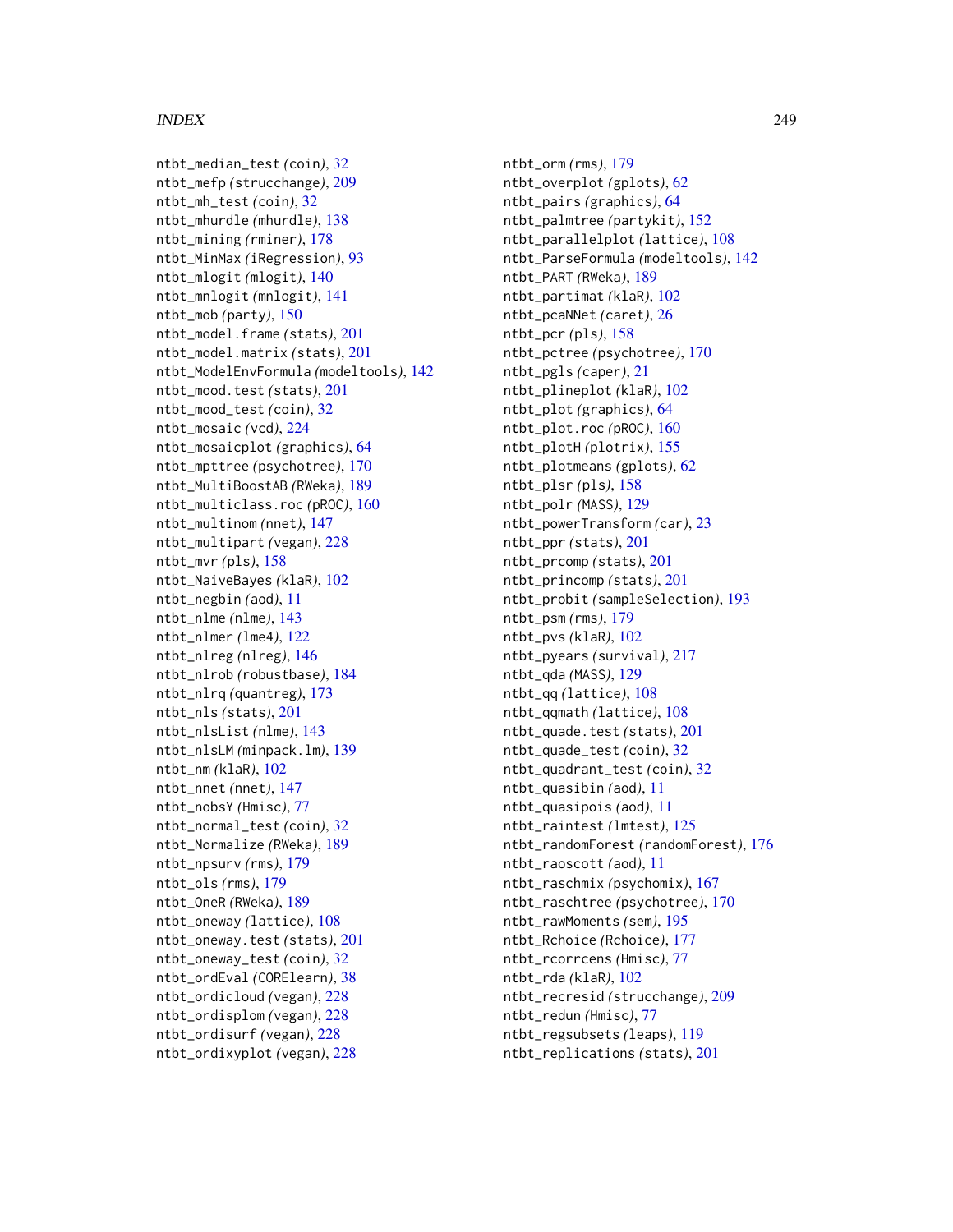ntbt\_resettest *(*lmtest*)*, [125](#page-124-0) ntbt\_rlasso *(*hdm*)*, [74](#page-73-0) ntbt\_rlassoATE *(*hdm*)*, [74](#page-73-0) ntbt\_rlassoATET *(*hdm*)*, [74](#page-73-0) ntbt\_rlassoEffects *(*hdm*)*, [74](#page-73-0) ntbt\_rlassoIV *(*hdm*)*, [74](#page-73-0) ntbt\_rlassoLATE *(*hdm*)*, [74](#page-73-0) ntbt\_rlassoLATET *(*hdm*)*, [74](#page-73-0) ntbt\_rlassologit *(*hdm*)*, [74](#page-73-0) ntbt\_rlm *(*MASS*)*, [129](#page-128-0) ntbt\_rma *(*metafor*)*, [135](#page-134-0) ntbt\_roc *(*pROC*)*, [160](#page-159-0) ntbt\_rootogram *(*latticeExtra*)*, [116](#page-115-0) ntbt\_rpart *(*rpart*)*, [186](#page-185-0) ntbt\_rq *(*quantreg*)*, [173](#page-172-0) ntbt\_rqProcess *(*quantreg*)*, [173](#page-172-0) ntbt\_rqss *(*quantreg*)*, [173](#page-172-0) ntbt\_RRF *(*RRF*)*, [188](#page-187-0) ntbt\_rrfImpute *(*RRF*)*, [188](#page-187-0) ntbt\_rstree *(*psychotree*)*, [170](#page-169-0) ntbt\_rvm *(*kernlab*)*, [96](#page-95-0) ntbt\_savage\_test *(*coin*)*, [32](#page-31-0) ntbt\_sbf *(*caret*)*, [26](#page-25-0) ntbt\_scatter3d *(*car*)*, [23](#page-22-0) ntbt\_scatterplot *(*car*)*, [23](#page-22-0) ntbt\_scatterplotMatrix *(*car*)*, [23](#page-22-0) ntbt\_sctest *(*strucchange*)*, [209](#page-208-0) ntbt\_segplot *(*latticeExtra*)*, [116](#page-115-0) ntbt\_selection *(*sampleSelection*)*, [193](#page-192-0) ntbt\_sem *(*sem*)*, [195](#page-194-0) ntbt\_sfa *(*frontier*)*, [51](#page-50-0) ntbt\_sieve *(*vcd*)*, [224](#page-223-0) ntbt\_sigest *(*kernlab*)*, [96](#page-95-0) ntbt\_sign\_test *(*coin*)*, [32](#page-31-0) ntbt\_sknn *(*klaR*)*, [102](#page-101-0) ntbt\_slda *(*ipred*)*, [90](#page-89-0) ntbt\_SMO *(*RWeka*)*, [189](#page-188-0) ntbt\_spDynLM *(*spBayes*)*, [197](#page-196-0) ntbt\_spearman\_test *(*coin*)*, [32](#page-31-0) ntbt\_specc *(*kernlab*)*, [96](#page-95-0) ntbt\_spine *(*vcd*)*, [224](#page-223-0) ntbt\_spineplot *(*graphics*)*, [64](#page-63-0) ntbt\_splitbin *(*aod*)*, [11](#page-10-0) ntbt\_splom *(*lattice*)*, [108](#page-107-0) ntbt\_spreadLevelPlot *(*car*)*, [23](#page-22-0) ntbt\_ssanova *(*gss*)*, [70](#page-69-0) ntbt\_ssanova0 *(*gss*)*, [70](#page-69-0) ntbt\_ssanova9 *(*gss*)*, [70](#page-69-0)

ntbt\_sscden *(*gss*)*, [70](#page-69-0) ntbt\_sscden1 *(*gss*)*, [70](#page-69-0) ntbt\_sscox *(*gss*)*, [70](#page-69-0) ntbt\_ssden *(*gss*)*, [70](#page-69-0) ntbt\_ssden1 *(*gss*)*, [70](#page-69-0) ntbt\_sshzd *(*gss*)*, [70](#page-69-0) ntbt\_ssllrm *(*gss*)*, [70](#page-69-0) ntbt\_Stacking *(*RWeka*)*, [189](#page-188-0) ntbt\_stepclass *(*klaR*)*, [102](#page-101-0) ntbt\_stepFlexmix *(*flexmix*)*, [48](#page-47-0) ntbt\_stripChart *(*EnvStats*)*, [43](#page-42-0) ntbt\_stripchart *(*graphics*)*, [64](#page-63-0) ntbt\_stripplot *(*lattice*)*, [108](#page-107-0) ntbt\_structable *(*vcd*)*, [224](#page-223-0) ntbt\_summary *(*Hmisc*)*, [77](#page-76-0) ntbt\_summaryD *(*Hmisc*)*, [77](#page-76-0) ntbt\_summaryFull *(*EnvStats*)*, [43](#page-42-0) ntbt\_summaryM *(*Hmisc*)*, [77](#page-76-0) ntbt\_summaryP *(*Hmisc*)*, [77](#page-76-0) ntbt\_summaryRc *(*Hmisc*)*, [77](#page-76-0) ntbt\_summaryS *(*Hmisc*)*, [77](#page-76-0) ntbt\_summaryStats *(*EnvStats*)*, [43](#page-42-0) ntbt\_sunflowerplot *(*graphics*)*, [64](#page-63-0) ntbt\_survConcordance *(*survival*)*, [217](#page-216-0) ntbt\_survexp *(*survival*)*, [217](#page-216-0) ntbt\_survfit *(*survival*)*, [217](#page-216-0) ntbt\_survreg *(*survival*)*, [217](#page-216-0) ntbt\_survSplit *(*survival*)*, [217](#page-216-0) ntbt\_svm *(*e1071*)*, [41](#page-40-0) ntbt\_svyby *(*survey*)*, [212](#page-211-0) ntbt\_svycoxph *(*survey*)*, [212](#page-211-0) ntbt\_svydesign *(*survey*)*, [212](#page-211-0) ntbt\_svyglm *(*survey*)*, [212](#page-211-0) ntbt\_svymean *(*survey*)*, [212](#page-211-0) ntbt\_svyquantile *(*survey*)*, [212](#page-211-0) ntbt\_svyratio *(*survey*)*, [212](#page-211-0) ntbt\_svytotal *(*survey*)*, [212](#page-211-0) ntbt\_symbox *(*car*)*, [23](#page-22-0) ntbt\_symmetry\_test *(*coin*)*, [32](#page-31-0) ntbt\_systemfit *(*systemfit*)*, [222](#page-221-0) ntbt\_t.test *(*stats*)*, [201](#page-200-0) ntbt\_taha\_test *(*coin*)*, [32](#page-31-0) ntbt\_text *(*graphics*)*, [64](#page-63-0) ntbt\_tileplot *(*latticeExtra*)*, [116](#page-115-0) ntbt\_tmd *(*lattice*)*, [108](#page-107-0) ntbt\_tobit *(*AER*)*, [10](#page-9-0) ntbt\_train *(*caret*)*, [26](#page-25-0) ntbt\_train.kknn *(*kknn*)*, [100](#page-99-0)